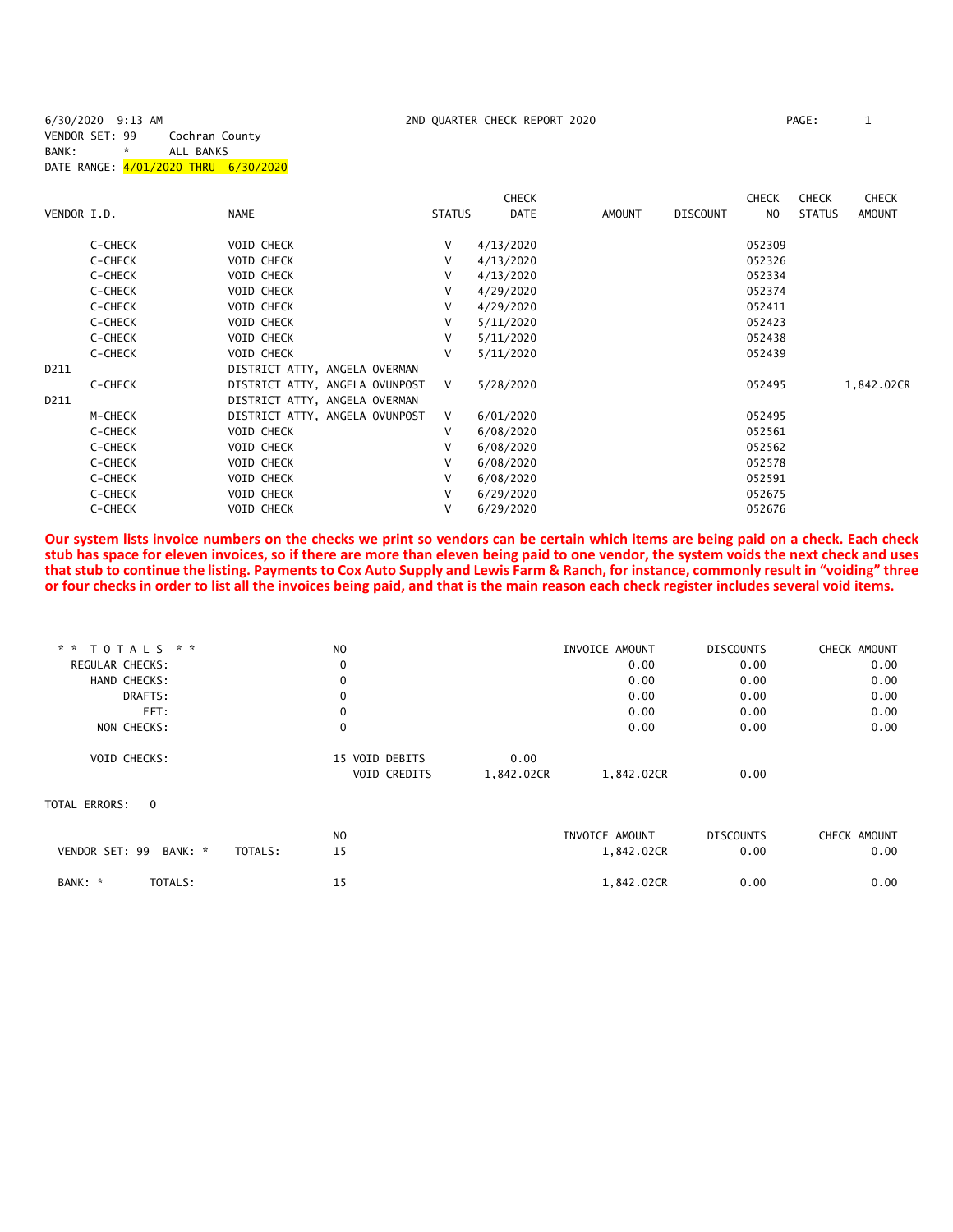6/30/2020 9:13 AM 2ND QUARTER CHECK REPORT 2020 PAGE: 2 VENDOR SET: 99 Cochran County BANK: CC REGULAR NON-P/R PAYABLES DATE RANGE: 4/01/2020 THRU 6/30/2020

|             |          |                |                                           |               |                 | <b>CHECK</b>         |               |                 | <b>CHECK</b>   | <b>CHECK</b>  | <b>CHECK</b>  |
|-------------|----------|----------------|-------------------------------------------|---------------|-----------------|----------------------|---------------|-----------------|----------------|---------------|---------------|
| VENDOR I.D. |          |                | <b>NAME</b>                               | <b>STATUS</b> |                 | <b>DATE</b>          | <b>AMOUNT</b> | <b>DISCOUNT</b> | N <sub>O</sub> | <b>STATUS</b> | <b>AMOUNT</b> |
| A029        |          |                | ANTHONY MECHANICAL SERVICE, INC           |               |                 |                      |               |                 |                |               |               |
|             |          |                | I-FINAL PAYT A/C SYS COURTHOUSE/RETAINAGE | R             |                 | 4/13/2020            |               |                 | 052299         |               |               |
|             |          | 10 510-5572    | COURTHOUSE AIR SYSTEM                     |               |                 | FINAL BILL/0225M 2/2 | 257,448.00    |                 |                |               |               |
|             |          | 10 510-5572    | COURTHOUSE AIR SYSTEM                     |               |                 | PAYT(10% RETAIN/PROJ | 206,295.10CR  |                 |                |               | 51, 152.90    |
| A108        |          |                | AT&T MOBILITY                             |               |                 |                      |               |                 |                |               |               |
|             |          | I-#4144 031920 | SHERIFF                                   | R             |                 | 4/13/2020            |               |                 | 052300         |               |               |
|             |          | 10 560-5420    | TELECOMMUNICATIONS                        |               |                 | 1ST NET/6 LNS 2/20-3 | 229.50        |                 |                |               | 229.50        |
| A200        |          |                | APPRISS, INC.                             |               |                 |                      |               |                 |                |               |               |
|             |          | I-INV69203     | NON-DEPT'L/TX VINE                        | R             |                 | 4/13/2020            |               |                 | 052301         |               |               |
|             |          | 10 409-5411    | MAINTENANCE CONTRACTS                     |               |                 | TX VINE SVC FEE Q1 F | 2,003.23      |                 |                |               |               |
|             |          | I-INV73321     | NON-DEPT'L/TX VINE                        | R             |                 | 4/13/2020            |               |                 | 052301         |               |               |
|             |          | 10 409-5411    | MAINTENANCE CONTRACTS                     |               |                 | TX VINE SVC FEE Q2 F | 2,003.23      |                 |                |               | 4,006.46      |
| A262        |          |                | APPLIED CONCEPTS                          |               |                 |                      |               |                 |                |               |               |
|             | I-364324 |                | SHERIFF                                   | R             |                 | 4/13/2020            |               |                 | 052302         |               |               |
|             |          | 10 560-5571    | CAPITAL OUTLAY                            |               |                 | RADAR SER#10975/20 C | 1,719.00      |                 |                |               |               |
|             |          | 10 560-5571    | CAPITAL OUTLAY                            |               |                 | ANTENNA SER#18991/20 |               |                 |                |               |               |
|             |          | 10 560-5571    | CAPITAL OUTLAY                            |               |                 | 24MO WARR/20 CHEV PK |               |                 |                |               |               |
|             |          | 10 560-5571    | CAPITAL OUTLAY                            | SHIPPING      |                 |                      | 17.50         |                 |                |               | 1,736.50      |
| B001        |          |                | BAILEY CO. ELECTRIC COOP                  |               |                 |                      |               |                 |                |               |               |
|             | I-449770 |                | PREC 4                                    | R             |                 | 4/13/2020            |               |                 | 052303         |               |               |
|             |          | 15 624-5440    | UTILITIES                                 |               |                 | 513 KWH 2/13-3/14/20 | 66.17         |                 |                |               |               |
|             |          | 15 624-5440    | UTILITIES                                 | AREA LIGHT    |                 |                      | 11.85         |                 |                |               |               |
|             | I-449771 |                | PREC 3                                    | R             |                 | 4/13/2020            |               |                 | 052303         |               |               |
|             |          | 15 623-5440    | UTILITIES                                 |               |                 | 122KWH 2/13-3/14/20  | 38.60         |                 |                |               |               |
|             |          | 15 623-5440    | UTILITIES                                 |               | 2 AREA LIGHTS   |                      | 25.40         |                 |                |               |               |
|             | I-449772 |                | NON-DEPT'L/SHERIFF POSSE                  | R             |                 | 4/13/2020            |               |                 | 052303         |               |               |
|             |          | 10 409-5440    | UTILITIES                                 |               |                 | ELEC SVC 2/13-3/14/2 | 42.50         |                 |                |               | 184.52        |
| B026        |          |                | BLEDSOE WATER SUPPLY CORP                 |               |                 |                      |               |                 |                |               |               |
|             |          | $I-3004$ 04/20 | PREC 3                                    | R             |                 | 4/13/2020            |               |                 | 052304         |               |               |
|             |          | 15 623-5440    | UTILITIES                                 |               |                 | 245GL WATER MAR 2020 | 22.00         |                 |                |               |               |
|             |          | 15 623-5440    | UTILITIES                                 |               | ASSESSMENT FEE  |                      | 0.11          |                 |                |               | 22.11         |
| B284        |          |                | BANKNOTE CORPORATION OF AMERIC            |               |                 |                      |               |                 |                |               |               |
|             |          | I-IN2004022    | <b>CLERK</b>                              | R             |                 | 4/13/2020            |               |                 | 052305         |               |               |
|             |          | 10 403-5310    | OFFICE SUPPLIES                           |               |                 | 100 BIRTH CERTIFICAT | 18.00         |                 |                |               |               |
|             |          | 10 403-5310    | OFFICE SUPPLIES                           | MAKE READY    |                 |                      | 500.00        |                 |                |               | 518.00        |
| C007        |          |                | CITY OF MORTON                            |               |                 |                      |               |                 |                |               |               |
|             | I-033120 |                | LIB/MUS/ACT BLDG/CRTHSE/PREC 1 R          |               |                 | 4/13/2020            |               |                 | 052306         |               |               |
|             | 10       | 650-5440       | UTILITIES                                 |               | LIBRARY GAS     |                      | 132.75        |                 |                |               |               |
|             |          | 10 650-5440    | UTILITIES                                 |               | LIBRARY WATER   |                      | 28.00         |                 |                |               |               |
|             |          | 10 650-5440    | UTILITIES                                 |               | LIBRARY GARBAGE |                      | 51.50         |                 |                |               |               |
|             |          | 10 650-5440    | UTILITIES                                 |               | LIBRARY SEWER   |                      | 18.00         |                 |                |               |               |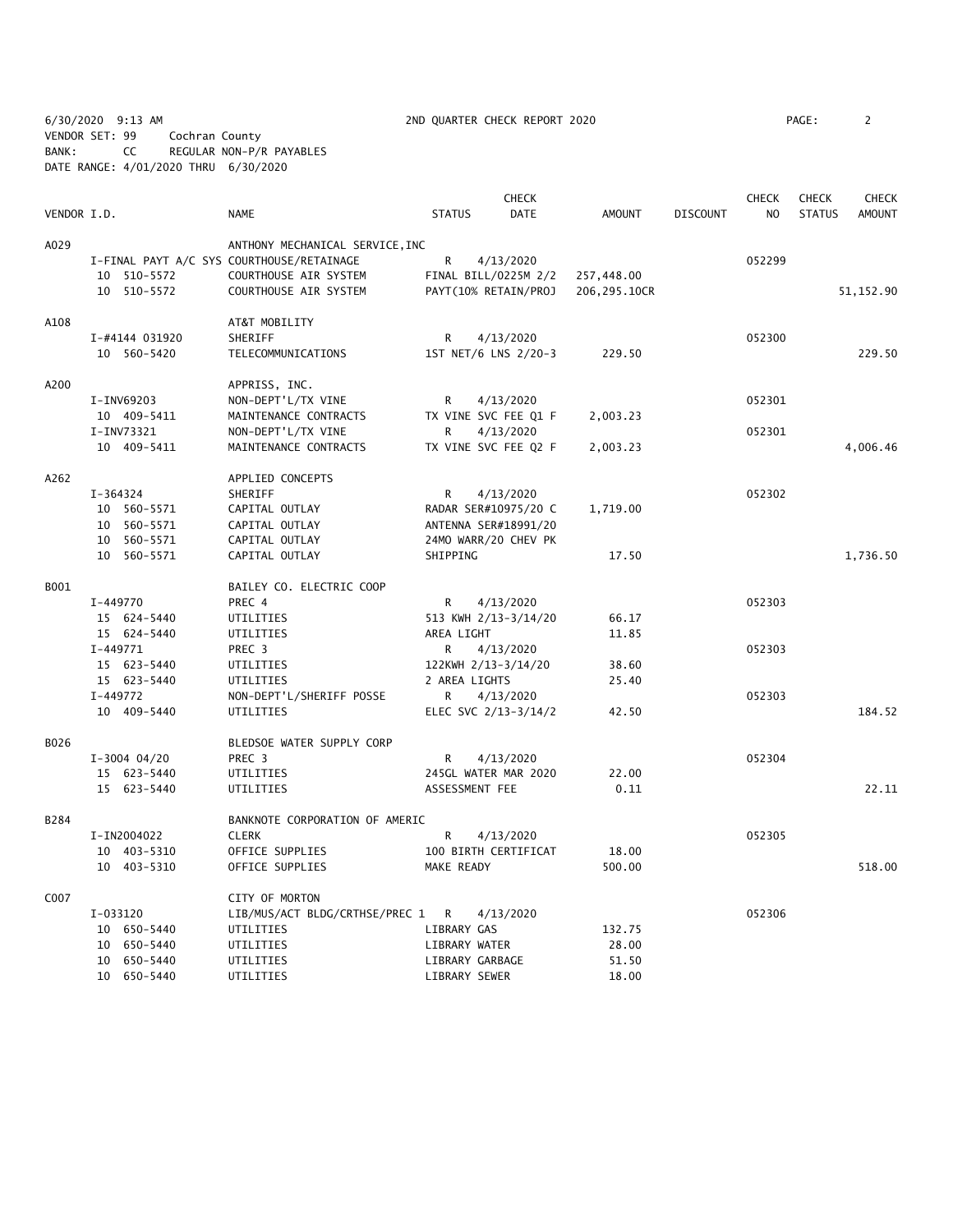6/30/2020 9:13 AM 2ND QUARTER CHECK REPORT 2020 PAGE: 3 VENDOR SET: 99 Cochran County BANK: CC REGULAR NON-P/R PAYABLES DATE RANGE: 4/01/2020 THRU 6/30/2020

|             |                   |                                | <b>CHECK</b>                 |               |                 | <b>CHECK</b>   | <b>CHECK</b>  | CHECK         |
|-------------|-------------------|--------------------------------|------------------------------|---------------|-----------------|----------------|---------------|---------------|
| VENDOR I.D. |                   | <b>NAME</b>                    | <b>STATUS</b><br><b>DATE</b> | <b>AMOUNT</b> | <b>DISCOUNT</b> | N <sub>O</sub> | <b>STATUS</b> | <b>AMOUNT</b> |
| C007        |                   | CITY OF MORTON<br>(CONT)       |                              |               |                 |                |               |               |
|             | I-033120          | LIB/MUS/ACT BLDG/CRTHSE/PREC 1 | R<br>4/13/2020               |               |                 | 052306         |               |               |
|             | 10 652-5440       | UTILITIES                      | MUSEUM GAS                   | 141.50        |                 |                |               |               |
|             | 10 652-5440       | UTILITIES                      | MUSEUM WATER                 | 28.00         |                 |                |               |               |
|             | 10 652-5440       | UTILITIES                      | MUSEUM GARBAGE               | 28.00         |                 |                |               |               |
|             | 652-5440<br>10    | UTILITIES                      | MUSEUM SEWER                 | 16.00         |                 |                |               |               |
|             | 662-5440<br>10    | UTILITIES                      | ACTIVITY BLDG GAS            | 666.50        |                 |                |               |               |
|             | 10<br>662-5440    | UTILITIES                      | ACT. BLDG WATER              | 31.25         |                 |                |               |               |
|             | 10 662-5440       | UTILITIES                      | ACT. BLDG GARBAGE            | 77.00         |                 |                |               |               |
|             | 662-5440<br>10    | UTILITIES                      | ACT. BLDG SEWER              | 48.00         |                 |                |               |               |
|             | 10 510-5440       | UTILITIES                      | COURTHOUSE GAS               | 54.00         |                 |                |               |               |
|             | 10 510-5440       | UTILITIES                      | COURTHOUSE WATER             | 100.25        |                 |                |               |               |
|             | 10 510-5440       | UTILITIES                      | CRTHSE GARBAGE               | 334.50        |                 |                |               |               |
|             | 10 510-5440       | UTILITIES                      | <b>COURTHOUSE SEWER</b>      | 54.00         |                 |                |               |               |
|             | 15 621-5440       | UTILITIES                      | PREC 1 GAS                   | 71.50         |                 |                |               |               |
|             | 15 621-5440       | UTILITIES                      | PREC 1 WATER                 | 28.00         |                 |                |               |               |
|             | 15 621-5440       | UTILITIES                      | PREC 1 GARBAGE               | 51.50         |                 |                |               | 1,960.25      |
| C015        |                   | COCHRAN COUNTY SENIOR          |                              |               |                 |                |               |               |
|             | I-APR '20 INSTLMT | SENIOR CITIZENS                | R<br>4/13/2020               |               |                 | 052307         |               |               |
|             | 10 663-5418       | SENIOR CITIZENS CONTRACT       | APRIL 2020                   | 6,250.00      |                 |                |               | 6,250.00      |
| C035        |                   | COX AUTO SUPPLY CO             |                              |               |                 |                |               |               |
|             | I-436653          | <b>MUSEUM</b>                  | R<br>4/13/2020               |               |                 | 052308         |               |               |
|             | 10 652-5332       | CUSTODIAL SUPPLIES             | 1 KEY MADE                   | 1.00          |                 |                |               |               |
|             | I-436707          | PREC 1                         | 4/13/2020<br>R               |               |                 | 052308         |               |               |
|             | 15 621-5451       | REPAIRS                        | THERMOCOUPLER/HEATER         | 7.99          |                 |                |               |               |
|             | I-437065          | PREC 2                         | R<br>4/13/2020               |               |                 | 052308         |               |               |
|             | 15 622-5356       | ROAD MATERIALS & SUPPLIES      | 50CT DISPOSABLE NIT          | 7.89          |                 |                |               |               |
|             | I-437084          | PREC 2                         | R<br>4/13/2020               |               |                 | 052308         |               |               |
|             | 15 622-5451       | <b>REPAIRS</b>                 | FUEL FILTER WIX#3312         | 12.99         |                 |                |               |               |
|             | 15 622-5451       | REPAIRS                        | FUEL FILTER WIX#3340         | 18.99         |                 |                |               |               |
|             | I-437192          | <b>ACTIVITY BLDG</b>           | R<br>4/13/2020               |               |                 | 052308         |               |               |
|             | 10 662-5332       | CUSTODIAL SUPPLIES             | 6 A/C FILTERS                | 29.94         |                 |                |               |               |
|             | I-437350          | PREC 2                         | 4/13/2020<br>R               |               |                 | 052308         |               |               |
|             | 15 622-5356       | ROAD MATERIALS & SUPPLIES      | 2 PEAK ANTIFREEZE            | 25.98         |                 |                |               |               |
|             | I-437504          | <b>CEMETERY</b>                | 4/13/2020<br>R               |               |                 | 052308         |               |               |
|             | 10 516-5451       | REPAIR                         | RPR CHAIN SAW                | 35.00         |                 |                |               |               |
|             | I-437724          | SHERIFF                        | R<br>4/13/2020               |               |                 | 052308         |               |               |
|             | 10 560-5451       | MACHINERY-NON-OFFICE REPAIR    | 7QT 5/20 MOBIL OIL/W         | 73.43         |                 |                |               |               |
|             | 10 560-5451       | MACHINERY-NON-OFFICE REPAIR    | OIL FILTER WIX#57899         | 7.99          |                 |                |               |               |
|             | 560-5451<br>10    | MACHINERY-NON-OFFICE REPAIR    | AIR FILTER WIX#49756         | 27.98         |                 |                |               |               |
|             | 10 560-5451       | MACHINERY-NON-OFFICE REPAIR    | 1 GAL WASHER FLUID           | 3.99          |                 |                |               |               |
|             | I-437725          | SHERIFF                        | 4/13/2020<br>R               |               |                 | 052308         |               |               |
|             | 10<br>560-5451    | MACHINERY-NON-OFFICE REPAIR    | OIL FILTER AC#PF63E/         | 6.98          |                 |                |               |               |
|             | 560-5451<br>10    | MACHINERY-NON-OFFICE REPAIR    | 8QT 0/20 MOBIL OIL           | 79.92         |                 |                |               |               |
|             | 10 560-5451       | MACHINERY-NON-OFFICE REPAIR    | 1 GAL WASHER FLUID           | 3.99          |                 |                |               |               |
|             | I-437899          | <b>COURTHOUSE</b>              | R<br>4/13/2020               |               |                 | 052308         |               |               |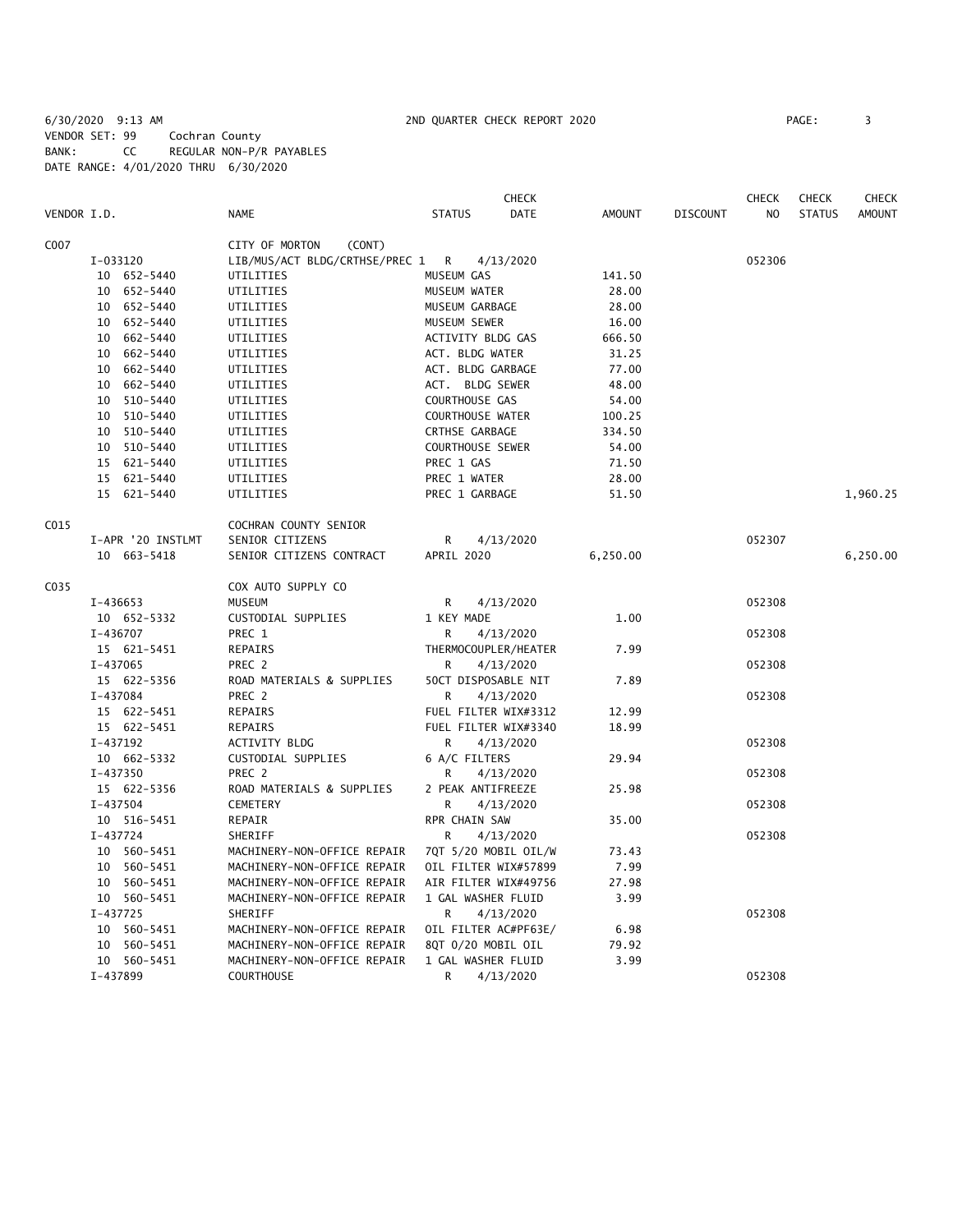6/30/2020 9:13 AM 2ND QUARTER CHECK REPORT 2020 PAGE: 4 VENDOR SET: 99 Cochran County BANK: CC REGULAR NON-P/R PAYABLES DATE RANGE: 4/01/2020 THRU 6/30/2020

|             |          |                      |                                                        |                       | <b>CHECK</b>          |                  |          | <b>CHECK</b>   | <b>CHECK</b>  | <b>CHECK</b>  |
|-------------|----------|----------------------|--------------------------------------------------------|-----------------------|-----------------------|------------------|----------|----------------|---------------|---------------|
| VENDOR I.D. |          |                      | <b>NAME</b>                                            | <b>STATUS</b>         | <b>DATE</b>           | <b>AMOUNT</b>    | DISCOUNT | N <sub>O</sub> | <b>STATUS</b> | <b>AMOUNT</b> |
| C035        |          |                      | COX AUTO SUPPLY CO<br>(CONT)                           |                       |                       |                  |          |                |               |               |
|             |          | I-437899             | <b>COURTHOUSE</b>                                      | R                     | 4/13/2020             |                  |          | 052308         |               |               |
|             |          | 10 510-5332          | CUSTODIAL SUPPLIES                                     | 3 KEYS MADE/CO-VID 1  |                       | 3.00             |          |                |               |               |
|             | 10       | 510-5332             | CUSTODIAL SUPPLIES                                     | 6 CABLE               |                       | 0.48             |          |                |               |               |
|             |          | 10 510-5332          | CUSTODIAL SUPPLIES                                     | 4 CABLE END           |                       | 2.12             |          |                |               |               |
|             |          | I-437972             | SHERIFF                                                | R                     | 4/13/2020             |                  |          | 052308         |               |               |
|             |          | 10 560-5451          | MACHINERY-NON-OFFICE REPAIR                            | 7QT 5/20 MOBIL OIL/W  |                       | 73.43            |          |                |               |               |
|             |          | 10 560-5451          | MACHINERY-NON-OFFICE REPAIR                            | OIL FILTER WIX#57899  |                       | 7.99             |          |                |               |               |
|             |          | I-437982             | SHERIFF                                                | R                     | 4/13/2020             |                  |          | 052308         |               |               |
|             |          | 10 560-5451          | MACHINERY-NON-OFFICE REPAIR                            | 134A FREON/WESTWARD   |                       | 7.99             |          |                |               |               |
|             |          | I-437993             | SHERIFF                                                | R                     | 4/13/2020             |                  |          | 052308         |               |               |
|             | 10       | 560-5451             | MACHINERY-NON-OFFICE REPAIR                            | OIL FILTER AC#PF63E/  |                       | 6.98             |          |                |               |               |
|             |          | 10 560-5451          | MACHINERY-NON-OFFICE REPAIR                            | AIR FILTER FM#A1618C  |                       | 24.99            |          |                |               |               |
|             |          | 10 560-5451          | MACHINERY-NON-OFFICE REPAIR                            | 8QT 0/20 MOBIL OIL    |                       | 79.92            |          |                |               |               |
|             |          | I-438227             | <b>COURTHOUSE</b>                                      | R                     | 4/13/2020             |                  |          | 052308         |               |               |
|             |          | 10 510-5332          | CUSTODIAL SUPPLIES                                     | 5 KEYS MADE           |                       | 5.00             |          |                |               |               |
|             |          | I-438256             | SHERIFF                                                | R                     | 4/13/2020             |                  |          | 052308         |               |               |
|             | 10       | 560-5334             | OTHER SUPPLIES                                         | <b>TOWELS</b>         |                       | 9.99             |          |                |               |               |
|             | 10       | 560-5334             | OTHER SUPPLIES                                         | WASH BRUSH            |                       | 11.99            |          |                |               | 577.94        |
| C064        |          |                      | CITY OF MORTON F D                                     |                       |                       |                  |          |                |               |               |
|             |          | I-0919 THRU 0320     | PUBLIC SAFETY*OTHER                                    | R                     | 4/13/2020             |                  |          | 052310         |               |               |
|             | 10       | 580-5414             | FIRE PROTECTION CONTRACTS                              | 769/CR260; GRASS 9/1/ |                       | 350.00           |          |                |               |               |
|             | 10       | 580-5414             | FIRE PROTECTION CONTRACTS                              | SH114/CR45/GRASS 9/1  |                       | 350.00           |          |                |               |               |
|             | 10       | 580-5414             | FIRE PROTECTION CONTRACTS                              | FM1780/CR170; WRECK 9 |                       | 350.00           |          |                |               |               |
|             | 10       | 580-5414             | FIRE PROTECTION CONTRACTS                              |                       | 6miS WF/1780;PWR LNS  | 350.00           |          |                |               |               |
|             | 10       | 580-5414             | FIRE PROTECTION CONTRACTS                              |                       | FM597/CR245; BRUSH 10 | 350.00           |          |                |               |               |
|             | 10       | 580-5414             | FIRE PROTECTION CONTRACTS                              |                       | FM597/CR245; TREE 10/ | 350.00           |          |                |               |               |
|             | 10       | 580-5414             | FIRE PROTECTION CONTRACTS                              | SH214/FM1585/DITCH 1  |                       | 350.00           |          |                |               |               |
|             | 10       | 580-5414             | FIRE PROTECTION CONTRACTS                              | SH114/FM1780/WRECK 1  |                       | 350.00           |          |                |               |               |
|             | 10       | 580-5414             | FIRE PROTECTION CONTRACTS                              | 1.5miS MRTN/SH214;MO  |                       | 350.00           |          |                |               |               |
|             | 10       | 580-5414             | FIRE PROTECTION CONTRACTS                              | 2miW MRTN/SH114;MODU  |                       | 350.00           |          |                |               |               |
|             | 10       | 580-5414             | FIRE PROTECTION CONTRACTS                              | 2miW MRTN/SH114;MODU  |                       | 350.00           |          |                |               |               |
|             | 10       | 580-5414             | FIRE PROTECTION CONTRACTS                              |                       | FM1780/FM301; GRASS 1 | 350.00           |          |                |               |               |
|             | 10       | 580-5414             | FIRE PROTECTION CONTRACTS                              |                       | SH214/FM1585; GRASS 1 | 350.00           |          |                |               |               |
|             | 10       | 580-5414             | FIRE PROTECTION CONTRACTS                              | CR74/CR110;BALER 12/  |                       | 350.00           |          |                |               |               |
|             | 10       | 580-5414             | FIRE PROTECTION CONTRACTS                              |                       | FM1824/CR84;GRASS 1/  | 350.00           |          |                |               |               |
|             | 10       | 580-5414             | FIRE PROTECTION CONTRACTS                              | SH214/FM1894; SEMI 1/ |                       | 350.00           |          |                |               |               |
|             | 10       | 580-5414             | FIRE PROTECTION CONTRACTS                              | SH214/CR197; COTTON 1 |                       | 350.00           |          |                |               |               |
|             | 10       | 580-5414             | FIRE PROTECTION CONTRACTS                              | FM1585/CR197; GRASS 2 |                       | 350.00           |          |                |               |               |
|             | 10<br>10 | 580-5414             | FIRE PROTECTION CONTRACTS                              | SH214/RDSIDE PRK;WRE  |                       | 350.00           |          |                |               |               |
|             |          | 580-5414             | FIRE PROTECTION CONTRACTS                              |                       | .5miW LEMN/SH125;AUT  | 350.00           |          |                |               |               |
|             | 10<br>10 | 580-5414<br>580-5414 | FIRE PROTECTION CONTRACTS<br>FIRE PROTECTION CONTRACTS | SH125/CR217; GRASS 3/ |                       | 350.00<br>350.00 |          |                |               |               |
|             | 10       | 580-5414             | FIRE PROTECTION CONTRACTS                              | BLEDSOE; DISRGD 3/14  | 3miS FM1585/SH214;AU  |                  |          |                |               |               |
|             | 10       | 580-5414             | FIRE PROTECTION CONTRACTS                              |                       | 5miW MRTN SH114; GRAS | 350.00           |          |                |               |               |
|             | 10       | 580-5414             | FIRE PROTECTION CONTRACTS                              | SH125/CR197; GRASS 3/ |                       | 350.00           |          |                |               | 8,400.00      |
|             |          |                      |                                                        |                       |                       |                  |          |                |               |               |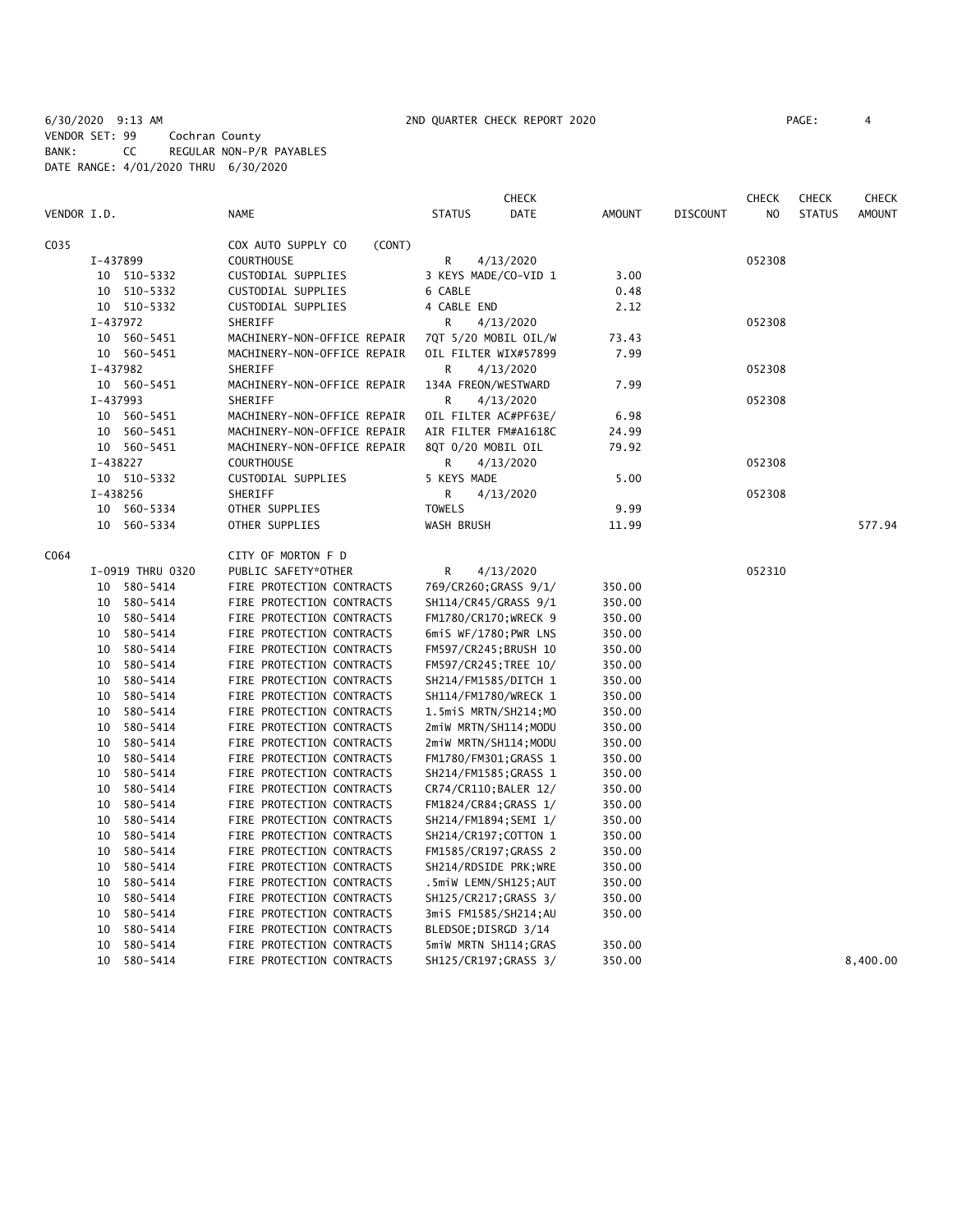6/30/2020 9:13 AM 2ND QUARTER CHECK REPORT 2020 PAGE: 5 VENDOR SET: 99 Cochran County BANK: CC REGULAR NON-P/R PAYABLES DATE RANGE: 4/01/2020 THRU 6/30/2020

|             |                             |                                              |                       | <b>CHECK</b>         |         |                 | <b>CHECK</b> | <b>CHECK</b>  | <b>CHECK</b>  |
|-------------|-----------------------------|----------------------------------------------|-----------------------|----------------------|---------|-----------------|--------------|---------------|---------------|
| VENDOR I.D. |                             | <b>NAME</b>                                  | <b>STATUS</b>         | <b>DATE</b>          | AMOUNT  | <b>DISCOUNT</b> | NO.          | <b>STATUS</b> | <b>AMOUNT</b> |
| C065        |                             | CITY OF WHITEFACE F D                        |                       |                      |         |                 |              |               |               |
|             | I-MAR 2020                  | PUBLIC SAFETY*OTHER                          | R                     | 4/13/2020            |         |                 | 052311       |               |               |
|             | 10 580-5414                 | FIRE PROTECTION CONTRACTS                    | SH125/CR217; GRASS 3/ |                      | 350.00  |                 |              |               |               |
|             | 10 580-5414                 | FIRE PROTECTION CONTRACTS                    | ASSIST/ENOCHS 3/4; B  |                      |         |                 |              |               |               |
|             | 10 580-5414                 | FIRE PROTECTION CONTRACTS                    | SH214/CR25; WRECK 3/1 |                      | 350.00  |                 |              |               |               |
|             | 10 580-5414                 | FIRE PROTECTION CONTRACTS                    | BLEDSOE; DISRGD 3/14  |                      |         |                 |              |               |               |
|             | 10 580-5414                 | FIRE PROTECTION CONTRACTS                    | 5miW MRTN; GRASS 3/24 |                      | 350.00  |                 |              |               |               |
|             | 10 580-5414                 | FIRE PROTECTION CONTRACTS                    |                       | SH125/CR197;GRASS 3/ | 350.00  |                 |              |               | 1,400.00      |
| C084        |                             | CLERK, SEVENTH COURT OF APPEAL               |                       |                      |         |                 |              |               |               |
|             | I-MAR 20                    | STATE FEES                                   | R                     | 4/13/2020            |         |                 | 052312       |               |               |
|             | 90 000-2379.002             | 7th Crt of Appeal Gov't22.2081COUNTY COURT   |                       |                      | 10.00   |                 |              |               |               |
|             | 90 000-2379.002             | 7th Crt of Appeal Gov't22.2081DISTRICT COURT |                       |                      | 5.00    |                 |              |               | 15.00         |
| C367        |                             | COMPUTER TRANSITION SERVICES,                |                       |                      |         |                 |              |               |               |
|             | I-185117                    | NON-DEPT'L                                   | R                     | 4/13/2020            |         |                 | 052313       |               |               |
|             | 10 409-5420                 | TELECOMMUNICATIONS                           | 29 TREND MICRO APR 2  |                      | 46.40   |                 |              |               |               |
|             | I-185436HD                  | <b>COURTHOUSE</b>                            | R                     | 4/13/2020            |         |                 | 052313       |               |               |
|             | 10 510-5411                 | MAINTENANCE CONTRACTS                        | HELP DESK APR 2020    |                      | 719.69  |                 |              |               | 766.09        |
| C371        |                             | COCHRAN COUNTY TAX A/C                       |                       |                      |         |                 |              |               |               |
|             | I-05 MACK #1795 2020 PREC 2 |                                              | R                     | 4/13/2020            |         |                 | 052314       |               |               |
|             | 15 622-5451                 | REPAIRS                                      | STATE INSP FEE/05 MA  |                      | 7.50    |                 |              |               |               |
|             | I-06 CTS TRLR 2020          | PREC 2                                       | R                     | 4/13/2020            |         |                 | 052314       |               |               |
|             | 15 622-5451                 | REPAIRS                                      | STATE INSP FEE/06 CT  |                      | 7.50    |                 |              |               |               |
|             | I-08 FORD #6682 2020 PREC 2 |                                              | R                     | 4/13/2020            |         |                 | 052314       |               |               |
|             | 15 622-5451                 | <b>REPAIRS</b>                               | STATE INSP FEE/08 FO  |                      | 7.50    |                 |              |               |               |
|             | I-08 TROX TRLR 2020         | PREC 2                                       | R                     | 4/13/2020            |         |                 | 052314       |               |               |
|             | 15 622-5451                 | REPAIRS                                      | STATE INSP FEE/08 TR  |                      | 7.50    |                 |              |               |               |
|             | I-81 VULC TRLR 2020         | PREC 2                                       | R.                    | 4/13/2020            |         |                 | 052314       |               |               |
|             | 15 622-5451                 | REPAIRS                                      | STATE INSP FEE/81 VU  |                      | 7.50    |                 |              |               | 37.50         |
| C414        |                             | CARDMEMBER SERVICES                          |                       |                      |         |                 |              |               |               |
|             | C-01391234                  | CEMETERY/TOOLS                               | R                     | 4/13/2020            |         |                 | 052315       |               |               |
|             | 10 516-5332                 | CUSTODIAL SUPPLIES                           | REF SALES TAX/9191 0  |                      | 36.46CR |                 |              |               |               |
|             | I-9191 03/20 TOOLS          | CEMETERY                                     | R                     | 4/13/2020            |         |                 | 052315       |               |               |
|             | 10 516-5332                 | CUSTODIAL SUPPLIES                           | IMPACT WRENCH W/EXT;  |                      | 269.99  |                 |              |               |               |
|             | 10 516-5332                 | CUSTODIAL SUPPLIES                           | 2TN RACING JACK ALUM  |                      | 139.99  |                 |              |               |               |
|             | 10 516-5332                 | CUSTODIAL SUPPLIES                           | 11GAL PORTABLE AIR T  |                      | 31.99   |                 |              |               |               |
|             | 10 516-5332                 | CUSTODIAL SUPPLIES                           | SALES TAX/SEE CM 013  |                      | 36.46   |                 |              |               | 441.97        |
| C415        |                             | CITIBANK                                     |                       |                      |         |                 |              |               |               |
|             | I-2741 040320               | TAX A/C                                      | R                     | 4/13/2020            |         |                 | 052316       |               |               |
|             | 10 499-5427                 | CONTINUING EDUCATION                         | 3 NITES/PLANO/DIXIE   |                      | 363.00  |                 |              |               |               |
|             | 10 499-5427                 | CONTINUING EDUCATION                         | LODGING TAX           |                      | 47.19   |                 |              |               | 410.19        |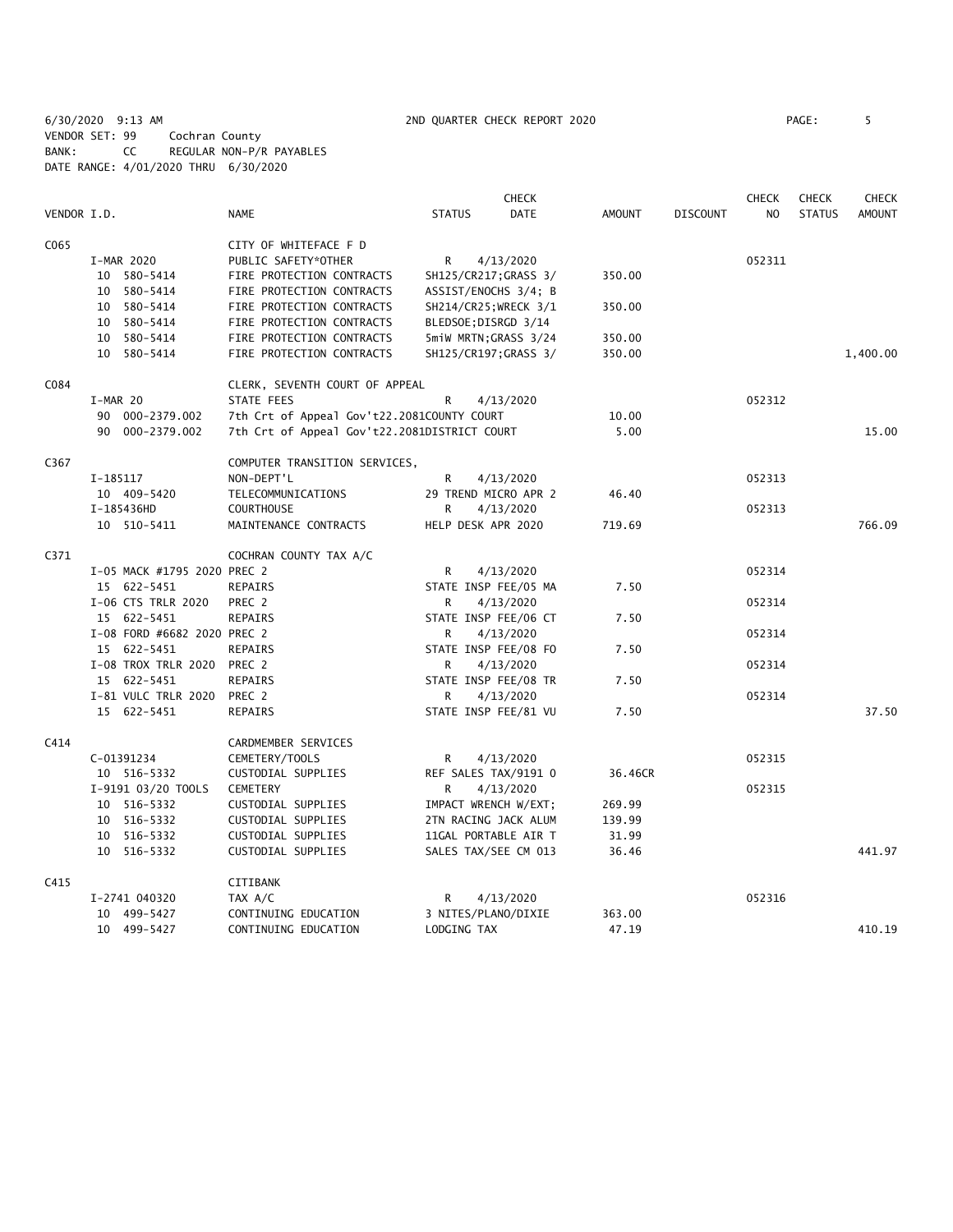6/30/2020 9:13 AM 2ND QUARTER CHECK REPORT 2020 PAGE: 6 VENDOR SET: 99 Cochran County BANK: CC REGULAR NON-P/R PAYABLES DATE RANGE: 4/01/2020 THRU 6/30/2020

|                   |                     |                               |                       | <b>CHECK</b> |               |                 | <b>CHECK</b>   | <b>CHECK</b>  | <b>CHECK</b>  |
|-------------------|---------------------|-------------------------------|-----------------------|--------------|---------------|-----------------|----------------|---------------|---------------|
| VENDOR I.D.       |                     | <b>NAME</b>                   | <b>STATUS</b>         | DATE         | <b>AMOUNT</b> | <b>DISCOUNT</b> | N <sub>O</sub> | <b>STATUS</b> | <b>AMOUNT</b> |
| D <sub>2</sub> 07 |                     | DUFFY LAW FIRM, PC            |                       |              |               |                 |                |               |               |
|                   | I-#1578/SMITHWICK   | DISTRICT COURT                | $\mathsf{R}$          | 4/13/2020    |               |                 | 052317         |               |               |
|                   | 10 435-5420         | TELECOMMUNICATIONS            | PLEA(F)/BENITO SMITH  |              | 375.00        |                 |                |               | 375.00        |
| E075              |                     | WEX BANK                      |                       |              |               |                 |                |               |               |
|                   | I-64609551          | SHRIFF/TAX A/C                | R                     | 4/13/2020    |               |                 | 052318         |               |               |
|                   | 10 560-5330         | FUEL AND OIL                  | 19.129GL UNL/ELIDA 3  |              | 38.56         |                 |                |               |               |
|                   | 10 499-5427         | CONTINUING EDUCATION          | 14.999GL UNL/DIXIE 3  |              | 24.39         |                 |                |               | 62.95         |
| F010              |                     | FIVE-AREA TELEPHONE CO-OP     |                       |              |               |                 |                |               |               |
|                   | I-927-5510 APR 20   | PREC 4                        | R                     | 4/13/2020    |               |                 | 052319         |               |               |
|                   | 15 624-5420         | TELECOMMUNICATIONS            | <b>BASIC SVCS</b>     |              | 32.25         |                 |                |               |               |
|                   | 15 624-5420         | TELECOMMUNICATIONS            | <b>FEES</b>           |              | 11.32         |                 |                |               | 43.57         |
| G074              |                     | GRAVES, HUMPHRIES, STAHL,LTD  |                       |              |               |                 |                |               |               |
|                   | I-FEES MAR20        | JUSTICE OF PEACE              | R                     | 4/13/2020    |               |                 | 052320         |               |               |
|                   | 10 000-2206.002     | COLLECTION AGENCY FEES        | COLLECTION FEES MAR   |              | 198.43        |                 |                |               | 198.43        |
| G145              |                     | GT DISTRIBUTORS, INC.         |                       |              |               |                 |                |               |               |
|                   | I-INV0757440        | SHERIFF                       | R                     | 4/13/2020    |               |                 | 052321         |               |               |
|                   | 10 560-5571         | CAPITAL OUTLAY                | LIGHTS, SIRENS/PARTIA |              | 1,264.40      |                 |                |               |               |
|                   | I-INV0758424        | SHERIFF                       | R                     | 4/13/2020    |               |                 | 052321         |               |               |
|                   | 10 560-5571         | CAPITAL OUTLAY                | LIGHTS, SIRENS/BAL/20 |              | 837.95        |                 |                |               | 2,102.35      |
| H126              |                     | HOLLAND'S OFFICE TECHNOLOGIES |                       |              |               |                 |                |               |               |
|                   | I-00139525          | TAX A/C                       | R                     | 4/13/2020    |               |                 | 052322         |               |               |
|                   | 10 499-5310         | OFFICE SUPPLIES               | 2EA TONER, BK FS4200  |              | 176.40        |                 |                |               |               |
|                   | 10 499-5310         | OFFICE SUPPLIES               | FREIGHT/UPS           |              | 17.64         |                 |                |               | 194.04        |
| J049              |                     | JUVENILE PROBATION FUND       |                       |              |               |                 |                |               |               |
|                   | I-LOCAL MATCH 04/20 | JUVENILE PROBATION            | R                     | 4/13/2020    |               |                 | 052323         |               |               |
|                   | 10 571-5472         | LOCAL SUPPORT-JUV BOARD       | LOCAL FUNDS MATCH AP  |              | 4,165.00      |                 |                |               | 4,165.00      |
| J082              |                     | JOHN DEERE FINANCIAL          |                       |              |               |                 |                |               |               |
|                   | I-883342            | CEMETERY                      | R                     | 4/13/2020    |               |                 | 052324         |               |               |
|                   | 10 516-5451         | REPAIR                        | 2 BUSHINGS #M84516    |              | 15.54         |                 |                |               |               |
|                   | 10 516-5451         | REPAIR                        | 2 LOCK NUTS #14M7401  |              | 3.22          |                 |                |               |               |
|                   | 10 516-5451         | REPAIR                        | 2 SCREWS              |              | 14.96         |                 |                |               |               |
|                   | 10 516-5451         | REPAIR                        | DRY CHGD BATTERY #TY  |              | 149.58        |                 |                |               |               |
|                   | 10 516-5451         | REPAIR                        | 2 WHEELS #TCA20363    |              | 238.22        |                 |                |               |               |
|                   | 10 516-5451         | REPAIR                        | <b>SBF</b>            |              | 3.00          |                 |                |               | 424.52        |
| L010              |                     | LEWIS FARM & RANCH STORE INC  |                       |              |               |                 |                |               |               |
|                   | I-103710            | PREC 3                        | R                     | 4/13/2020    |               |                 | 052325         |               |               |
|                   | 15 623-5356         | ROAD MATERIALS & SUPPLIES     | 2 SCRUB DADDY         |              | 7.18          |                 |                |               |               |
|                   | I-106611            | JAIL                          | R                     | 4/13/2020    |               |                 | 052325         |               |               |
|                   | 10 512-5392         | MISCELLANEOUS SUPPLIES        | 16 BLEACH             |              | 47.84         |                 |                |               |               |
|                   | 10 512-5392         | MISCELLANEOUS SUPPLIES        | 12 BRUSHES            |              | 3.00          |                 |                |               |               |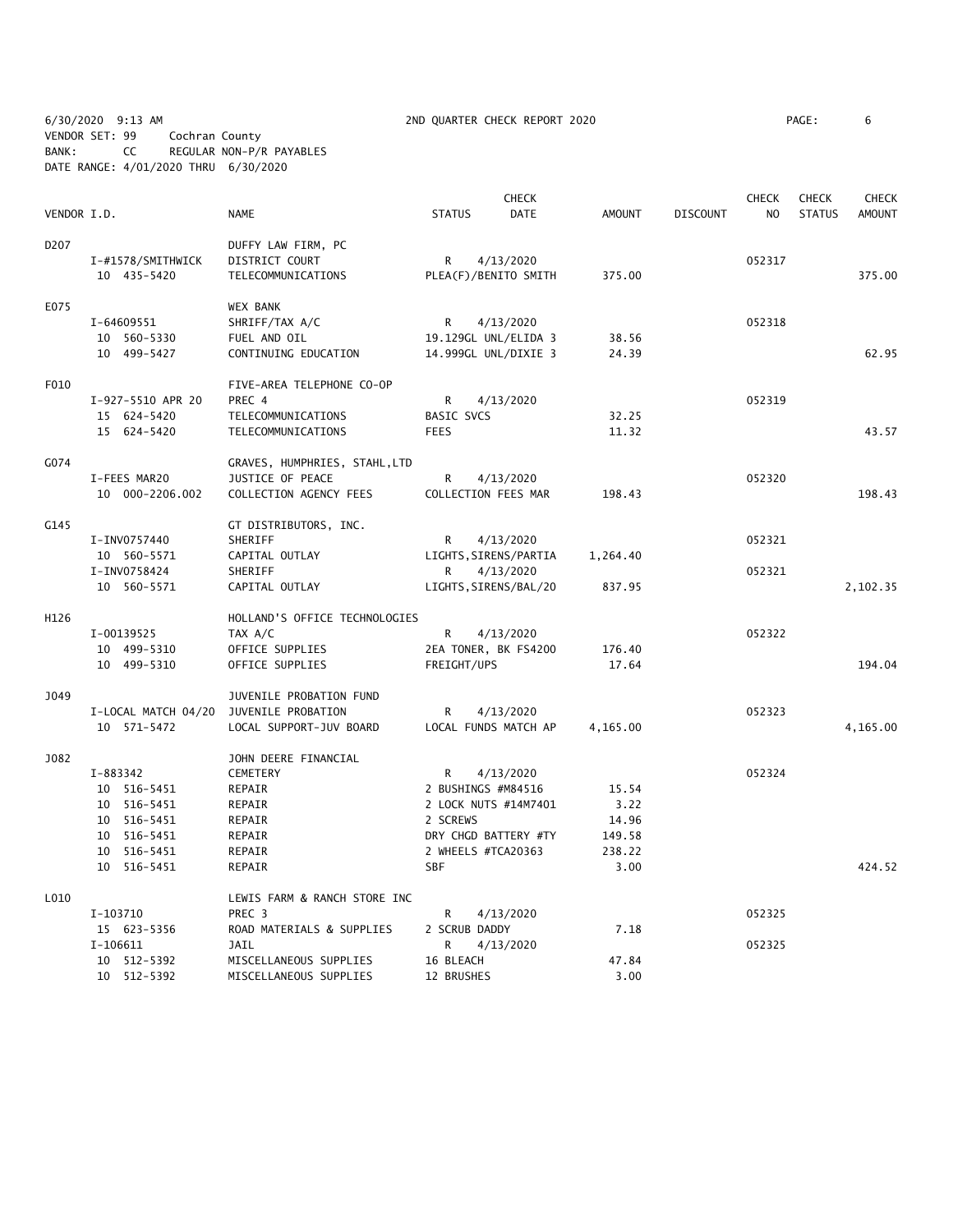6/30/2020 9:13 AM 2ND QUARTER CHECK REPORT 2020 PAGE: 7 VENDOR SET: 99 Cochran County BANK: CC REGULAR NON-P/R PAYABLES DATE RANGE: 4/01/2020 THRU 6/30/2020

**CHECK CHECK CHECK CHECK CHECK CHECK CHECK** VENDOR I.D. NAME STATUS DATE AMOUNT DISCOUNT NO STATUS AMOUNT L010 LEWIS FARM & RANCH STORE (CONT) I-106611 JAIL R 4/13/2020 052325 10 512-5392 MISCELLANEOUS SUPPLIES CLEANSER 2.59 10 512-5392 MISCELLANEOUS SUPPLIES DISC 65.34CR I-106676 ACTIVITY BLDG R 4/13/2020 052325 10 662-5332 CUSTODIAL SUPPLIES GAS CAN 21.99 10 662-5332 CUSTODIAL SUPPLIES DISC 2.20CR I-106709 PREC 4 R 4/13/2020 052325 15 624-5356 ROAD MATERIALS & SUPPLIES SHOP TOWELS 4.79 15 624-5356 ROAD MATERIALS & SUPPLIES BLEACH 2.99 ROAD MATERIALS & SUPPLIES SOAP 1.99 15 624-5356 ROAD MATERIALS & SUPPLIES BAKING SODA 1.59 15 624-5356 ROAD MATERIALS & SUPPLIES 2 SUGAR 3.90 I-106870 JAIL R 4/13/2020 052325 10 512-5392 MISCELLANEOUS SUPPLIES 7 KLEENEX 18.13 10 512-5392 MISCELLANEOUS SUPPLIES 2 SCRUBBERS 11.18 10 512-5392 MISCELLANEOUS SUPPLIES BROOMS 45.97 10 512-5392 MISCELLANEOUS SUPPLIES DISC 7.53CR I-106920 PREC 4 R 4/13/2020<br>15 624-5356 ROAD MATERIALS & SUPPLIES TOILET PAPER 12.99 ROAD MATERIALS & SUPPLIES TOILET PAPER 12.99 15 624-5356 ROAD MATERIALS & SUPPLIES SHOP TOWELS 4.79 15 624-5356 ROAD MATERIALS & SUPPLIES 2 GLASS CLEANER 5.98 I-106926 MUSEUM R 4/13/2020 052325 10 652-5332 CUSTODIAL SUPPLIES PAPER TOWELS 14.99 10 652-5332 CUSTODIAL SUPPLIES 2 TISSUE PAPER 15.18 CUSTODIAL SUPPLIES DISC 3.02CR I-107023 ACTIVITY BLDG R 4/13/2020 052325 10 662-5332 CUSTODIAL SUPPLIES HOSE 9.99 10 662-5332 CUSTODIAL SUPPLIES 2-4D 14.95 10 662-5332 CUSTODIAL SUPPLIES DISC 2.49CR I-107103 CEMETERY R 4/13/2020 052325 10 516-5332 CUSTODIAL SUPPLIES BATTERY CHARGER 41.99 10 516-5332 CUSTODIAL SUPPLIES DISC 4.20CR I-107261 PARK R 4/13/2020 052325 10 660-5332 CUSTODIAL SUPPLIES CHAIN OIL 6.59 I-107431 COURTHOUSE R 4/13/2020 052325 10 510-5332 CUSTODIAL SUPPLIES 8 WEED & FEED/TOMMY 191.92 I-107476 PARK R 4/13/2020 052325 10 660-5332 CUSTODIAL SUPPLIES B-12 3.95 10 660-5332 CUSTODIAL SUPPLIES W-D 40 6.99 10 660-5332 CUSTODIAL SUPPLIES DISC 1.09CR I-107612 COURTHOUSE R 4/13/2020 052325 10 510-5332 CUSTODIAL SUPPLIES 2 BAGS WEED-OUT 79.98 I-107721 PARK R 4/13/2020 052325 10 660-5332 CUSTODIAL SUPPLIES 15/16 SOCKET 6.49 10 660-5332 CUSTODIAL SUPPLIES DISC 0.65CR I-107785 PREC 3<br>15 623-5356 ROAD MATERIALS & SUPPLIES DUST/BRUSH PAN 4.99 4.99 ROAD MATERIALS & SUPPLIES DUST/BRUSH PAN 4.99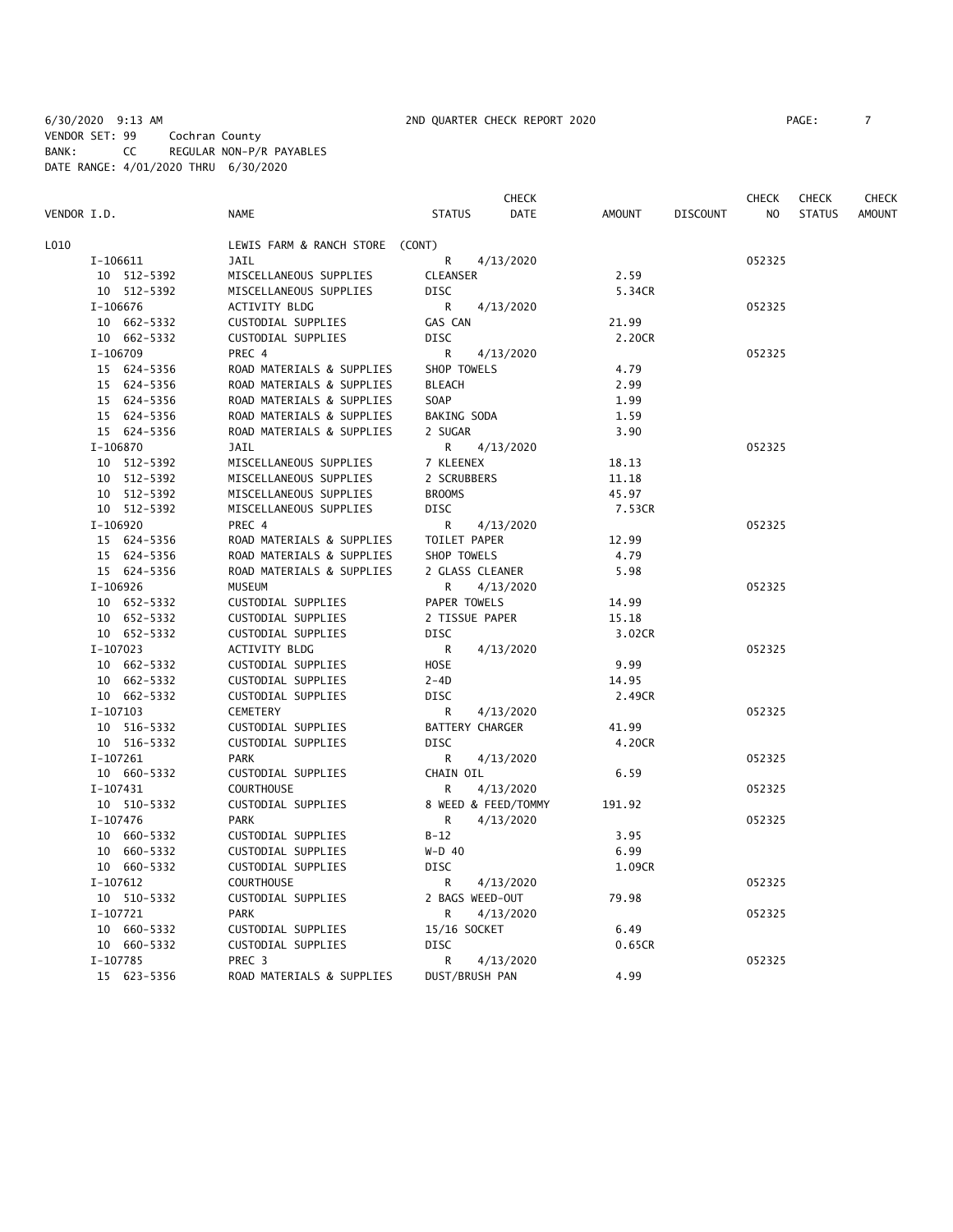6/30/2020 9:13 AM 2ND QUARTER CHECK REPORT 2020 PAGE: 8 VENDOR SET: 99 Cochran County BANK: CC REGULAR NON-P/R PAYABLES DATE RANGE: 4/01/2020 THRU 6/30/2020

|             |                              |                                |                       | <b>CHECK</b>         |               |                 | <b>CHECK</b>   | <b>CHECK</b>  | <b>CHECK</b>  |
|-------------|------------------------------|--------------------------------|-----------------------|----------------------|---------------|-----------------|----------------|---------------|---------------|
| VENDOR I.D. |                              | <b>NAME</b>                    | <b>STATUS</b>         | <b>DATE</b>          | <b>AMOUNT</b> | <b>DISCOUNT</b> | N <sub>O</sub> | <b>STATUS</b> | <b>AMOUNT</b> |
| L010        |                              | LEWIS FARM & RANCH STORE       | (CONT)                |                      |               |                 |                |               |               |
|             | I-107785                     | PREC <sub>3</sub>              | R                     | 4/13/2020            |               |                 | 052325         |               |               |
|             | 15 623-5356                  | ROAD MATERIALS & SUPPLIES      | 3 GLASS CLEANER       |                      | 8.97          |                 |                |               |               |
|             | 15 623-5356                  | ROAD MATERIALS & SUPPLIES      | <b>DISC</b>           |                      | 1.40CR        |                 |                |               |               |
|             | I-107833                     | <b>ACTIVITY BLDG</b>           | R                     | 4/13/2020            |               |                 | 052325         |               |               |
|             | 10 662-5332                  | CUSTODIAL SUPPLIES             | 1CS A/C FILTERS       |                      | 59.88         |                 |                |               |               |
|             | 10 662-5332                  | CUSTODIAL SUPPLIES             | <b>DISC</b>           |                      | 5.99CR        |                 |                |               |               |
|             | I-107941                     | JAIL                           | R                     | 4/13/2020            |               |                 | 052325         |               |               |
|             | 10 512-5392                  | MISCELLANEOUS SUPPLIES         | 16 BLEACH             |                      | 47.84         |                 |                |               |               |
|             | 10 512-5392                  | MISCELLANEOUS SUPPLIES         | 4 BOTTLES             |                      | 15.96         |                 |                |               | 693.65        |
| M289        |                              | MARCELO RODRIGUEZ dba          |                       |                      |               |                 |                |               |               |
|             | I-233171/00 PTRBLT           | PREC 4                         | R                     | 4/13/2020            |               |                 | 052327         |               |               |
|             | 15 624-5451                  | <b>REPAIRS</b>                 | RPR FR/RR DIFF/DUMP   |                      | 690.00        |                 |                |               |               |
|             | 15 624-5451                  | REPAIRS                        | RPL GEARS BEARINGS, S |                      | 2,308.15      |                 |                |               |               |
|             | 15 624-5451                  | REPAIRS                        | DS404 3:55 RATIO      |                      | 690.00        |                 |                |               |               |
|             | 15 624-5451                  | REPAIRS                        | RPL BOLTS/TORQUE ROD  |                      | 115.00        |                 |                |               |               |
|             | 15 624-5451                  | REPAIRS                        | RPR LR AXLE           |                      | 57.50         |                 |                |               |               |
|             | 15 624-5451                  | REPAIRS                        | RPR FLAP/RR           |                      | 57.50         |                 |                |               |               |
|             | 15 624-5451                  | <b>REPAIRS</b>                 | <b>FLUIDS</b>         |                      | 184.76        |                 |                |               | 4,102.91      |
| N082        |                              | NETDATA                        |                       |                      |               |                 |                |               |               |
|             | I-iTICKET MAR 20             | JUSTICE OF PEACE               | R                     | 4/13/2020            |               |                 | 052328         |               |               |
|             | 10 455-5499                  | MISCELLANEOUS                  | MARCH 2020            |                      | 4.00          |                 |                |               | 4.00          |
| <b>NO88</b> |                              | NATIONAL GEOGRAPHIC LITTLE KID |                       |                      |               |                 |                |               |               |
|             | I-1YR SUBSCRIPT KD20 LIBRARY |                                | R                     | 4/13/2020            |               |                 | 052329         |               |               |
|             | 10 650-5590                  | <b>BOOKS</b>                   | 1YR SUBSCRIPT/KIDS    |                      | 30.00         |                 |                |               | 30.00         |
| 0013        |                              | OLD REPUBLIC SURETY COMPA      |                       |                      |               |                 |                |               |               |
|             | I-4410/A MARTIN/NEW ATTORNEY |                                | R                     | 4/13/2020            |               |                 | 052330         |               |               |
|             | 10 475-5480                  | BONDS & NOTARY FEES            |                       | 2YR/PUBLIC OFF'L BON | 93.00         |                 |                |               | 93.00         |
| P216        |                              | PLAINS MOTOR SUPPLY            |                       |                      |               |                 |                |               |               |
|             | I-446283                     | PREC 2                         | R                     | 4/13/2020            |               |                 | 052331         |               |               |
|             | 15 622-5451                  | REPAIRS                        | LAMP/RED #64002       |                      | 24.56         |                 |                |               |               |
|             | I-446359                     | PREC 2                         | R                     | 4/13/2020            |               |                 | 052331         |               |               |
|             | 15 622-5451                  | REPAIRS                        |                       | RUBBER GROMMET #9174 | 2.14          |                 |                |               | 26.70         |
| P261        |                              | PRESCRIPTION SHOP              |                       |                      |               |                 |                |               |               |
|             | I-1972/F BORDAYO             | <b>JAIL</b>                    | R                     | 4/13/2020            |               |                 | 052332         |               |               |
|             | 10 512-5391                  | MEDICAL CARE-PRISONERS         |                       | RX/FABIAN BORDAYO 3/ | 21.48         |                 |                |               |               |
|             | I-2117/F BORDAYO             | JAIL                           | R                     | 4/13/2020            |               |                 | 052332         |               |               |
|             | 10 512-5391                  | MEDICAL CARE-PRISONERS         | RX#1/FABIAN BORDAYO   |                      | 20.42         |                 |                |               |               |
|             | 10 512-5391                  | MEDICAL CARE-PRISONERS         | RX#2/FABIAN BORDAYO   |                      | 38.09         |                 |                |               | 79.99         |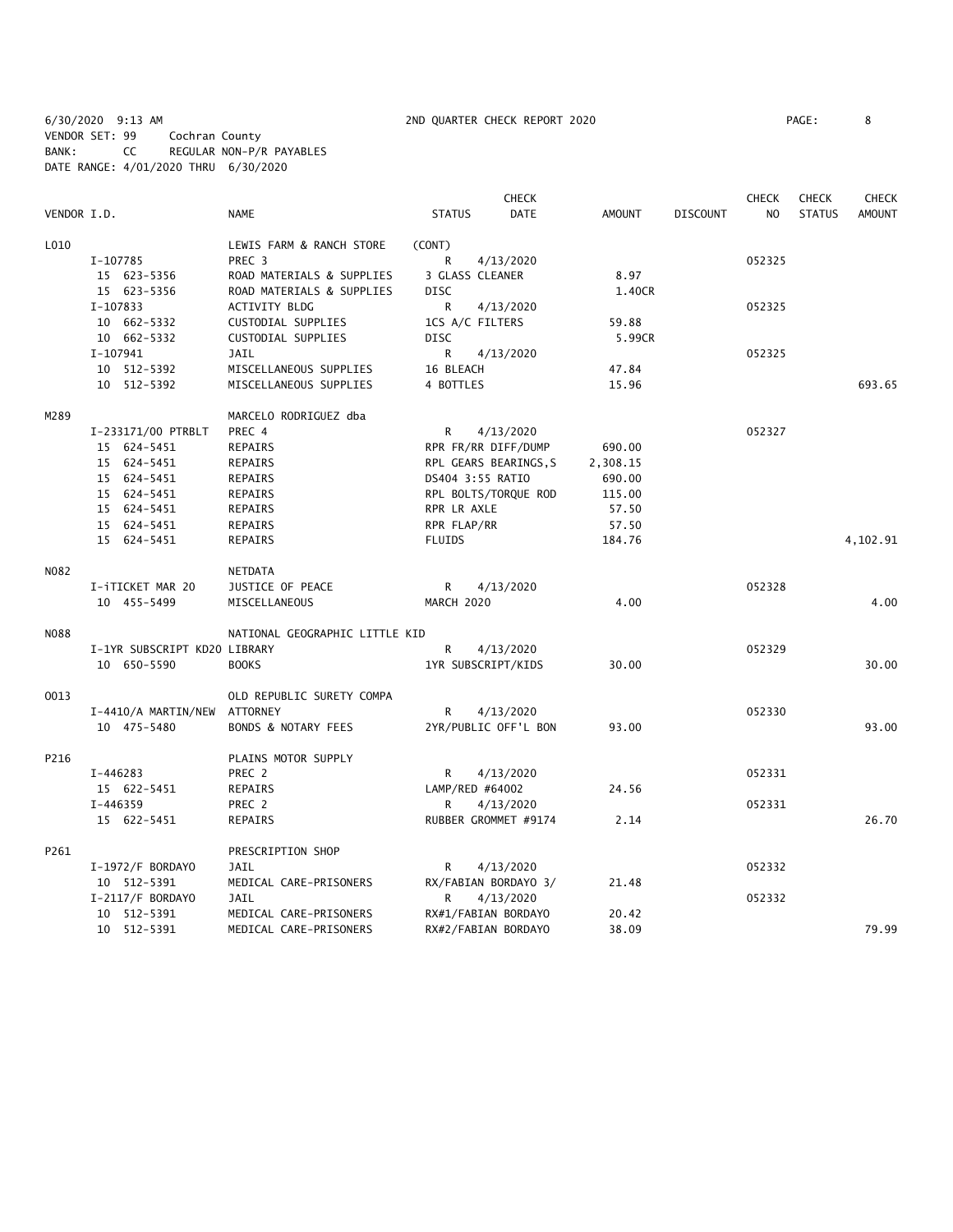6/30/2020 9:13 AM 2ND QUARTER CHECK REPORT 2020 PAGE: 9 VENDOR SET: 99 Cochran County BANK: CC REGULAR NON-P/R PAYABLES DATE RANGE: 4/01/2020 THRU 6/30/2020

|             |                                  |                               |                         | <b>CHECK</b>         |        |                 | <b>CHECK</b>   | <b>CHECK</b>  | <b>CHECK</b>  |
|-------------|----------------------------------|-------------------------------|-------------------------|----------------------|--------|-----------------|----------------|---------------|---------------|
| VENDOR I.D. |                                  | <b>NAME</b>                   | <b>STATUS</b>           | <b>DATE</b>          | AMOUNT | <b>DISCOUNT</b> | N <sub>O</sub> | <b>STATUS</b> | <b>AMOUNT</b> |
| S071        |                                  | SCRIPT OFFICE PRODUCTS, INC.  |                         |                      |        |                 |                |               |               |
|             | $I-58149$                        | <b>CLERK</b>                  | $R \sim$                | 4/13/2020            |        |                 | 052333         |               |               |
|             | 10 403-5310                      | OFFICE SUPPLIES               | <b>4EA TAPE</b>         |                      | 7.80   |                 |                |               |               |
|             | 10 403-5310                      | OFFICE SUPPLIES               | 2EA TAPE DISPENSER      |                      | 5.90   |                 |                |               |               |
|             | 10 403-5310                      | OFFICE SUPPLIES               | <b>4EA CORR TAPE</b>    |                      | 16.88  |                 |                |               |               |
|             | 10 403-5310                      | OFFICE SUPPLIES               | 25EA WARR DEEDS         |                      | 25.00  |                 |                |               |               |
|             | 10 403-5310                      | OFFICE SUPPLIES               | <b>4RL PACKING TAPE</b> |                      | 23.80  |                 |                |               |               |
|             | $I-58156$                        | CO JUDGE/COMM'R CT            | R                       | 4/13/2020            |        |                 | 052333         |               |               |
|             | 15 610-5310                      | OFFICE SUPPLIES               |                         | 1EA TONER HP933XL MA | 23.95  |                 |                |               |               |
|             | 15 610-5310                      | OFFICE SUPPLIES               |                         | 1EA TONER HP933XL YL | 23.95  |                 |                |               |               |
|             | $I-58157$                        | TAX A/C                       | R                       | 4/13/2020            |        |                 | 052333         |               |               |
|             | 10 499-5310                      | OFFICE SUPPLIES               | 2 TB ERASER REFILL      |                      | 3.50   |                 |                |               |               |
|             | $I-58175$                        | TREASURER                     | R.                      | 4/13/2020            |        |                 | 052333         |               |               |
|             | 10 497-5310                      | OFFICE SUPPLIES               |                         | DELL TONER 4272N MAG | 289.99 |                 |                |               |               |
|             | $I - 58178$                      | <b>ELECTIONS</b>              | R                       | 4/13/2020            |        |                 | 052333         |               |               |
|             | 10 490-5310                      | OFFICE SUPPLIES               | 2BX FILE FOLDERS        |                      | 47.90  |                 |                |               |               |
|             | $I - 58186$                      | <b>EXTENSION SVC</b>          | R                       | 4/13/2020            |        |                 | 052333         |               |               |
|             | 10 665-5310                      | OFFICE SUPPLIES               |                         | 1EA TONER HP65XL, BK | 33.95  |                 |                |               |               |
|             | $I-58201$                        | AUDITOR                       | R                       | 4/13/2020            |        |                 | 052333         |               |               |
|             | 10 495-5310                      | OFFICE SUPPLIES               | 1EA SILVER SHARPIE      |                      | 2.95   |                 |                |               |               |
|             | $I - 58215$                      | AUDITOR                       | R                       | 4/13/2020            |        |                 | 052333         |               |               |
|             | 10 495-5310                      | OFFICE SUPPLIES               | 4EA ENERGEL REFILL      |                      | 5.16   |                 |                |               |               |
|             | $I-58226$                        | TAX A/C                       | R                       | 4/13/2020            |        |                 | 052333         |               |               |
|             | 10 499-5310                      | OFFICE SUPPLIES               | NAME SIGN W/HOLDER      |                      | 43.95  |                 |                |               |               |
|             | 10 499-5310                      | OFFICE SUPPLIES               | 1BX 3-HOLE PAPER        |                      | 63.95  |                 |                |               |               |
|             | I-58237                          | JUSTICE OF PEACE              | R                       | 4/13/2020            |        |                 | 052333         |               |               |
|             | 10 455-5310                      | OFFICE SUPPLIES               | BROTHER TONER TN660     |                      | 68.49  |                 |                |               |               |
|             | $I-58238$                        | TAX A/C                       | R                       | 4/13/2020            |        |                 | 052333         |               |               |
|             | 10 499-5310                      | OFFICE SUPPLIES               | 1 BOX 3-HOLE PAPER      |                      | 63.95  |                 |                |               |               |
|             | I-58239                          | COUNTY COURT                  | R                       | 4/13/2020            |        |                 | 052333         |               |               |
|             | 10 426-5310                      | OFFICE SUPPLIES               | <b>1PK TAPE</b>         |                      | 29.95  |                 |                |               | 781.02        |
| S210        |                                  | SHAMBURGER AUTO & FARM SUPPLY |                         |                      |        |                 |                |               |               |
|             | I-379399                         | PREC <sub>3</sub>             | $\mathsf{R}$            | 4/13/2020            |        |                 | 052335         |               |               |
|             | 15 623-5451                      | REPAIRS                       | TOGGLE 2 POS            |                      | 5.99   |                 |                |               |               |
|             | 15 623-5451                      | REPAIRS                       | 4 SCREWS                |                      | 1.56   |                 |                |               | 7.55          |
| S432        |                                  | ISAIAS J SOLORZANO            |                         |                      |        |                 |                |               |               |
|             | I-6359/JOSE ORNELAS COUNTY COURT |                               | R                       | 4/13/2020            |        |                 | 052336         |               |               |
|             | 10 426-5400                      | ATTORNEY AD LITEM             |                         | DISM(M)/JOSE E ORNEL | 100.00 |                 |                |               |               |
|             | I-6439/JOSE ORNELAS COUNTY COURT |                               | R                       | 4/13/2020            |        |                 | 052336         |               |               |
|             | 10 426-5400                      | ATTORNEY AD LITEM             |                         | DISM(M)/JOSE E ORNEL | 100.00 |                 |                |               | 200.00        |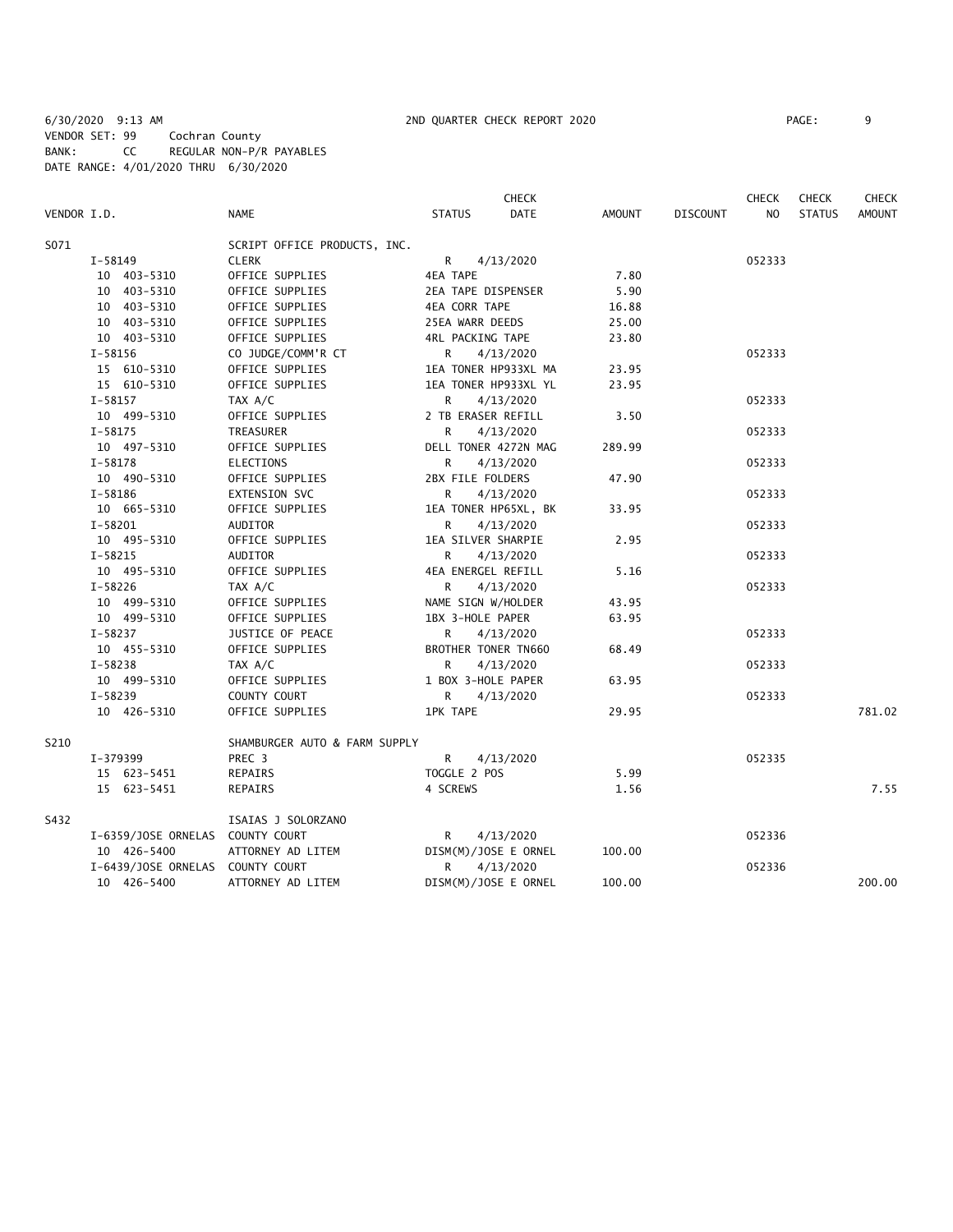6/30/2020 9:13 AM 2ND QUARTER CHECK REPORT 2020 PAGE: 10 VENDOR SET: 99 Cochran County BANK: CC REGULAR NON-P/R PAYABLES DATE RANGE: 4/01/2020 THRU 6/30/2020

|             |                                    |                                                     |                                 | <b>CHECK</b>         |                |                 | <b>CHECK</b>   | <b>CHECK</b>  | <b>CHECK</b>  |
|-------------|------------------------------------|-----------------------------------------------------|---------------------------------|----------------------|----------------|-----------------|----------------|---------------|---------------|
| VENDOR I.D. |                                    | <b>NAME</b>                                         | <b>STATUS</b>                   | <b>DATE</b>          | <b>AMOUNT</b>  | <b>DISCOUNT</b> | N <sub>O</sub> | <b>STATUS</b> | <b>AMOUNT</b> |
| T081        |                                    | TAC RISK MANAGEMENT POOL                            |                                 |                      |                |                 |                |               |               |
|             | I-NRDD-0005929                     | NON-DEPT'L/CLAIM                                    | $\mathsf{R}$                    | 4/13/2020            |                |                 | 052337         |               |               |
|             | 10 409-5498                        | CLAIMS AND JUDGMENTS                                |                                 | BAL DEDUCTIBLE/A DUD | 1,843.98       |                 |                |               | 1,843.98      |
| T091        |                                    | <b>TXTAG</b>                                        |                                 |                      |                |                 |                |               |               |
|             | I-312083983 03/20                  | <b>EXTENSION SVC</b>                                | R                               | 4/13/2020            |                |                 | 052338         |               |               |
|             | 10 665-5427                        | CO AGENT-TRAVEL-OUT OF COUNTY BLUEBONNET PLZ SB, SH |                                 |                      | 6.82           |                 |                |               |               |
|             | 10 665-5427                        | CO AGENT-TRAVEL-OUT OF COUNTY SKYLINE PLAZA SB 2/1  |                                 |                      | 3.13           |                 |                |               |               |
|             | 10 665-5427                        | CO AGENT-TRAVEL-OUT OF COUNTY AIRPORT PLAZA         |                                 |                      | 2.82           |                 |                |               |               |
|             | 10 665-5427                        | CO AGENT-TRAVEL-OUT OF COUNTY DECKER CREEK PLAZA 2  |                                 |                      | 2.82           |                 |                |               |               |
|             | 10 665-5427                        | CO AGENT-TRAVEL-OUT OF COUNTY CAMERON PLAZA 2/15    |                                 |                      | 2.82           |                 |                |               |               |
|             | 10 665-5427                        | CO AGENT-TRAVEL-OUT OF COUNTY MUSTANG CREEK PLAZA   |                                 |                      | 2.82           |                 |                |               |               |
|             | 10 665-5427                        | CO AGENT-TRAVEL-OUT OF COUNTY MAILING FEE           |                                 |                      | 1.15           |                 |                |               | 22.38         |
| T092        |                                    | TEXAS TECH UNIVERSITY                               |                                 |                      |                |                 |                |               |               |
|             | I-UNF/B SMITHWICK                  | COUNTY COURT                                        | R                               | 4/13/2020            |                |                 | 052339         |               |               |
|             | 10 426-5400                        | ATTORNEY AD LITEM                                   | UNFILED FLEE/BENITO             |                      | 100.00         |                 |                |               |               |
|             | I-UNF2/B SMITHWICK                 | COUNTY COURT                                        | R                               | 4/13/2020            |                |                 | 052339         |               |               |
|             | 10 426-5400                        | ATTORNEY AD LITEM                                   | UNFILED DWLI/BENITO             |                      | 100.00         |                 |                |               | 200.00        |
| T184        |                                    | THYSSENKRUPP ELEVATOR COR                           |                                 |                      |                |                 |                |               |               |
|             | I-3005159684                       | <b>COURTHOUSE</b>                                   | R                               | 4/13/2020            |                |                 | 052340         |               |               |
|             | 10 510-5411                        | MAINTENANCE CONTRACTS                               |                                 | ELEVATOR MAINT 2ND Q | 2,217.43       |                 |                |               | 2,217.43      |
| T283        |                                    | TAC HEBP                                            |                                 |                      |                |                 |                |               |               |
|             | I-ARTS 2019                        | TREASURER                                           | R                               | 4/13/2020            |                |                 | 052341         |               |               |
|             | 10 497-5311                        | POSTAL EXPENSES                                     |                                 | PROCESS FEE/1094/109 | 80.85          |                 |                |               |               |
|             | 10 497-5311                        | POSTAL EXPENSES                                     | 55 FORMS @ \$1.47ea             |                      |                |                 |                |               | 80.85         |
| W010        |                                    | WEST TEXAS GAS INC                                  |                                 |                      |                |                 |                |               |               |
|             | I-020036001501 04/20 PARK/SHOP     |                                                     | R                               | 4/13/2020            |                |                 | 052342         |               |               |
|             | 10 660-5440                        | UTILITIES & IRRIGATION                              |                                 | GAS SVC 2/28-3/25/20 | 9.54           |                 |                |               |               |
|             | 10 660-5440                        | UTILITIES & IRRIGATION                              | GRIP CHG                        |                      | 5.21           |                 |                |               |               |
|             | I-020036002501 04/20 PARK/SHOWBARN |                                                     | R                               | 4/13/2020            |                |                 | 052342         |               |               |
|             | 10 660-5440                        | UTILITIES & IRRIGATION                              | 4MCF 2/28-3/25/20               |                      | 9.88           |                 |                |               |               |
|             | 10 660-5440                        | UTILITIES & IRRIGATION                              | COST OF GAS (.214)              |                      | 0.85           |                 |                |               |               |
|             | 10 660-5440<br>10 660-5440         | UTILITIES & IRRIGATION<br>UTILITIES & IRRIGATION    | <b>CUSTOMER CHG</b><br>GRIP CHG |                      | 13.06<br>13.16 |                 |                |               |               |
|             | I-020049022001 04/20 PREC 3        |                                                     | R                               | 4/13/2020            |                |                 | 052342         |               |               |
|             | 15 623-5440                        | UTILITIES                                           |                                 | GAS SVC 2/28-3/25/20 | 13.06          |                 |                |               |               |
|             | 15 623-5440                        | UTILITIES                                           | GRIP CHG                        |                      | 13.16          |                 |                |               | 77.92         |
|             |                                    |                                                     |                                 |                      |                |                 |                |               |               |
| <b>WO70</b> |                                    | R D WALLACE OIL CO INC                              |                                 |                      |                |                 |                |               |               |
|             | I-12520010 MAR20                   | CEMETERY                                            | R                               | 4/13/2020            |                |                 | 052343         |               |               |
|             | 10 516-5330                        | FUEL & OIL                                          | 12.01GL UNL 3/5                 |                      | 22.98          |                 |                |               |               |
|             | 10 516-5330                        | FUEL & OIL                                          | 22.02GL UNL 3/16                |                      | 39.92          |                 |                |               |               |
|             | 10 516-5330                        | FUEL & OIL                                          | 25.01GL UNL 3/30                |                      | 41.84          |                 |                |               |               |
|             | I-12520021 MAR20                   | PREC 3                                              | R                               | 4/13/2020            |                |                 | 052343         |               |               |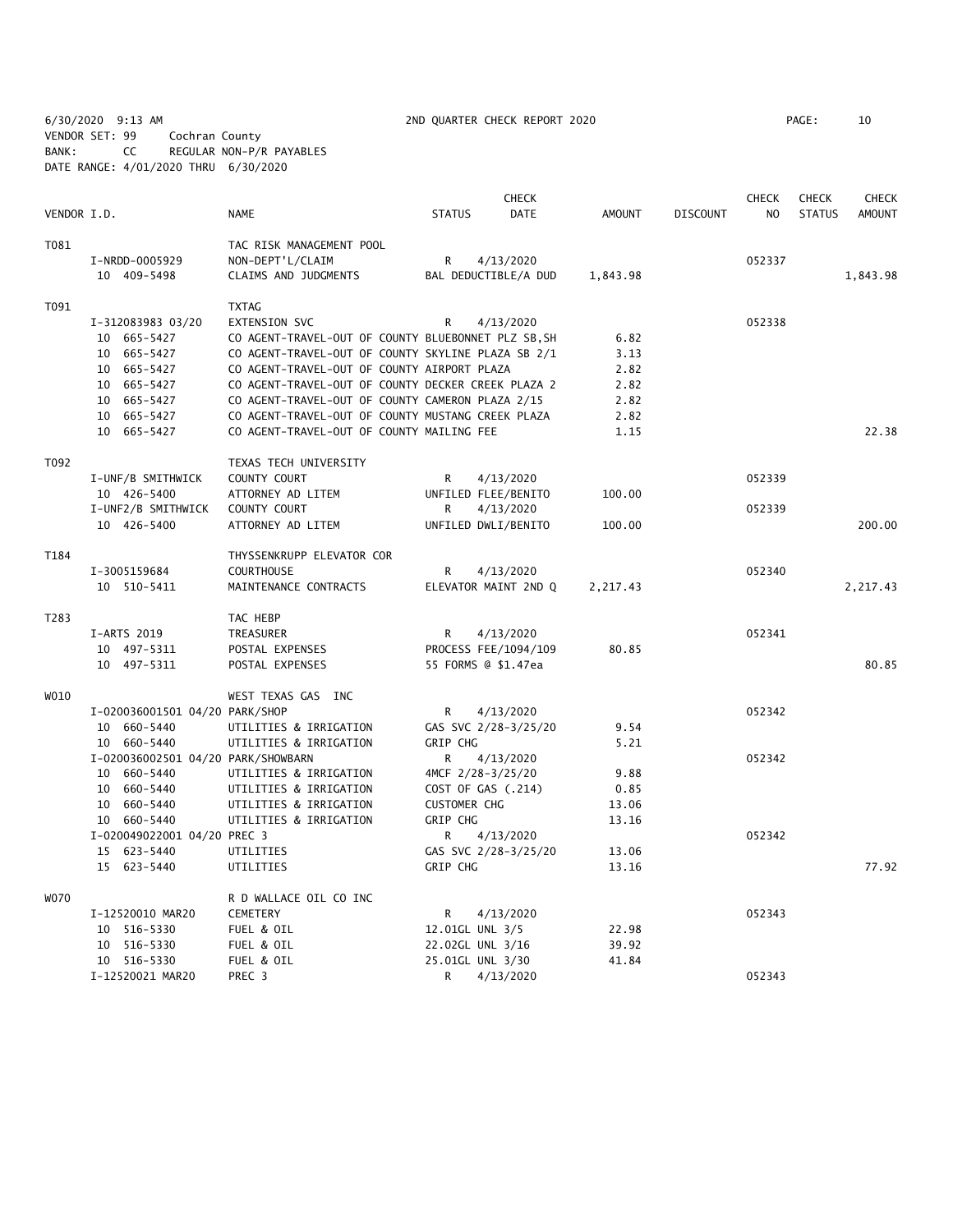6/30/2020 9:13 AM 2ND QUARTER CHECK REPORT 2020 PAGE: 11 VENDOR SET: 99 Cochran County BANK: CC REGULAR NON-P/R PAYABLES DATE RANGE: 4/01/2020 THRU 6/30/2020

|                  |                        | CHECK                   |          |                 | <b>CHECK</b> | <b>CHECK</b>  | CHECK         |
|------------------|------------------------|-------------------------|----------|-----------------|--------------|---------------|---------------|
| VENDOR I.D.      | <b>NAME</b>            | <b>STATUS</b><br>DATE   | AMOUNT   | <b>DISCOUNT</b> | NO           | <b>STATUS</b> | <b>AMOUNT</b> |
| <b>WO70</b>      | R D WALLACE OIL CO INC | (CONT)                  |          |                 |              |               |               |
| I-12520021 MAR20 | PREC <sub>3</sub>      | R<br>4/13/2020          |          |                 | 052343       |               |               |
| 15 623-5330      | FUEL AND OIL           | 749.2GL DYED DIESEL     | 1,198.72 |                 |              |               |               |
| 15 623-5330      | FUEL AND OIL           | 3 80-0Z PWR SVC         | 38.85    |                 |              |               |               |
| 15 623-5330      | FUEL AND OIL           | 125.6 GL REG ETH 3/3    | 240.52   |                 |              |               |               |
| 15 623-5330      | FUEL AND OIL           | 23.2GL CLEAR DIESEL     | 52.32    |                 |              |               |               |
| I-12520030 MAR20 | PREC 1                 | 4/13/2020<br>R          |          |                 | 052343       |               |               |
| 15 621-5330      | FUEL & OIL             | 878.1GL DYED DIESEL     | 1,712.30 |                 |              |               |               |
| 15 621-5330      | FUEL & OIL             | 4 80-0Z PWR SVC         | 51.80    |                 |              |               |               |
| 15 621-5330      | FUEL & OIL             | 12 DEF 2.5 3/12         | 129.00   |                 |              |               |               |
| 15 621-5451      | REPAIRS                | FUEL FILTER 200E 3/1    | 10.30    |                 |              |               |               |
| 15 621-5330      | FUEL & OIL             | 153GL CLEAR DIESEL 3    | 283.82   |                 |              |               |               |
| 15 621-5330      | FUEL & OIL             | 28.17GL UNL 3/4         | 53.89    |                 |              |               |               |
| 15 621-5330      | FUEL & OIL             | 13.02GL UNL 3/10        | 24.91    |                 |              |               |               |
| 15 621-5330      | FUEL & OIL             | 12GL UNL 3/18           | 21.76    |                 |              |               |               |
| 15 621-5330      | FUEL & OIL             | 27.58GL UNL 3/26        | 46.14    |                 |              |               |               |
| I-12520032 MAR20 | PREC 2                 | R<br>4/13/2020          |          |                 | 052343       |               |               |
| 15 622-5330      | FUEL AND OIL           | 20 DEF 2.5              | 215.00   |                 |              |               |               |
| 15 622-5330      | FUEL AND OIL           | 847GL DYED DIESEL 3/    | 1,651.65 |                 |              |               |               |
| 15 622-5330      | FUEL AND OIL           | 4 80-0Z PWR SVC         | 51.80    |                 |              |               |               |
| 15 622-5330      | FUEL AND OIL           | 51GL DYED DIESEL 3/3    | 79.05    |                 |              |               |               |
| 15 622-5330      | FUEL AND OIL           | 18.05GL UNL 3/4         | 34.52    |                 |              |               |               |
| 15 622-5330      | FUEL AND OIL           | 28.61GL UNL 3/18        | 51.86    |                 |              |               |               |
| I-12520041 MAR20 | PREC 4                 | R<br>4/13/2020          |          |                 | 052343       |               |               |
| 15 624-5440      | UTILITIES              | 200GL LPG FUEL 3/4      | 320.00   |                 |              |               |               |
| 15 624-5330      | FUEL AND OIL           | 20.58GL UNL 3/11        | 39.37    |                 |              |               |               |
| I-12520043 MAR20 | SHERIFF/JAIL           | R<br>4/13/2020          |          |                 | 052343       |               |               |
| 10 560-5330      | FUEL AND OIL           | 532.1986GL UNL          | 1,000.05 |                 |              |               |               |
| 10 560-5330      | FUEL AND OIL           | 90.52GL UNL/CARD#258    | 167.16   |                 |              |               |               |
| 10 560-5330      | FUEL AND OIL           | 168.77GL/CARD#867       | 309.29   |                 |              |               |               |
| 10 512-5333      | FOOD-PRISONERS         | 4 BAGS ICE 3/24; ICE    | 16.76    |                 |              |               |               |
| 10 512-5333      | FOOD-PRISONERS         | 4 BAGS ICE 3/30; ICE    | 16.76    |                 |              |               |               |
| I-12520239 MAR20 | TAX A/C                | R<br>4/13/2020          |          |                 | 052343       |               |               |
| 10 499-5427      | CONTINUING EDUCATION   | 21.353GL UNL 3/11;DI    | 40.85    |                 |              |               |               |
| I-12520261 MAR20 | <b>VETERANS SVC</b>    | R<br>4/13/2020          |          |                 | 052343       |               |               |
| 10 405-5330      | FUEL AND OIL           | 21GL UNL 3/9/20         | 40.18    |                 |              |               |               |
| 10 405-5330      | FUEL AND OIL           | 6.7GL UNL 3/11          | 12.82    |                 |              |               |               |
| 10 405-5330      | FUEL AND OIL           | 23GL UNL 3/13           | 44.00    |                 |              |               | 8,060.19      |
| W213             | WAGNER SUPPLY COMPANY  |                         |          |                 |              |               |               |
| I-L008729-01     | <b>COURTHOUSE</b>      | R<br>4/13/2020          |          |                 | 052344       |               |               |
| 10 510-5332      | CUSTODIAL SUPPLIES     | 1DZ ENZYME DRAIN TAM    | 72.00    |                 |              |               |               |
| I-L011343        | <b>COURTHOUSE</b>      | R<br>4/13/2020          |          |                 | 052344       |               |               |
| 10 510-5332      | CUSTODIAL SUPPLIES     | <b>1CS PAPER TOWELS</b> | 34.20    |                 |              |               |               |
| 10 510-5332      | CUSTODIAL SUPPLIES     | 1CS TRASH CAN LINERS    | 36.20    |                 |              |               |               |
| 510-5332<br>10   | CUSTODIAL SUPPLIES     | 1CS TRASH LINERS/BK     | 63.84    |                 |              |               |               |
| 10 510-5332      | CUSTODIAL SUPPLIES     | 1CS PH NEUT CLEANER     | 63.51    |                 |              |               |               |
| 10 510-5332      | CUSTODIAL SUPPLIES     | 1EA PINK HAND SOAP      | 19.51    |                 |              |               |               |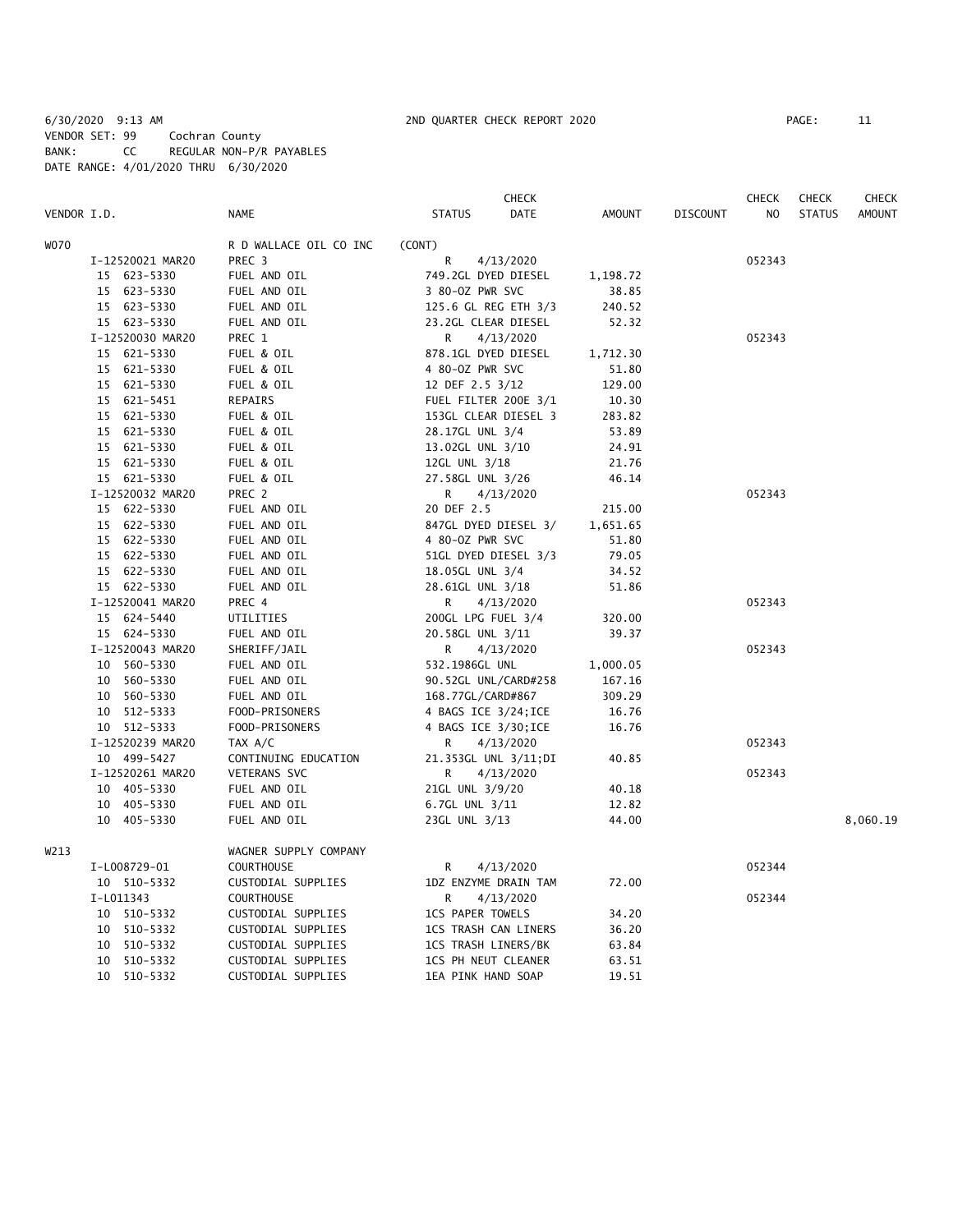6/30/2020 9:13 AM 2ND QUARTER CHECK REPORT 2020 PAGE: 12 VENDOR SET: 99 Cochran County BANK: CC REGULAR NON-P/R PAYABLES DATE RANGE: 4/01/2020 THRU 6/30/2020

|                  |                    |                                                    |               | CHECK                |               |                 | <b>CHECK</b>   | <b>CHECK</b>  | <b>CHECK</b>  |
|------------------|--------------------|----------------------------------------------------|---------------|----------------------|---------------|-----------------|----------------|---------------|---------------|
| VENDOR I.D.      |                    | <b>NAME</b>                                        | <b>STATUS</b> | <b>DATE</b>          | <b>AMOUNT</b> | <b>DISCOUNT</b> | N <sub>O</sub> | <b>STATUS</b> | <b>AMOUNT</b> |
| W213             |                    | WAGNER SUPPLY COMPANY<br>(CONT)                    |               |                      |               |                 |                |               |               |
|                  | I-L011343          | <b>COURTHOUSE</b>                                  | R             | 4/13/2020            |               |                 | 052344         |               |               |
|                  | 10 510-5332        | CUSTODIAL SUPPLIES                                 |               | 1CS SINGLE-FOLD PAPE | 40.58         |                 |                |               | 329.84        |
| W <sub>235</sub> |                    | VANDY NELSON dba                                   |               |                      |               |                 |                |               |               |
|                  | $I - 3003$         | CRTHSE/ACT BLDG/LIBRARY                            | R             | 4/13/2020            |               |                 | 052345         |               |               |
|                  | 10 510-5332        | CUSTODIAL SUPPLIES                                 | SPRAY BUGS    |                      | 70.00         |                 |                |               |               |
|                  | 10 662-5332        | CUSTODIAL SUPPLIES                                 | SPRAY BUGS    |                      | 45.00         |                 |                |               |               |
|                  | 10 650-5332        | CUSTODIAL SUPPLIES                                 | SPRAY BUGS    |                      | 35.00         |                 |                |               | 150.00        |
| Y026             |                    | YOAKUM COUNTY SHERIFF'S OFFICE                     |               |                      |               |                 |                |               |               |
|                  | I-MAR 2020         | <b>JAIL</b>                                        | R             | 4/13/2020            |               |                 | 052346         |               |               |
|                  | 10 512-5499        | MISCELLANEOUS                                      |               | 31 DAYS/MAIRA G CAST | 1,550.00      |                 |                |               |               |
|                  | 10 512-5499        | MISCELLANEOUS                                      |               | 25 DAYS/JEFFREY D HE | 1,250.00      |                 |                |               |               |
|                  | 10 512-5499        | MISCELLANEOUS                                      |               | 5 DAYS/PABLO HERNAND | 250.00        |                 |                |               |               |
|                  | 10 512-5499        | MISCELLANEOUS                                      |               | 25 DAYS/MARKEIS D PA | 1,250.00      |                 |                |               |               |
|                  | 10 512-5499        | MISCELLANEOUS                                      |               | 16 DAYS/CASSANDRA N  | 800.00        |                 |                |               | 5,100.00      |
| G005             |                    | <b>GENERAL FUND</b>                                |               |                      |               |                 |                |               |               |
|                  | I-1ST QTR 20 CIVIL | STATE CIVIL FEES                                   | R             | 4/14/2020            |               |                 | 052347         |               |               |
|                  | 90 000-2363.004    | Co Filing Fee Ind Lgl Serv.                        |               | 1ST QTR CIVIL FEES   | 1.20          |                 |                |               |               |
|                  | 90 000-2363.004    | Co Filing Fee Ind Lgl Serv.                        |               | 1ST QTR CIVIL FEES   | 0.26          |                 |                |               |               |
|                  | 90 000-2363.002    | Other Than Divorce/Family 10B 1ST QTR CIVIL FEES   |               |                      | 2.00          |                 |                |               |               |
|                  | 90 000-2363.004    | Co Filing Fee Ind Lgl Serv.                        |               | 1ST QTR CIVIL FEES   | 5.30          |                 |                |               |               |
|                  | I-1ST QTR 20 CRIM  | STATE CRIM SVC FEES                                | R             | 4/14/2020            |               |                 | 052347         |               |               |
|                  | 90 000-2358.002    | NEW CCC 2020 FORWARD                               |               | 1ST QTR CRIM FEES    | 39.48         |                 |                |               |               |
|                  | 000-2358.001<br>90 | PRIOR OLD CCC 04 Forward                           |               | 1ST QTR CRIM FEES    | 95.65         |                 |                |               |               |
|                  | 000-2368<br>90     | BB Bond Fee (Gov CD 41.258)                        |               | 1ST QTR CRIM FEES    | 24.00         |                 |                |               |               |
|                  | 000-2369<br>90     | EMS Trauma Sec49.02 SB1131                         |               | 1ST QTR CRIM FEES    | 0.14          |                 |                |               |               |
|                  | 90<br>000-2347     | Juvenile Probation Diversion                       |               | 1ST QTR CRIM FEES    | 2.00          |                 |                |               |               |
|                  | 000-2367.001<br>90 | STF-SUB 96%9TRANDS CD542.40                        |               | 1ST QTR CRIM FEES    | 26.05         |                 |                |               |               |
|                  | 000-2367<br>90     | STF-Sub 95% C(Trans CD542.40                       |               | 1ST QTR CRIM FEES    | 2.12          |                 |                |               |               |
|                  | 000-2378<br>90     | JRF Jury Reimb Fee CCP102.00451ST QTR CRIM FEES    |               |                      | 7.92          |                 |                |               |               |
|                  | 000-2379<br>90     | Judicial Support Fee/L133.105 1ST QTR CRIM FEES    |               |                      | 11.24         |                 |                |               |               |
|                  | 000-2363.003<br>90 | Indigent Defense Fee                               |               | 1ST QTR CRIM FEES    | 3.46          |                 |                |               |               |
|                  | 90 000-2355        | MVF CCP 102.002                                    |               | 1ST QTR CRIM FEES    | 2.68          |                 |                |               |               |
|                  | I-1ST QTR 20 SPEC  | SPECIALTY CT SVC FEES                              | R             | 4/14/2020            |               |                 | 052347         |               |               |
|                  | 90 000-2379.001    | Drug Court Fee CCP102.0178                         |               | 1ST QTR SPECIALTY CT | 1.95          |                 |                |               | 225.45        |
| S217             |                    | STATE COMPTROLLER                                  |               |                      |               |                 |                |               |               |
|                  | I-1ST QTR 20 CIVIL | STATE CIVIL FEES                                   | R             | 4/14/2020            |               |                 | 052348         |               |               |
|                  | 90 000-2372        | Birth Cert. Gov118.015                             |               | 1ST QTR REMITTANCE F | 43.20         |                 |                |               |               |
|                  | 000-2373<br>90     | Marriage License Gov 118.011 1ST QTR REMITTANCE F  |               |                      | 120.00        |                 |                |               |               |
|                  | 000-2363.004<br>90 | Co Filing Fee Ind Lgl Serv.                        |               | 1ST QTR REMITTANCE F | 22.80         |                 |                |               |               |
|                  | 000-2363.004<br>90 | Co Filing Fee Ind Lgl Serv.                        |               | 1ST QTR REMITTANCE F | 4.99          |                 |                |               |               |
|                  | 90<br>000-2363.002 | Other Than Divorce/Family 10B 1ST QTR REMITTANCE F |               |                      | 198.00        |                 |                |               |               |
|                  | 90<br>000-2363.004 | Co Filing Fee Ind Lgl Serv.                        |               | 1ST QTR REMITTANCE F | 100.79        |                 |                |               |               |

90 000-2379 Judicial Support Fee/L133.105 1ST QTR REMITTANCE F 294.00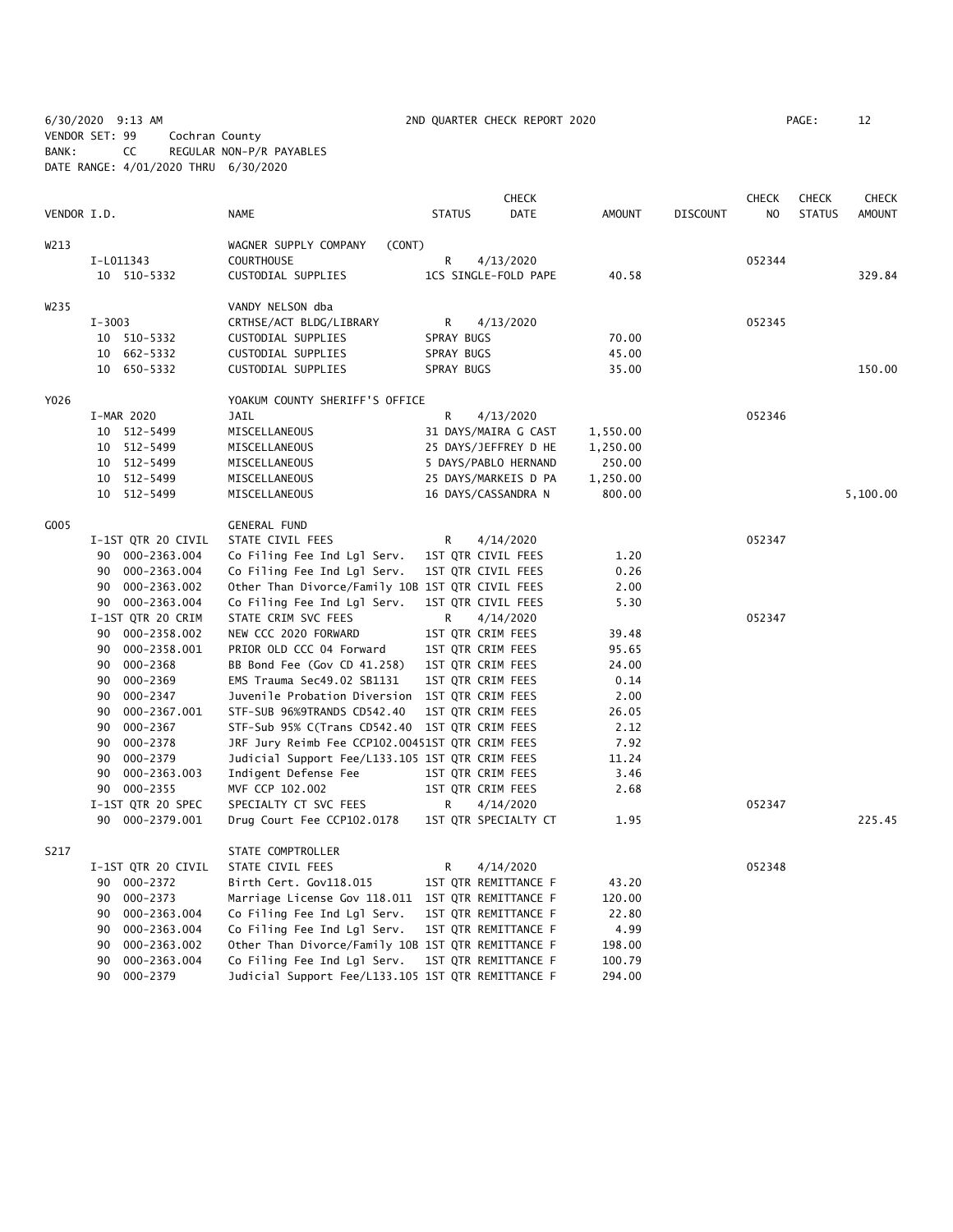6/30/2020 9:13 AM 2ND QUARTER CHECK REPORT 2020 PAGE: 13 VENDOR SET: 99 Cochran County BANK: CC REGULAR NON-P/R PAYABLES DATE RANGE: 4/01/2020 THRU 6/30/2020

|             |                                       |                                                    |               | <b>CHECK</b>               |               |                 | <b>CHECK</b>   | <b>CHECK</b>  | <b>CHECK</b>  |
|-------------|---------------------------------------|----------------------------------------------------|---------------|----------------------------|---------------|-----------------|----------------|---------------|---------------|
| VENDOR I.D. |                                       | <b>NAME</b>                                        | <b>STATUS</b> | <b>DATE</b>                | <b>AMOUNT</b> | <b>DISCOUNT</b> | N <sub>O</sub> | <b>STATUS</b> | <b>AMOUNT</b> |
| S217        |                                       | STATE COMPTROLLER<br>(CONT)                        |               |                            |               |                 |                |               |               |
|             | I-1ST QTR 20 CIVIL                    | STATE CIVIL FEES                                   | R             | 4/14/2020                  |               |                 | 052348         |               |               |
|             | 90 000-2380.001                       | CJCPT PERSONAL TRAINGSEC51.9711ST QTR REMITTANCE F |               |                            | 60.00         |                 |                |               | 843.78        |
| S217        |                                       | STATE COMPTROLLER                                  |               |                            |               |                 |                |               |               |
|             | I-1ST QTR 20 CRIM                     | STATE CRIMINAL FEES                                | R             | 4/14/2020                  |               |                 | 052349         |               |               |
|             | 90 000-2358.002                       | NEW CCC 2020 FORWARD                               |               | 1ST QTR REMITTANCE F       | 355.31        |                 |                |               |               |
|             | 000-2358.001<br>90                    | PRIOR OLD CCC 04 Forward                           |               | 1ST QTR REMITTANCE F       | 860.83        |                 |                |               |               |
|             | 000-2368<br>90                        | BB Bond Fee (Gov CD 41.258)                        |               | 1ST QTR REMITTANCE F       | 216.00        |                 |                |               |               |
|             | 000-2369<br>90                        | EMS Trauma Sec49.02 SB1131                         |               | 1ST QTR REMITTANCE F       | 1.26          |                 |                |               |               |
|             | 90<br>000-2347                        | Juvenile Probation Diversion 1ST QTR REMITTANCE F  |               |                            | 18.00         |                 |                |               |               |
|             | 90<br>000-2367.001                    | STF-SUB 96%9TRANDS CD542.40                        |               | 1ST QTR REMITTANCE F       | 625.08        |                 |                |               |               |
|             | 90<br>000-2367                        | STF-Sub 95% C(Trans CD542.40 1ST QTR REMITTANCE F  |               |                            | 40.25         |                 |                |               |               |
|             | 000-2378<br>90                        | JRF Jury Reimb Fee CCP102.00451ST QTR REMITTANCE F |               |                            | 71.23         |                 |                |               |               |
|             | 90<br>000-2379                        | Judicial Support Fee/L133.105 1ST QTR REMITTANCE F |               |                            | 101.16        |                 |                |               |               |
|             | 90<br>000-2363.003                    | Indigent Defense Fee                               |               | 1ST QTR REMITTANCE F       | 31.19         |                 |                |               |               |
|             | 90<br>000-2355                        | MVF CCP 102.002                                    |               | 1ST QTR REMITTANCE F       | 24.07         |                 |                |               |               |
|             | 000-2347.001<br>90                    | Truancy Prvtn & Diver. 102.0151ST QTR REMITTANCE F |               |                            | 29.92         |                 |                |               |               |
|             | 000-2342.001<br>90                    | Omni FTA                                           |               | 1ST QTR REMITTANCE F       | 87.71         |                 |                |               |               |
|             | 90<br>000-2361                        | 50% of Time Payment to State 1ST QTR REMITTANCE F  |               |                            | 58.91         |                 |                |               |               |
|             | 90<br>000-2376                        | Co. CrtCriminal Judicial Fund 1ST QTR REMITTANCE F |               |                            | 120.00        |                 |                |               |               |
|             | 000-2342<br>90                        | Arrest Fees - State Officers 1ST QTR REMITTANCE F  |               |                            | 13.29         |                 |                |               |               |
|             | 90<br>000-2357                        | 50% Overweight Fine                                |               | 1ST QTR REMITTANCE F       | 350.00        |                 |                |               | 3,004.21      |
| S217        |                                       | STATE COMPTROLLER                                  |               |                            |               |                 |                |               |               |
|             | I-1ST QTR 20 E-FILE STATE E-FILE FEES |                                                    | R             | 4/14/2020                  |               |                 | 052350         |               |               |
|             | 90 000-2363.005                       | ELE. FILING FEE DIS CLK                            |               | 1ST QTR REMITTANCE F       | 180.00        |                 |                |               |               |
|             | 90 000-2363.006                       | ELE FILING FEE COUNTY CLERK                        |               | 1ST QTR REMITTANCE F       | 90.00         |                 |                |               |               |
|             | 90<br>000-2363.007                    | ELE FILING FEE JP                                  |               | 1ST QTR REMITTANCE F       | 40.00         |                 |                |               |               |
|             | 90<br>000-2376.001                    | CRIM ELECTRONIC EFF DIS CLK 1ST QTR REMITTANCE F   |               |                            | 4.38          |                 |                |               |               |
|             | 000-2376.002<br>90                    | CRIMINAL ELECTRONIC EFF CO.                        |               | 1ST QTR REMITTANCE F       | 32.45         |                 |                |               | 346.83        |
| S217        |                                       | STATE COMPTROLLER                                  |               |                            |               |                 |                |               |               |
|             | I-1ST QTR 20 SPEC                     | SPECIALTY CT COSTS                                 | R             | 4/14/2020                  |               |                 | 052351         |               |               |
|             | 90 000-2379.001                       | Drug Court Fee CCP102.0178                         |               | 1ST QTR REMITTANCE F       | 17.54         |                 |                |               | 17.54         |
| A020        |                                       | AMERICAN EQUIP & TRAILER, INC                      |               |                            |               |                 |                |               |               |
|             | I-02L14154                            | PREC 1                                             | R             | 4/29/2020                  |               |                 | 052371         |               |               |
|             | 15 621-5451                           | REPAIRS                                            |               | FACE SHIELD EXTR #KO       | 205.50        |                 |                |               |               |
|             | 15 621-5451                           | REPAIRS                                            |               | <b>5PC CROSS OVER TUBE</b> | 165.00        |                 |                |               |               |
|             | 15 621-5451                           | REPAIRS                                            |               | 2 FLIP TARP POLE 12'       | 549.00        |                 |                |               |               |
|             | 15 621-5451                           | REPAIRS                                            |               | 3/4 BORE, 3PK BEARIN       | 23.06         |                 |                |               |               |
|             | 15 621-5451                           | REPAIRS                                            |               | AXLE ROLLER 96 WIDE        | 117.86        |                 |                |               |               |
|             | 15 621-5451                           | REPAIRS                                            | 2 END PLATES  |                            | 79.72         |                 |                |               |               |
|             | 15 621-5451                           | REPAIRS                                            |               | 8 SELF-START BOLTS         | 8.08          |                 |                |               |               |
|             | I-02L14160                            | PREC 1                                             | R             | 4/29/2020                  |               |                 | 052371         |               |               |
|             | 15 621-5451                           | <b>REPAIRS</b>                                     |               | TARP MOTOR 60:1 1.2H       | 215.00        |                 |                |               | 1,363.22      |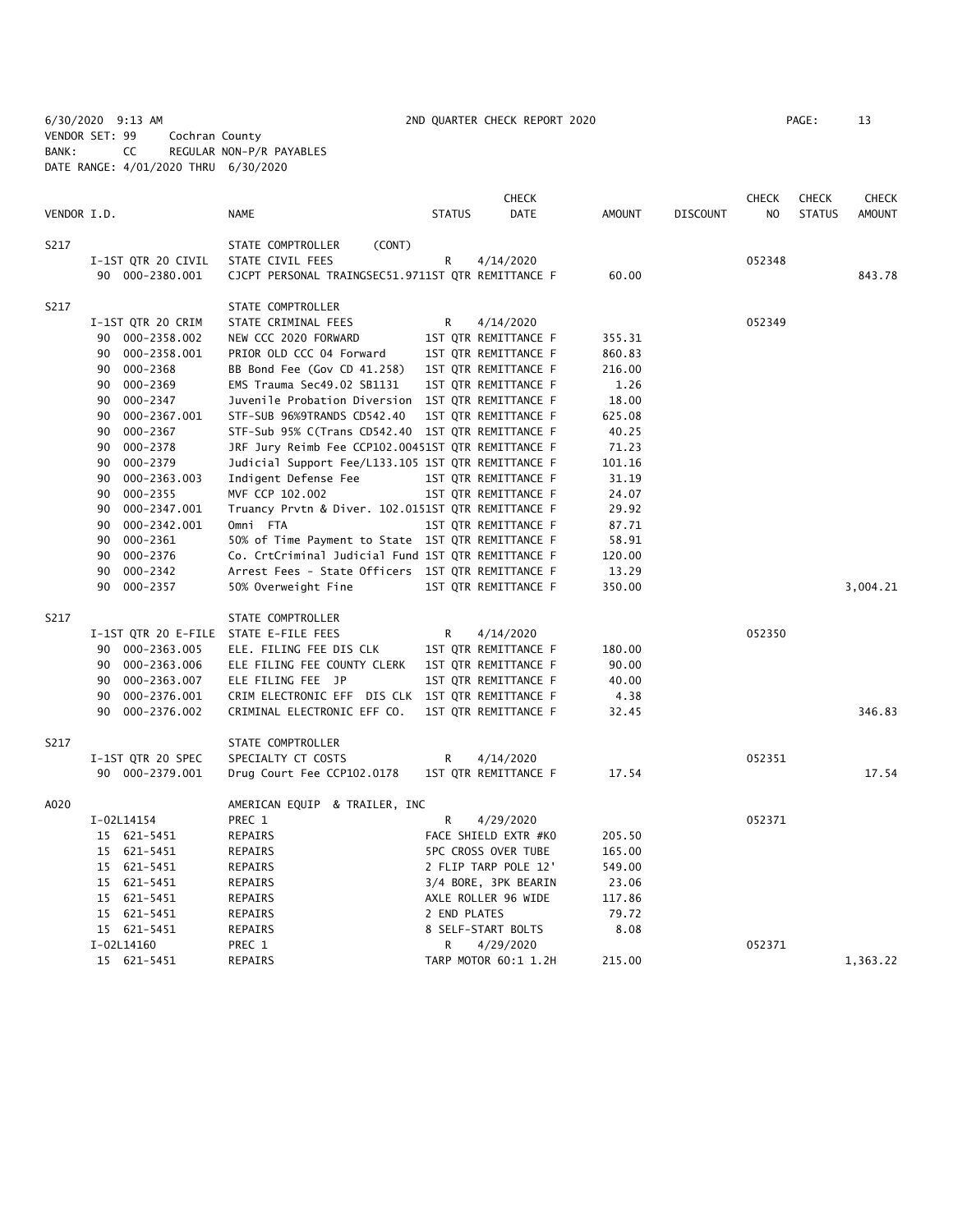6/30/2020 9:13 AM 2ND QUARTER CHECK REPORT 2020 PAGE: 14 VENDOR SET: 99 Cochran County BANK: CC REGULAR NON-P/R PAYABLES DATE RANGE: 4/01/2020 THRU 6/30/2020

|             |                   |                             |                     | CHECK                |               |                 | <b>CHECK</b>   | <b>CHECK</b>  | <b>CHECK</b>  |
|-------------|-------------------|-----------------------------|---------------------|----------------------|---------------|-----------------|----------------|---------------|---------------|
| VENDOR I.D. |                   | <b>NAME</b>                 | <b>STATUS</b>       | <b>DATE</b>          | <b>AMOUNT</b> | <b>DISCOUNT</b> | N <sub>O</sub> | <b>STATUS</b> | <b>AMOUNT</b> |
| A108        |                   | AT&T MOBILITY               |                     |                      |               |                 |                |               |               |
|             | I-#4144 041920    | SHERIFF                     | R                   | 4/29/2020            |               |                 | 052372         |               |               |
|             | 10 560-5420       | TELECOMMUNICATIONS          |                     | 1ST NET/6 LNS 3/20-4 | 229.50        |                 |                |               | 229.50        |
| A178        |                   | AMAZON                      |                     |                      |               |                 |                |               |               |
|             | I-433573387547    | VETERANS SVC                | R                   | 4/29/2020            |               |                 | 052373         |               |               |
|             | 10 405-5310       | OFFICE SUPPLIES             |                     | 2PK HAND SANITIZER/8 | 16.95         |                 |                |               |               |
|             | 10 405-5310       | OFFICE SUPPLIES             | SHIPPING/COVID-19   |                      | 7.95          |                 |                |               |               |
|             | I-446448867775    | <b>JAIL</b>                 | R                   | 4/29/2020            |               |                 | 052373         |               |               |
|             | 10 512-5391       | MEDICAL CARE-PRISONERS      |                     | MOTOROLA EAR THERMOM | 48.16         |                 |                |               |               |
|             | 10 512-5391       | MEDICAL CARE-PRISONERS      | SHIPPING/COVID-19   |                      | 11.16         |                 |                |               |               |
|             | I-447639389944    | SHERIFF                     | R                   | 4/29/2020            |               |                 | 052373         |               |               |
|             | 10 560-5310       | OFFICE SUPPLIES             | 2PK RECHRG BATT 14a |                      | 33.98         |                 |                |               |               |
|             | I-448599586387    | JAIL                        | R                   | 4/29/2020            |               |                 | 052373         |               |               |
|             | 10 512-5392       | MISCELLANEOUS SUPPLIES      |                     | 99# COMM ICE MACHINE | 429.99        |                 |                |               |               |
|             | 10 512-5392       | MISCELLANEOUS SUPPLIES      |                     | HOMELABS MOD#HME0302 |               |                 |                |               |               |
|             | I-459854853979    | SHERIFF                     | R                   | 4/29/2020            |               |                 | 052373         |               |               |
|             | 10 560-5310       | OFFICE SUPPLIES             | 1DZ AAA RECHG BATT  |                      | 11.99         |                 |                |               |               |
|             | 10 560-5310       | OFFICE SUPPLIES             | SHIPPING            |                      | 5.99          |                 |                |               |               |
|             | I-596774758548    | JAIL                        | R                   | 4/29/2020            |               |                 | 052373         |               |               |
|             | 10 512-5391       | MEDICAL CARE-PRISONERS      |                     | 500-PK EAR THERMO CO | 45.36         |                 |                |               |               |
|             | I-848969975657    | PUBLIC SAFETY*OTHER         | R                   | 4/29/2020            |               |                 | 052373         |               |               |
|             | 10 580-5499       | MISCELLANEOUS               |                     | NON-CONTACT THERMO/C | 59.89         |                 |                |               |               |
|             | I-986548476588    | SHERIFF                     | R.                  | 4/29/2020            |               |                 | 052373         |               |               |
|             | 10 560-5310       | OFFICE SUPPLIES             |                     | 10 10PK 32GB FLASH D | 329.50        |                 |                |               |               |
|             | 10 560-5310       | OFFICE SUPPLIES             | SHIPPING            |                      | 4.81          |                 |                |               |               |
|             | I-994966473939    | PUBLIC SAFETY*OTHER         | R                   | 4/29/2020            |               |                 | 052373         |               |               |
|             | 10 580-5499       | MISCELLANEOUS               |                     | 2PK THERMO STRIPS 20 | 23.98         |                 |                |               |               |
|             | 10 580-5499       | MISCELLANEOUS               | SHIPPING/COVID-19   |                      | 5.99          |                 |                |               | 1,035.70      |
| A206        |                   | DAVID LYNN ALEXANDER        |                     |                      |               |                 |                |               |               |
|             | I-PREC 3 APR 2020 | PREC <sub>3</sub>           | R                   | 4/29/2020            |               |                 | 052375         |               |               |
|             | 15 623-5356       | ROAD MATERIALS & SUPPLIES   |                     | 111 BELLY DUMPS; 20C | 5,550.00      |                 |                |               | 5,550.00      |
| A249        |                   | ANTELOPE TIRE & SUPPLY, INC |                     |                      |               |                 |                |               |               |
|             | $I - 5372$        | PREC 2                      | R                   | 4/29/2020            |               |                 | 052376         |               |               |
|             | 15 622-5454       | TIRES                       |                     | SVC CALL 4/7; J RAMO | 50.00         |                 |                |               |               |
|             | 15 622-5454       | TIRES                       | 13 MI @ \$2         |                      | 26.00         |                 |                |               |               |
|             | 15 622-5454       | <b>TIRES</b>                | RPR FLAT/MAINTAINER |                      | 70.00         |                 |                |               |               |
|             | 15 622-5454       | TIRES                       | TDF 14.00-24        |                      | 15.00         |                 |                |               |               |
|             | I-8278/LOADER     | PREC 2                      | R.                  | 4/29/2020            |               |                 | 052376         |               |               |
|             | 15 622-5454       | TIRES                       | SVC CALL            |                      | 50.00         |                 |                |               |               |
|             | 15 622-5454       | TIRES                       | 12 MI @ \$2         |                      | 24.00         |                 |                |               |               |
|             | 15 622-5454       | TIRES                       | FIX FLAT            |                      | 70.00         |                 |                |               |               |
|             | 15 622-5454       | <b>TIRES</b>                | 25" O-RING          |                      | 20.00         |                 |                |               |               |
|             | 15 622-5454       | <b>TIRES</b>                | <b>BOOT PATCH</b>   |                      | 17.00         |                 |                |               | 342.00        |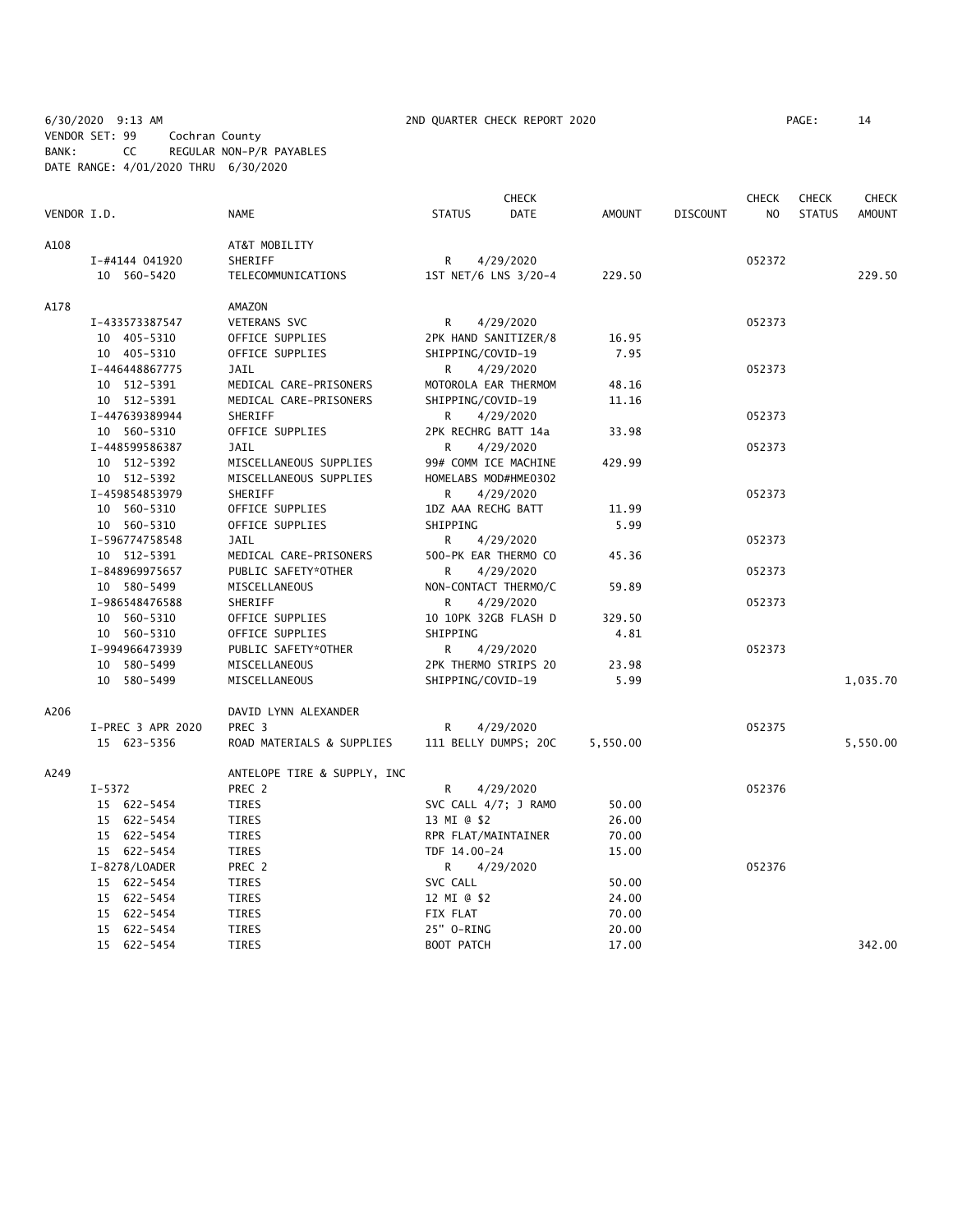6/30/2020 9:13 AM 2ND QUARTER CHECK REPORT 2020 PAGE: 15 VENDOR SET: 99 Cochran County BANK: CC REGULAR NON-P/R PAYABLES DATE RANGE: 4/01/2020 THRU 6/30/2020

|             |                   |                                |                      | <b>CHECK</b>         |               |                 | <b>CHECK</b>   | <b>CHECK</b>  | <b>CHECK</b> |
|-------------|-------------------|--------------------------------|----------------------|----------------------|---------------|-----------------|----------------|---------------|--------------|
| VENDOR I.D. |                   | NAME                           | <b>STATUS</b>        | <b>DATE</b>          | <b>AMOUNT</b> | <b>DISCOUNT</b> | N <sub>O</sub> | <b>STATUS</b> | AMOUNT       |
| A271        |                   | AVENU ENTERPRISE SOLUTIONS, LL |                      |                      |               |                 |                |               |              |
|             | I-INVB-012606     | CO/DIST CLERK                  | R                    | 4/29/2020            |               |                 | 052377         |               |              |
|             | 10 403-5416       | FILMING & INDEXING             |                      | 20/20 LAND RECORDS M | 1,250.00      |                 |                |               | 1,250.00     |
| B029        |                   | BRUCKNER'S TRUCK SALES, INC    |                      |                      |               |                 |                |               |              |
|             | I-438860L         | PREC 4                         | R                    | 4/29/2020            |               |                 | 052378         |               |              |
|             | 15 624-5451       | REPAIRS                        | MA21GT KIT           |                      | 152.90        |                 |                |               |              |
|             | 15 624-5451       | REPAIRS                        | SENSOR V12A          |                      | 27.11         |                 |                |               | 180.01       |
| B190        |                   | DYRL BUSH, dba                 |                      |                      |               |                 |                |               |              |
|             | I-2882/STATE INSP | PREC 2                         | R                    | 4/29/2020            |               |                 | 052379         |               |              |
|             | 15 622-5451       | REPAIRS                        | STATE INSP/05 MACK # |                      | 7.00          |                 |                |               |              |
|             | 15 622-5451       | REPAIRS                        | STATE INSP/06 CTS #0 |                      | 7.00          |                 |                |               |              |
|             | 15 622-5451       | REPAIRS                        | STATE INSP/08 TROX # |                      | 7.00          |                 |                |               |              |
|             | 15 622-5451       | REPAIRS                        |                      | STATE INSP/81 VULCAN | 7.00          |                 |                |               |              |
|             | 15 622-5451       | REPAIRS                        |                      | STATE INSP/08 FORD P | 7.00          |                 |                |               |              |
|             | 15 622-5451       | REPAIRS                        |                      | STATE INSP/03 MACK # | 7.00          |                 |                |               | 42.00        |
| <b>B198</b> |                   | BLAINE INDUSTRIAL SUPPLY       |                      |                      |               |                 |                |               |              |
|             | I-S4860646.001    | <b>COURTHOUSE</b>              | R                    | 4/29/2020            |               |                 | 052380         |               |              |
|             | 10 510-5332       | CUSTODIAL SUPPLIES             | 1EA FINISH MOP       |                      | 8.74          |                 |                |               |              |
|             | 10 510-5332       | CUSTODIAL SUPPLIES             | 1EA LYSOL            |                      | 8.14          |                 |                |               |              |
|             | 10 510-5332       | CUSTODIAL SUPPLIES             |                      | 1CS CAN LINER, XX 50 | 20.13         |                 |                |               |              |
|             | I-S4860646.003    | <b>COURTHOUSE</b>              | R                    | 4/29/2020            |               |                 | 052380         |               |              |
|             | 10 510-5332       | CUSTODIAL SUPPLIES             | 1CS SCOTT PAPER TOWE |                      | 28.89         |                 |                |               |              |
|             | 10 510-5332       | CUSTODIAL SUPPLIES             | 1CS SINGLE FOLD TOWE |                      | 56.56         |                 |                |               | 122.46       |
| B303        |                   | BALCO SYSTEM                   |                      |                      |               |                 |                |               |              |
|             | $I-20610$         | JAIL                           | R                    | 4/29/2020            |               |                 | 052381         |               |              |
|             | 10 512-5451       | REPAIR                         | INSP FIRE ALARM SYS/ |                      | 285.00        |                 |                |               |              |
|             | I-20632           | JAIL                           | R                    | 4/29/2020            |               |                 | 052381         |               |              |
|             | 10 512-5451       | REPAIR                         |                      | RPL FIRE ALARM PNL,S | 2,378.40      |                 |                |               |              |
|             | 10 512-5451       | REPAIR                         |                      | FIRELITE MS-5UD 5-ZN |               |                 |                |               | 2,663.40     |
| C019        |                   | COCHRAN MEMORIAL HOSPITAL      |                      |                      |               |                 |                |               |              |
|             | I-12002-0001/MIKE | SHERIFF                        | R                    | 4/29/2020            |               |                 | 052382         |               |              |
|             | 10 560-5499       | MISCELLANEOUS                  | EMPL PHYS/ARMSTRONG  |                      | 60.00         |                 |                |               |              |
|             | I-12002-0002/MIKE | SHERIFF                        | R                    | 4/29/2020            |               |                 | 052382         |               |              |
|             | 10 560-5499       | MISCELLANEOUS                  | DRUG TEST/ARMSTRONG  |                      | 50.00         |                 |                |               | 110.00       |
| C302        |                   | CHARM-TEX, INC.                |                      |                      |               |                 |                |               |              |
|             | I-0217110-IN      | JAIL                           | R                    | 4/29/2020            |               |                 | 052383         |               |              |
|             | 10 512-5392       | MISCELLANEOUS SUPPLIES         |                      | 1CS TOOTHBRUSH, 144/ | 44.90         |                 |                |               |              |
|             | I-0217519-IN      | JAIL                           | R                    | 4/29/2020            |               |                 | 052383         |               |              |
|             | 10 512-5392       | MISCELLANEOUS SUPPLIES         |                      | 1CS FLOURIDE TOOTHPA | 74.90         |                 |                |               | 119.80       |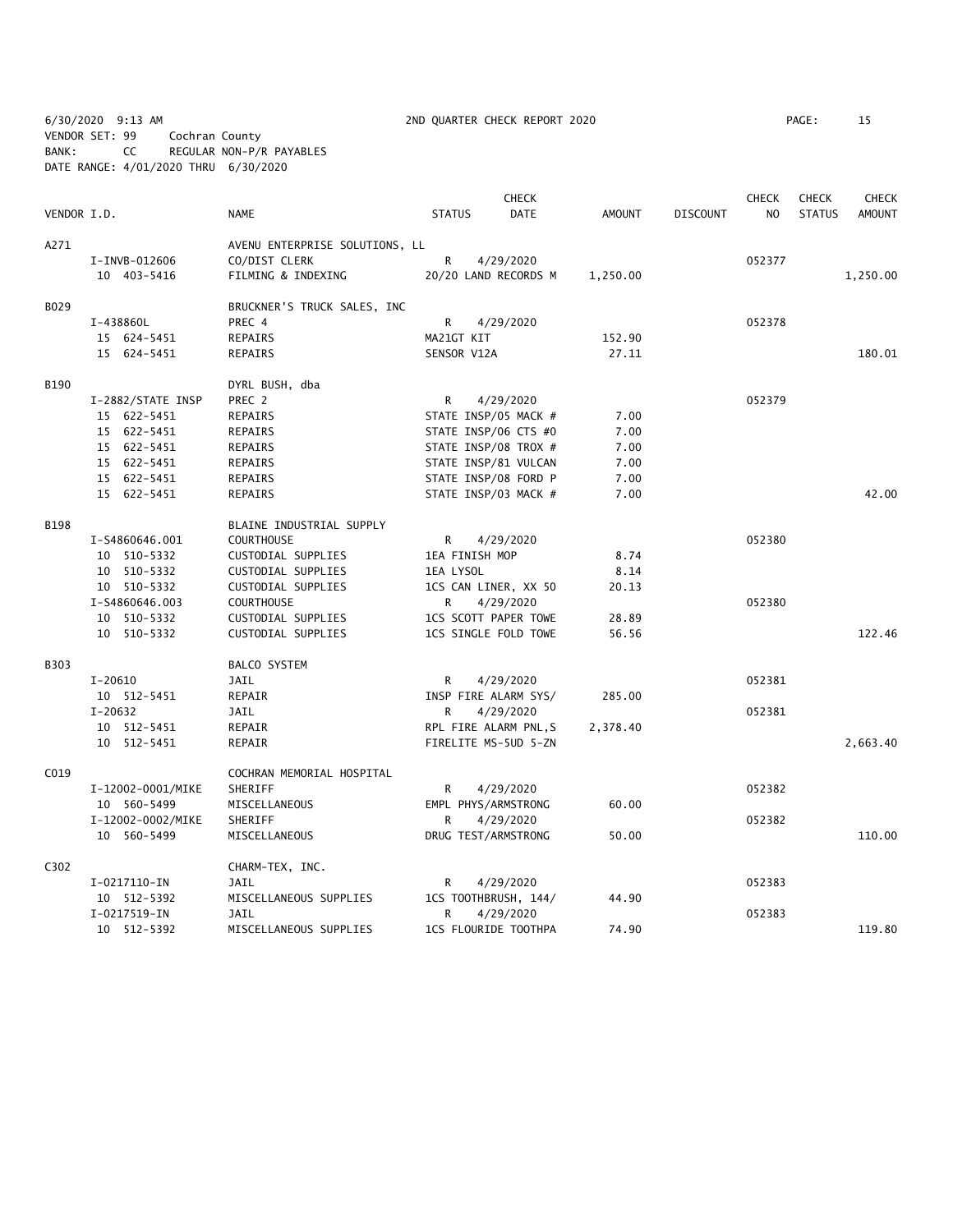6/30/2020 9:13 AM 2ND QUARTER CHECK REPORT 2020 PAGE: 16 VENDOR SET: 99 Cochran County BANK: CC REGULAR NON-P/R PAYABLES DATE RANGE: 4/01/2020 THRU 6/30/2020

|             |                |             |                                | <b>CHECK</b>          |                       |               |                 |        |               | <b>CHECK</b>  |
|-------------|----------------|-------------|--------------------------------|-----------------------|-----------------------|---------------|-----------------|--------|---------------|---------------|
| VENDOR I.D. |                |             | NAME                           | <b>STATUS</b>         | <b>DATE</b>           | <b>AMOUNT</b> | <b>DISCOUNT</b> | NO.    | <b>STATUS</b> | <b>AMOUNT</b> |
| C340        |                |             | COUNTY INFORMATION RESOURCE AG |                       |                       |               |                 |        |               |               |
|             |                | I-S0P012525 | NON-DEPT'L                     | R                     | 4/29/2020             |               |                 | 052384 |               |               |
|             |                | 10 409-5420 | TELECOMMUNICATIONS             |                       | 33 EMAIL ACCOUNTS MA  | 66.00         |                 |        |               | 66.00         |
| D048        |                |             | DATA-LINE OFFICE SYSTEMS       |                       |                       |               |                 |        |               |               |
|             | I-IN113564     |             | EXTENSION SVC                  | R                     | 4/29/2020             |               |                 | 052385 |               |               |
|             |                | 10 665-5411 | MAINTENANCE CONTRACTS          |                       | COPIER MAINT 4/5-5/4  | 33.00         |                 |        |               |               |
|             | I-IN113800     |             | LIBRARY                        | R                     | 4/29/2020             |               |                 | 052385 |               |               |
|             |                | 10 650-5411 | MAINTENANCE CONTRACTS          |                       | COPIER MAINT 4/21-5/  | 37.50         |                 |        |               |               |
|             |                | 10 650-5411 | MAINTENANCE CONTRACTS          |                       | 73 COLOR COPIES 3/21  | 7.30          |                 |        |               | 77.80         |
| D196        |                |             | JORGE DE LA CRUZ, SHERIFF      |                       |                       |               |                 |        |               |               |
|             | $I - 04/10/20$ |             | JAIL                           | R                     | 4/29/2020             |               |                 | 052386 |               |               |
|             |                | 10 512-5333 | FOOD-PRISONERS                 | 15DZ EGGS, LG/SAM'S   |                       | 34.88         |                 |        |               |               |
|             |                | 10 512-5392 | MISCELLANEOUS SUPPLIES         | RAZORS/3CT; FAM\$ 4/6 |                       | 5.00          |                 |        |               |               |
|             |                | 10 512-5392 | MISCELLANEOUS SUPPLIES         | MESH STRAINERS/FAM\$  |                       | 3.45          |                 |        |               |               |
|             |                | 10 512-5333 | FOOD-PRISONERS                 |                       | 2 LETTUCE/ALLSUP'S 4  | 7.98          |                 |        |               |               |
|             |                | 10 512-5333 | FOOD-PRISONERS                 |                       | 2 TOMATOES 2PK/ALLSU  | 5.98          |                 |        |               |               |
|             |                | 10 512-5333 | FOOD-PRISONERS                 |                       | 1 CRATE MILK/50 CRTN  | 40.00         |                 |        |               |               |
|             | $I-3/31/20$    |             | <b>JAIL</b>                    | R                     | 4/29/2020             |               |                 | 052386 |               |               |
|             |                | 10 512-5392 | MISCELLANEOUS SUPPLIES         | 2 LICE SHAMPOO/FAM\$  |                       | 14.50         |                 |        |               |               |
|             |                | 10 512-5392 | MISCELLANEOUS SUPPLIES         | SALES TAX/FAM\$       |                       | 1.12          |                 |        |               |               |
|             |                | 10 512-5333 | FOOD-PRISONERS                 |                       | 4 ALLSUP'S BREAD 3/2  | 3.18          |                 |        |               |               |
|             |                | 10 512-5333 | FOOD-PRISONERS                 |                       | 2 GAL ALLSUP'S MILK   | 6.98          |                 |        |               |               |
|             |                | 10 512-5333 | FOOD-PRISONERS                 | FLOUR/ALLSUP'S 3/28   |                       | 3.49          |                 |        |               |               |
|             |                | 10 512-5333 | FOOD-PRISONERS                 |                       | 4 ALLSUP'S MILK 3/30  | 11.96         |                 |        |               |               |
|             |                | 10 512-5333 | FOOD-PRISONERS                 | 20 BREAD/BIMBO BKRY   |                       | 44.80         |                 |        |               |               |
|             | $I - 4/17/20$  |             | JAIL                           | R                     | 4/29/2020             |               |                 | 052386 |               |               |
|             |                | 10 512-5392 | MISCELLANEOUS SUPPLIES         |                       | 3 PLASTIC CONTAINERS  | 3.00          |                 |        |               |               |
|             |                | 10 512-5333 | FOOD-PRISONERS                 | 2 GAL ALLSUP'S MILK   |                       | 6.98          |                 |        |               |               |
|             |                | 10 512-5333 | FOOD-PRISONERS                 |                       | COTTAGE CHS/ALLSUP'S  | 1.89          |                 |        |               |               |
|             |                | 10 512-5333 | FOOD-PRISONERS                 |                       | 1 CRATE MILK/50 CRTN  | 40.00         |                 |        |               |               |
|             | $I - 4/2/20$   |             | JAIL                           | R                     | 4/29/2020             |               |                 | 052386 |               |               |
|             |                | 10 512-5392 | MISCELLANEOUS SUPPLIES         |                       | DVD PLAYER/WALMART 4  | 24.96         |                 |        |               |               |
|             |                | 10 512-5392 | MISCELLANEOUS SUPPLIES         | SALES TAX/WALMART     |                       | 2.06          |                 |        |               |               |
|             |                | 10 512-5333 | FOOD-PRISONERS                 |                       | 2 SHR LETTUCE/ALLSUP  | 2.78          |                 |        |               |               |
|             |                | 10 512-5333 | FOOD-PRISONERS                 |                       | 2 TOMATO 2PK/ALLSUP'  | 5.98          |                 |        |               |               |
|             |                | 10 512-5333 | FOOD-PRISONERS                 |                       | 2 EGG/18CT, LG/UNITED | 10.58         |                 |        |               |               |
|             | $I - 4/20/20$  |             | JAIL                           | R                     | 4/29/2020             |               |                 | 052386 |               |               |
|             |                | 10 512-5333 | FOOD-PRISONERS                 | EGGS/WALMART 4/17     |                       | 14.36         |                 |        |               |               |
|             |                | 10 512-5333 | FOOD-PRISONERS                 |                       | 8 ALLSUP'S BREAD 4/1  | 6.36          |                 |        |               |               |
|             |                | 10 512-5333 | FOOD-PRISONERS                 | 20 BIMBO BREAD 4/20   |                       | 37.20         |                 |        |               | 339.47        |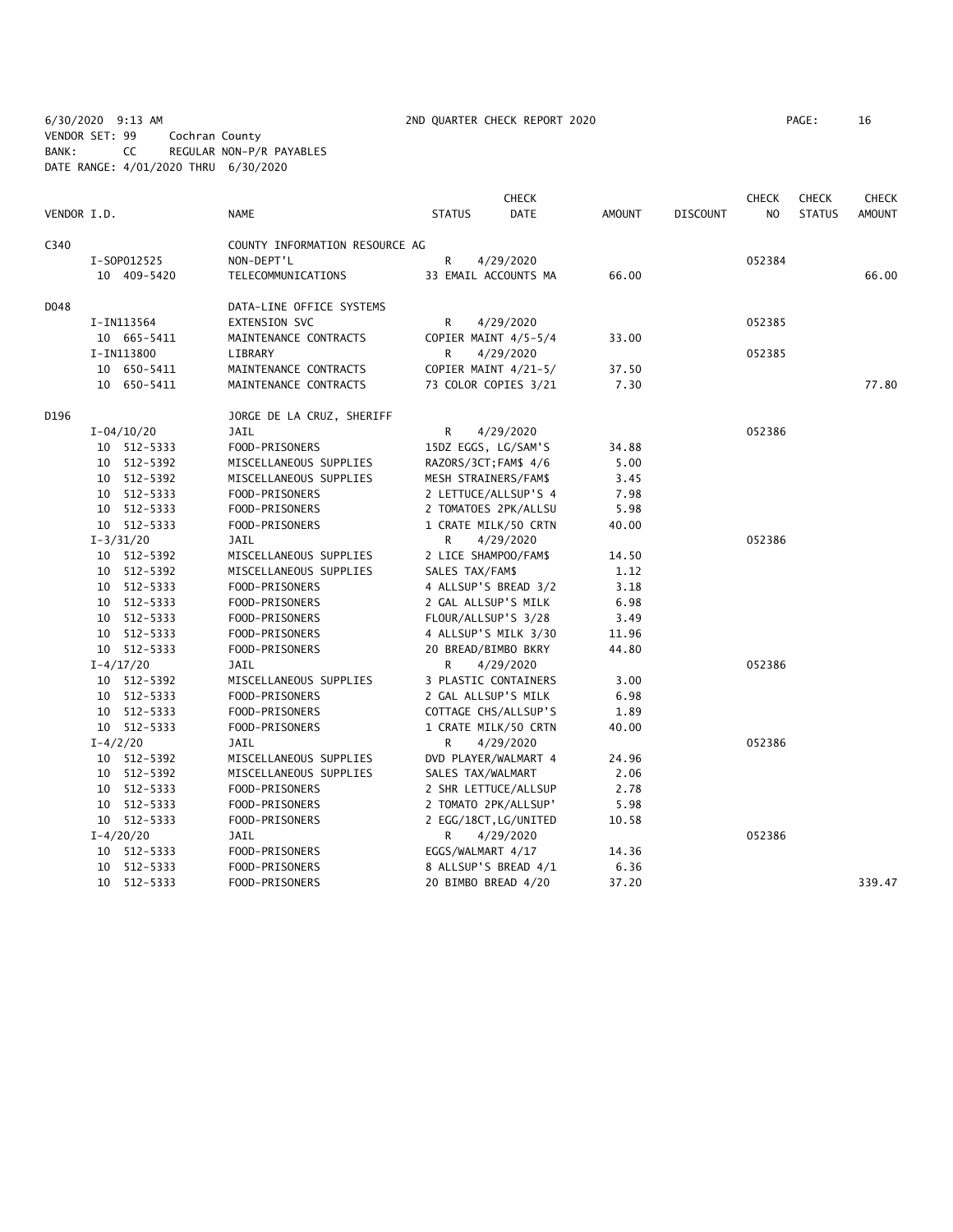6/30/2020 9:13 AM 2ND QUARTER CHECK REPORT 2020 PAGE: 17 VENDOR SET: 99 Cochran County BANK: CC REGULAR NON-P/R PAYABLES DATE RANGE: 4/01/2020 THRU 6/30/2020

| VENDOR I.D.      |                                                                                            | <b>NAME</b>                                                                                                                         | <b>STATUS</b>                                                                                         | <b>CHECK</b><br><b>DATE</b>       | <b>AMOUNT</b>                             | <b>DISCOUNT</b> | <b>CHECK</b><br>N <sub>O</sub> | <b>CHECK</b><br><b>STATUS</b> | CHECK<br><b>AMOUNT</b> |
|------------------|--------------------------------------------------------------------------------------------|-------------------------------------------------------------------------------------------------------------------------------------|-------------------------------------------------------------------------------------------------------|-----------------------------------|-------------------------------------------|-----------------|--------------------------------|-------------------------------|------------------------|
| D <sub>210</sub> | I-FENCE DOWNPAY<br>10 000-4321.601                                                         | CODY DEWBRE & SHANNA DEWBRE<br>BLEDSOE CEMETERY<br>BLEDSOE CEMETERY-LEASE                                                           | R<br>1/4 DOWN ON FENCE PR                                                                             | 4/29/2020                         | 3,000.00                                  |                 | 052387                         |                               | 3,000.00               |
| G198             | I-961302<br>10 650-5590<br>10 650-5590                                                     | GREY HOUSE PUBLISHING<br>LIBRARY<br><b>BOOKS</b><br><b>BOOKS</b>                                                                    | R<br>INFECTIOUS DISEASES,<br>SHIPPING                                                                 | 4/29/2020                         | 395.00<br>18.50                           |                 | 052388                         |                               | 413.50                 |
| G276             | I-1679/DOWN PAYT<br>10 409-5420                                                            | GLOBAL DATA TECHNOLOGIES, INC.<br>NON-DEPT'L/INTERNET<br>TELECOMMUNICATIONS                                                         | R                                                                                                     | 4/29/2020<br>70% DOWN/INTERNET SE | 2,671.49                                  |                 | 052389                         |                               | 2,671.49               |
| H301             | I-4/10/20 JUV#864<br>17  573-5413.004                                                      | HAYS COUNTY TREASURER<br>JUVENILE PROBATION<br>Other Placements                                                                     | R                                                                                                     | 4/29/2020<br>131 DAYS GO/POST(S)/ | 6,107.00                                  |                 | 052390                         |                               | 6,107.00               |
| J090             | $I - 45777$<br>17 573-5499<br>17 573-5499<br>17 573-5499<br>17 573-5499                    | JOHN ROLEY AUTOCENTER<br>JUVENILE PROBATION<br>OPERATING EXPENSES<br>OPERATING EXPENSES<br>OPERATING EXPENSES<br>OPERATING EXPENSES | R<br>RPL BATTERY<br>BATTERY/14 CHEV #722<br><b>SBF</b><br>SHOP SUPPLIES                               | 4/29/2020                         | 24.95<br>169.95<br>5.00<br>2.50           |                 | 052391                         |                               | 202.40                 |
| L057             | $I-927$<br>15 624-5571                                                                     | L KENLEY, dba<br>PREC 4<br>CAPITAL OUTLAY                                                                                           | R                                                                                                     | 4/29/2020<br>3 DECALS/C41/'20 JD# | 270.00                                    |                 | 052392                         |                               | 270.00                 |
| L189             | I-AUDITOR 2020<br>10 495-5310                                                              | HOCKLEY COUNTY PUBLISHING CO.I<br>AUDITOR<br>OFFICE SUPPLIES                                                                        | R<br>1YR SUBSCRIPTION                                                                                 | 4/29/2020                         | 45.00                                     |                 | 052393                         |                               | 45.00                  |
| N092             | I-807703040 TAX A/C TAX A/C<br>10 499-5427<br>10 499-5427                                  | <b>NTTA</b><br>CONTINUING EDUCATION<br>CONTINUING EDUCATION                                                                         | R<br>TOLL/SRT-MLG2-08 3/8<br>TOLL/SRT-MLG2-02 3/1                                                     | 4/29/2020                         | 2.43<br>2.43                              |                 | 052394                         |                               | 4.86                   |
| 0041             | I-1ST QTR FEES 20<br>10 000-2206.003                                                       | OMNIBASE SERVICES OF TEXAS, LP<br>FTA FEES/JUSTICE OF PEACE<br>Omni Collection Fee                                                  | R<br>1ST QTR FEES 2020                                                                                | 4/29/2020                         | 38.92                                     |                 | 052395                         |                               | 38.92                  |
| P073             | I-0562063-IN<br>10 650-5590<br>10 650-5590<br>650-5590<br>10<br>10 650-5590<br>10 650-5590 | THE PENWORTHY COMPANY<br>LIBRARY<br><b>BOOKS</b><br><b>BOOKS</b><br><b>BOOKS</b><br><b>BOOKS</b><br><b>BOOKS</b>                    | R<br>BABY SHARKMAGIC W<br>BUNNY BUNANZA<br>DRAGON GETS BY<br>DRAGON'S FAT CAT<br>I LOVE YOU, BABY SHA | 4/29/2020                         | 14.96<br>14.96<br>14.96<br>14.96<br>16.36 |                 | 052396                         |                               |                        |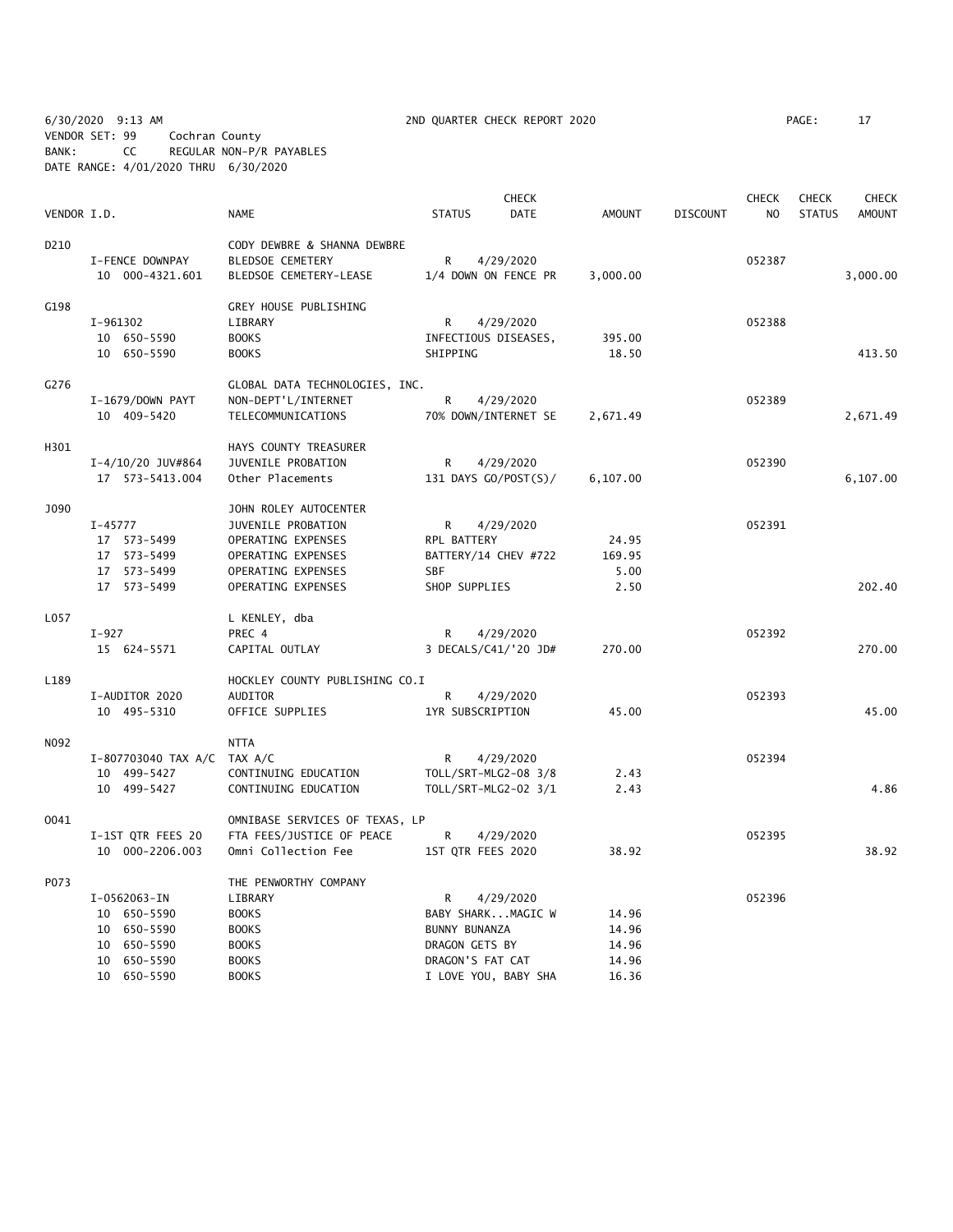6/30/2020 9:13 AM 2ND QUARTER CHECK REPORT 2020 PAGE: 18 VENDOR SET: 99 Cochran County BANK: CC REGULAR NON-P/R PAYABLES DATE RANGE: 4/01/2020 THRU 6/30/2020

|             |          |              |                                |                       | <b>CHECK</b> |               |                 | <b>CHECK</b>   | <b>CHECK</b>  | <b>CHECK</b>  |
|-------------|----------|--------------|--------------------------------|-----------------------|--------------|---------------|-----------------|----------------|---------------|---------------|
| VENDOR I.D. |          |              | <b>NAME</b>                    | <b>STATUS</b>         | DATE         | <b>AMOUNT</b> | <b>DISCOUNT</b> | N <sub>O</sub> | <b>STATUS</b> | <b>AMOUNT</b> |
| P073        |          |              | THE PENWORTHY COMPANY          | (CONT)                |              |               |                 |                |               |               |
|             |          | I-0562063-IN | LIBRARY                        | R                     | 4/29/2020    |               |                 | 052396         |               |               |
|             |          | 10 650-5590  | <b>BOOKS</b>                   | LANCE SAVES THE WORL  |              | 14.96         |                 |                |               |               |
|             |          | 10 650-5590  | <b>BOOKS</b>                   | LET'S PLAY, CRABBY    |              | 14.96         |                 |                |               |               |
|             |          | 10 650-5590  | <b>BOOKS</b>                   | LITTLE PENGUIN'S      |              | 14.96         |                 |                |               |               |
|             |          | 10 650-5590  | <b>BOOKS</b>                   | LOOK&FIND: TROLLS WOR |              | 22.36         |                 |                |               |               |
|             |          | 10 650-5590  | <b>BOOKS</b>                   | MOM & ME              |              | 15.96         |                 |                |               |               |
|             |          | 10 650-5590  | <b>BOOKS</b>                   | WAKE UP, CRABBY       |              | 14.96         |                 |                |               |               |
|             |          | 10 650-5590  | <b>BOOKS</b>                   | YOU'VE GOTTA BE KITT  |              | 14.96         |                 |                |               | 189.32        |
| P232        |          |              | THE POLICE AND SHERIFFS PRESS, |                       |              |               |                 |                |               |               |
|             | I-132755 |              | SHERIFF                        | R                     | 4/29/2020    |               |                 | 052397         |               |               |
|             |          | 10 560-5310  | OFFICE SUPPLIES                | SECURE ID CARD/E MON  |              | 15.00         |                 |                |               |               |
|             |          | 10 560-5310  | OFFICE SUPPLIES                | SHIPPING              |              | 2.55          |                 |                |               | 17.55         |
| <b>Q011</b> |          |              | QUADIENT LEASING USA, INC.     |                       |              |               |                 |                |               |               |
|             |          | I-N8274484   | NON-DEPT'L                     | R                     | 4/29/2020    |               |                 | 052398         |               |               |
|             |          | 10 409-5411  | MAINTENANCE CONTRACTS          | POSTG MCH LEASE 5/8-  |              | 765.00        |                 |                |               | 765.00        |
|             |          |              |                                |                       |              |               |                 |                |               |               |
| S242        |          |              | SAM'S CLUB                     |                       |              |               |                 |                |               |               |
|             |          | I-4605450520 | JAIL                           | R                     | 4/29/2020    |               |                 | 052399         |               |               |
|             |          | 10 512-5333  | FOOD-PRISONERS                 | 3 TORTILLA CHIPS/2PK  |              | 23.94         |                 |                |               |               |
|             |          | 10 512-5333  | FOOD-PRISONERS                 | BAKED BEANS/8CT       |              | 8.97          |                 |                |               |               |
|             |          | 10 512-5333  | FOOD-PRISONERS                 | POTATO CHIPS/50CT     |              | 13.98         |                 |                |               |               |
|             |          | 10 512-5333  | FOOD-PRISONERS                 | 2 WHT CORN TORTILLAS  |              | 7.36          |                 |                |               |               |
|             |          | 10 512-5333  | FOOD-PRISONERS                 | 6 FLOUR TORTILLAS/54  |              | 25.08         |                 |                |               |               |
|             |          | 10 512-5333  | FOOD-PRISONERS                 | 2 BACON/10#           |              | 59.96         |                 |                |               |               |
|             |          | 10 512-5333  | FOOD-PRISONERS                 | 8 SAUSAGE PATTIES/42  |              | 79.84         |                 |                |               |               |
|             |          | 10 512-5333  | FOOD-PRISONERS                 | SMOKED SAUS RINGS/3#  |              | 11.98         |                 |                |               |               |
|             |          | 10 512-5333  | FOOD-PRISONERS                 | LONG GRAIN WHT RICE/  |              | 18.94         |                 |                |               |               |
|             |          | 10 512-5333  | FOOD-PRISONERS                 | 2 FRYING OIL/35#      |              | 35.92         |                 |                |               |               |
|             |          | 10 512-5333  | FOOD-PRISONERS                 | 2 PAM SPRAY/2PK       |              | 13.96         |                 |                |               |               |
|             |          | 10 512-5333  | FOOD-PRISONERS                 | SWEET PEAS/8CT        |              | 9.98          |                 |                |               |               |
|             |          | 10 512-5333  | FOOD-PRISONERS                 | 2 CHICKEN THIGH/6#    |              | 21.96         |                 |                |               |               |
|             |          | 10 512-5333  | FOOD-PRISONERS                 | 2 BROCCOLI FLORETS/4  |              | 12.96         |                 |                |               |               |
|             |          | 10 512-5333  | FOOD-PRISONERS                 | CRINKLE CUT FRENCH F  |              | 18.48         |                 |                |               |               |
|             |          | 10 512-5333  | FOOD-PRISONERS                 | 2 HOT POCKET/PEPP/17  |              | 25.36         |                 |                |               |               |
|             |          | 10 512-5333  | FOOD-PRISONERS                 | BEEF PATTIES/40CT     |              | 27.98         |                 |                |               |               |
|             |          | 10 512-5333  | FOOD-PRISONERS                 | 3 COCONUT SHRIMP/2#   |              | 47.94         |                 |                |               |               |
|             |          | 10 512-5333  | FOOD-PRISONERS                 | CATFISH FILLET        |              | 75.98         |                 |                |               |               |
|             | 10       | 512-5333     | FOOD-PRISONERS                 | 2 CHEESE SLICES/72CT  |              | 14.96         |                 |                |               |               |
|             | 10       | 512-5333     | FOOD-PRISONERS                 | 2 4-CHS SHREDDED/5#   |              | 27.56         |                 |                |               |               |
|             | 10       | 512-5333     | FOOD-PRISONERS                 | 2 SALTED BUTTER/4#    |              | 18.64         |                 |                |               |               |
|             |          | 10 512-5333  | FOOD-PRISONERS                 | 6 APPLE JUICE VAR/36  |              | 53.88         |                 |                |               |               |
|             |          | 10 512-5392  | MISCELLANEOUS SUPPLIES         | 2 8-7/8" FOAM PLATES  |              | 24.96         |                 |                |               |               |
|             | 10       | 512-5392     | MISCELLANEOUS SUPPLIES         | 2 PLASTIC FORKS/600C  |              | 21.96         |                 |                |               |               |
|             | 10       | 512-5392     | MISCELLANEOUS SUPPLIES         | SPOONS/600CT          |              | 10.98         |                 |                |               |               |
|             |          | 10 512-5333  | FOOD-PRISONERS                 | SOUR CREAM/3#         |              | 4.42          |                 |                |               |               |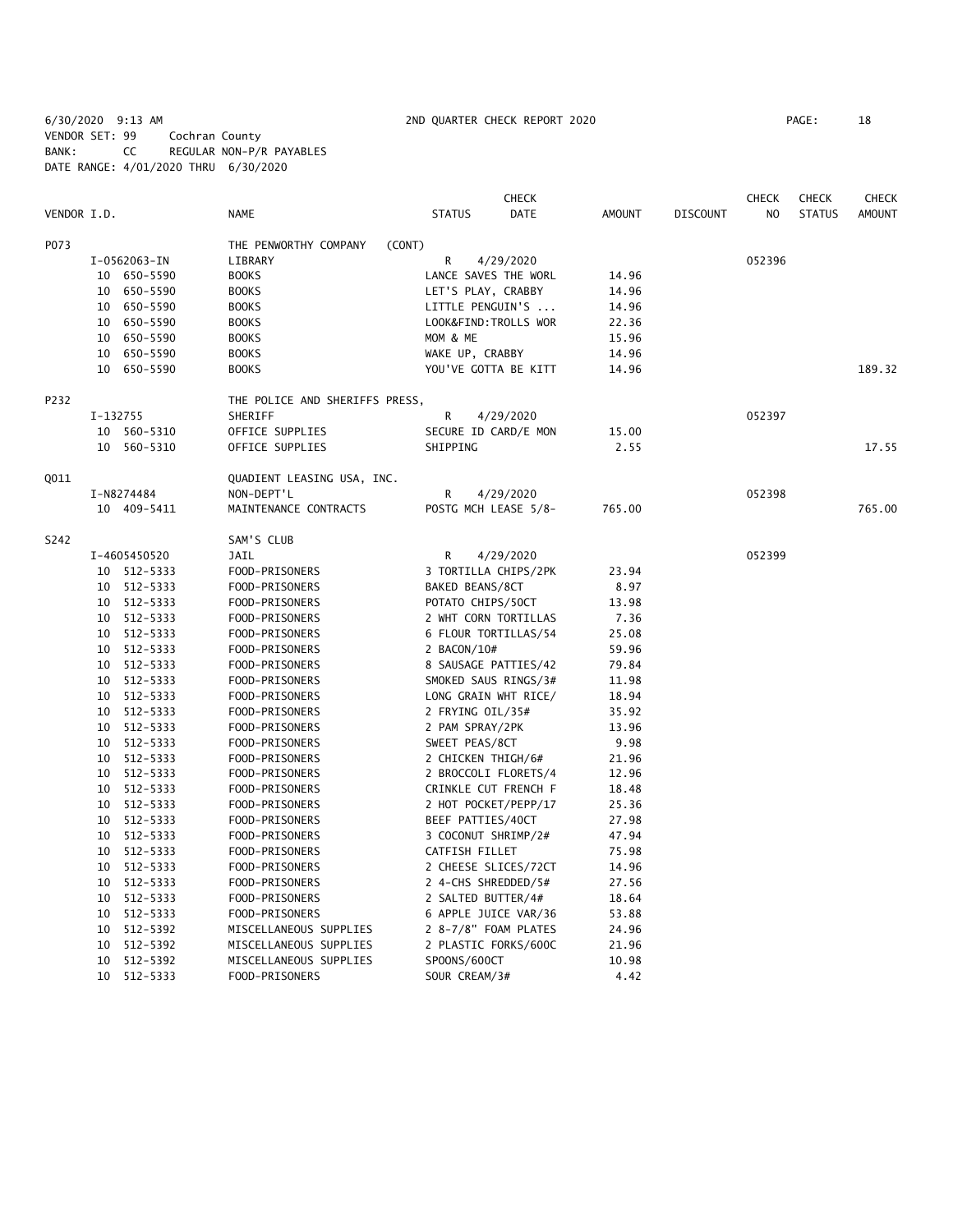## 6/30/2020 9:13 AM 2ND QUARTER CHECK REPORT 2020 PAGE: 19 VENDOR SET: 99 Cochran County BANK: CC REGULAR NON-P/R PAYABLES DATE RANGE: 4/01/2020 THRU 6/30/2020

|             | <b>CHECK</b> |                         |                              |  |               | <b>CHECK</b>    | CHECK          | <b>CHECK</b>  |               |
|-------------|--------------|-------------------------|------------------------------|--|---------------|-----------------|----------------|---------------|---------------|
| VENDOR I.D. |              | <b>NAME</b>             | <b>DATE</b><br><b>STATUS</b> |  | <b>AMOUNT</b> | <b>DISCOUNT</b> | N <sub>O</sub> | <b>STATUS</b> | <b>AMOUNT</b> |
| S242        |              | SAM'S CLUB<br>(CONT)    |                              |  |               |                 |                |               |               |
|             | I-4605450520 | JAIL                    | R<br>4/29/2020               |  |               |                 | 052399         |               |               |
|             | 10 512-5333  | FOOD-PRISONERS          | <b>FLOUR/25#</b>             |  | 7.83          |                 |                |               |               |
|             | I-692 041420 | <b>JAIL</b>             | R<br>4/29/2020               |  |               |                 | 052399         |               |               |
|             | 10 512-5392  | MISCELLANEOUS SUPPLIES  | PAPER TOWELS                 |  | 19.98         |                 |                |               |               |
|             | 10 512-5392  | MISCELLANEOUS SUPPLIES  | <b>DAWN</b>                  |  | 9.48          |                 |                |               |               |
|             | I-837 041420 | <b>JAIL</b>             | R<br>4/29/2020               |  |               |                 | 052399         |               |               |
|             | 10 512-5392  | MISCELLANEOUS SUPPLIES  | <b>DAWN</b>                  |  | 9.48          |                 |                |               |               |
|             | 10 512-5333  | FOOD-PRISONERS          | CANOLA OIL/2                 |  | 15.96         |                 |                |               |               |
|             | 10 512-5392  | MISCELLANEOUS SUPPLIES  | GAL STORAGE BAGS             |  | 15.98         |                 |                |               |               |
|             | 10 512-5392  | MISCELLANEOUS SUPPLIES  | PAPER TOWELS                 |  | 19.98         |                 |                |               |               |
|             | 10 512-5392  | MISCELLANEOUS SUPPLIES  | 20-0Z CUPS                   |  | 24.28         |                 |                |               |               |
|             | 10 512-5392  | MISCELLANEOUS SUPPLIES  | <b>KLEENEX</b>               |  | 14.98         |                 |                |               |               |
|             | 10 512-5392  | MISCELLANEOUS SUPPLIES  | 8" FOAM PLATES               |  | 12.48         |                 |                |               |               |
|             | 10 512-5392  | MISCELLANEOUS SUPPLIES  | 13-GAL TRASH BAGS/2          |  | 28.96         |                 |                |               |               |
|             | 10 512-5392  | MISCELLANEOUS SUPPLIES  | ZIPLOC SANDWICH BAGS         |  | 11.58         |                 |                |               |               |
|             | 10 512-5392  | MISCELLANEOUS SUPPLIES  | <b>TISSUE</b>                |  | 20.98         |                 |                |               | 929.88        |
|             |              |                         |                              |  |               |                 |                |               |               |
| S281        |              | <b>STAPLES</b>          |                              |  |               |                 |                |               |               |
|             | I-2469362911 | SHERIFF                 | R<br>4/29/2020               |  |               |                 | 052400         |               |               |
|             | 10 560-5310  | OFFICE SUPPLIES         | 2 4-PORT USB CABLE           |  | 25.58         |                 |                |               |               |
|             | 10 560-5310  | OFFICE SUPPLIES         | CD/DVD DUPLICATOR/KA         |  | 242.99        |                 |                |               |               |
|             | I-2470653571 | SHERIFF                 | 4/29/2020<br>R               |  |               |                 | 052400         |               |               |
|             | 10 560-5310  | OFFICE SUPPLIES         | DYMO LABELMAKER              |  | 29.99         |                 |                |               |               |
|             | I-2473383841 | SHERIFF                 | R<br>4/29/2020               |  |               |                 | 052400         |               |               |
|             | 10 560-5310  | OFFICE SUPPLIES         | 36 DURACELL AAA BATT         |  | 31.40         |                 |                |               |               |
|             | 10 560-5310  | OFFICE SUPPLIES         | <b>DISC</b>                  |  | 25.11CR       |                 |                |               |               |
|             | 10 560-5310  | OFFICE SUPPLIES         | 36 DURACELL AA BATTE         |  | 31.40         |                 |                |               |               |
|             | 10 560-5310  | OFFICE SUPPLIES         | <b>DISC</b>                  |  | 26.42CR       |                 |                |               |               |
|             | I-2482093241 | SHERIFF                 | R<br>4/29/2020               |  |               |                 | 052400         |               |               |
|             | 10 560-5310  | OFFICE SUPPLIES         | 6PK 1-SUBJ NOTEBOOK,         |  | 12.32         |                 |                |               |               |
|             | I-2482185621 | SHERIFF                 | 4/29/2020<br>R               |  |               |                 | 052400         |               |               |
|             | 10 560-5310  | OFFICE SUPPLIES         | 5" 3-RING BINDER, WH         |  | 19.88         |                 |                |               |               |
|             | I-2488827991 | SHERIFF                 | 4/29/2020<br>R               |  |               |                 | 052400         |               |               |
|             | 10 560-5310  | OFFICE SUPPLIES         | 108 DURACELL AA BATT         |  | 97.02         |                 |                |               |               |
|             | 10 560-5310  | OFFICE SUPPLIES         | <b>DISC</b>                  |  | 19.80CR       |                 |                |               |               |
|             | 10 560-5310  | OFFICE SUPPLIES         | 3 WIRELESS MOUSE             |  | 29.99         |                 |                |               |               |
|             | 10 560-5310  | OFFICE SUPPLIES         | <b>DISC</b>                  |  | 14.00CR       |                 |                |               | 435.24        |
| S347        |              | SOUTHERN TIRE MART, LLC |                              |  |               |                 |                |               |               |
|             | I-4900025465 | PREC 2                  | 4/29/2020<br>R               |  |               |                 | 052401         |               |               |
|             | 15 622-5454  | <b>TIRES</b>            | 2 14.00R24 ULTRA G2          |  | 2,074.94      |                 |                |               |               |
|             | 15 622-5454  | <b>TIRES</b>            | 2 24" 0-RINGS                |  | 30.00         |                 |                |               | 2,104.94      |
|             |              |                         |                              |  |               |                 |                |               |               |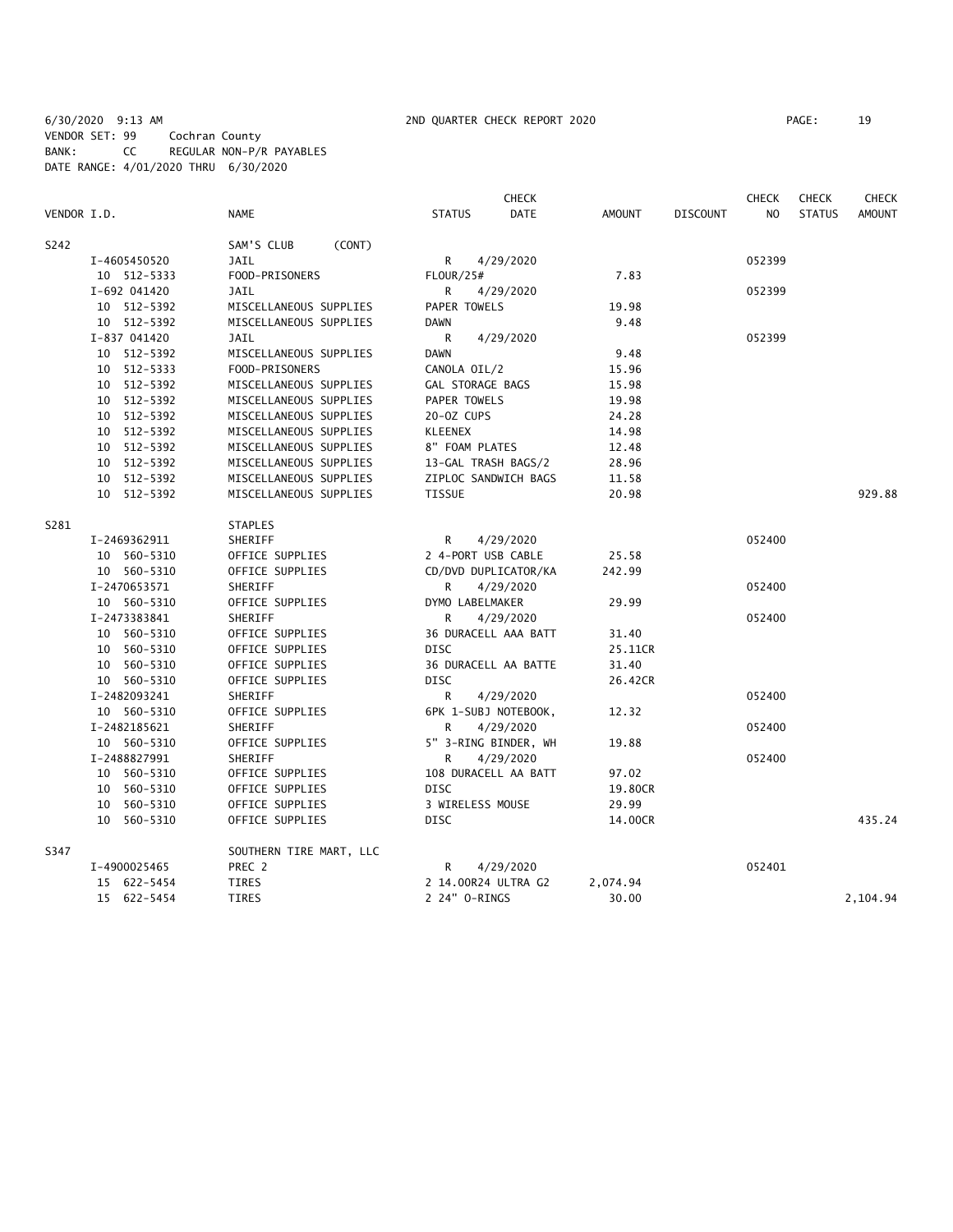6/30/2020 9:13 AM 2ND QUARTER CHECK REPORT 2020 PAGE: 20 VENDOR SET: 99 Cochran County BANK: CC REGULAR NON-P/R PAYABLES DATE RANGE: 4/01/2020 THRU 6/30/2020

|             |          |                              |                               |                    | <b>CHECK</b>          |               |                 | <b>CHECK</b>   | <b>CHECK</b>  | <b>CHECK</b>  |
|-------------|----------|------------------------------|-------------------------------|--------------------|-----------------------|---------------|-----------------|----------------|---------------|---------------|
| VENDOR I.D. |          |                              | <b>NAME</b>                   | <b>STATUS</b>      | DATE                  | <b>AMOUNT</b> | <b>DISCOUNT</b> | N <sub>O</sub> | <b>STATUS</b> | <b>AMOUNT</b> |
| S416        |          |                              | SOS WASTE DISPOSAL, INC       |                    |                       |               |                 |                |               |               |
|             | I-86261  |                              | PREC 3/PREC 4                 | R                  | 4/29/2020             |               |                 | 052402         |               |               |
|             |          | 15 623-5440                  | UTILITIES                     |                    | DUMPSTER SVC MAY 202  | 57.25         |                 |                |               |               |
|             |          | 15 624-5440                  | UTILITIES                     |                    | DUMPSTER SVC MAY 202  | 55.25         |                 |                |               | 112.50        |
| T009        |          |                              | TEXAS ASSOCIATION OF COUNTIES |                    |                       |               |                 |                |               |               |
|             |          | I-300409/86TH TAX AC TAX A/C |                               | R                  | 4/29/2020             |               |                 | 052403         |               |               |
|             |          | 10 499-5427                  | CONTINUING EDUCATION          |                    | REGIS/ANN'L TACA CON  | 250.00        |                 |                |               | 250.00        |
| T087        |          |                              | TEXAS DEPARTMENT OF HEALTH    |                    |                       |               |                 |                |               |               |
|             |          | I-2010597                    | <b>CLERK</b>                  | R                  | 4/29/2020             |               |                 | 052404         |               |               |
|             |          | 10 403-5310                  | OFFICE SUPPLIES               |                    | 7 REMOTE BIRTH ACCES  | 12.81         |                 |                |               | 12.81         |
| T148        |          |                              | TASCOSA OFFICE MACHINES INC   |                    |                       |               |                 |                |               |               |
|             | I-188046 |                              | <b>CLERK</b>                  | R                  | 4/29/2020             |               |                 | 052405         |               |               |
|             |          | 10 403-5411                  | MAINTENANCE CONTRACTS         |                    | 1200 COPIES 3/10-4/9  | 18.00         |                 |                |               | 18.00         |
| U019        |          |                              | UNITED SUPERMARKETS, INC      |                    |                       |               |                 |                |               |               |
|             |          | I-0073471 032320             | JAIL                          | R                  | 4/29/2020             |               |                 | 052406         |               |               |
|             |          | 10 512-5333                  | FOOD-PRISONERS                | BAIRD'S BREAD/6    |                       | 14.94         |                 |                |               |               |
|             |          | 10 512-5333                  | FOOD-PRISONERS                | 2 CAKE MIX @5/\$5  |                       | 2.00          |                 |                |               |               |
|             | 10       | 512-5333                     | FOOD-PRISONERS                | 4 JELLO PUDDING    |                       | 5.96          |                 |                |               |               |
|             |          | 10 512-5333                  | FOOD-PRISONERS                | CHOC PUDDING/2     |                       | 12.98         |                 |                |               |               |
|             |          | 10 512-5333                  | FOOD-PRISONERS                | LONG GRAIN RICE/2  |                       | 3.98          |                 |                |               |               |
|             |          | 10 512-5333                  | FOOD-PRISONERS                | PAM SPRAY/2        |                       | 5.58          |                 |                |               |               |
|             |          | 10 512-5333                  | FOOD-PRISONERS                | FRUIT COCKTAIL/2   |                       | 17.98         |                 |                |               |               |
|             |          | 10 512-5333                  | FOOD-PRISONERS                | PEANUT OIL/2       |                       | 23.98         |                 |                |               |               |
|             |          | 10 512-5333                  | FOOD-PRISONERS                | POTATOES/2         |                       | 3.58          |                 |                |               |               |
|             |          | 10 512-5333                  | FOOD-PRISONERS                |                    | 24 TOMATO SAUCE @3/\$ | 8.00          |                 |                |               |               |
|             |          | 10 512-5333                  | FOOD-PRISONERS                | WOLF CHILI         |                       | 16.99         |                 |                |               |               |
|             |          | 10 512-5333                  | FOOD-PRISONERS                | 10# POTATOES/2     |                       | 7.98          |                 |                |               |               |
|             |          | 10 512-5333                  | FOOD-PRISONERS                | GARDEN SALAD/2     |                       | 7.98          |                 |                |               |               |
|             |          | 10 512-5333                  | FOOD-PRISONERS                | FIELD TOMATOES     |                       | 5.59          |                 |                |               |               |
|             |          | 10 512-5333                  | FOOD-PRISONERS                | YLW ONIONS         |                       | 2.71          |                 |                |               |               |
|             |          | 10 512-5333                  | FOOD-PRISONERS                | BAR-S BOLOGNA/2    |                       | 2.78          |                 |                |               |               |
|             |          | 10 512-5333                  | FOOD-PRISONERS                |                    | BAR-S MEAT FRANKS/2   | 1.98          |                 |                |               |               |
|             |          | 10 512-5333                  | FOOD-PRISONERS                | PORK ROAST         |                       | 15.26         |                 |                |               |               |
|             |          | 10 512-5333                  | FOOD-PRISONERS                | JENSEN PATTIES     |                       | 24.99         |                 |                |               |               |
|             |          | 10 512-5333                  | FOOD-PRISONERS                | AMERICAN CHEESE/2  |                       | 12.00         |                 |                |               |               |
|             |          | 10 512-5333                  | FOOD-PRISONERS                | HOT LINKS/2        |                       | 22.98         |                 |                |               |               |
|             |          | 10 512-5333                  | FOOD-PRISONERS                | CORN TORTILLAS/2   |                       | 6.78          |                 |                |               |               |
|             |          | 10 512-5333                  | FOOD-PRISONERS                | RUMP ROAST/2       |                       | 34.14         |                 |                |               |               |
|             |          | 10 512-5333                  | FOOD-PRISONERS                | 480Z BACON/2       |                       | 23.94         |                 |                |               |               |
|             |          | 10 512-5333                  | FOOD-PRISONERS                | SIRLOIN CHOP/2     |                       | 24.18         |                 |                |               |               |
|             |          | 10 512-5333                  | FOOD-PRISONERS                |                    | WHITE TORTILLAS 20CT  | 34.32         |                 |                |               |               |
|             | 10       | 512-5333                     | FOOD-PRISONERS                | BANANA PUDDING/2   |                       | 25.98         |                 |                |               |               |
|             | 10       | 512-5333                     | FOOD-PRISONERS                | CATERING FIXED P/5 |                       | 259.00        |                 |                |               |               |
|             |          | 10 512-5333                  | FOOD-PRISONERS                | 18CT XL EGG/2      |                       | 8.98          |                 |                |               |               |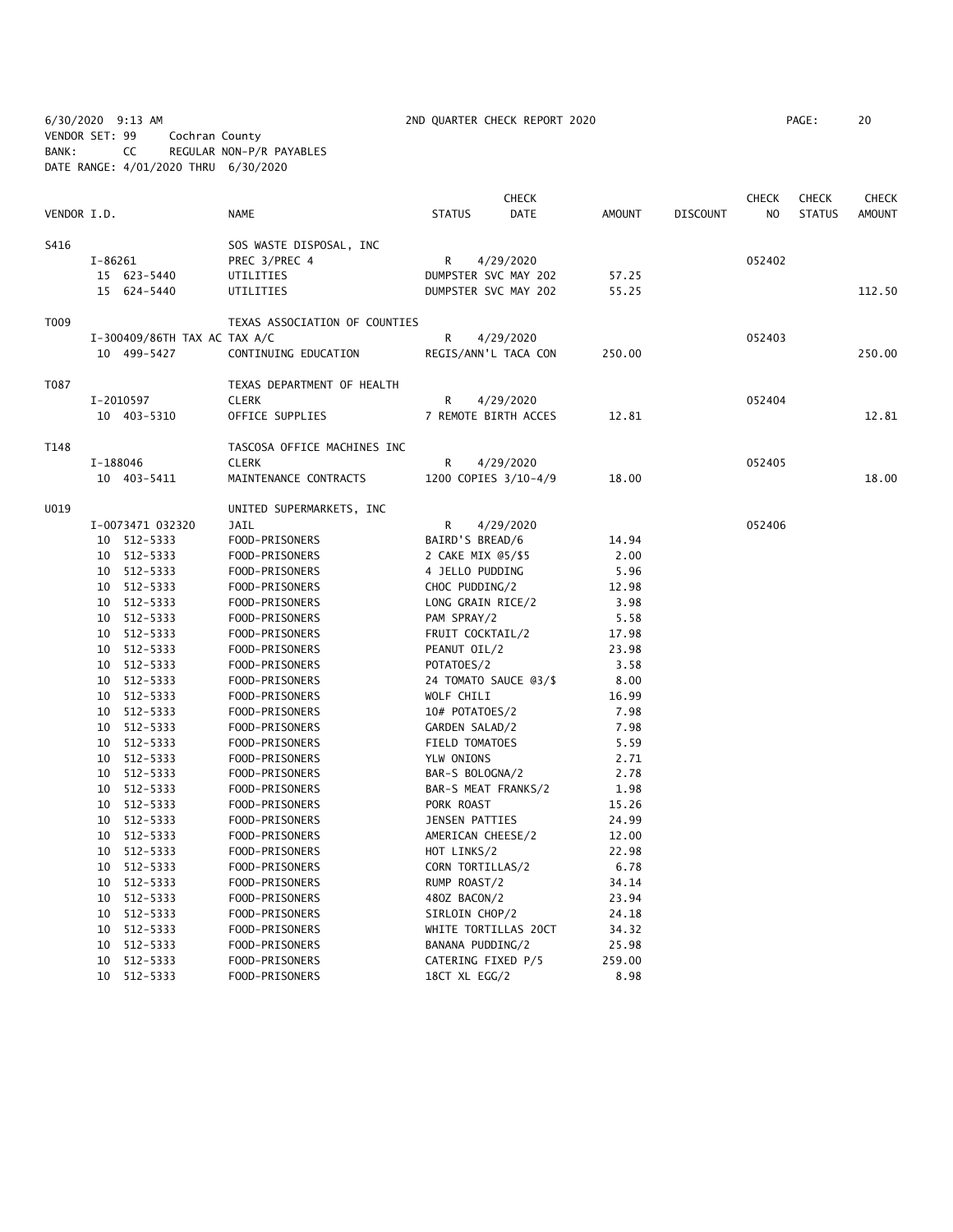# 6/30/2020 9:13 AM 2ND QUARTER CHECK REPORT 2020 PAGE: 21 VENDOR SET: 99 Cochran County BANK: CC REGULAR NON-P/R PAYABLES DATE RANGE: 4/01/2020 THRU 6/30/2020

| VENDOR I.D. |    |                  | <b>NAME</b>              | <b>STATUS</b>        | <b>CHECK</b><br>DATE | <b>AMOUNT</b> | <b>DISCOUNT</b> | <b>CHECK</b><br>NO | <b>CHECK</b><br><b>STATUS</b> | <b>CHECK</b><br><b>AMOUNT</b> |
|-------------|----|------------------|--------------------------|----------------------|----------------------|---------------|-----------------|--------------------|-------------------------------|-------------------------------|
| U019        |    |                  | UNITED SUPERMARKETS, INC | (CONT)               |                      |               |                 |                    |                               |                               |
|             |    | I-0073471 032320 | JAIL                     | R                    | 4/29/2020            |               |                 | 052406             |                               |                               |
|             | 10 | 512-5333         | FOOD-PRISONERS           | 11 CAKE MIX          |                      | 17.49         |                 |                    |                               |                               |
|             |    | 10 512-5333      | FOOD-PRISONERS           | PDR SUGAR/2          |                      | 4.98          |                 |                    |                               |                               |
|             | 10 | 512-5333         | FOOD-PRISONERS           | 4 TOSTITOS           |                      | 15.96         |                 |                    |                               |                               |
|             | 10 | 512-5333         | FOOD-PRISONERS           | 4 DORITOS            |                      | 12.00         |                 |                    |                               |                               |
|             | 10 | 512-5333         | FOOD-PRISONERS           | 4 HORMEL SPAM        |                      | 10.00         |                 |                    |                               |                               |
|             |    | 10 512-5333      | FOOD-PRISONERS           | SHREDDED LETTUCE     |                      | 2.99          |                 |                    |                               |                               |
|             |    | 10 512-5392      | MISCELLANEOUS SUPPLIES   | HAND SOAP/4          |                      | 7.96          |                 |                    |                               |                               |
|             |    | 10 512-5333      | FOOD-PRISONERS           | DISC                 |                      | 70.89CR       |                 |                    |                               |                               |
|             |    | I-3400001 042720 | UNITED SUPERMARKETS, INC | R                    | 4/29/2020            |               |                 | 052406             |                               |                               |
|             | 10 | 512-5333         | FOOD-PRISONERS           | GARLIC PDR           |                      | 12.99         |                 |                    |                               |                               |
|             |    | 10 512-5333      | FOOD-PRISONERS           | MASHED POTATO/4      |                      | 13.56         |                 |                    |                               |                               |
|             |    | 10 512-5333      | FOOD-PRISONERS           | MARSHMALLOWS         |                      | 2.59          |                 |                    |                               |                               |
|             |    | 10 512-5333      | FOOD-PRISONERS           | MT OLIVE CHIPS       |                      | 5.99          |                 |                    |                               |                               |
|             | 10 | 512-5333         | FOOD-PRISONERS           | SLICED JALAPENOS     |                      | 7.99          |                 |                    |                               |                               |
|             |    | 10 512-5333      | FOOD-PRISONERS           | CHERRY PIE FILLING/2 |                      | 4.98          |                 |                    |                               |                               |
|             |    | 10 512-5333      | FOOD-PRISONERS           | 3 PDR SUGAR          |                      | 7.47          |                 |                    |                               |                               |
|             |    | 10 512-5333      | FOOD-PRISONERS           | 10# BAG POTATO/2     |                      | 7.98          |                 |                    |                               |                               |
|             |    | 10 512-5333      | FOOD-PRISONERS           | 4PK TOMATOES/3       |                      | 8.97          |                 |                    |                               |                               |
|             | 10 | 512-5333         | FOOD-PRISONERS           | GARDEN SALAD/2       |                      | 7.98          |                 |                    |                               |                               |
|             | 10 | 512-5333         | FOOD-PRISONERS           | SHREDDED LETTUCE/2   |                      | 5.98          |                 |                    |                               |                               |
|             |    | 10 512-5333      | FOOD-PRISONERS           | JALAPENO PEPPERS     |                      | 4.53          |                 |                    |                               |                               |
|             |    | 10 512-5333      | FOOD-PRISONERS           | MED RED CHILE/2      |                      | 5.98          |                 |                    |                               |                               |
|             | 10 | 512-5333         | FOOD-PRISONERS           | 14 GR BEEF 73/27     |                      | 195.86        |                 |                    |                               |                               |
|             |    | 10 512-5333      | FOOD-PRISONERS           | BAR-S BOLOGNA/2      |                      | 2.78          |                 |                    |                               |                               |
|             |    | 10 512-5333      | FOOD-PRISONERS           | BAR-S MEAT FRANK/7   |                      | 6.93          |                 |                    |                               |                               |
|             |    | 10 512-5333      | FOOD-PRISONERS           | CNTRY CRK FRMS/4     |                      | 15.96         |                 |                    |                               |                               |
|             |    | 10 512-5333      | FOOD-PRISONERS           | ECKRICH FAM PK/4     |                      | 33.96         |                 |                    |                               |                               |
|             | 10 | 512-5333         | FOOD-PRISONERS           | MEX BLEND/2          |                      | 17.98         |                 |                    |                               |                               |
|             | 10 | 512-5333         | FOOD-PRISONERS           |                      | 10 FLOUR TORTILLAS/8 | 19.92         |                 |                    |                               |                               |
|             |    | 10 512-5333      | FOOD-PRISONERS           | BOND-IN SIRLOIN/5    |                      | 61.25         |                 |                    |                               |                               |
|             |    | 10 512-5333      | FOOD-PRISONERS           | <b>BNLS PORK</b>     |                      | 16.98         |                 |                    |                               |                               |
|             | 10 | 512-5333         | FOOD-PRISONERS           | HAM/CHS 12PK/2       |                      | 19.98         |                 |                    |                               |                               |
|             |    | 10 512-5333      | FOOD-PRISONERS           | PIE CRUST/3          |                      | 7.47          |                 |                    |                               |                               |
|             |    | 10 512-5333      | FOOD-PRISONERS           | WHIP TOPPING/3       |                      | 7.17          |                 |                    |                               |                               |
|             |    | 10 512-5333      | FOOD-PRISONERS           | COTTAGE CHEESE       |                      | 2.59          |                 |                    |                               |                               |
|             |    | 10 512-5333      | FOOD-PRISONERS           | SALTED BUTTER QTR/2  |                      | 6.58          |                 |                    |                               |                               |
|             | 10 | 512-5333         | FOOD-PRISONERS           | $LG$ EGG/3           |                      | 17.07         |                 |                    |                               |                               |
|             |    | 10 512-5333      | FOOD-PRISONERS           | DISC                 |                      | 52.95CR       |                 |                    |                               |                               |
|             |    | I-7879003 041020 | <b>JAIL</b>              | R                    | 4/29/2020            |               |                 | 052406             |                               |                               |
|             |    | 10 512-5333      | FOOD-PRISONERS           | LASAGNA/4            |                      | 9.16          |                 |                    |                               |                               |
|             | 10 | 512-5333         | FOOD-PRISONERS           | BARILLA + SPAG       |                      | 2.59          |                 |                    |                               |                               |
|             | 10 | 512-5333         | FOOD-PRISONERS           | DE CECO THIN SPAG    |                      | 1.99          |                 |                    |                               |                               |
|             | 10 | 512-5333         | FOOD-PRISONERS           | DM PEACHES/2         |                      | 20.98         |                 |                    |                               |                               |
|             | 10 | 512-5333         | FOOD-PRISONERS           | CHOC PUDDING/2       |                      | 12.98         |                 |                    |                               |                               |
|             |    | 10 512-5333      | FOOD-PRISONERS           | <b>FLOUR</b>         |                      | 14.99         |                 |                    |                               |                               |
|             | 10 | 512-5333         | FOOD-PRISONERS           | NACHO CHEESE/2       |                      | 17.98         |                 |                    |                               |                               |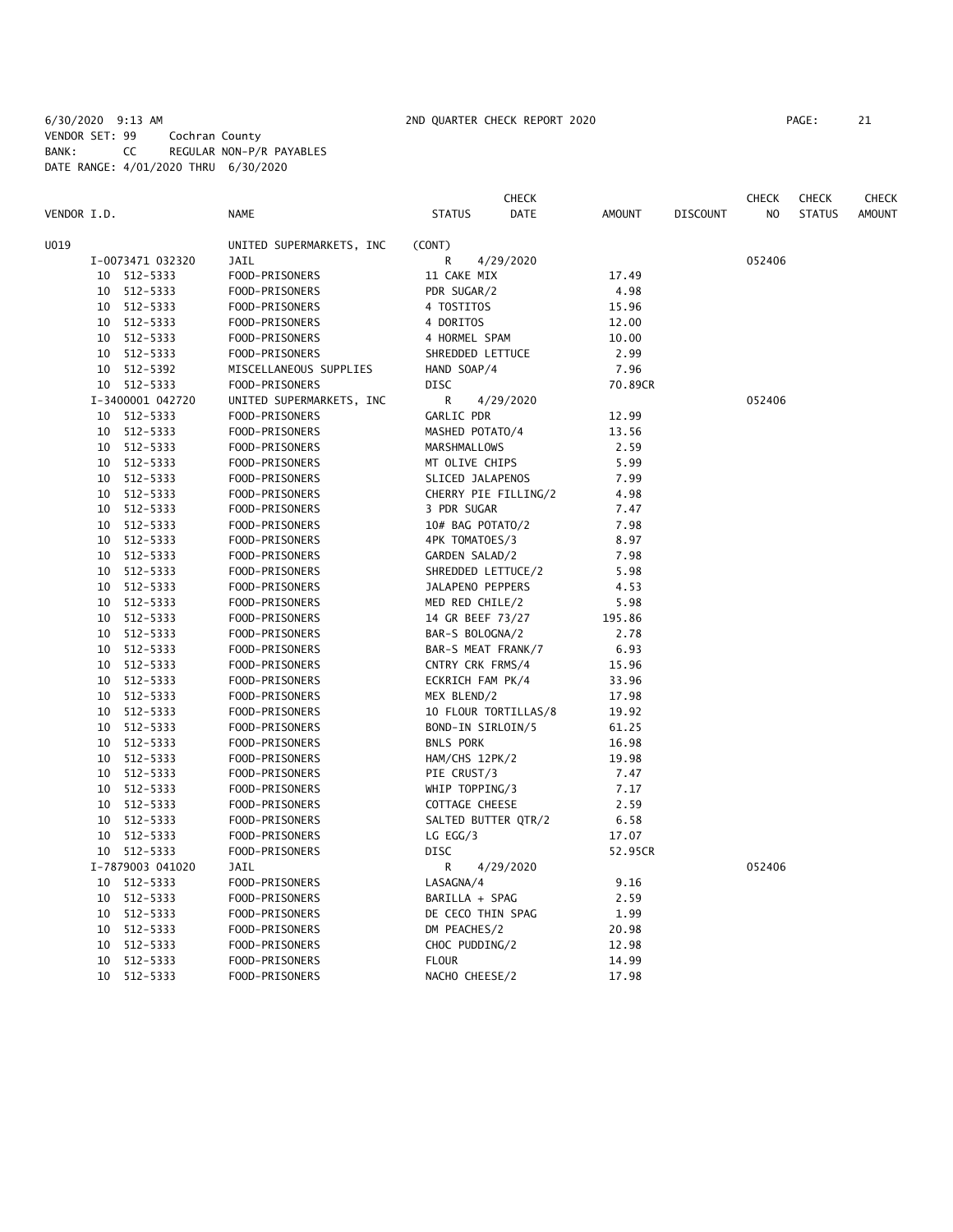# 6/30/2020 9:13 AM 2ND QUARTER CHECK REPORT 2020 PAGE: 22 VENDOR SET: 99 Cochran County BANK: CC REGULAR NON-P/R PAYABLES DATE RANGE: 4/01/2020 THRU 6/30/2020

|             |                  |                          |                    | <b>CHECK</b>         |               |                 | <b>CHECK</b>   | <b>CHECK</b>  | <b>CHECK</b>  |
|-------------|------------------|--------------------------|--------------------|----------------------|---------------|-----------------|----------------|---------------|---------------|
| VENDOR I.D. |                  | <b>NAME</b>              | <b>STATUS</b>      | <b>DATE</b>          | <b>AMOUNT</b> | <b>DISCOUNT</b> | N <sub>O</sub> | <b>STATUS</b> | <b>AMOUNT</b> |
| U019        |                  | UNITED SUPERMARKETS, INC | (CONT)             |                      |               |                 |                |               |               |
|             | I-7879003 041020 | JAIL                     | R                  | 4/29/2020            |               |                 | 052406         |               |               |
|             | 10 512-5333      | FOOD-PRISONERS           | CREAM OF TATAR     |                      | 3.99          |                 |                |               |               |
|             | 10 512-5333      | FOOD-PRISONERS           | FRUIT COCKTAIL/3   |                      | 26.97         |                 |                |               |               |
|             | 10 512-5333      | FOOD-PRISONERS           | LINGUINE/2         |                      | 1.98          |                 |                |               |               |
|             | 10 512-5333      | FOOD-PRISONERS           | SWEET RELISH/4     |                      | 5.56          |                 |                |               |               |
|             | 10 512-5333      | FOOD-PRISONERS           | GARDEN SALAD/2     |                      | 7.98          |                 |                |               |               |
|             | 10 512-5333      | FOOD-PRISONERS           | SHREDDED LETTUCE/6 |                      | 11.94         |                 |                |               |               |
|             | 10 512-5333      | FOOD-PRISONERS           | FIELD TOMATOES     |                      | 15.32         |                 |                |               |               |
|             | 10 512-5333      | FOOD-PRISONERS           | <b>JALAPENOS</b>   |                      | 2.88          |                 |                |               |               |
|             | 10 512-5333      | FOOD-PRISONERS           | POTATOES2          |                      | 10.00         |                 |                |               |               |
|             | 10 512-5333      | FOOD-PRISONERS           | NAVEL ORANGES      |                      | 2.97          |                 |                |               |               |
|             | 10 512-5333      | FOOD-PRISONERS           | YLW ONIONS         |                      | 3.09          |                 |                |               |               |
|             | 10 512-5333      | FOOD-PRISONERS           | GROUND BEEF/7      |                      | 118.43        |                 |                |               |               |
|             | 10 512-5333      | FOOD-PRISONERS           |                    | BAR-S MEAT FRANKS/12 | 11.88         |                 |                |               |               |
|             | 10 512-5333      | FOOD-PRISONERS           | BONE-IN SIRLOIN/6  |                      | 53.93         |                 |                |               |               |
|             | 10 512-5333      | FOOD-PRISONERS           | PORK ROAST         |                      | 13.75         |                 |                |               |               |
|             | 10 512-5333      | FOOD-PRISONERS           | CNTRY CRK FRMS C/4 |                      | 15.96         |                 |                |               |               |
|             | 10 512-5333      | FOOD-PRISONERS           | PICNIC HAM         |                      | 14.27         |                 |                |               |               |
|             | 10 512-5333      | FOOD-PRISONERS           | SHRED CHEESE/5     |                      | 29.95         |                 |                |               |               |
|             | 10 512-5333      | FOOD-PRISONERS           | HCK SMKD BACON/4   |                      | 51.96         |                 |                |               |               |
|             | 10 512-5333      | FOOD-PRISONERS           | BANANA PUDDING     |                      | 12.99         |                 |                |               |               |
|             | 10 512-5333      | FOOD-PRISONERS           | <b>SUGAR</b>       |                      | 14.99         |                 |                |               |               |
|             | 10 512-5333      | FOOD-PRISONERS           | 4 PASTA SHELLS     |                      | 3.96          |                 |                |               |               |
|             | 10 512-5333      | FOOD-PRISONERS           | THIN SPAGHETTI     |                      | 0.99          |                 |                |               |               |
|             | 10 512-5333      | FOOD-PRISONERS           | LINGUINE/2         |                      | 1.98          |                 |                |               |               |
|             | 10 512-5333      | FOOD-PRISONERS           | SOUR CREAM/2       |                      | 6.98          |                 |                |               | 1,639.92      |
| U036        |                  | UNIFIRST HOLDINGS, INC.  |                    |                      |               |                 |                |               |               |
|             | I-831 2492734    | JAIL/COURTHOUSE          | R                  | 4/29/2020            |               |                 | 052407         |               |               |
|             | 10 510-5332      | CUSTODIAL SUPPLIES       | 4 MATS 4x6         |                      | 12.00         |                 |                |               |               |
|             | 10 512-5392      | MISCELLANEOUS SUPPLIES   |                    | 200 MICROFIBER TOWEL | 22.00         |                 |                |               |               |
|             | 10 512-5392      | MISCELLANEOUS SUPPLIES   | DEFE CHG           |                      | 5.00          |                 |                |               |               |
|             | I-831 2495373    | JAIL/COURTHOUSE          | R                  | 4/29/2020            |               |                 | 052407         |               |               |
|             | 10 510-5332      | CUSTODIAL SUPPLIES       | 4 MATS 4x6         |                      | 12.00         |                 |                |               |               |
|             | 10 512-5392      | MISCELLANEOUS SUPPLIES   |                    | 200 MICROFIBER TOWEL | 22.00         |                 |                |               |               |
|             | 10 512-5392      | MISCELLANEOUS SUPPLIES   | DEFE CHG           |                      | 5.00          |                 |                |               |               |
|             | I-831 2497944    | JAIL/COURTHOUSE          | R                  | 4/29/2020            |               |                 | 052407         |               |               |
|             | 10 510-5332      | CUSTODIAL SUPPLIES       | 4 MATS 4x6         |                      | 12.00         |                 |                |               |               |
|             | 10 512-5392      | MISCELLANEOUS SUPPLIES   |                    | 200 MICROFIBER TOWEL | 22.00         |                 |                |               |               |
|             | 10 512-5392      | MISCELLANEOUS SUPPLIES   | DEFE CHG           |                      | 5.00          |                 |                |               | 117.00        |
| U040        |                  | US FOODS INC             |                    |                      |               |                 |                |               |               |
|             | I-4366676        | NON-DEPT'L               | R                  | 4/29/2020            |               |                 | 052408         |               |               |
|             | 10 409-5300      | COUNTY-WIDE SUPPLIES     | 2BX TEA BAGS       |                      | 36.58         |                 |                |               |               |
|             | 10 409-5300      | COUNTY-WIDE SUPPLIES     | 6BX COFFEE         |                      | 180.54        |                 |                |               | 217.12        |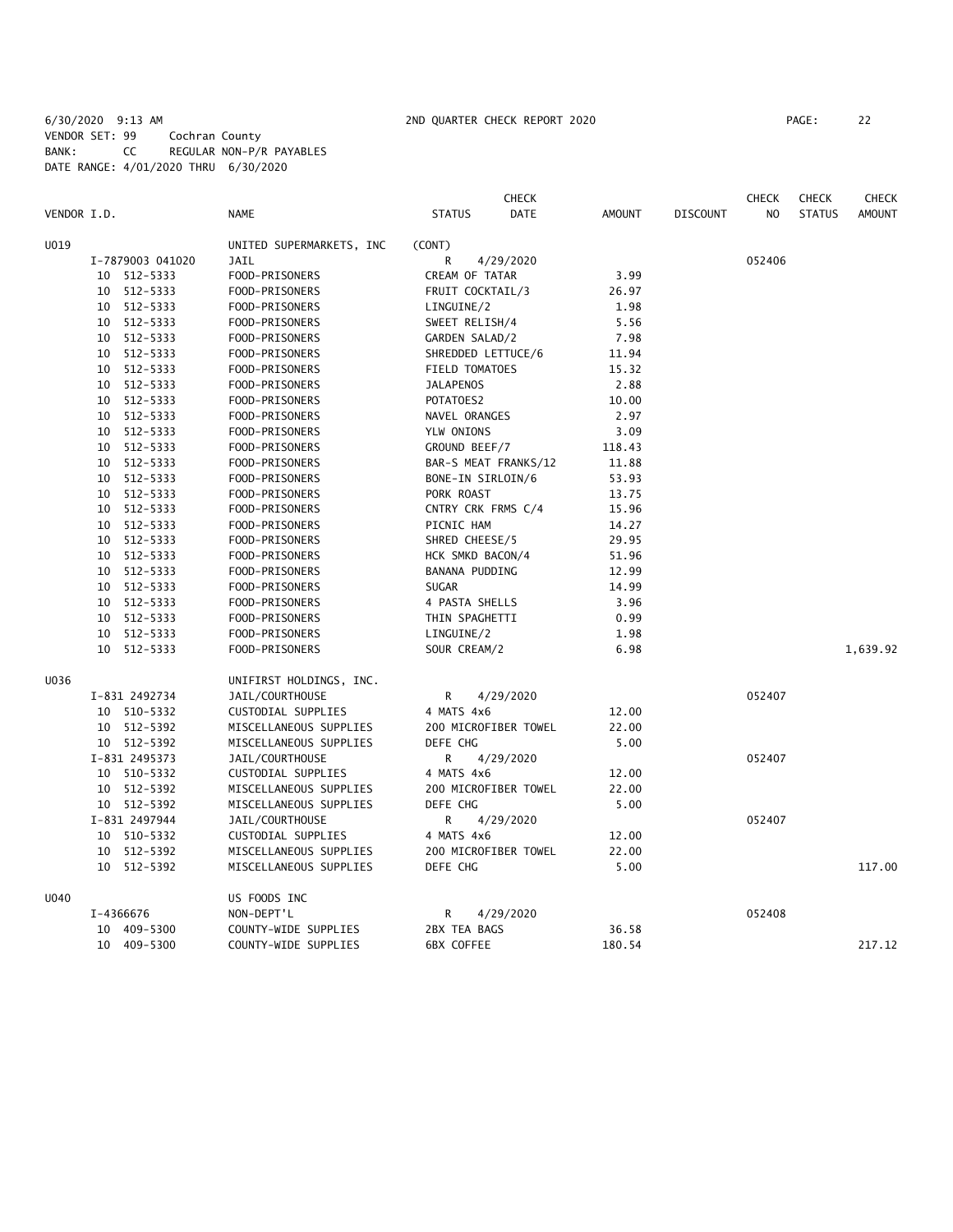6/30/2020 9:13 AM 2ND QUARTER CHECK REPORT 2020 PAGE: 23 VENDOR SET: 99 Cochran County BANK: CC REGULAR NON-P/R PAYABLES DATE RANGE: 4/01/2020 THRU 6/30/2020

|             |                                 |                                 |                    | <b>CHECK</b>         |               |                 | <b>CHECK</b>   | <b>CHECK</b>  | CHECK         |
|-------------|---------------------------------|---------------------------------|--------------------|----------------------|---------------|-----------------|----------------|---------------|---------------|
| VENDOR I.D. |                                 | <b>NAME</b>                     | <b>STATUS</b>      | <b>DATE</b>          | <b>AMOUNT</b> | <b>DISCOUNT</b> | N <sub>O</sub> | <b>STATUS</b> | <b>AMOUNT</b> |
| W007        |                                 | THOMSON REUTERS-WEST PAYMENT C  |                    |                      |               |                 |                |               |               |
|             | C-6134206593                    | ATTORNEY/LAW LIBRARY            | R                  | 4/29/2020            |               |                 | 052409         |               |               |
|             | 10 475-5590                     | LAW LIBRARY MTRLS/UPDATES       | CR/RETURNED BOOKS  |                      | 19.55CR       |                 |                |               |               |
|             | I-842074606                     | <b>ATTORNEY</b>                 | R                  | 4/29/2020            |               |                 | 052409         |               |               |
|             | 10 475-5590                     | LAW LIBRARY MTRLS/UPDATES       |                    | DATABASE CHG MAR 202 | 330.75        |                 |                |               |               |
|             | I-842174032                     | ATTORNEY/LAW LIBRARY            | R                  | 4/29/2020            |               |                 | 052409         |               |               |
|             | 10 475-5590                     | LAW LIBRARY MTRLS/UPDATES       |                    | BOOKS & BOUND VOL AP | 129.52        |                 |                |               | 440.72        |
| WO55        |                                 | WINDSTREAM COMMUNICATIONS SW    |                    |                      |               |                 |                |               |               |
|             | I-266-0638 04/20                | MUSEUM                          | R                  | 4/29/2020            |               |                 | 052410         |               |               |
|             | 10 652-5420                     | TELECOMMUNICATIONS              | SERVICES           |                      | 62.58         |                 |                |               |               |
|             | 10 652-5420                     | TELECOMMUNICATIONS              | <b>FEES</b>        |                      | 29.09         |                 |                |               |               |
|             | 10 652-5420                     | TELECOMMUNICATIONS              | INTERNET/FIBER     |                      | 566.43        |                 |                |               |               |
|             | 10 652-5420                     | TELECOMMUNICATIONS              | PICC CHG           |                      | 1.16          |                 |                |               |               |
|             | I-266-5051 04/20                | LIBRARY                         | R                  | 4/29/2020            |               |                 | 052410         |               |               |
|             | 10 650-5420                     | TELECOMMUNICATIONS              |                    | BASIC SERVICES/2 LIN | 71.13         |                 |                |               |               |
|             | 10 650-5420                     | TELECOMMUNICATIONS              | <b>INTERNET</b>    |                      | 54.99         |                 |                |               |               |
|             | 10 650-5420                     | TELECOMMUNICATIONS              | <b>FEES</b>        |                      | 39.39         |                 |                |               |               |
|             | 10 650-5420                     | TELECOMMUNICATIONS              | LONG DISTANCE SVC  |                      | 0.07          |                 |                |               |               |
|             |                                 | ADULT PROBATION                 | R                  | 4/29/2020            |               |                 | 052410         |               |               |
|             | I-266-5074 04/20<br>10 570-5420 |                                 | <b>BASIC SVCS</b>  |                      |               |                 |                |               |               |
|             |                                 | TELECOMMUNICATIONS              |                    |                      | 49.25         |                 |                |               |               |
|             | 10 570-5420                     | TELECOMMUNICATIONS<br>TREASURER | <b>FEES</b>        |                      | 17.33         |                 |                |               |               |
|             | I-266-5161 04/20                |                                 | R                  | 4/29/2020            |               |                 | 052410         |               |               |
|             | 10 497-5420                     | TELECOMMUNICATIONS              | <b>BASIC SVCS</b>  |                      | 37.30         |                 |                |               |               |
|             | 10 497-5420                     | TELECOMMUNICATIONS              | <b>FEES</b>        |                      | 17.31         |                 |                |               |               |
|             | 10 497-5420                     | TELECOMMUNICATIONS              | LONG DISTANCE SVC  |                      | 3.18          |                 |                |               |               |
|             | I-266-5171 04/20                | TAX A/C                         | R                  | 4/29/2020            |               |                 | 052410         |               |               |
|             | 10 499-5420                     | TELECOMMUNICATIONS              | SERVICES/3 LINES   |                      | 116.58        |                 |                |               |               |
|             | 10 499-5420                     | TELECOMMUNICATIONS              | <b>INTERNET</b>    |                      | 130.00        |                 |                |               |               |
|             | 10 499-5420                     | TELECOMMUNICATIONS              | <b>FEES</b>        |                      | 66.47         |                 |                |               |               |
|             | 10 499-5420                     | TELECOMMUNICATIONS              | LONG DISTANCE SVC  |                      | 13.39         |                 |                |               |               |
|             | I-266-5181 04/20                | <b>ELECTIONS</b>                | R                  | 4/29/2020            |               |                 | 052410         |               |               |
|             | 10 490-5420                     | TELECOMMUNICATIONS              | BASIC SVCS         |                      | 30.30         |                 |                |               |               |
|             | 10 490-5420                     | TELECOMMUNICATIONS              | <b>FEES</b>        |                      | 20.88         |                 |                |               |               |
|             | 10 490-5420                     | TELECOMMUNICATIONS              | LONG DISTANCE SVC  |                      | 9.04          |                 |                |               |               |
|             | I-266-5211 04/20                | SHERIFF                         | R                  | 4/29/2020            |               |                 | 052410         |               |               |
|             | 10 560-5420                     | TELECOMMUNICATIONS              | BASIC SVCS/3 LINES |                      | 132.94        |                 |                |               |               |
|             | 10 560-5420                     | TELECOMMUNICATIONS              | <b>FEES</b>        |                      | 59.12         |                 |                |               |               |
|             | 10 560-5420                     | TELECOMMUNICATIONS              | LONG DISTANCE SVC  |                      | 7.78          |                 |                |               |               |
|             | I-266-5215 04/20                | <b>EXTENSION SVC</b>            | R                  | 4/29/2020            |               |                 | 052410         |               |               |
|             | 10 665-5420                     | TELECOMMUNICATIONS              | BASIC SVCS/3 LINES |                      | 103.39        |                 |                |               |               |
|             | 10 665-5420                     | TELECOMMUNICATIONS              | INTERNET           |                      | 39.99         |                 |                |               |               |
|             | 10 665-5420                     | TELECOMMUNICATIONS              | <b>FEES</b>        |                      | 59.07         |                 |                |               |               |
|             | I-266-5302 04/20                | JUSTICE OF PEACE                | R                  | 4/29/2020            |               |                 | 052410         |               |               |
|             | 10 455-5420                     | TELECOMMUNICATIONS              | <b>BASIC SVCS</b>  |                      | 31.83         |                 |                |               |               |
|             | 10 455-5420                     | TELECOMMUNICATIONS              | <b>FEES</b>        |                      | 17.30         |                 |                |               |               |
|             | 10 455-5420                     | TELECOMMUNICATIONS              | LONG DISTANCE SVC  |                      | 2.60          |                 |                |               |               |
|             | I-266-5411 04/20                | JUVENILE PROBATION              | R                  | 4/29/2020            |               |                 | 052410         |               |               |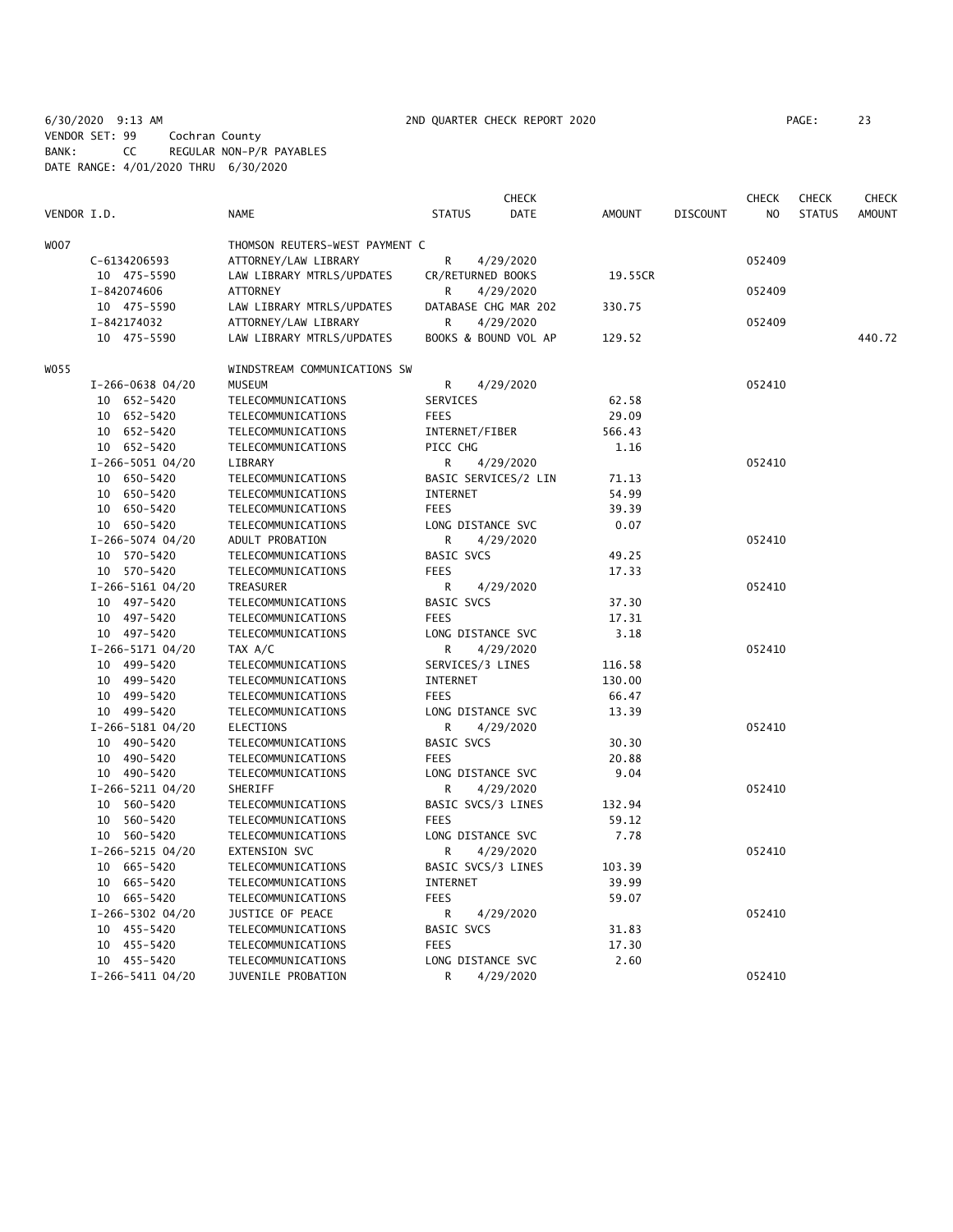6/30/2020 9:13 AM 2ND QUARTER CHECK REPORT 2020 PAGE: 24 VENDOR SET: 99 Cochran County BANK: CC REGULAR NON-P/R PAYABLES DATE RANGE: 4/01/2020 THRU 6/30/2020

|             |                    |                             |                       | <b>CHECK</b> |               |                 | <b>CHECK</b>   | <b>CHECK</b>  | <b>CHECK</b>  |
|-------------|--------------------|-----------------------------|-----------------------|--------------|---------------|-----------------|----------------|---------------|---------------|
| VENDOR I.D. |                    | <b>NAME</b>                 | <b>STATUS</b>         | DATE         | <b>AMOUNT</b> | <b>DISCOUNT</b> | N <sub>O</sub> | <b>STATUS</b> | <b>AMOUNT</b> |
| WO55        |                    | WINDSTREAM COMMUNICATIONS   | (CONT)                |              |               |                 |                |               |               |
|             | $I-266-5411$ 04/20 | JUVENILE PROBATION          | R                     | 4/29/2020    |               |                 | 052410         |               |               |
|             | 17 573-5499        | OPERATING EXPENSES          | BASIC SVCS            |              | 31.83         |                 |                |               |               |
|             | 17 573-5499        | OPERATING EXPENSES          | <b>FEES</b>           |              | 17.30         |                 |                |               |               |
|             | 17 573-5499        | OPERATING EXPENSES          | LONG DISTANCE SVC     |              | 0.39          |                 |                |               |               |
|             | I-266-5412 04/20   | DIST CT/CONST/NON-DEPT/ELEC | R                     | 4/29/2020    |               |                 | 052410         |               |               |
|             | 10 409-5420        | TELECOMMUNICATIONS          | <b>INTERNET</b>       |              | 130.00        |                 |                |               |               |
|             | 10 435-5420        | TELECOMMUNICATIONS          | SERVICES              |              | 20.89         |                 |                |               |               |
|             | 10 435-5420        | TELECOMMUNICATIONS          | <b>FEES</b>           |              | 19.81         |                 |                |               |               |
|             | 10 435-5420        | TELECOMMUNICATIONS          | <b>INTERNET</b>       |              | 130.00        |                 |                |               |               |
|             | 10 435-5420        | TELECOMMUNICATIONS          | PICC CHG              |              | 1.16          |                 |                |               |               |
|             | 10 550-5420        | TELECOMMUNICATIONS          | SERVICES              |              | 20.89         |                 |                |               |               |
|             | 10 550-5420        | TELECOMMUNICATIONS          | <b>FEES</b>           |              | 19.80         |                 |                |               |               |
|             | 10 490-5420        | TELECOMMUNICATIONS          | LOCAL MEASURED CALL   |              | 0.10          |                 |                |               |               |
|             | I-266-5450 04/20   | <b>CLERK</b>                | R                     | 4/29/2020    |               |                 | 052410         |               |               |
|             | 10 403-5420        | TELECOMMUNICATIONS          | BASIC SVCS/3 LINES    |              | 113.00        |                 |                |               |               |
|             | 10 403-5420        | TELECOMMUNICATIONS          | <b>FEES</b>           |              | 66.28         |                 |                |               |               |
|             | 10 403-5420        | TELECOMMUNICATIONS          | LONG DISTANCE SVC     |              | 9.98          |                 |                |               |               |
|             | I-266-5508 04/20   | CO JUDGE/COMM'R CT          | R                     | 4/29/2020    |               |                 | 052410         |               |               |
|             | 15 610-5420        | TELECOMMUNICATIONS          | BASIC SVCS/2 LINES    |              | 64.76         |                 |                |               |               |
|             | 15 610-5420        | TELECOMMUNICATIONS          | <b>FEES</b>           |              | 54.91         |                 |                |               |               |
|             | 15 610-5420        | TELECOMMUNICATIONS          | LONG DISTANCE SVC     |              | 17.65         |                 |                |               |               |
|             | I-266-5700 04/20   | SHERIFF                     | R                     | 4/29/2020    |               |                 | 052410         |               |               |
|             | 10 560-5420        | TELECOMMUNICATIONS          | <b>BASIC SVCS</b>     |              | 48.37         |                 |                |               |               |
| 10          | 560-5420           | TELECOMMUNICATIONS          | <b>FEES</b>           |              | 14.04         |                 |                |               |               |
|             | 10 560-5420        | TELECOMMUNICATIONS          | LONG DISTANCE SVC     |              | 0.36          |                 |                |               |               |
|             | I-266-5822 04/20   | AUDITOR/NON-DEPT'L          | R                     | 4/29/2020    |               |                 | 052410         |               |               |
|             | 10 495-5420        | TELECOMMUNICATIONS          | <b>BASIC SERVICES</b> |              | 20.89         |                 |                |               |               |
|             | 10 495-5420        | TELECOMMUNICATIONS          | <b>FEES</b>           |              | 19.95         |                 |                |               |               |
|             | 495-5420<br>10     | TELECOMMUNICATIONS          | INTERNET              |              | 130.00        |                 |                |               |               |
|             | 10 495-5420        | TELECOMMUNICATIONS          | LONG DISTANCE SVC     |              | 1.80          |                 |                |               |               |
|             | 10 495-5420        | TELECOMMUNICATIONS          | PICC CHG              |              | 1.16          |                 |                |               |               |
|             | 409-5420<br>10     | TELECOMMUNICATIONS          | FAX LINE 266-5629     |              | 20.89         |                 |                |               |               |
|             | 409-5420<br>10     | TELECOMMUNICATIONS          | <b>FEES</b>           |              | 19.95         |                 |                |               |               |
| 10          | 409-5420           | TELECOMMUNICATIONS          | COURTHOUSE INTERNET   |              | 145.00        |                 |                |               |               |
| 10          | 409-5420           | TELECOMMUNICATIONS          | FAX LONG DISTANCE     |              | 0.24          |                 |                |               |               |
|             | 10 409-5420        | TELECOMMUNICATIONS          | PICC CHG              |              | 1.16          |                 |                |               |               |
|             | I-266-8661 04/20   | ATTORNEY                    | R                     | 4/29/2020    |               |                 | 052410         |               |               |
|             | 10 475-5420        | TELECOMMUNICATIONS          | BASIC SVCS/2 LINES    |              | 75.21         |                 |                |               |               |
|             | 10 475-5420        | TELECOMMUNICATIONS          | <b>FEES</b>           |              | 39.39         |                 |                |               |               |
|             | I-266-8888 04/20   | SHERIFF                     | R                     | 4/29/2020    |               |                 | 052410         |               |               |
| 10          | 560-5420           | TELECOMMUNICATIONS          | SERVICES/FAX LINE     |              | 32.38         |                 |                |               |               |
| 10          | 560-5420           | TELECOMMUNICATIONS          | <b>FEES</b>           |              | 14.01         |                 |                |               |               |
| 10          | 560-5420           | TELECOMMUNICATIONS          | FAX LONG DISTANCE     |              | 1.17          |                 |                |               | 3,094.61      |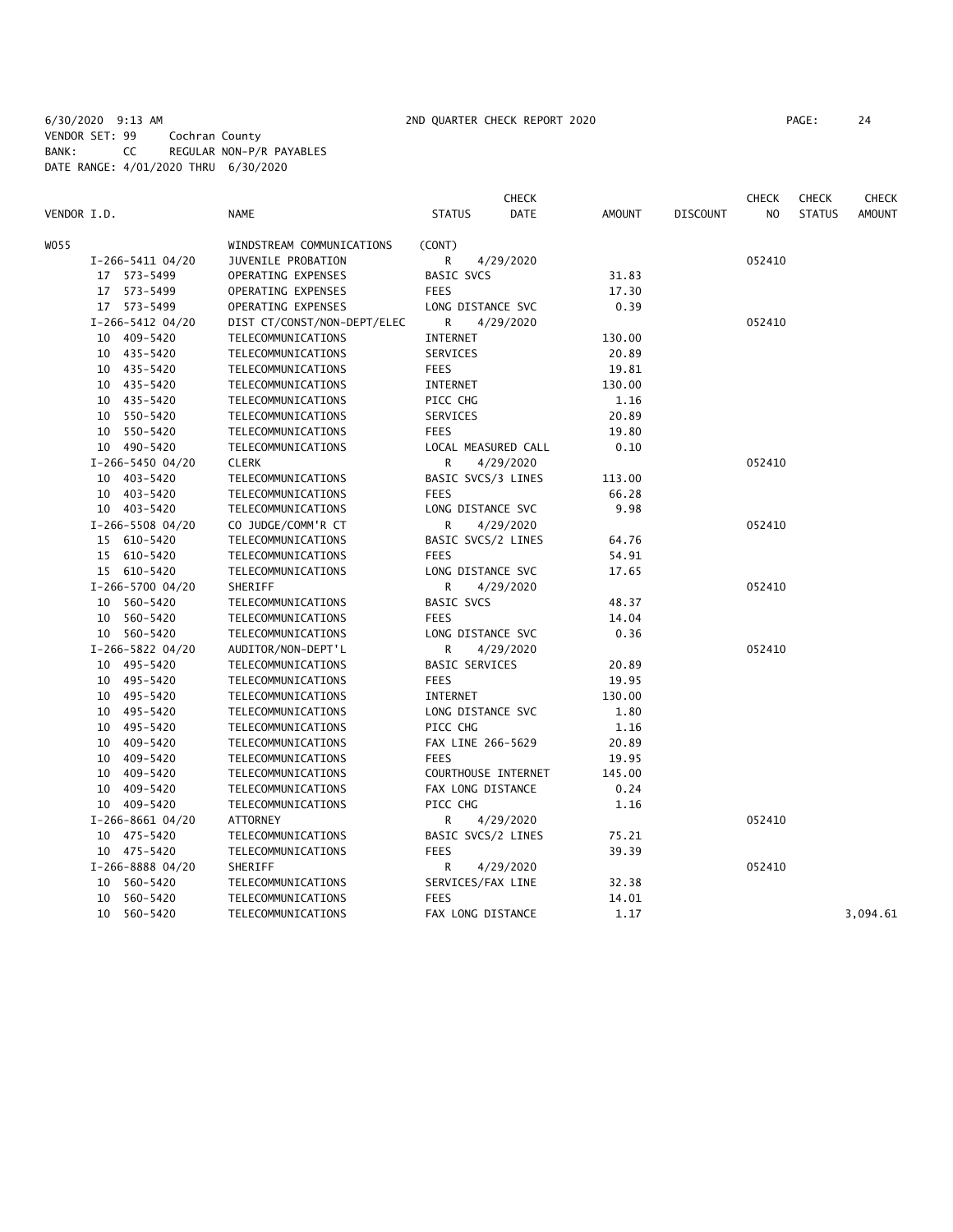## 6/30/2020 9:13 AM 2ND QUARTER CHECK REPORT 2020 PAGE: 25 VENDOR SET: 99 Cochran County BANK: CC REGULAR NON-P/R PAYABLES DATE RANGE: 4/01/2020 THRU 6/30/2020

|      |                               |                                | CHECK                          |        |                 | CHECK  | <b>CHECK</b>  | <b>CHECK</b>  |
|------|-------------------------------|--------------------------------|--------------------------------|--------|-----------------|--------|---------------|---------------|
|      | VENDOR I.D.                   | <b>NAME</b>                    | <b>DATE</b><br><b>STATUS</b>   | AMOUNT | <b>DISCOUNT</b> | NO.    | <b>STATUS</b> | <b>AMOUNT</b> |
| W062 |                               | WAL-MART COMMUNITY             |                                |        |                 |        |               |               |
|      | I-10591 041020                | <b>JAIL</b>                    | R<br>4/29/2020                 |        |                 | 052412 |               |               |
|      | 10 512-5392                   | MISCELLANEOUS SUPPLIES         | 5 SANITIZER                    | 19.85  |                 |        |               |               |
|      | I-10920 041020                | <b>JAIL</b>                    | R<br>4/29/2020                 |        |                 | 052412 |               |               |
|      | 10 512-5333                   | FOOD-PRISONERS                 | 12 RANCH BEANS                 | 11.76  |                 |        |               |               |
|      | 512-5333<br>10                | FOOD-PRISONERS                 | 12 BEANS W/JALAPENOS           | 11.76  |                 |        |               |               |
|      | 512-5333<br>10                | FOOD-PRISONERS                 | 12 PEAS                        | 6.00   |                 |        |               |               |
|      | 512-5333<br>10                | FOOD-PRISONERS                 | 12 WH KRNL CORN                | 6.00   |                 |        |               |               |
|      | 512-5333<br>10                | FOOD-PRISONERS                 | 12 TOM/GREEN CHILE             | 8.16   |                 |        |               |               |
|      | 512-5333<br>10                | FOOD-PRISONERS                 | 12 CUT GREEN BEANS             | 6.00   |                 |        |               |               |
|      | 512-5333<br>10                | FOOD-PRISONERS                 | 12 BREAD                       | 17.04  |                 |        |               |               |
|      | 512-5333<br>10                | FOOD-PRISONERS                 | CRINKLE CUT FRIES/4            | 19.08  |                 |        |               |               |
|      | 512-5333<br>10                | FOOD-PRISONERS                 | 4 TATER TOTS                   | 19.08  |                 |        |               |               |
|      | 10 512-5333                   | FOOD-PRISONERS                 | 4 PINTO BEANS                  | 19.28  |                 |        |               |               |
|      | 10 512-5333                   | FOOD-PRISONERS                 | 6 MAHATMA RICE 2#              | 14.52  |                 |        |               |               |
|      | 10 512-5333                   | FOOD-PRISONERS                 | OIL SPRAY/4                    | 6.12   |                 |        |               |               |
|      | 10 512-5333                   | FOOD-PRISONERS                 | 3 MASHED POTATOES              | 8.04   |                 |        |               |               |
|      | 512-5333<br>10                | FOOD-PRISONERS                 | TOM/GRLC SCE/2                 | 7.96   |                 |        |               |               |
|      | 512-5333<br>10                | FOOD-PRISONERS                 | 6 HOT DOG BUNS                 | 5.22   |                 |        |               |               |
|      | 10<br>512-5333                | FOOD-PRISONERS                 | 8 HAMB BUNS                    | 6.96   |                 |        |               |               |
|      | 512-5333<br>10                | FOOD-PRISONERS                 | 6 CANOLA OIL                   | 29.16  |                 |        |               |               |
|      | 10<br>512-5333                | FOOD-PRISONERS                 | 3 WHT CRN CHIPS                | 5.94   |                 |        |               |               |
|      | 512-5333<br>10                | FOOD-PRISONERS                 | 3 YLW CRN CHIPS                | 5.94   |                 |        |               |               |
|      | 512-5333<br>10                | FOOD-PRISONERS                 | FLOUR/2                        | 6.48   |                 |        |               |               |
|      | 512-5333<br>10                | FOOD-PRISONERS                 | SUGAR/4                        | 19.92  |                 |        |               |               |
|      | 10<br>512-5333                | FOOD-PRISONERS                 | PDR SUGAR/4                    | 6.96   |                 |        |               |               |
|      | 512-5333<br>10                | FOOD-PRISONERS                 | CAKE MIX/14                    | 12.32  |                 |        |               |               |
|      | 512-5333<br>10                | FOOD-PRISONERS                 | 6 PRNLL PTY MD                 | 47.82  |                 |        |               |               |
|      | 512-5333<br>10                | FOOD-PRISONERS                 | CHILI PDR                      | 6.98   |                 |        |               |               |
|      | 512-5333<br>10                | FOOD-PRISONERS                 | TACO MIX                       | 4.48   |                 |        |               |               |
|      | 512-5333<br>10                | FOOD-PRISONERS                 | 3 ELBOW MACARONI               | 2.94   |                 |        |               |               |
|      | 512-5333<br>10                | FOOD-PRISONERS                 | CHORIZO/6                      | 7.44   |                 |        |               |               |
|      | 512-5333<br>10                | FOOD-PRISONERS                 | CRM CHSE 2PK/3                 | 8.61   |                 |        |               |               |
|      | 512-5333<br>10                | FOOD-PRISONERS                 | MARGARINE QTRS/3               | 2.52   |                 |        |               |               |
|      | 512-5391<br>10                | MEDICAL CARE-PRISONERS         | NX CLEAR TP/2                  | 5.94   |                 |        |               |               |
|      | 10 512-5391                   | MEDICAL CARE-PRISONERS         | EQUATE ANTI                    | 3.87   |                 |        |               |               |
|      | 512-5391<br>10                | MEDICAL CARE-PRISONERS         | WOUND KIT                      | 5.96   |                 |        |               |               |
|      | 10 512-5391                   | MEDICAL CARE-PRISONERS         | EQ BAND-AIDS 10CT/3            | 14.91  |                 |        |               |               |
|      | 10 512-5391                   | MEDICAL CARE-PRISONERS         | BANDAGE/2                      | 3.96   |                 |        |               |               |
|      | 10 512-5391                   | MEDICAL CARE-PRISONERS         | EQ BANDAGE XL 10C/2            | 3.74   |                 |        |               |               |
|      | 10 512-5391                   | MEDICAL CARE-PRISONERS         | EQUATE ANTI                    | 3.87   |                 |        |               |               |
|      | 10 512-5391                   | MEDICAL CARE-PRISONERS         | MULTIPACK BAND-AIDS/           | 19.96  |                 |        |               |               |
|      | 10 512-5392                   | MISCELLANEOUS SUPPLIES         | LRG GRIDDLE                    | 25.00  |                 |        |               |               |
|      | I-16709 041620                | JAIL                           | R<br>4/29/2020                 |        |                 | 052412 |               |               |
|      |                               |                                | 2 EGGS 18CT                    | 8.74   |                 |        |               |               |
|      | 10 512-5333                   | FOOD-PRISONERS                 |                                |        |                 |        |               |               |
|      | I-27586 042720<br>10 512-5392 | JAIL<br>MISCELLANEOUS SUPPLIES | 4/29/2020<br>R<br>3PC BAKE SET | 14.97  |                 | 052412 |               |               |
|      |                               |                                |                                | 19.97  |                 |        |               |               |
|      | 10 512-5392                   | MISCELLANEOUS SUPPLIES         | 40PC PLASTIC BOWLS             |        |                 |        |               |               |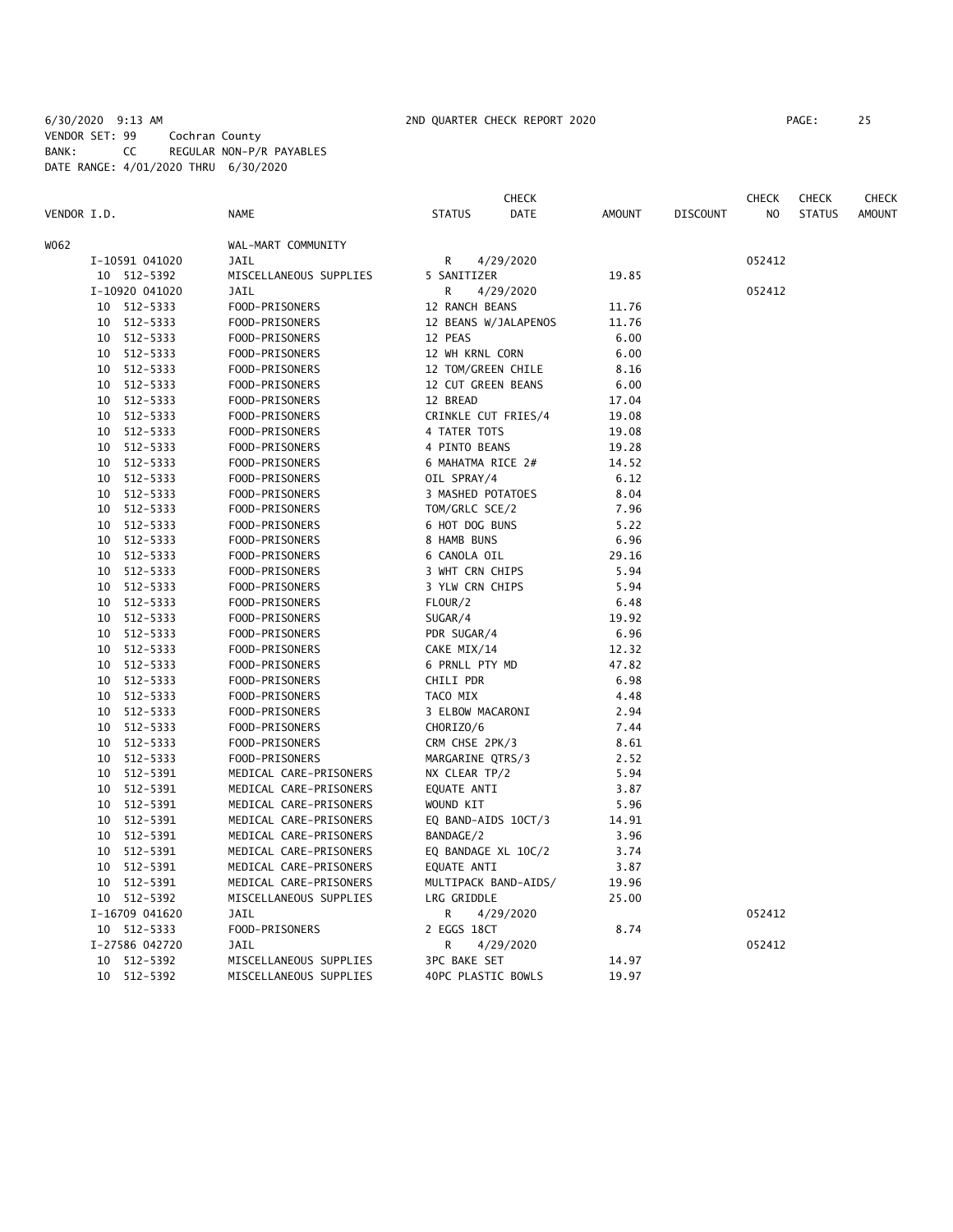6/30/2020 9:13 AM 2ND QUARTER CHECK REPORT 2020 PAGE: 26 VENDOR SET: 99 Cochran County BANK: CC REGULAR NON-P/R PAYABLES DATE RANGE: 4/01/2020 THRU 6/30/2020

|             |           |                             |                                |                     | <b>CHECK</b>         |               |                 | <b>CHECK</b>   | <b>CHECK</b>  | <b>CHECK</b>  |
|-------------|-----------|-----------------------------|--------------------------------|---------------------|----------------------|---------------|-----------------|----------------|---------------|---------------|
| VENDOR I.D. |           |                             | <b>NAME</b>                    | <b>STATUS</b>       | DATE                 | <b>AMOUNT</b> | <b>DISCOUNT</b> | N <sub>O</sub> | <b>STATUS</b> | <b>AMOUNT</b> |
| W062        |           |                             | WAL-MART COMMUNITY<br>(CONT)   |                     |                      |               |                 |                |               |               |
|             |           | I-27586 042720              | JAIL                           | R                   | 4/29/2020            |               |                 | 052412         |               |               |
|             |           | 10 512-5392                 | MISCELLANEOUS SUPPLIES         | <b>TOASTER</b>      |                      | 16.88         |                 |                |               |               |
|             |           | 10 512-5392                 | MISCELLANEOUS SUPPLIES         | RUBBERMAID SPOON    |                      | 3.97          |                 |                |               |               |
|             |           | 10 512-5392                 | MISCELLANEOUS SUPPLIES         | CAN OPENER          |                      | 19.97         |                 |                |               |               |
|             |           | 10 512-5392                 | MISCELLANEOUS SUPPLIES         | CAN OPENER          |                      | 8.97          |                 |                |               |               |
|             |           | 10 512-5392                 | MISCELLANEOUS SUPPLIES         | SCOOP               |                      | 4.44          |                 |                |               |               |
|             |           | 10 512-5392                 | MISCELLANEOUS SUPPLIES         | 4 SPOONS @2.44      |                      | 9.76          |                 |                |               |               |
|             |           | I-27753 042720              | JAIL/MEDS                      | R                   | 4/29/2020            |               |                 | 052412         |               |               |
|             |           | 10 512-5391                 | MEDICAL CARE-PRISONERS         | RX/PAUL PUENTE      |                      | 9.00          |                 |                |               | 564.22        |
| W164        |           |                             | WARREN CAT                     |                     |                      |               |                 |                |               |               |
|             |           | I-PS020386503               | PREC 3                         | R                   | 4/29/2020            |               |                 | 052413         |               |               |
|             |           | 15 623-5451                 | REPAIRS                        |                     | 4 OIL FILTER #1R-180 | 119.16        |                 |                |               |               |
|             |           | 15 623-5451                 | REPAIRS                        |                     | 4 FUEL FILTER #308-6 | 94.80         |                 |                |               |               |
|             |           | 15 623-5451                 | REPAIRS                        |                     | 2 FILTER ASSY #326-1 | 76.06         |                 |                |               |               |
|             |           | 15 623-5451                 | REPAIRS                        | 16GL 15W40 DEO      |                      | 250.72        |                 |                |               |               |
|             |           | I-PS020386923               | PREC 2                         | R                   | 4/29/2020            |               |                 | 052413         |               |               |
|             |           | 15 622-5451                 | REPAIRS                        | 8 COVER #265-6722   |                      | 275.52        |                 |                |               |               |
|             |           | 15 622-5451                 | REPAIRS                        | 4 HEX BOLTS         |                      | 11.52         |                 |                |               |               |
|             |           | 15 622-5451                 | REPAIRS                        | 8 COVER #243-6652   |                      | 352.16        |                 |                |               |               |
|             |           | 15 622-5451                 | <b>REPAIRS</b>                 |                     | 4 STRIP-WEAR #446-15 | 212.96        |                 |                |               |               |
|             |           | 15 622-5451                 | REPAIRS                        |                     | 4 STRIP-WEAR #276-13 | 164.60        |                 |                |               |               |
|             |           | 15 622-5451                 | REPAIRS                        |                     | 4 STRIP-WEAR #276-13 | 191.60        |                 |                |               |               |
|             |           | 15 622-5451                 | <b>REPAIRS</b>                 | 4 WASHERS           |                      | 11.72         |                 |                |               | 1,760.82      |
| W193        |           |                             | WESTWARD AUTOMOTIVE REPAIR LLC |                     |                      |               |                 |                |               |               |
|             | $I-1110$  |                             | <b>SHERIFF</b>                 | R                   | 4/29/2020            |               |                 | 052414         |               |               |
|             |           | 10 560-5451                 | MACHINERY-NON-OFFICE REPAIR    | OIL CHG/CHEV#1606   |                      | 20.00         |                 |                |               |               |
|             |           | 10 560-5451                 | MACHINERY-NON-OFFICE REPAIR    | OIL CHG/DODGE #6350 |                      | 20.00         |                 |                |               |               |
|             |           | 10 560-5451                 | MACHINERY-NON-OFFICE REPAIR    | OIL CHG/CHEV #8558  |                      | 20.00         |                 |                |               |               |
|             |           | 10 560-5451                 | MACHINERY-NON-OFFICE REPAIR    |                     | CHG A/C; DODGE #6350 | 57.50         |                 |                |               |               |
|             |           | 10 560-5451                 | MACHINERY-NON-OFFICE REPAIR    | HAZ WASTE FEE       |                      | 7.00          |                 |                |               | 124.50        |
| X001        |           |                             | XCEL ENERGY                    |                     |                      |               |                 |                |               |               |
|             |           | I-54-1829977-7 APR20 PREC 2 |                                | R                   | 4/29/2020            |               |                 | 052415         |               |               |
|             |           | 15 622-5440                 | UTILITIES                      | 104KWH 3/16-4/14/20 |                      | 19.21         |                 |                |               |               |
|             |           | 15 622-5440                 | UTILITIES                      |                     | AREA LIGHT 3/16-4/13 | 14.86         |                 |                |               | 34.07         |
| A133        |           |                             | ALLIED COMPLIANCE SERVICE      |                     |                      |               |                 |                |               |               |
|             | I-LB81411 |                             | COMMISSIONERS COURT            | R                   | 5/11/2020            |               |                 | 052416         |               |               |
|             |           | 15 610-5499                 | MISCELLANEOUS                  | 3 DOT PRE-PD RANDOM |                      |               |                 |                |               |               |
|             |           | 15 610-5499                 | MISCELLANEOUS                  | 1 DOT ALC SCREEN    |                      | 33.00         |                 |                |               |               |
|             |           | 15 610-5499                 | MISCELLANEOUS                  | ON-SITE FEE         |                      | 70.00         |                 |                |               | 103.00        |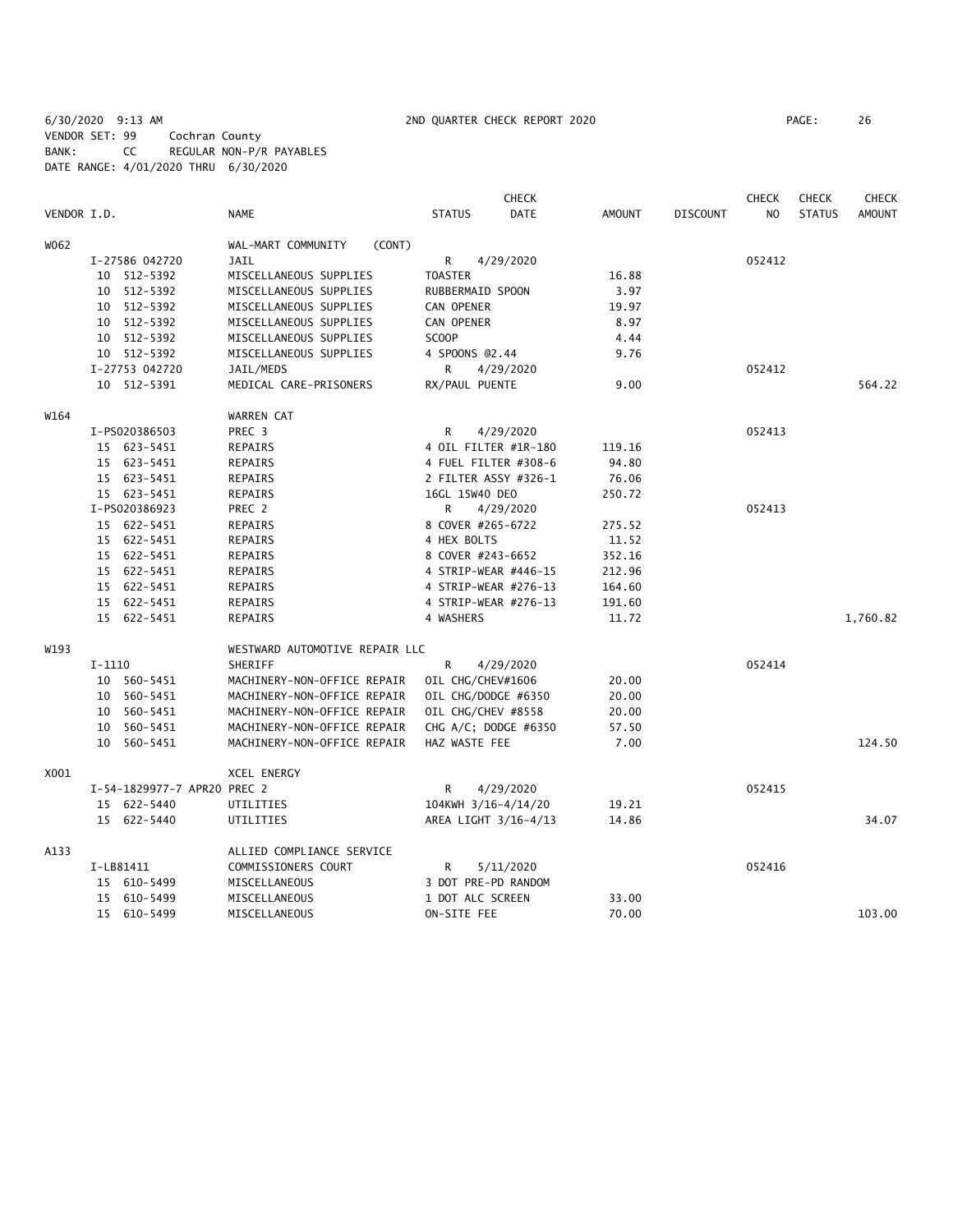6/30/2020 9:13 AM 2ND QUARTER CHECK REPORT 2020 PAGE: 27 VENDOR SET: 99 Cochran County BANK: CC REGULAR NON-P/R PAYABLES DATE RANGE: 4/01/2020 THRU 6/30/2020

|             |            |                |                                  |                         | <b>CHECK</b>         |               |                 | <b>CHECK</b>   | <b>CHECK</b>  | <b>CHECK</b>  |
|-------------|------------|----------------|----------------------------------|-------------------------|----------------------|---------------|-----------------|----------------|---------------|---------------|
| VENDOR I.D. |            |                | <b>NAME</b>                      | <b>STATUS</b>           | <b>DATE</b>          | <b>AMOUNT</b> | <b>DISCOUNT</b> | N <sub>O</sub> | <b>STATUS</b> | <b>AMOUNT</b> |
| B001        |            |                | BAILEY CO. ELECTRIC COOP         |                         |                      |               |                 |                |               |               |
|             | I-452770   |                | PREC 4                           | R                       | 5/11/2020            |               |                 | 052417         |               |               |
|             |            | 15 624-5440    | UTILITIES                        | 411KWH 3/14-4/14/20     |                      | 63.09         |                 |                |               |               |
|             |            | 15 624-5440    | UTILITIES                        | AREA LIGHT              |                      | 11.85         |                 |                |               |               |
|             | $I-452771$ |                | PREC 3                           | R                       | 5/11/2020            |               |                 | 052417         |               |               |
|             |            | 15 623-5440    | UTILITIES                        | 48KWH 3/14-4/14/20      |                      | 33.94         |                 |                |               |               |
|             |            | 15 623-5440    | UTILITIES                        | 2 AREA LIGHTS           |                      | 25.40         |                 |                |               |               |
|             | I-452772   |                | NON-DEPT'L/SHERIFF POSSE         | R                       | 5/11/2020            |               |                 | 052417         |               |               |
|             |            | 10 409-5440    | UTILITIES                        |                         | ELEC SVC 3/14-4/14/2 | 42.50         |                 |                |               | 176.78        |
| B026        |            |                | BLEDSOE WATER SUPPLY CORP        |                         |                      |               |                 |                |               |               |
|             |            | $I-3004$ 05/20 | PREC <sub>3</sub>                | R                       | 5/11/2020            |               |                 | 052418         |               |               |
|             |            | 15 623-5440    | UTILITIES                        |                         | 206GL WATER APR 2020 | 22.00         |                 |                |               |               |
|             |            | 15 623-5440    | UTILITIES                        | ASSESSMENT FEE          |                      | 0.11          |                 |                |               | 22.11         |
| C007        |            |                | CITY OF MORTON                   |                         |                      |               |                 |                |               |               |
|             | I-043020   |                | LIB/MUS/ACT BLDG/CRTHSE/PREC 1 R |                         | 5/11/2020            |               |                 | 052419         |               |               |
|             |            | 10 650-5440    | UTILITIES                        | LIBRARY GAS             |                      | 97.75         |                 |                |               |               |
|             |            | 10 650-5440    | UTILITIES                        | LIBRARY WATER           |                      | 28.00         |                 |                |               |               |
|             |            | 10 650-5440    | UTILITIES                        | LIBRARY GARBAGE         |                      | 51.50         |                 |                |               |               |
|             |            | 10 650-5440    | UTILITIES                        | LIBRARY SEWER           |                      | 18.00         |                 |                |               |               |
|             |            | 10 652-5440    | UTILITIES                        | MUSEUM GAS              |                      | 124.00        |                 |                |               |               |
|             |            | 10 652-5440    | UTILITIES                        | MUSEUM WATER            |                      | 28.00         |                 |                |               |               |
|             |            | 10 652-5440    | UTILITIES                        | MUSEUM GARBAGE          |                      | 28.00         |                 |                |               |               |
|             |            | 10 652-5440    | UTILITIES                        | MUSEUM SEWER            |                      | 16.00         |                 |                |               |               |
|             |            | 10 662-5440    | UTILITIES                        | ACTIVITY BLDG GAS       |                      | 369.00        |                 |                |               |               |
|             |            | 10 662-5440    | UTILITIES                        | ACT. BLDG WATER         |                      | 28.00         |                 |                |               |               |
|             |            | 10 662-5440    | UTILITIES                        | ACT. BLDG GARBAGE       |                      | 77.00         |                 |                |               |               |
|             |            | 10 662-5440    | UTILITIES                        | ACT. BLDG SEWER         |                      | 48.00         |                 |                |               |               |
|             |            | 10 510-5440    | UTILITIES                        | COURTHOUSE GAS          |                      | 62.75         |                 |                |               |               |
|             |            | 10 510-5440    | UTILITIES                        | <b>COURTHOUSE WATER</b> |                      | 126.50        |                 |                |               |               |
|             |            | 10 510-5440    | UTILITIES                        | CRTHSE GARBAGE          |                      | 334.50        |                 |                |               |               |
|             |            | 10 510-5440    | UTILITIES                        | COURTHOUSE SEWER        |                      | 54.00         |                 |                |               |               |
|             |            | 15 621-5440    | UTILITIES                        | PREC 1 GAS              |                      | 27.75         |                 |                |               |               |
|             |            | 15 621-5440    | UTILITIES                        | PREC 1 WATER            |                      | 28.00         |                 |                |               |               |
|             |            | 15 621-5440    | UTILITIES                        | PREC 1 GARBAGE          |                      | 51.50         |                 |                |               | 1,598.25      |
| C008        |            |                | CITY OF WHITEFACE                |                         |                      |               |                 |                |               |               |
|             |            | $I-409$ 04/20  | PREC 2                           | R                       | 5/11/2020            |               |                 | 052420         |               |               |
|             |            | 15 622-5440    | UTILITIES                        |                         | GAS SVC 3/17-4/15/20 | 16.50         |                 |                |               |               |
|             |            | 15 622-5440    | UTILITIES                        | WATER SVC               |                      | 26.00         |                 |                |               |               |
|             |            | 15 622-5440    | UTILITIES                        | GARBAGE SVC             |                      | 54.37         |                 |                |               |               |
|             |            | 15 622-5440    | UTILITIES                        | SEWER SVC               |                      | 22.50         |                 |                |               | 119.37        |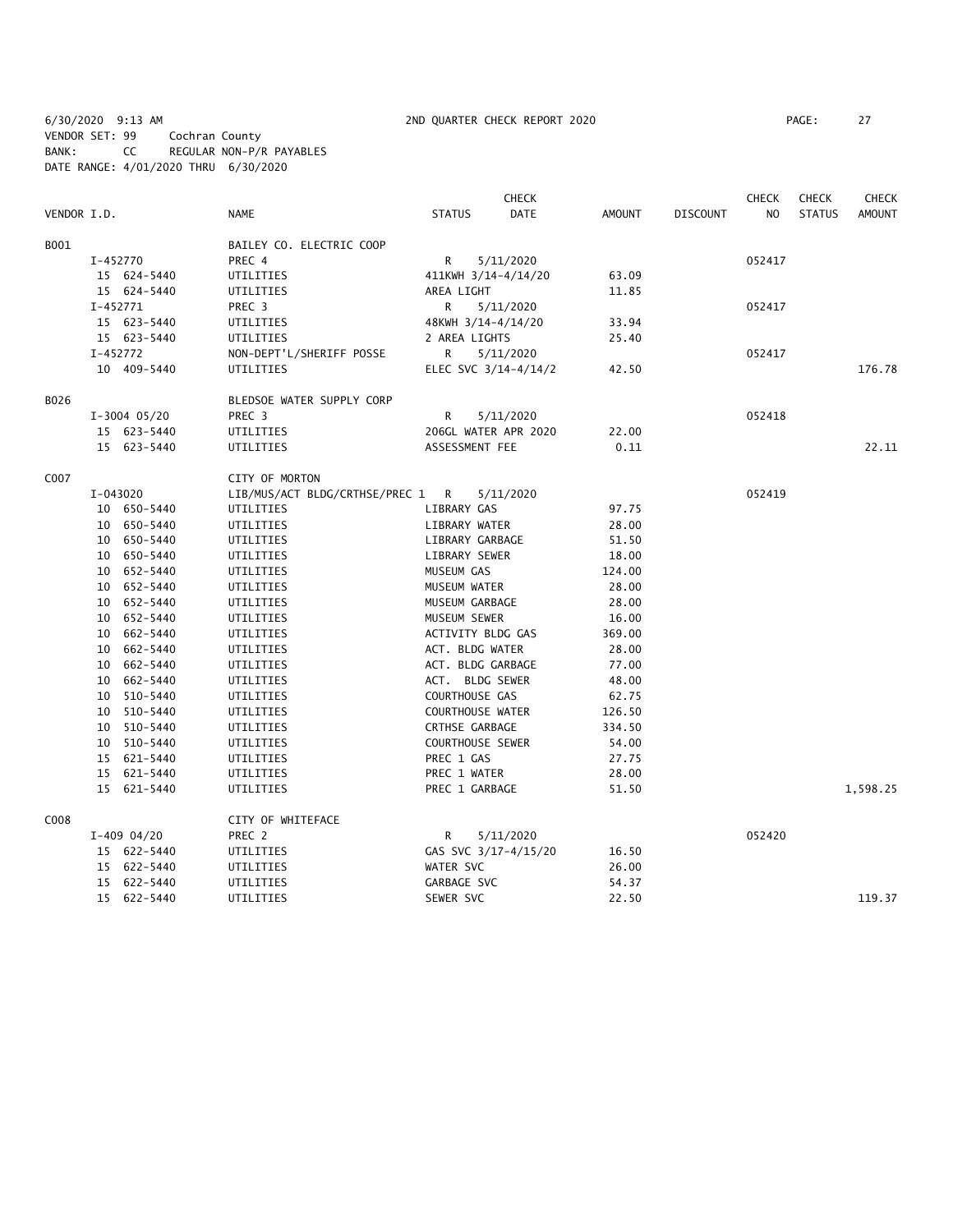6/30/2020 9:13 AM 2ND QUARTER CHECK REPORT 2020 PAGE: 28 VENDOR SET: 99 Cochran County BANK: CC REGULAR NON-P/R PAYABLES DATE RANGE: 4/01/2020 THRU 6/30/2020

|             |                         |                               | CHECK                        |               |                 | <b>CHECK</b> | <b>CHECK</b>  | <b>CHECK</b>  |
|-------------|-------------------------|-------------------------------|------------------------------|---------------|-----------------|--------------|---------------|---------------|
| VENDOR I.D. |                         | <b>NAME</b>                   | <b>STATUS</b><br><b>DATE</b> | <b>AMOUNT</b> | <b>DISCOUNT</b> | NO           | <b>STATUS</b> | <b>AMOUNT</b> |
| C015        |                         | COCHRAN COUNTY SENIOR         |                              |               |                 |              |               |               |
|             | I-MAY '20 INSTLMT       | SENIOR CITIZENS               | R <sub>a</sub><br>5/11/2020  |               |                 | 052421       |               |               |
|             | 10 663-5418             | SENIOR CITIZENS CONTRACT      | MAY 2020                     | 6,250.00      |                 |              |               | 6,250.00      |
| C035        |                         | COX AUTO SUPPLY CO            |                              |               |                 |              |               |               |
|             | I-438524                | PREC 3                        | R.<br>5/11/2020              |               |                 | 052422       |               |               |
|             | 15 623-5330             | FUEL AND OIL                  | 25 PEAK BLUE DEF             | 374.75        |                 |              |               |               |
|             | I-438537                | PREC 2                        | R<br>5/11/2020               |               |                 | 052422       |               |               |
|             | 15 622-5451             | REPAIRS                       | AIR LINE, 1/2"               | 1.99          |                 |              |               |               |
|             | 15 622-5451             | REPAIRS                       | CONNECTOR                    | 12.99         |                 |              |               |               |
|             | 15 622-5451             | REPAIRS                       | BRASS ADAPTER                | 4.65          |                 |              |               |               |
|             | I-438692                |                               |                              |               |                 | 052422       |               |               |
|             |                         | PREC 1                        | R<br>5/11/2020               |               |                 |              |               |               |
|             | 15 621-5451             | REPAIRS                       | 12 134A FREON                | 95.88         |                 |              |               |               |
|             | 15 621-5451             | REPAIRS                       | VALVE STEM                   | 4.99          |                 |              |               |               |
|             | 15 621-5451             | REPAIRS                       | FREON CAP                    | 2.99          |                 |              |               |               |
|             | I-438912                | PREC 1                        | R.<br>5/11/2020              |               |                 | 052422       |               |               |
|             | 15 621-5451             | REPAIRS                       | 2 BOLTS/BELLY DUMP           | 0.68          |                 |              |               |               |
|             | 15 621-5451             | REPAIRS                       | 4 FLAT WASHERS               | 0.24          |                 |              |               |               |
|             | 15 621-5451             | REPAIRS                       | 2 STOP NUTS                  | 0.24          |                 |              |               |               |
|             | 15 621-5451             | REPAIRS                       | LUG FOR 4-CABLE STUD         | 3.49          |                 |              |               |               |
|             | 15 621-5451             | REPAIRS                       | LUG FOR 6-CABLE STUD         | 3.89          |                 |              |               |               |
|             | $I-440105$              | PREC 2                        | R.<br>5/11/2020              |               |                 | 052422       |               |               |
|             | 15 622-5451             | REPAIRS                       | OIL FILTER #FL820S;          | 6.99          |                 |              |               |               |
|             | 15 622-5451             | REPAIRS                       | AIR FILTER #FA1754           | 17.99         |                 |              |               |               |
|             | 15 622-5451             | REPAIRS                       | 12QT MOT SYNTHETIC O         | 95.76         |                 |              |               |               |
|             | $I-440122$              | COURTHOUSE                    | 5/11/2020<br>R               |               |                 | 052422       |               |               |
|             | 10 510-5451             | REPAIR                        | 2 SPRINKLER HEAD             | 31.58         |                 |              |               |               |
|             | $I-440127$              | PREC 2                        | R.<br>5/11/2020              |               |                 | 052422       |               |               |
|             | 15 622-5451             | REPAIRS                       | AIR FILTER #49883            | 20.99         |                 |              |               |               |
|             | 15 622-5451             | REPAIRS                       | RET AIR FILTER #FA17         | 17.99CR       |                 |              |               |               |
|             | I-440135                | PREC 1                        | R<br>5/11/2020               |               |                 | 052422       |               |               |
|             | 15 621-5451             | REPAIRS                       | VALVE TOOL/BELLY DUM         | 3.99          |                 |              |               |               |
|             | 15 621-5451             | REPAIRS                       | VALVE CORE                   | 1.99          |                 |              |               |               |
|             | 15 621-5451             | REPAIRS                       | CORE HOUSING                 | 5.29          |                 |              |               |               |
|             | I-440138                | PREC 1                        | R<br>5/11/2020               |               |                 | 052422       |               |               |
|             | 15 621-5356             | ROAD MATERIALS & SUPPLIES     | 3 DUST MASKS                 | 5.97          |                 |              |               |               |
|             | I-440177                | PREC 1                        | R<br>5/11/2020               |               |                 | 052422       |               |               |
|             | 15 621-5451             | REPAIRS                       | CHARGING HOSE/BELLY          | 23.99         |                 |              |               |               |
|             | I-440235                | SHERIFF                       | R<br>5/11/2020               |               |                 | 052422       |               |               |
|             | 10 560-5334             | OTHER SUPPLIES                | 2 PROTECTANT                 | 13.98         |                 |              |               |               |
|             | 10 560-5334             | OTHER SUPPLIES                | <b>BUG REMOVER</b>           | 5.99          |                 |              |               |               |
|             | I-440239                | PREC 2                        | R<br>5/11/2020               |               |                 | 052422       |               |               |
|             | 15 622-5451             | REPAIRS                       | WIX OIL FILTER #5179         | 16.98         |                 |              |               |               |
|             | 15 622-5451             | REPAIRS                       | WIX AIR FILTER #4280         | 110.99        |                 |              |               |               |
|             | I-440319                | <b>COURTHOUSE</b>             | R<br>5/11/2020               |               |                 | 052422       |               |               |
|             |                         |                               | KEY MADE                     | 1.00          |                 |              |               |               |
|             | 10 510-5332<br>I-440320 | CUSTODIAL SUPPLIES<br>SHERIFF | R<br>5/11/2020               |               |                 | 052422       |               |               |
|             |                         |                               |                              |               |                 |              |               |               |
|             | 10 560-5451             | MACHINERY-NON-OFFICE REPAIR   | 2 50/50 ANTIFREEZE           | 21.98         |                 |              |               |               |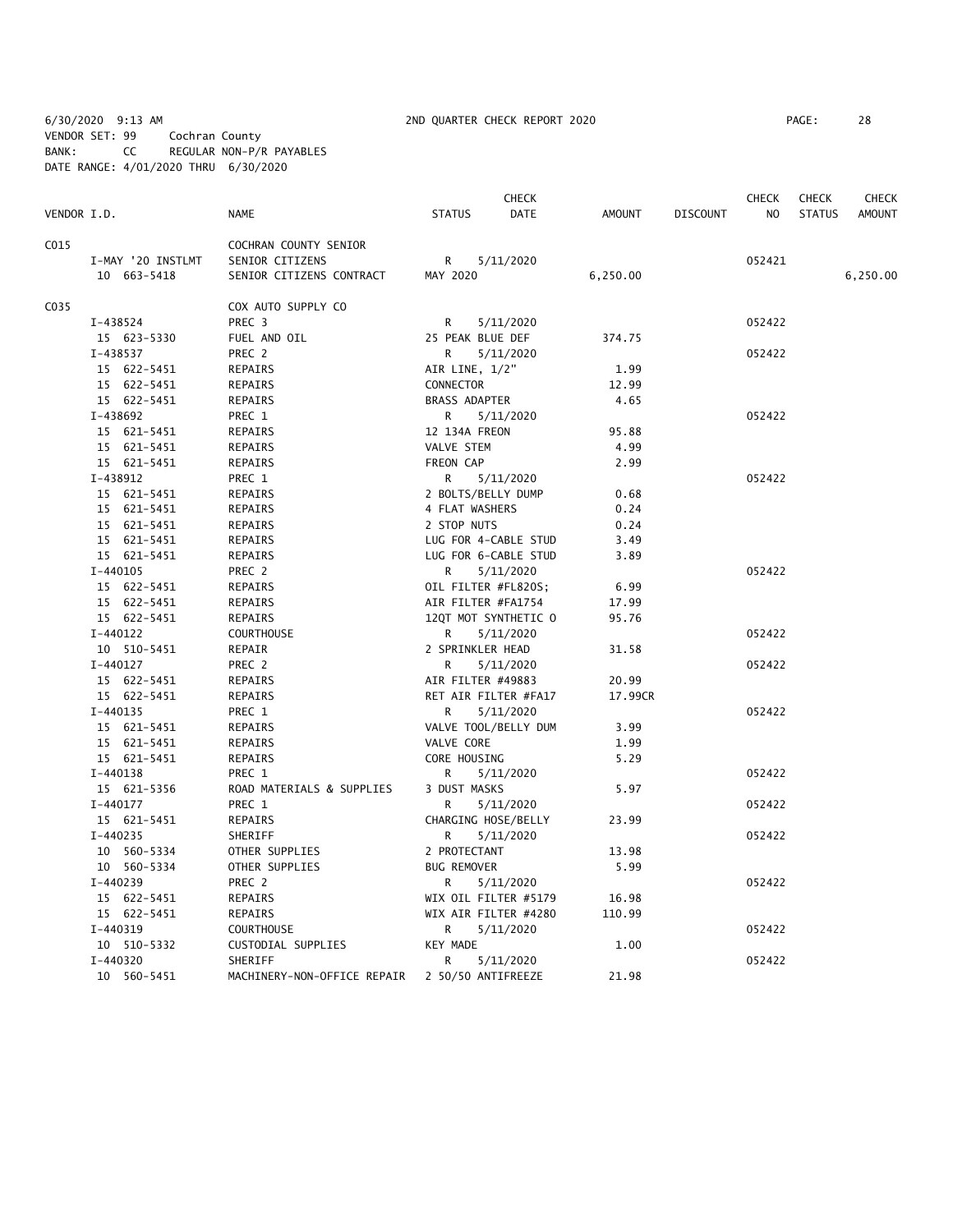6/30/2020 9:13 AM 2ND QUARTER CHECK REPORT 2020 PAGE: 29 VENDOR SET: 99 Cochran County BANK: CC REGULAR NON-P/R PAYABLES DATE RANGE: 4/01/2020 THRU 6/30/2020

|                   |                                |                                              |                       | CHECK                |               |                 | <b>CHECK</b> | <b>CHECK</b>  | <b>CHECK</b> |
|-------------------|--------------------------------|----------------------------------------------|-----------------------|----------------------|---------------|-----------------|--------------|---------------|--------------|
| VENDOR I.D.       |                                | <b>NAME</b>                                  | <b>STATUS</b>         | <b>DATE</b>          | <b>AMOUNT</b> | <b>DISCOUNT</b> | NO           | <b>STATUS</b> | AMOUNT       |
| C035              |                                | COX AUTO SUPPLY CO<br>(CONT)                 |                       |                      |               |                 |              |               |              |
|                   | I-440320                       | SHERIFF                                      | R                     | 5/11/2020            |               |                 | 052422       |               |              |
|                   | 10 560-5451                    | MACHINERY-NON-OFFICE REPAIR                  | 4 HOSE 5/16           |                      | 5.16          |                 |              |               |              |
|                   | 10 560-5451                    | MACHINERY-NON-OFFICE REPAIR                  | 2 MICRO-CLAMP         |                      | 1.78          |                 |              |               |              |
|                   | I-440595                       | <b>CEMETERY</b>                              | R                     | 5/11/2020            |               |                 | 052422       |               |              |
|                   | 10 516-5332                    | CUSTODIAL SUPPLIES                           | KEY MADE              |                      | 1.00          |                 |              |               |              |
|                   | 10 516-5332                    | CUSTODIAL SUPPLIES                           | DOUBLE-CUT KEY        |                      | 1.50          |                 |              |               | 883.69       |
| C065              |                                | CITY OF WHITEFACE F D                        |                       |                      |               |                 |              |               |              |
|                   | I-APR 2020                     | PUBLIC SAFETY*OTHER                          | R                     | 5/11/2020            |               |                 | 052424       |               |              |
|                   | 10 580-5414                    | FIRE PROTECTION CONTRACTS                    | SH214/CR125; WRECK 4/ |                      | 350.00        |                 |              |               |              |
|                   | 10 580-5414                    | FIRE PROTECTION CONTRACTS                    | W CR84; WRECK 4/5     |                      | 350.00        |                 |              |               |              |
|                   | 10 580-5414                    | FIRE PROTECTION CONTRACTS                    | S SH214/CR250; GRASS  |                      | 350.00        |                 |              |               |              |
|                   | 10 580-5414                    | FIRE PROTECTION CONTRACTS                    | CR 130/FM1780; GRASS  |                      | 350.00        |                 |              |               |              |
|                   | 10 580-5414                    | FIRE PROTECTION CONTRACTS                    | FM2195/CR125; GRASS 4 |                      | 350.00        |                 |              |               |              |
|                   | 10 580-5414                    | FIRE PROTECTION CONTRACTS                    | FM1585/SH214; GRASS 4 |                      | 350.00        |                 |              |               |              |
|                   | 10 580-5414                    | FIRE PROTECTION CONTRACTS                    | SH214/CR210; GRASS 4/ |                      | 350.00        |                 |              |               | 2,450.00     |
| C066              |                                | ISABELL CAVEZUELA                            |                       |                      |               |                 |              |               |              |
|                   | I-RE-COUNT/REP PRI20 ELECTIONS |                                              | R                     | 5/11/2020            |               |                 | 052425       |               |              |
|                   | 10 490-5102                    | ELECTION SALARIES                            | 1 HR PARTIAL/REP PRI  |                      | 10.00         |                 |              |               | 10.00        |
| C076              |                                | CALDWELL COUNTRY CHEVROLET                   |                       |                      |               |                 |              |               |              |
|                   | I-20 CHEV PK #2160             | SHERIFF                                      | R                     | 5/11/2020            |               |                 | 052426       |               |              |
|                   | 10 560-5571                    | CAPITAL OUTLAY                               |                       | '20 CHEV SILVERADO Z | 31,945.00     |                 |              |               |              |
|                   | 10 560-5571                    | CAPITAL OUTLAY                               | VIN 3GCUYAEF0LG30216  |                      |               |                 |              |               | 31,945.00    |
| C367              |                                | COMPUTER TRANSITION SERVICES,                |                       |                      |               |                 |              |               |              |
|                   | I-185983                       | NON-DEPT'L                                   | R                     | 5/11/2020            |               |                 | 052427       |               |              |
|                   | 10 409-5420                    | TELECOMMUNICATIONS                           | 28 TREND MICRO MAY 2  |                      | 44.80         |                 |              |               |              |
|                   | I-186308HD                     | <b>COURTHOUSE</b>                            | R                     | 5/11/2020            |               |                 | 052427       |               |              |
|                   | 10 510-5411                    | MAINTENANCE CONTRACTS                        | HELP DESK MAY 2020    |                      | 719.69        |                 |              |               | 764.49       |
| C371              |                                | COCHRAN COUNTY TAX A/C                       |                       |                      |               |                 |              |               |              |
|                   |                                | I-03 MACK #5012 2020 ALL PRECINCTS/WATER TRK | R                     | 5/11/2020            |               |                 | 052428       |               |              |
|                   | 15 622-5451                    | REPAIRS                                      | STATE INSP FEE/03 MA  |                      | 7.50          |                 |              |               |              |
|                   | I-99 CPS TRLR #2156            | PREC 3                                       | R                     | 5/11/2020            |               |                 | 052428       |               |              |
|                   | 15 623-5451                    | REPAIRS                                      | STATE INSP FEE/99 CP  |                      | 7.50          |                 |              |               | 15.00        |
| D <sub>2</sub> 07 |                                | DUFFY LAW FIRM, PC                           |                       |                      |               |                 |              |               |              |
|                   | I-CPS#4556 050520              | DISTRICT COURT                               | R                     | 5/11/2020            |               |                 | 052429       |               |              |
|                   | 10 435-5400                    | ATTORNEY AD LITEM                            | PERM RVW(PM)/CPS#455  |                      | 300.00        |                 |              |               |              |
|                   | I-CPS#4586 050520              | DISTRICT COURT                               | R                     | 5/11/2020            |               |                 | 052429       |               |              |
|                   | 10 435-5400                    | ATTORNEY AD LITEM                            | PERM RVW(PM)/CPS#458  |                      | 300.00        |                 |              |               |              |
|                   | I-CPS#4587 050520              | DISTRICT COURT                               | R                     | 5/11/2020            |               |                 | 052429       |               |              |
|                   | 10 435-5400                    | ATTORNEY AD LITEM                            | PERM RVW(C)/CPS#4587  |                      | 300.00        |                 |              |               | 900.00       |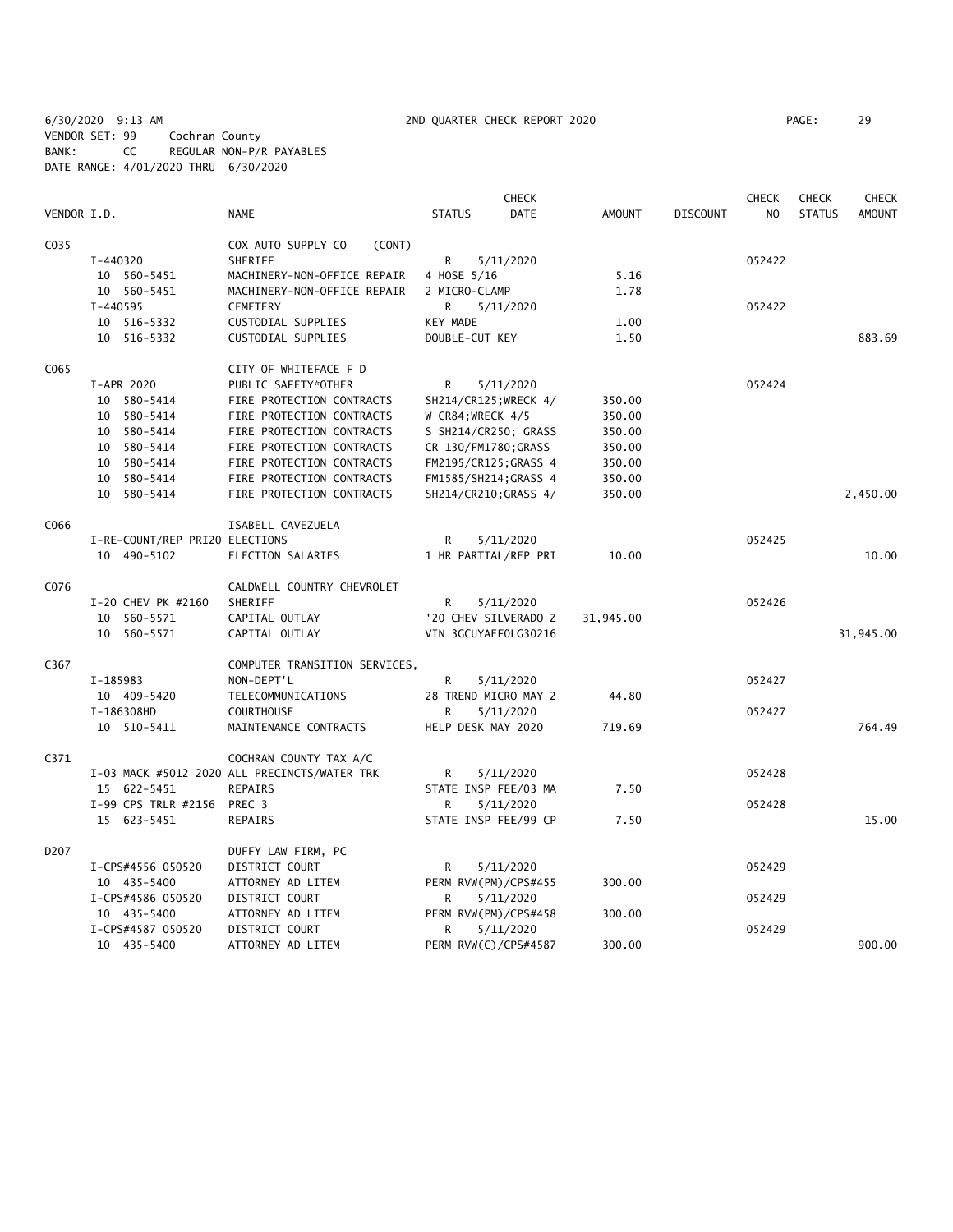6/30/2020 9:13 AM 2ND QUARTER CHECK REPORT 2020 PAGE: 30 VENDOR SET: 99 Cochran County BANK: CC REGULAR NON-P/R PAYABLES DATE RANGE: 4/01/2020 THRU 6/30/2020

|             |                     |                               |                   | <b>CHECK</b>          |               |                 | <b>CHECK</b>   | <b>CHECK</b>  | <b>CHECK</b>  |
|-------------|---------------------|-------------------------------|-------------------|-----------------------|---------------|-----------------|----------------|---------------|---------------|
| VENDOR I.D. |                     | <b>NAME</b>                   | <b>STATUS</b>     | <b>DATE</b>           | <b>AMOUNT</b> | <b>DISCOUNT</b> | N <sub>O</sub> | <b>STATUS</b> | <b>AMOUNT</b> |
| E075        |                     | <b>WEX BANK</b>               |                   |                       |               |                 |                |               |               |
|             | I-65285468          | JUVENILE PROBATION            | R                 | 5/11/2020             |               |                 | 052430         |               |               |
|             | 17 573-5499         | OPERATING EXPENSES            |                   | 16.686GL UNL, MRTN 3/ | 28.64         |                 |                |               | 28.64         |
| F010        |                     | FIVE-AREA TELEPHONE CO-OP     |                   |                       |               |                 |                |               |               |
|             | I-927-5510 MAY 20   | PREC 4                        | R                 | 5/11/2020             |               |                 | 052431         |               |               |
|             | 15 624-5420         | TELECOMMUNICATIONS            | <b>BASIC SVCS</b> |                       | 32.25         |                 |                |               |               |
|             | 15 624-5420         | TELECOMMUNICATIONS            | <b>FEES</b>       |                       | 11.32         |                 |                |               | 43.57         |
| F073        |                     | FRONTIER VALLEY INC.          |                   |                       |               |                 |                |               |               |
|             | I-385196            | <b>CEMETERY</b>               | R                 | 5/11/2020             |               |                 | 052432         |               |               |
|             | 10 516-5451         | REPAIR                        |                   | RPL MTR,1 JT PIPE; P  | 780.70        |                 |                |               |               |
|             | 10 516-5451         | REPAIR                        |                   | 5-230V-3HP MOTOR 4"   | 995.12        |                 |                |               |               |
|             | 10 516-5451         | REPAIR                        | SPLICE KIT        |                       | 15.95         |                 |                |               |               |
|             | 10 516-5451         | REPAIR                        |                   | 21FT GALV PIPE, 1-1/  | 60.06         |                 |                |               |               |
|             | 10 516-5451         | REPAIR                        |                   | SVC CALL/WELL TIE-IN  | 125.00        |                 |                |               |               |
|             | 10 516-5451         | REPAIR                        |                   | SIGHT CK VLV, 2x6     | 122.48        |                 |                |               |               |
|             | 10 516-5451         | REPAIR                        |                   | BRASS GATE VLV, 2"    | 37.82         |                 |                |               |               |
|             | 10 516-5451         | REPAIR                        | TEE BLK, 2"       |                       | 11.05         |                 |                |               |               |
|             | 10 516-5451         | REPAIR                        |                   | 100PSI PRSR GAUGE, 2  | 23.99         |                 |                |               |               |
|             | 10 516-5451         | REPAIR                        |                   | BELL REDUCER 2x1-1/4  | 6.97          |                 |                |               |               |
|             | 10 516-5451         | REPAIR                        | 2 NIPPLE, 2x6     |                       | 9.22          |                 |                |               |               |
|             | 10 516-5451         | REPAIR                        | NIPPLE, 2x12      |                       | 8.97          |                 |                |               |               |
|             | 10 516-5451         | REPAIR                        |                   | CLOSE NIPPLE 2"       | 2.12          |                 |                |               |               |
|             | 10 516-5451         | REPAIR                        |                   | AIR RELIEF VLV, 2"    | 25.66         |                 |                |               |               |
|             | 10 516-5451         | REPAIR                        | WELL SEAL 8x2     |                       | 113.20        |                 |                |               |               |
|             | 10 516-5451         | REPAIR                        |                   | 3 SEALTITE, 3/4"      | 3.57          |                 |                |               |               |
|             | 10 516-5451         | REPAIR                        |                   | 2 STR CONNECTOR, 3/4  | 9.04          |                 |                |               |               |
|             | 10 516-5451         | REPAIR                        | COUPLING, 1/4"    |                       | 1.02          |                 |                |               |               |
|             | I-385239            | CEMETERY                      | R                 | 5/11/2020             |               |                 | 052432         |               |               |
|             | 10 516-5451         | REPAIR                        |                   | 15 PIERCE GASKET, 2"  | 24.00         |                 |                |               |               |
|             | I-385323            | <b>CEMETERY</b>               | R                 | 5/11/2020             |               |                 | 052432         |               |               |
|             | 10 516-5451         | REPAIR                        |                   | 4 RAINBIRD HEAD       | 117.20        |                 |                |               | 2,493.14      |
| G074        |                     | GRAVES, HUMPHRIES, STAHL, LTD |                   |                       |               |                 |                |               |               |
|             | I-FEES APR20        | JUSTICE OF PEACE              | R                 | 5/11/2020             |               |                 | 052433         |               |               |
|             | 10 000-2206.002     | COLLECTION AGENCY FEES        |                   | COLLECTION FEES APR   | 279.38        |                 |                |               | 279.38        |
| H126        |                     | HOLLAND'S OFFICE TECHNOLOGIES |                   |                       |               |                 |                |               |               |
|             | I-00139810          | SHERIFF                       | R                 | 5/11/2020             |               |                 | 052434         |               |               |
|             | 10 560-5310         | OFFICE SUPPLIES               |                   | KYO TONER, BK FS4200  | 88.20         |                 |                |               | 88.20         |
| J049        |                     | JUVENILE PROBATION FUND       |                   |                       |               |                 |                |               |               |
|             | I-LOCAL MATCH 05/20 | JUVENILE PROBATION            | R                 | 5/11/2020             |               |                 | 052435         |               |               |
|             | 10 571-5472         | LOCAL SUPPORT-JUV BOARD       |                   | LOCAL FUNDS MATCH MA  | 4,165.00      |                 |                |               | 4,165.00      |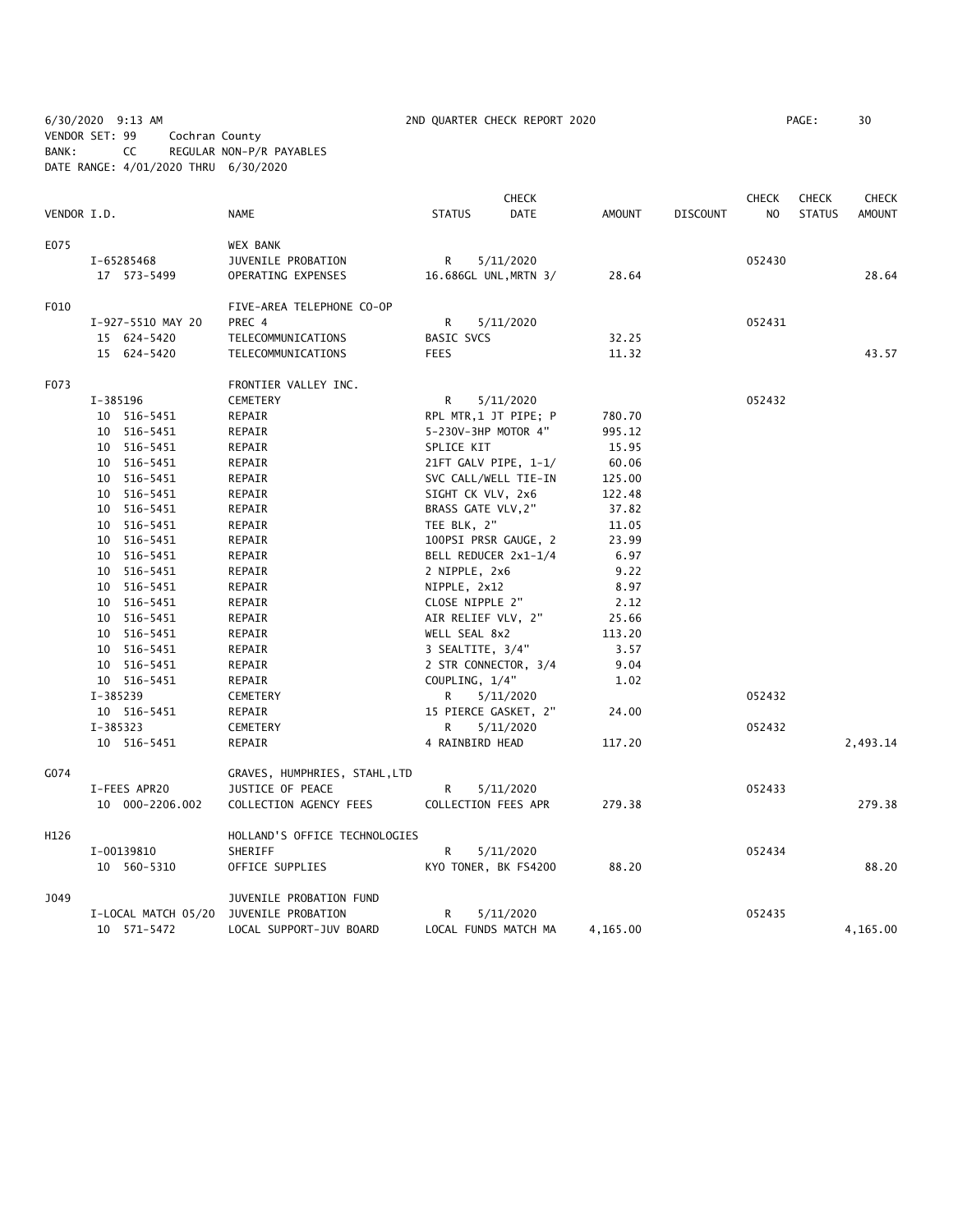6/30/2020 9:13 AM 2ND QUARTER CHECK REPORT 2020 PAGE: 31 VENDOR SET: 99 Cochran County BANK: CC REGULAR NON-P/R PAYABLES DATE RANGE: 4/01/2020 THRU 6/30/2020

|             |             |                              |                     | <b>CHECK</b>         |        |                 | <b>CHECK</b> | <b>CHECK</b>  | CHECK         |
|-------------|-------------|------------------------------|---------------------|----------------------|--------|-----------------|--------------|---------------|---------------|
| VENDOR I.D. |             | NAME                         | <b>STATUS</b>       | DATE                 | AMOUNT | <b>DISCOUNT</b> | NO.          | <b>STATUS</b> | <b>AMOUNT</b> |
| J082        |             | JOHN DEERE FINANCIAL         |                     |                      |        |                 |              |               |               |
|             | I-889654    | <b>CEMETERY</b>              | R                   | 5/11/2020            |        |                 | 052436       |               |               |
|             | 10 516-5451 | REPAIR                       | 2 ROD               |                      | 50.92  |                 |              |               |               |
|             | 10 516-5451 | REPAIR                       | 4 CHAIN LINK        |                      | 112.56 |                 |              |               |               |
|             | I-895149    | PREC 4                       | R                   | 5/11/2020            |        |                 | 052436       |               |               |
|             | 15 624-5451 | REPAIRS                      | 18 PLUS-50 II       |                      | 339.48 |                 |              |               |               |
|             | 15 624-5451 | <b>REPAIRS</b>               |                     | 2 FILTER KIT #DZ1018 | 59.62  |                 |              |               | 562.58        |
| L010        |             | LEWIS FARM & RANCH STORE INC |                     |                      |        |                 |              |               |               |
|             | I-108241    | PREC 3                       | R                   | 5/11/2020            |        |                 | 052437       |               |               |
|             | 15 623-5356 | ROAD MATERIALS & SUPPLIES    | LAWNMOWER BATTERY   |                      | 14.99  |                 |              |               |               |
|             | 15 623-5356 | ROAD MATERIALS & SUPPLIES    | <b>DISC</b>         |                      | 1.50CR |                 |              |               |               |
|             | I-108391    | <b>JAIL</b>                  | R                   | 5/11/2020            |        |                 | 052437       |               |               |
|             | 10 512-5392 | MISCELLANEOUS SUPPLIES       | 2 SOAP              |                      | 9.18   |                 |              |               |               |
|             | 10 512-5392 | MISCELLANEOUS SUPPLIES       | 16 CLOROX           |                      | 47.84  |                 |              |               |               |
|             | 10 512-5392 | MISCELLANEOUS SUPPLIES       | MOP                 |                      | 14.99  |                 |              |               |               |
|             | 10 512-5392 | MISCELLANEOUS SUPPLIES       | <b>DISC</b>         |                      | 7.20CR |                 |              |               |               |
|             | I-108428    | <b>JAIL</b>                  | R                   | 5/11/2020            |        |                 | 052437       |               |               |
|             | 10 512-5392 | MISCELLANEOUS SUPPLIES       | DRYER VENT          |                      | 6.00   |                 |              |               |               |
|             | 10 512-5392 | MISCELLANEOUS SUPPLIES       | <b>DISC</b>         |                      | 0.60CR |                 |              |               |               |
|             | I-108579    | SHERIFF                      | R                   | 5/11/2020            |        |                 | 052437       |               |               |
|             | 10 560-5334 | OTHER SUPPLIES               | <b>TEPHLON TAPE</b> |                      | 3.95   |                 |              |               |               |
|             | I-108639    | JAIL                         | R                   | 5/11/2020            |        |                 | 052437       |               |               |
|             | 10 512-5392 | MISCELLANEOUS SUPPLIES       | 2 BATTERIES         |                      | 5.98   |                 |              |               |               |
|             | 10 512-5392 | MISCELLANEOUS SUPPLIES       | <b>DISC</b>         |                      | 0.59CR |                 |              |               |               |
|             | I-108652    | <b>JAIL</b>                  | R                   | 5/11/2020            |        |                 | 052437       |               |               |
|             | 10 512-5392 | MISCELLANEOUS SUPPLIES       | LIGHT BULB          |                      | 7.99   |                 |              |               |               |
|             | 10 512-5392 | MISCELLANEOUS SUPPLIES       | 2 TOWELS            |                      | 5.98   |                 |              |               |               |
|             | 10 512-5392 | MISCELLANEOUS SUPPLIES       | 2 TOWELS            |                      | 1.98   |                 |              |               |               |
|             | 10 512-5392 | MISCELLANEOUS SUPPLIES       | <b>DISC</b>         |                      | 1.60CR |                 |              |               |               |
|             | I-108854    | <b>JAIL</b>                  | R                   | 5/11/2020            |        |                 | 052437       |               |               |
|             | 10 512-5451 | REPAIR                       | STRAINER            |                      | 3.59   |                 |              |               |               |
|             | I-108981    | JAIL                         | R                   | 5/11/2020            |        |                 | 052437       |               |               |
|             | 10 512-5451 | REPAIR                       | 2 ECONOMY PANEL     |                      | 49.90  |                 |              |               |               |
|             | I-108989    | PREC 4                       | R                   | 5/11/2020            |        |                 | 052437       |               |               |
|             | 15 624-5356 | ROAD MATERIALS & SUPPLIES    | 2PK CUPS            |                      | 3.27   |                 |              |               |               |
|             | 15 624-5356 | ROAD MATERIALS & SUPPLIES    | <b>COFFEE</b>       |                      | 11.95  |                 |              |               |               |
|             | 15 624-5356 | ROAD MATERIALS & SUPPLIES    | 2 TISSUE            |                      | 5.98   |                 |              |               |               |
|             | $I-109075$  | <b>COURTHOUSE</b>            | R                   | 5/11/2020            |        |                 | 052437       |               |               |
|             | 10 510-5332 | CUSTODIAL SUPPLIES           |                     | 4 SPRAY BOTTLES/SANI | 10.36  |                 |              |               |               |
|             | 10 510-5332 | CUSTODIAL SUPPLIES           | DISC                |                      | 1.04CR |                 |              |               |               |
|             | I-109424    | <b>PARK</b>                  | R                   | 5/11/2020            |        |                 | 052437       |               |               |
|             | 10 660-5451 | REPAIR                       | SCREEN 1'x24"       |                      | 0.99   |                 |              |               |               |
|             | I-109483    | <b>COURTHOUSE</b>            | R                   | 5/11/2020            |        |                 | 052437       |               |               |
|             | 10 510-5332 | CUSTODIAL SUPPLIES           | 4 FERTILIZER        |                      | 75.80  |                 |              |               |               |
|             | I-109527    | <b>COURTHOUSE</b>            | R                   | 5/11/2020            |        |                 | 052437       |               |               |
|             | 10 510-5451 | REPAIR                       | 4 POP-UP SPRINKLER  |                      | 59.96  |                 |              |               |               |
|             | 10 510-5451 | REPAIR                       | DISC                |                      | 6.00CR |                 |              |               |               |
|             | I-109660    | <b>JAIL</b>                  | R                   | 5/11/2020            |        |                 | 052437       |               |               |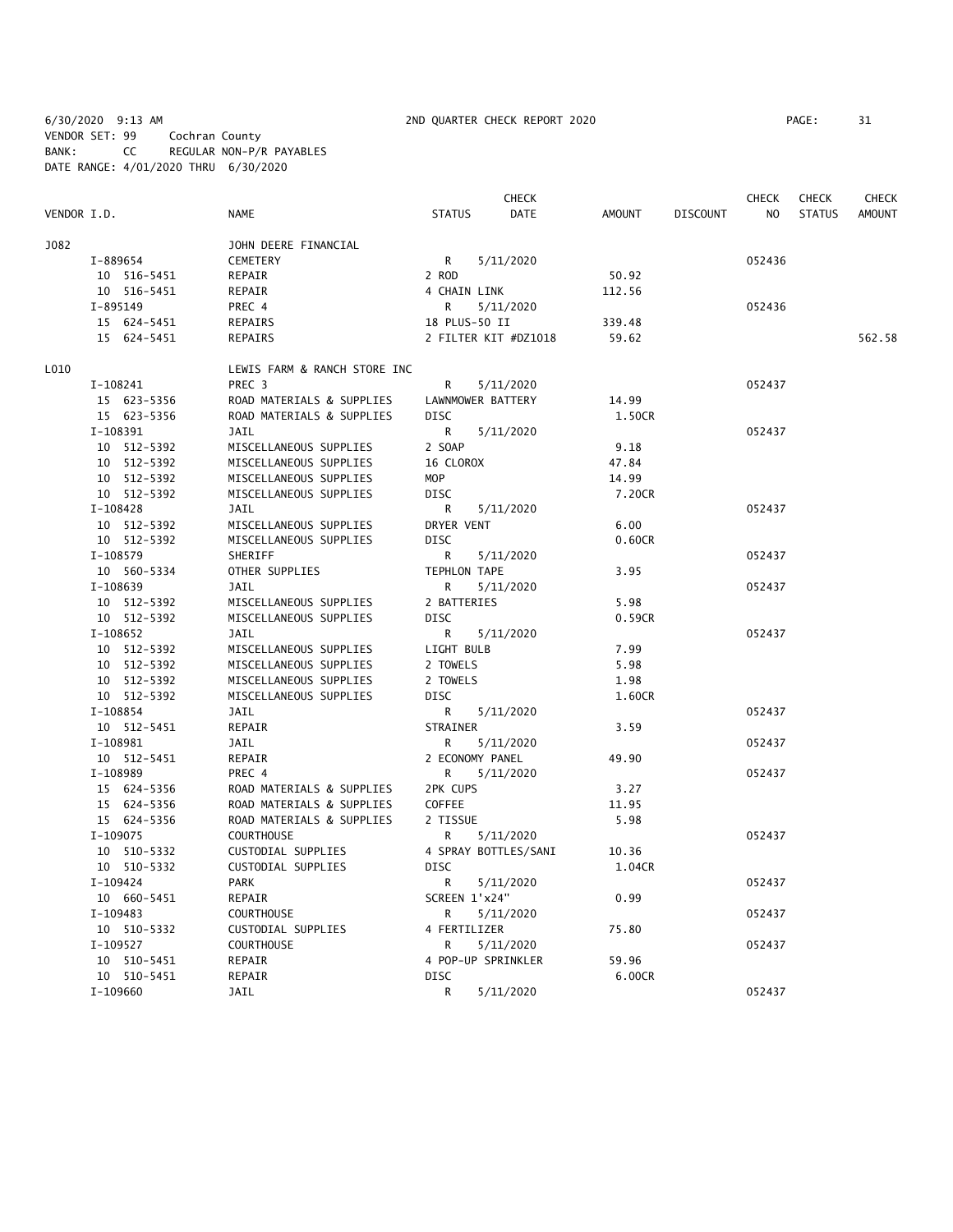6/30/2020 9:13 AM 2ND QUARTER CHECK REPORT 2020 PAGE: 32 VENDOR SET: 99 Cochran County BANK: CC REGULAR NON-P/R PAYABLES DATE RANGE: 4/01/2020 THRU 6/30/2020

|             |             |                           |                | <b>CHECK</b>         |               |                 | <b>CHECK</b>   | <b>CHECK</b>  | <b>CHECK</b>  |
|-------------|-------------|---------------------------|----------------|----------------------|---------------|-----------------|----------------|---------------|---------------|
| VENDOR I.D. |             | <b>NAME</b>               | <b>STATUS</b>  | <b>DATE</b>          | <b>AMOUNT</b> | <b>DISCOUNT</b> | N <sub>O</sub> | <b>STATUS</b> | <b>AMOUNT</b> |
| L010        |             | LEWIS FARM & RANCH STORE  | (CONT)         |                      |               |                 |                |               |               |
|             | I-109660    | JAIL                      | R              | 5/11/2020            |               |                 | 052437         |               |               |
|             | 10 512-5451 | REPAIR                    | PAINT BRUSH    |                      | 7.59          |                 |                |               |               |
|             | 10 512-5451 | REPAIR                    | PAINT BRUSH    |                      | 8.99          |                 |                |               |               |
|             | 10 512-5451 | REPAIR                    | PAINT          |                      | 32.99         |                 |                |               |               |
|             | 10 512-5451 | REPAIR                    | PAINT          |                      | 28.99         |                 |                |               |               |
|             | 10 512-5451 | REPAIR                    | CONCRETE PATCH |                      | 12.99         |                 |                |               |               |
|             | 10 512-5451 | REPAIR                    | <b>DISC</b>    |                      | 9.16CR        |                 |                |               |               |
|             | I-109810    | PREC 2                    | R.             | 5/11/2020            |               |                 | 052437         |               |               |
|             | 15 622-5451 | REPAIRS                   | 2x10x16        |                      | 28.00         |                 |                |               |               |
|             | 15 622-5451 | REPAIRS                   |                | 24 WASHERS 3/8"      | 1.20          |                 |                |               |               |
|             | 15 622-5451 | REPAIRS                   |                | 12 LOCK NUTS 3/8"    | 1.44          |                 |                |               |               |
|             | 15 622-5451 | <b>REPAIRS</b>            |                | 12 BOLTS 3/8x2-1/4"  | 2.52          |                 |                |               |               |
|             | I-109909    | <b>PARK</b>               | R              | 5/11/2020            |               |                 | 052437         |               |               |
|             | 10 660-5332 | CUSTODIAL SUPPLIES        | SCREWDRIVER    |                      | 5.59          |                 |                |               |               |
|             | 10 660-5332 | CUSTODIAL SUPPLIES        | <b>DISC</b>    |                      | 0.56CR        |                 |                |               |               |
|             | I-109928    | JAIL                      | R              | 5/11/2020            |               |                 | 052437         |               |               |
|             | 10 512-5392 | MISCELLANEOUS SUPPLIES    | 2CS BLEACH     |                      | 47.84         |                 |                |               |               |
|             | I-109929    | CEMETERY                  | R              | 5/11/2020            |               |                 | 052437         |               |               |
|             | 10 516-5451 | REPAIR                    | NIPPLE         |                      | 1.39          |                 |                |               |               |
|             | 10 516-5451 | REPAIR                    | 4 ALL-THREAD   |                      | 1.96          |                 |                |               |               |
|             | 10 516-5451 | REPAIR                    | <b>DISC</b>    |                      | 0.34CR        |                 |                |               |               |
|             | I-109989    | PREC 2                    | R              | 5/11/2020            |               |                 | 052437         |               |               |
|             | 15 622-5356 | ROAD MATERIALS & SUPPLIES |                | 2 ARMOR-ALL CLEANER  | 11.18         |                 |                |               |               |
|             | 15 622-5356 | ROAD MATERIALS & SUPPLIES |                | ARMOR-ALL SPRAY      | 6.49          |                 |                |               |               |
|             | 15 622-5356 | ROAD MATERIALS & SUPPLIES | 4 SPRAYWAY     |                      | 11.96         |                 |                |               |               |
|             | 15 622-5356 | ROAD MATERIALS & SUPPLIES |                | 4 WINDOW CLEANER     | 11.96         |                 |                |               |               |
|             | 15 622-5356 | ROAD MATERIALS & SUPPLIES | <b>DISC</b>    |                      | 4.16CR        |                 |                |               |               |
|             | I-110074    | CEMETERY                  | R              | 5/11/2020            |               |                 | 052437         |               |               |
|             | 10 516-5451 | REPAIR                    |                | 4 RAIN BIRD SPRINKLE | 59.96         |                 |                |               |               |
|             | 10 516-5451 | REPAIR                    |                | 8 PLUGS, 1/4", GALV  | 11.92         |                 |                |               |               |
|             | 10 516-5451 | REPAIR                    | 2" COUPLER     |                      | 0.99          |                 |                |               |               |
|             | 10 516-5451 | REPAIR                    | 2" MPT         |                      | 1.19          |                 |                |               |               |
|             | 10 516-5451 | REPAIR                    | 2" PVC PIPE    |                      | 2.50          |                 |                |               |               |
|             | 10 516-5451 | REPAIR                    | <b>DISC</b>    |                      | 7.66CR        |                 |                |               |               |
|             | I-110184    | CEMETERY                  | R              | 5/11/2020            |               |                 | 052437         |               |               |
|             | 10 516-5451 | REPAIR                    | ANTI-SEIZE     |                      | 4.99          |                 |                |               |               |
|             | 10 516-5451 | REPAIR                    |                | 4 NIPPLE 1"x12"      | 35.96         |                 |                |               |               |
|             | 10 516-5451 | REPAIR                    | 4 BELL 1"x3/4" |                      | 23.96         |                 |                |               |               |
|             | 10 516-5451 | REPAIR                    | <b>DISC</b>    |                      | 6.50CR        |                 |                |               |               |
|             | I-110226    | JAIL                      | R              | 5/11/2020            |               |                 | 052437         |               |               |
|             | 10 512-5451 | REPAIR                    | <b>CAULK</b>   |                      | 2.79          |                 |                |               | 661.11        |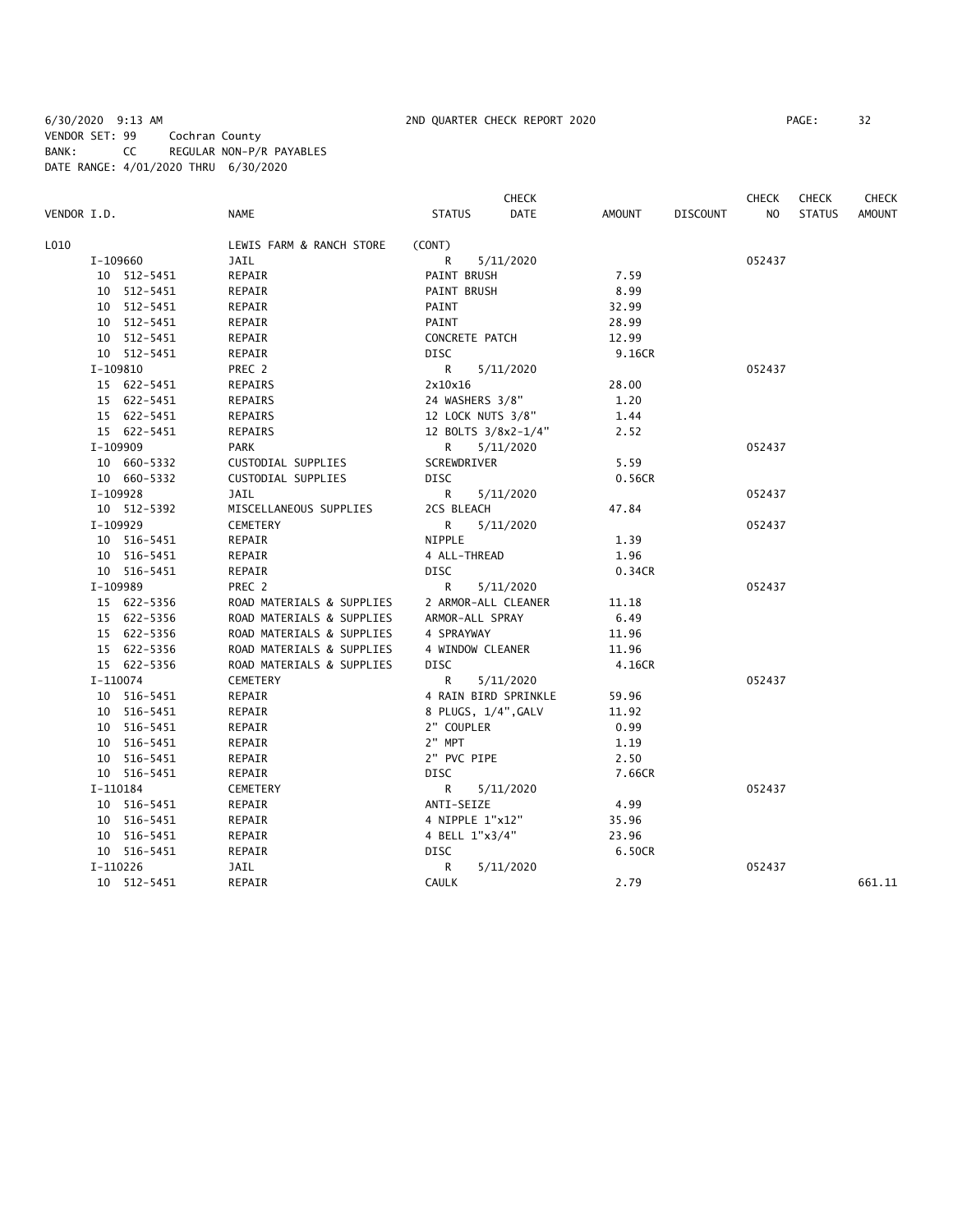6/30/2020 9:13 AM 2ND QUARTER CHECK REPORT 2020 PAGE: 33 VENDOR SET: 99 Cochran County BANK: CC REGULAR NON-P/R PAYABLES DATE RANGE: 4/01/2020 THRU 6/30/2020

|             |                                      | <b>CHECK</b>                   |                      |                       |               |          | <b>CHECK</b><br><b>CHECK</b> |               |               |
|-------------|--------------------------------------|--------------------------------|----------------------|-----------------------|---------------|----------|------------------------------|---------------|---------------|
| VENDOR I.D. |                                      | <b>NAME</b>                    | <b>STATUS</b>        | <b>DATE</b>           | <b>AMOUNT</b> | DISCOUNT | N <sub>O</sub>               | <b>STATUS</b> | <b>AMOUNT</b> |
| L161        |                                      | LUBBOCK TRUCK SALES, INC.      |                      |                       |               |          |                              |               |               |
|             | I-P101024502:01                      | PREC 3                         | R                    | 5/11/2020             |               |          | 052440                       |               |               |
|             | 15 623-5451                          | REPAIRS                        | WIRING HARNESS #101C |                       | 1,004.60      |          |                              |               |               |
|             | 15 623-5451                          | REPAIRS                        | SHIPPING/FORD TRK    |                       | 28.55         |          |                              |               | 1,033.15      |
| L189        |                                      | HOCKLEY COUNTY PUBLISHING CO.I |                      |                       |               |          |                              |               |               |
|             | I-4/29/20 QTRLY RPT COMMISSIONERS CT |                                | R                    | 5/11/2020             |               |          | 052441                       |               |               |
|             | 15 610-5430                          | LEGAL NOTICES                  | 1ST QTR TREAS QTRLY  |                       | 211.20        |          |                              |               |               |
|             | 15 610-5430                          | LEGAL NOTICES                  | TIMELY PAY DISC      |                       | 19.20CR       |          |                              |               | 192.00        |
| M289        |                                      | MARCELO RODRIGUEZ dba          |                      |                       |               |          |                              |               |               |
|             | I-233181                             | PREC 4                         | R                    | 5/11/2020             |               |          | 052442                       |               |               |
|             | 15 624-5451                          | REPAIRS                        |                      | RPR A/C; 04 MACK DMP  | 690.00        |          |                              |               |               |
|             | 15 624-5451                          | REPAIRS                        | RPR HI-PRES SWITCH   |                       | 130.00        |          |                              |               |               |
|             | I-233183                             | PREC 3                         | R                    | 5/11/2020             |               |          | 052442                       |               |               |
|             | 15 623-5451                          | REPAIRS                        |                      | RPL WTR PMP, GASKETS/ | 920.00        |          |                              |               |               |
|             | I-233184                             | PREC 4                         | R                    | 5/11/2020             |               |          | 052442                       |               |               |
|             | 15 624-5451                          | REPAIRS                        | RPR A/C; 00 PBLT     |                       | 460.00        |          |                              |               | 2,200.00      |
| NO78        |                                      | NATIONS DIESEL AND AUTO        |                      |                       |               |          |                              |               |               |
|             | I-0552368                            | PREC 2                         | R                    | 5/11/2020             |               |          | 052443                       |               |               |
|             | 15 622-5451                          | REPAIRS                        |                      | RPL WHL SEAL, RPR BRK | 325.00        |          |                              |               |               |
|             | 15 622-5451                          | REPAIRS                        | SEAL/02 MACK #5012   |                       | 67.44         |          |                              |               |               |
|             | 15 622-5451                          | REPAIRS                        | <b>GEAR OIL</b>      |                       | 20.00         |          |                              |               | 412.44        |
| N082        |                                      | <b>NETDATA</b>                 |                      |                       |               |          |                              |               |               |
|             | I-iTICKET APR 20                     | JUSTICE OF PEACE               | R                    | 5/11/2020             |               |          | 052444                       |               |               |
|             | 10 455-5499                          | MISCELLANEOUS                  | APRIL 2020           |                       | 4.00          |          |                              |               | 4.00          |
| N103        |                                      | NETPROTECT LLC                 |                      |                       |               |          |                              |               |               |
|             | $I-1539$                             | JUSTICE OF PEACE               | R                    | 5/11/2020             |               |          | 052445                       |               |               |
|             | 10 455-5411                          | MAINTENANCE CONTRACTS          | VIDEO MAGIS 4/30-5/2 |                       | 249.00        |          |                              |               | 249.00        |
| N107        |                                      | STEPHANIE NUNN                 |                      |                       |               |          |                              |               |               |
|             | I-RE-COUNT/REP PRI20 ELECTIONS       |                                | R                    | 5/11/2020             |               |          | 052446                       |               |               |
|             | 10 490-5102                          | ELECTION SALARIES              | 1 HR PARTIAL/REP PRI |                       | 10.00         |          |                              |               | 10.00         |
| P261        |                                      | PRESCRIPTION SHOP              |                      |                       |               |          |                              |               |               |
|             | I-2221/P HERNANDEZ                   | JAIL                           | R                    | 5/11/2020             |               |          | 052447                       |               |               |
|             | 10 512-5391                          | MEDICAL CARE-PRISONERS         | RX/PABLO HERNANDEZ   |                       | 1.30          |          |                              |               |               |
|             | I-2285/B SMITHWICK                   | JAIL                           | R                    | 5/11/2020             |               |          | 052447                       |               |               |
|             | 10 512-5391                          | MEDICAL CARE-PRISONERS         | RX/BENITO SMITHWICK  |                       | 22.16         |          |                              |               |               |
|             | I-2323/HERNANDEZ                     | <b>JAIL</b>                    | R                    | 5/11/2020             |               |          | 052447                       |               |               |
|             | 10 512-5391                          | MEDICAL CARE-PRISONERS         | RX/PABLO HERNANDEZ   |                       | 3.90          |          |                              |               |               |
|             | I-2486/T HARRISON                    | JAIL                           | R                    | 5/11/2020             |               |          | 052447                       |               |               |
|             | 10 512-5392                          | MISCELLANEOUS SUPPLIES         |                      | RX#1/TYRONE HARRISON  | 21.88         |          |                              |               |               |
|             | 10 512-5392                          | MISCELLANEOUS SUPPLIES         |                      | RX#2/TYRONE HARRISON  | 21.17         |          |                              |               | 70.41         |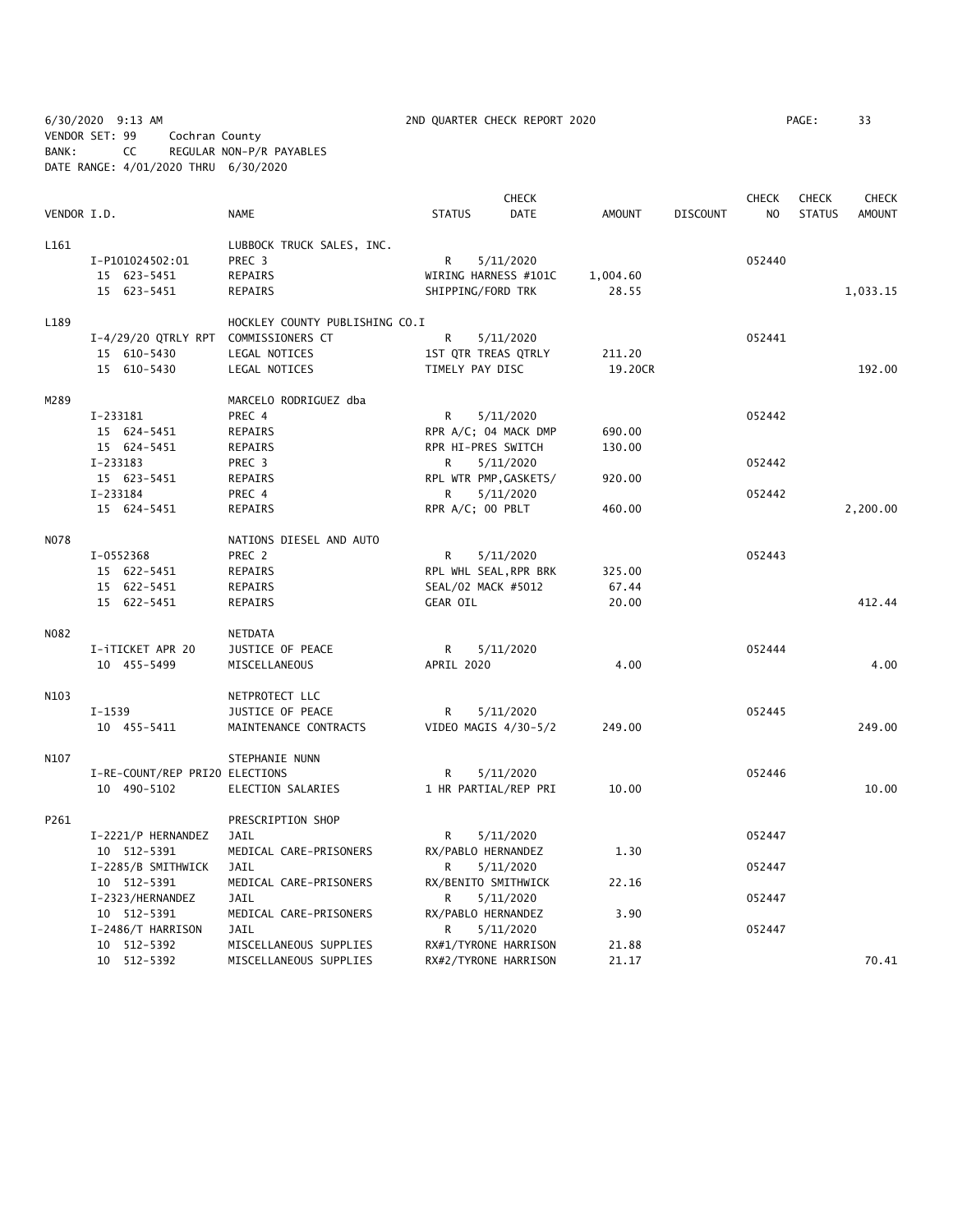6/30/2020 9:13 AM 2ND QUARTER CHECK REPORT 2020 PAGE: 34 VENDOR SET: 99 Cochran County BANK: CC REGULAR NON-P/R PAYABLES DATE RANGE: 4/01/2020 THRU 6/30/2020

|             |                   |                               |                     | <b>CHECK</b>         |               |                 | <b>CHECK</b>   | <b>CHECK</b>  | <b>CHECK</b>  |
|-------------|-------------------|-------------------------------|---------------------|----------------------|---------------|-----------------|----------------|---------------|---------------|
| VENDOR I.D. |                   | <b>NAME</b>                   | <b>STATUS</b>       | <b>DATE</b>          | <b>AMOUNT</b> | <b>DISCOUNT</b> | N <sub>O</sub> | <b>STATUS</b> | <b>AMOUNT</b> |
| Q001        |                   | QUILL CORPORATION             |                     |                      |               |                 |                |               |               |
|             | I-6414224         | LIBRARY                       | R                   | 5/11/2020            |               |                 | 052448         |               |               |
|             | 10 650-5332       | CUSTODIAL SUPPLIES            | ELECTRONICS DUSTER  |                      | 35.14         |                 |                |               |               |
|             | 10 650-5499       | MISCELLANEOUS                 |                     | UNIVERSAL ACTIVE ARM |               |                 |                |               | 35.14         |
| R272        |                   | RICKER LAW FIRM, PC           |                     |                      |               |                 |                |               |               |
|             | I-CPS#4581 050520 | DISTRICT COURT                | R                   | 5/11/2020            |               |                 | 052449         |               |               |
|             | 10 435-5400       | ATTORNEY AD LITEM             |                     | HEARING(PM)/CPS#4581 | 300.00        |                 |                |               | 300.00        |
| R310        |                   | ROBERT MADDEN INDUSTRIES, LTD |                     |                      |               |                 |                |               |               |
|             | I-4930550         | PREC 1                        | R                   | 5/11/2020            |               |                 | 052450         |               |               |
|             | 15 621-5451       | REPAIRS                       | GAS VALVE/FURNACE   |                      | 100.97        |                 |                |               | 100.97        |
| S005        |                   | DORIS SEALY, COUNTY TREAS     |                     |                      |               |                 |                |               |               |
|             | I-CERT MAIL APR20 | TREASURER                     | R                   | 5/11/2020            |               |                 | 052451         |               |               |
|             | 10 497-5311       | POSTAL EXPENSES               |                     | 941/ERT MAIL 3/31/20 | 6.95          |                 |                |               |               |
|             | 10 497-5311       | POSTAL EXPENSES               |                     | FMLA LTR/CERT MAIL 4 | 6.95          |                 |                |               |               |
|             | 10 497-5311       | POSTAL EXPENSES               |                     | FMLA LTR/CERT MAIL 4 | 6.95          |                 |                |               |               |
|             | 10 497-5311       | POSTAL EXPENSES               | AFLAC 4/13/20       |                      | 1.80          |                 |                |               | 22.65         |
| S071        |                   | SCRIPT OFFICE PRODUCTS, INC.  |                     |                      |               |                 |                |               |               |
|             | $I - 58258$       | <b>CLERK</b>                  | R                   | 5/11/2020            |               |                 | 052452         |               |               |
|             | 10 403-5310       | OFFICE SUPPLIES               | 2EA TONER, TN660    |                      | 136.98        |                 |                |               |               |
|             | 10 403-5310       | OFFICE SUPPLIES               | 1PK POP-UP NOTES    |                      | 7.95          |                 |                |               |               |
|             | $I-58261$         | SHERIFF                       | R                   | 5/11/2020            |               |                 | 052452         |               |               |
|             | 10 560-5310       | OFFICE SUPPLIES               | "VOID" STAMP        |                      | 50.95         |                 |                |               |               |
|             | $I - 58273$       | TAX A/C                       | R                   | 5/11/2020            |               |                 | 052452         |               |               |
|             | 10 499-5310       | OFFICE SUPPLIES               | 1EA 3-TIER TRAY     |                      | 21.95         |                 |                |               |               |
|             | 10 499-5310       | OFFICE SUPPLIES               | 1PK POP-UP NOTES    |                      | 11.95         |                 |                |               |               |
|             | 10 499-5310       | OFFICE SUPPLIES               |                     | 1PK "SIGN HERE" FLAG | 17.95         |                 |                |               |               |
|             | 10 499-5310       | OFFICE SUPPLIES               |                     | 1PK CALCULATOR PAPER | 15.95         |                 |                |               |               |
|             | 10 499-5310       | OFFICE SUPPLIES               |                     | 1EA "FOR DEPOSIT ONL | 10.95         |                 |                |               |               |
|             | 10 499-5310       | OFFICE SUPPLIES               | 2EA MOUSE PADS      |                      | 37.90         |                 |                |               |               |
|             | $I - 58274$       | AUDITOR                       | R                   | 5/11/2020            |               |                 | 052452         |               |               |
|             | 10 495-5310       | OFFICE SUPPLIES               | <b>1BX STAPLES</b>  |                      | 3.95          |                 |                |               |               |
|             | $I-58283$         | CO JDG/COMM'R CT              | R                   | 5/11/2020            |               |                 | 052452         |               |               |
|             | 15 610-5310       | OFFICE SUPPLIES               | 1EA TAPE DISPENSER  |                      | 4.95          |                 |                |               |               |
|             | $I - 58296$       | <b>CLERK</b>                  | R                   | 5/11/2020            |               |                 | 052452         |               |               |
|             | 10 403-5310       | OFFICE SUPPLIES               | 1PK CD LABELS       |                      | 13.95         |                 |                |               |               |
|             | 10 403-5310       | OFFICE SUPPLIES               |                     | 1000 PRINTED ENVELOP | 142.30        |                 |                |               |               |
|             | $I - 58303$       | NON-DEPT'L                    | R                   | 5/11/2020            |               |                 | 052452         |               |               |
|             | 10 409-5300       | COUNTY-WIDE SUPPLIES          | STORAGE BOXES       |                      | 41.95         |                 |                |               |               |
|             | $I - 58317$       | JUVENILE PROBATION            | R                   | 5/11/2020            |               |                 | 052452         |               |               |
|             | 17 573-5499       | OPERATING EXPENSES            | 1EA CORR TAPE       |                      | 4.22          |                 |                |               |               |
|             | 17 573-5499       | OPERATING EXPENSES            | 1EA STARS & STRIPES |                      | 3.49          |                 |                |               |               |
|             | $I - 58318$       | TREASURER                     | R                   | 5/11/2020            |               |                 | 052452         |               |               |
|             | 10 497-5310       | OFFICE SUPPLIES               | 2BX COPY PAPER      |                      | 85.00         |                 |                |               |               |
|             | I-ADJ 043020      | NON-DEPT'L                    | R                   | 5/11/2020            |               |                 | 052452         |               |               |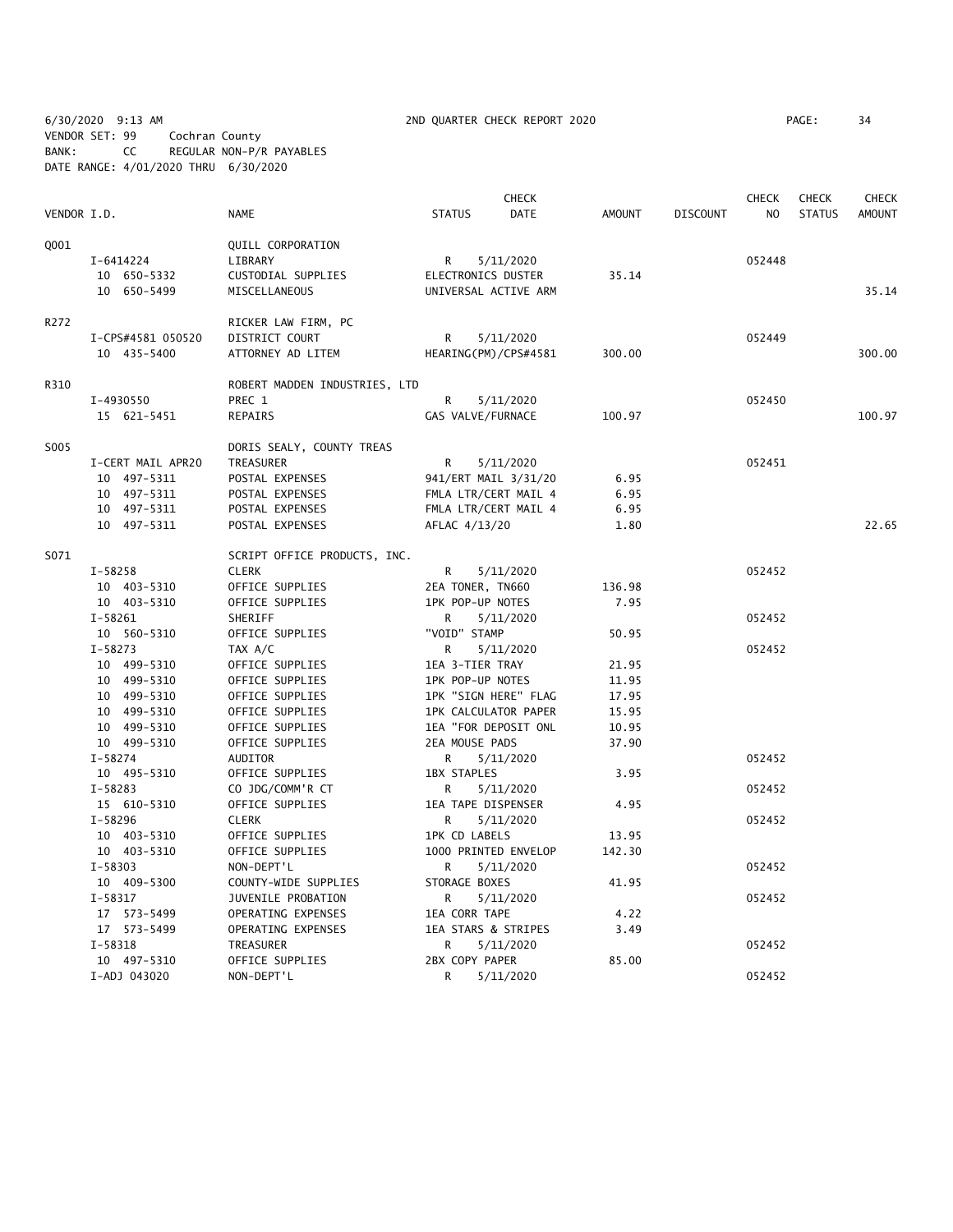6/30/2020 9:13 AM 2ND QUARTER CHECK REPORT 2020 PAGE: 35 VENDOR SET: 99 Cochran County BANK: CC REGULAR NON-P/R PAYABLES DATE RANGE: 4/01/2020 THRU 6/30/2020

|             |            |                                    |                                  |                     | <b>CHECK</b>          |               |                 | <b>CHECK</b> | <b>CHECK</b>  | <b>CHECK</b>  |
|-------------|------------|------------------------------------|----------------------------------|---------------------|-----------------------|---------------|-----------------|--------------|---------------|---------------|
| VENDOR I.D. |            |                                    | <b>NAME</b>                      | <b>STATUS</b>       | <b>DATE</b>           | <b>AMOUNT</b> | <b>DISCOUNT</b> | NO           | <b>STATUS</b> | <b>AMOUNT</b> |
| S071        |            |                                    | SCRIPT OFFICE PRODUCTS<br>(CONT) |                     |                       |               |                 |              |               |               |
|             |            | I-ADJ 043020                       | NON-DEPT'L                       | R                   | 5/11/2020             |               |                 | 052452       |               |               |
|             |            | 10 409-5300                        | COUNTY-WIDE SUPPLIES             |                     | ADJ TO BAL W/VENDOR   | 0.50          |                 |              |               | 612.84        |
| S347        |            |                                    | SOUTHERN TIRE MART, LLC          |                     |                       |               |                 |              |               |               |
|             |            | I-4900025487                       | SHERIFF                          | R                   | 5/11/2020             |               |                 | 052453       |               |               |
|             |            | 10 560-5454                        | TIRES                            |                     | 4 XFORCE LT265/70R17  | 591.52        |                 |              |               |               |
|             |            | 10 560-5454                        | TIRES                            |                     | 4 TDF/18 CHEV #5996   | 14.00         |                 |              |               |               |
|             |            | 10 560-5454                        | TIRES                            | 4 MT/DSMT           |                       | 40.00         |                 |              |               |               |
|             |            | 10 560-5454                        | TIRES                            | 4 BAL               |                       | 40.00         |                 |              |               | 685.52        |
| T009        |            |                                    | TEXAS ASSOCIATION OF COUNTIES    |                     |                       |               |                 |              |               |               |
|             |            | I-301499/SEALY                     | TREASURER                        | R                   | 5/11/2020             |               |                 | 052454       |               |               |
|             |            | 10 497-5427                        | CONTINUING EDUCATION             |                     | REGIS/CIA CONF 2020   | 225.00        |                 |              |               | 225.00        |
| T294        |            |                                    | TREX INC.                        |                     |                       |               |                 |              |               |               |
|             |            | I-INV218581                        | <b>JAIL</b>                      | R                   | 5/11/2020             |               |                 | 052455       |               |               |
|             |            | 10 512-5392                        | MISCELLANEOUS SUPPLIES           | 6 SPRAY BOTTLES     |                       | 8.40          |                 |              |               |               |
|             |            | 10 512-5392                        | MISCELLANEOUS SUPPLIES           | 24 HAIRNET, BK      |                       | 21.36         |                 |              |               |               |
|             |            | $10 512 - 5392$                    | MISCELLANEOUS SUPPLIES           |                     | 2 GLOVE, SM PDR-FREE  | 9.18          |                 |              |               |               |
|             |            | 10 512-5392                        | MISCELLANEOUS SUPPLIES           | 2 TONG, 7" LOCKING  |                       | 4.06          |                 |              |               |               |
|             |            | 10 512-5392                        | MISCELLANEOUS SUPPLIES           | 1 LADLE 14.5" WH    |                       | 3.09          |                 |              |               |               |
|             |            | 10 512-5392                        | MISCELLANEOUS SUPPLIES           | 1 HI-TEMP TURNER    |                       | 4.05          |                 |              |               |               |
|             |            | 10 512-5392                        | MISCELLANEOUS SUPPLIES           |                     | 1 SERVING SPOON 13"   | 1.83          |                 |              |               |               |
|             |            | 10 512-5392                        | MISCELLANEOUS SUPPLIES           | 1 SPOON, SOLID      |                       | 1.40          |                 |              |               |               |
|             |            | 10 512-5392                        | MISCELLANEOUS SUPPLIES           |                     | 1 SPOOTENSIL 13-3/4"  | 5.05          |                 |              |               |               |
|             |            | 10 512-5392                        | MISCELLANEOUS SUPPLIES           | 1BX FOOD LABELS     |                       | 21.83         |                 |              |               | 80.25         |
| V053        |            |                                    | VP PLUMBING INC.                 |                     |                       |               |                 |              |               |               |
|             | $I - 2456$ |                                    | JAIL                             | R                   | 5/11/2020             |               |                 | 052456       |               |               |
|             |            | $10 512 - 5451$                    | REPAIR                           |                     | INSTL 3" PVC FLR DRA  | 2,750.00      |                 |              |               |               |
|             |            | $10 512 - 5451$                    | REPAIR                           |                     | RPR CONDENS DRAIN; RP |               |                 |              |               |               |
|             |            | 10 512-5451                        | REPAIR                           | MACHINE             |                       | 25.00         |                 |              |               |               |
|             |            | 10 512-5451                        | REPAIR                           | <b>PARTS</b>        |                       | 131.81        |                 |              |               | 2,906.81      |
| W010        |            |                                    | WEST TEXAS GAS INC               |                     |                       |               |                 |              |               |               |
|             |            | I-020036001501 05/20 PARK/SHOP     |                                  | R                   | 5/11/2020             |               |                 | 052457       |               |               |
|             |            | 10 660-5440                        | UTILITIES & IRRIGATION           |                     | GAS SVC 3/25-4/30/20  | 9.54          |                 |              |               |               |
|             |            | 10 660-5440                        | UTILITIES & IRRIGATION           | <b>GRIP CHG</b>     |                       | 5.21          |                 |              |               |               |
|             |            | I-020036002501 05/20 PARK/SHOWBARN |                                  | R                   | 5/11/2020             |               |                 | 052457       |               |               |
|             |            | 10 660-5440                        | UTILITIES & IRRIGATION           |                     | 1.6MCF GAS 3/25-4/30  | 3.95          |                 |              |               |               |
|             |            | 10 660-5440                        | UTILITIES & IRRIGATION           | COST OF GAS (.422)  |                       | 0.67          |                 |              |               |               |
|             |            | 10 660-5440                        | UTILITIES & IRRIGATION           | <b>CUSTOMER CHG</b> |                       | 13.06         |                 |              |               |               |
|             |            | 10 660-5440                        | UTILITIES & IRRIGATION           | GRIP CHG            |                       | 13.16         |                 |              |               |               |
|             |            | I-020049022001 05/20 PREC 3        |                                  | R                   | 5/11/2020             |               |                 | 052457       |               |               |
|             |            | 15 623-5440                        | UTILITIES                        |                     | GAS SVC 3/25-4/28/20  | 13.06         |                 |              |               |               |
|             |            | 15 623-5440                        | UTILITIES                        | <b>GRIP CHG</b>     |                       | 13.16         |                 |              |               | 71.81         |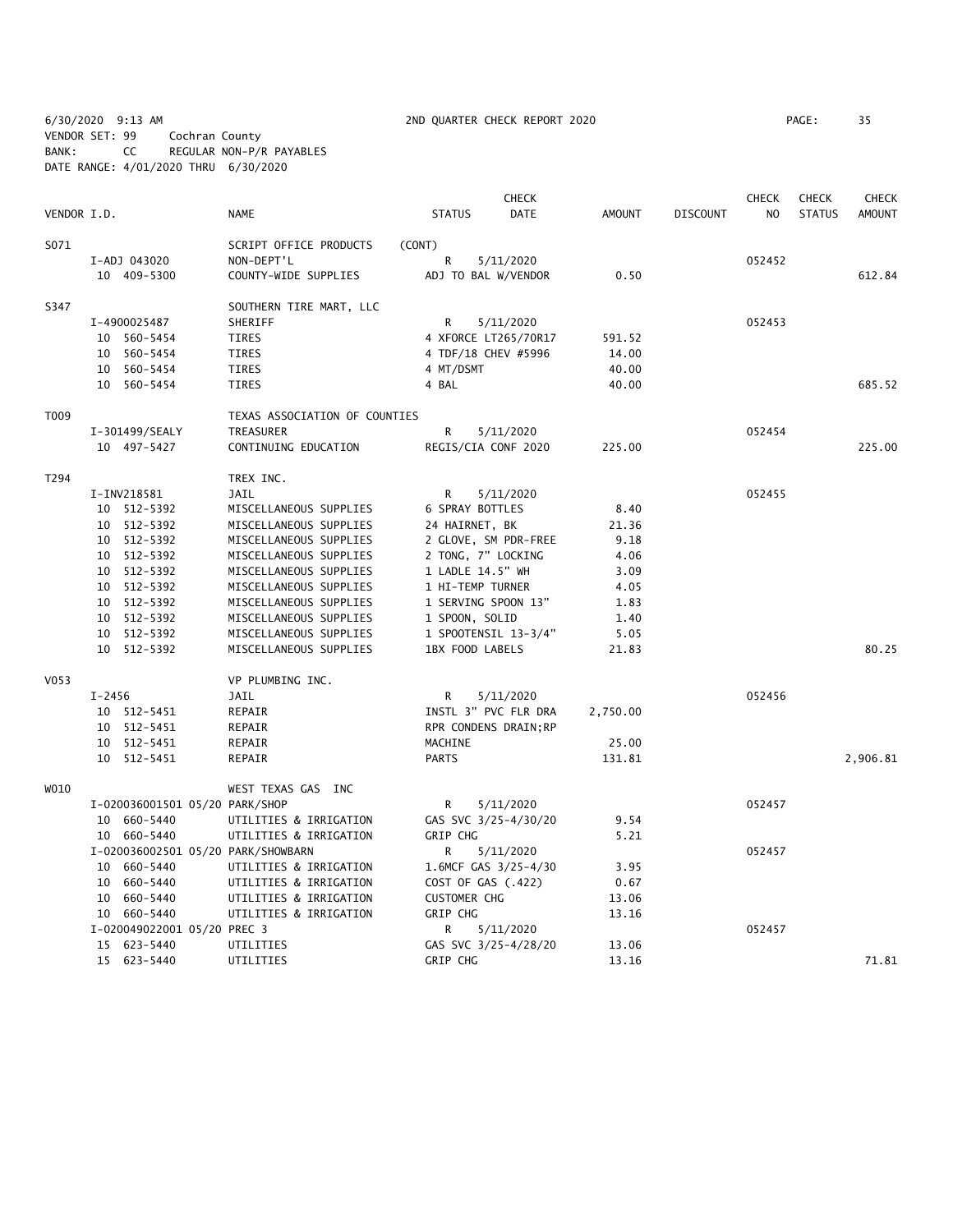6/30/2020 9:13 AM 2ND QUARTER CHECK REPORT 2020 PAGE: 36 VENDOR SET: 99 Cochran County BANK: CC REGULAR NON-P/R PAYABLES DATE RANGE: 4/01/2020 THRU 6/30/2020

|             |                   |                        |                      | <b>CHECK</b> |          |                 | <b>CHECK</b> | <b>CHECK</b>  | <b>CHECK</b>  |
|-------------|-------------------|------------------------|----------------------|--------------|----------|-----------------|--------------|---------------|---------------|
| VENDOR I.D. |                   | <b>NAME</b>            | <b>STATUS</b>        | <b>DATE</b>  | AMOUNT   | <b>DISCOUNT</b> | NO.          | <b>STATUS</b> | <b>AMOUNT</b> |
| W058        |                   | BRIAN S WALSH          |                      |              |          |                 |              |               |               |
|             | I-CPS#4556 050520 | DISTRICT COURT         | R                    | 5/11/2020    |          |                 | 052458       |               |               |
|             | 10 435-5400       | ATTORNEY AD LITEM      | PERM RVW(C)/CPS#4556 |              | 300.00   |                 |              |               |               |
|             | I-CPS#4586 050520 | DISTRICT COURT         | R                    | 5/11/2020    |          |                 | 052458       |               |               |
|             | 10 435-5400       | ATTORNEY AD LITEM      | PERM RVW(C)/CPS#4586 |              | 300.00   |                 |              |               | 600.00        |
| W070        |                   | R D WALLACE OIL CO INC |                      |              |          |                 |              |               |               |
|             | I-12520019 APR20  | PARK/AIRPORT           | R                    | 5/11/2020    |          |                 | 052459       |               |               |
|             | 30 518-5330       | FUEL & OIL             | 23.01GL UNL 4/13     |              | 36.19    |                 |              |               |               |
|             | 10 660-5330       | FUEL AND OIL           | 2.52GL UNL 4/20      |              | 3.96     |                 |              |               |               |
|             | I-12520021 APR20  | PREC 3                 | R                    | 5/11/2020    |          |                 | 052459       |               |               |
|             | 15 623-5330       | FUEL AND OIL           | 650.3GL DYED DIESEL  |              | 942.94   |                 |              |               |               |
|             | 15 623-5330       | FUEL AND OIL           | 3 80-0Z PWR SVC      |              | 38.85    |                 |              |               |               |
|             | 15 623-5330       | FUEL AND OIL           | 44.7GL REG ETH 4/9   |              | 70.40    |                 |              |               |               |
|             | 15 623-5330       | FUEL AND OIL           | 115.4GL CLEAR DIESEL |              | 202.53   |                 |              |               |               |
|             | 15 623-5330       | FUEL AND OIL           | 57.5GL REG ETH 4/30  |              | 84.81    |                 |              |               |               |
|             | 15 623-5330       | FUEL AND OIL           | 287.5GL CLEAR DIESEL |              | 590.81   |                 |              |               |               |
|             | I-12520030 APR20  | PREC 1                 | R                    | 5/11/2020    |          |                 | 052459       |               |               |
|             | 15 621-5330       | FUEL & OIL             | 87GL DYED DIESEL/GRA |              | 130.50   |                 |              |               |               |
|             | 15 621-5330       | FUEL & OIL             | 150GL CLEAR DIESEL/T |              | 263.25   |                 |              |               |               |
|             | 15 621-5330       | FUEL & OIL             | 14GL UNL 4/30        |              | 19.23    |                 |              |               |               |
|             | I-12520032 APR20  | PREC 2                 | R                    | 5/11/2020    |          |                 | 052459       |               |               |
|             | 15 622-5330       | FUEL AND OIL           | 45GL DYED DIESEL 4/2 |              | 69.75    |                 |              |               |               |
|             | 15 622-5330       | FUEL AND OIL           | 873.2GL DYED DIESEL  |              | 1,397.12 |                 |              |               |               |
|             | 15 622-5330       | FUEL AND OIL           | 3 80-0Z PWR SVC      |              | 38.85    |                 |              |               |               |
|             | 15 622-5330       | FUEL AND OIL           | 828.8GL DYED DIESEL  |              | 1,284.64 |                 |              |               |               |
|             | 15 622-5330       | FUEL AND OIL           | 4 80-0Z PWR SVC      |              | 51.80    |                 |              |               |               |
|             | 15 622-5330       | FUEL AND OIL           | 12 GAL DEL 15W40/MAC |              | 184.80   |                 |              |               |               |
|             | 15 622-5330       | FUEL AND OIL           | 23.61GL UNL 4/7      |              | 39.50    |                 |              |               |               |
|             | 15 622-5330       | FUEL AND OIL           | 23.49GL UNL 4/21     |              | 36.95    |                 |              |               |               |
|             | 15 622-5330       | FUEL AND OIL           | 25.4GL UNL 4/28      |              | 34.88    |                 |              |               |               |
|             | I-12520041 APR20  | PREC 4                 | R                    | 5/11/2020    |          |                 | 052459       |               |               |
|             | 15 624-5330       | FUEL AND OIL           | 806.3GL DYED DIESEL  |              | 1,290.08 |                 |              |               |               |
|             | 15 624-5330       | FUEL AND OIL           | 3 80-0Z PWR SVC      |              | 38.85    |                 |              |               |               |
|             | 15 624-5440       | UTILITIES              | 150.9GL LPG FUEL     |              | 196.17   |                 |              |               |               |
|             | 15 624-5330       | FUEL AND OIL           | 85GL CLEAR DIESEL 4/ |              | 140.68   |                 |              |               |               |
|             | 15 624-5330       | FUEL AND OIL           | 24.5GL UNL 4/1       |              | 40.99    |                 |              |               |               |
|             | 15 624-5330       | FUEL AND OIL           | 151.03GL CLR DIESEL  |              | 279.84   |                 |              |               |               |
|             | 15 624-5330       | FUEL AND OIL           | 25.2GL UNL 4/21      |              | 39.64    |                 |              |               |               |
|             | I-12520043 APR20  | SHERIFF                | R                    | 5/11/2020    |          |                 | 052459       |               |               |
|             | 10 560-5330       | FUEL AND OIL           | 546.108GL UNL        |              | 889.49   |                 |              |               |               |
|             | 10 560-5330       | FUEL AND OIL           | 22.5GL UNL/CARD#258  |              | 35.39    |                 |              |               |               |
|             | 10 560-5330       | FUEL AND OIL           | 39.14GL UNL/CARD#867 |              | 62.82    |                 |              |               | 8,535.71      |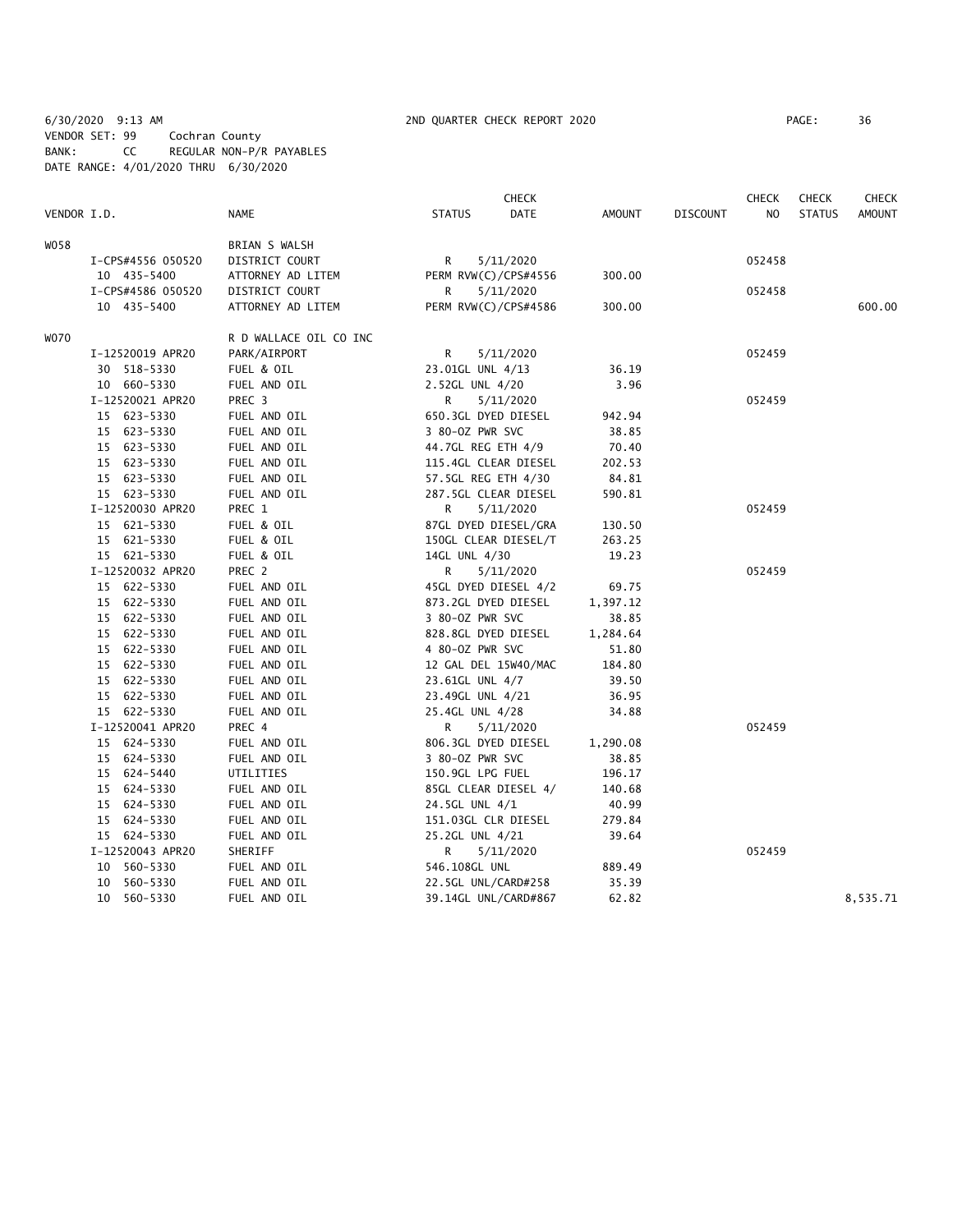6/30/2020 9:13 AM 2ND QUARTER CHECK REPORT 2020 PAGE: 37 VENDOR SET: 99 Cochran County BANK: CC REGULAR NON-P/R PAYABLES DATE RANGE: 4/01/2020 THRU 6/30/2020

|                   |                                       |                                |                     | <b>CHECK</b>         |               |                 | <b>CHECK</b> | <b>CHECK</b>  | <b>CHECK</b> |
|-------------------|---------------------------------------|--------------------------------|---------------------|----------------------|---------------|-----------------|--------------|---------------|--------------|
| VENDOR I.D.       |                                       | <b>NAME</b>                    | <b>STATUS</b>       | DATE                 | <b>AMOUNT</b> | <b>DISCOUNT</b> | NO.          | <b>STATUS</b> | AMOUNT       |
| W213              |                                       | WAGNER SUPPLY COMPANY          |                     |                      |               |                 |              |               |              |
|                   | I-L011343-01                          | <b>COURTHOUSE</b>              | R                   | 5/11/2020            |               |                 | 052460       |               |              |
|                   | 10 510-5332                           | CUSTODIAL SUPPLIES             | 1CS TISSUE, 80RL/CS |                      | 73.70         |                 |              |               |              |
|                   | I-L011343-02                          | <b>COURTHOUSE</b>              | R                   | 5/11/2020            |               |                 | 052460       |               |              |
|                   | 10 510-5332                           | CUSTODIAL SUPPLIES             |                     | 12 ENZYME DRAIN TAME | 72.00         |                 |              |               |              |
|                   | I-L011902                             | JAIL                           | R                   | 5/11/2020            |               |                 | 052460       |               |              |
|                   | 10 512-5392                           | MISCELLANEOUS SUPPLIES         | 1CS PINE-SOL        |                      | 45.60         |                 |              |               |              |
|                   | 10 512-5392                           | MISCELLANEOUS SUPPLIES         | 1CS TISSUE 80RL/CS  |                      | 107.56        |                 |              |               |              |
|                   | I-L012554                             | <b>COURTHOUSE</b>              | R                   | 5/11/2020            |               |                 | 052460       |               |              |
|                   | 10 510-5332                           | CUSTODIAL SUPPLIES             | 1CS FABULOSO        |                      | 67.20         |                 |              |               |              |
|                   | I-L013095                             | <b>JAIL</b>                    | R                   | 5/11/2020            |               |                 | 052460       |               |              |
|                   | 10 512-5392                           | MISCELLANEOUS SUPPLIES         | 2CS LYSOL           |                      | 229.90        |                 |              |               |              |
|                   | 10 512-5392                           | MISCELLANEOUS SUPPLIES         | 1CS RAYON MOP       |                      | 71.25         |                 |              |               |              |
|                   | 10 512-5392                           | MISCELLANEOUS SUPPLIES         | 2 MOP HANDLES       |                      | 34.34         |                 |              |               |              |
|                   | 10 512-5392                           | MISCELLANEOUS SUPPLIES         |                     | 3 BROOMS, ANGLED, LG | 21.00         |                 |              |               | 722.55       |
| W227              |                                       | WRENNS MILL ENTERPRISES, LLC   |                     |                      |               |                 |              |               |              |
|                   | $I - 3812$                            | <b>JAIL</b>                    | R                   | 5/11/2020            |               |                 | 052461       |               |              |
|                   | 10 512-5392                           | MISCELLANEOUS SUPPLIES         | 4 BX GLOVES/MED     |                      | 84.00         |                 |              |               |              |
|                   | 10 512-5392                           | MISCELLANEOUS SUPPLIES         | 3 BX GLOVES/LG      |                      | 63.00         |                 |              |               |              |
|                   | 10 512-5392                           | MISCELLANEOUS SUPPLIES         | SHIPPING            |                      | 27.52         |                 |              |               |              |
|                   | 10 499-5310                           | OFFICE SUPPLIES                |                     | 1BX GLOVES/LG; COVID | 21.00         |                 |              |               | 195.52       |
| W <sub>2</sub> 37 |                                       | CHRIS WANNER                   |                     |                      |               |                 |              |               |              |
|                   | I-#1568/DAVID VINSON DISTRICT COURT   |                                | R                   | 5/11/2020            |               |                 | 052462       |               |              |
|                   | 10 435-5400                           | ATTORNEY AD LITEM              |                     | DISM HRNG(F)/DAVID V | 350.00        |                 |              |               | 350.00       |
| W243              |                                       | WANDA'S DESIGNS AND EMBROIDERY |                     |                      |               |                 |              |               |              |
|                   | $I-18511$                             | JAIL                           | R                   | 5/11/2020            |               |                 | 052463       |               |              |
|                   | 10 512-5391                           | MEDICAL CARE-PRISONERS         |                     | NON-CONTACT THERMOME | 99.00         |                 |              |               |              |
|                   | $I-18512$                             | SHERIFF                        | R                   | 5/11/2020            |               |                 | 052463       |               |              |
|                   | 10 560-5205                           | UNIFORMS                       |                     | 3 NAME TAG/BK/MONTGO | 30.00         |                 |              |               |              |
|                   | 10 560-5205                           | UNIFORMS                       | 3 BADGE/BK          |                      | 6.00          |                 |              |               |              |
|                   | 10 560-5205                           | UNIFORMS                       | 2 SHIRT#5305/BK     |                      | 59.98         |                 |              |               |              |
|                   | 10 560-5205                           | UNIFORMS                       | 1 SHIRT#5305/BK     |                      | 29.99         |                 |              |               |              |
|                   | 10 560-5205                           | UNIFORMS                       |                     | 3 EMBROIDERY BASE FE | 60.00         |                 |              |               |              |
|                   | 10 560-5205                           | <b>UNIFORMS</b>                |                     | 3 EMBROIDERY BASE FE | 22.50         |                 |              |               |              |
|                   | 10 560-5205                           | UNIFORMS                       | 3 PANT#5272/KH      |                      | 89.97         |                 |              |               | 397.44       |
| X001              |                                       | XCEL ENERGY                    |                     |                      |               |                 |              |               |              |
|                   | I-54-1324315-7 04/20 ALMOST ALL DEPTS |                                | R                   | 5/11/2020            |               |                 | 052464       |               |              |
|                   | 30 518-5440                           | UTILITIES                      |                     | 300210167 RUNWAY LIG | 55.38         |                 |              |               |              |
|                   | 10 510-5440                           | UTILITIES                      |                     | 300240736 COURTHOUSE | 1,282.49      |                 |              |               |              |
|                   | 10 580-5440                           | UTILITIES [TOWER]              | 300282806 TOWER     |                      | 88.19         |                 |              |               |              |
|                   | 15 621-5440                           | UTILITIES                      |                     | 300294119 PREC 1 SHO | 32.24         |                 |              |               |              |
|                   | 10 650-5440                           | UTILITIES                      | 300338546 LIBRARY   |                      | 96.26         |                 |              |               |              |
|                   | 10 652-5440                           | UTILITIES                      | 300342232 MUSEUM    |                      | 57.02         |                 |              |               |              |
|                   | 10 662-5440                           | UTILITIES                      |                     | 300390484 ACTIVITY B | 343.01        |                 |              |               |              |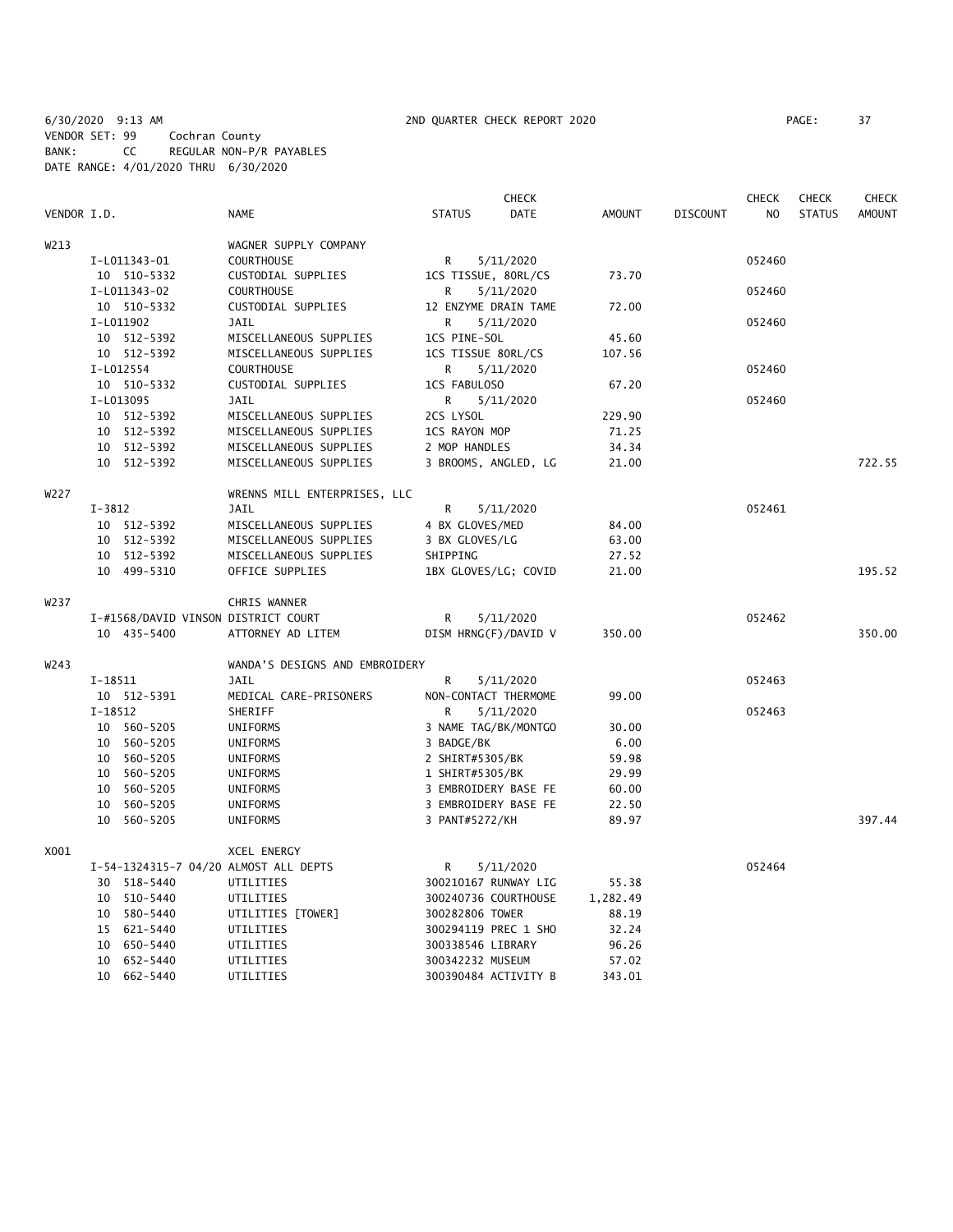6/30/2020 9:13 AM 2ND QUARTER CHECK REPORT 2020 PAGE: 38 VENDOR SET: 99 Cochran County BANK: CC REGULAR NON-P/R PAYABLES DATE RANGE: 4/01/2020 THRU 6/30/2020

|             |    |                |                                       |                    | <b>CHECK</b>          |               |                 | <b>CHECK</b>   | <b>CHECK</b>  | <b>CHECK</b>  |
|-------------|----|----------------|---------------------------------------|--------------------|-----------------------|---------------|-----------------|----------------|---------------|---------------|
| VENDOR I.D. |    |                | <b>NAME</b>                           | <b>STATUS</b>      | <b>DATE</b>           | <b>AMOUNT</b> | <b>DISCOUNT</b> | N <sub>O</sub> | <b>STATUS</b> | <b>AMOUNT</b> |
| X001        |    |                | XCEL ENERGY<br>(CONT)                 |                    |                       |               |                 |                |               |               |
|             |    |                | I-54-1324315-7 04/20 ALMOST ALL DEPTS | R                  | 5/11/2020             |               |                 | 052464         |               |               |
|             | 10 | 660-5440       | UTILITIES & IRRIGATION                | 300410370 PARK     |                       | 108.38        |                 |                |               |               |
|             |    | 10 660-5440    | UTILITIES & IRRIGATION                |                    | 300457515 PARK/SHOP   | 33.69         |                 |                |               |               |
|             |    | 10 516-5440    | UTILITIES                             | 300555198 CEMETERY |                       | 11.27         |                 |                |               |               |
|             |    | 10 660-5440    | UTILITIES & IRRIGATION                | 300587052 SHOWBARN |                       | 17.97         |                 |                |               |               |
|             | 10 | 660-5440       | UTILITIES & IRRIGATION                |                    | 300587753 RODEO GROU  | 11.27         |                 |                |               |               |
|             |    | 10 409-5440    | UTILITIES                             | 300588989 ANNEX    |                       | 22.74         |                 |                |               |               |
|             |    | 10 516-5440    | UTILITIES                             | 300603417 CEMETERY |                       | 12.72         |                 |                |               |               |
|             |    | 10 516-5440    | UTILITIES                             |                    | 300637038 CEMETERY S  | 11.27         |                 |                |               | 2,183.90      |
| A178        |    |                | AMAZON                                |                    |                       |               |                 |                |               |               |
|             |    | C-565835595344 | LIBRARY                               | R                  | 5/28/2020             |               |                 | 052485         |               |               |
|             |    | 10 650-5590    | <b>BOOKS</b>                          | <b>REFUND</b>      |                       | 17.68CR       |                 |                |               |               |
|             |    | I-468348747536 | JAIL/ATTORNEY                         | R.                 | 5/28/2020             |               |                 | 052485         |               |               |
|             |    | 10 512-5391    | MEDICAL CARE-PRISONERS                | FINGERTIP OXIMETER |                       | 34.99         |                 |                |               |               |
|             |    | 10 475-5310    | OFFICE SUPPLIES                       |                    | LOGITECH MK550 WRLS   | 51.99         |                 |                |               |               |
|             |    | I-537498334434 | LIBRARY                               | R.                 | 5/28/2020             |               |                 | 052485         |               |               |
|             |    | 10 650-5590    | <b>BOOKS</b>                          |                    | DEACON KING KONG:A N  | 18.99         |                 |                |               |               |
|             |    | 10 650-5590    | <b>BOOKS</b>                          |                    | ARU SHAH AND THE TRE  | 12.99         |                 |                |               |               |
|             |    | 10 650-5590    | <b>BOOKS</b>                          |                    | NO BAD DEED: A NOVEL  | 17.69         |                 |                |               |               |
|             |    | 10 650-5590    | <b>BOOKS</b>                          | RACE TO THE SUN    |                       | 11.77         |                 |                |               |               |
|             |    | 10 650-5590    | <b>BOOKS</b>                          |                    | THE STARLESS SEA:A N  | 20.78         |                 |                |               |               |
|             |    | 10 650-5590    | <b>BOOKS</b>                          |                    | THE GLASS HOTEL: A NO | 17.99         |                 |                |               |               |
|             |    | 10 650-5590    | <b>BOOKS</b>                          | TEXAS OUTLAW       |                       | 16.74         |                 |                |               |               |
|             |    | I-596934835955 | LIBRARY                               | R                  | 5/28/2020             |               |                 | 052485         |               |               |
|             |    | 10 650-5590    | <b>BOOKS</b>                          |                    | LITTLE FIRES EVERYWH  | 21.00         |                 |                |               |               |
|             |    | 10 650-5590    | <b>BOOKS</b>                          | SHIPPING           |                       | 5.92          |                 |                |               |               |
|             |    | I-865797585579 | LIBRARY                               | R                  | 5/28/2020             |               |                 | 052485         |               |               |
|             |    | 10 650-5590    | <b>BOOKS</b>                          | THE SINNER (18)    |                       | 19.58         |                 |                |               |               |
|             |    | 10 650-5590    | <b>BOOKS</b>                          |                    | TRUE BELIEVER: A THRI | 13.99         |                 |                |               |               |
|             |    | 10 650-5590    | <b>BOOKS</b>                          |                    | SAVAGE SON: A THRILLE | 18.99         |                 |                |               |               |
|             |    | I-897943597399 | LIBRARY                               | R.                 | 5/28/2020             |               |                 | 052485         |               |               |
|             |    | 10 650-5590    | <b>BOOKS</b>                          |                    | SHARKS IN THE TIME O  | 17.79         |                 |                |               |               |
|             |    | 10 650-5590    | <b>BOOKS</b>                          |                    | HOUSE OF EARTH & BLO  | 16.99         |                 |                |               |               |
|             |    | 10 650-5590    | <b>BOOKS</b>                          | <b>FATE (13)</b>   |                       | 9.89          |                 |                |               |               |
|             |    | 10 650-5590    | <b>BOOKS</b>                          |                    | MY DARK VANESSA: A NO | 17.99         |                 |                |               |               |
|             |    | 10 650-5590    | <b>BOOKS</b>                          | VALENTINE: A NOVEL |                       | 18.88         |                 |                |               |               |
|             |    | 10 650-5590    | <b>BOOKS</b>                          |                    | WRITERS & LOVERS:A N  | 16.20         |                 |                |               |               |
|             |    | 10 650-5590    | <b>BOOKS</b>                          |                    | THE HONEY-DON'T LIST  | 18.69         |                 |                |               |               |
|             | 10 | 650-5590       | <b>BOOKS</b>                          |                    | A GOOD NEIGHBORHOOD:  | 19.59         |                 |                |               |               |
|             |    | 10 650-5590    | <b>BOOKS</b>                          | THE NIGHT WATCHMAN |                       | 18.99         |                 |                |               | 420.74        |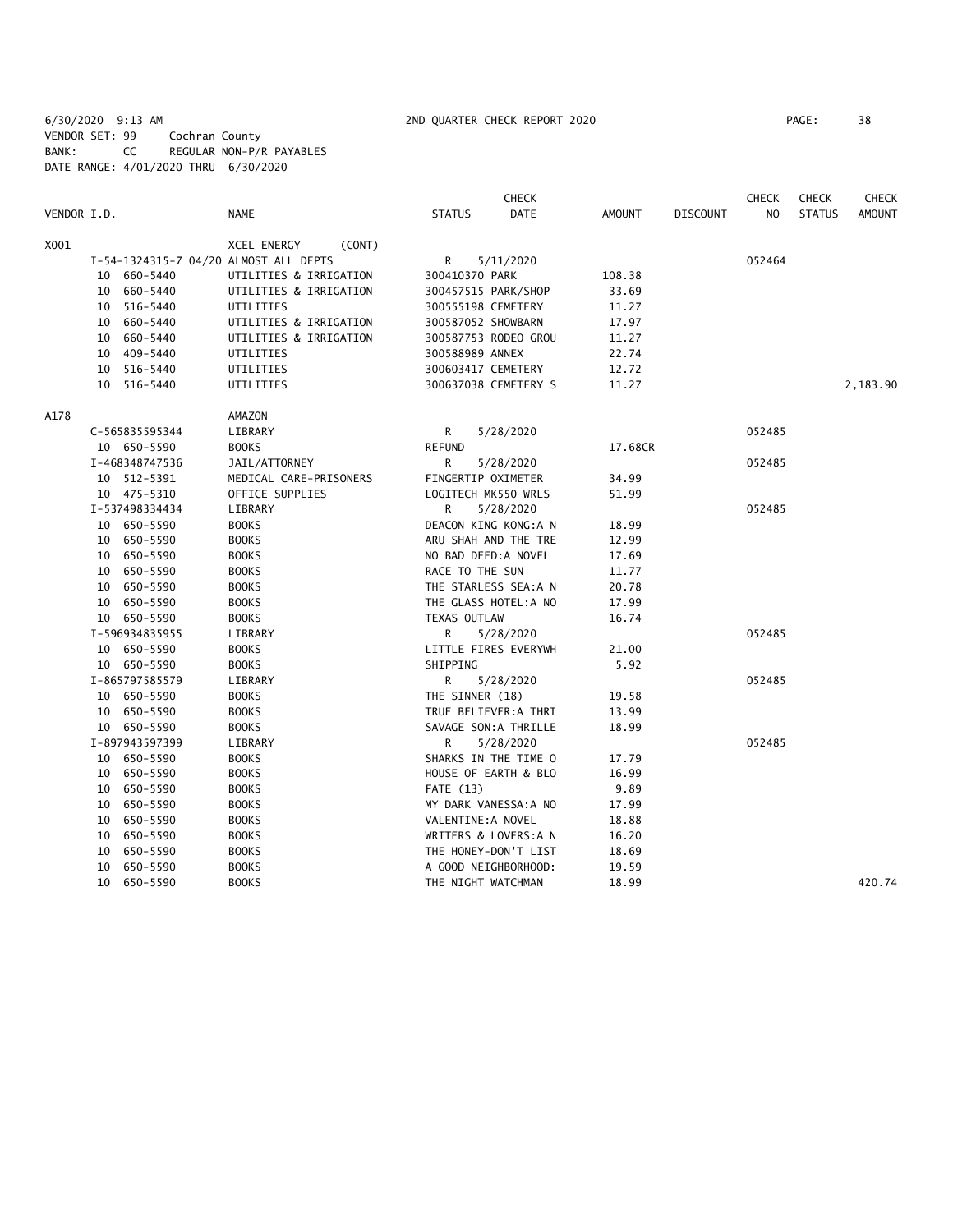6/30/2020 9:13 AM 2ND QUARTER CHECK REPORT 2020 PAGE: 39 VENDOR SET: 99 Cochran County BANK: CC REGULAR NON-P/R PAYABLES DATE RANGE: 4/01/2020 THRU 6/30/2020

|             |                    |                                |                       | <b>CHECK</b> |               |                 | <b>CHECK</b> | <b>CHECK</b>  | <b>CHECK</b>  |
|-------------|--------------------|--------------------------------|-----------------------|--------------|---------------|-----------------|--------------|---------------|---------------|
| VENDOR I.D. |                    | <b>NAME</b>                    | <b>STATUS</b>         | <b>DATE</b>  | <b>AMOUNT</b> | <b>DISCOUNT</b> | NO           | <b>STATUS</b> | <b>AMOUNT</b> |
| A206        |                    | DAVID LYNN ALEXANDER           |                       |              |               |                 |              |               |               |
|             | I-PREC 3 MAY 2020  | PREC 3                         | R                     | 5/28/2020    |               |                 | 052486       |               |               |
|             | 15 623-5356        | ROAD MATERIALS & SUPPLIES      | 148 BELLY DUMPS; 20C  |              | 7,400.00      |                 |              |               | 7,400.00      |
| A271        |                    | AVENU ENTERPRISE SOLUTIONS, LL |                       |              |               |                 |              |               |               |
|             | I-INVB-013618      | CO/DIST CLERK                  | R                     | 5/28/2020    |               |                 | 052487       |               |               |
|             | 10 403-5416        | FILMING & INDEXING             | 2020 LAND RECORDS AP  |              | 1,250.00      |                 |              |               | 1,250.00      |
| B142        |                    | RICHARD BIHL                   |                       |              |               |                 |              |               |               |
|             | I-DW#18915         | PREC 3 BARN RENT               | R                     | 5/28/2020    |               |                 | 052488       |               |               |
|             | 15 000-4380.200    | OTHER [MISCELLANEOUS]          | REFUND DEP FOR 5/9/2  |              | 75.00         |                 |              |               | 75.00         |
| <b>B198</b> |                    | BLAINE INDUSTRIAL SUPPLY       |                       |              |               |                 |              |               |               |
|             | I-S5092346.001     | ACTIVITY BLDG                  | R                     | 5/28/2020    |               |                 | 052489       |               |               |
|             | 10 662-5332        | CUSTODIAL SUPPLIES             | 2CS FOAM LOTION SOAP  |              | 135.37        |                 |              |               | 135.37        |
| <b>B305</b> |                    | BIBLIONIX, LLC                 |                       |              |               |                 |              |               |               |
|             | $I - 6303$         | LIBRARY                        | R                     | 5/28/2020    |               |                 | 052490       |               |               |
|             | 10 650-5411        | MAINTENANCE CONTRACTS          | APOLLO(R) 6/27/20-6/  |              | 800.00        |                 |              |               | 800.00        |
| C340        |                    | COUNTY INFORMATION RESOURCE AG |                       |              |               |                 |              |               |               |
|             | I-S0P012655        | NON-DEPT'L                     | R                     | 5/28/2020    |               |                 | 052491       |               |               |
|             | 10 409-5420        | TELECOMMUNICATIONS             | 34 EMAIL ACCOUNTS AP  |              | 68.00         |                 |              |               | 68.00         |
| D048        |                    | DATA-LINE OFFICE SYSTEMS       |                       |              |               |                 |              |               |               |
|             | I-IN114648         | EXTENSION SVC                  | R                     | 5/28/2020    |               |                 | 052492       |               |               |
|             | 10 665-5411        | MAINTENANCE CONTRACTS          | COPIER MAINT 5/5-6/4  |              | 33.00         |                 |              |               |               |
|             | I-IN114863         | LIBRARY                        | R.                    | 5/28/2020    |               |                 | 052492       |               |               |
|             | 10 650-5411        | MAINTENANCE CONTRACTS          | COPIER MAINT 5/21-6/  |              | 37.50         |                 |              |               |               |
|             | 10 650-5411        | MAINTENANCE CONTRACTS          | 144 COLOR COPIES 4/2  |              | 14.40         |                 |              |               | 84.90         |
| D196        |                    | JORGE DE LA CRUZ, SHERIFF      |                       |              |               |                 |              |               |               |
|             | $I - 05/01/20$     | JAIL                           | R                     | 5/28/2020    |               |                 | 052493       |               |               |
|             | 10 512-5333        | FOOD-PRISONERS                 | 1 CRATE MILK/MISD 4/  |              | 40.00         |                 |              |               |               |
|             | 10 512-5333        | FOOD-PRISONERS                 | 1 CRATE MILK/MISD 4/  |              | 40.00         |                 |              |               |               |
|             | $I - 05/08/20$     | <b>JAIL</b>                    | R.                    | 5/28/2020    |               |                 | 052493       |               |               |
|             | 10 512-5333        | FOOD-PRISONERS                 | 2 LETTUCE/ALLSUP'S 5  |              | 2.78          |                 |              |               |               |
|             | 10 512-5333        | FOOD-PRISONERS                 | 1 GAL ALLSUP'S MILK   |              | 3.49          |                 |              |               |               |
|             | 10 512-5333        | FOOD-PRISONERS                 | 2PK TOMATO/ALLSUP'S   |              | 2.99          |                 |              |               |               |
|             | 10 512-5333        | FOOD-PRISONERS                 | 1 CRATE MILK/MISD 5/  |              | 40.00         |                 |              |               |               |
|             | $I - 05/27/20$     | JAIL                           | R                     | 5/28/2020    |               |                 | 052493       |               |               |
|             | 10 512-5333        | FOOD-PRISONERS                 | SALSA VERDE/FAM \$ 5/ |              | 2.25          |                 |              |               |               |
|             | 10 512-5333        | FOOD-PRISONERS                 | 3 BAKING PDR/FAM \$ 5 |              | 4.50          |                 |              |               |               |
|             | 10 512-5333        | FOOD-PRISONERS                 | 2 GAL ALLSUP'S MILK   |              | 5.98          |                 |              |               |               |
|             | 10 512-5333        | FOOD-PRISONERS                 | 40 BIMBO BREAD 5/18   |              | 74.40         |                 |              |               |               |
|             | 10 512-5333        | FOOD-PRISONERS                 | 1 CRATE MILK/MISD 5/  |              | 40.00         |                 |              |               |               |
|             | I-ST INSP $5/8/20$ | SHERIFF                        | R                     | 5/28/2020    |               |                 | 052493       |               |               |
|             | 10 560-5451        | MACHINERY-NON-OFFICE REPAIR    | ST INSP FEE/16 CHRGR  |              | 7.50          |                 |              |               |               |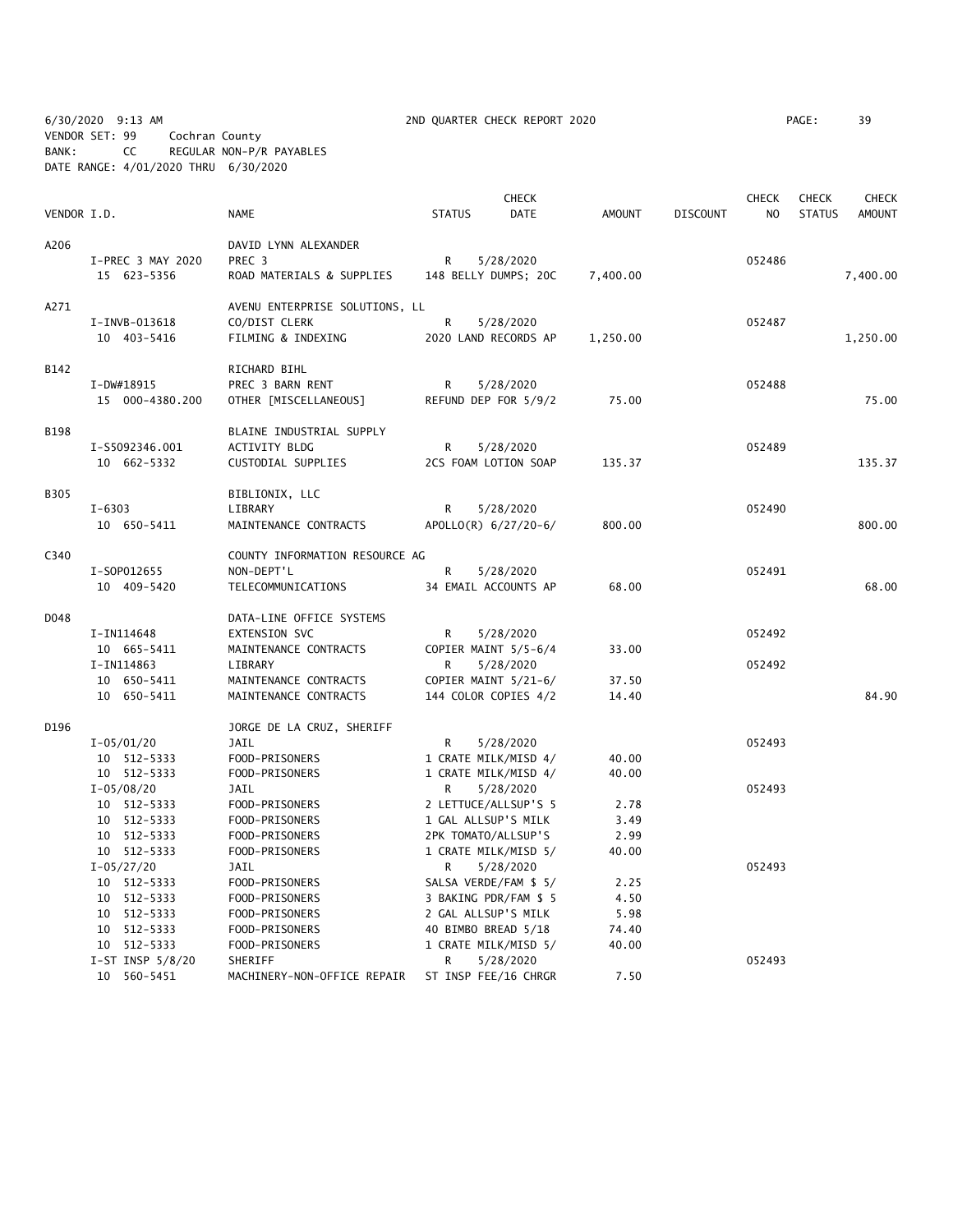6/30/2020 9:13 AM 2ND QUARTER CHECK REPORT 2020 PAGE: 40 VENDOR SET: 99 Cochran County BANK: CC REGULAR NON-P/R PAYABLES DATE RANGE: 4/01/2020 THRU 6/30/2020

|             |                                       |                                |                       | <b>CHECK</b> |               |                 | <b>CHECK</b>   | <b>CHECK</b>  | <b>CHECK</b>  |
|-------------|---------------------------------------|--------------------------------|-----------------------|--------------|---------------|-----------------|----------------|---------------|---------------|
| VENDOR I.D. |                                       | <b>NAME</b>                    | <b>STATUS</b>         | <b>DATE</b>  | <b>AMOUNT</b> | <b>DISCOUNT</b> | N <sub>O</sub> | <b>STATUS</b> | <b>AMOUNT</b> |
| D196        |                                       | JORGE DE LA CRUZ, SHERIFF      | (CONT)                |              |               |                 |                |               |               |
|             | I-ST INSP $5/8/20$                    | SHERIFF                        | R                     | 5/28/2020    |               |                 | 052493         |               |               |
|             | 10 560-5451                           | MACHINERY-NON-OFFICE REPAIR    | ST INSP FEE/18 CHEV   |              | 7.50          |                 |                |               | 271.39        |
| D210        |                                       | CODY DEWBRE & SHANNA DEWBRE    |                       |              |               |                 |                |               |               |
|             | I-FENCE/FINAL 0520                    | <b>BLEDSOE CEMETERY</b>        | R                     | 5/28/2020    |               |                 | 052494         |               |               |
|             | 10 000-4321.601                       | BLEDSOE CEMETERY-LEASE         | FINAL PAYT/FENCE PRO  |              | 9,000.00      |                 |                |               | 9,000.00      |
| D211        |                                       | DISTRICT ATTY, ANGELA OVERMAN  |                       |              |               |                 |                |               |               |
|             | I-CAUSE#06-08-3982                    | FORFEITURE FUND                | V                     | 5/28/2020    |               |                 | 052495         |               | 1,842.02      |
| D211        |                                       | DISTRICT ATTY, ANGELA OVERMAN  |                       |              |               |                 |                |               |               |
|             | M-CHECK                               | DISTRICT ATTY, ANGELA OVUNPOST | V                     | 6/01/2020    |               |                 | 052495         |               | 1,842.02CR    |
| E017        |                                       | ELLIS AND SON INC              |                       |              |               |                 |                |               |               |
|             | I-C A BURGER 050820                   | JUSTICE OF PEACE               | R.                    | 5/28/2020    |               |                 | 052496         |               |               |
|             | 10 455-5405                           | AUTOPSY                        | RMVL/CHRISTOPHER ALF  |              | 95.00         |                 |                |               |               |
|             | 10 455-5405                           | <b>AUTOPSY</b>                 | BURGER 5/8/20; BODY   |              | 60.00         |                 |                |               |               |
|             | 10 455-5405                           | <b>AUTOPSY</b>                 | XPRT TO LBK           |              | 87.50         |                 |                |               |               |
|             | I-RICK TANNER 042920 JUSTICE OF PEACE |                                | R                     | 5/28/2020    |               |                 | 052496         |               |               |
|             | 10 455-5405                           | AUTOPSY                        | RMVL/RICK TANNER 4/2  |              | 95.00         |                 |                |               |               |
|             | 10 455-5405                           | <b>AUTOPSY</b>                 | BODY BAG              |              | 60.00         |                 |                |               |               |
|             | 10 455-5405                           | <b>AUTOPSY</b>                 | XPRT TO LBK           |              | 87.50         |                 |                |               |               |
|             | 10 455-5405                           | <b>AUTOPSY</b>                 | XPRT TO MORTON        |              | 87.50         |                 |                |               | 572.50        |
| E069        |                                       | ENCARTELE, INC                 |                       |              |               |                 |                |               |               |
|             | I-9167                                | JAIL                           | R                     | 5/28/2020    |               |                 | 052497         |               |               |
|             | 10 000-4380.200                       | OTHER [MISCELLANEOUS]          | 100 PHONE CARDS       |              | 500.00        |                 |                |               |               |
|             | 10 000-4380.200                       | OTHER [MISCELLANEOUS]          | <b>DISC</b>           |              | 125.00CR      |                 |                |               | 375.00        |
| F233        |                                       | FIRETROL PROTECTION SYSTEMS, I |                       |              |               |                 |                |               |               |
|             | I-100655509                           | PUBLIC SAFETY*OTHER            | R                     | 5/28/2020    |               |                 | 052498         |               |               |
|             | 10 580-5571                           | CAPITAL OUTLAY                 | INSTL DOOR CNTRL SYS  |              | 4,000.00      |                 |                |               |               |
|             | 10 580-5571                           | CAPITAL OUTLAY                 | LOCKS, KEYPADS/5 CRTH |              | 10,083.00     |                 |                |               | 14,083.00     |
| F235        |                                       | FORREST TIRE COMPANY, INC.     |                       |              |               |                 |                |               |               |
|             | I-F10-6242                            | PREC 4                         | R                     | 5/28/2020    |               |                 | 052499         |               |               |
|             | 15 624-5454                           | TIRES                          | 11R245 IRON I-208     |              | 339.59        |                 |                |               |               |
|             | 15 624-5454                           | TIRES                          | <b>TDF</b>            |              | 10.00         |                 |                |               |               |
|             | 15 624-5454                           | <b>TIRES</b>                   | MT/DSMT               |              | 40.00         |                 |                |               |               |
|             | 15 624-5454                           | <b>TIRES</b>                   | VALVE STEM            |              | 10.00         |                 |                |               | 399.59        |
| G266        |                                       | ELIAS GARCIA                   |                       |              |               |                 |                |               |               |
|             | I-CPS#4581 050520                     | DISTRICT COURT                 | R                     | 5/28/2020    |               |                 | 052500         |               |               |
|             | 10 435-5400                           | ATTORNEY AD LITEM              | FINAL HRNG(PF)/CPS#4  |              | 300.00        |                 |                |               |               |
|             | I-CPS#4587 050520                     | DISTRICT COURT                 | R                     | 5/28/2020    |               |                 | 052500         |               |               |
|             | 10 435-5400                           | ATTORNEY AD LITEM              | PERM HRNG(PM)/CPS#45  |              | 300.00        |                 |                |               | 600.00        |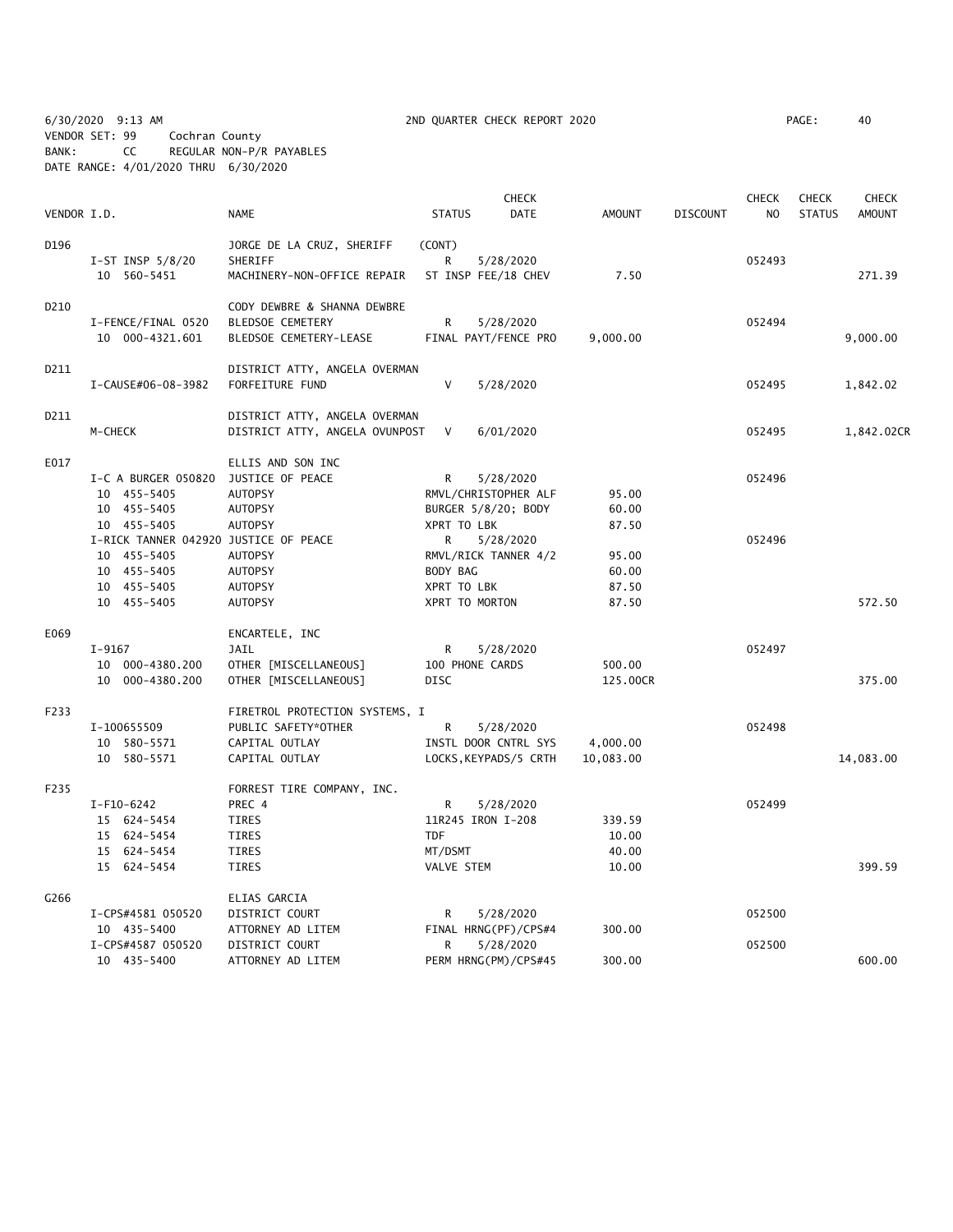6/30/2020 9:13 AM 2ND QUARTER CHECK REPORT 2020 PAGE: 41 VENDOR SET: 99 Cochran County BANK: CC REGULAR NON-P/R PAYABLES DATE RANGE: 4/01/2020 THRU 6/30/2020

| VENDOR I.D.<br><b>NAME</b><br><b>STATUS</b><br><b>DATE</b><br><b>AMOUNT</b><br><b>DISCOUNT</b><br>N <sub>O</sub><br><b>STATUS</b><br><b>AMOUNT</b><br>HARRIS LOCAL GOVERNMENT<br>H152<br>TAX A/C<br>I-MN00013383<br>5/28/2020<br>052501<br>R<br>10 499-5411<br>MAINTENANCE CONTRACTS<br>3RD QTR'20 ONLINE CO<br>7,567.73<br>10 499-5411<br>MAINTENANCE CONTRACTS<br>3RD QTR MAINT/ONLINE<br>378.01<br>7,945.74<br>H <sub>242</sub><br>DANA HEFLIN<br>I-A/V RENEW 2020<br>LIBRARY<br>R<br>5/28/2020<br>052502<br>10 650-5310<br>OFFICE SUPPLIES<br>5 FARONICS DEEP FREE<br>40.00<br>10 650-5310<br>2.00CR<br>OFFICE SUPPLIES<br>DISC<br>10 650-5310<br>OFFICE SUPPLIES<br>R/B SALES TAX<br>2.95<br>40.95<br>H <sub>255</sub><br>JESSICA HERNANDEZ<br>I-DW#18927<br>ACTIVITY BLDG<br>5/28/2020<br>052503<br>R<br>150.00<br>150.00<br>10 000-4370.101<br>RENT-ACTIVITY BUILDING<br>REF DEP FOR 5/23/20<br>H301<br>HAYS COUNTY TREASURER<br>JUVENILE PROBATION<br>R<br>5/28/2020<br>052504<br>$I-5/8/20$ JUV#864<br>Other Placements<br>30 DAYS GO/POST(S)/J<br>5,910.00<br>17  573-5413.004<br>5,910.00<br>H324<br>HILLIARD OFFICE SOLUTIONS, LTD<br>$I - 521843$<br>NON-DEPT'L<br>R<br>5/28/2020<br>052505<br>10 409-5411<br>MAINTENANCE CONTRACTS<br>MERAKI MX64W LICENSE<br>405.60<br>10 409-5411<br>1,242.00<br>MAINTENANCE CONTRACTS<br>6 MERAKI MR33 LICENS<br>10 409-5411<br>MAINTENANCE CONTRACTS<br>MERAKI MS120-48LP LI<br>277.68<br>$I - 525101$<br>NON-DEPT'L<br>R<br>5/28/2020<br>052505<br>2,024.03<br>10 409-5411<br>MAINTENANCE CONTRACTS<br>25 ANY CONNECT+ SUPP<br>98.75<br>M355<br>AMANDA MARTIN<br>I-DROP BOX 2020<br><b>ATTORNEY</b><br>R.<br>5/28/2020<br>052506<br>10 475-5310<br>OFFICE SUPPLIES<br>R/B DROP BOX 5/14/20<br>119.88<br>10 475-5310<br>OFFICE SUPPLIES<br>R/B SALES TAX<br>7.91<br>127.79<br>N103<br>NETPROTECT LLC<br>$I-1510$<br>JUSTICE OF PEACE<br>R.<br>5/28/2020<br>052507<br>10 455-5411<br>MAINTENANCE CONTRACTS<br>VIDEO MAGIS 3/30-4/2<br>249.00<br>249.00<br>0013<br>OLD REPUBLIC SURETY COMPA<br>I-6499/DOWNEN 2020<br>TAX A/C<br>R<br>5/28/2020<br>052508<br>10 499-5480<br><b>BONDS &amp; NOTARY FEES</b><br>NOTARY BOND/AMY DOWN<br>50.00<br>I-7403/BRASWELL<br>TREASURER<br>R<br>5/28/2020<br>052508<br><b>BONDS &amp; NOTARY FEES</b><br>PUBLIC OFF'L BOND/KA<br>300.00<br>10 497-5480<br>250.00<br>P262<br>GEORGE ELLIS dba<br>$I-277458$<br>5/28/2020<br>052509<br><b>CEMETERY</b><br>R<br>10 516-5451<br>REPAIR<br>2 CHAIN, 18" RMC3<br>49.98<br>49.98 |  |  | <b>CHECK</b> |  | <b>CHECK</b> | <b>CHECK</b> | <b>CHECK</b> |
|---------------------------------------------------------------------------------------------------------------------------------------------------------------------------------------------------------------------------------------------------------------------------------------------------------------------------------------------------------------------------------------------------------------------------------------------------------------------------------------------------------------------------------------------------------------------------------------------------------------------------------------------------------------------------------------------------------------------------------------------------------------------------------------------------------------------------------------------------------------------------------------------------------------------------------------------------------------------------------------------------------------------------------------------------------------------------------------------------------------------------------------------------------------------------------------------------------------------------------------------------------------------------------------------------------------------------------------------------------------------------------------------------------------------------------------------------------------------------------------------------------------------------------------------------------------------------------------------------------------------------------------------------------------------------------------------------------------------------------------------------------------------------------------------------------------------------------------------------------------------------------------------------------------------------------------------------------------------------------------------------------------------------------------------------------------------------------------------------------------------------------------------------------------------------------------------------------------------------------------------------------------------------------------------------------------------------------------------------------------------------------------------------------------------------------------------------------------------------------------------------------------|--|--|--------------|--|--------------|--------------|--------------|
|                                                                                                                                                                                                                                                                                                                                                                                                                                                                                                                                                                                                                                                                                                                                                                                                                                                                                                                                                                                                                                                                                                                                                                                                                                                                                                                                                                                                                                                                                                                                                                                                                                                                                                                                                                                                                                                                                                                                                                                                                                                                                                                                                                                                                                                                                                                                                                                                                                                                                                               |  |  |              |  |              |              |              |
|                                                                                                                                                                                                                                                                                                                                                                                                                                                                                                                                                                                                                                                                                                                                                                                                                                                                                                                                                                                                                                                                                                                                                                                                                                                                                                                                                                                                                                                                                                                                                                                                                                                                                                                                                                                                                                                                                                                                                                                                                                                                                                                                                                                                                                                                                                                                                                                                                                                                                                               |  |  |              |  |              |              |              |
|                                                                                                                                                                                                                                                                                                                                                                                                                                                                                                                                                                                                                                                                                                                                                                                                                                                                                                                                                                                                                                                                                                                                                                                                                                                                                                                                                                                                                                                                                                                                                                                                                                                                                                                                                                                                                                                                                                                                                                                                                                                                                                                                                                                                                                                                                                                                                                                                                                                                                                               |  |  |              |  |              |              |              |
|                                                                                                                                                                                                                                                                                                                                                                                                                                                                                                                                                                                                                                                                                                                                                                                                                                                                                                                                                                                                                                                                                                                                                                                                                                                                                                                                                                                                                                                                                                                                                                                                                                                                                                                                                                                                                                                                                                                                                                                                                                                                                                                                                                                                                                                                                                                                                                                                                                                                                                               |  |  |              |  |              |              |              |
|                                                                                                                                                                                                                                                                                                                                                                                                                                                                                                                                                                                                                                                                                                                                                                                                                                                                                                                                                                                                                                                                                                                                                                                                                                                                                                                                                                                                                                                                                                                                                                                                                                                                                                                                                                                                                                                                                                                                                                                                                                                                                                                                                                                                                                                                                                                                                                                                                                                                                                               |  |  |              |  |              |              |              |
|                                                                                                                                                                                                                                                                                                                                                                                                                                                                                                                                                                                                                                                                                                                                                                                                                                                                                                                                                                                                                                                                                                                                                                                                                                                                                                                                                                                                                                                                                                                                                                                                                                                                                                                                                                                                                                                                                                                                                                                                                                                                                                                                                                                                                                                                                                                                                                                                                                                                                                               |  |  |              |  |              |              |              |
|                                                                                                                                                                                                                                                                                                                                                                                                                                                                                                                                                                                                                                                                                                                                                                                                                                                                                                                                                                                                                                                                                                                                                                                                                                                                                                                                                                                                                                                                                                                                                                                                                                                                                                                                                                                                                                                                                                                                                                                                                                                                                                                                                                                                                                                                                                                                                                                                                                                                                                               |  |  |              |  |              |              |              |
|                                                                                                                                                                                                                                                                                                                                                                                                                                                                                                                                                                                                                                                                                                                                                                                                                                                                                                                                                                                                                                                                                                                                                                                                                                                                                                                                                                                                                                                                                                                                                                                                                                                                                                                                                                                                                                                                                                                                                                                                                                                                                                                                                                                                                                                                                                                                                                                                                                                                                                               |  |  |              |  |              |              |              |
|                                                                                                                                                                                                                                                                                                                                                                                                                                                                                                                                                                                                                                                                                                                                                                                                                                                                                                                                                                                                                                                                                                                                                                                                                                                                                                                                                                                                                                                                                                                                                                                                                                                                                                                                                                                                                                                                                                                                                                                                                                                                                                                                                                                                                                                                                                                                                                                                                                                                                                               |  |  |              |  |              |              |              |
|                                                                                                                                                                                                                                                                                                                                                                                                                                                                                                                                                                                                                                                                                                                                                                                                                                                                                                                                                                                                                                                                                                                                                                                                                                                                                                                                                                                                                                                                                                                                                                                                                                                                                                                                                                                                                                                                                                                                                                                                                                                                                                                                                                                                                                                                                                                                                                                                                                                                                                               |  |  |              |  |              |              |              |
|                                                                                                                                                                                                                                                                                                                                                                                                                                                                                                                                                                                                                                                                                                                                                                                                                                                                                                                                                                                                                                                                                                                                                                                                                                                                                                                                                                                                                                                                                                                                                                                                                                                                                                                                                                                                                                                                                                                                                                                                                                                                                                                                                                                                                                                                                                                                                                                                                                                                                                               |  |  |              |  |              |              |              |
|                                                                                                                                                                                                                                                                                                                                                                                                                                                                                                                                                                                                                                                                                                                                                                                                                                                                                                                                                                                                                                                                                                                                                                                                                                                                                                                                                                                                                                                                                                                                                                                                                                                                                                                                                                                                                                                                                                                                                                                                                                                                                                                                                                                                                                                                                                                                                                                                                                                                                                               |  |  |              |  |              |              |              |
|                                                                                                                                                                                                                                                                                                                                                                                                                                                                                                                                                                                                                                                                                                                                                                                                                                                                                                                                                                                                                                                                                                                                                                                                                                                                                                                                                                                                                                                                                                                                                                                                                                                                                                                                                                                                                                                                                                                                                                                                                                                                                                                                                                                                                                                                                                                                                                                                                                                                                                               |  |  |              |  |              |              |              |
|                                                                                                                                                                                                                                                                                                                                                                                                                                                                                                                                                                                                                                                                                                                                                                                                                                                                                                                                                                                                                                                                                                                                                                                                                                                                                                                                                                                                                                                                                                                                                                                                                                                                                                                                                                                                                                                                                                                                                                                                                                                                                                                                                                                                                                                                                                                                                                                                                                                                                                               |  |  |              |  |              |              |              |
|                                                                                                                                                                                                                                                                                                                                                                                                                                                                                                                                                                                                                                                                                                                                                                                                                                                                                                                                                                                                                                                                                                                                                                                                                                                                                                                                                                                                                                                                                                                                                                                                                                                                                                                                                                                                                                                                                                                                                                                                                                                                                                                                                                                                                                                                                                                                                                                                                                                                                                               |  |  |              |  |              |              |              |
|                                                                                                                                                                                                                                                                                                                                                                                                                                                                                                                                                                                                                                                                                                                                                                                                                                                                                                                                                                                                                                                                                                                                                                                                                                                                                                                                                                                                                                                                                                                                                                                                                                                                                                                                                                                                                                                                                                                                                                                                                                                                                                                                                                                                                                                                                                                                                                                                                                                                                                               |  |  |              |  |              |              |              |
|                                                                                                                                                                                                                                                                                                                                                                                                                                                                                                                                                                                                                                                                                                                                                                                                                                                                                                                                                                                                                                                                                                                                                                                                                                                                                                                                                                                                                                                                                                                                                                                                                                                                                                                                                                                                                                                                                                                                                                                                                                                                                                                                                                                                                                                                                                                                                                                                                                                                                                               |  |  |              |  |              |              |              |
|                                                                                                                                                                                                                                                                                                                                                                                                                                                                                                                                                                                                                                                                                                                                                                                                                                                                                                                                                                                                                                                                                                                                                                                                                                                                                                                                                                                                                                                                                                                                                                                                                                                                                                                                                                                                                                                                                                                                                                                                                                                                                                                                                                                                                                                                                                                                                                                                                                                                                                               |  |  |              |  |              |              |              |
|                                                                                                                                                                                                                                                                                                                                                                                                                                                                                                                                                                                                                                                                                                                                                                                                                                                                                                                                                                                                                                                                                                                                                                                                                                                                                                                                                                                                                                                                                                                                                                                                                                                                                                                                                                                                                                                                                                                                                                                                                                                                                                                                                                                                                                                                                                                                                                                                                                                                                                               |  |  |              |  |              |              |              |
|                                                                                                                                                                                                                                                                                                                                                                                                                                                                                                                                                                                                                                                                                                                                                                                                                                                                                                                                                                                                                                                                                                                                                                                                                                                                                                                                                                                                                                                                                                                                                                                                                                                                                                                                                                                                                                                                                                                                                                                                                                                                                                                                                                                                                                                                                                                                                                                                                                                                                                               |  |  |              |  |              |              |              |
|                                                                                                                                                                                                                                                                                                                                                                                                                                                                                                                                                                                                                                                                                                                                                                                                                                                                                                                                                                                                                                                                                                                                                                                                                                                                                                                                                                                                                                                                                                                                                                                                                                                                                                                                                                                                                                                                                                                                                                                                                                                                                                                                                                                                                                                                                                                                                                                                                                                                                                               |  |  |              |  |              |              |              |
|                                                                                                                                                                                                                                                                                                                                                                                                                                                                                                                                                                                                                                                                                                                                                                                                                                                                                                                                                                                                                                                                                                                                                                                                                                                                                                                                                                                                                                                                                                                                                                                                                                                                                                                                                                                                                                                                                                                                                                                                                                                                                                                                                                                                                                                                                                                                                                                                                                                                                                               |  |  |              |  |              |              |              |
|                                                                                                                                                                                                                                                                                                                                                                                                                                                                                                                                                                                                                                                                                                                                                                                                                                                                                                                                                                                                                                                                                                                                                                                                                                                                                                                                                                                                                                                                                                                                                                                                                                                                                                                                                                                                                                                                                                                                                                                                                                                                                                                                                                                                                                                                                                                                                                                                                                                                                                               |  |  |              |  |              |              |              |
|                                                                                                                                                                                                                                                                                                                                                                                                                                                                                                                                                                                                                                                                                                                                                                                                                                                                                                                                                                                                                                                                                                                                                                                                                                                                                                                                                                                                                                                                                                                                                                                                                                                                                                                                                                                                                                                                                                                                                                                                                                                                                                                                                                                                                                                                                                                                                                                                                                                                                                               |  |  |              |  |              |              |              |
|                                                                                                                                                                                                                                                                                                                                                                                                                                                                                                                                                                                                                                                                                                                                                                                                                                                                                                                                                                                                                                                                                                                                                                                                                                                                                                                                                                                                                                                                                                                                                                                                                                                                                                                                                                                                                                                                                                                                                                                                                                                                                                                                                                                                                                                                                                                                                                                                                                                                                                               |  |  |              |  |              |              |              |
|                                                                                                                                                                                                                                                                                                                                                                                                                                                                                                                                                                                                                                                                                                                                                                                                                                                                                                                                                                                                                                                                                                                                                                                                                                                                                                                                                                                                                                                                                                                                                                                                                                                                                                                                                                                                                                                                                                                                                                                                                                                                                                                                                                                                                                                                                                                                                                                                                                                                                                               |  |  |              |  |              |              |              |
|                                                                                                                                                                                                                                                                                                                                                                                                                                                                                                                                                                                                                                                                                                                                                                                                                                                                                                                                                                                                                                                                                                                                                                                                                                                                                                                                                                                                                                                                                                                                                                                                                                                                                                                                                                                                                                                                                                                                                                                                                                                                                                                                                                                                                                                                                                                                                                                                                                                                                                               |  |  |              |  |              |              |              |
|                                                                                                                                                                                                                                                                                                                                                                                                                                                                                                                                                                                                                                                                                                                                                                                                                                                                                                                                                                                                                                                                                                                                                                                                                                                                                                                                                                                                                                                                                                                                                                                                                                                                                                                                                                                                                                                                                                                                                                                                                                                                                                                                                                                                                                                                                                                                                                                                                                                                                                               |  |  |              |  |              |              |              |
|                                                                                                                                                                                                                                                                                                                                                                                                                                                                                                                                                                                                                                                                                                                                                                                                                                                                                                                                                                                                                                                                                                                                                                                                                                                                                                                                                                                                                                                                                                                                                                                                                                                                                                                                                                                                                                                                                                                                                                                                                                                                                                                                                                                                                                                                                                                                                                                                                                                                                                               |  |  |              |  |              |              |              |
|                                                                                                                                                                                                                                                                                                                                                                                                                                                                                                                                                                                                                                                                                                                                                                                                                                                                                                                                                                                                                                                                                                                                                                                                                                                                                                                                                                                                                                                                                                                                                                                                                                                                                                                                                                                                                                                                                                                                                                                                                                                                                                                                                                                                                                                                                                                                                                                                                                                                                                               |  |  |              |  |              |              |              |
|                                                                                                                                                                                                                                                                                                                                                                                                                                                                                                                                                                                                                                                                                                                                                                                                                                                                                                                                                                                                                                                                                                                                                                                                                                                                                                                                                                                                                                                                                                                                                                                                                                                                                                                                                                                                                                                                                                                                                                                                                                                                                                                                                                                                                                                                                                                                                                                                                                                                                                               |  |  |              |  |              |              |              |
|                                                                                                                                                                                                                                                                                                                                                                                                                                                                                                                                                                                                                                                                                                                                                                                                                                                                                                                                                                                                                                                                                                                                                                                                                                                                                                                                                                                                                                                                                                                                                                                                                                                                                                                                                                                                                                                                                                                                                                                                                                                                                                                                                                                                                                                                                                                                                                                                                                                                                                               |  |  |              |  |              |              |              |
|                                                                                                                                                                                                                                                                                                                                                                                                                                                                                                                                                                                                                                                                                                                                                                                                                                                                                                                                                                                                                                                                                                                                                                                                                                                                                                                                                                                                                                                                                                                                                                                                                                                                                                                                                                                                                                                                                                                                                                                                                                                                                                                                                                                                                                                                                                                                                                                                                                                                                                               |  |  |              |  |              |              |              |
|                                                                                                                                                                                                                                                                                                                                                                                                                                                                                                                                                                                                                                                                                                                                                                                                                                                                                                                                                                                                                                                                                                                                                                                                                                                                                                                                                                                                                                                                                                                                                                                                                                                                                                                                                                                                                                                                                                                                                                                                                                                                                                                                                                                                                                                                                                                                                                                                                                                                                                               |  |  |              |  |              |              |              |
|                                                                                                                                                                                                                                                                                                                                                                                                                                                                                                                                                                                                                                                                                                                                                                                                                                                                                                                                                                                                                                                                                                                                                                                                                                                                                                                                                                                                                                                                                                                                                                                                                                                                                                                                                                                                                                                                                                                                                                                                                                                                                                                                                                                                                                                                                                                                                                                                                                                                                                               |  |  |              |  |              |              |              |
|                                                                                                                                                                                                                                                                                                                                                                                                                                                                                                                                                                                                                                                                                                                                                                                                                                                                                                                                                                                                                                                                                                                                                                                                                                                                                                                                                                                                                                                                                                                                                                                                                                                                                                                                                                                                                                                                                                                                                                                                                                                                                                                                                                                                                                                                                                                                                                                                                                                                                                               |  |  |              |  |              |              |              |
|                                                                                                                                                                                                                                                                                                                                                                                                                                                                                                                                                                                                                                                                                                                                                                                                                                                                                                                                                                                                                                                                                                                                                                                                                                                                                                                                                                                                                                                                                                                                                                                                                                                                                                                                                                                                                                                                                                                                                                                                                                                                                                                                                                                                                                                                                                                                                                                                                                                                                                               |  |  |              |  |              |              |              |
|                                                                                                                                                                                                                                                                                                                                                                                                                                                                                                                                                                                                                                                                                                                                                                                                                                                                                                                                                                                                                                                                                                                                                                                                                                                                                                                                                                                                                                                                                                                                                                                                                                                                                                                                                                                                                                                                                                                                                                                                                                                                                                                                                                                                                                                                                                                                                                                                                                                                                                               |  |  |              |  |              |              |              |
|                                                                                                                                                                                                                                                                                                                                                                                                                                                                                                                                                                                                                                                                                                                                                                                                                                                                                                                                                                                                                                                                                                                                                                                                                                                                                                                                                                                                                                                                                                                                                                                                                                                                                                                                                                                                                                                                                                                                                                                                                                                                                                                                                                                                                                                                                                                                                                                                                                                                                                               |  |  |              |  |              |              |              |
|                                                                                                                                                                                                                                                                                                                                                                                                                                                                                                                                                                                                                                                                                                                                                                                                                                                                                                                                                                                                                                                                                                                                                                                                                                                                                                                                                                                                                                                                                                                                                                                                                                                                                                                                                                                                                                                                                                                                                                                                                                                                                                                                                                                                                                                                                                                                                                                                                                                                                                               |  |  |              |  |              |              |              |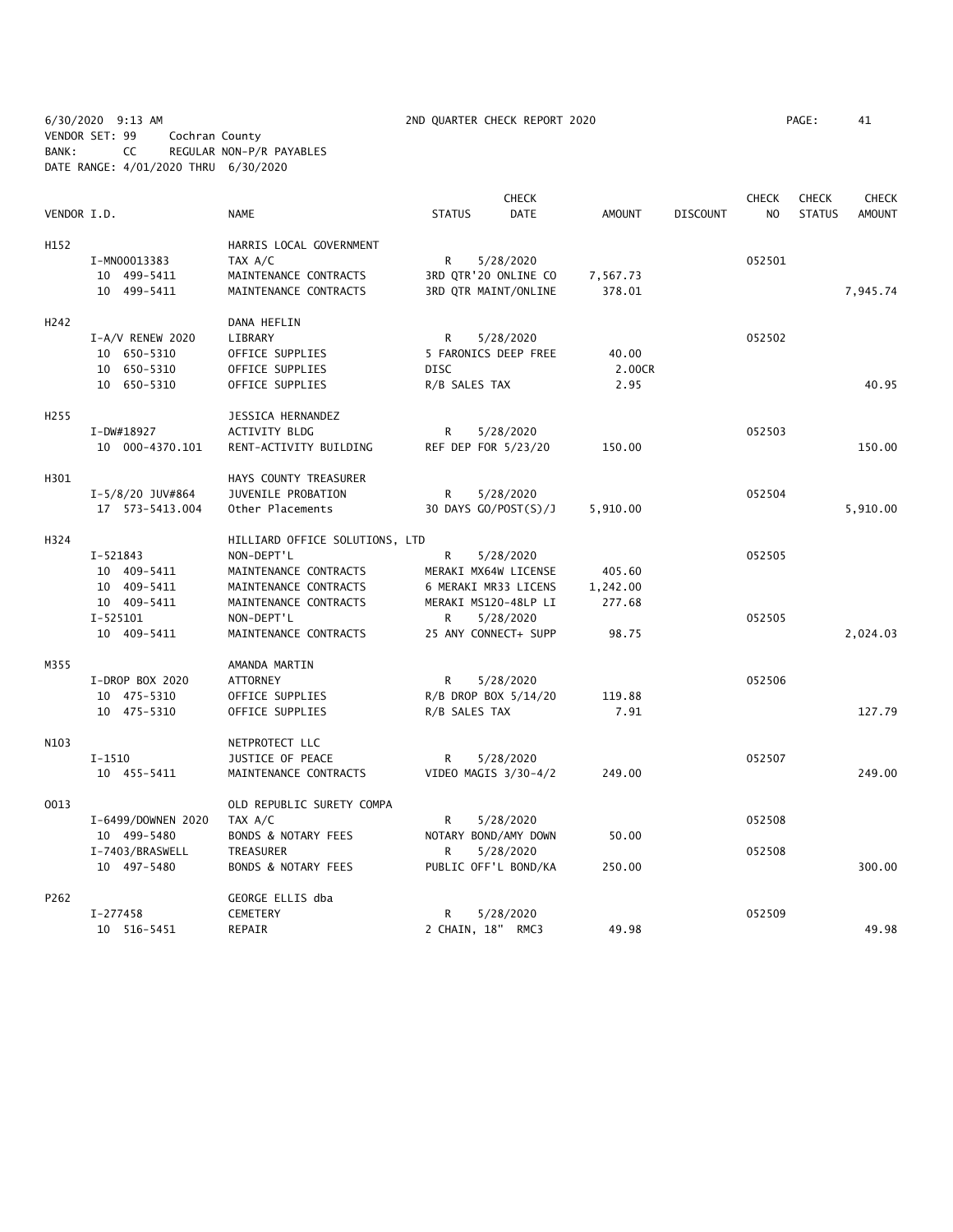6/30/2020 9:13 AM 2ND QUARTER CHECK REPORT 2020 PAGE: 42 VENDOR SET: 99 Cochran County BANK: CC REGULAR NON-P/R PAYABLES DATE RANGE: 4/01/2020 THRU 6/30/2020

|             |          |                               |                        |                       | CHECK     |        |                 | <b>CHECK</b> | <b>CHECK</b>  | CHECK         |
|-------------|----------|-------------------------------|------------------------|-----------------------|-----------|--------|-----------------|--------------|---------------|---------------|
| VENDOR I.D. |          |                               | <b>NAME</b>            | <b>STATUS</b>         | DATE      | AMOUNT | <b>DISCOUNT</b> | NO           | <b>STATUS</b> | <b>AMOUNT</b> |
| S081        |          |                               | SIGNS ON THE GO        |                       |           |        |                 |              |               |               |
|             | I-129471 |                               | SHERIFF                | R                     | 5/28/2020 |        |                 | 052510       |               |               |
|             |          | 10 560-5571                   | CAPITAL OUTLAY         | DECALS, STRIPES/20 CH |           | 375.00 |                 |              |               |               |
|             |          | 10 560-5571                   | CAPITAL OUTLAY         | 2 BADGES/20 CHEV #21  |           | 25.00  |                 |              |               | 400.00        |
| S095        |          |                               | STATE BAR OF TEXAS     |                       |           |        |                 |              |               |               |
|             |          | I-2020 DUES/A MARTIN ATTORNEY |                        | R                     | 5/28/2020 |        |                 | 052511       |               |               |
|             |          | 10 475-5481                   | DUES AND REGISTRATION  | DUES/AMANDA FLEWELLE  |           | 235.00 |                 |              |               | 235.00        |
| S242        |          |                               | SAM'S CLUB             |                       |           |        |                 |              |               |               |
|             |          | I-001075 052620               | JAIL                   | R                     | 5/28/2020 |        |                 | 052512       |               |               |
|             |          | 10 512-5333                   | FOOD-PRISONERS         | CHEERIOS              |           | 5.78   |                 |              |               |               |
|             |          | 10 512-5392                   | MISCELLANEOUS SUPPLIES | 13-GAL TRASH BAGS     |           | 13.98  |                 |              |               |               |
|             |          | 10 512-5392                   | MISCELLANEOUS SUPPLIES | FOIL                  |           | 22.88  |                 |              |               |               |
|             |          | 10 512-5392                   | MISCELLANEOUS SUPPLIES | 8" FOAM PLATES        |           | 12.48  |                 |              |               |               |
|             |          | 10 512-5392                   | MISCELLANEOUS SUPPLIES | 13-GAL TRASH BAGS     |           | 13.98  |                 |              |               |               |
|             |          | 10 512-5392                   | MISCELLANEOUS SUPPLIES | 33-GAL TRASH BAGS     |           | 14.98  |                 |              |               |               |
|             |          | 10 512-5392                   | MISCELLANEOUS SUPPLIES | DISH SOAP             |           | 6.27   |                 |              |               |               |
|             |          | 10 512-5333                   | FOOD-PRISONERS         | 2 BBQ SAUCE           |           | 9.96   |                 |              |               |               |
|             |          | 10 512-5333                   | FOOD-PRISONERS         | 2 LESUEUR PEAS        |           | 19.96  |                 |              |               |               |
|             |          | 10 512-5333                   | FOOD-PRISONERS         | 2 CRM OF CKN SOUP 10  |           | 17.64  |                 |              |               |               |
|             | 10       | 512-5333                      | FOOD-PRISONERS         | 6 PK DRINK BOX @8.98  |           | 53.88  |                 |              |               |               |
|             |          | 10 512-5333                   | FOOD-PRISONERS         | 3 SYRUP               |           | 20.46  |                 |              |               |               |
|             |          | 10 512-5333                   | FOOD-PRISONERS         | 50# SUGAR             |           | 27.74  |                 |              |               |               |
|             |          | 10 512-5392                   | MISCELLANEOUS SUPPLIES | POM TISSUE            |           | 20.98  |                 |              |               |               |
|             |          | 10 512-5333                   | FOOD-PRISONERS         | 2 BAKED BEANS         |           | 17.94  |                 |              |               |               |
|             |          | 10 512-5333                   | FOOD-PRISONERS         | 2 RANCH STYLE BEANS   |           | 11.96  |                 |              |               |               |
|             |          | 10 512-5392                   | MISCELLANEOUS SUPPLIES | WINDFRESH DET         |           | 16.48  |                 |              |               |               |
|             |          | 10 512-5392                   | MISCELLANEOUS SUPPLIES | PINE-SOL              |           | 9.78   |                 |              |               |               |
|             |          | 10 512-5333                   | FOOD-PRISONERS         | 15DZ GR-A LG EGGS     |           | 19.72  |                 |              |               |               |
|             |          | 10 512-5333                   | FOOD-PRISONERS         | RAISIN BRAN           |           | 7.78   |                 |              |               |               |
|             |          | 10 512-5333                   | FOOD-PRISONERS         | FROSTED MINI WHEATS   |           | 6.78   |                 |              |               |               |
|             |          | 10 512-5333                   | FOOD-PRISONERS         | 2 GAL MILK            |           | 5.04   |                 |              |               |               |
|             |          | 10 512-5333                   | FOOD-PRISONERS         | 4 24-CT FLOUR TORTIL  |           | 14.12  |                 |              |               |               |
|             |          | I-001636 050420               | JAIL                   | R                     | 5/28/2020 |        |                 | 052512       |               |               |
|             |          | 10 512-5333                   | FOOD-PRISONERS         | <b>BLACK PEPPER</b>   |           | 6.98   |                 |              |               |               |
|             |          | 10 512-5333                   | FOOD-PRISONERS         | 3 POPCORN SHRIMP      |           | 29.94  |                 |              |               |               |
|             |          | 10 512-5333                   | FOOD-PRISONERS         | 30CT CHIPS            |           | 11.98  |                 |              |               |               |
|             |          | 10 512-5333                   | FOOD-PRISONERS         | <b>JALAPENOS</b>      |           | 3.62   |                 |              |               |               |
|             |          | 10 512-5333                   | FOOD-PRISONERS         | MM BACON              |           | 9.92   |                 |              |               |               |
|             |          | 10 512-5333                   | FOOD-PRISONERS         | HELLMAN'S MAYO        |           | 6.98   |                 |              |               |               |
|             |          | 10 512-5333                   | FOOD-PRISONERS         | 6 CINNAMON ROLLS      |           | 40.68  |                 |              |               |               |
|             |          | 10 512-5333                   | FOOD-PRISONERS         | ONION RINGS           |           | 19.98  |                 |              |               |               |
|             |          | 10 512-5392                   | MISCELLANEOUS SUPPLIES | 8" FOAM PLATES        |           | 12.48  |                 |              |               |               |
|             |          | 10 512-5333                   | FOOD-PRISONERS         | 2 AMERICAN CHS 3#     |           | 14.96  |                 |              |               |               |
|             |          | 10 512-5392                   | MISCELLANEOUS SUPPLIES | ALUMINUM PANS         |           | 7.98   |                 |              |               |               |
|             |          | 10 512-5392                   | MISCELLANEOUS SUPPLIES | <b>BATH TISSUE</b>    |           | 18.46  |                 |              |               |               |
|             |          | 10 512-5333                   | FOOD-PRISONERS         | CATFISH               |           | 75.98  |                 |              |               |               |
|             |          |                               |                        |                       |           |        |                 |              |               |               |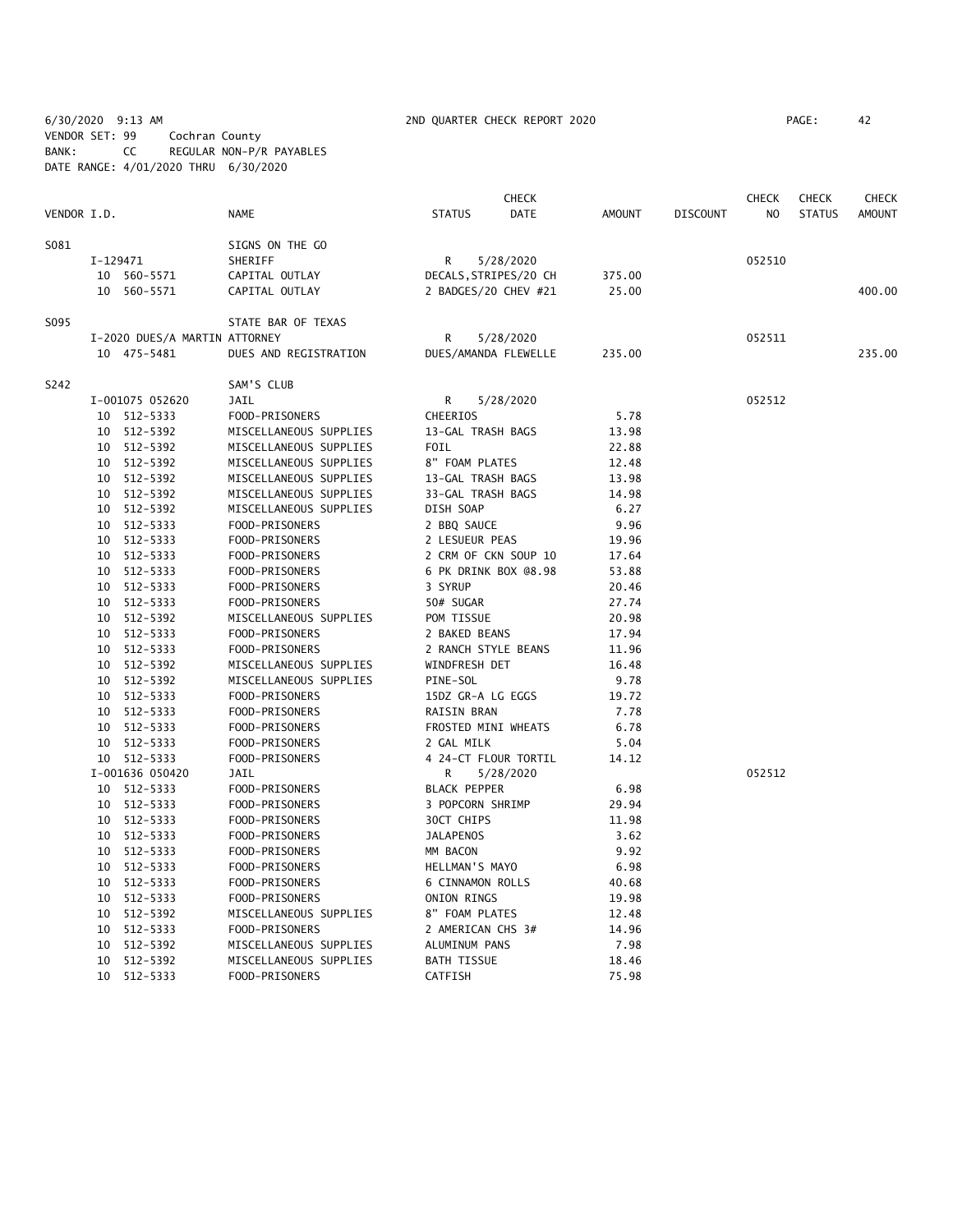# 6/30/2020 9:13 AM 2ND QUARTER CHECK REPORT 2020 PAGE: 43 VENDOR SET: 99 Cochran County BANK: CC REGULAR NON-P/R PAYABLES DATE RANGE: 4/01/2020 THRU 6/30/2020

|             |    |                              |                        |                       | <b>CHECK</b>                |               |                 | <b>CHECK</b>   | <b>CHECK</b>  | <b>CHECK</b>  |
|-------------|----|------------------------------|------------------------|-----------------------|-----------------------------|---------------|-----------------|----------------|---------------|---------------|
| VENDOR I.D. |    |                              | <b>NAME</b>            | <b>STATUS</b>         | <b>DATE</b>                 | <b>AMOUNT</b> | <b>DISCOUNT</b> | N <sub>O</sub> | <b>STATUS</b> | <b>AMOUNT</b> |
| S242        |    |                              | SAM'S CLUB<br>(CONT)   |                       |                             |               |                 |                |               |               |
|             |    | I-001636 050420              | <b>JAIL</b>            | R                     | 5/28/2020                   |               |                 | 052512         |               |               |
|             | 10 | 512-5333                     | FOOD-PRISONERS         | MINCED ONION          |                             | 5.98          |                 |                |               |               |
|             | 10 | 512-5333                     | FOOD-PRISONERS         | RED PEPPER            |                             | 4.92          |                 |                |               |               |
|             | 10 | 512-5333                     | FOOD-PRISONERS         | CHILI POWDER          |                             | 7.98          |                 |                |               |               |
|             | 10 | 512-5333                     | FOOD-PRISONERS         | GARLIC SALT           |                             | 5.97          |                 |                |               |               |
|             | 10 | 512-5333                     | FOOD-PRISONERS         | GARLIC POWDER         |                             | 8.48          |                 |                |               |               |
|             | 10 | 512-5333                     | FOOD-PRISONERS         | POPCORN SHRIMP        |                             | 9.98          |                 |                |               |               |
|             | 10 | 512-5333                     | FOOD-PRISONERS         | WELCH'S GRAPE JUICE   |                             | 3.58          |                 |                |               |               |
|             | 10 | 512-5392                     | MISCELLANEOUS SUPPLIES | 2 DAWN                |                             | 18.96         |                 |                |               |               |
|             | 10 | 512-5333                     | FOOD-PRISONERS         | CORN DOGS             |                             | 11.98         |                 |                |               |               |
|             | 10 | 512-5333                     | FOOD-PRISONERS         | 2 BACON 10#           |                             | 39.96         |                 |                |               |               |
|             | 10 | 512-5333                     | FOOD-PRISONERS         | CORN DOGS             |                             | 11.98         |                 |                |               |               |
|             | 10 | 512-5333                     | FOOD-PRISONERS         | <b>BROCCOLI</b>       |                             | 5.98          |                 |                |               |               |
|             | 10 | 512-5333                     | FOOD-PRISONERS         | 2 CHEESE SAUCE        |                             | 12.96         |                 |                |               |               |
|             | 10 | 512-5333                     | FOOD-PRISONERS         | SWEETENED CONDENSED   |                             | 9.98          |                 |                |               |               |
|             | 10 | 512-5333                     | FOOD-PRISONERS         | <b>BRKFST PATTIES</b> |                             | 9.98          |                 |                |               |               |
|             | 10 | 512-5333                     | FOOD-PRISONERS         | HB SLICED PICKLES     |                             | 5.48          |                 |                |               |               |
|             | 10 | 512-5333                     | FOOD-PRISONERS         | SWEET ONIONS          |                             | 3.63          |                 |                |               |               |
|             | 10 | 512-5333                     | FOOD-PRISONERS         | 2 COLBY JACK CHEESE   |                             | 26.96         |                 |                |               |               |
|             | 10 | 512-5333                     | FOOD-PRISONERS         | 5# VELVEETA           |                             | 15.88         |                 |                |               |               |
|             | 10 | 512-5392                     | MISCELLANEOUS SUPPLIES | 2 TRASH BAGS          |                             | 34.96         |                 |                |               |               |
|             | 10 | 512-5333                     | FOOD-PRISONERS         | 2 ASSORTED CHIPS      |                             | 26.76         |                 |                |               |               |
|             | 10 | 512-5333                     | FOOD-PRISONERS         | 2 PDR SUGAR           |                             | 9.36          |                 |                |               |               |
|             | 10 | 512-5333                     | FOOD-PRISONERS         |                       | 2 FROZEN CHK BREASTS        | 33.96         |                 |                |               |               |
|             | 10 | 512-5333                     | FOOD-PRISONERS         | 8 DRINK BOX           |                             | 71.84         |                 |                |               |               |
|             | 10 | 512-5333                     | FOOD-PRISONERS         | PINTO BEANS 50#       |                             | 44.54         |                 |                |               |               |
|             | 10 | 512-5333                     | FOOD-PRISONERS         | MAC/CHEESE 18CT       |                             | 13.96         |                 |                |               |               |
|             | 10 | 512-5333                     | FOOD-PRISONERS         | 12PK TUNA             |                             | 9.88          |                 |                |               |               |
|             | 10 | 512-5333                     | FOOD-PRISONERS         | 15DZ GR A LG EGGS     |                             | 34.88         |                 |                |               |               |
|             | 10 | 512-5333                     | FOOD-PRISONERS         |                       | 6 24CT FLOUR TORTILL        | 21.18         |                 |                |               |               |
|             | 10 | 512-5333                     | FOOD-PRISONERS         | 2 PANCAKE MIX         |                             | 11.96         |                 |                |               |               |
|             | 10 | 512-5333                     | FOOD-PRISONERS         | 2 POTATO              |                             | 15.64         |                 |                |               |               |
|             | 10 | 512-5333                     | FOOD-PRISONERS         | <b>BRKFST PATTIES</b> |                             | 9.98          |                 |                |               |               |
|             | 10 | 512-5333                     | FOOD-PRISONERS         | TOMATO SAUCE          |                             | 5.58          |                 |                |               |               |
|             | 10 | 512-5333                     | FOOD-PRISONERS         |                       | <b>3PK FROZEN CHK BREAS</b> | 50.94         |                 |                |               |               |
|             | 10 | 512-5333                     | FOOD-PRISONERS         | <b>BROCCOLI</b>       |                             | 5.98          |                 |                |               |               |
|             | 10 | 512-5333                     | FOOD-PRISONERS         | CHOCOLATE CHIPS       |                             | 9.98          |                 |                |               |               |
|             | 10 | 512-5333                     | FOOD-PRISONERS         | <b>BROCCOLI</b>       |                             | 5.98          |                 |                |               |               |
|             | 10 | 512-5333                     | FOOD-PRISONERS         | 2 BRKFST PATTIES      |                             | 19.96         |                 |                |               |               |
|             | 10 | 512-5333                     | FOOD-PRISONERS         | BEEF                  |                             | 27.67         |                 |                |               | 1,316.12      |
| S281        |    |                              | <b>STAPLES</b>         |                       |                             |               |                 |                |               |               |
|             |    | I-981506414/'20 DUES SHERIFF |                        | R                     | 5/28/2020                   |               |                 | 052513         |               |               |
|             |    | 10 560-5481                  | DUES AND REGISTRATION  |                       | STAPLES + MEMBERSHIP        | 49.00         |                 |                |               |               |
|             |    | I-9815364049                 | SHERIFF                | R                     | 5/28/2020                   |               |                 | 052513         |               |               |
|             | 10 | 560-5310                     | OFFICE SUPPLIES        |                       | HP PAVILION LAPTOP 1        | 629.99        |                 |                |               |               |
|             | 10 | 560-5310                     | OFFICE SUPPLIES        | CPN                   |                             | 100.00CR      |                 |                |               |               |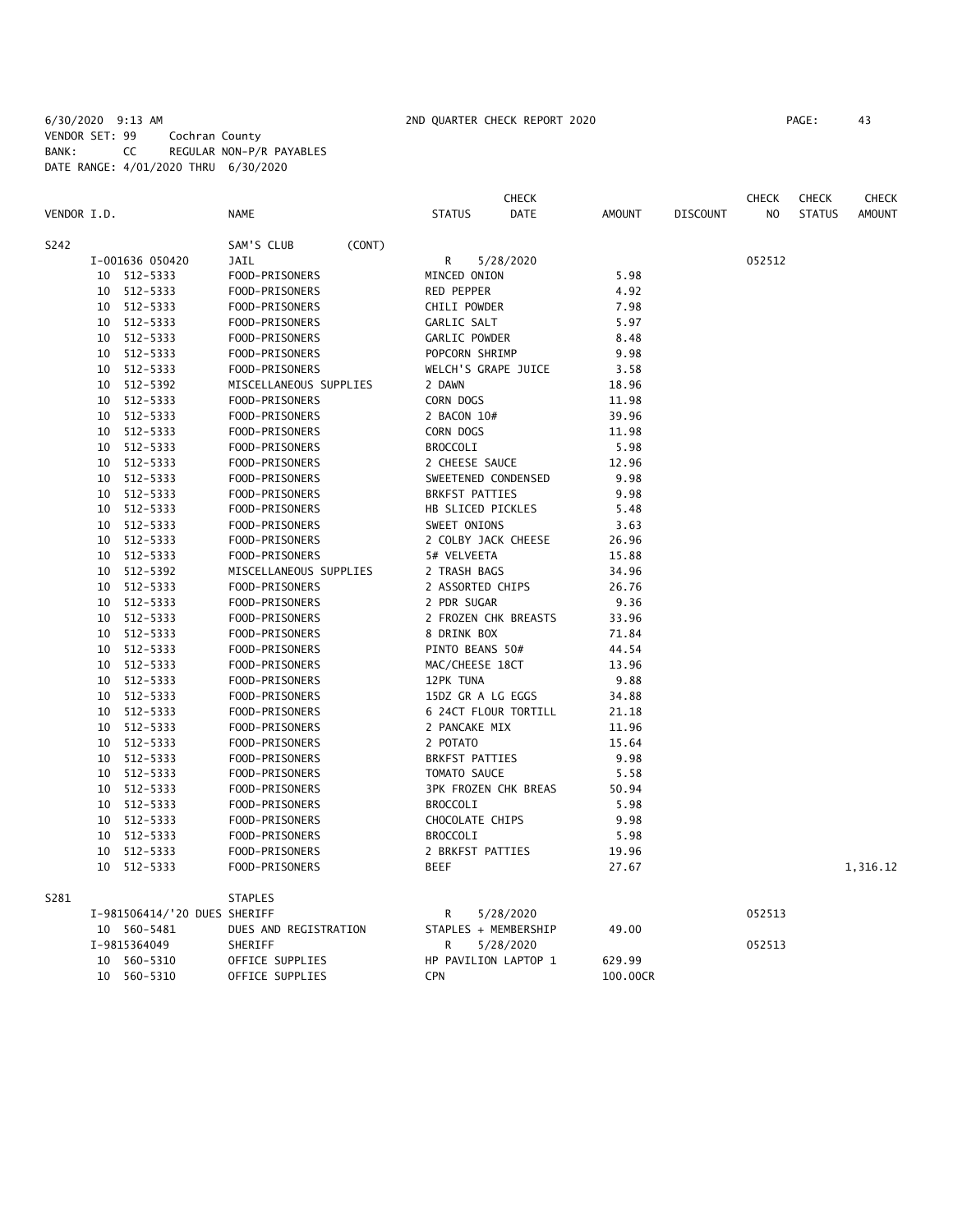6/30/2020 9:13 AM 2ND QUARTER CHECK REPORT 2020 PAGE: 44 VENDOR SET: 99 Cochran County BANK: CC REGULAR NON-P/R PAYABLES DATE RANGE: 4/01/2020 THRU 6/30/2020

|             |                   |                                |                      | <b>CHECK</b>         |           |                 | <b>CHECK</b> | <b>CHECK</b>  | <b>CHECK</b> |
|-------------|-------------------|--------------------------------|----------------------|----------------------|-----------|-----------------|--------------|---------------|--------------|
| VENDOR I.D. |                   | <b>NAME</b>                    | <b>STATUS</b>        | <b>DATE</b>          | AMOUNT    | <b>DISCOUNT</b> | NO.          | <b>STATUS</b> | AMOUNT       |
| S281        |                   | (CONT)<br><b>STAPLES</b>       |                      |                      |           |                 |              |               |              |
|             | I-9815364049      | SHERIFF                        | R                    | 5/28/2020            |           |                 | 052513       |               |              |
|             | 10 560-5310       | OFFICE SUPPLIES                | 1DZ 3x3 POP-UP POST- |                      | 17.94     |                 |              |               |              |
|             | I-9815760713      | SHERIFF                        | R                    | 5/28/2020            |           |                 | 052513       |               |              |
|             | 10 560-5310       | OFFICE SUPPLIES                | FUJITSU iX1500 SCANN |                      | 543.49    |                 |              |               |              |
|             | 10 560-5310       | OFFICE SUPPLIES                | DELL 990 SFF REFURB  |                      | 197.75    |                 |              |               | 1,338.17     |
| S379        |                   | SOUTH PLAINS FORENSIC PATHOLOG |                      |                      |           |                 |              |               |              |
|             | $I - 60601$       | JUSTICE OF PEACE               | R                    | 5/28/2020            |           |                 | 052514       |               |              |
|             | 10 455-5405       | <b>AUTOPSY</b>                 | LEV1/CHARLES "RICK"  |                      | 2,200.00  |                 |              |               |              |
|             | 10 455-5405       | <b>AUTOPSY</b>                 | 4/29/20              |                      |           |                 |              |               | 2,200.00     |
| S398        |                   | SECRETARY OF STATE             |                      |                      |           |                 |              |               |              |
|             | I-NOTR FEE/DOWNEN | TAX A/C                        | R                    | 5/28/2020            |           |                 | 052515       |               |              |
|             | 10 499-5480       | <b>BONDS &amp; NOTARY FEES</b> | FILING FEE/AMY DOWNE |                      | 21.00     |                 |              |               | 21.00        |
| S416        |                   | SOS WASTE DISPOSAL, INC        |                      |                      |           |                 |              |               |              |
|             | I-88283           | PREC 3/PREC 4                  | R                    | 5/28/2020            |           |                 | 052516       |               |              |
|             | 15 623-5440       | UTILITIES                      | DUMPSTER SVC JUN 202 |                      | 57.25     |                 |              |               |              |
|             | 15 624-5440       | UTILITIES                      | DUMPSTER SVC JUN 202 |                      | 55.25     |                 |              |               | 112.50       |
| S429        |                   | LIBRARY SALES INC. dba         |                      |                      |           |                 |              |               |              |
|             | I-199162          | LIBRARY                        | R                    | 5/28/2020            |           |                 | 052517       |               |              |
|             | 10 650-5590       | <b>BOOKS</b>                   | ADAPTING TO CHANGE # |                      | 18.95     |                 |              |               |              |
|             | 10 650-5590       | <b>BOOKS</b>                   | BRICK BUILDING 101   |                      | 19.99     |                 |              |               |              |
|             | 10 650-5590       | <b>BOOKS</b>                   | DEHULKED #4          |                      | 18.95     |                 |              |               |              |
|             | 10 650-5590       | <b>BOOKS</b>                   | SAVING CAPT. ROGERS  |                      | 18.95     |                 |              |               |              |
|             | 10 650-5590       | <b>BOOKS</b>                   | THE ULTIMATES #2     |                      | 18.95     |                 |              |               |              |
|             | 10 650-5590       | <b>BOOKS</b>                   | SHIPPING             |                      | 9.58      |                 |              |               | 105.37       |
| T050        |                   | TAC UNEMPLOYMENT FUND          |                      |                      |           |                 |              |               |              |
|             | I-DEF PAYT 2019   | AUDITOR                        | R                    | 5/28/2020            |           |                 | 052518       |               |              |
|             | 10 495-5206       | UNEMPLOYMENT                   |                      | UNEMPL DEFICIT BILLI | 5,337.53  |                 |              |               | 5,337.53     |
| T081        |                   | TAC RISK MANAGEMENT POOL       |                      |                      |           |                 |              |               |              |
|             | $I-29115$         | NON-DEPT'L/PROPERTY            | R                    | 5/28/2020            |           |                 | 052519       |               |              |
|             | 10 409-5482       | PROPERTY INSURANCE             | BLDG & CONTENTS COVE |                      | 28,007.00 |                 |              |               |              |
|             | 10 409-5482       | PROPERTY INSURANCE             | MOTOR GRADERS COVERA |                      | 5,606.00  |                 |              |               | 33,613.00    |
| T087        |                   | TEXAS DEPARTMENT OF HEALTH     |                      |                      |           |                 |              |               |              |
|             | I-2010828         | <b>CLERK</b>                   | R.                   | 5/28/2020            |           |                 | 052520       |               |              |
|             | 10 403-5310       | OFFICE SUPPLIES                | 1 REMOTE BIRTH ACCES |                      | 1.83      |                 |              |               | 1.83         |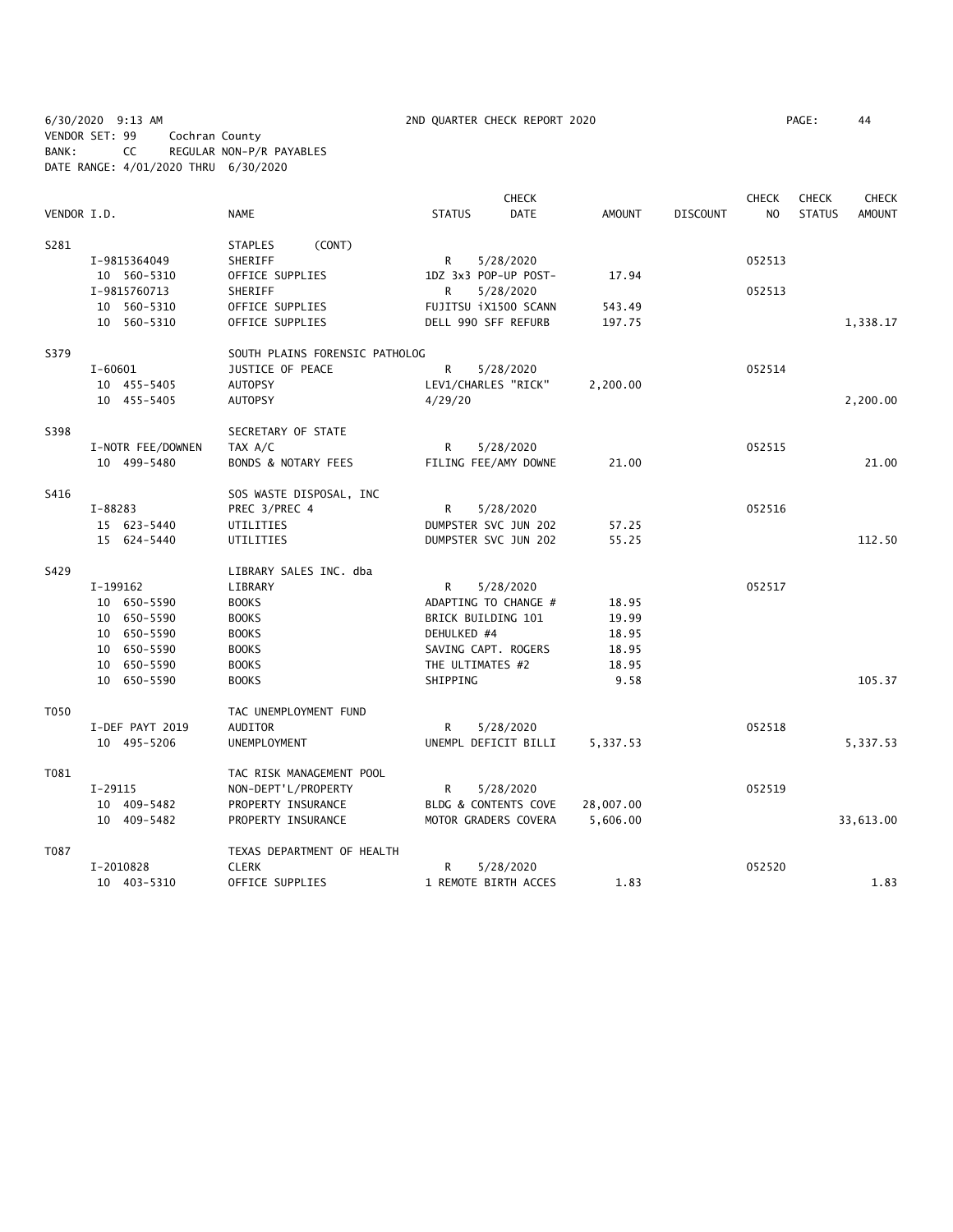6/30/2020 9:13 AM 2ND QUARTER CHECK REPORT 2020 PAGE: 45 VENDOR SET: 99 Cochran County BANK: CC REGULAR NON-P/R PAYABLES DATE RANGE: 4/01/2020 THRU 6/30/2020

|             |    |                  |                             |                      | <b>CHECK</b>         |               |                 | <b>CHECK</b>   | <b>CHECK</b>  | <b>CHECK</b>  |
|-------------|----|------------------|-----------------------------|----------------------|----------------------|---------------|-----------------|----------------|---------------|---------------|
| VENDOR I.D. |    |                  | <b>NAME</b>                 | <b>STATUS</b>        | DATE                 | <b>AMOUNT</b> | <b>DISCOUNT</b> | N <sub>O</sub> | <b>STATUS</b> | <b>AMOUNT</b> |
| T148        |    |                  | TASCOSA OFFICE MACHINES INC |                      |                      |               |                 |                |               |               |
|             |    | I-192612         | <b>CLERK</b>                | R                    | 5/28/2020            |               |                 | 052521         |               |               |
|             |    | 10 403-5411      | MAINTENANCE CONTRACTS       |                      | 1,466 COPIES 4/10-5/ | 21.99         |                 |                |               | 21.99         |
| U019        |    |                  | UNITED SUPERMARKETS, INC    |                      |                      |               |                 |                |               |               |
|             |    | I-5944002 051120 | JAIL                        | R                    | 5/28/2020            |               |                 | 052522         |               |               |
|             |    | 10 512-5333      | FOOD-PRISONERS              | 3 CLUSTER BUNS       |                      | 2.97          |                 |                |               |               |
|             |    | 10 512-5333      | FOOD-PRISONERS              | 2 CONEY BUNS         |                      | 1.98          |                 |                |               |               |
|             |    | 10 512-5333      | FOOD-PRISONERS              | 2 DM PEACHES         |                      | 20.98         |                 |                |               |               |
|             |    | 10 512-5333      | FOOD-PRISONERS              | 6 HEARTH OF TX BREAD |                      | 8.94          |                 |                |               |               |
|             |    | 10 512-5333      | FOOD-PRISONERS              | 6 MANWICH            |                      | 7.74          |                 |                |               |               |
|             | 10 | 512-5333         | FOOD-PRISONERS              | HVR DRESSING         |                      | 3.99          |                 |                |               |               |
|             | 10 | 512-5333         | FOOD-PRISONERS              | 2 CHOC PUDDING       |                      | 12.98         |                 |                |               |               |
|             | 10 | 512-5333         | FOOD-PRISONERS              | 2 MCC SEASONING      |                      | 4.58          |                 |                |               |               |
|             | 10 | 512-5333         | FOOD-PRISONERS              | 3 MIRACLE WHIP       |                      | 13.47         |                 |                |               |               |
|             | 10 | 512-5333         | FOOD-PRISONERS              | 12 RANCH BEANS       |                      | 11.88         |                 |                |               |               |
|             | 10 | 512-5333         | FOOD-PRISONERS              | 2 ROTEL              |                      | 4.58          |                 |                |               |               |
|             |    | 10 512-5333      | FOOD-PRISONERS              | BRISKET RUB          |                      | 7.99          |                 |                |               |               |
|             |    | 10 512-5333      | FOOD-PRISONERS              | STEAK SEASONING      |                      | 9.99          |                 |                |               |               |
|             |    | 10 512-5333      | FOOD-PRISONERS              | 36 SK CORN           |                      | 23.40         |                 |                |               |               |
|             |    | 10 512-5333      | FOOD-PRISONERS              | 3 BBQ SAUCE          |                      | 4.47          |                 |                |               |               |
|             |    | 10 512-5333      | FOOD-PRISONERS              | 4 DICED TOMATOES     |                      | 3.16          |                 |                |               |               |
|             |    | 10 512-5333      | FOOD-PRISONERS              | FRUIT COCKTAIL       |                      | 8.99          |                 |                |               |               |
|             | 10 | 512-5333         | FOOD-PRISONERS              | 24 GREEN BEANS       |                      | 15.60         |                 |                |               |               |
|             | 10 | 512-5333         | FOOD-PRISONERS              | 6 KETCHUP            |                      | 8.34          |                 |                |               |               |
|             | 10 | 512-5333         | FOOD-PRISONERS              | 2PK PAPER TOWELS     |                      | 10.98         |                 |                |               |               |
|             | 10 | 512-5333         | FOOD-PRISONERS              | 24 TOMATO SAUCE      |                      | 9.36          |                 |                |               |               |
|             |    | 10 512-5333      | FOOD-PRISONERS              | 4 MUSTARD            |                      | 8.76          |                 |                |               |               |
|             |    | 10 512-5333      | FOOD-PRISONERS              | 2 DOLE GARDEN SALAD  |                      | 7.98          |                 |                |               |               |
|             |    | 10 512-5333      | FOOD-PRISONERS              | 2 SHREDDED LETTUCE   |                      | 5.98          |                 |                |               |               |
|             |    | 10 512-5333      | FOOD-PRISONERS              | JALAPENO PEPPERS     |                      | 3.99          |                 |                |               |               |
|             |    | 10 512-5333      | FOOD-PRISONERS              | MED RED CHILE        |                      | 2.99          |                 |                |               |               |
|             | 10 | 512-5333         | FOOD-PRISONERS              | TOMATOES ON VINE/3   |                      | 10.43         |                 |                |               |               |
|             | 10 | 512-5333         | FOOD-PRISONERS              | 2 GR BEEF 73/27      |                      | 27.98         |                 |                |               |               |
|             | 10 | 512-5333         | FOOD-PRISONERS              | 10 BAR S MEAT FRANKS |                      | 9.90          |                 |                |               |               |
|             | 10 | 512-5333         | FOOD-PRISONERS              | 5 BONE-IN SIRLOIN    |                      | 39.43         |                 |                |               |               |
|             | 10 | 512-5333         | FOOD-PRISONERS              | 4 FRESH DRUMS        |                      | 17.33         |                 |                |               |               |
|             | 10 | 512-5333         | FOOD-PRISONERS              |                      | 5 MISSION FLOUR TORT | 19.95         |                 |                |               |               |
|             | 10 | 512-5333         | FOOD-PRISONERS              | 2 HAM/CH 12PK        |                      | 19.98         |                 |                |               |               |
|             | 10 | 512-5333         | FOOD-PRISONERS              | 2 WHIP TOPPING       |                      | 4.78          |                 |                |               |               |
|             | 10 | 512-5333         | FOOD-PRISONERS              |                      | 4 IMPERIAL MARGARINE | 3.96          |                 |                |               |               |
|             | 10 | 512-5333         | FOOD-PRISONERS              | 6 IMPERIAL SPREAD    |                      | 17.94         |                 |                |               |               |
|             | 10 | 512-5333         | FOOD-PRISONERS              | 2 GAL LUCERNE MILK   |                      | 6.18          |                 |                |               |               |
|             | 10 | 512-5333         | FOOD-PRISONERS              | 2 WHIP CREAM         |                      | 4.58          |                 |                |               |               |
|             | 10 | 512-5333         | FOOD-PRISONERS              | LG EGGS              |                      | 5.69          |                 |                |               |               |
|             | 10 | 512-5333         | FOOD-PRISONERS              | <b>DISC</b>          |                      | 41.42CR       |                 |                |               | 372.78        |
|             |    |                  |                             |                      |                      |               |                 |                |               |               |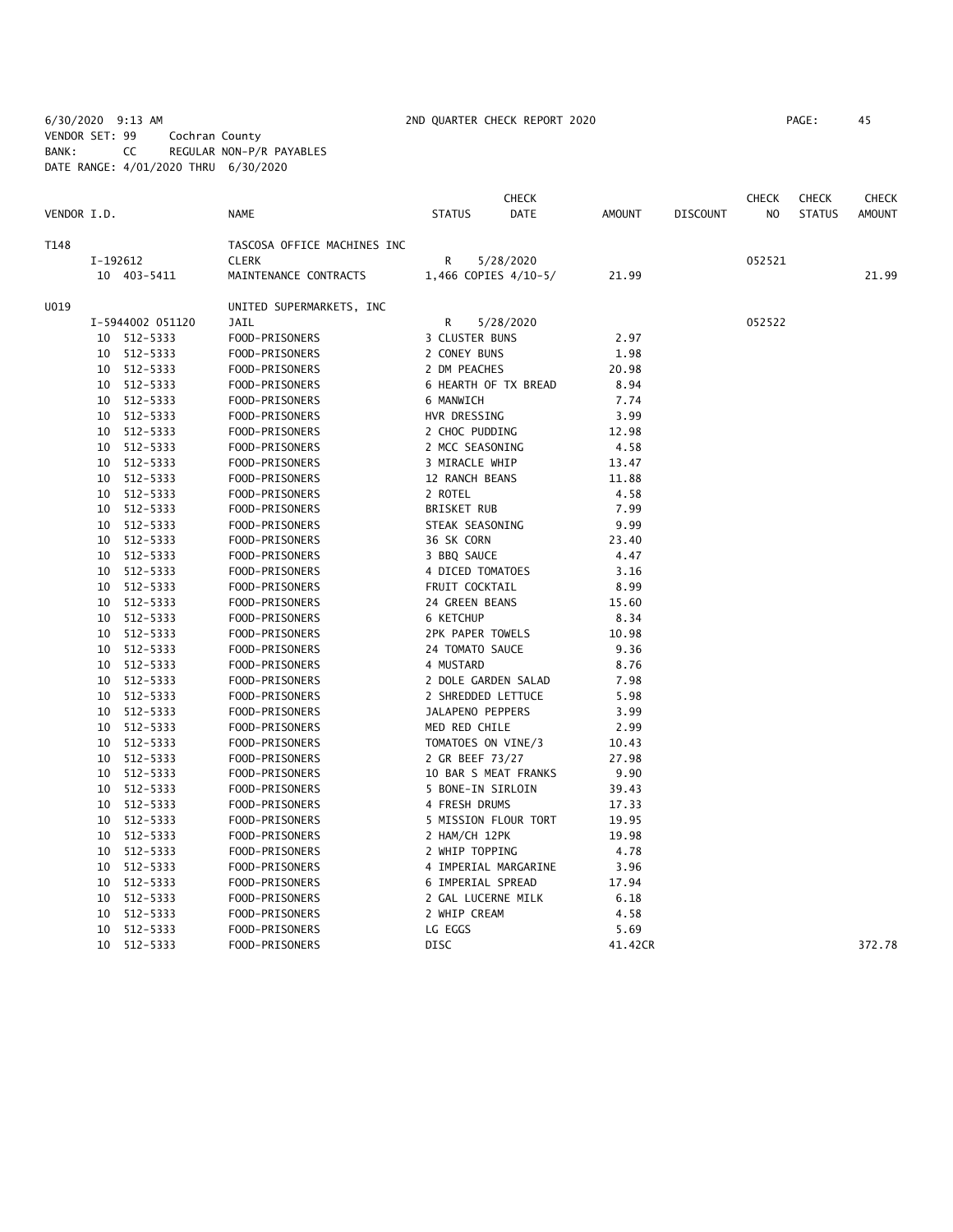6/30/2020 9:13 AM 2ND QUARTER CHECK REPORT 2020 PAGE: 46 VENDOR SET: 99 Cochran County BANK: CC REGULAR NON-P/R PAYABLES DATE RANGE: 4/01/2020 THRU 6/30/2020

|             |                  |                                | <b>CHECK</b>         |                       |               |                 | <b>CHECK</b>   | <b>CHECK</b>  | <b>CHECK</b>  |
|-------------|------------------|--------------------------------|----------------------|-----------------------|---------------|-----------------|----------------|---------------|---------------|
| VENDOR I.D. |                  | <b>NAME</b>                    | <b>STATUS</b>        | <b>DATE</b>           | <b>AMOUNT</b> | <b>DISCOUNT</b> | N <sub>O</sub> | <b>STATUS</b> | <b>AMOUNT</b> |
| U036        |                  | UNIFIRST HOLDINGS, INC.        |                      |                       |               |                 |                |               |               |
|             | I-831 2500479    | JAIL/COURTHOUSE                | R                    | 5/28/2020             |               |                 | 052523         |               |               |
|             | 10 510-5332      | CUSTODIAL SUPPLIES             | 4 MATS 4x6           |                       | 12.00         |                 |                |               |               |
|             | 10 512-5392      | MISCELLANEOUS SUPPLIES         |                      | 200 MICROFIBER TOWEL  | 22.00         |                 |                |               |               |
|             | 10 512-5392      | MISCELLANEOUS SUPPLIES         | DEFE CHG             |                       | 5.00          |                 |                |               |               |
|             | I-831 2503036    | JAIL/COURTHOUSE                | R                    | 5/28/2020             |               |                 | 052523         |               |               |
|             | 10 510-5332      | CUSTODIAL SUPPLIES             | 4 MATS 4x6           |                       | 12.00         |                 |                |               |               |
|             | 10 512-5392      | MISCELLANEOUS SUPPLIES         |                      | 200 MICROFIBER TOWEL  | 22.00         |                 |                |               |               |
|             | 10 512-5392      | MISCELLANEOUS SUPPLIES         | DEFE CHG             |                       | 5.00          |                 |                |               | 78.00         |
| <b>WOO7</b> |                  | THOMSON REUTERS-WEST PAYMENT C |                      |                       |               |                 |                |               |               |
|             | I-1000645386     | ATTORNEY/LAW LIBRARY           | R                    | 5/28/2020             |               |                 | 052524         |               |               |
|             | 10 475-5590      | LAW LIBRARY MTRLS/UPDATES      |                      | BOOKS & BOUND VOL MA  | 129.52        |                 |                |               |               |
|             | I-841915555      | ATTORNEY/LAW LIBRARY           | R                    | 5/28/2020             |               |                 | 052524         |               |               |
|             | 10 475-5590      | LAW LIBRARY MTRLS/UPDATES      |                      | DATABASE CHG FEB 202  | 330.75        |                 |                |               | 460.27        |
| W055        |                  | WINDSTREAM COMMUNICATIONS SW   |                      |                       |               |                 |                |               |               |
|             | I-266-5181 05/20 | <b>ELECTIONS</b>               | R                    | 5/28/2020             |               |                 | 052525         |               |               |
|             | 10 490-5420      | TELECOMMUNICATIONS             | BASIC SVCS           |                       | 30.30         |                 |                |               |               |
|             | 10 490-5420      | TELECOMMUNICATIONS             | <b>FEES</b>          |                       | 20.88         |                 |                |               |               |
|             | 10 490-5420      | TELECOMMUNICATIONS             | LONG DISTANCE SVC    |                       | 9.04          |                 |                |               | 60.22         |
| W062        |                  | WAL-MART COMMUNITY             |                      |                       |               |                 |                |               |               |
|             | I-011794 051120  | <b>JAIL</b>                    | R                    | 5/28/2020             |               |                 | 052526         |               |               |
|             | 10 512-5392      | MISCELLANEOUS SUPPLIES         | DVD PLAYER           |                       | 39.88         |                 |                |               |               |
|             | I-015294 051520  | <b>JAIL</b>                    | R                    | 5/28/2020             |               |                 | 052526         |               |               |
|             | 10 512-5333      | FOOD-PRISONERS                 | 9 CAKE MIX @ \$1.24  |                       | 11.16         |                 |                |               |               |
|             | 10 512-5333      | FOOD-PRISONERS                 | 12 CAKE MIX @ \$1.44 |                       | 17.28         |                 |                |               |               |
|             | 10 512-5333      | FOOD-PRISONERS                 | 3 CHOC CAKE @ \$1    |                       | 3.00          |                 |                |               |               |
|             | 10 512-5333      | FOOD-PRISONERS                 | 1 DARK BROWNIE       |                       | 1.00          |                 |                |               |               |
|             | 10 512-5333      | FOOD-PRISONERS                 |                      | 6 GREAT VALUE @ \$1.9 | 11.88         |                 |                |               |               |
|             | 10 512-5333      | FOOD-PRISONERS                 | 2 GAL MILK           |                       | 5.28          |                 |                |               |               |
|             | 10 512-5333      | FOOD-PRISONERS                 | 3 CHOC DROP          |                       | 9.54          |                 |                |               |               |
|             | 10 512-5333      | FOOD-PRISONERS                 | 2 BAG APPLES         |                       | 3.96          |                 |                |               |               |
|             | 10 512-5333      | FOOD-PRISONERS                 | 8 COM SIMP @\$2.98   |                       | 23.84         |                 |                |               |               |
|             | 10 512-5392      | MISCELLANEOUS SUPPLIES         | 2 DAWN               |                       | 13.88         |                 |                |               |               |
|             | I-015494 051520  | JAIL/MEDS                      | R                    | 5/28/2020             |               |                 | 052526         |               |               |
|             | 10 512-5391      | MEDICAL CARE-PRISONERS         | RX#1/PUENTE          |                       | 4.00          |                 |                |               |               |
|             | 10 512-5391      | MEDICAL CARE-PRISONERS         | RX#2/PUENTE          |                       | 9.00          |                 |                |               |               |
|             | I-020780 052020  | JAIL                           | R                    | 5/28/2020             |               |                 | 052526         |               |               |
|             | 10 512-5333      | FOOD-PRISONERS                 | 2 SUGAR 25#          |                       | 23.56         |                 |                |               |               |
|             | 10 512-5333      | FOOD-PRISONERS                 | 4 PKG SALAD          |                       | 11.88         |                 |                |               |               |
|             | 10 512-5333      | FOOD-PRISONERS                 | TOMATO ON VINE       |                       | 5.13          |                 |                |               | 194.27        |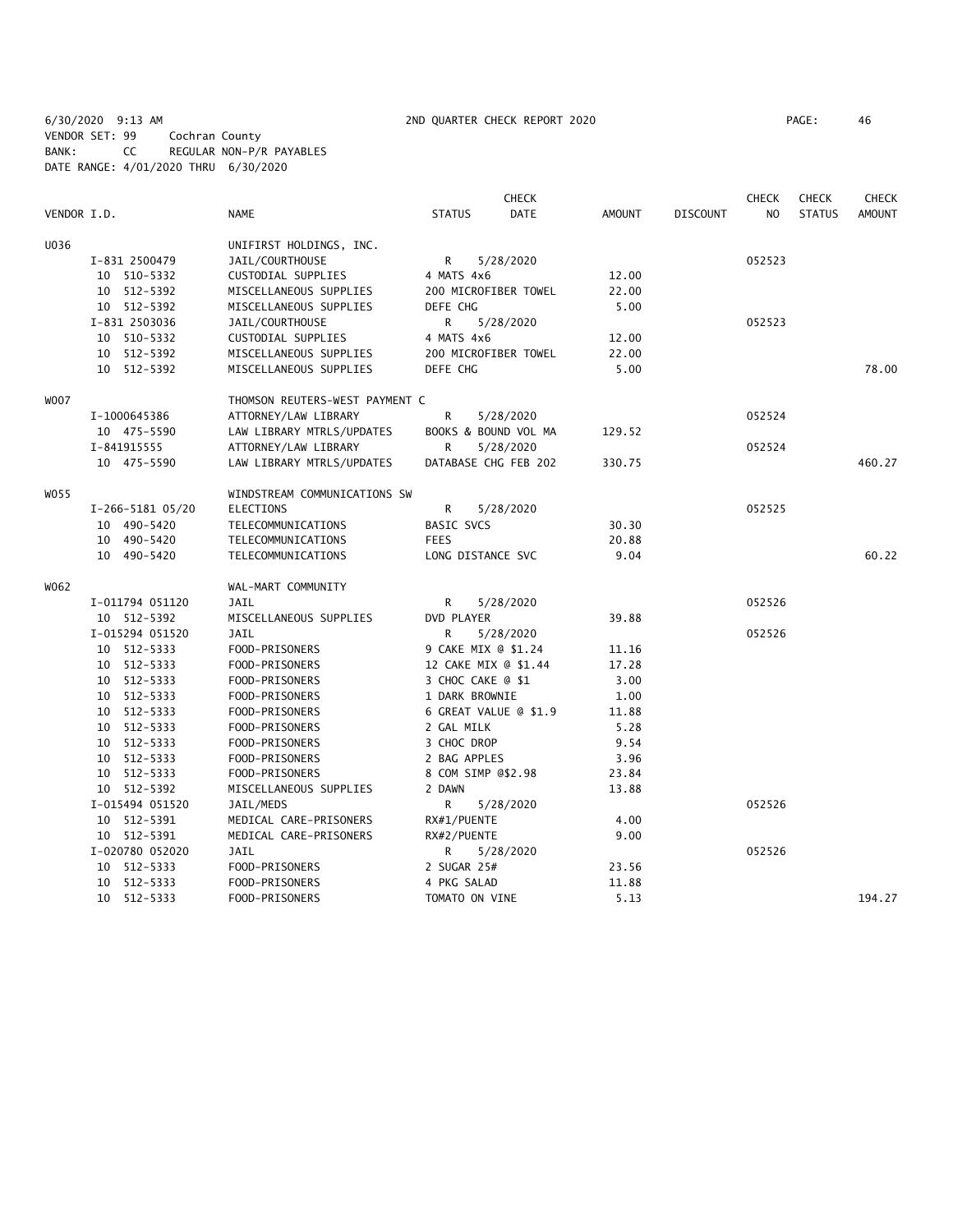6/30/2020 9:13 AM 2ND QUARTER CHECK REPORT 2020 PAGE: 47 VENDOR SET: 99 Cochran County BANK: CC REGULAR NON-P/R PAYABLES DATE RANGE: 4/01/2020 THRU 6/30/2020

|                   |            |                             |                                       |                    | <b>CHECK</b>         |        |                 | <b>CHECK</b> | <b>CHECK</b>  | <b>CHECK</b>  |
|-------------------|------------|-----------------------------|---------------------------------------|--------------------|----------------------|--------|-----------------|--------------|---------------|---------------|
| VENDOR I.D.       |            |                             | NAME                                  | <b>STATUS</b>      | DATE                 | AMOUNT | <b>DISCOUNT</b> | NO.          | <b>STATUS</b> | <b>AMOUNT</b> |
| W164              |            |                             | WARREN CAT                            |                    |                      |        |                 |              |               |               |
|                   |            | I-PS020387763               | PREC 2                                | R                  | 5/28/2020            |        |                 | 052527       |               |               |
|                   |            | 15 622-5451                 | <b>REPAIRS</b>                        |                    | OIL FILTER #462-1171 | 14.73  |                 |              |               |               |
|                   |            | 15 622-5451                 | <b>REPAIRS</b>                        |                    | ELEMENT AS-P #222-90 | 42.04  |                 |              |               |               |
|                   |            | 15 622-5451                 | REPAIRS                               |                    | ELEMENT AS-S #222-90 | 33.43  |                 |              |               |               |
|                   |            | 15 622-5451                 | REPAIRS                               |                    | FUEL ELEMENT #360-89 | 20.90  |                 |              |               |               |
|                   |            | 15 622-5451                 | <b>REPAIRS</b>                        |                    | ELEMENT-SEP #479-413 | 29.51  |                 |              |               |               |
|                   |            | 15 622-5451                 | REPAIRS                               | 12 GL 15W40        |                      | 181.20 |                 |              |               |               |
|                   |            | I-PS020387804               | PREC 4                                | R.                 | 5/28/2020            |        |                 | 052527       |               |               |
|                   |            | 15 624-5451                 | <b>REPAIRS</b>                        |                    | LAMP GP-HD #344-3456 | 141.31 |                 |              |               |               |
|                   |            | 15 624-5451                 | <b>REPAIRS</b>                        | FREIGHT            |                      | 15.27  |                 |              |               | 478.39        |
| W227              |            |                             | WRENNS MILL ENTERPRISES, LLC          |                    |                      |        |                 |              |               |               |
|                   | $I - 3862$ |                             | JAIL                                  | R                  | 5/28/2020            |        |                 | 052528       |               |               |
|                   |            | 10 512-5392                 | MISCELLANEOUS SUPPLIES                |                    | 2 GAL KREME SOAP/COV | 27.90  |                 |              |               |               |
|                   |            | 10 512-5392                 | MISCELLANEOUS SUPPLIES                | SHIPPING           |                      | 33.25  |                 |              |               | 61.15         |
| W <sub>2</sub> 35 |            |                             | VANDY NELSON dba                      |                    |                      |        |                 |              |               |               |
|                   | $I - 3029$ |                             | CRTHSE/ACT BLDG/LIBRARY               | R                  | 5/28/2020            |        |                 | 052529       |               |               |
|                   |            | 10 510-5332                 | CUSTODIAL SUPPLIES                    | SPRAY BUGS         |                      | 70.00  |                 |              |               |               |
|                   |            | 10 662-5332                 | CUSTODIAL SUPPLIES                    | SPRAY BUGS         |                      | 45.00  |                 |              |               |               |
|                   |            | 10 650-5332                 | CUSTODIAL SUPPLIES                    | SPRAY BUGS         |                      | 35.00  |                 |              |               | 150.00        |
| X001              |            |                             | XCEL ENERGY                           |                    |                      |        |                 |              |               |               |
|                   |            |                             | I-54-1324315-7 05/20 ALMOST ALL DEPTS | R                  | 5/28/2020            |        |                 | 052530       |               |               |
|                   |            | 30 518-5440                 | UTILITIES                             |                    | 300210167 RUNWAY LIG | 35.72  |                 |              |               |               |
|                   |            | 10 510-5440                 | UTILITIES                             |                    | 300240736 COURTHOUSE | 652.33 |                 |              |               |               |
|                   |            | 10 580-5440                 | UTILITIES [TOWER]                     | 300282806 TOWER    |                      | 64.78  |                 |              |               |               |
|                   |            | 15 621-5440                 | UTILITIES                             |                    | 300294119 PREC 1 SHO | 28.42  |                 |              |               |               |
|                   |            | 10 650-5440                 | UTILITIES                             | 300338546 LIBRARY  |                      | 112.11 |                 |              |               |               |
|                   |            | 10 652-5440                 | UTILITIES                             | 300342232 MUSEUM   |                      | 39.21  |                 |              |               |               |
|                   |            | 10 662-5440                 | UTILITIES                             |                    | 300390484 ACTIVITY B | 336.06 |                 |              |               |               |
|                   |            | 10 660-5440                 | UTILITIES & IRRIGATION                | 300410370 PARK     |                      | 78.56  |                 |              |               |               |
|                   |            | 10 660-5440                 | UTILITIES & IRRIGATION                |                    | 300457515 PARK/SHOP  | 23.88  |                 |              |               |               |
|                   |            | 10 516-5440                 | UTILITIES                             | 300555198 CEMETERY |                      | 106.24 |                 |              |               |               |
|                   |            | 10 660-5440                 | UTILITIES & IRRIGATION                | 300587052 SHOWBARN |                      | 14.83  |                 |              |               |               |
|                   | 10         | 660-5440                    | UTILITIES & IRRIGATION                |                    | 300587753 RODEO GROU | 11.27  |                 |              |               |               |
|                   |            | 10 409-5440                 | UTILITIES                             | 300588989 ANNEX    |                      | 16.19  |                 |              |               |               |
|                   |            | 10 516-5440                 | UTILITIES                             | 300603417 CEMETERY |                      | 37.16  |                 |              |               |               |
|                   |            | 10 516-5440                 | UTILITIES                             |                    | 300637038 CEMETERY S | 186.75 |                 |              |               | 1,743.51      |
| X001              |            |                             | <b>XCEL ENERGY</b>                    |                    |                      |        |                 |              |               |               |
|                   |            | I-54-1829977-7 MAY20 PREC 2 |                                       | R                  | 5/28/2020            |        |                 | 052531       |               |               |
|                   |            | 15 622-5440                 | UTILITIES                             |                    | 375KWH 4/14-5/13/20  | 32.11  |                 |              |               |               |
|                   |            | 15 622-5440                 | UTILITIES                             |                    | AREA LIGHT 4/14-5/12 | 13.79  |                 |              |               | 45.90         |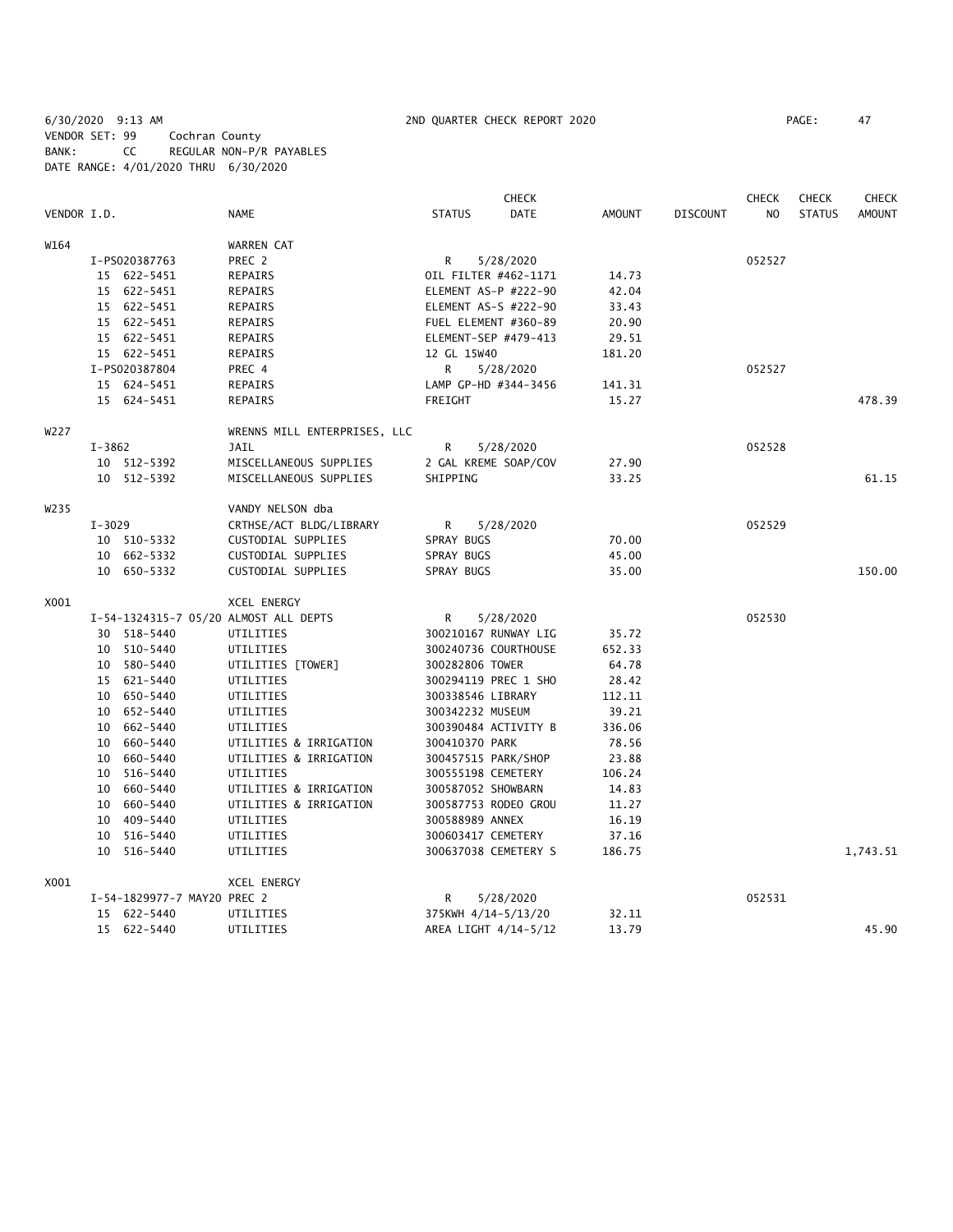6/30/2020 9:13 AM 2ND QUARTER CHECK REPORT 2020 PAGE: 48 VENDOR SET: 99 Cochran County BANK: CC REGULAR NON-P/R PAYABLES DATE RANGE: 4/01/2020 THRU 6/30/2020

| VENDOR I.D.      |                     | <b>NAME</b>                                      | <b>STATUS</b>        | <b>CHECK</b><br><b>DATE</b> | <b>AMOUNT</b> | <b>DISCOUNT</b> | <b>CHECK</b><br>N <sub>O</sub> | <b>CHECK</b><br><b>STATUS</b> | <b>CHECK</b><br><b>AMOUNT</b> |
|------------------|---------------------|--------------------------------------------------|----------------------|-----------------------------|---------------|-----------------|--------------------------------|-------------------------------|-------------------------------|
| Y026             |                     | YOAKUM COUNTY SHERIFF'S OFFICE                   |                      |                             |               |                 |                                |                               |                               |
|                  |                     |                                                  |                      |                             |               |                 |                                |                               |                               |
|                  | I-APR 2020          | JAIL/MEDS                                        | R                    | 5/28/2020                   |               |                 | 052532                         |                               |                               |
|                  | 10 512-5499         | MISCELLANEOUS                                    | 30 DAS/MAIRA CASTANE |                             | 1,500.00      |                 |                                |                               |                               |
|                  | 10 512-5499         | MISCELLANEOUS                                    | 30 DAS/JEFFREY DON H |                             | 1,500.00      |                 |                                |                               |                               |
|                  | 10 512-5499         | MISCELLANEOUS                                    | 30 DAS/MARKEIS D PAT |                             | 1,500.00      |                 |                                |                               |                               |
|                  | 10 512-5391         | MEDICAL CARE-PRISONERS                           | MHMR/MAIRA CASTANEDA |                             | 240.00        |                 |                                |                               |                               |
|                  | 10 512-5391         | MEDICAL CARE-PRISONERS                           | RX/MAIRA CASTANEDA   |                             | 30.00         |                 |                                |                               | 4,770.00                      |
| D211             |                     | DISTRICT ATTY, ANGELA OVERMAN                    |                      |                             |               |                 |                                |                               |                               |
|                  | $I-1/3$ #06-08-3982 | DISTRICT ATTY, ANGELA OVERMAN                    | R                    | 6/02/2020                   |               |                 | 052533                         |                               |                               |
|                  | 93 000-4352.100     | SEIZURES PENDING DISPOSITION 1/3 FORFEITURE/SAUL |                      |                             | 532.61        |                 |                                |                               |                               |
|                  | 93 000-4360.100     | INTEREST EARNINGS                                | 1/3 INTEREST/SAUL AL |                             | 81.33         |                 |                                |                               | 613.94                        |
| S077             |                     | SHERIFF'S FORFEITURE FUND                        |                      |                             |               |                 |                                |                               |                               |
|                  | $I-2/3$ #06-08-3982 | SHERIFF'S FORFEITURE FUND                        | R                    | 6/02/2020                   |               |                 | 052534                         |                               |                               |
|                  | 93 000-4352.100     | SEIZURES PENDING DISPOSITION 2/3 FORFEITURE/SAUL |                      |                             | 1,065.39      |                 |                                |                               |                               |
|                  | 93 000-4360.100     | INTEREST EARNINGS                                | 2/3 INTEREST/SAUL AL |                             | 162.69        |                 |                                |                               | 1,228.08                      |
| B012             |                     | JOHN H. BARKER                                   |                      |                             |               |                 |                                |                               |                               |
|                  | I-GR JURY RE 060420 | DISTRICT COURT                                   | R                    | 6/05/2020                   |               |                 | 052535                         |                               |                               |
|                  | 10 435-5491         | <b>GRAND JURY</b>                                | GRAND JURY RECALL    |                             | 40.00         |                 |                                |                               | 40.00                         |
|                  |                     |                                                  |                      |                             |               |                 |                                |                               |                               |
| D171             |                     | KRISTI DOBSON                                    |                      |                             |               |                 |                                |                               |                               |
|                  | I-GR JURY RE 060420 | DISTRICT COURT                                   | R                    | 6/05/2020                   |               |                 | 052536                         |                               |                               |
|                  | 10 435-5491         | <b>GRAND JURY</b>                                | GRAND JURY RECALL    |                             | 40.00         |                 |                                |                               | 40.00                         |
| E031             |                     | FRANK ENRIQUEZ                                   |                      |                             |               |                 |                                |                               |                               |
|                  | I-GR JURY RE 060420 | DISTRICT COURT                                   | R                    | 6/05/2020                   |               |                 | 052537                         |                               |                               |
|                  | 10 435-5491         | GRAND JURY                                       | GRAND JURY RECALL    |                             | 40.00         |                 |                                |                               | 40.00                         |
|                  |                     |                                                  |                      |                             |               |                 |                                |                               |                               |
| H148             |                     | ROBERT HAWKINS                                   |                      |                             |               |                 |                                |                               |                               |
|                  | I-GR JURY RE 060420 | DISTRICT COURT                                   | R                    | 6/05/2020                   |               |                 | 052538                         |                               |                               |
|                  | 10 435-5491         | GRAND JURY                                       | GRAND JURY RECALL    |                             | 40.00         |                 |                                |                               | 40.00                         |
| H <sub>272</sub> |                     | JEROME HAWKINS                                   |                      |                             |               |                 |                                |                               |                               |
|                  | I-GR JURY RE 060420 | DISTRICT COURT                                   | R                    | 6/05/2020                   |               |                 | 052539                         |                               |                               |
|                  | 10 435-5491         | GRAND JURY                                       | GRAND JURY RECALL    |                             | 40.00         |                 |                                |                               | 40.00                         |
| H <sub>296</sub> |                     | CRUZ HONESTO JR                                  |                      |                             |               |                 |                                |                               |                               |
|                  | I-GR JURY RE 060420 | DISTRICT COURT                                   | R                    | 6/05/2020                   |               |                 | 052540                         |                               |                               |
|                  |                     |                                                  |                      |                             |               |                 |                                |                               |                               |
|                  | 10 435-5491         | GRAND JURY                                       | GRAND JURY RECALL    |                             | 40.00         |                 |                                |                               | 40.00                         |
| I005             |                     | TINA KAY IVINS                                   |                      |                             |               |                 |                                |                               |                               |
|                  | I-GR JURY RE 060420 | DISTRICT COURT                                   | R                    | 6/05/2020                   |               |                 | 052541                         |                               |                               |
|                  | 10 435-5491         | <b>GRAND JURY</b>                                | GRAND JURY RECALL    |                             | 40.00         |                 |                                |                               | 40.00                         |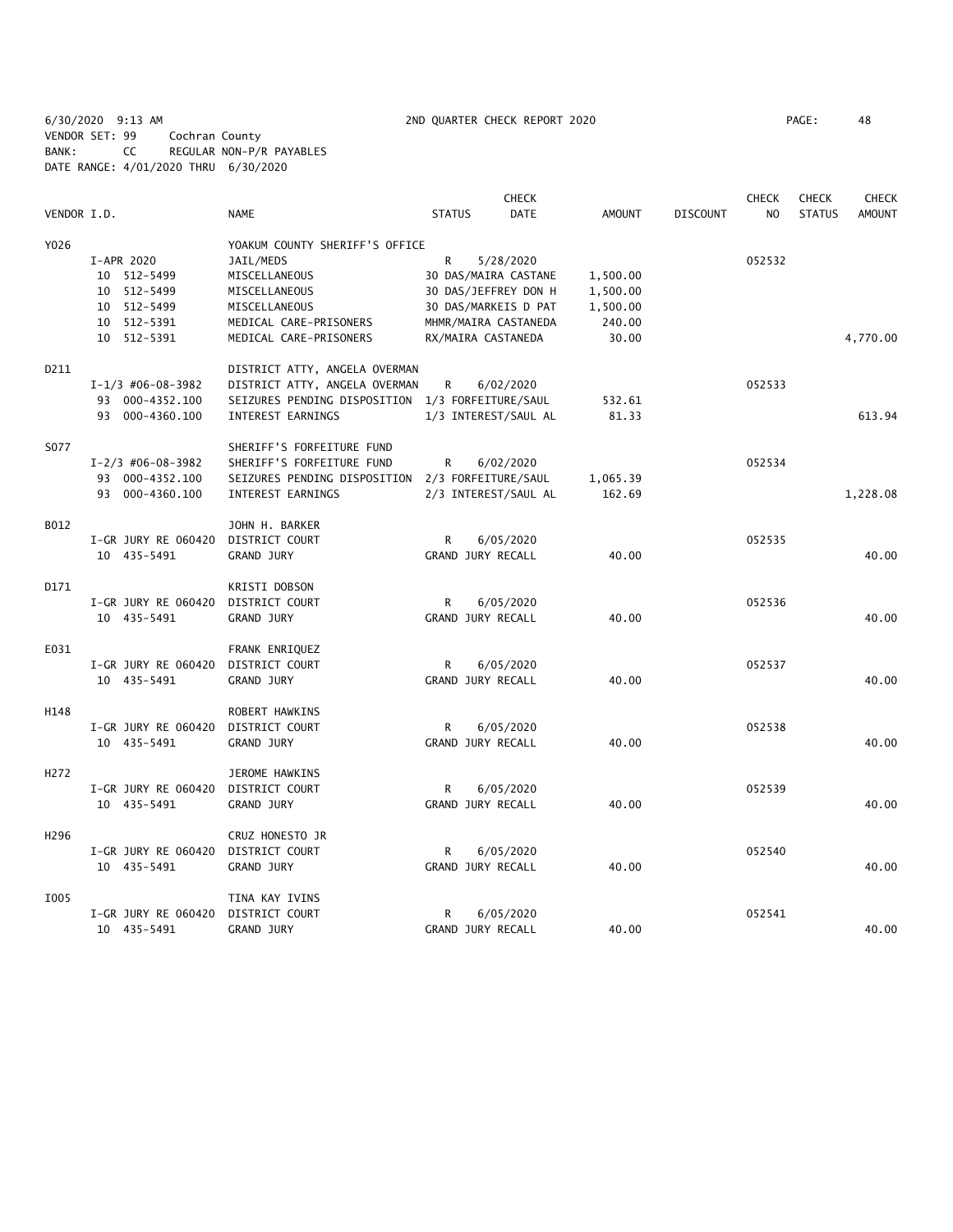6/30/2020 9:13 AM 2ND QUARTER CHECK REPORT 2020 PAGE: 49 VENDOR SET: 99 Cochran County BANK: CC REGULAR NON-P/R PAYABLES DATE RANGE: 4/01/2020 THRU 6/30/2020

|             |                                    |                        |                    | <b>CHECK</b>         |               |                 | <b>CHECK</b>   | <b>CHECK</b>  | <b>CHECK</b>  |
|-------------|------------------------------------|------------------------|--------------------|----------------------|---------------|-----------------|----------------|---------------|---------------|
| VENDOR I.D. |                                    | <b>NAME</b>            | <b>STATUS</b>      | DATE                 | <b>AMOUNT</b> | <b>DISCOUNT</b> | N <sub>O</sub> | <b>STATUS</b> | <b>AMOUNT</b> |
| K089        |                                    | KERI KOZINA            |                    |                      |               |                 |                |               |               |
|             | I-GR JURY RE 060420                | DISTRICT COURT         | R                  | 6/05/2020            |               |                 | 052542         |               |               |
|             | 10 435-5491                        | <b>GRAND JURY</b>      | GRAND JURY RECALL  |                      | 40.00         |                 |                |               | 40.00         |
| M062        |                                    | EMMA MORIN             |                    |                      |               |                 |                |               |               |
|             | I-GR JURY RE 060420                | DISTRICT COURT         | R                  | 6/05/2020            |               |                 | 052543         |               |               |
|             | 10 435-5491                        | <b>GRAND JURY</b>      | GRAND JURY RECALL  |                      | 40.00         |                 |                |               | 40.00         |
| P263        |                                    | LORI PRUITT            |                    |                      |               |                 |                |               |               |
|             | I-GR JURY RE 060420                | DISTRICT COURT         | R                  | 6/05/2020            |               |                 | 052544         |               |               |
|             | 10 435-5491                        | <b>GRAND JURY</b>      | GRAND JURY RECALL  |                      | 40.00         |                 |                |               | 40.00         |
| R047        |                                    | MARCELO RODRIGUEZ      |                    |                      |               |                 |                |               |               |
|             | I-GR JURY RE 060420                | DISTRICT COURT         | R                  | 6/05/2020            |               |                 | 052545         |               |               |
|             | 10 435-5491                        | <b>GRAND JURY</b>      | GRAND JURY RECALL  |                      | 40.00         |                 |                |               | 40.00         |
| S087        |                                    | ALBERT SALAS           |                    |                      |               |                 |                |               |               |
|             | I-GR JURY RE 060420 DISTRICT COURT |                        | $\mathsf{R}$       | 6/05/2020            |               |                 | 052546         |               |               |
|             | 10 435-5491                        | <b>GRAND JURY</b>      | GRAND JURY RECALL  |                      | 40.00         |                 |                |               | 40.00         |
| S304        |                                    | JAMES SOLIZ            |                    |                      |               |                 |                |               |               |
|             | I-GR JURY RE 060420                | DISTRICT COURT         | R                  | 6/05/2020            |               |                 | 052547         |               |               |
|             | 10 435-5491                        | <b>GRAND JURY</b>      | GRAND JURY RECALL  |                      | 40.00         |                 |                |               | 40.00         |
| W024        |                                    | <b>COREY WESTBROOK</b> |                    |                      |               |                 |                |               |               |
|             | I-GR JURY RE 060420                | DISTRICT COURT         | R                  | 6/05/2020            |               |                 | 052548         |               |               |
|             | 10 435-5491                        | GRAND JURY             | GRAND JURY RECALL  |                      | 40.00         |                 |                |               | 40.00         |
| Z007        |                                    | JOANN ZAPATA           |                    |                      |               |                 |                |               |               |
|             | I-GR JURY RE 060420                | DISTRICT COURT         | R                  | 6/05/2020            |               |                 | 052549         |               |               |
|             | 10 435-5491                        | GRAND JURY             | GRAND JURY RECALL  |                      | 40.00         |                 |                |               | 40.00         |
| A007        | $I-30928$                          | ALBERT GONZALEZ, dba   | R                  |                      |               |                 | 052550         |               |               |
|             | 15 621-5454                        | PREC 1<br>TIRES        | 2 TIRE CHG 11-24.5 | 6/08/2020            | 120.00        |                 |                |               |               |
|             | 15 621-5454                        | TIRES                  | 2 VALVE STEM       |                      | 25.00         |                 |                |               | 145.00        |
| A108        |                                    | AT&T MOBILITY          |                    |                      |               |                 |                |               |               |
|             | I-#4144 051920                     | SHERIFF                | R                  | 6/08/2020            |               |                 | 052551         |               |               |
|             | 10 560-5420                        | TELECOMMUNICATIONS     |                    | 1ST NET/6 LNS 4/20-5 | 229.50        |                 |                |               | 229.50        |
| A109        |                                    | ALBUS FARM EQUIPMENT   |                    |                      |               |                 |                |               |               |
|             | $I - 0756$                         | PREC 1                 | R                  | 6/08/2020            |               |                 | 052552         |               |               |
|             | 15 621-5451                        | <b>REPAIRS</b>         | RPR TARP ROLLER    |                      | 20.00         |                 |                |               | 20.00         |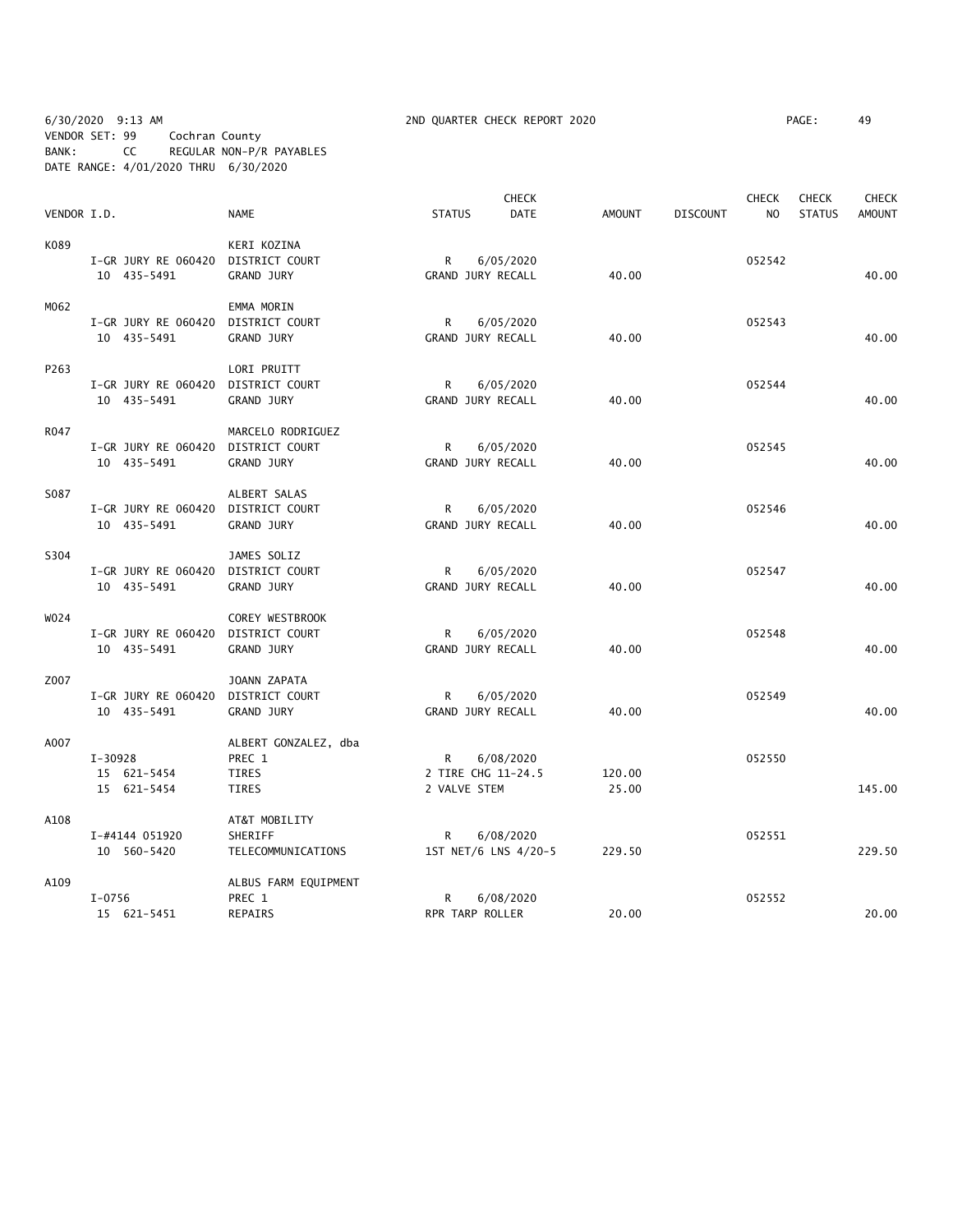6/30/2020 9:13 AM 2ND QUARTER CHECK REPORT 2020 PAGE: 50 VENDOR SET: 99 Cochran County BANK: CC REGULAR NON-P/R PAYABLES DATE RANGE: 4/01/2020 THRU 6/30/2020

| VENDOR I.D. |            |             | <b>NAME</b>                      | <b>STATUS</b>           | <b>CHECK</b><br>DATE | AMOUNT   | <b>DISCOUNT</b> | <b>CHECK</b><br>N <sub>O</sub> | <b>CHECK</b><br><b>STATUS</b> | <b>CHECK</b><br>AMOUNT |
|-------------|------------|-------------|----------------------------------|-------------------------|----------------------|----------|-----------------|--------------------------------|-------------------------------|------------------------|
|             |            |             |                                  |                         |                      |          |                 |                                |                               |                        |
| A249        |            |             | ANTELOPE TIRE & SUPPLY, INC      |                         |                      |          |                 |                                |                               |                        |
|             | $I - 5410$ |             | PREC 3                           | R                       | 6/08/2020            |          |                 | 052553                         |                               |                        |
|             |            | 15 623-5454 | <b>TIRES</b>                     | RPR FLAT/PICKUP         |                      | 15.00    |                 |                                |                               | 15.00                  |
| B001        |            |             | BAILEY CO. ELECTRIC COOP         |                         |                      |          |                 |                                |                               |                        |
|             |            | I-454768    | PREC 4                           | R                       | 6/08/2020            |          |                 | 052554                         |                               |                        |
|             |            | 15 624-5440 | UTILITIES                        | 131KWH 4/14-5/14/20     |                      | 40.55    |                 |                                |                               |                        |
|             |            | 15 624-5440 | UTILITIES                        | AREA LIGHT              |                      | 11.85    |                 |                                |                               |                        |
|             |            | I-454769    | PREC 3                           | R                       | 6/08/2020            |          |                 | 052554                         |                               |                        |
|             |            | 15 623-5440 | UTILITIES                        | 72KWH 4/14-5/14/20      |                      | 35.80    |                 |                                |                               |                        |
|             |            | 15 623-5440 | UTILITIES                        | 2 AREA LIGHTS           |                      | 25.40    |                 |                                |                               |                        |
|             |            | I-454770    | NON-DEPT'L/SHERIFF POSSE         | R                       | 6/08/2020            |          |                 | 052554                         |                               |                        |
|             |            | 10 409-5440 | UTILITIES                        |                         | ELEC SVC 4/14-5/14/2 | 42.50    |                 |                                |                               | 156.10                 |
| B029        |            |             | BRUCKNER'S TRUCK SALES, INC      |                         |                      |          |                 |                                |                               |                        |
|             |            | I-439850L   | PREC 4                           | R                       | 6/08/2020            |          |                 | 052555                         |                               |                        |
|             |            | 15 624-5451 | <b>REPAIRS</b>                   | SWITCH #25131431        |                      | 77.75    |                 |                                |                               | 77.75                  |
| B286        |            |             | BRENT'S TINT & OFFROAD           |                         |                      |          |                 |                                |                               |                        |
|             | $I-4770$   |             | SHERIFF                          | R                       | 6/08/2020            |          |                 | 052556                         |                               |                        |
|             |            | 10 560-5571 | CAPITAL OUTLAY                   |                         | TINT WINDOWS/'20 CHE | 150.00   |                 |                                |                               | 150.00                 |
|             |            |             |                                  |                         |                      |          |                 |                                |                               |                        |
| C007        |            |             | CITY OF MORTON                   |                         |                      |          |                 |                                |                               |                        |
|             |            | I-052920    | LIB/MUS/ACT BLDG/CRTHSE/PREC 1 R |                         | 6/08/2020            |          |                 | 052557                         |                               |                        |
|             |            | 10 650-5440 | UTILITIES                        | LIBRARY GAS             |                      | 19.00    |                 |                                |                               |                        |
|             |            | 10 650-5440 | UTILITIES                        | LIBRARY WATER           |                      | 28.00    |                 |                                |                               |                        |
|             |            | 10 650-5440 | UTILITIES                        | LIBRARY GARBAGE         |                      | 51.50    |                 |                                |                               |                        |
|             |            | 10 650-5440 | UTILITIES                        | LIBRARY SEWER           |                      | 18.00    |                 |                                |                               |                        |
|             |            | 10 652-5440 | UTILITIES                        | MUSEUM GAS              |                      | 54.00    |                 |                                |                               |                        |
|             |            | 10 652-5440 | UTILITIES                        | MUSEUM WATER            |                      | 28.00    |                 |                                |                               |                        |
|             |            | 10 652-5440 | UTILITIES                        | MUSEUM GARBAGE          |                      | 28.00    |                 |                                |                               |                        |
|             |            | 10 652-5440 | UTILITIES                        | MUSEUM SEWER            |                      | 16.00    |                 |                                |                               |                        |
|             |            | 10 662-5440 | UTILITIES                        | ACTIVITY BLDG GAS       |                      | 132.75   |                 |                                |                               |                        |
|             |            | 10 662-5440 | UTILITIES                        | ACT. BLDG WATER         |                      | 28.00    |                 |                                |                               |                        |
|             |            | 10 662-5440 | UTILITIES                        | ACT. BLDG GARBAGE       |                      | 77.00    |                 |                                |                               |                        |
|             |            | 10 662-5440 | UTILITIES                        | ACT. BLDG SEWER         |                      | 48.00    |                 |                                |                               |                        |
|             |            | 10 510-5440 | UTILITIES                        | COURTHOUSE GAS          |                      | 45.25    |                 |                                |                               |                        |
|             |            | 10 510-5440 | UTILITIES                        | COURTHOUSE WATER        |                      | 1,221.50 |                 |                                |                               |                        |
|             |            | 10 510-5440 | UTILITIES                        | CRTHSE GARBAGE          |                      | 334.50   |                 |                                |                               |                        |
|             |            | 10 510-5440 | UTILITIES                        | <b>COURTHOUSE SEWER</b> |                      | 54.00    |                 |                                |                               |                        |
|             |            | 15 621-5440 | UTILITIES                        | PREC 1 GAS              |                      | 19.00    |                 |                                |                               |                        |
|             |            | 15 621-5440 | UTILITIES                        | PREC 1 WATER            |                      | 28.00    |                 |                                |                               |                        |
|             |            | 15 621-5440 | UTILITIES                        | PREC 1 GARBAGE          |                      | 51.50    |                 |                                |                               | 2,282.00               |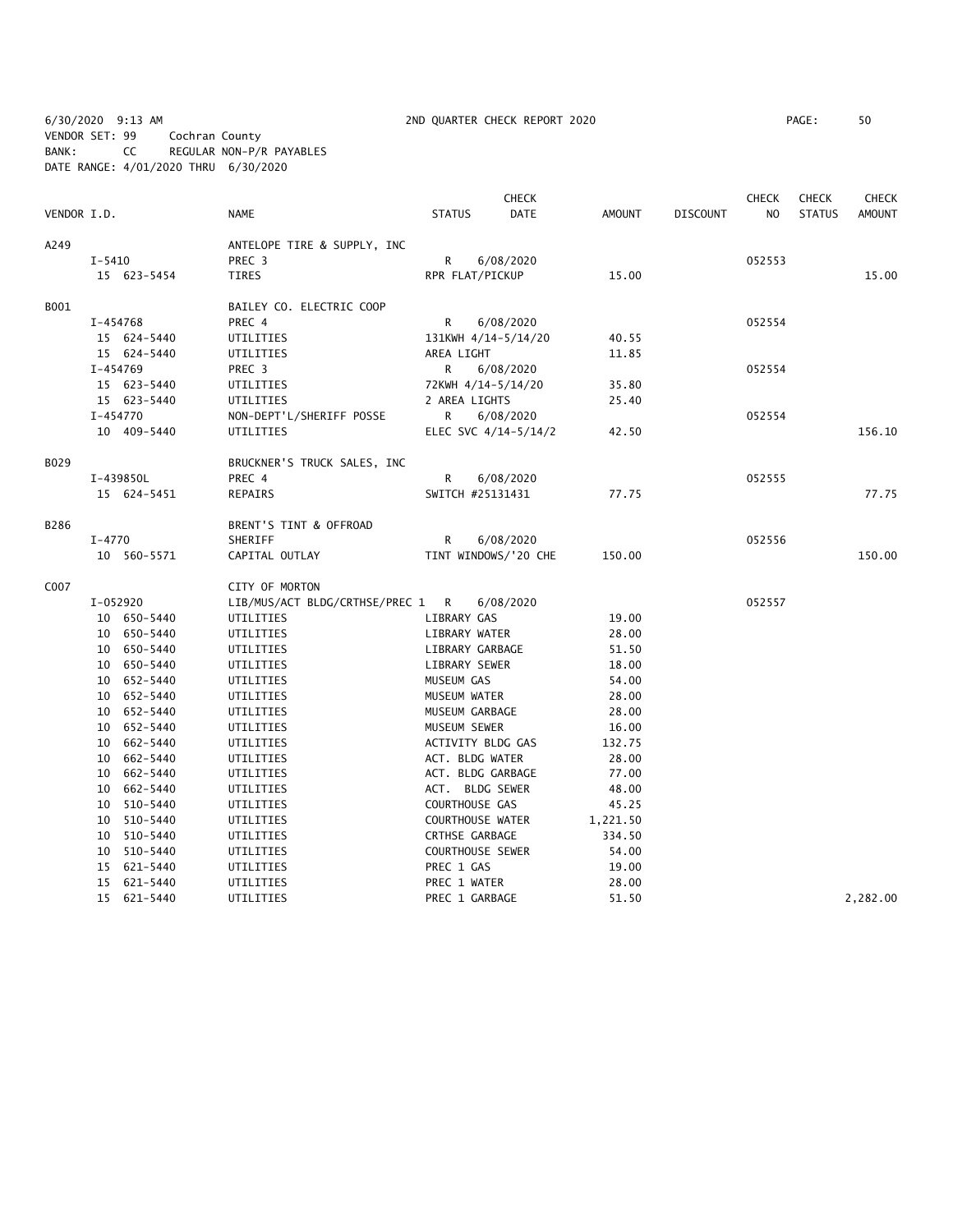6/30/2020 9:13 AM 2ND QUARTER CHECK REPORT 2020 PAGE: 51 VENDOR SET: 99 Cochran County BANK: CC REGULAR NON-P/R PAYABLES DATE RANGE: 4/01/2020 THRU 6/30/2020

|             |                   |                           |                                    | <b>CHECK</b>          |                 | CHECK          | <b>CHECK</b>  | <b>CHECK</b>  |
|-------------|-------------------|---------------------------|------------------------------------|-----------------------|-----------------|----------------|---------------|---------------|
| VENDOR I.D. |                   | <b>NAME</b>               | <b>STATUS</b>                      | DATE<br><b>AMOUNT</b> | <b>DISCOUNT</b> | N <sub>O</sub> | <b>STATUS</b> | <b>AMOUNT</b> |
| C008        |                   | CITY OF WHITEFACE         |                                    |                       |                 |                |               |               |
|             | $I-409$ 05/20     | PREC 2                    | 6/08/2020<br>R                     |                       |                 | 052558         |               |               |
|             | 15 622-5440       | UTILITIES                 | GAS SVC 4/15-5/14/20               | 16.50                 |                 |                |               |               |
|             | 15 622-5440       | UTILITIES                 | WATER SVC                          | 26.00                 |                 |                |               |               |
|             | 15 622-5440       | UTILITIES                 | GARBAGE SVC                        | 54.37                 |                 |                |               |               |
|             | 15 622-5440       | UTILITIES                 | SEWER SVC                          | 22.50                 |                 |                |               | 119.37        |
| C015        |                   | COCHRAN COUNTY SENIOR     |                                    |                       |                 |                |               |               |
|             | I-JUN '20 INSTLMT | SENIOR CITIZENS           | R<br>6/08/2020                     |                       |                 | 052559         |               |               |
|             | 10 663-5418       | SENIOR CITIZENS CONTRACT  | <b>JUNE 2020</b>                   | 6,250.00              |                 |                |               | 6,250.00      |
| C035        |                   | COX AUTO SUPPLY CO        |                                    |                       |                 |                |               |               |
|             | I-440727          | PREC 2                    | R<br>6/08/2020                     |                       |                 | 052560         |               |               |
|             | 15 622-5356       | ROAD MATERIALS & SUPPLIES | 4 PAPER TOWELS                     | 19.96                 |                 |                |               |               |
|             | $I - 440753$      | PREC 1                    | 6/08/2020<br>R                     |                       |                 | 052560         |               |               |
|             | 15 621-5451       | <b>REPAIRS</b>            | AIR BRAKE ANTIFREEZE               | 5.99                  |                 |                |               |               |
|             | I-440809          | SHERIFF                   | 6/08/2020<br>R                     |                       |                 | 052560         |               |               |
|             | 10 560-5334       | OTHER SUPPLIES            | LIQUID WAXY SUDS                   | 11.99                 |                 |                |               |               |
|             | 10 560-5334       | OTHER SUPPLIES            | HOSE NOZZLE                        | 4.99                  |                 |                |               |               |
|             | I-440837          | PREC 3                    | R<br>6/08/2020                     |                       |                 | 052560         |               |               |
|             | 15 623-5451       | REPAIRS                   | HOSE CLAMP                         | 1.39                  |                 |                |               |               |
|             | 15 623-5451       | <b>REPAIRS</b>            | 3/4 HEATER HOSE                    | 1.49                  |                 |                |               |               |
|             | 15 623-5356       | ROAD MATERIALS & SUPPLIES | HEX KEY ST                         | 9.25                  |                 |                |               |               |
|             | 15 623-5451       | <b>REPAIRS</b>            | HEATER HOSE CO                     | 3.66                  |                 |                |               |               |
|             | 15 623-5356       | ROAD MATERIALS & SUPPLIES | MIRROR SAFETY GLASSE               | 7.89                  |                 |                |               |               |
|             | 15 623-5356       | ROAD MATERIALS & SUPPLIES | HOSE CUTTER                        | 29.99                 |                 |                |               |               |
|             | I-440838          | PREC 3                    | R<br>6/08/2020                     |                       |                 | 052560         |               |               |
|             | 15 623-5451       | REPAIRS                   | 6 50/50 ANTIFREEZE                 | 65.94                 |                 |                |               |               |
|             | I-440852          | PREC 3                    | 6/08/2020<br>R                     |                       |                 | 052560         |               |               |
|             | 15 623-5451       | REPAIRS                   | 6 50/50 ANTIFREEZE                 | 65.94                 |                 |                |               |               |
|             | $I - 440857$      | PREC 1                    | R.<br>6/08/2020                    |                       |                 | 052560         |               |               |
|             | 15 621-5451       | REPAIRS                   | OIL FILTER PF48E                   | 5.98                  |                 |                |               |               |
|             | 15 621-5451       | <b>REPAIRS</b>            | DELCO AIR FILTER A31               | 24.98                 |                 |                |               |               |
|             | 15 621-5451       | <b>REPAIRS</b>            | 6QT QS 5/30 OIL                    | 31.74                 |                 |                |               |               |
|             | $I - 441354$      | PARK                      | R<br>6/08/2020                     |                       |                 | 052560         |               |               |
|             | 10 660-5332       | CUSTODIAL SUPPLIES        | <b>TRUFUEL</b>                     | 7.99                  |                 |                |               |               |
|             | 10 660-5332       | CUSTODIAL SUPPLIES        | 2) 2-CYCLE OIL                     | 5.18                  |                 |                |               |               |
|             | I-441372          | PREC 2                    | R<br>6/08/2020                     |                       |                 | 052560         |               |               |
|             | 15 622-5356       | ROAD MATERIALS & SUPPLIES | TUFF STUFF                         | 4.79                  |                 |                |               |               |
|             | 15 622-5356       | ROAD MATERIALS & SUPPLIES | BOLTS, NUTS, WASHERS               | 0.59                  |                 |                |               |               |
|             | $I - 441571$      | PREC <sub>3</sub>         | R<br>6/08/2020                     |                       |                 | 052560         |               |               |
|             | 15 623-5451       | REPAIRS                   | 3 DELCO BATTERY #31-               | 377.67                |                 |                |               |               |
|             | 15 623-5451       | REPAIRS                   | 3 SBF/MARCELO, FORD T              | 9.00                  |                 |                |               |               |
|             | $I-441577$        | PREC 3                    | R<br>6/08/2020                     |                       |                 | 052560         |               |               |
|             | 15 623-5451       | REPAIRS                   | 5) $4 - 1/2 \times 080 \times 7/8$ | 14.95                 |                 |                |               |               |
|             | 15 623-5451       | REPAIRS                   | YELLOW PAINT MARKER                | 4.29                  |                 |                |               |               |
|             | $I - 441603$      | PREC 3                    | 6/08/2020<br>R.                    |                       |                 | 052560         |               |               |
|             | 15 623-5451       | <b>REPAIRS</b>            | ROLL WIRE                          | 7.99                  |                 |                |               |               |
|             |                   |                           |                                    |                       |                 |                |               |               |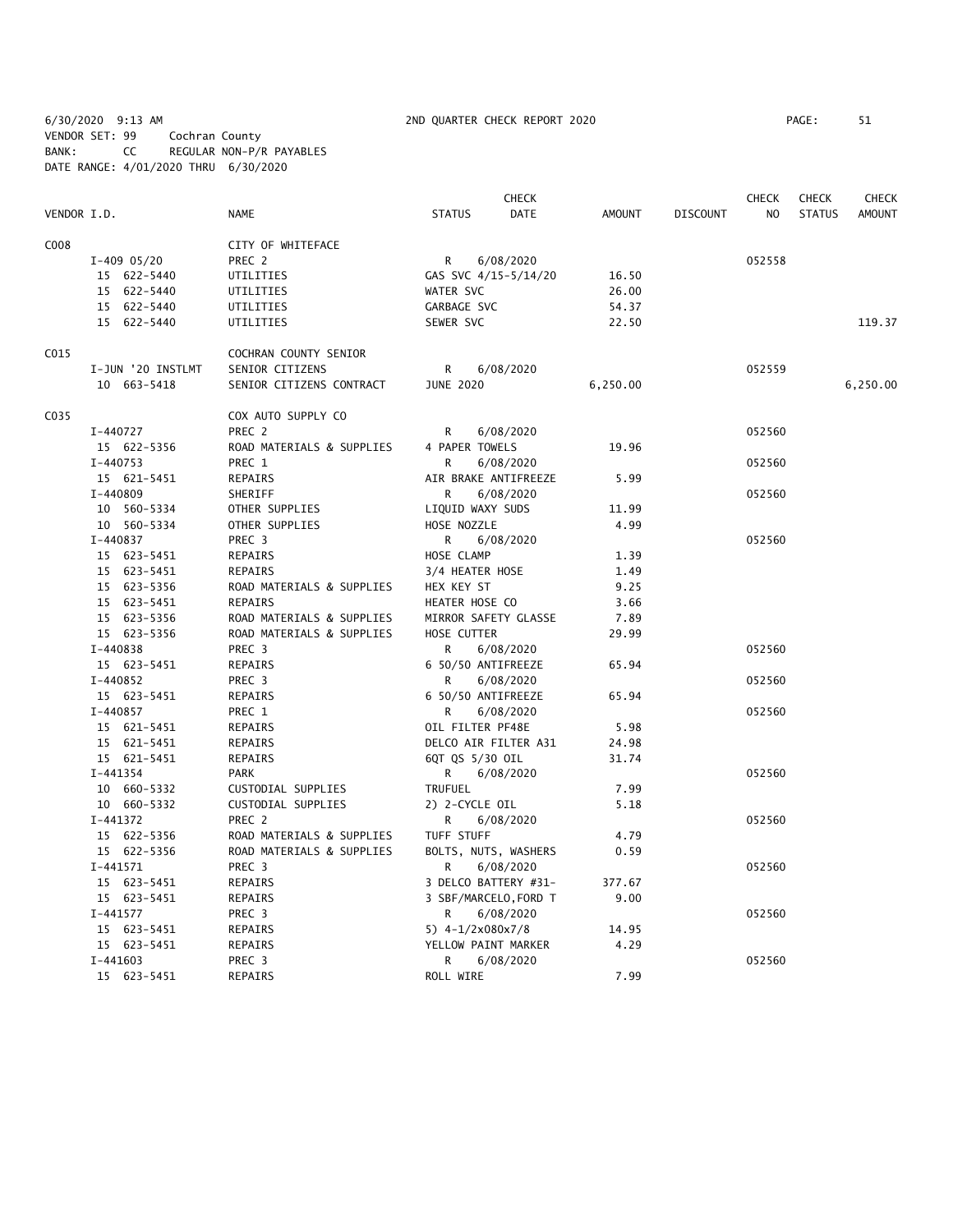6/30/2020 9:13 AM 2ND QUARTER CHECK REPORT 2020 PAGE: 52 VENDOR SET: 99 Cochran County BANK: CC REGULAR NON-P/R PAYABLES DATE RANGE: 4/01/2020 THRU 6/30/2020

|             |              |                |                              |                    | <b>CHECK</b>          |           |                 | <b>CHECK</b>   | <b>CHECK</b>  | <b>CHECK</b>  |
|-------------|--------------|----------------|------------------------------|--------------------|-----------------------|-----------|-----------------|----------------|---------------|---------------|
| VENDOR I.D. |              |                | <b>NAME</b>                  | <b>STATUS</b>      | <b>DATE</b>           | AMOUNT    | <b>DISCOUNT</b> | N <sub>O</sub> | <b>STATUS</b> | <b>AMOUNT</b> |
| C035        |              |                | COX AUTO SUPPLY CO<br>(CONT) |                    |                       |           |                 |                |               |               |
|             | I-441603     |                | PREC 3                       | R                  | 6/08/2020             |           |                 | 052560         |               |               |
|             |              | 15 623-5451    | <b>REPAIRS</b>               | MILD STEEL         |                       | 20.99     |                 |                |               |               |
|             | I-441789     |                | PREC 4                       | R                  | 6/08/2020             |           |                 | 052560         |               |               |
|             |              | 15 624-5451    | REPAIRS                      |                    | BOLTS, NUTS, WASHERS  | 2.45      |                 |                |               |               |
|             | I-441863     |                | PREC 4                       | R                  | 6/08/2020             |           |                 | 052560         |               |               |
|             |              | 15 624-5451    | <b>REPAIRS</b>               | 2 KYB SHOCK        |                       | 179.98    |                 |                |               |               |
|             |              | 15 624-5356    | ROAD MATERIALS & SUPPLIES    | PAPER TOWELS       |                       | 4.99      |                 |                |               |               |
|             |              | 15 624-5356    | ROAD MATERIALS & SUPPLIES    | BLUE SHOP TOWELS   |                       | 3.99      |                 |                |               |               |
|             | $I - 442174$ |                | PREC 3                       | R                  | 6/08/2020             |           |                 | 052560         |               |               |
|             |              | 15 623-5451    | <b>REPAIRS</b>               |                    | 8 BOLTS, WASHERS, NU  | 10.96     |                 |                |               |               |
|             |              | 15 623-5451    | REPAIRS                      | 2 FREON            |                       | 63.98     |                 |                |               |               |
|             | I-442176     |                | PREC 3                       | R.                 | 6/08/2020             |           |                 | 052560         |               |               |
|             |              | 15 623-5451    | REPAIRS                      |                    | 3 GAL ROTELLA 15/40   | 65.97     |                 |                |               |               |
|             | I-442432     |                | SHERIFF                      | R                  | 6/08/2020             |           |                 | 052560         |               |               |
|             |              | 10 560-5334    | OTHER SUPPLIES               | 2 ARMOR ALL        |                       | 13.98     |                 |                |               |               |
|             | $I - 442449$ |                | SHERIFF                      | R                  | 6/08/2020             |           |                 | 052560         |               |               |
|             |              | 10 560-5451    | MACHINERY-NON-OFFICE REPAIR  |                    | OW-20 DEXOS MTR OIL   | 5.99      |                 |                |               |               |
|             | $I-442451$   |                | PREC 1                       | R.                 | 6/08/2020             |           |                 | 052560         |               |               |
|             |              | 15 621-5356    | ROAD MATERIALS & SUPPLIES    |                    | TROLLEY-JACK (INBOX)  | 49.99     |                 |                |               |               |
|             | I-442667     |                | SHERIFF                      | R                  | 6/08/2020             |           |                 | 052560         |               |               |
|             |              | 10 560-5451    | MACHINERY-NON-OFFICE REPAIR  | CONCRETE BLOCK     |                       | 3.99      |                 |                |               |               |
|             | I-443077     |                | SHERIFF                      | R                  | 6/08/2020             |           |                 | 052560         |               |               |
|             |              | 10 560-5451    | MACHINERY-NON-OFFICE REPAIR  |                    | 2 DELCO BATT PRO/WES  | 355.98    |                 |                |               |               |
|             |              | 10 560-5451    | MACHINERY-NON-OFFICE REPAIR  |                    | 2 CCA670 BATTERY 42M  | 287.96    |                 |                |               |               |
|             |              | 10 560-5451    | MACHINERY-NON-OFFICE REPAIR  | 4 SBF              |                       | 12.00     |                 |                |               |               |
|             | $I-443126$   |                | SHERIFF                      | R.                 | 6/08/2020             |           |                 | 052560         |               |               |
|             |              | 10 560-5451    | MACHINERY-NON-OFFICE REPAIR  | OIL FILTER PF63E   |                       | 6.98      |                 |                |               |               |
|             |              | 10 560-5451    | MACHINERY-NON-OFFICE REPAIR  | AIR FILTER A3218C  |                       | 24.98     |                 |                |               |               |
|             |              | 10 560-5451    | MACHINERY-NON-OFFICE REPAIR  |                    | 8 OW-20 DEXOS MTR OI  | 47.92     |                 |                |               |               |
|             |              | 10 560-5451    | MACHINERY-NON-OFFICE REPAIR  | 1 GAL WASHER FLUID |                       | 3.99      |                 |                |               | 1,890.70      |
| C057        |              |                | CITY BANK AS DEPOSITORY      |                    |                       |           |                 |                |               |               |
|             |              | I-3RD QTR 2020 | NON-DEPT'L/APPR DISTRICT     | R                  | 6/08/2020             |           |                 | 052563         |               |               |
|             |              | 10 409-5406    | APPRAISAL DISTRICT           |                    | 3RD QTR ASSESSMENT--  | 26,543.40 |                 |                |               | 26,543.40     |
| C065        |              |                | CITY OF WHITEFACE F D        |                    |                       |           |                 |                |               |               |
|             | I-MAY 2020   |                | PUBLIC SAFETY*OTHER          | R                  | 6/08/2020             |           |                 | 052564         |               |               |
|             |              | 10 580-5414    | FIRE PROTECTION CONTRACTS    |                    | SH125/5mi W; VEHICLE  | 350.00    |                 |                |               |               |
|             |              | 10 580-5414    | FIRE PROTECTION CONTRACTS    |                    | SH214/FM1585; GRASS 5 | 350.00    |                 |                |               |               |
|             |              | 10 580-5414    | FIRE PROTECTION CONTRACTS    |                    | SH114/CR57/CR84; GRAS | 350.00    |                 |                |               |               |
|             |              | 10 580-5414    | FIRE PROTECTION CONTRACTS    |                    | CR210/CR97; GRASS 5/6 | 350.00    |                 |                |               |               |
|             |              | 10 580-5414    | FIRE PROTECTION CONTRACTS    |                    | SH125/FM2195;GRASS 5  | 350.00    |                 |                |               | 1,750.00      |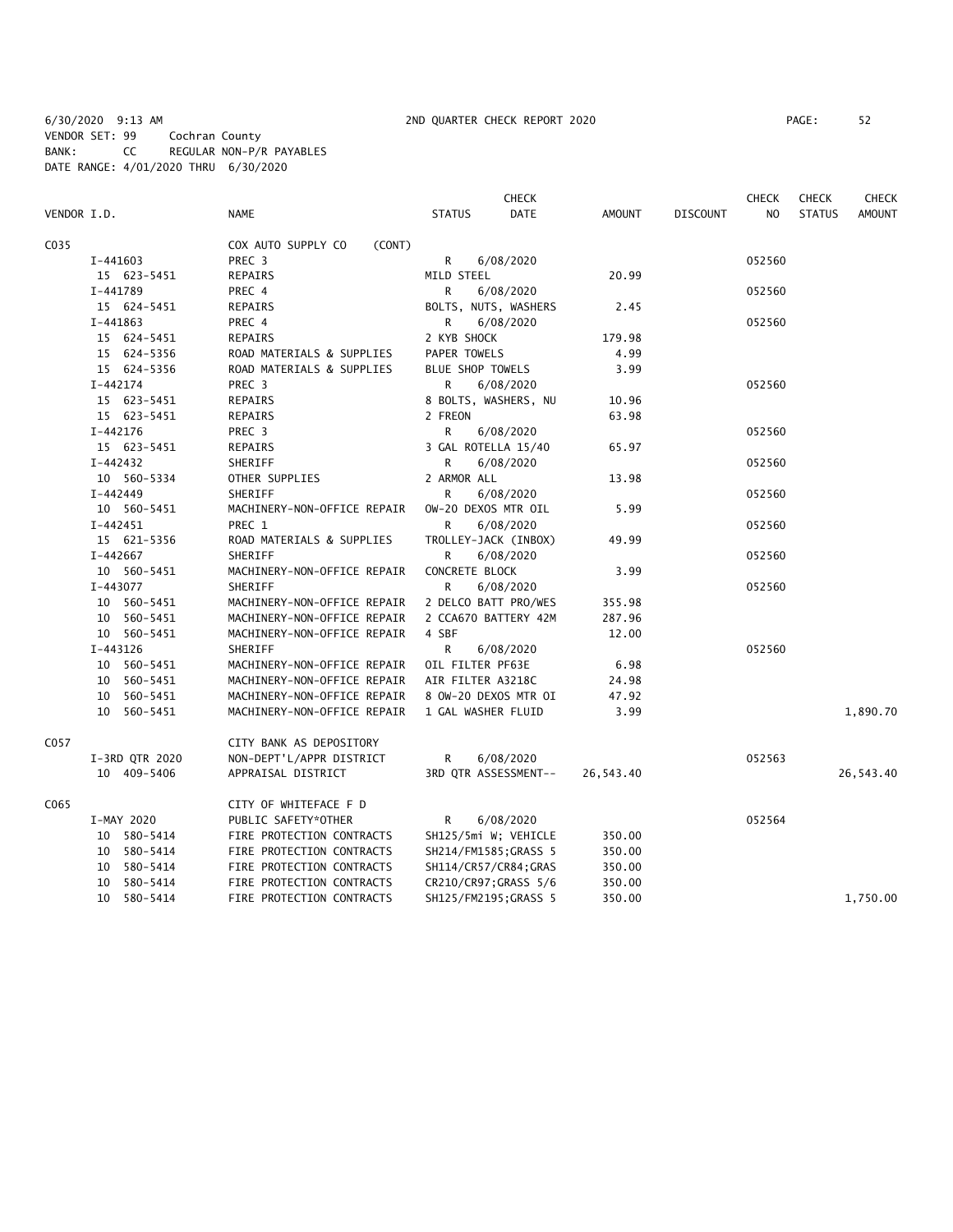6/30/2020 9:13 AM 2ND QUARTER CHECK REPORT 2020 PAGE: 53 VENDOR SET: 99 Cochran County BANK: CC REGULAR NON-P/R PAYABLES DATE RANGE: 4/01/2020 THRU 6/30/2020

| VENDOR I.D.      |                   | <b>NAME</b>                   | <b>STATUS</b>       | <b>CHECK</b><br><b>DATE</b> | <b>AMOUNT</b> | <b>DISCOUNT</b> | <b>CHECK</b><br>NO. | <b>CHECK</b><br><b>STATUS</b> | <b>CHECK</b><br><b>AMOUNT</b> |
|------------------|-------------------|-------------------------------|---------------------|-----------------------------|---------------|-----------------|---------------------|-------------------------------|-------------------------------|
|                  |                   |                               |                     |                             |               |                 |                     |                               |                               |
| C <sub>165</sub> |                   | CITY OF MORTON                |                     |                             |               |                 |                     |                               |                               |
|                  | $I - 05/28/20$    | CEMETERY                      | R                   | 6/08/2020                   |               |                 | 052565              |                               |                               |
|                  | 10 516-5486       | CONTRACT LABOR-OPEN CLOSE     |                     | DONNIE HARVEY 4/18/2        | 300.00        |                 |                     |                               |                               |
|                  | 10 516-5486       | CONTRACT LABOR-OPEN CLOSE     |                     | CLETUS HAMMONS 5/23/        | 300.00        |                 |                     |                               | 600.00                        |
| D212             |                   | D & J TIRE SERVICE, LLC       |                     |                             |               |                 |                     |                               |                               |
|                  | I-836876          | PREC 1                        | R                   | 6/08/2020                   |               |                 | 052566              |                               |                               |
|                  | 15 621-5454       | TIRES                         | RPR FLAT/CHEV PK    |                             | 15.00         |                 |                     |                               |                               |
|                  | I-836877          | PREC 1                        | R                   | 6/08/2020                   |               |                 | 052566              |                               |                               |
|                  | 15 621-5454       | TIRES                         | RPR FLAT/MAINTAINER |                             | 45.00         |                 |                     |                               | 60.00                         |
| E002             |                   | EASTERN EQUIPMENT SUPPLY      |                     |                             |               |                 |                     |                               |                               |
|                  | I-405296          | PREC 1                        | R                   | 6/08/2020                   |               |                 | 052567              |                               |                               |
|                  | 15 621-5356       | ROAD MATERIALS & SUPPLIES     |                     | ANNUAL ACET CYL LEAS        | 50.00         |                 |                     |                               |                               |
|                  | I-H05295          | PREC 1                        | R                   | 6/08/2020                   |               |                 | 052567              |                               |                               |
|                  | 15 621-5356       | ROAD MATERIALS & SUPPLIES     |                     | ANNUAL OXY CYL LEASE        | 50.00         |                 |                     |                               | 100.00                        |
| F010             |                   | FIVE-AREA TELEPHONE CO-OP     |                     |                             |               |                 |                     |                               |                               |
|                  | I-927-5510 JUN 20 | PREC 4                        | R                   | 6/08/2020                   |               |                 | 052568              |                               |                               |
|                  | 15 624-5420       | TELECOMMUNICATIONS            | <b>BASIC SVCS</b>   |                             | 32.25         |                 |                     |                               |                               |
|                  | 15 624-5420       | TELECOMMUNICATIONS            | <b>FEES</b>         |                             | 11.32         |                 |                     |                               |                               |
|                  | 15 624-5420       | TELECOMMUNICATIONS            | LONG DISTANCE SVC   |                             | 1.28          |                 |                     |                               | 44.85                         |
| F073             |                   | FRONTIER VALLEY INC.          |                     |                             |               |                 |                     |                               |                               |
|                  | I-385450          | <b>CEMETERY</b>               | R                   | 6/08/2020                   |               |                 | 052569              |                               |                               |
|                  | 10 516-5451       | REPAIR                        |                     | 18 BRASS NOZZLE F/30        | 24.66         |                 |                     |                               |                               |
|                  | I-385721          | CEMETERY                      | R                   | 6/08/2020                   |               |                 | 052569              |                               |                               |
|                  | 10 516-5451       | REPAIR                        | 4" STUB VALVE COVER |                             | 9.90          |                 |                     |                               |                               |
|                  | 10 516-5451       | REPAIR                        | 4" STUB VALVE STEM  |                             | 5.93          |                 |                     |                               | 40.49                         |
| G031             |                   | <b>GRAINGER</b>               |                     |                             |               |                 |                     |                               |                               |
|                  | I-9543298245      | PARK                          | R                   | 6/08/2020                   |               |                 | 052570              |                               |                               |
|                  | 10 660-5332       | CUSTODIAL SUPPLIES            |                     | 1BX NITRILE GLOVES/D        | 6.13          |                 |                     |                               | 6.13                          |
| G074             |                   | GRAVES, HUMPHRIES, STAHL, LTD |                     |                             |               |                 |                     |                               |                               |
|                  | I-FEES MAY20      | JUSTICE OF PEACE              | R                   | 6/08/2020                   |               |                 | 052571              |                               |                               |
|                  | 10 000-2206.002   | COLLECTION AGENCY FEES        | COLLECTION FEES MAY |                             | 137.17        |                 |                     |                               | 137.17                        |
| G198             |                   | GREY HOUSE PUBLISHING         |                     |                             |               |                 |                     |                               |                               |
|                  | I-961303          | LIBRARY                       | R                   | 6/08/2020                   |               |                 | 052572              |                               |                               |
|                  | 10 650-5590       | <b>BOOKS</b>                  |                     | OLDER AMERICANS INFO        | 165.00        |                 |                     |                               |                               |
|                  | 10 650-5590       | <b>BOOKS</b>                  | <b>DISC</b>         |                             | 16.50CR       |                 |                     |                               |                               |
|                  | 10 650-5590       | <b>BOOKS</b>                  | SHIPPING            |                             | 14.50         |                 |                     |                               | 163.00                        |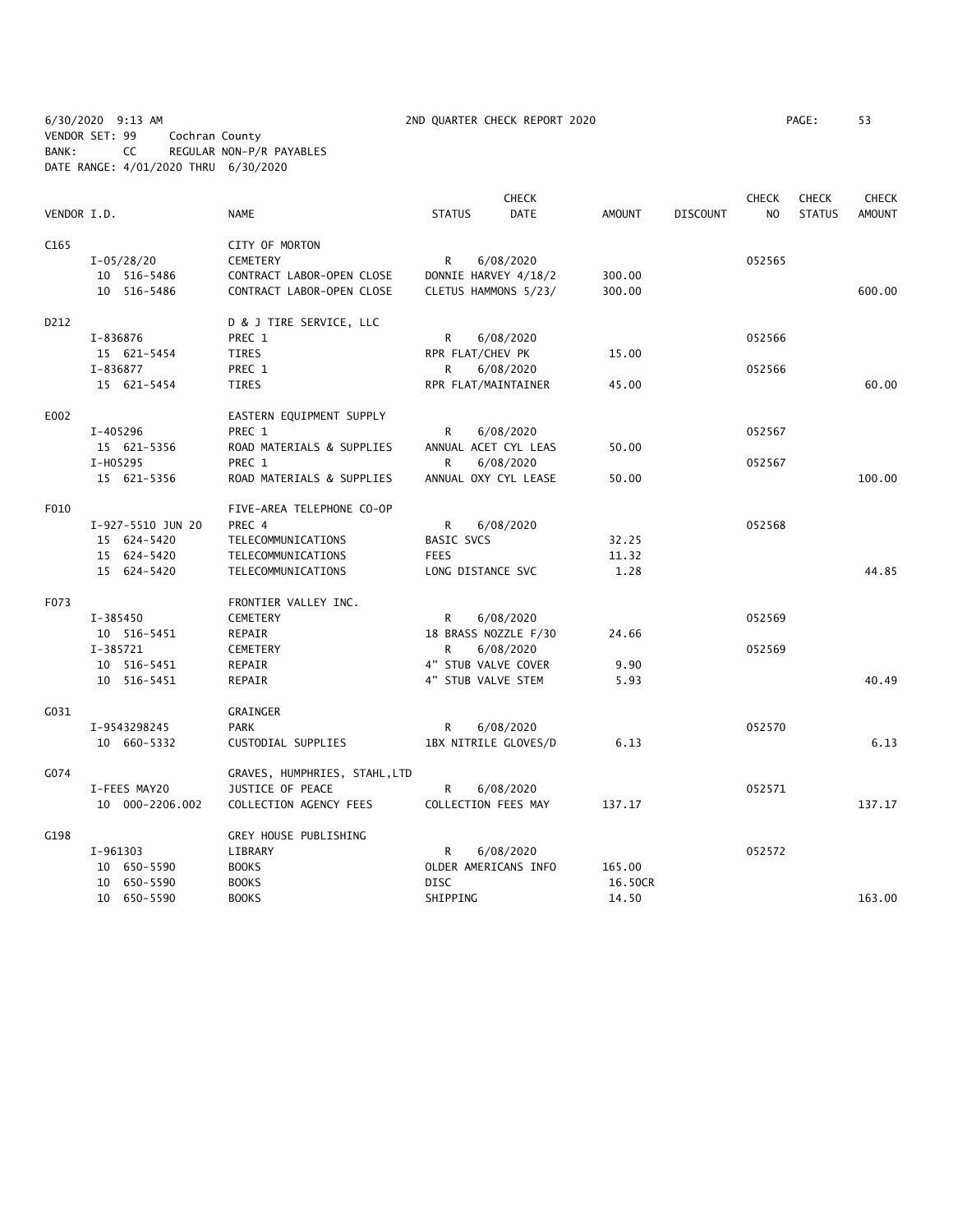6/30/2020 9:13 AM 2ND QUARTER CHECK REPORT 2020 PAGE: 54 VENDOR SET: 99 Cochran County BANK: CC REGULAR NON-P/R PAYABLES DATE RANGE: 4/01/2020 THRU 6/30/2020

|                  |                     |                              |                      | <b>CHECK</b>          |               |                 | <b>CHECK</b> | <b>CHECK</b>  | <b>CHECK</b>  |
|------------------|---------------------|------------------------------|----------------------|-----------------------|---------------|-----------------|--------------|---------------|---------------|
| VENDOR I.D.      |                     | <b>NAME</b>                  | <b>STATUS</b>        | DATE                  | <b>AMOUNT</b> | <b>DISCOUNT</b> | NO           | <b>STATUS</b> | <b>AMOUNT</b> |
| H <sub>242</sub> |                     | DANA HEFLIN                  |                      |                       |               |                 |              |               |               |
|                  | I-R/B GODADDY '20   | LIBRARY                      | R                    | 6/08/2020             |               |                 | 052573       |               |               |
|                  | 10 650-5310         | OFFICE SUPPLIES              | GO DADDY DOMAIN REN' |                       | 35.98         |                 |              |               |               |
|                  | 10 650-5310         | OFFICE SUPPLIES              | R/B FEES             |                       | 0.36          |                 |              |               | 36.34         |
| <b>I111</b>      |                     | INTERSTATE BILLING SVC, INC  |                      |                       |               |                 |              |               |               |
|                  | I-3019244546        | PREC 3/PREC 4                | R                    | 6/08/2020             |               |                 | 052574       |               |               |
|                  | 15 624-5451         | <b>REPAIRS</b>               |                      | WATER PUMP #10R0484:  | 645.00        |                 |              |               |               |
|                  | 15 624-5451         | <b>REPAIRS</b>               | CORE CHG             |                       | 448.52        |                 |              |               |               |
|                  | 15 624-5451         | REPAIRS                      | RET CORE             |                       | 448.52CR      |                 |              |               |               |
|                  | 15 623-5451         | REPAIRS                      | A/C ACCUMULATOR PET  |                       | 44.50         |                 |              |               |               |
|                  | 15 623-5451         | REPAIRS                      |                      | DISCHG A/C LINE; PTRB | 195.00        |                 |              |               |               |
|                  | 15 623-5451         | <b>REPAIRS</b>               | HVAC O-RING KIT      |                       | 6.49          |                 |              |               |               |
|                  | I-3019244675        | PREC 3                       | R                    | 6/08/2020             |               |                 | 052574       |               |               |
|                  | 15 623-5451         | REPAIRS                      | ADAPTER #RP2383:CT   |                       | 150.00        |                 |              |               | 1,040.99      |
| J049             |                     | JUVENILE PROBATION FUND      |                      |                       |               |                 |              |               |               |
|                  | I-LOCAL MATCH 06/20 | JUVENILE PROBATION           | R                    | 6/08/2020             |               |                 | 052575       |               |               |
|                  | 10 571-5472         | LOCAL SUPPORT-JUV BOARD      |                      | LOCAL FUNDS MATCH JU  | 4,165.00      |                 |              |               | 4,165.00      |
| J082             |                     | JOHN DEERE FINANCIAL         |                      |                       |               |                 |              |               |               |
|                  | C-903942            | CEMETERY                     | R                    | 6/08/2020             |               |                 | 052576       |               |               |
|                  | 10 516-5451         | REPAIR                       |                      | RET 2 ROD/INV 903946  | 50.92CR       |                 |              |               |               |
|                  | 10 516-5451         | REPAIR                       | RET 4 CHAIN LINK     |                       | 112.56CR      |                 |              |               |               |
|                  | 10 516-5451         | REPAIR                       | SALES TAX CR \$10.22 |                       |               |                 |              |               |               |
|                  | I-902759            | PREC 1                       | R                    | 6/08/2020             |               |                 | 052576       |               |               |
|                  | 15 621-5451         | <b>REPAIRS</b>               | 12 PLUS-50 II        |                       | 226.32        |                 |              |               |               |
|                  | I-903946            | CEMETERY                     | R.                   | 6/08/2020             |               |                 | 052576       |               |               |
|                  | 10 516-5451         | REPAIR                       | 2 ROD                |                       | 50.92         |                 |              |               |               |
|                  | 10 516-5451         | REPAIR                       | 4 CHAIN LINK         |                       | 112.56        |                 |              |               |               |
|                  | $I-910263$          | <b>CEMETERY</b>              | R                    | 6/08/2020             |               |                 | 052576       |               |               |
|                  | 10 516-5451         | REPAIR                       |                      | 2 FILTER ELEM #M1318  | 37.80         |                 |              |               |               |
|                  | 10 516-5451         | REPAIR                       |                      | 2 FILTER ELEM #M1318  | 44.82         |                 |              |               |               |
|                  | 10 516-5451         | REPAIR                       |                      | 2 OIL FILTER #M80641  | 16.60         |                 |              |               |               |
|                  | 10 516-5451         | REPAIR                       | 6 BLADES             |                       | 166.92        |                 |              |               |               |
|                  | I-915239            | PREC 4                       | R                    | 6/08/2020             |               |                 | 052576       |               |               |
|                  | 15 624-5356         | ROAD MATERIALS & SUPPLIES    | 1 KEY                |                       | 3.78          |                 |              |               |               |
|                  | 15 624-5451         | <b>REPAIRS</b>               |                      | ROTARY SWITCH #TCA22  | 17.79         |                 |              |               | 514.03        |
| L010             |                     | LEWIS FARM & RANCH STORE INC |                      |                       |               |                 |              |               |               |
|                  | $C-112003$          | SHERIFF                      | R                    | 6/08/2020             |               |                 | 052577       |               |               |
|                  | 10 560-5451         | MACHINERY-NON-OFFICE REPAIR  | RET 2 SANDPAPER/INV  |                       | 1.98CR        |                 |              |               |               |
|                  | 10 560-5451         | MACHINERY-NON-OFFICE REPAIR  | RET SAND BLOCK       |                       | 6.59CR        |                 |              |               |               |
|                  | 10 560-5451         | MACHINERY-NON-OFFICE REPAIR  | DISC REFUNDED        |                       | 0.86          |                 |              |               |               |
|                  | I-110477            | JAIL                         | R                    | 6/08/2020             |               |                 | 052577       |               |               |
|                  | 10 512-5392         | MISCELLANEOUS SUPPLIES       | 16 COMET             |                       | 25.44         |                 |              |               |               |
|                  | I-110622            | JAIL                         | R                    | 6/08/2020             |               |                 | 052577       |               |               |
|                  | 10 512-5392         | MISCELLANEOUS SUPPLIES       | 3 EASY OFF           |                       | 20.97         |                 |              |               |               |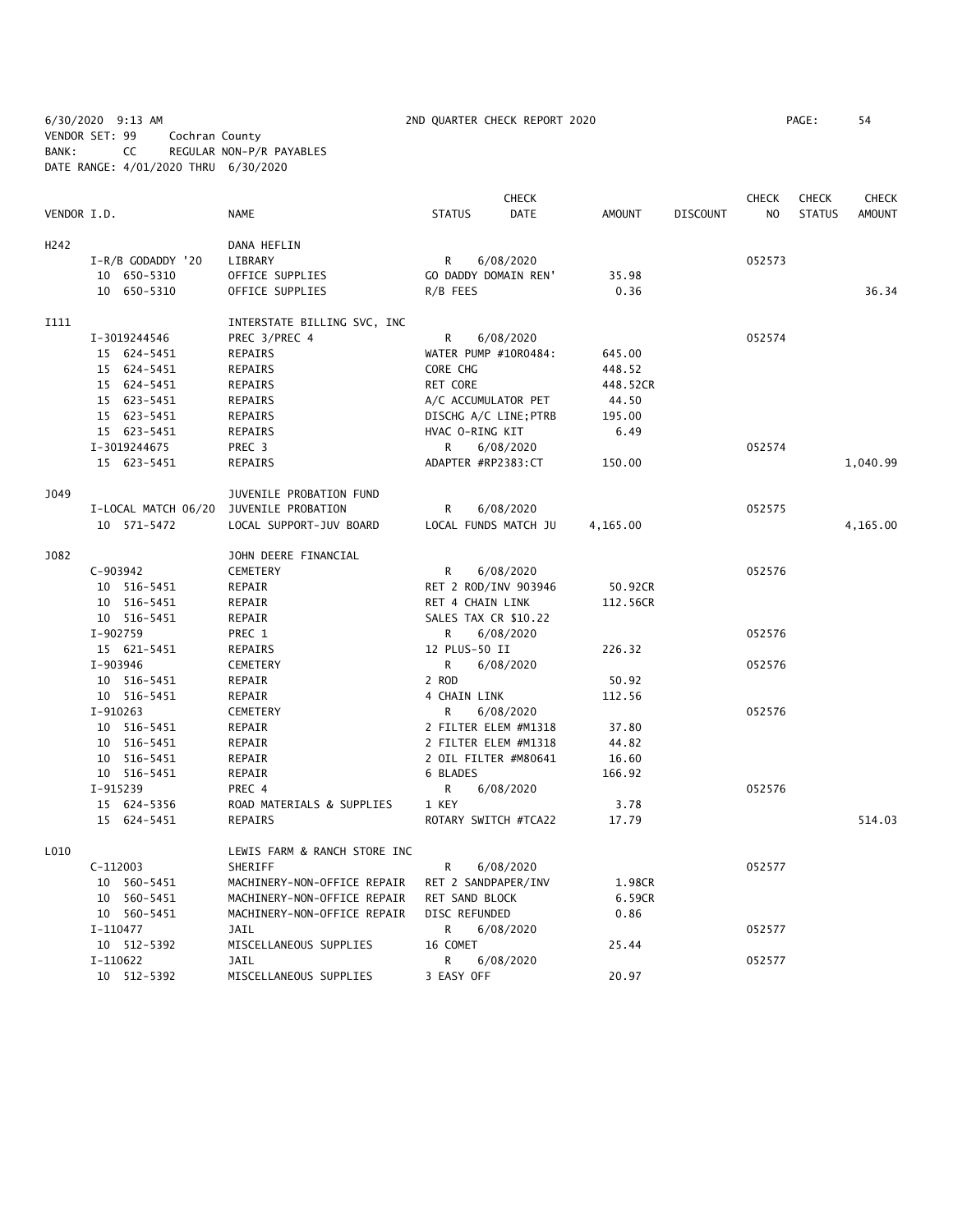6/30/2020 9:13 AM 2ND QUARTER CHECK REPORT 2020 PAGE: 55 VENDOR SET: 99 Cochran County BANK: CC REGULAR NON-P/R PAYABLES DATE RANGE: 4/01/2020 THRU 6/30/2020

|             |             |                             |                       | CHECK       |               |                 | CHECK          | <b>CHECK</b>  | CHECK         |
|-------------|-------------|-----------------------------|-----------------------|-------------|---------------|-----------------|----------------|---------------|---------------|
| VENDOR I.D. |             | <b>NAME</b>                 | <b>STATUS</b>         | <b>DATE</b> | <b>AMOUNT</b> | <b>DISCOUNT</b> | N <sub>O</sub> | <b>STATUS</b> | <b>AMOUNT</b> |
| L010        |             | LEWIS FARM & RANCH STORE    | (CONT)                |             |               |                 |                |               |               |
|             | I-110622    | JAIL                        | R                     | 6/08/2020   |               |                 | 052577         |               |               |
|             | 10 512-5392 | MISCELLANEOUS SUPPLIES      | <b>DISC</b>           |             | 2.10CR        |                 |                |               |               |
|             | I-110810    | <b>ACTIVITY BLDG</b>        | R                     | 6/08/2020   |               |                 | 052577         |               |               |
|             | 10 662-5332 | CUSTODIAL SUPPLIES          | <b>BLADE</b>          |             | 34.99         |                 |                |               |               |
|             | 10 662-5332 | CUSTODIAL SUPPLIES          | <b>DISC</b>           |             | 3.50CR        |                 |                |               |               |
|             | I-111011    | <b>CEMETERY</b>             | R                     | 6/08/2020   |               |                 | 052577         |               |               |
|             | 10 516-5451 | REPAIR                      | 1 HASP                |             | 8.59          |                 |                |               |               |
|             | 10 516-5451 | REPAIR                      | 1 HINGE               |             | 3.99          |                 |                |               |               |
|             | 10 516-5451 | REPAIR                      | 6 SCREWS              |             | 1.08          |                 |                |               |               |
|             | 10 516-5451 | REPAIR                      | <b>DISC</b>           |             | 1.36CR        |                 |                |               |               |
|             |             |                             |                       |             |               |                 |                |               |               |
|             | I-111023    | CEMETERY                    | R                     | 6/08/2020   |               |                 | 052577         |               |               |
|             | 10 516-5451 | REPAIR                      | SPRAY PAINT           |             | 4.99          |                 |                |               |               |
|             | 10 516-5451 | REPAIR                      | <b>DISC</b>           |             | 0.50CR        |                 |                |               |               |
|             | I-111101    | ACTIVITY BLDG               | R                     | 6/08/2020   |               |                 | 052577         |               |               |
|             | 10 662-5332 | CUSTODIAL SUPPLIES          | AA BATTERIES          |             | 5.59          |                 |                |               |               |
|             | 10 662-5332 | CUSTODIAL SUPPLIES          | <b>DISC</b>           |             | 0.56CR        |                 |                |               |               |
|             | I-111276    | <b>JAIL</b>                 | R                     | 6/08/2020   |               |                 | 052577         |               |               |
|             | 10 512-5392 | MISCELLANEOUS SUPPLIES      | 16 GAL BLEACH         |             | 47.84         |                 |                |               |               |
|             | $I-111325$  | <b>CEMETERY</b>             | R                     | 6/08/2020   |               |                 | 052577         |               |               |
|             | 10 516-5332 | CUSTODIAL SUPPLIES          | POWER STRIP           |             | 6.99          |                 |                |               |               |
|             | 10 516-5332 | CUSTODIAL SUPPLIES          | <b>EXTENSION CORD</b> |             | 14.99         |                 |                |               |               |
|             | 10 516-5332 | CUSTODIAL SUPPLIES          | DISC                  |             | 2.20CR        |                 |                |               |               |
|             | I-111769    | JAIL                        | R                     | 6/08/2020   |               |                 | 052577         |               |               |
|             | 10 512-5451 | REPAIR                      | 2 GAL PAINT           |             | 47.98         |                 |                |               |               |
|             | 10 512-5451 | REPAIR                      | 1 GAL PAINT           |             | 28.99         |                 |                |               |               |
|             | 10 512-5451 | REPAIR                      | ROLLER COVERS         |             | 3.99          |                 |                |               |               |
|             | 10 512-5451 | REPAIR                      | <b>BRUSH</b>          |             | 7.99          |                 |                |               |               |
|             | 10 512-5451 | REPAIR                      | <b>DISC</b>           |             | 8.90CR        |                 |                |               |               |
|             | I-111840    | PREC 4                      | R                     | 6/08/2020   |               |                 | 052577         |               |               |
|             | 15 624-5451 | REPAIRS                     | <b>FILTER</b>         |             | 33.99         |                 |                |               |               |
|             | 15 624-5451 | REPAIRS                     | <b>FILTER</b>         |             | 2.79          |                 |                |               |               |
|             | 15 624-5356 | ROAD MATERIALS & SUPPLIES   | <b>TOWELS</b>         |             | 13.95         |                 |                |               |               |
|             | 15 624-5451 | <b>REPAIRS</b>              | <b>DISC</b>           |             | 3.68CR        |                 |                |               |               |
|             | 15 624-5356 | ROAD MATERIALS & SUPPLIES   | <b>DISC</b>           |             | 1.39CR        |                 |                |               |               |
|             | I-111933    | PREC 1                      | R                     | 6/08/2020   |               |                 | 052577         |               |               |
|             | 15 621-5451 | REPAIRS                     | 2 SPRAY PAINT         |             | 9.98          |                 |                |               |               |
|             | 15 621-5451 | REPAIRS                     | <b>DISC</b>           |             | 1.00CR        |                 |                |               |               |
|             | I-111984    | JAIL                        | R.                    | 6/08/2020   |               |                 | 052577         |               |               |
|             | 10 512-5451 | REPAIR                      | 3 PAINT               |             | 95.97         |                 |                |               |               |
|             | 10 512-5451 | REPAIR                      | 2 THINNER             |             | 11.98         |                 |                |               |               |
|             | 10 512-5451 | REPAIR                      | <b>DISC</b>           |             | 10.80CR       |                 |                |               |               |
|             | I-111989    | SHERIFF                     | R                     | 6/08/2020   |               |                 | 052577         |               |               |
|             | 10 560-5451 | MACHINERY-NON-OFFICE REPAIR | 2 SANDPAPER           |             | 1.98          |                 |                |               |               |
|             | 10 560-5451 | MACHINERY-NON-OFFICE REPAIR | SAND BLOCK            |             | 6.59          |                 |                |               |               |
|             | 10 560-5451 | MACHINERY-NON-OFFICE REPAIR | <b>TAPE</b>           |             | 5.59          |                 |                |               |               |
|             | 10 560-5451 | MACHINERY-NON-OFFICE REPAIR | <b>TAPE</b>           |             | 4.59          |                 |                |               |               |
|             | 10 560-5451 | MACHINERY-NON-OFFICE REPAIR | <b>TAPE</b>           |             | 9.99          |                 |                |               |               |
|             |             |                             |                       |             |               |                 |                |               |               |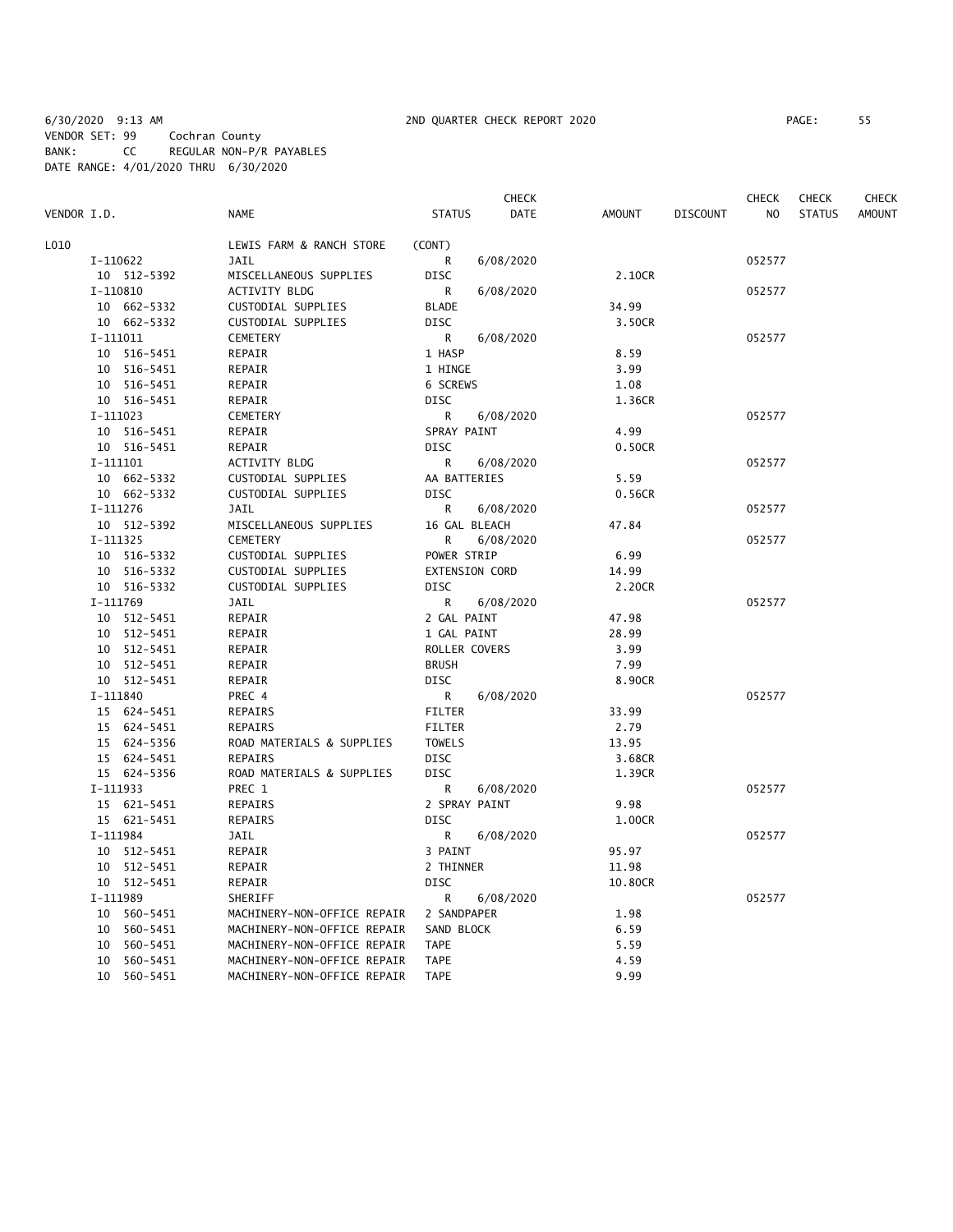6/30/2020 9:13 AM 2ND QUARTER CHECK REPORT 2020 PAGE: 56 VENDOR SET: 99 Cochran County BANK: CC REGULAR NON-P/R PAYABLES DATE RANGE: 4/01/2020 THRU 6/30/2020

|             |                  |                             |               | <b>CHECK</b>         |               |                 | <b>CHECK</b> | <b>CHECK</b>  | <b>CHECK</b>  |
|-------------|------------------|-----------------------------|---------------|----------------------|---------------|-----------------|--------------|---------------|---------------|
| VENDOR I.D. |                  | <b>NAME</b>                 | <b>STATUS</b> | <b>DATE</b>          | <b>AMOUNT</b> | <b>DISCOUNT</b> | NO           | <b>STATUS</b> | <b>AMOUNT</b> |
| L010        |                  | LEWIS FARM & RANCH STORE    | (CONT)        |                      |               |                 |              |               |               |
|             | I-111989         | SHERIFF                     | R             | 6/08/2020            |               |                 | 052577       |               |               |
|             | 10 560-5451      | MACHINERY-NON-OFFICE REPAIR | <b>DISC</b>   |                      | 2.87CR        |                 |              |               |               |
|             | I-112081         | <b>PARK</b>                 | R             | 6/08/2020            |               |                 | 052577       |               |               |
|             | 10 660-5451      | REPAIR                      |               | 1 JOINT 1/2" PVC PIP | 4.99          |                 |              |               |               |
|             | 10 660-5451      | REPAIR                      | <b>DISC</b>   |                      | 0.50CR        |                 |              |               |               |
|             | I-112259         | JAIL                        | R             | 6/08/2020            |               |                 | 052577       |               |               |
|             | 10 512-5451      | REPAIR                      |               | CONCRETE PATCH       | 12.99         |                 |              |               |               |
|             | 10 512-5451      | REPAIR                      | DISC          |                      | 1.30CR        |                 |              |               |               |
|             | $I-112344$       | PREC 2                      | R             | 6/08/2020            |               |                 | 052577       |               |               |
|             | 15 622-5356      | ROAD MATERIALS & SUPPLIES   | <b>AMDRO</b>  |                      | 13.99         |                 |              |               |               |
|             | 15 622-5356      | ROAD MATERIALS & SUPPLIES   | DISC          |                      | 1.40CR        |                 |              |               |               |
|             | $I-112358$       | PREC 4                      | $\mathsf{R}$  | 6/08/2020            |               |                 | 052577       |               |               |
|             | 15 624-5356      | ROAD MATERIALS & SUPPLIES   |               | 2 AIR FRESHENER      | 13.98         |                 |              |               |               |
|             | 15 624-5356      | ROAD MATERIALS & SUPPLIES   |               | 2 AIR FRESHENER      | 7.18          |                 |              |               |               |
|             | 15 624-5356      | ROAD MATERIALS & SUPPLIES   | <b>SUGAR</b>  |                      | 1.95          |                 |              |               |               |
|             | 15 624-5356      | ROAD MATERIALS & SUPPLIES   | HAND SOAP     |                      | 4.99          |                 |              |               |               |
|             | I-112393         | <b>COURTHOUSE</b>           | R             | 6/08/2020            |               |                 | 052577       |               |               |
|             | 10 510-5332      | CUSTODIAL SUPPLIES          |               | SPRAYER/WEED CONTROL | 31.99         |                 |              |               |               |
|             | 10 510-5332      | CUSTODIAL SUPPLIES          | <b>DISC</b>   |                      | 3.20CR        |                 |              |               | 500.90        |
| M011        |                  | MCWHORTER'S LTD             |               |                      |               |                 |              |               |               |
|             | I-4031305        | PREC 3                      | R             | 6/08/2020            |               |                 | 052579       |               |               |
|             | 15 623-5454      | <b>TIRES</b>                |               | 2 MICHELIN LT265/75R | 497.00        |                 |              |               |               |
|             | 15 623-5454      | <b>TIRES</b>                | 2 TDF         |                      | 5.00          |                 |              |               |               |
|             | 15 623-5454      | <b>TIRES</b>                | 2 WHEEL BAL   |                      | 20.00         |                 |              |               |               |
|             | 15 623-5454      | <b>TIRES</b>                |               | 2 WHEEL WEIGHTS      | 2.00          |                 |              |               | 524.00        |
| N082        |                  | NETDATA                     |               |                      |               |                 |              |               |               |
|             | I-iTICKET MAY 20 | JUSTICE OF PEACE            | R             | 6/08/2020            |               |                 | 052580       |               |               |
|             | 10 455-5499      | MISCELLANEOUS               | MAY 2020      |                      | 2.00          |                 |              |               | 2.00          |
| N103        |                  | NETPROTECT LLC              |               |                      |               |                 |              |               |               |
|             | $I - 1574$       | JUSTICE OF PEACE            | R             | 6/08/2020            |               |                 | 052581       |               |               |
|             | 10 455-5411      | MAINTENANCE CONTRACTS       |               | VIDEO MAGIS 5/30-6/2 | 249.00        |                 |              |               | 249.00        |
| P216        |                  | PLAINS MOTOR SUPPLY         |               |                      |               |                 |              |               |               |
|             | $I - 450104$     | PREC 4                      | R.            | 6/08/2020            |               |                 | 052582       |               |               |
|             | 15 624-5451      | REPAIRS                     | 30" T19A      |                      | 41.32         |                 |              |               |               |
|             | 15 624-5451      | REPAIRS                     | FLAT BAND     |                      | 10.25         |                 |              |               | 51.57         |
| R047        |                  | MARCELO RODRIGUEZ           |               |                      |               |                 |              |               |               |
|             | I-DW#18927       | ACTIVITY BLDG               | R             | 6/08/2020            |               |                 | 052583       |               |               |
|             | 10 000-4370.101  | RENT-ACTIVITY BUILDING      |               | REF DEP FOR 5/30     | 150.00        |                 |              |               | 150.00        |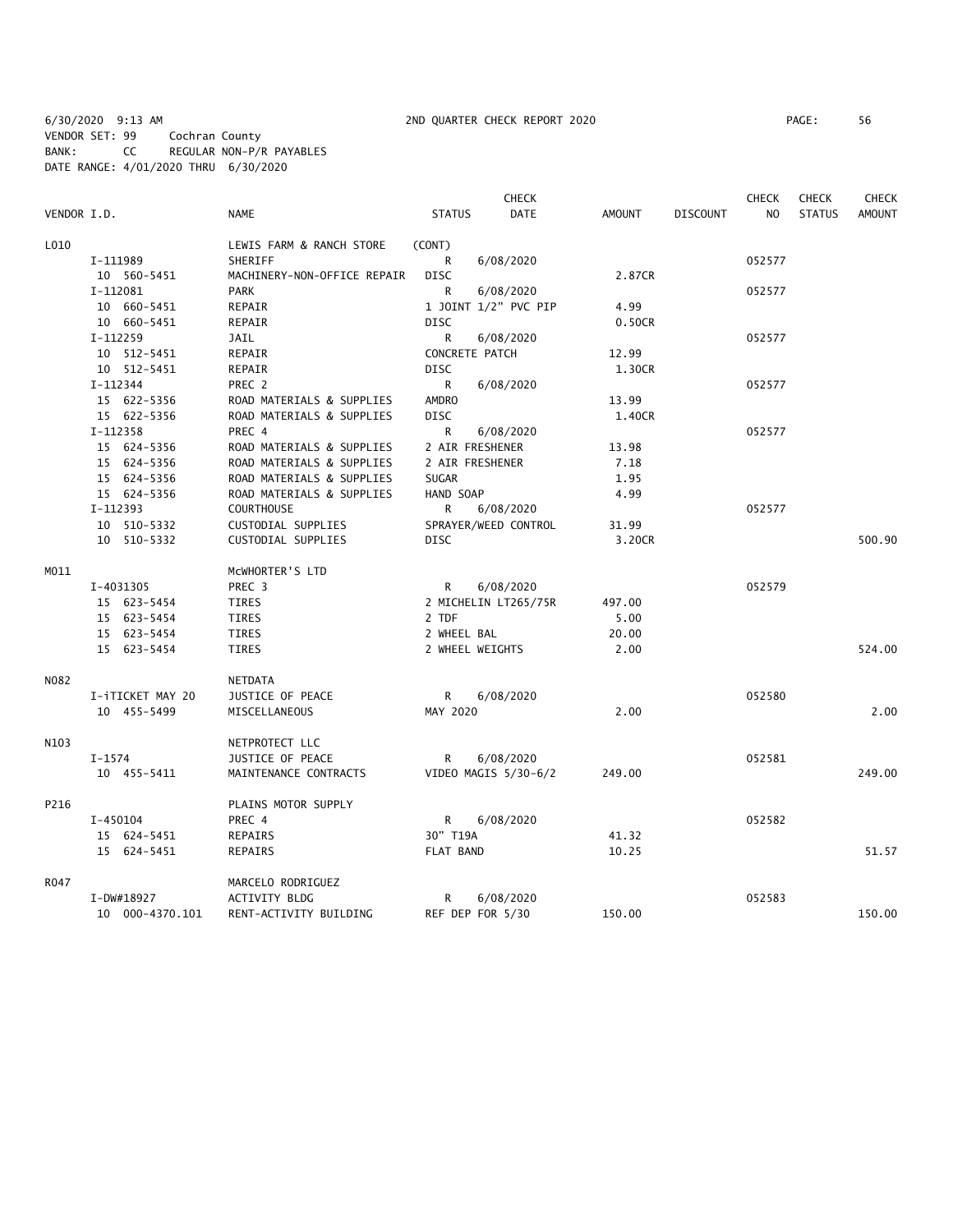6/30/2020 9:13 AM 2ND QUARTER CHECK REPORT 2020 PAGE: 57 VENDOR SET: 99 Cochran County BANK: CC REGULAR NON-P/R PAYABLES DATE RANGE: 4/01/2020 THRU 6/30/2020

|             |             |                     |                                             |                         | <b>CHECK</b>         |               |                 | <b>CHECK</b>   | <b>CHECK</b>  | <b>CHECK</b>  |
|-------------|-------------|---------------------|---------------------------------------------|-------------------------|----------------------|---------------|-----------------|----------------|---------------|---------------|
| VENDOR I.D. |             |                     | <b>NAME</b>                                 | <b>STATUS</b>           | <b>DATE</b>          | <b>AMOUNT</b> | <b>DISCOUNT</b> | N <sub>O</sub> | <b>STATUS</b> | <b>AMOUNT</b> |
| S071        |             |                     | SCRIPT OFFICE PRODUCTS, INC.                |                         |                      |               |                 |                |               |               |
|             | $I-58342$   |                     | TAX A/C                                     | R.                      | 6/08/2020            |               |                 | 052584         |               |               |
|             |             | 10 499-5310         | OFFICE SUPPLIES                             | 1EA TONER HP26Y         |                      | 258.95        |                 |                |               |               |
|             |             | 10 499-5310         | OFFICE SUPPLIES                             | 4EA ENERGEL PEN REFI    |                      | 5.16          |                 |                |               |               |
|             | $I-58343$   |                     | TREASURER                                   | R                       | 6/08/2020            |               |                 | 052584         |               |               |
|             |             | 10 497-5310         | OFFICE SUPPLIES                             | 2BX FILE JACKETS        |                      | 142.96        |                 |                |               |               |
|             | $I - 58375$ |                     | COUNTY COURT                                | R                       | 6/08/2020            |               |                 | 052584         |               |               |
|             |             | 10 426-5310         | OFFICE SUPPLIES                             | <b>BROTHER TONER/BK</b> |                      | 24.49         |                 |                |               |               |
|             | $I - 58390$ |                     | AUDITOR/COMM'R CT                           | R                       | 6/08/2020            |               |                 | 052584         |               |               |
|             |             | 10 495-5310         | OFFICE SUPPLIES                             | 1.5BX COPY PAPER        |                      | 63.75         |                 |                |               |               |
|             |             | 15 610-5310         | OFFICE SUPPLIES                             | 1/2 BX COPY PAPER       |                      | 21.25         |                 |                |               |               |
|             | I-58392     |                     | <b>CLERK</b>                                | R                       | 6/08/2020            |               |                 | 052584         |               |               |
|             |             | 10 403-5310         | OFFICE SUPPLIES                             | 1BX COPY PAPER          |                      | 42.50         |                 |                |               |               |
|             | I-58396     |                     | TAX A/C                                     | R.                      | 6/08/2020            |               |                 | 052584         |               |               |
|             |             | 10 499-5310         | OFFICE SUPPLIES                             | 2EA AIR DUSTER          |                      | 17.90         |                 |                |               |               |
|             | $I - 58408$ |                     | EXTENSION SVC                               | R                       | 6/08/2020            |               |                 | 052584         |               |               |
|             |             | 10 665-5310         | OFFICE SUPPLIES                             | 2BX #10 ENVELOPES       |                      | 53.90         |                 |                |               | 630.86        |
| S242        |             |                     | SAM'S CLUB                                  |                         |                      |               |                 |                |               |               |
|             |             | I-000781 052120     | JAIL                                        | R                       | 6/08/2020            |               |                 | 052585         |               |               |
|             |             | 10 512-5333         | FOOD-PRISONERS                              | HEINZ KETCHUP 3/440Z    |                      | 7.68          |                 |                |               |               |
|             |             | 10 512-5333         | FOOD-PRISONERS                              |                         | SWEET CONDNS MILK 6P | 9.78          |                 |                |               |               |
|             |             | 10 512-5333         | FOOD-PRISONERS                              | CRM/CKN SOUP 10PK       |                      | 8.98          |                 |                |               |               |
|             |             | 10 512-5333         | FOOD-PRISONERS                              | KETCHUP PACKETS 1000    |                      | 17.98         |                 |                |               |               |
|             |             | 10 512-5392         | MISCELLANEOUS SUPPLIES                      | <b>BATH TISSUE</b>      |                      | 39.96         |                 |                |               |               |
|             |             | I-P928000GW01MM8437 | JAIL                                        | R                       | 6/08/2020            |               |                 | 052585         |               |               |
|             |             | 10 512-5333         | FOOD-PRISONERS                              | 3 KRFT AMER SLICES      |                      | 22.44         |                 |                |               |               |
|             |             | 10 512-5333         | FOOD-PRISONERS                              | SOUR CREAM              |                      | 4.42          |                 |                |               |               |
|             |             | 10 512-5333         | FOOD-PRISONERS                              | 2 BUSH BAKED BEANS 8    |                      | 17.94         |                 |                |               |               |
|             |             | 10 512-5333         | FOOD-PRISONERS                              | HALF & HALF             |                      | 8.72          |                 |                |               |               |
|             |             | 10 512-5333         | FOOD-PRISONERS                              | GRADE A LG EGGS         |                      | 33.28         |                 |                |               |               |
|             |             | 10 512-5333         | FOOD-PRISONERS                              | CRM/MSHRM SOUP 10PK     |                      | 8.98          |                 |                |               |               |
|             |             | 10 512-5333         | FOOD-PRISONERS                              | VELVEETA 2PK/2#         |                      | 12.98         |                 |                |               |               |
|             |             | 10 512-5333         | FOOD-PRISONERS                              | PANCAKE MIX             |                      | 5.98          |                 |                |               |               |
|             |             | 10 512-5333         | FOOD-PRISONERS                              | SHREDDED MEX CHEESE     |                      | 13.78         |                 |                |               |               |
|             |             | 10 512-5333         | FOOD-PRISONERS                              | COTTAGE CHEESE          |                      | 4.96          |                 |                |               | 217.86        |
| S347        |             |                     | SOUTHERN TIRE MART, LLC                     |                         |                      |               |                 |                |               |               |
|             |             | I-4900026635        | PREC 1                                      | R.                      | 6/08/2020            |               |                 | 052586         |               |               |
|             |             | 15 621-5454         | <b>TIRES</b>                                | CR FET                  |                      | 58.78CR       |                 |                |               |               |
|             |             | 15 621-5454         | <b>TIRES</b>                                |                         | 2 11R24.5 FS561 14PL | 752.78        |                 |                |               | 694.00        |
| T051        |             |                     | TAC RISK MANAGEMENT POOL                    |                         |                      |               |                 |                |               |               |
|             |             |                     | I-27233-WC3 3RD 2020 WORKERS COMP/ALL DEPTS | R                       | 6/08/2020            |               |                 | 052587         |               |               |
|             |             | 10 000-2500.10      | RESERVE FOR W/C, UNEMPLYMNT                 |                         | 3RD QTR WORKERS COMP | 5,886.00      |                 |                |               |               |
|             |             | 10 000-2500.10      | RESERVE FOR W/C, UNEMPLYMNT                 |                         | CR OVERPAYT/2019 AUD | 1,881.00CR    |                 |                |               | 4,005.00      |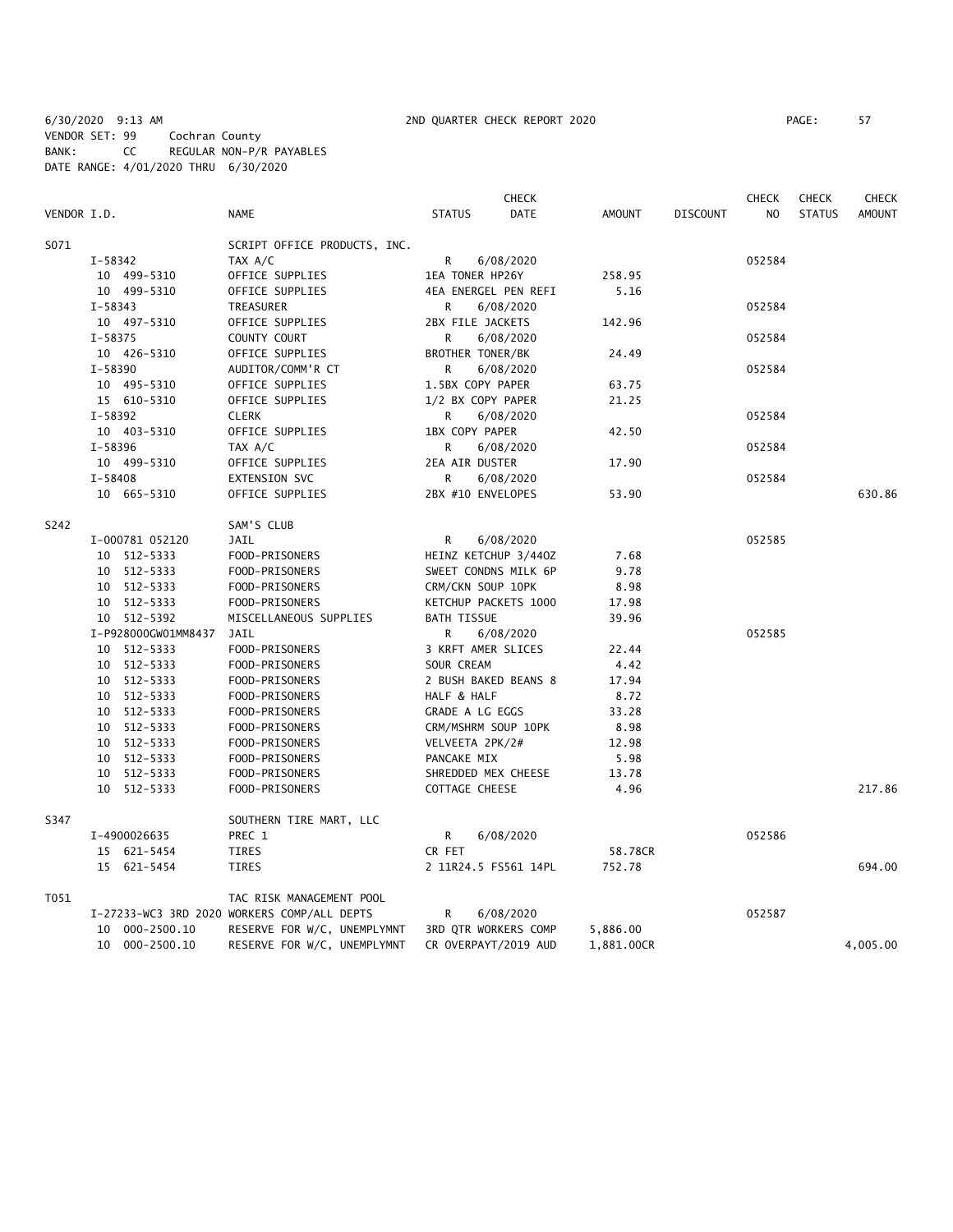6/30/2020 9:13 AM 2ND QUARTER CHECK REPORT 2020 PAGE: 58 VENDOR SET: 99 Cochran County BANK: CC REGULAR NON-P/R PAYABLES DATE RANGE: 4/01/2020 THRU 6/30/2020

|             |        |                                    |                               |                         | <b>CHECK</b> |               |                 | <b>CHECK</b>   | <b>CHECK</b>  | CHECK         |
|-------------|--------|------------------------------------|-------------------------------|-------------------------|--------------|---------------|-----------------|----------------|---------------|---------------|
| VENDOR I.D. |        |                                    | <b>NAME</b>                   | <b>STATUS</b>           | <b>DATE</b>  | <b>AMOUNT</b> | <b>DISCOUNT</b> | N <sub>O</sub> | <b>STATUS</b> | <b>AMOUNT</b> |
| T306        |        |                                    | TONY'S OILFIELD SERVICES INC. |                         |              |               |                 |                |               |               |
|             | I-9862 |                                    | PREC 2                        | R                       | 6/08/2020    |               |                 | 052588         |               |               |
|             |        | 15 622-5370                        | MACHINE HIRE                  | 3HRS WATER TRK W/OPE    |              | 225.00        |                 |                |               |               |
|             |        | 15 622-5370                        | MACHINE HIRE                  | 5HRS ROLLER W/OP 5/2    |              | 375.00        |                 |                |               |               |
|             |        | 15 622-5370                        | MACHINE HIRE                  | 3HRS WATER TRK W/OP     |              | 225.00        |                 |                |               |               |
|             |        | 15 622-5370                        | MACHINE HIRE                  | <b>5HRS ROLLER W/OP</b> |              | 375.00        |                 |                |               | 1,200.00      |
| WO10        |        |                                    | WEST TEXAS GAS INC            |                         |              |               |                 |                |               |               |
|             |        | I-020036001501 06/20 PARK/SHOP     |                               | R                       | 6/08/2020    |               |                 | 052589         |               |               |
|             |        | 10 660-5440                        | UTILITIES & IRRIGATION        | GAS SVC 4/30-5/29/20    |              | 9.54          |                 |                |               |               |
|             |        | 10 660-5440                        | UTILITIES & IRRIGATION        | GRIP CHG                |              | 5.21          |                 |                |               |               |
|             |        | I-020036002501 06/20 PARK/SHOWBARN |                               | R                       | 6/08/2020    |               |                 | 052589         |               |               |
|             |        | 10 660-5440                        | UTILITIES & IRRIGATION        | GAS SVC 4/30-5/29/20    |              | 13.06         |                 |                |               |               |
|             |        | 10 660-5440                        | UTILITIES & IRRIGATION        | GRIP CHG                |              | 13.16         |                 |                |               |               |
|             |        | I-020049022001 06/20 PREC 3        |                               | R                       | 6/08/2020    |               |                 | 052589         |               |               |
|             |        | 15 623-5440                        | UTILITIES                     | GAS SVC 4/28-5/28/20    |              | 13.06         |                 |                |               |               |
|             |        | 15 623-5440                        | UTILITIES                     | <b>GRIP CHG</b>         |              | 13.16         |                 |                |               | 67.19         |
| W055        |        |                                    | WINDSTREAM COMMUNICATIONS SW  |                         |              |               |                 |                |               |               |
|             |        | $I-266-0638$ 05/20                 | <b>MUSEUM</b>                 | R                       | 6/08/2020    |               |                 | 052590         |               |               |
|             |        | 10 652-5420                        | TELECOMMUNICATIONS            | SERVICES                |              | 62.58         |                 |                |               |               |
|             |        | 10 652-5420                        | TELECOMMUNICATIONS            | <b>FEES</b>             |              | 29.09         |                 |                |               |               |
|             |        | 10 652-5420                        | TELECOMMUNICATIONS            | INTERNET/FIBER          |              | 566.43        |                 |                |               |               |
|             |        | 10 652-5420                        | TELECOMMUNICATIONS            | PICC CHG                |              | 1.16          |                 |                |               |               |
|             |        | I-266-5051 06/20                   | LIBRARY                       | R                       | 6/08/2020    |               |                 | 052590         |               |               |
|             |        | 10 650-5420                        | TELECOMMUNICATIONS            | BASIC SVCS/2 LINES      |              | 71.13         |                 |                |               |               |
|             |        | 10 650-5420                        | TELECOMMUNICATIONS            | <b>INTERNET</b>         |              | 54.99         |                 |                |               |               |
|             |        | 10 650-5420                        | TELECOMMUNICATIONS            | <b>FEES</b>             |              | 39.39         |                 |                |               |               |
|             |        | 10 650-5420                        | TELECOMMUNICATIONS            | LONG DISTANCE SVC       |              | 0.37          |                 |                |               |               |
|             |        | I-266-5074 06/20                   | ADULT PROBATION               | R                       | 6/08/2020    |               |                 | 052590         |               |               |
|             |        | 10 570-5420                        | TELECOMMUNICATIONS            | <b>BASIC SVCS</b>       |              | 37.30         |                 |                |               |               |
|             |        | 10 570-5420                        | TELECOMMUNICATIONS            | VOICEMAIL SVC           |              | 11.95         |                 |                |               |               |
|             |        | 10 570-5420                        | TELECOMMUNICATIONS            | <b>FEES</b>             |              | 17.33         |                 |                |               |               |
|             |        | $I-266-5161$ 06/20                 | TREASURER                     | R                       | 6/08/2020    |               |                 | 052590         |               |               |
|             |        | 10 497-5420                        | TELECOMMUNICATIONS            | BASIC SVCS              |              | 37.30         |                 |                |               |               |
|             |        | 10 497-5420                        | TELECOMMUNICATIONS            | <b>FEES</b>             |              | 17.31         |                 |                |               |               |
|             |        | 10 497-5420                        | TELECOMMUNICATIONS            | LONG DISTANCE FEES      |              | 0.22          |                 |                |               |               |
|             |        | I-266-5171 06/20                   | TAX A/C                       | R                       | 6/08/2020    |               |                 | 052590         |               |               |
|             |        | 10 499-5420                        | TELECOMMUNICATIONS            | BASIC SVCS/3 LINES      |              | 116.58        |                 |                |               |               |
|             |        | 10 499-5420                        | TELECOMMUNICATIONS            | INTERNET                |              | 130.00        |                 |                |               |               |
|             |        | 10 499-5420                        | TELECOMMUNICATIONS            | <b>FEES</b>             |              | 66.47         |                 |                |               |               |
|             |        | 10 499-5420                        | TELECOMMUNICATIONS            | LONG DISTANCE SVC       |              | 16.19         |                 |                |               |               |
|             |        | I-266-5211 06/20                   | SHERIFF                       | R                       | 6/08/2020    |               |                 | 052590         |               |               |
|             |        | 10 560-5420                        | TELECOMMUNICATIONS            | BASIC SVCS 3 LINES      |              | 132.94        |                 |                |               |               |
|             |        | 10 560-5420                        | TELECOMMUNICATIONS            | <b>FEES</b>             |              | 59.12         |                 |                |               |               |
|             |        | 10 560-5420                        | TELECOMMUNICATIONS            | LONG DISTANCE SVC       |              | 8.12          |                 |                |               |               |
|             |        | I-266-5215 05/20                   | EXTENSION SVC                 | R                       | 6/08/2020    |               |                 | 052590         |               |               |
|             |        | 10 665-5420                        | TELECOMMUNICATIONS            | BASIC SVCS/3 LINES      |              | 103.39        |                 |                |               |               |
|             |        |                                    |                               |                         |              |               |                 |                |               |               |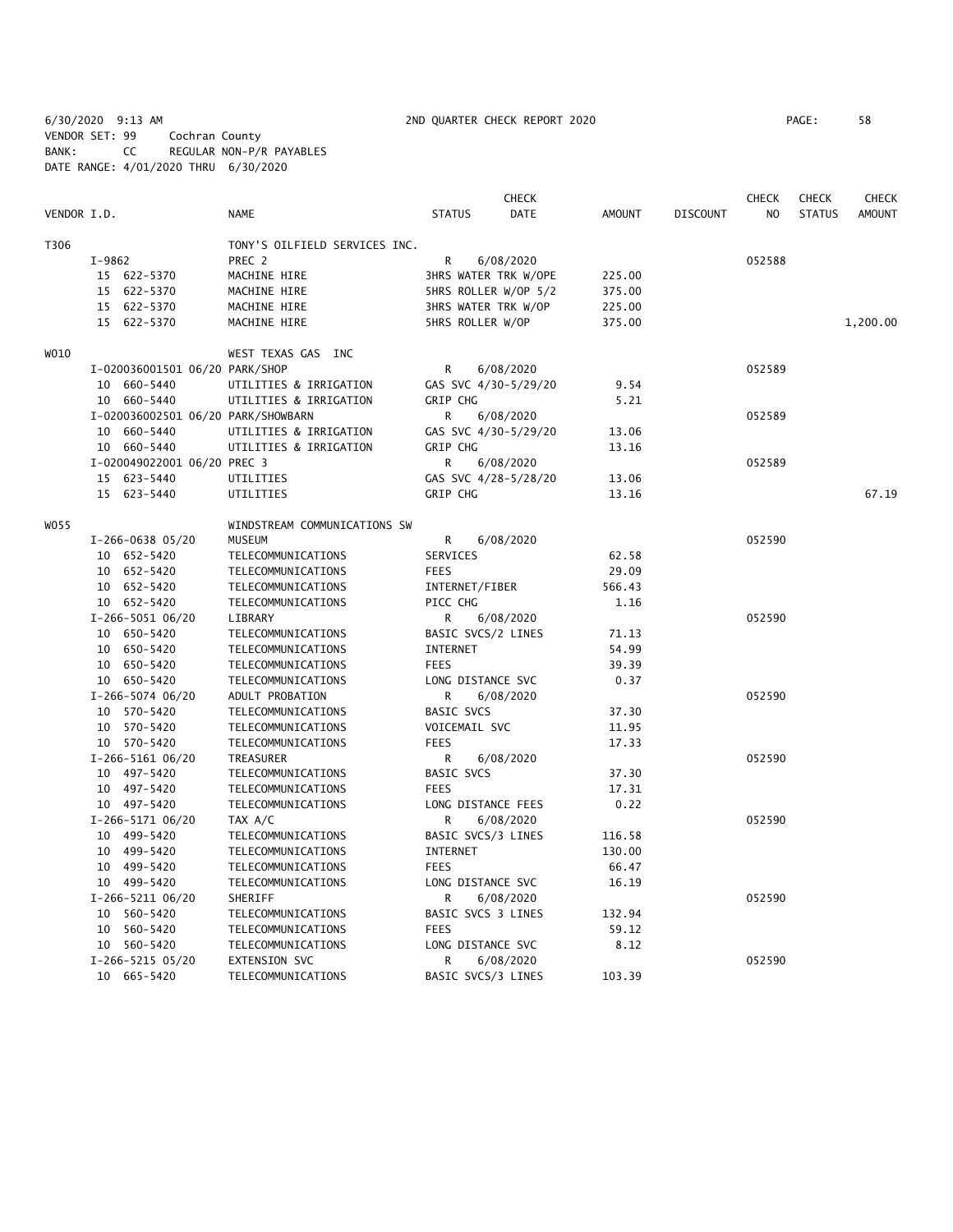6/30/2020 9:13 AM 2ND QUARTER CHECK REPORT 2020 PAGE: 59 VENDOR SET: 99 Cochran County BANK: CC REGULAR NON-P/R PAYABLES DATE RANGE: 4/01/2020 THRU 6/30/2020

|             |                    |                              |                     | CHECK       |               |                 | CHECK  | <b>CHECK</b>  | <b>CHECK</b>  |
|-------------|--------------------|------------------------------|---------------------|-------------|---------------|-----------------|--------|---------------|---------------|
| VENDOR I.D. |                    | NAME                         | <b>STATUS</b>       | <b>DATE</b> | <b>AMOUNT</b> | <b>DISCOUNT</b> | NO.    | <b>STATUS</b> | <b>AMOUNT</b> |
| WO55        |                    | WINDSTREAM COMMUNICATIONS    | (CONT)              |             |               |                 |        |               |               |
|             | I-266-5215 05/20   | EXTENSION SVC                | R                   | 6/08/2020   |               |                 | 052590 |               |               |
|             | 10 665-5420        | TELECOMMUNICATIONS           | INTERNET            |             | 39.99         |                 |        |               |               |
|             | 10 665-5420        | TELECOMMUNICATIONS           | <b>FEES</b>         |             | 59.07         |                 |        |               |               |
|             | 10 665-5420        | TELECOMMUNICATIONS           | LONG DISTANCE SVC   |             | 0.07          |                 |        |               |               |
|             | I-266-5302 06/20   | JUSTICE OF PEACE             | R                   | 6/08/2020   |               |                 | 052590 |               |               |
|             | 10 455-5420        | TELECOMMUNICATIONS           | <b>BASIC SVCS</b>   |             | 31.83         |                 |        |               |               |
|             | 10 455-5420        | TELECOMMUNICATIONS           | <b>FEES</b>         |             | 17.30         |                 |        |               |               |
|             | 10 455-5420        | TELECOMMUNICATIONS           | LONG DISTANCE SVC   |             | 4.10          |                 |        |               |               |
|             | I-266-5411 05/20   | JUVENILE PROBATION           | R                   | 6/08/2020   |               |                 | 052590 |               |               |
|             | 17 573-5499        | OPERATING EXPENSES           | <b>BASIC SVCS</b>   |             | 31.83         |                 |        |               |               |
|             | 17 573-5499        | OPERATING EXPENSES           | <b>FEES</b>         |             | 17.30         |                 |        |               |               |
|             | 17 573-5499        | OPERATING EXPENSES           | LONG DISTANCE SVC   |             | 0.30          |                 |        |               |               |
|             | I-266-5412 05/20   | NON-DEPT'L/DIST CT/CONSTABLE | R                   | 6/08/2020   |               |                 | 052590 |               |               |
|             | 10 409-5420        | TELECOMMUNICATIONS           | <b>INTERNET</b>     |             | 130.00        |                 |        |               |               |
|             | 10 435-5420        | TELECOMMUNICATIONS           | SERVICES            |             | 20.89         |                 |        |               |               |
|             | 10 435-5420        | TELECOMMUNICATIONS           | INTERNET            |             | 130.00        |                 |        |               |               |
|             | 10 435-5420        | TELECOMMUNICATIONS           | <b>FEES</b>         |             | 19.80         |                 |        |               |               |
|             | 10 435-5420        | TELECOMMUNICATIONS           | PICC CHG            |             | 1.16          |                 |        |               |               |
|             | 550-5420<br>10     | TELECOMMUNICATIONS           | SERVICES            |             | 20.89         |                 |        |               |               |
|             | 10 550-5420        | TELECOMMUNICATIONS           | <b>FEES</b>         |             | 19.81         |                 |        |               |               |
|             | I-266-5450 06/20   | <b>CLERK</b>                 | R                   | 6/08/2020   |               |                 | 052590 |               |               |
|             | 10 403-5420        | TELECOMMUNICATIONS           | BASIC SVCS/3 LINES  |             | 113.00        |                 |        |               |               |
|             | 10 403-5420        | TELECOMMUNICATIONS           | <b>FEES</b>         |             | 66.28         |                 |        |               |               |
|             | 10 403-5420        | TELECOMMUNICATIONS           | LONG DISTANCE SVC   |             | 10.80         |                 |        |               |               |
|             | I-266-5508 06/20   | CO JUDGE/COMM'R CT           | R                   | 6/08/2020   |               |                 | 052590 |               |               |
|             | 15 610-5420        | TELECOMMUNICATIONS           | BASIC SVCS/2 LINES  |             | 64.76         |                 |        |               |               |
|             | 15 610-5420        | TELECOMMUNICATIONS           | <b>FEES</b>         |             | 54.91         |                 |        |               |               |
|             | 15 610-5420        | TELECOMMUNICATIONS           | LONG DISTANCE SVC   |             | 24.80         |                 |        |               |               |
|             | I-266-5700 05/20   | SHERIFF                      | R                   | 6/08/2020   |               |                 | 052590 |               |               |
|             | 10 560-5420        | TELECOMMUNICATIONS           | <b>BASIC SVCS</b>   |             | 48.37         |                 |        |               |               |
|             | 10 560-5420        | TELECOMMUNICATIONS           | <b>FEES</b>         |             | 14.04         |                 |        |               |               |
|             | 10 560-5420        | TELECOMMUNICATIONS           | LONG DISTANCE SVC   |             | 0.26          |                 |        |               |               |
|             | I-266-5822 06/20   | AUDITOR/NON-DEPT'L           | R                   | 6/08/2020   |               |                 | 052590 |               |               |
|             | 10 495-5420        | TELECOMMUNICATIONS           | <b>BASIC SVCS</b>   |             | 20.89         |                 |        |               |               |
|             | 10 495-5420        | TELECOMMUNICATIONS           | <b>FEES</b>         |             | 19.95         |                 |        |               |               |
|             | 495-5420<br>10     | TELECOMMUNICATIONS           | INTERNET            |             | 130.00        |                 |        |               |               |
|             | 495-5420<br>10     | TELECOMMUNICATIONS           | LONG DISTANCE SVC   |             | 0.34          |                 |        |               |               |
|             | 495-5420<br>10     | TELECOMMUNICATIONS           | PICC CHG            |             | 1.16          |                 |        |               |               |
|             | 409-5420<br>10     | TELECOMMUNICATIONS           | COURTHOUSE INTERNET |             | 145.00        |                 |        |               |               |
|             | 10<br>409–5420     | TELECOMMUNICATIONS           | FAX LINE 266-5629   |             | 20.89         |                 |        |               |               |
|             | 409-5420<br>10     | TELECOMMUNICATIONS           | <b>FEES</b>         |             | 19.95         |                 |        |               |               |
|             | 10<br>409-5420     | TELECOMMUNICATIONS           | FAX LONG DISTANCE   |             | 0.19          |                 |        |               |               |
|             | 10 409-5420        | TELECOMMUNICATIONS           | PICC CHG            |             | 1.16          |                 |        |               |               |
|             | $I-266-8661$ 05/20 | ATTORNEY                     | R                   | 6/08/2020   |               |                 | 052590 |               |               |
|             | 10 475-5420        | TELECOMMUNICATIONS           | BASIC SVCS/2 LINES  |             | 75.21         |                 |        |               |               |
|             | 10 475-5420        | TELECOMMUNICATIONS           | <b>FEES</b>         |             | 39.39         |                 |        |               |               |
|             | I-266-8888 05/20   | SHERIFF                      | R                   | 6/08/2020   |               |                 | 052590 |               |               |
|             |                    |                              |                     |             |               |                 |        |               |               |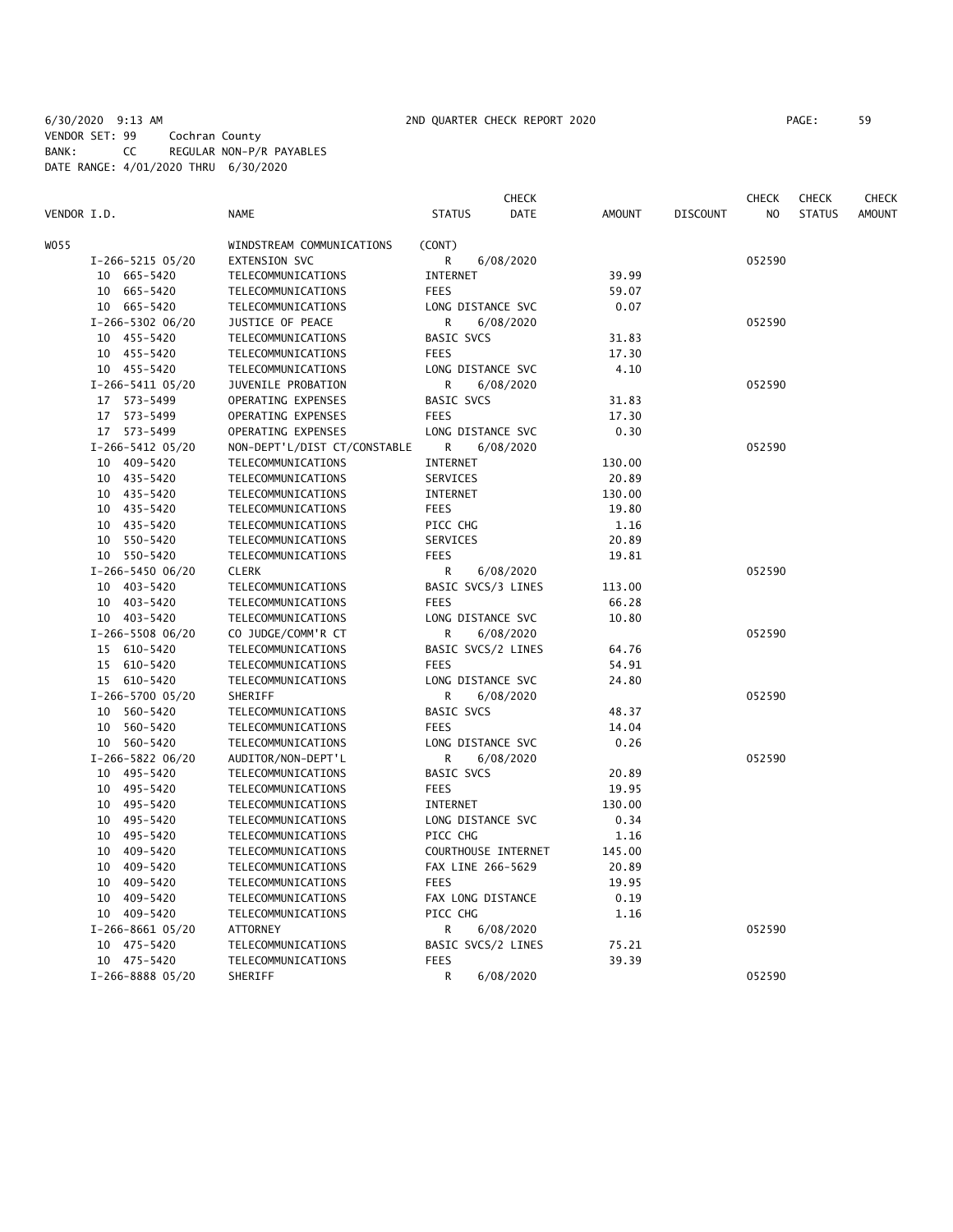6/30/2020 9:13 AM 2ND QUARTER CHECK REPORT 2020 PAGE: 60 VENDOR SET: 99 Cochran County BANK: CC REGULAR NON-P/R PAYABLES DATE RANGE: 4/01/2020 THRU 6/30/2020

|             |                  |                             |                       | <b>CHECK</b> |               |                 | <b>CHECK</b>   | <b>CHECK</b>  | <b>CHECK</b>  |
|-------------|------------------|-----------------------------|-----------------------|--------------|---------------|-----------------|----------------|---------------|---------------|
| VENDOR I.D. |                  | <b>NAME</b>                 | <b>STATUS</b>         | DATE         | <b>AMOUNT</b> | <b>DISCOUNT</b> | N <sub>O</sub> | <b>STATUS</b> | <b>AMOUNT</b> |
| WO 55       |                  | WINDSTREAM COMMUNICATIONS   | (CONT)                |              |               |                 |                |               |               |
|             | I-266-8888 05/20 | SHERIFF                     | R                     | 6/08/2020    |               |                 | 052590         |               |               |
|             | 10 560-5420      | TELECOMMUNICATIONS          | SERVICES/FAX LINE     |              | 32.38         |                 |                |               |               |
|             | 10 560-5420      | TELECOMMUNICATIONS          | <b>FEES</b>           |              | 14.01         |                 |                |               | 3,041.44      |
| WO70        |                  | R D WALLACE OIL CO INC      |                       |              |               |                 |                |               |               |
|             | I-12520010 MAY20 | CEMETERY                    | R                     | 6/08/2020    |               |                 | 052592         |               |               |
|             | 10 516-5330      | FUEL & OIL                  | 305GL DYED DIESEL 5/  |              | 442.25        |                 |                |               |               |
|             | 10 516-5330      | FUEL & OIL                  | 23.05GL UNL 4/24      |              | 36.26         |                 |                |               |               |
|             | 10 516-5330      | FUEL & OIL                  | 24GL UNL 5/11         |              | 32.95         |                 |                |               |               |
|             | I-12520019 MAY20 | <b>PARK</b>                 | R                     | 6/08/2020    |               |                 | 052592         |               |               |
|             | 10 660-5330      | FUEL AND OIL                | 23GL UNL 5/27         |              | 31.58         |                 |                |               |               |
|             | I-12520021 MAY20 | PREC 3                      | R                     | 6/08/2020    |               |                 | 052592         |               |               |
|             | 15 623-5330      | FUEL AND OIL                | 299.4GL CLEAR DIESEL  |              | 495.51        |                 |                |               |               |
|             | 15 623-5330      | FUEL AND OIL                | 82.2GL REG ETH 5/28   |              | 113.02        |                 |                |               |               |
|             | I-12520030 MAY20 | PREC 1                      | R                     | 6/08/2020    |               |                 | 052592         |               |               |
|             | 15 621-5330      | FUEL & OIL                  | 28GL UNL 4/6          |              | 46.85         |                 |                |               |               |
|             | 15 621-5330      | FUEL & OIL                  | 25.3GL UNL 4/21       |              | 39.80         |                 |                |               |               |
|             | 15 621-5330      | FUEL & OIL                  | 18.23GL UNL 4/28      |              | 25.03         |                 |                |               |               |
|             | 15 621-5330      | FUEL & OIL                  | 7.01GL UNL 4/30       |              | 9.63          |                 |                |               |               |
|             | 15 621-5330      | FUEL & OIL                  | 23GL UNL 5/5          |              | 31.58         |                 |                |               |               |
|             | 15 621-5330      | FUEL & OIL                  | 28.23GL UNL 5/11      |              | 38.76         |                 |                |               |               |
|             | 15 621-5330      | FUEL & OIL                  | 25.49GL UNL 5/18      |              | 35.00         |                 |                |               |               |
|             | I-12520032 MAY20 | PREC 2                      | R                     | 6/08/2020    |               |                 | 052592         |               |               |
|             | 15 622-5330      | FUEL AND OIL                | 20 DEF 2.5GL          |              | 215.00        |                 |                |               |               |
|             | 15 622-5451      | REPAIRS                     | 12 FREON              |              | 69.00         |                 |                |               |               |
|             | 15 622-5330      | FUEL AND OIL                | 31.27GL UNL 5/7       |              | 42.94         |                 |                |               |               |
|             | 15 622-5330      | FUEL AND OIL                | 26.72GL UNL 5/21      |              | 36.69         |                 |                |               |               |
|             | 15 622-5330      | FUEL AND OIL                | 25.68GL UNL 5/29      |              | 35.25         |                 |                |               |               |
|             | I-12520041 MAY20 | PREC 4                      | R                     | 6/08/2020    |               |                 | 052592         |               |               |
|             | 15 624-5451      | REPAIRS                     | 6 FREON               |              | 34.50         |                 |                |               |               |
|             | 15 624-5451      | REPAIRS                     | 6 ANTIFREEZE          |              | 70.50         |                 |                |               |               |
|             | 15 624-5330      | FUEL AND OIL                | 23.5GL UNL 5/4        |              | 32.27         |                 |                |               |               |
|             | 15 624-5330      | FUEL AND OIL                | 27.55GL UNL 5/13      |              | 37.83         |                 |                |               |               |
|             | I-12520043 MAY20 | SHERIFF                     | R                     | 6/08/2020    |               |                 | 052592         |               |               |
|             | 10 560-5330      | FUEL AND OIL                | 607.154GL UNL         |              | 909.05        |                 |                |               |               |
|             | 10 560-5451      | MACHINERY-NON-OFFICE REPAIR | STATE INSP/2 VEHICLE  |              | 14.00         |                 |                |               |               |
|             | 10 560-5451      | MACHINERY-NON-OFFICE REPAIR | 2 STATE INSP PAPER F  |              | 6.00          |                 |                |               |               |
|             | 10 560-5330      | FUEL AND OIL                | 149.8GL UNL/CARD#258  |              | 224.14        |                 |                |               |               |
|             | 10 560-5330      | FUEL AND OIL                | 134.62GL UNL/CARD#86  |              | 190.96        |                 |                |               |               |
|             | I-12520239 MAY20 | CEMETERY                    | R                     | 6/08/2020    |               |                 | 052592         |               |               |
|             | 10 516-5330      | FUEL & OIL                  | 10.37GL UNL 5/4; TO L |              | 14.24         |                 |                |               | 3,310.59      |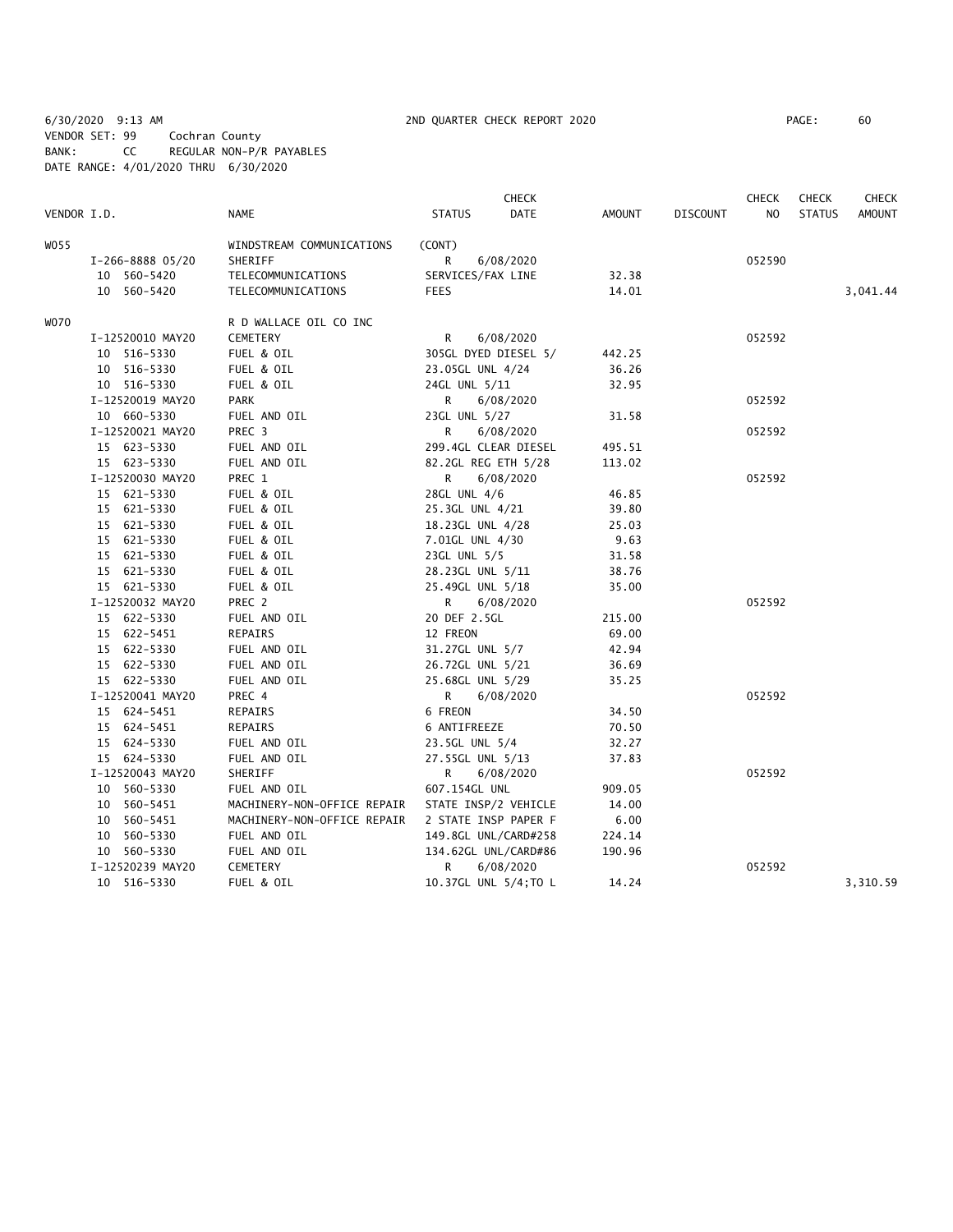6/30/2020 9:13 AM 2ND QUARTER CHECK REPORT 2020 PAGE: 61 VENDOR SET: 99 Cochran County BANK: CC REGULAR NON-P/R PAYABLES DATE RANGE: 4/01/2020 THRU 6/30/2020

|             |                |                                |                     | <b>CHECK</b>          |               |                 | <b>CHECK</b>   | <b>CHECK</b>  | <b>CHECK</b>  |
|-------------|----------------|--------------------------------|---------------------|-----------------------|---------------|-----------------|----------------|---------------|---------------|
| VENDOR I.D. |                | <b>NAME</b>                    | <b>STATUS</b>       | DATE                  | <b>AMOUNT</b> | <b>DISCOUNT</b> | N <sub>O</sub> | <b>STATUS</b> | <b>AMOUNT</b> |
| W098        |                | WEST TEXAS JUVENILE CHIEF'S AS |                     |                       |               |                 |                |               |               |
|             | I-2020 RUIDOSO | JUVENILE PROBATION             | R                   | 6/08/2020             |               |                 | 052593         |               |               |
|             | 17 573-5427    | TRAVEL & TRAINING              |                     | REGIS/22ND ANNUAL CH  | 150.00        |                 |                |               |               |
|             | 17 573-5499    | OPERATING EXPENSES             | <b>DUES</b>         |                       | 10.00         |                 |                |               | 160.00        |
| W164        |                | WARREN CAT                     |                     |                       |               |                 |                |               |               |
|             | I-PS000561171  | PREC 2                         | R                   | 6/08/2020             |               |                 | 052594         |               |               |
|             | 15 622-5451    | REPAIRS                        | 6 GAL CAT ELC 50/50 |                       | 86.04         |                 |                |               |               |
|             | I-PS000561172  | PREC 2                         | R                   | 6/08/2020             |               |                 | 052594         |               |               |
|             | 15 622-5451    | REPAIRS                        |                     | AIR FILTER #149-1912  | 38.86         |                 |                |               | 124.90        |
| W193        |                | WESTWARD AUTOMOTIVE REPAIR LLC |                     |                       |               |                 |                |               |               |
|             | $I-1126$       | SHERIFF                        | R                   | 6/08/2020             |               |                 | 052595         |               |               |
|             | 10 560-5451    | MACHINERY-NON-OFFICE REPAIR    | RPL 2 BATTERIES; 18 |                       | 33.75         |                 |                |               | 33.75         |
| W213        |                | WAGNER SUPPLY COMPANY          |                     |                       |               |                 |                |               |               |
|             | I-L013095-01   | <b>JAIL</b>                    | R                   | 6/08/2020             |               |                 | 052596         |               |               |
|             | 10 512-5392    | MISCELLANEOUS SUPPLIES         |                     | 1CS KITCHEN ROLL TOW  | 75.42         |                 |                |               |               |
|             | I-L014420      | <b>COURTHOUSE</b>              | R                   | 6/08/2020             |               |                 | 052596         |               |               |
|             | 10 510-5332    | CUSTODIAL SUPPLIES             | 1CS PH NEUT CLEANER |                       | 63.51         |                 |                |               |               |
|             | 10 510-5332    | CUSTODIAL SUPPLIES             | 2CS FABULOSO        |                       | 134.40        |                 |                |               |               |
|             | 10 510-5332    | CUSTODIAL SUPPLIES             | 1CS TOWEL ROLL      |                       | 55.55         |                 |                |               |               |
|             | 10 510-5332    | CUSTODIAL SUPPLIES             |                     | 1CS NITRILE GLOVE, DI | 67.48         |                 |                |               |               |
|             | 10 510-5332    | CUSTODIAL SUPPLIES             |                     | 1CS SINGLE-FOLD TOWE  | 48.27         |                 |                |               | 444.63        |
| A108        |                | AT&T MOBILITY                  |                     |                       |               |                 |                |               |               |
|             | I-#4144 061920 | SHERIFF                        | R                   | 6/29/2020             |               |                 | 052616         |               |               |
|             | 10 560-5420    | TELECOMMUNICATIONS             |                     | 1ST NET/6 LNS 5/20-6  | 229.50        |                 |                |               | 229.50        |
| A178        |                | <b>AMAZON</b>                  |                     |                       |               |                 |                |               |               |
|             | I-434646846379 | <b>JAIL</b>                    | R                   | 6/29/2020             |               |                 | 052617         |               |               |
|             | 10 512-5392    | MISCELLANEOUS SUPPLIES         |                     | 200MI TV ANTENNA W/R  | 79.95         |                 |                |               |               |
|             | I-436569756788 | LIBRARY                        | R                   | 6/29/2020             |               |                 | 052617         |               |               |
|             | 10 650-5590    | <b>BOOKS</b>                   |                     | DIRTY LITTLE SECRETS  | 5.65          |                 |                |               |               |
|             | 10 650-5590    | <b>BOOKS</b>                   | SHIPPING            |                       | 0.44          |                 |                |               |               |
|             | I-446454373465 | LIBRARY                        | R.                  | 6/29/2020             |               |                 | 052617         |               |               |
|             | 10 650-5590    | <b>BOOKS</b>                   | REDHEAD BY THE SIDE |                       | 17.76         |                 |                |               |               |
|             | 10 650-5590    | <b>BOOKS</b>                   |                     | IN FIVE YEARS: A NOVE | 18.90         |                 |                |               |               |
|             | 10 650-5590    | <b>BOOKS</b>                   | THE 20TH VICTIM     |                       | 20.28         |                 |                |               |               |
|             | 10 650-5590    | <b>BOOKS</b>                   | CHOSEN ONES         |                       | 16.99         |                 |                |               |               |
|             | 10 650-5590    | <b>BOOKS</b>                   | MASKED PREY         |                       | 17.49         |                 |                |               |               |
|             | 10 650-5590    | <b>BOOKS</b>                   |                     | THE END OF OCTOBER:A  | 18.39         |                 |                |               |               |
|             | I-874644998879 | <b>CLERK</b>                   | R                   | 6/29/2020             |               |                 | 052617         |               |               |
|             | 10 403-5310    | OFFICE SUPPLIES                | FIREPRF SAFE/BKUP   |                       | 49.84         |                 |                |               |               |
|             | I-874958359739 | LIBRARY                        | R                   | 6/29/2020             |               |                 | 052617         |               |               |
|             | 10 650-5590    | <b>BOOKS</b>                   |                     | EVERYTHING I NEVER T  | 22.90         |                 |                |               |               |
|             | I-897337845434 | SHERIFF/CO COURT               | R                   | 6/29/2020             |               |                 | 052617         |               |               |

10 560-5310 OFFICE SUPPLIES WRLSS INTERCOM/CHIME 49.99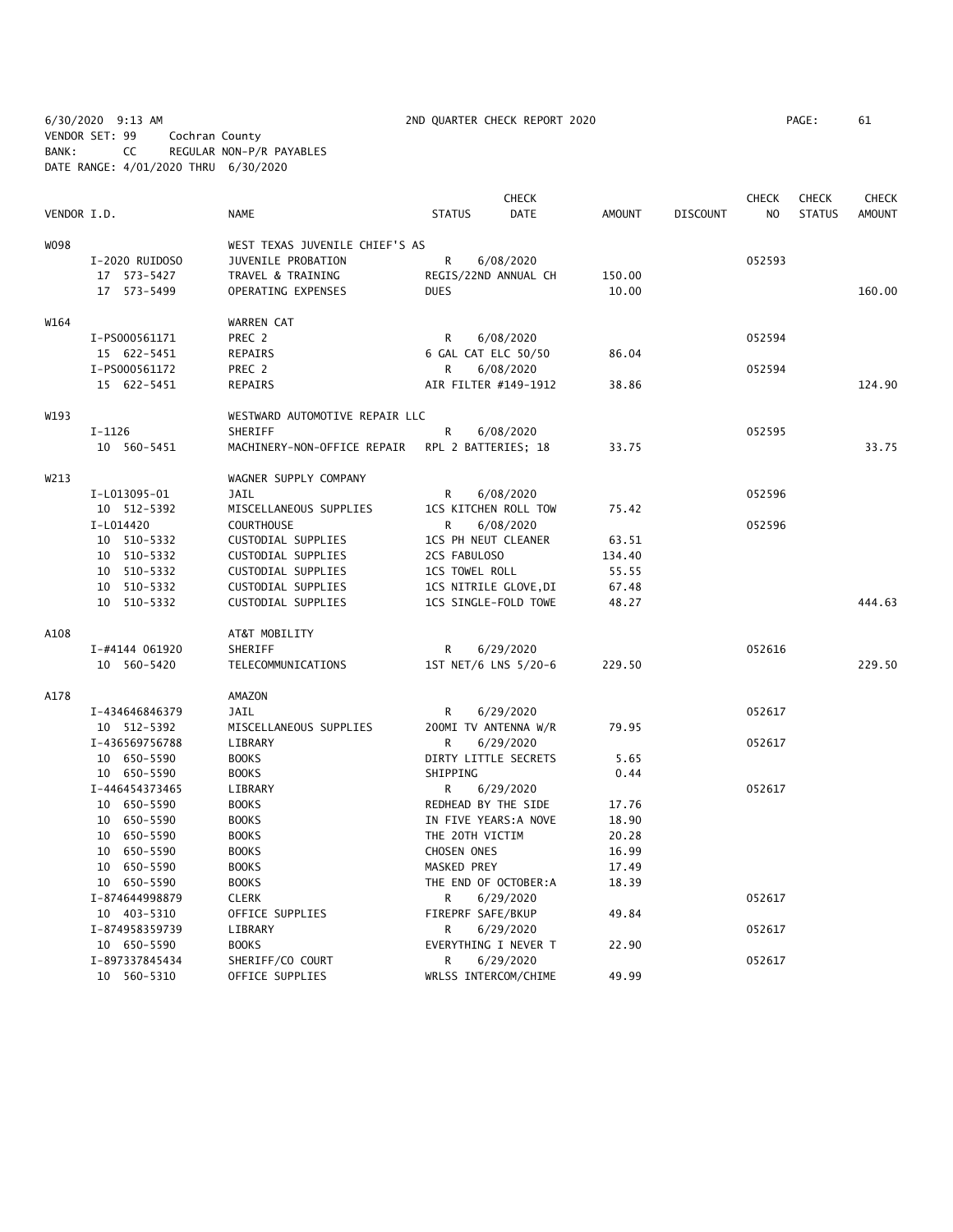6/30/2020 9:13 AM 2ND QUARTER CHECK REPORT 2020 PAGE: 62 VENDOR SET: 99 Cochran County BANK: CC REGULAR NON-P/R PAYABLES DATE RANGE: 4/01/2020 THRU 6/30/2020

|             |                             |                                       |                | <b>CHECK</b>                     |               |                 | <b>CHECK</b>   | CHECK         | CHECK         |
|-------------|-----------------------------|---------------------------------------|----------------|----------------------------------|---------------|-----------------|----------------|---------------|---------------|
| VENDOR I.D. |                             | <b>NAME</b>                           | <b>STATUS</b>  | <b>DATE</b>                      | <b>AMOUNT</b> | <b>DISCOUNT</b> | N <sub>O</sub> | <b>STATUS</b> | <b>AMOUNT</b> |
| A178        |                             | (CONT)<br>AMAZON                      |                |                                  |               |                 |                |               |               |
|             | I-897337845434              | SHERIFF/CO COURT                      | R              | 6/29/2020                        |               |                 | 052617         |               |               |
|             | 10 426-5310                 | OFFICE SUPPLIES                       |                | LOGITECH WRLSS MOUSE             | 22.99         |                 |                |               | 341.57        |
| A200        |                             | APPRISS, INC.                         |                |                                  |               |                 |                |               |               |
|             | I-INV77048                  | SHERIFF/TX VINE                       | R              | 6/29/2020                        |               |                 | 052618         |               |               |
|             | 10 560-5411                 | MAINTENANCE CONTRACTS                 |                | TX VINE SVC FEE Q3 F             | 2,003.23      |                 |                |               | 2,003.23      |
| A266        |                             | AXON ENTERPRISES, INC                 |                |                                  |               |                 |                |               |               |
|             | I-SI-1650540                | SHERIFF                               | R.             | 6/29/2020                        |               |                 | 052619         |               |               |
|             | 10 560-5571                 | CAPITAL OUTLAY                        |                | 10 BODY CAM SYSTEMS;             | 10,283.60     |                 |                |               |               |
|             | 10 560-5571                 | CAPITAL OUTLAY                        |                | 5 IN-CAR CAM SYSTEMS             | 9,712.50      |                 |                |               |               |
|             | 10 560-5571                 | CAPITAL OUTLAY                        |                | RETAIN 10%/CAR INSTA             | 1,999.61CR    |                 |                |               | 17,996.49     |
| A271        |                             | AVENU ENTERPRISE SOLUTIONS, LL        |                |                                  |               |                 |                |               |               |
|             | I-INVB-014311               | CO/DIST CLERK                         | R              | 6/29/2020                        |               |                 | 052620         |               |               |
|             | 10 403-5416                 | FILMING & INDEXING                    |                | 20/20 LAND RECORDS M             | 1,250.00      |                 |                |               | 1,250.00      |
| B022        |                             | TWYLLA BLACKSTOCK                     |                |                                  |               |                 |                |               |               |
|             | I-ELEC SCH 06/20            | <b>ELECTIONS</b>                      | R              | 6/29/2020                        |               |                 | 052621         |               |               |
|             | 10 490-5102                 | ELECTION SALARIES                     | 1.5HRS @ \$10  |                                  | 15.00         |                 |                |               | 15.00         |
| B026        |                             | BLEDSOE WATER SUPPLY CORP             |                |                                  |               |                 |                |               |               |
|             | $I-3004$ 06/20              | PREC 3                                | R              | 6/29/2020                        |               |                 | 052622         |               |               |
|             | 15 623-5440                 | UTILITIES                             |                | 135GL WATER MAY 2020             | 22.00         |                 |                |               |               |
|             | 15 623-5440                 | UTILITIES                             | ASSESSMENT FEE |                                  | 0.11          |                 |                |               | 22.11         |
| B119        |                             | CHERYL BUTLER                         |                |                                  |               |                 |                |               |               |
|             | I-R/B ELEC DRINKS           | NON-DEPT'L                            | R.             | 6/29/2020                        |               |                 | 052623         |               |               |
|             | 10 409-5499                 | MISCELLANEOUS                         |                | R/B SOFT DRINKS/ELEC             | 53.90         |                 |                |               | 53.90         |
| B303        |                             | BALCO SYSTEM                          |                |                                  |               |                 |                |               |               |
|             | I-20913                     | JAIL                                  | R              | 6/29/2020                        |               |                 | 052624         |               |               |
|             | 10 512-5451                 | REPAIR                                |                | SVC CALL/RPR COMM ON             | 98.00         |                 |                |               | 98.00         |
| C302        |                             | CHARM-TEX, INC.                       |                |                                  |               |                 |                |               |               |
|             | I-0215981-IN                | JAIL                                  | R              | 6/29/2020                        |               |                 | 052625         |               |               |
|             | 10 512-5392                 | MISCELLANEOUS SUPPLIES                |                | 2CS BAR SOAP/DEOD 14             | 97.80         |                 |                |               |               |
|             | 10 512-5392<br>I-0220500-IN | MISCELLANEOUS SUPPLIES<br><b>JAIL</b> | R              | 1CS LICE COMB 24/CS<br>6/29/2020 | 9.90          |                 | 052625         |               |               |
|             | 10 512-5392                 | MISCELLANEOUS SUPPLIES                |                | 4CS DEGREE/WOMEN 12/             | 135.60        |                 |                |               | 243.30        |
| C310        |                             | DAVID CORDER                          |                |                                  |               |                 |                |               |               |
|             | I-ELEC SCH 06/20            | ELECTIONS                             | R              | 6/29/2020                        |               |                 | 052626         |               |               |
|             | 10 490-5102                 | ELECTION SALARIES                     | 1.5HRS @ \$10  |                                  | 15.00         |                 |                |               | 15.00         |
|             |                             |                                       |                |                                  |               |                 |                |               |               |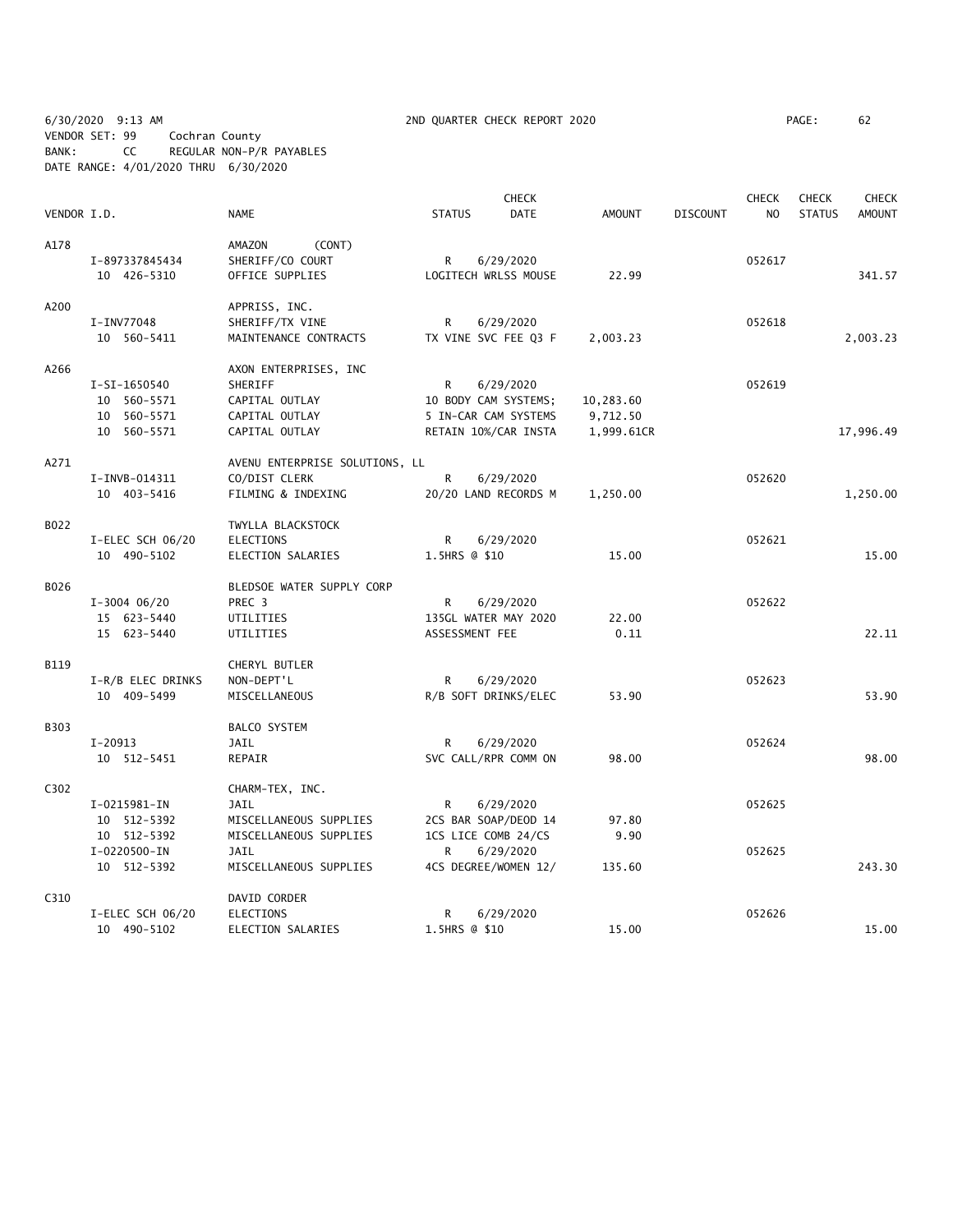6/30/2020 9:13 AM 2ND QUARTER CHECK REPORT 2020 PAGE: 63 VENDOR SET: 99 Cochran County BANK: CC REGULAR NON-P/R PAYABLES DATE RANGE: 4/01/2020 THRU 6/30/2020

|             |                            |                                                |                     | <b>CHECK</b>                                 |                |                 | <b>CHECK</b> | <b>CHECK</b>  | <b>CHECK</b>  |
|-------------|----------------------------|------------------------------------------------|---------------------|----------------------------------------------|----------------|-----------------|--------------|---------------|---------------|
| VENDOR I.D. |                            | <b>NAME</b>                                    | <b>STATUS</b>       | DATE                                         | <b>AMOUNT</b>  | <b>DISCOUNT</b> | NO           | <b>STATUS</b> | <b>AMOUNT</b> |
| C321        |                            | CLEAR- VU                                      |                     |                                              |                |                 |              |               |               |
|             | I-143475                   | JUVENILE PROBATION                             | $\mathsf{R}$        | 6/29/2020                                    |                |                 | 052627       |               |               |
|             | 17 573-5499                | OPERATING EXPENSES                             |                     | RPL WINDSHIELD/14 CH                         | 100.00         |                 |              |               |               |
|             | 17 573-5499                | OPERATING EXPENSES                             | W/S DW 2040 074     |                                              | 129.99         |                 |              |               |               |
|             | 17 573-5499                | OPERATING EXPENSES                             | SHOP CHG            |                                              | 8.00           |                 |              |               | 237.99        |
| C340        |                            | COUNTY INFORMATION RESOURCE AG                 |                     |                                              |                |                 |              |               |               |
|             | I-S0P012784                | NON-DEPT'L                                     | R                   | 6/29/2020                                    |                |                 | 052628       |               |               |
|             | 10 409-5420                | TELECOMMUNICATIONS                             |                     | 34 EMAIL ACCOUNTS MA                         | 68.00          |                 |              |               | 68.00         |
| C396        |                            | MARY COFFMAN                                   |                     |                                              |                |                 |              |               |               |
|             | I-ELEC SCH 06/20           | ELECTIONS                                      | R                   | 6/29/2020                                    |                |                 | 052629       |               |               |
|             | 10 490-5102                | ELECTION SALARIES                              | 1.5HRS @ \$10       |                                              | 15.00          |                 |              |               | 15.00         |
| C422        |                            | CARSON INDUSTRIES, INC.                        |                     |                                              |                |                 |              |               |               |
|             | $I - 32808$                | LIBRARY                                        | R                   | 6/29/2020                                    |                |                 | 052630       |               |               |
|             | 10 650-5332                | CUSTODIAL SUPPLIES                             |                     | SANITIZING MAINT KIT                         | 99.95          |                 |              |               |               |
|             | 10 650-5332                | CUSTODIAL SUPPLIES                             | SHIPPING            |                                              | 10.00          |                 |              |               | 109.95        |
| D016        |                            | DELL MARKETING LP                              |                     |                                              |                |                 |              |               |               |
|             | C-60114569376              | ATTORNEY                                       | R                   | 6/29/2020                                    |                |                 | 052631       |               |               |
|             | 10 475-5310                | OFFICE SUPPLIES                                |                     | PARTIAL CR OFFICE 36                         | 67.88CR        |                 |              |               |               |
|             | I-10400454367              | SHERIFF                                        | R                   | 6/29/2020                                    |                |                 | 052631       |               |               |
|             | 10 560-5310                | OFFICE SUPPLIES                                |                     | OPTIPLEX 5070 JMJFR                          | 1,367.42       |                 |              |               |               |
|             | 10 560-5310                | OFFICE SUPPLIES                                |                     | MS OFC HM/BUS 2019;W                         |                |                 |              |               | 1,299.54      |
| D040        |                            | JUDY DEAVOURS                                  |                     |                                              |                |                 |              |               |               |
|             | I-ELEC SCH 06/20           | <b>ELECTIONS</b>                               | R                   | 6/29/2020                                    |                |                 | 052632       |               |               |
|             | 10 490-5102                | ELECTION SALARIES                              | 1.5HRS @ \$10       |                                              | 15.00          |                 |              |               | 15.00         |
| D048        |                            | DATA-LINE OFFICE SYSTEMS                       |                     |                                              |                |                 |              |               |               |
|             | I-IN115917                 | EXTENSION SVC                                  | R                   | 6/29/2020                                    |                |                 | 052633       |               |               |
|             | 10 665-5411                | MAINTENANCE CONTRACTS                          |                     | COPIER MAINT 6/5-7/4                         | 33.00          |                 |              |               |               |
|             | I-IN116178                 | LIBRARY                                        | R                   | 6/29/2020                                    |                |                 | 052633       |               |               |
|             | 10 650-5411<br>10 650-5411 | MAINTENANCE CONTRACTS<br>MAINTENANCE CONTRACTS |                     | COPIER MAINT 6/21-7/<br>240 COLOR COPIES 5/2 | 37.50<br>24.00 |                 |              |               | 94.50         |
| D196        |                            | JORGE DE LA CRUZ, SHERIFF                      |                     |                                              |                |                 |              |               |               |
|             | I-052720                   | JAIL                                           | R                   | 6/29/2020                                    |                |                 | 052634       |               |               |
|             | 10 512-5333                | FOOD-PRISONERS                                 |                     | 2 TOMATO 2PK/ALLSUP'                         | 5.98           |                 |              |               |               |
|             | 10 512-5333                | FOOD-PRISONERS                                 | 2 LETTUCE/ALLSUP'S  |                                              | 2.78           |                 |              |               |               |
|             | $I-06/17/20$               | JAIL                                           | R                   | 6/29/2020                                    |                |                 | 052634       |               |               |
|             | 10 512-5333                | FOOD-PRISONERS                                 |                     | 2 PK CORN TORTILLAS/                         | 6.00           |                 |              |               |               |
|             | 10 512-5333                | FOOD-PRISONERS                                 | 3 GAL ALLSUP'S MILK |                                              | 8.97           |                 |              |               |               |
|             | 10 512-5333                | FOOD-PRISONERS                                 |                     | 6 ALLSUP'S BREAD 6/1                         | 4.77           |                 |              |               |               |
|             | 10 512-5333                | FOOD-PRISONERS                                 | 1 GAL ALLSUP'S MILK |                                              | 3.49           |                 |              |               |               |
|             | 10 512-5392                | MISCELLANEOUS SUPPLIES                         |                     | LYSOL CONCENTRATE/FA                         | 4.85           |                 |              |               |               |
|             | 10 512-5392                | MISCELLANEOUS SUPPLIES                         |                     | 1BX SURG CAPS/COVID1                         | 2.68           |                 |              |               |               |
|             | $I-06/21/20$               | SHERIFF                                        | R                   | 6/29/2020                                    |                |                 | 052634       |               |               |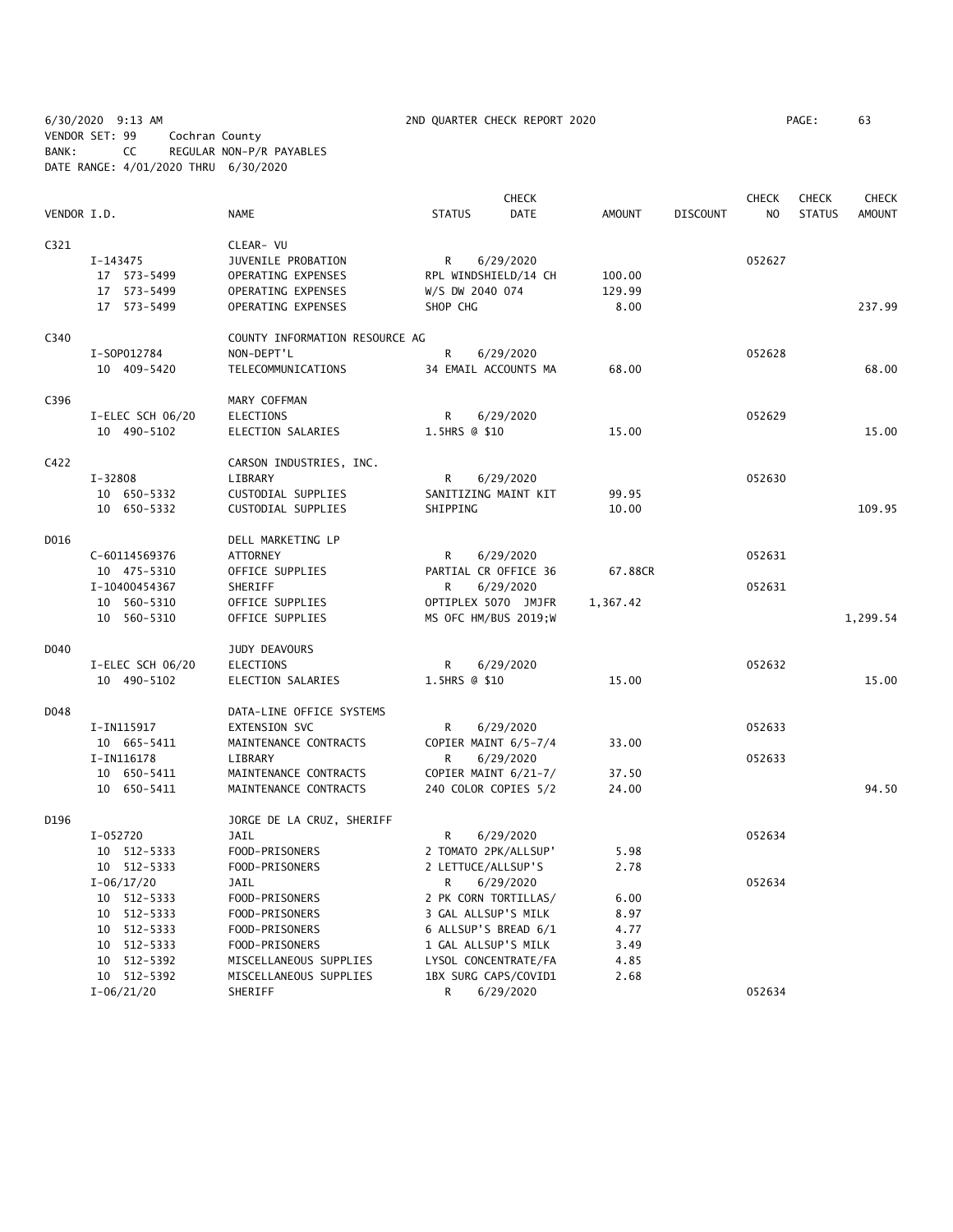6/30/2020 9:13 AM 2ND QUARTER CHECK REPORT 2020 PAGE: 64 VENDOR SET: 99 Cochran County BANK: CC REGULAR NON-P/R PAYABLES DATE RANGE: 4/01/2020 THRU 6/30/2020

|                  |                     |                           |                      | CHECK                 |               |                 | <b>CHECK</b>   | <b>CHECK</b>  | CHECK         |
|------------------|---------------------|---------------------------|----------------------|-----------------------|---------------|-----------------|----------------|---------------|---------------|
| VENDOR I.D.      |                     | <b>NAME</b>               | <b>STATUS</b>        | <b>DATE</b>           | <b>AMOUNT</b> | <b>DISCOUNT</b> | N <sub>O</sub> | <b>STATUS</b> | <b>AMOUNT</b> |
| D196             |                     | JORGE DE LA CRUZ, SHERIFF | (CONT)               |                       |               |                 |                |               |               |
|                  | $I - 06/21/20$      | SHERIFF                   | R                    | 6/29/2020             |               |                 | 052634         |               |               |
|                  | 10 560-5427         | CONTINUING EDUCATION      |                      | FOOD HANDLER TRNG/RU  | 7.00          |                 |                |               |               |
|                  | $I-06/22/20$        | <b>JAIL</b>               | R                    | 6/29/2020             |               |                 | 052634         |               |               |
|                  | 10 512-5333         | FOOD-PRISONERS            |                      | 39 SFT WH BREAD/BIMB  | 72.54         |                 |                |               |               |
|                  | $I - 06/23/20$      | SHERIFF                   | R                    | 6/29/2020             |               |                 | 052634         |               |               |
|                  | 10 560-5427         | CONTINUING EDUCATION      |                      | FOOD HANDLER TRNG/RE  | 7.00          |                 |                |               | 126.06        |
| F236             |                     | JARRAHN FRENCH            |                      |                       |               |                 |                |               |               |
|                  | I-ELEC SCH 06/20    | <b>ELECTIONS</b>          | R                    | 6/29/2020             |               |                 | 052635         |               |               |
|                  | 10 490-5102         | ELECTION SALARIES         | 1.5HRS @ \$10        |                       | 15.00         |                 |                |               | 15.00         |
| H152             |                     | HARRIS LOCAL GOVERNMENT   |                      |                       |               |                 |                |               |               |
|                  | I-CT003968          | TAX A/C                   | R                    | 6/29/2020             |               |                 | 052636         |               |               |
|                  | 10 499-5408         | TAX ROLL                  |                      | '20 TRUTH IN TAXATIO  | 515.00        |                 |                |               |               |
|                  | 10 499-5408         | TAX ROLL                  | <b>DISC</b>          |                       | 51.50CR       |                 |                |               | 463.50        |
| H158             |                     | MICHAEL HETTICK           |                      |                       |               |                 |                |               |               |
|                  | I-ELEC SCH 06/20    | <b>ELECTIONS</b>          | R                    | 6/29/2020             |               |                 | 052637         |               |               |
|                  | 10 490-5102         | ELECTION SALARIES         | 1.5HRS @ \$10        |                       | 15.00         |                 |                |               | 15.00         |
| H <sub>242</sub> |                     | DANA HEFLIN               |                      |                       |               |                 |                |               |               |
|                  | I-WIPES 6/26/20     | LIBRARY/COVID-19          | $\mathsf{R}$         | 6/29/2020             |               |                 | 052638         |               |               |
|                  | 10 650-5310         | OFFICE SUPPLIES           |                      | R/B CLOROX WIPES; SAM | 11.98         |                 |                |               | 11.98         |
| H301             |                     | HAYS COUNTY TREASURER     |                      |                       |               |                 |                |               |               |
|                  | $I-6/8/20$ JUV #864 | JUVENILE PROBATION        | R                    | 6/29/2020             |               |                 | 052639         |               |               |
|                  | 17 573-5413.004     | Other Placements          |                      | 31 DAYS GO/POST(S)/J  | 6,107.00      |                 |                |               | 6,107.00      |
| J098             |                     | ELOISA JARAMILLO          |                      |                       |               |                 |                |               |               |
|                  | I-ELEC SCH 06/20    | <b>ELECTIONS</b>          | R                    | 6/29/2020             |               |                 | 052640         |               |               |
|                  | 10 490-5102         | ELECTION SALARIES         | 1.5HRS @ \$10        |                       | 15.00         |                 |                |               | 15.00         |
| K086             |                     | HERMAN KLASSEN            |                      |                       |               |                 |                |               |               |
|                  | I-JP 052820         | COURTHOUSE/JP OFC         | R                    | 6/29/2020             |               |                 | 052641         |               |               |
|                  | 10 510-5451         | REPAIR                    |                      | INSTL DOOR IN JP OFC  | 218.00        |                 |                |               |               |
|                  | 10 510-5451         | REPAIR                    | MATERIALS            |                       | 275.00        |                 |                |               |               |
|                  | I-SO 052820         | COURTHOUSE/ANNEX          | R                    | 6/29/2020             |               |                 | 052641         |               |               |
|                  | 10 510-5451         | REPAIR                    | INSTL WALL/DOOR @ANN |                       | 595.00        |                 |                |               |               |
|                  | 10 510-5451         | REPAIR                    | MATERIALS            |                       | 720.00        |                 |                |               | 1,808.00      |
| N107             |                     | STEPHANIE NUNN            |                      |                       |               |                 |                |               |               |
|                  | I-ELEC SCH 06/20    | <b>ELECTIONS</b>          | R                    | 6/29/2020             |               |                 | 052642         |               |               |
|                  | 10 490-5102         | ELECTION SALARIES         | 1.5HRS @ \$10        |                       | 15.00         |                 |                |               | 15.00         |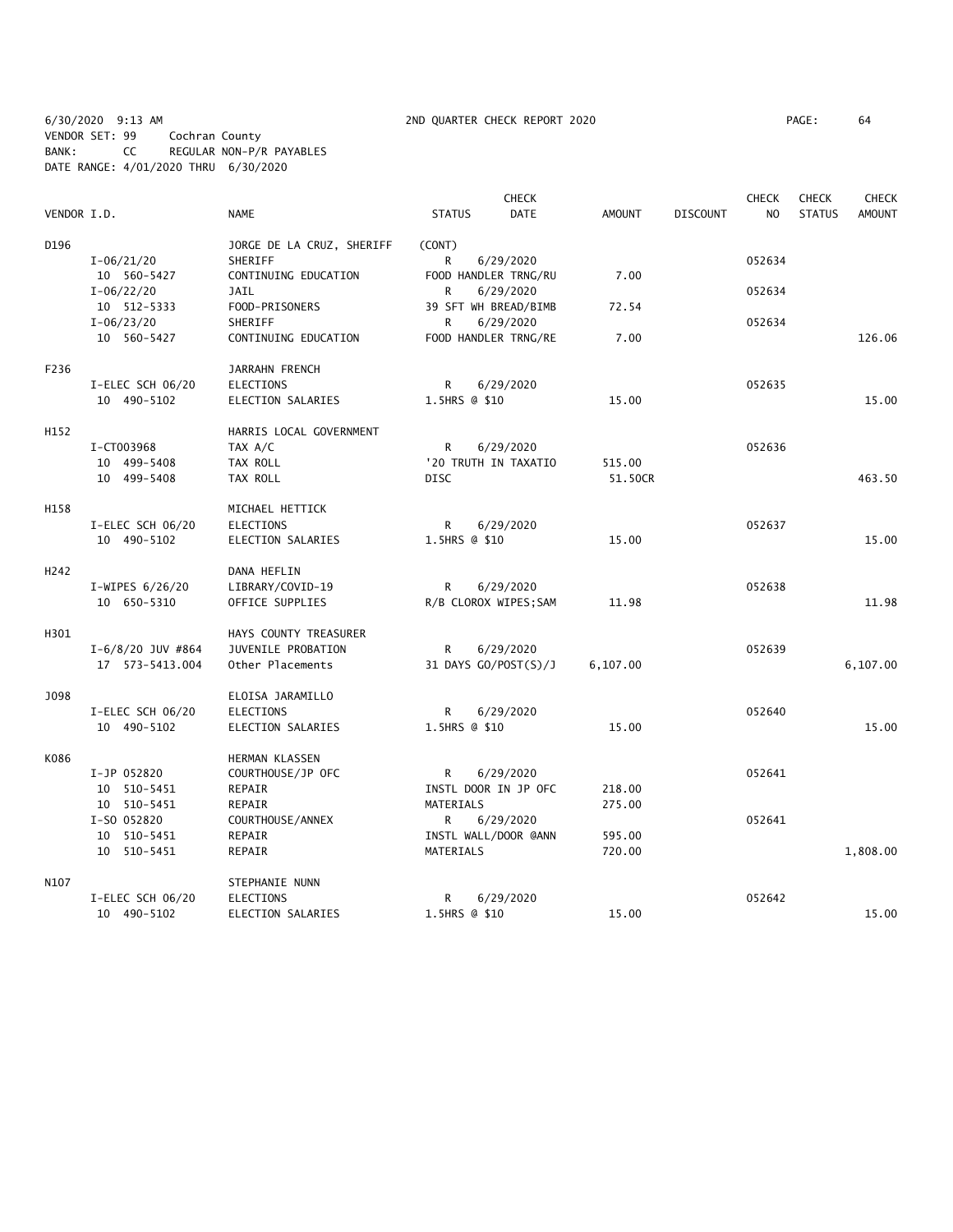6/30/2020 9:13 AM 2ND QUARTER CHECK REPORT 2020 PAGE: 65 VENDOR SET: 99 Cochran County BANK: CC REGULAR NON-P/R PAYABLES DATE RANGE: 4/01/2020 THRU 6/30/2020

|             |    |                               |                        |                   | <b>CHECK</b>           |               |                 | <b>CHECK</b>   | <b>CHECK</b>  | <b>CHECK</b>  |
|-------------|----|-------------------------------|------------------------|-------------------|------------------------|---------------|-----------------|----------------|---------------|---------------|
| VENDOR I.D. |    |                               | NAME                   | <b>STATUS</b>     | <b>DATE</b>            | <b>AMOUNT</b> | <b>DISCOUNT</b> | N <sub>O</sub> | <b>STATUS</b> | <b>AMOUNT</b> |
| 0129        |    |                               | OVERDRIVE, INC.        |                   |                        |               |                 |                |               |               |
|             |    | I-H-0067025                   | LIBRARY                | R                 | 6/29/2020              |               |                 | 052643         |               |               |
|             |    | 10 650-5590                   | <b>BOOKS</b>           |                   | W TX DIGITAL JUN-NOV   | 500.00        |                 |                |               |               |
|             |    | 10 650-5411                   | MAINTENANCE CONTRACTS  |                   | MAINT FEE/DIGITAL CO   | 250.00        |                 |                |               | 750.00        |
| P007        |    |                               | PAYROLL CLEARING ACCT  |                   |                        |               |                 |                |               |               |
|             |    |                               | WORKERS COMP/ALL DEPTS | R                 |                        |               |                 | 052644         |               |               |
|             |    | I-2ND QTR 2020<br>10 400-5204 | WORKERS' COMPENSATION  |                   | 6/29/2020              | 56.53         |                 |                |               |               |
|             |    |                               |                        |                   | W/C QTRLY DEPOSIT-CN   |               |                 |                |               |               |
|             |    | 10 403-5204                   | WORKERS' COMPENSATION  |                   | W/C QTRLY DEPOSIT-CL   | 57.50         |                 |                |               |               |
|             |    | 10 435-5204                   | WORKERS' COMPENSATION  |                   | W/C QTRLY DEPOSIT-DI   | 11.39         |                 |                |               |               |
|             |    | 10 455-5204                   | WORKERS' COMPENSATION  |                   | W/C QRTRLY DEPOSIT-J   | 26.27         |                 |                |               |               |
|             |    | 10 475-5204                   | WORKERS' COMPENSATION  |                   | W/C QTRLY DEPOSIT-CN   | 8.60          |                 |                |               |               |
|             |    | 10 476-5204                   | WORKERS' COMPENSATION  |                   | W/C QTRLY DEPOSIT-DI   | 31.40         |                 |                |               |               |
|             |    | 10 490-5204                   | WORKERS' COMPENSATION  |                   | W/C QTRLY DEPOSIT-EL   | 3.73          |                 |                |               |               |
|             |    | 10 495-5204                   | WORKERS' COMPENSATION  |                   | W/C QTRLY DEPOSIT-AU   | 26.60         |                 |                |               |               |
|             |    | 10 497-5204                   | WORKERS' COMPENSATION  |                   | W/C QTRLY DEPOSIT-TR   | 35.10         |                 |                |               |               |
|             |    | 10 499-5204                   | WORKERS' COMPENSATION  |                   | W/C QTRLY DEPOSIT-TA   | 67.53         |                 |                |               |               |
|             | 10 | 510-5204                      | WORKERS' COMPENSATION  |                   | W/C QTRLY DEPOSIT-CO   | 275.41        |                 |                |               |               |
|             |    | 10 512-5204                   | WORKERS' COMPENSATION  |                   | W/C QTRLY DEPOSIT-JA   | 589.95        |                 |                |               |               |
|             | 10 | 516-5204                      | WORKERS' COMPENSATION  |                   | W/C QTRLY DEPOSIT-CE   | 259.60        |                 |                |               |               |
|             |    | 10 550-5204                   | WORKERS' COMPENSATION  |                   | W/C QTRLY DEPOSIT-CO   | 139.17        |                 |                |               |               |
|             |    | 10 560-5204                   | WORKERS' COMPENSATION  |                   | W/C QTRLY DEPOSIT-SH   | 1,547.72      |                 |                |               |               |
|             |    | 17 573-5204                   | WORKERS' COMPENSATION  |                   | W/C QTRLY DEPOSIT-JU   | 67.22         |                 |                |               |               |
|             | 10 | 650-5204                      | WORKERS' COMPENSATION  |                   | W/C QTRLY DEPOSIT-LI   | 38.30         |                 |                |               |               |
|             |    | 10 652-5204                   | WORKERS' COMPENSATION  |                   | W/C QTRLY DEPOSIT-MU   | 15.84         |                 |                |               |               |
|             |    | 10 660-5204                   | WORKERS' COMPENSATION  |                   | W/C QTRLY DEPOSIT-PA   | 174.41        |                 |                |               |               |
|             | 10 | 662-5204                      | WORKERS' COMPENSATION  |                   | W/C QTRLY DEPOSIT-AC   | 298.52        |                 |                |               |               |
|             | 10 | 665-5204                      | WORKERS' COMPENSATION  |                   | W/C QTRLY DEPOSIT-EX   | 17.86         |                 |                |               |               |
|             |    |                               |                        |                   |                        |               |                 |                |               |               |
|             |    | 15 610-5204                   | WORKERS' COMPENSATION  |                   | W/C QTRLY DEPOSIT-CO   | 151.90        |                 |                |               |               |
|             |    | 15 621-5204                   | WORKERS' COMPENSATION  |                   | W/C QTRLY DEPOSIT-PR   | 528.32        |                 |                |               |               |
|             |    | 15 622-5204                   | WORKERS' COMPENSATION  |                   | W/C QTRLY DEPOSIT-PR   | 522.96        |                 |                |               |               |
|             |    | 15 623-5204                   | WORKERS' COMPENSATION  |                   | W/C QTRLY DEPOSIT-PR   | 569.41        |                 |                |               |               |
|             |    | 15 624-5204                   | WORKERS' COMPENSATION  |                   | W/C QTRLY DEPOSIT-PR   | 542.40        |                 |                |               |               |
|             |    | 30 518-5204                   | WORKERS' COMPENSATION  |                   | W/C QTRLY DEPOSIT-AI   | 73.24         |                 |                |               | 6,136.88      |
| P073        |    |                               | THE PENWORTHY COMPANY  |                   |                        |               |                 |                |               |               |
|             |    | I-0563030-IN                  | LIBRARY                | R                 | 6/29/2020              |               |                 | 052645         |               |               |
|             |    | 10 650-5590                   | <b>BOOKS</b>           |                   | ARTEMIS FOWL THE GRA   | 23.96         |                 |                |               |               |
|             |    | 10 650-5590                   | <b>BOOKS</b>           |                   | BENEATH THE BED. . SCA | 14.96         |                 |                |               |               |
|             |    | 10 650-5590                   | <b>BOOKS</b>           |                   | DON'T WORRY, BEE HAP   | 14.96         |                 |                |               |               |
|             |    | 10 650-5590                   | <b>BOOKS</b>           |                   | DUCKY AND BUNNY HELP   | 14.96         |                 |                |               |               |
|             | 10 | 650-5590                      | <b>BOOKS</b>           | GET OUT AND PLAY  |                        | 14.96         |                 |                |               |               |
|             | 10 | 650-5590                      | <b>BOOKS</b>           | MULAN'S STORY     |                        | 15.96         |                 |                |               |               |
|             |    | 10 650-5590                   | <b>BOOKS</b>           | OH, BROTHER!      |                        | 14.96         |                 |                |               |               |
|             |    | 10 650-5590                   | <b>BOOKS</b>           | PUG BLASTS OFF #1 |                        | 15.36         |                 |                |               | 130.08        |
|             |    |                               |                        |                   |                        |               |                 |                |               |               |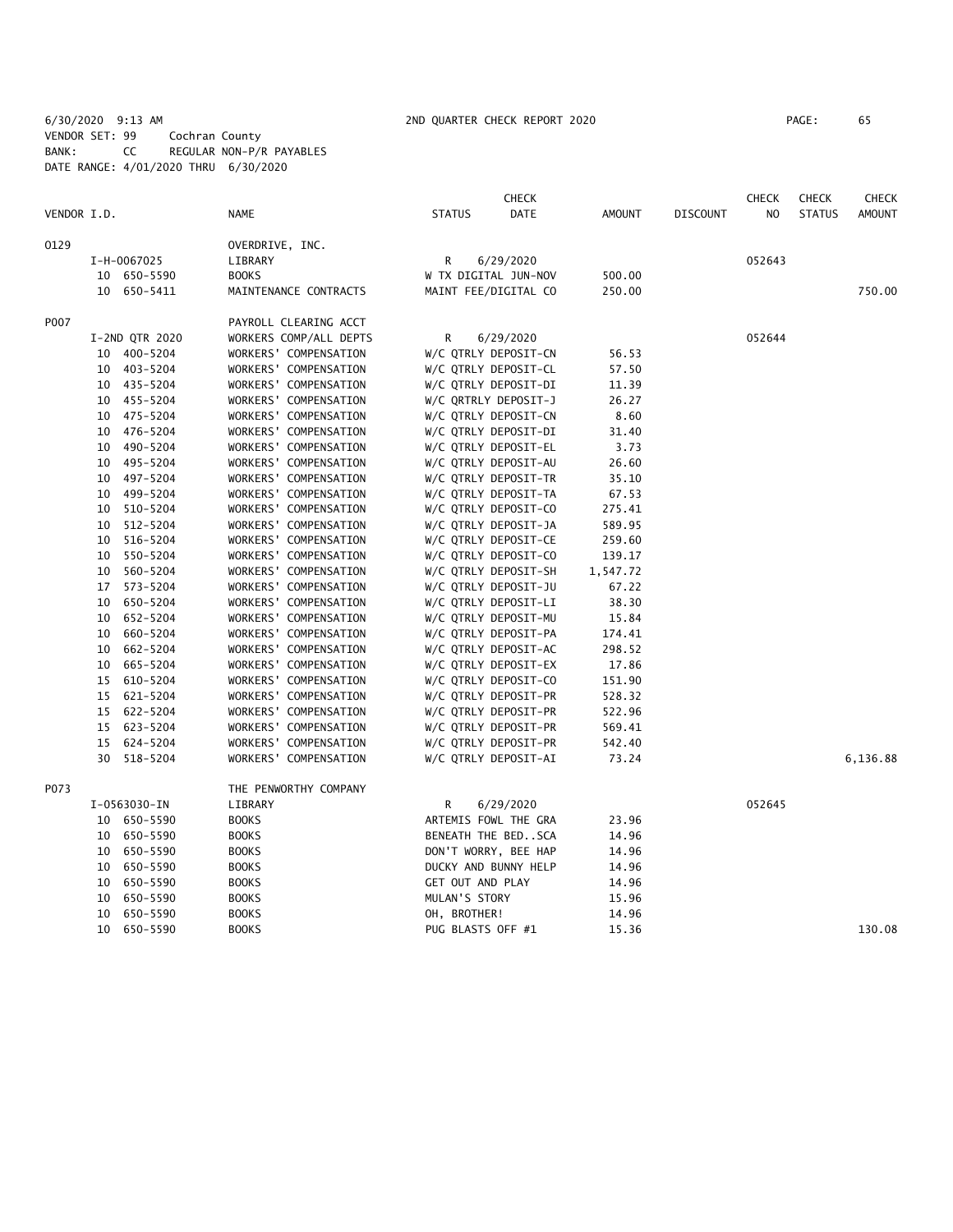6/30/2020 9:13 AM 2ND QUARTER CHECK REPORT 2020 PAGE: 66 VENDOR SET: 99 Cochran County BANK: CC REGULAR NON-P/R PAYABLES DATE RANGE: 4/01/2020 THRU 6/30/2020

|             |                            |                                   |                    | <b>CHECK</b>          |                 |                 | <b>CHECK</b>   | <b>CHECK</b>  | <b>CHECK</b>  |
|-------------|----------------------------|-----------------------------------|--------------------|-----------------------|-----------------|-----------------|----------------|---------------|---------------|
| VENDOR I.D. |                            | <b>NAME</b>                       | <b>STATUS</b>      | <b>DATE</b>           | <b>AMOUNT</b>   | <b>DISCOUNT</b> | N <sub>O</sub> | <b>STATUS</b> | <b>AMOUNT</b> |
| P221        |                            | PERDUE, BRANDON, FIELDER, COLLINS |                    |                       |                 |                 |                |               |               |
|             | I-NOTICES 2020             | TAX A/C                           | $\mathsf{R}$       | 6/29/2020             |                 |                 | 052646         |               |               |
|             | 10 499-5408                | TAX ROLL                          |                    | LASER PRINT 1,383 NO  | 802.14          |                 |                |               | 802.14        |
| P261        |                            | PRESCRIPTION SHOP                 |                    |                       |                 |                 |                |               |               |
|             | $I - 2593$                 | <b>JAIL</b>                       | R                  | 6/29/2020             |                 |                 | 052647         |               |               |
|             | 10 512-5391                | MEDICAL CARE-PRISONERS            | RX/PABLO HERNANDEZ |                       | 1.30            |                 |                |               |               |
|             | $I-2771$                   | <b>JAIL</b>                       | R                  | 6/29/2020             |                 |                 | 052647         |               |               |
|             | 10 512-5391                | MEDICAL CARE-PRISONERS            | RX/TYRONE HARRISON |                       | 21.17           |                 |                |               |               |
|             | 10 512-5391                | MEDICAL CARE-PRISONERS            |                    | RX#2/TYRONE HARRISON  | 23.93           |                 |                |               |               |
|             | $I - 2850$                 | <b>JAIL</b>                       | R                  | 6/29/2020             |                 |                 | 052647         |               |               |
|             | 10 512-5391                | MEDICAL CARE-PRISONERS            | RX/FABIAN BORDAYO  |                       | 22.76           |                 |                |               | 69.16         |
| R157        |                            | ETHEL RICHARDSON                  |                    |                       |                 |                 |                |               |               |
|             | I-ELEC SCH 06/20           | <b>ELECTIONS</b>                  | R                  | 6/29/2020             |                 |                 | 052648         |               |               |
|             | 10 490-5102                | <b>ELECTION SALARIES</b>          | 1.5HRS @ \$10      |                       | 15.00           |                 |                |               | 15.00         |
| R208        |                            | LETTIE ROBERTS                    |                    |                       |                 |                 |                |               |               |
|             | I-ELEC SCH 06/20           | <b>ELECTIONS</b>                  | R                  | 6/29/2020             |                 |                 | 052649         |               |               |
|             | 10 490-5102                | ELECTION SALARIES                 | 1.5HRS @ \$10      |                       | 15.00           |                 |                |               | 15.00         |
| S222        |                            | SOUTH PLAINS COMMUNICATIONS       |                    |                       |                 |                 |                |               |               |
|             | I-0119331-IN               | SHERIFF/'20 CHEV #2160            | R                  | 6/29/2020             |                 |                 | 052650         |               |               |
|             | 10 560-5571                | CAPITAL OUTLAY                    |                    | LABOR/INSTL RADIO, LI | 1,537.50        |                 |                |               |               |
|             | 10 560-5571                | CAPITAL OUTLAY                    | HD MOUNT BRKT      |                       | 36.75           |                 |                |               |               |
|             | 10 560-5571                | CAPITAL OUTLAY                    | 25' CABLE          |                       | 45.25           |                 |                |               |               |
|             | 10 560-5571                | CAPITAL OUTLAY                    | EXT SPEAKER        |                       | 61.25           |                 |                |               |               |
|             | 10 560-5571                | CAPITAL OUTLAY                    | REGULAR CABLE      |                       | 73.50           |                 |                |               |               |
|             | 10 560-5571                | CAPITAL OUTLAY                    | 3/4" COAX BRASS MT |                       | 25.00           |                 |                |               |               |
|             | 10 560-5571                | CAPITAL OUTLAY                    |                    | 150W 1/4 WAVE ANTENN  | 11.50           |                 |                |               |               |
|             | 10 560-5571                | CAPITAL OUTLAY                    |                    | MICROPHONE 90 SERIES  | 104.00          |                 |                |               |               |
|             | 10 560-5571                | CAPITAL OUTLAY                    | OTHER EQUIP        |                       | 10.00           |                 |                |               | 1,904.75      |
| S281        |                            | <b>STAPLES</b>                    |                    |                       |                 |                 |                |               |               |
|             | I-2541293501               | SHERIFF                           | R                  | 6/29/2020             |                 |                 | 052651         |               |               |
|             | 10 560-5310<br>10 560-5310 | OFFICE SUPPLIES                   | <b>CPN</b>         | 2BX SECURITY KEYTAGS  | 19.38<br>5.00CR |                 |                |               |               |
|             | I-2547092871               | OFFICE SUPPLIES<br>SHERIFF        | R                  | 6/29/2020             |                 |                 | 052651         |               |               |
|             | 10 560-5310                | OFFICE SUPPLIES                   |                    | DYMO LABEL MAKER 450  | 51.27           |                 |                |               |               |
|             | 10 560-5310                | OFFICE SUPPLIES                   | DISC               |                       | 10.41CR         |                 |                |               |               |
|             | I-2549125211               | SHERIFF                           | R                  | 6/29/2020             |                 |                 | 052651         |               |               |
|             | 10 560-5310                | OFFICE SUPPLIES                   | 2BX #10 ENVELOPES  |                       | 20.52           |                 |                |               |               |
|             | 10 560-5310                | OFFICE SUPPLIES                   | <b>CPN</b>         |                       | 0.35CR          |                 |                |               |               |
|             | 10 560-5310                | OFFICE SUPPLIES                   | 10BX COPY PAPER    |                       | 559.90          |                 |                |               |               |
|             | 10 560-5310                | OFFICE SUPPLIES                   | <b>DISC</b>        |                       | 285.00CR        |                 |                |               |               |
|             | 10 560-5310                | OFFICE SUPPLIES                   | <b>CPN</b>         |                       | 4.65CR          |                 |                |               |               |
|             | I-2554861551               | <b>JAIL</b>                       | R                  | 6/29/2020             |                 |                 | 052651         |               |               |
|             | 10 512-5310                | OFFICE SUPPLIES                   |                    | CALCULATOR INK ROLLE  | 9.42            |                 |                |               |               |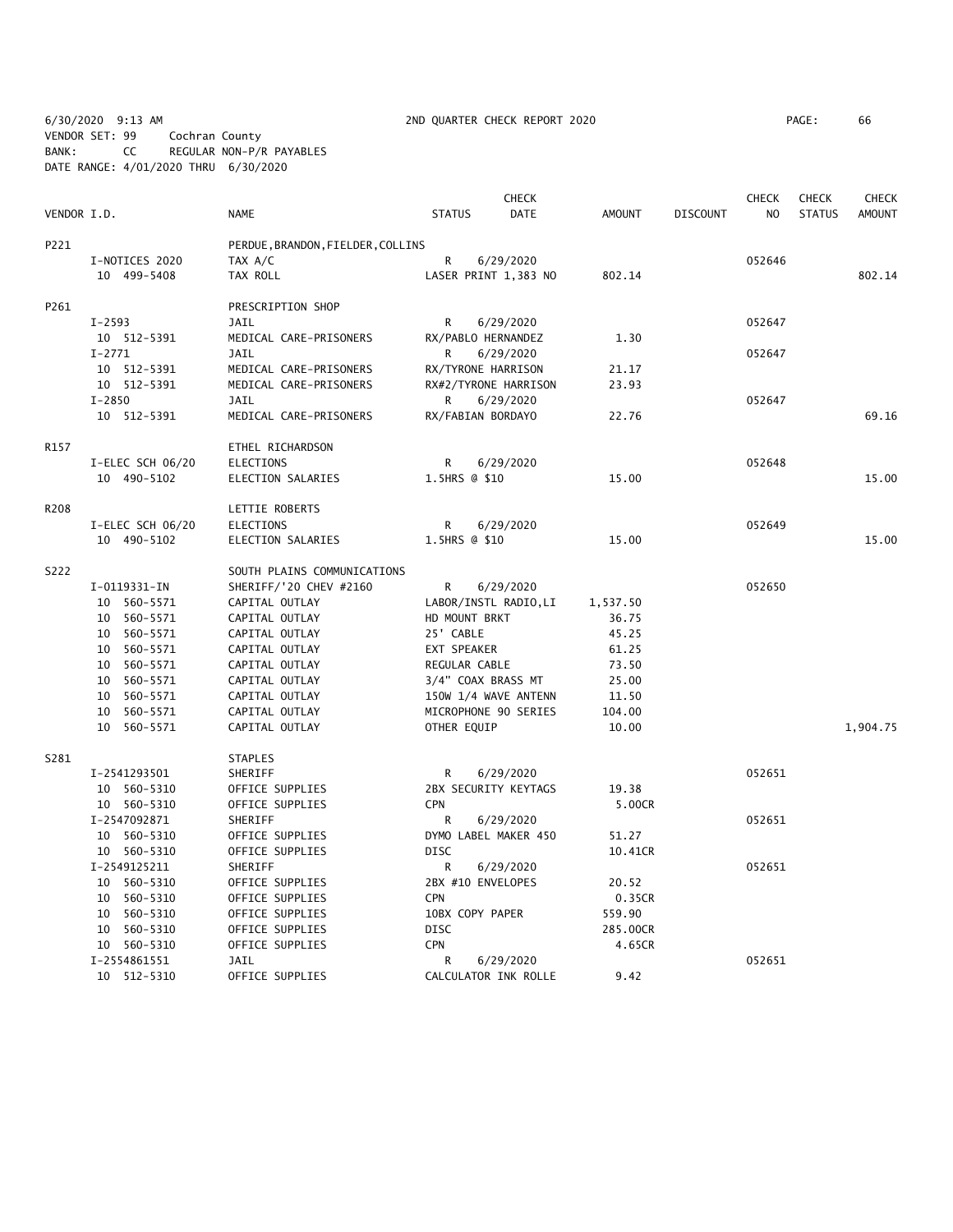6/30/2020 9:13 AM 2ND QUARTER CHECK REPORT 2020 PAGE: 67 VENDOR SET: 99 Cochran County BANK: CC REGULAR NON-P/R PAYABLES DATE RANGE: 4/01/2020 THRU 6/30/2020

|             |            |                              |                              |                                |                     |           | <b>CHECK</b>         |               |                 | <b>CHECK</b>   | <b>CHECK</b>  | <b>CHECK</b>  |
|-------------|------------|------------------------------|------------------------------|--------------------------------|---------------------|-----------|----------------------|---------------|-----------------|----------------|---------------|---------------|
| VENDOR I.D. |            |                              | <b>NAME</b>                  |                                | <b>STATUS</b>       |           | <b>DATE</b>          | <b>AMOUNT</b> | <b>DISCOUNT</b> | N <sub>O</sub> | <b>STATUS</b> | <b>AMOUNT</b> |
| S281        |            |                              | <b>STAPLES</b>               | (CONT)                         |                     |           |                      |               |                 |                |               |               |
|             |            | I-2554861551                 | <b>JAIL</b>                  |                                | R                   | 6/29/2020 |                      |               |                 | 052651         |               |               |
|             |            | 10 512-5310                  | OFFICE SUPPLIES              |                                | <b>DISC</b>         |           |                      | 2.37CR        |                 |                |               | 352.71        |
| S294        |            |                              | SHIRLEY SEARS                |                                |                     |           |                      |               |                 |                |               |               |
|             |            | I-ELEC SCH 06/20             | <b>ELECTIONS</b>             |                                | R                   | 6/29/2020 |                      |               |                 | 052652         |               |               |
|             |            | 10 490-5102                  | ELECTION SALARIES            |                                | 1.5HRS @ \$10       |           |                      | 15.00         |                 |                |               | 15.00         |
| S379        |            |                              |                              | SOUTH PLAINS FORENSIC PATHOLOG |                     |           |                      |               |                 |                |               |               |
|             | $I - 6112$ |                              | JUSTICE OF PEACE             |                                | R                   | 6/29/2020 |                      |               |                 | 052653         |               |               |
|             |            | 10 455-5405                  | <b>AUTOPSY</b>               |                                |                     |           | LEV1/CHRISTOPHER BUR | 2,200.00      |                 |                |               | 2,200.00      |
| S416        |            |                              | SOS WASTE DISPOSAL, INC      |                                |                     |           |                      |               |                 |                |               |               |
|             | I-90689    |                              | PREC 3/PREC 4                |                                | R                   | 6/29/2020 |                      |               |                 | 052654         |               |               |
|             |            | 15 623-5440                  | UTILITIES                    |                                |                     |           | DUMPSTER SVC JUL 202 | 57.25         |                 |                |               |               |
|             |            | 15 624-5440                  | UTILITIES                    |                                |                     |           | DUMPSTER SVC JUL 202 | 55.25         |                 |                |               | 112.50        |
| T009        |            |                              |                              | TEXAS ASSOCIATION OF COUNTIES  |                     |           |                      |               |                 |                |               |               |
|             |            | I-208282/SEALY               | TREASURER                    |                                | R                   | 6/29/2020 |                      |               |                 | 052655         |               |               |
|             |            | 10 497-5427                  | CONTINUING EDUCATION         |                                |                     |           | REGIS/72ND TREAS CON | 150.00        |                 |                |               |               |
|             |            | I-65428/AUDITOR 2020 AUDITOR |                              |                                | R                   | 6/29/2020 |                      |               |                 | 052655         |               |               |
|             |            | 10 495-5481                  | DUES AND REGISTRATION        |                                |                     |           | 2020 DUES/AUDITORS A | 220.00        |                 |                |               | 370.00        |
| T050        |            |                              | TAC UNEMPLOYMENT FUND        |                                |                     |           |                      |               |                 |                |               |               |
|             |            | I-2ND QTR 2020               | UNEMPLOYMENT--ALL DEPTS      |                                | R                   | 6/29/2020 |                      |               |                 | 052656         |               |               |
|             |            | 10 400-5206                  | UNEMPLOYMENT                 |                                | QTRLY UNEMPLYMNT-CO |           |                      | 4.13          |                 |                |               |               |
|             |            | 10 403-5206                  | UNEMPLOYMENT                 |                                |                     |           | QTRLY UNEMPLYMNT-CLE | 7.10          |                 |                |               |               |
|             |            | 10 435-5206                  | UNEMPLOYMENT                 |                                |                     |           | QTRLY UNEMPLYMNT-DIS | 1.91          |                 |                |               |               |
|             | 10         | 455-5206                     | UNEMPLOYMENT                 |                                | QTRLY UNEMPLYMNT-JP |           |                      |               |                 |                |               |               |
|             | 10         | 475-5206                     | UNEMPLOYMENT                 |                                | QTRLY UNEMPLYMNT-CO |           |                      | 5.26          |                 |                |               |               |
|             | 10         | 476-5206                     | UNEMPLOYMENT                 |                                |                     |           | QTRLY UNEMPLYMNT-DIS | 1.88          |                 |                |               |               |
|             | 10         | 490-5206                     | UNEMPLOYMENT                 |                                |                     |           | QTRLY UNEMPLYMNT-ELE | 0.85          |                 |                |               |               |
|             | 10<br>10   | 495-5206<br>497-5206         | UNEMPLOYMENT<br>UNEMPLOYMENT |                                | QTRLY UNEMPLYMNT-CO |           | QTRLY UNEMPLYMNT-TRE | 6.07<br>1.57  |                 |                |               |               |
|             | 10         | 499-5206                     | UNEMPLOYMENT                 |                                |                     |           | QTRLY UNEMPLYMNT-TAX | 9.34          |                 |                |               |               |
|             | 10         | 510-5206                     | UNEMPLOYMENT                 |                                |                     |           | QTRLY UNEMPLYMNT-CRT | 4.60          |                 |                |               |               |
|             | 10         | 512-5206                     | UNEMPLOYMENT                 |                                |                     |           | QTRLY UNEMPLYMNT-JAI | 18.54         |                 |                |               |               |
|             | 10         | 516-5206                     | UNEMPLOYMENT                 |                                |                     |           | QTRLY UNEMPLYMNT-CEM | 5.51          |                 |                |               |               |
|             | 10         | 560-5206                     | UNEMPLOYMENT                 |                                |                     |           | QTRLY UNEMPLYMNT-SHE | 57.11         |                 |                |               |               |
|             | 10         | 650-5206                     | UNEMPLOYMENT                 |                                |                     |           | QTRLY UNEMPLYMNT-LIB | 4.39          |                 |                |               |               |
|             | 10         | 660-5206                     | UNEMPLOYMENT                 |                                |                     |           | QTRLY UNEMPLYMNT-PAR | 5.20          |                 |                |               |               |
|             | 10         | 662-5206                     | UNEMPLOYMENT                 |                                |                     |           | QTRLY UNEMPLYMNT-ACT | 5.51          |                 |                |               |               |
|             | 10         | 665-5206                     | UNEMPLOYMENT                 |                                |                     |           | QTRLY UNEMPLYMNT-EXT | 5.64          |                 |                |               |               |
|             | 15         | 621-5206                     | UNEMPLOYMENT                 |                                |                     |           | QTRLY UNEMPLYMNT-PRE | 10.96         |                 |                |               |               |
|             | 15         | 622-5206                     | UNEMPLOYMENT                 |                                |                     |           | QTRLY UNEMPLYMNT-PRE | 10.85         |                 |                |               |               |
|             | 15         | 623-5206                     | UNEMPLOYMENT                 |                                |                     |           | QTRLY UNEMPLYMNT-PRE | 11.81         |                 |                |               |               |
|             | 15         | 624-5206                     | UNEMPLOYMENT                 |                                |                     |           | QTRLY UNEMPLYMNT-PRE | 11.25         |                 |                |               |               |
|             | 17         | $573 - 5206$                 | UNEMPLOYMENT INSURANCE       |                                |                     |           | QTRLY UNEMPLYMNT-JUV | 5.30          |                 |                |               | 194.78        |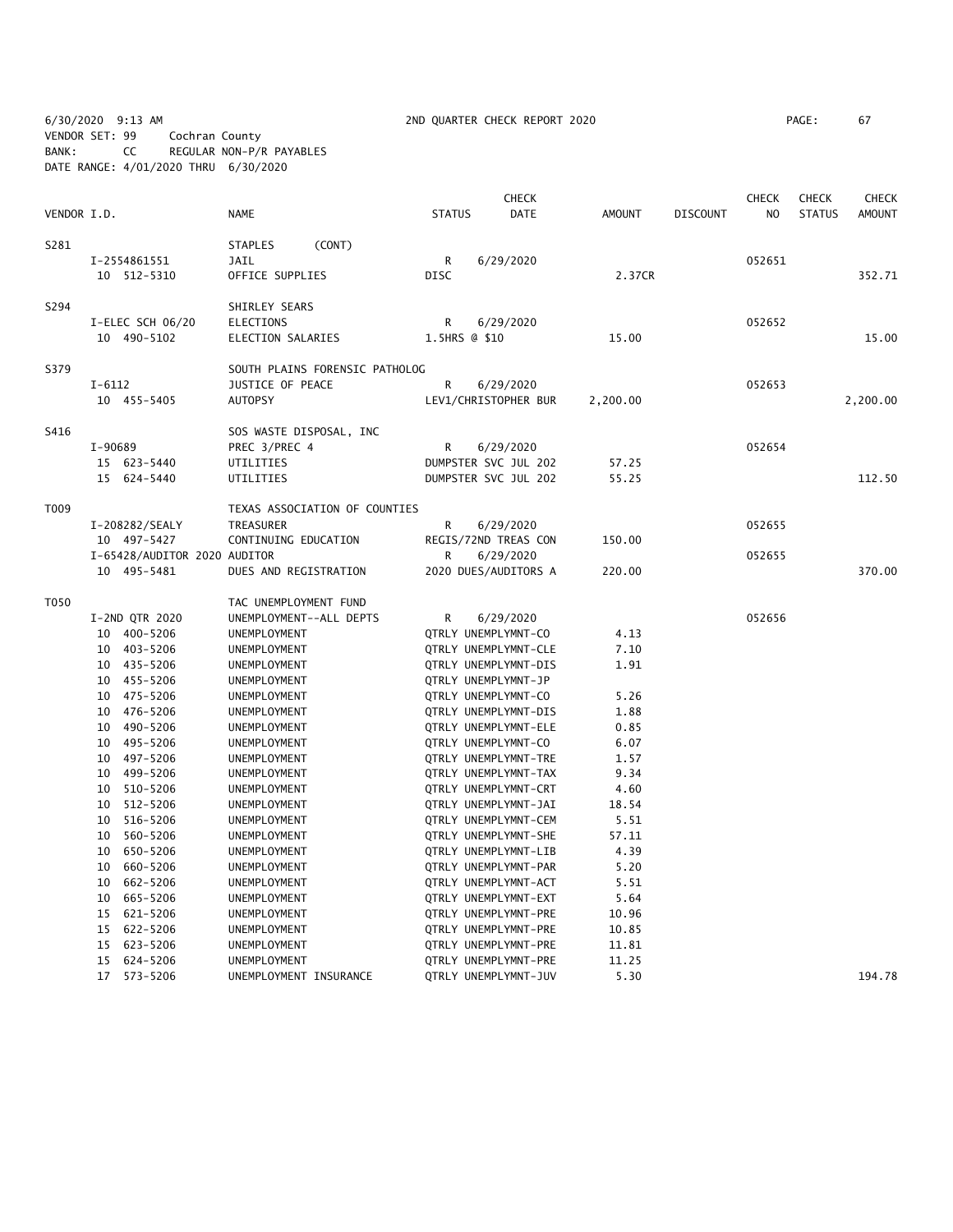6/30/2020 9:13 AM 2ND QUARTER CHECK REPORT 2020 PAGE: 68 VENDOR SET: 99 Cochran County BANK: CC REGULAR NON-P/R PAYABLES DATE RANGE: 4/01/2020 THRU 6/30/2020

|             |                      |                             |                        | <b>CHECK</b>         |               |                 | <b>CHECK</b>   | <b>CHECK</b>  | <b>CHECK</b>  |
|-------------|----------------------|-----------------------------|------------------------|----------------------|---------------|-----------------|----------------|---------------|---------------|
| VENDOR I.D. |                      | NAME                        | <b>STATUS</b>          | DATE                 | <b>AMOUNT</b> | <b>DISCOUNT</b> | N <sub>O</sub> | <b>STATUS</b> | <b>AMOUNT</b> |
| T083        |                      | TYLER TECHNOLOGIES, INC     |                        |                      |               |                 |                |               |               |
|             | I-025-297415         | NON-DEPT'L                  | R                      | 6/29/2020            |               |                 | 052657         |               |               |
|             | 10 409-5411          | MAINTENANCE CONTRACTS       |                        | SFTWR MAINT--ACUSERV | 490.30        |                 |                |               |               |
|             | 409-5411<br>10       | MAINTENANCE CONTRACTS       |                        | SFTWR MAINT--GEN LED | 2,689.31      |                 |                |               |               |
|             | 10 409-5411          | MAINTENANCE CONTRACTS       | SFTWR MAINT--BUDGET    |                      |               |                 |                |               |               |
|             | 10 409-5411          | MAINTENANCE CONTRACTS       |                        | SFTWR MAINT--CK RECO |               |                 |                |               |               |
|             | 10 409-5411          | MAINTENANCE CONTRACTS       |                        | SFTWR MAINT--ACCTS P | 2,076.84      |                 |                |               |               |
|             | 10 409-5411          | MAINTENANCE CONTRACTS       |                        | SFTWR MAINT--PAYROLL | 2,441.71      |                 |                |               |               |
|             | 10 409-5411          | MAINTENANCE CONTRACTS       |                        | SFTWR MAINT--NETWORK | 1,272.18      |                 |                |               | 8,970.34      |
| T087        |                      | TEXAS DEPARTMENT OF HEALTH  |                        |                      |               |                 |                |               |               |
|             | I-2011054            | <b>CLERK</b>                | R                      | 6/29/2020            |               |                 | 052658         |               |               |
|             | 10 403-5310          | OFFICE SUPPLIES             |                        | 3 REMOTE BIRTH ACCES | 5.49          |                 |                |               | 5.49          |
| T092        |                      | TEXAS TECH UNIVERSITY       |                        |                      |               |                 |                |               |               |
|             | $I$ -#6448/J ORNELAS | COUNTY COURT                | R                      | 6/29/2020            |               |                 | 052659         |               |               |
|             | 10 426-5400          | ATTORNEY AD LITEM           |                        | DISM(M)/JESSIE MANUE | 100.00        |                 |                |               |               |
|             | I-6484/SINCLAIR      | COUNTY COURT                | R                      | 6/29/2020            |               |                 | 052659         |               |               |
|             | 10 426-5400          | ATTORNEY AD LITEM           |                        | DISM(M)/VIRGIL LEE S | 100.00        |                 |                |               | 200.00        |
| T130        |                      | TEXAS DEPT OF LICENSING     |                        |                      |               |                 |                |               |               |
|             | I-ELEVATOR '20       | <b>COURTHOUSE</b>           | R                      | 6/29/2020            |               |                 | 052660         |               |               |
|             | 10 510-5451          | REPAIR                      |                        | ELEV INSP/LICENSE FE | 20.00         |                 |                |               | 20.00         |
| T148        |                      | TASCOSA OFFICE MACHINES INC |                        |                      |               |                 |                |               |               |
|             | I-197995             | <b>CLERK</b>                | R                      | 6/29/2020            |               |                 | 052661         |               |               |
|             | 10 403-5411          | MAINTENANCE CONTRACTS       |                        | 967 COPIES 5/10-6/9/ | 14.51         |                 |                |               | 14.51         |
| T307        |                      | IMELDA TARANGO              |                        |                      |               |                 |                |               |               |
|             | I-ELEC SCH 06/20     | <b>ELECTIONS</b>            | R                      | 6/29/2020            |               |                 | 052662         |               |               |
|             | 10 490-5102          | ELECTION SALARIES           | 1.5HRS @ \$10          |                      | 15.00         |                 |                |               | 15.00         |
| U019        |                      | UNITED SUPERMARKETS, INC    |                        |                      |               |                 |                |               |               |
|             | I-1489004 060120     | JAIL                        | R                      | 6/29/2020            |               |                 | 052663         |               |               |
|             | 10 512-5333          | FOOD-PRISONERS              | YELLOW CORNMEAL        |                      | 3.39          |                 |                |               |               |
|             | 10 512-5333          | FOOD-PRISONERS              | FRITO-LAY MIX/3        |                      | 20.97         |                 |                |               |               |
|             | 10 512-5333          | FOOD-PRISONERS              | GOLDEN HOMINY/3        |                      | 10.47         |                 |                |               |               |
|             | 10 512-5333          | FOOD-PRISONERS              | MASHED POTATO/2        |                      | 6.78          |                 |                |               |               |
|             | 10 512-5333          | FOOD-PRISONERS              | KRFT MAC/CHS           |                      | 9.98          |                 |                |               |               |
|             | 10 512-5333          | FOOD-PRISONERS              | CHOC PUDDING/2         |                      | 12.98         |                 |                |               |               |
|             | 10 512-5333          | FOOD-PRISONERS              | FRT COCKTAIL/3         |                      | 26.97         |                 |                |               |               |
|             | 10 512-5333          | FOOD-PRISONERS              | SALTINES/3             |                      | 5.37          |                 |                |               |               |
|             | 10 512-5333          | FOOD-PRISONERS              | MENUDO MIX/2           |                      | 2.38          |                 |                |               |               |
|             | 512-5333<br>10       | FOOD-PRISONERS              | <b>JALAPENOS</b>       |                      | 4.56          |                 |                |               |               |
|             | 10 512-5333          | FOOD-PRISONERS              | LEMONS                 |                      | 2.99          |                 |                |               |               |
|             | 512-5333<br>10       | FOOD-PRISONERS              | VIDALIA SWT ONIONS     |                      | 3.49          |                 |                |               |               |
|             | 10 512-5333          | FOOD-PRISONERS              | <b>BIG BOX BURGERS</b> |                      | 119.94        |                 |                |               |               |
|             | 10 512-5333          | FOOD-PRISONERS              | BONE-IN SIRLOIN/8      |                      | 66.56         |                 |                |               |               |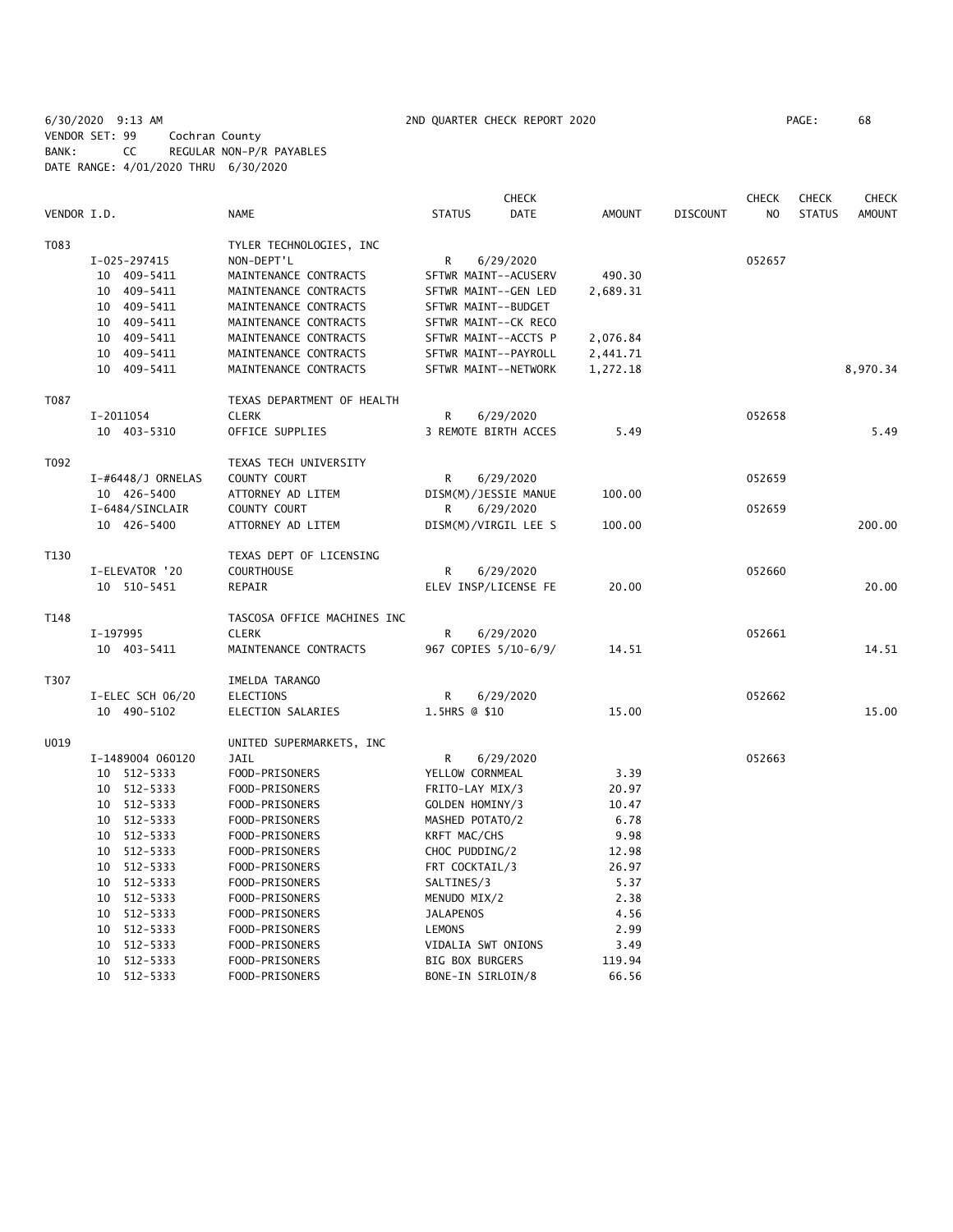## 6/30/2020 9:13 AM 2ND QUARTER CHECK REPORT 2020 PAGE: 69 VENDOR SET: 99 Cochran County BANK: CC REGULAR NON-P/R PAYABLES DATE RANGE: 4/01/2020 THRU 6/30/2020

|             |                  |                          |                     | CHECK       |         |                 | <b>CHECK</b> | <b>CHECK</b>  | <b>CHECK</b>  |
|-------------|------------------|--------------------------|---------------------|-------------|---------|-----------------|--------------|---------------|---------------|
| VENDOR I.D. |                  | <b>NAME</b>              | <b>STATUS</b>       | <b>DATE</b> | AMOUNT  | <b>DISCOUNT</b> | NO.          | <b>STATUS</b> | <b>AMOUNT</b> |
| U019        |                  | UNITED SUPERMARKETS, INC | (CONT)              |             |         |                 |              |               |               |
|             | I-1489004 060120 | JAIL                     | R                   | 6/29/2020   |         |                 | 052663       |               |               |
|             | 10 512-5333      | FOOD-PRISONERS           | <b>BEEF TRIPE/6</b> |             | 65.94   |                 |              |               |               |
| 10          | 512-5333         | FOOD-PRISONERS           | BONE-IN SIRLOIN     |             | 10.65   |                 |              |               |               |
|             | 10 512-5333      | FOOD-PRISONERS           | PORK STEAK          |             | 11.69   |                 |              |               |               |
|             | 10 512-5333      | FOOD-PRISONERS           | DISC                |             | 38.51CR |                 |              |               |               |
|             | I-5315004 061220 | JAIL                     | R                   | 6/29/2020   |         |                 | 052663       |               |               |
| 10          | 512-5333         | FOOD-PRISONERS           | DM PEACHES/2        |             | 20.98   |                 |              |               |               |
| 10          | 512-5333         | FOOD-PRISONERS           | GOLDEN HOMINY/3     |             | 10.47   |                 |              |               |               |
| 10          | 512-5333         | FOOD-PRISONERS           | HV RANCH DRESSING/3 |             | 23.97   |                 |              |               |               |
| 10          | 512-5333         | FOOD-PRISONERS           | CHOC PUDDING/3      |             | 19.47   |                 |              |               |               |
| 10          | 512-5333         | FOOD-PRISONERS           | RAGU SPAG SAUCE/3   |             | 10.47   |                 |              |               |               |
| 10          | 512-5333         | FOOD-PRISONERS           | 72 SS CORN @65c     |             | 46.80   |                 |              |               |               |
| 10          | 512-5333         | FOOD-PRISONERS           | FRUIT COCKTAIL/2    |             | 17.98   |                 |              |               |               |
| 10          | 512-5333         | FOOD-PRISONERS           | 72 GREEN BEANS @65c |             | 46.80   |                 |              |               |               |
| 10          | 512-5333         | FOOD-PRISONERS           | 48 TOM SAUCE @39c   |             | 18.72   |                 |              |               |               |
| 10          | 512-5333         | FOOD-PRISONERS           | 10# POTATO          |             | 3.99    |                 |              |               |               |
| 10          | 512-5333         | FOOD-PRISONERS           | MED RED CHILE/2     |             | 5.98    |                 |              |               |               |
| 10          | 512-5333         | FOOD-PRISONERS           | BAR S BOLOGNA/3     |             | 4.17    |                 |              |               |               |
| 10          | 512-5333         | FOOD-PRISONERS           | BAR S THICK BOLOGNA |             | 1.39    |                 |              |               |               |
| 10          | 512-5333         | FOOD-PRISONERS           | CRNTRY CREEK CRA/4  |             | 15.96   |                 |              |               |               |
| 10          | 512-5333         | FOOD-PRISONERS           | CNTRY CRK FRMS C    |             | 3.99    |                 |              |               |               |
| 10          | 512-5333         | FOOD-PRISONERS           | CHOPPED HAM/5       |             | 17.45   |                 |              |               |               |
| 10          | 512-5333         | FOOD-PRISONERS           | HNY CHOPPED HAM/3   |             | 10.47   |                 |              |               |               |
| 10          | 512-5333         | FOOD-PRISONERS           | HP PEPPERONI 12CT/2 |             | 19.98   |                 |              |               |               |
| 10          | 512-5333         | FOOD-PRISONERS           | WHIPPED TOPPING     |             | 2.39    |                 |              |               |               |
| 10          | 512-5333         | FOOD-PRISONERS           | BANANA PUDDING/2    |             | 25.98   |                 |              |               |               |
|             | 10 512-5333      | FOOD-PRISONERS           | GAL MILK/3          |             | 8.97    |                 |              |               |               |
|             | 10 512-5333      | FOOD-PRISONERS           | DISC                |             | 33.64CR |                 |              |               |               |
|             | I-7178004 061720 | JAIL                     | R                   | 6/29/2020   |         |                 | 052663       |               |               |
| 10          | 512-5333         | FOOD-PRISONERS           | VEG OIL/2           |             | 15.98   |                 |              |               |               |
| 10          | 512-5333         | FOOD-PRISONERS           | YLW CORNMEAL        |             | 3.39    |                 |              |               |               |
| 10          | 512-5333         | FOOD-PRISONERS           | <b>BAKING PDR</b>   |             | 4.19    |                 |              |               |               |
| 10          | 512-5333         | FOOD-PRISONERS           | CLUSTER BUNS/2      |             | 1.98    |                 |              |               |               |
| 10          | 512-5333         | FOOD-PRISONERS           | CONEY BUNS/2        |             | 1.98    |                 |              |               |               |
| 10          | 512-5333         | FOOD-PRISONERS           | FRITO MULTIPK/4     |             | 27.96   |                 |              |               |               |
| 10          | 512-5333         | FOOD-PRISONERS           | HEARTH OF TX BRD/4  |             | 5.96    |                 |              |               |               |
| 10          | 512-5333         | FOOD-PRISONERS           | HERSHEY COCOA/2     |             | 13.98   |                 |              |               |               |
| 10          | 512-5333         | FOOD-PRISONERS           | BRD CRUMBS/2        |             | 3.58    |                 |              |               |               |
| 10          | 512-5333         | FOOD-PRISONERS           | PEANUT BUTTER/3     |             | 16.47   |                 |              |               |               |
| 10          | 512-5333         | FOOD-PRISONERS           | GARDEN SALAD/3      |             | 11.97   |                 |              |               |               |
| 10          | 512-5333         | FOOD-PRISONERS           | DOLE SALAD/2        |             | 3.98    |                 |              |               |               |
| 10          | 512-5333         | FOOD-PRISONERS           | SHREDDED LETTUCE    |             | 0.99    |                 |              |               |               |
| 10          | 512-5333         | FOOD-PRISONERS           | TOMATOES/VINE       |             | 11.38   |                 |              |               |               |
| 10          | 512-5333         | FOOD-PRISONERS           | COOL WHIP/2         |             | 7.78    |                 |              |               |               |
| 10          | 512-5333         | FOOD-PRISONERS           | SEAPAK COD/4        |             | 35.96   |                 |              |               |               |
| 10          | 512-5333         | FOOD-PRISONERS           | IMPERIAL MARG/4     |             | 3.96    |                 |              |               |               |
| 10          | 512-5333         | FOOD-PRISONERS           | LUCERN MILK/2       |             | 5.98    |                 |              |               |               |
|             |                  |                          |                     |             |         |                 |              |               |               |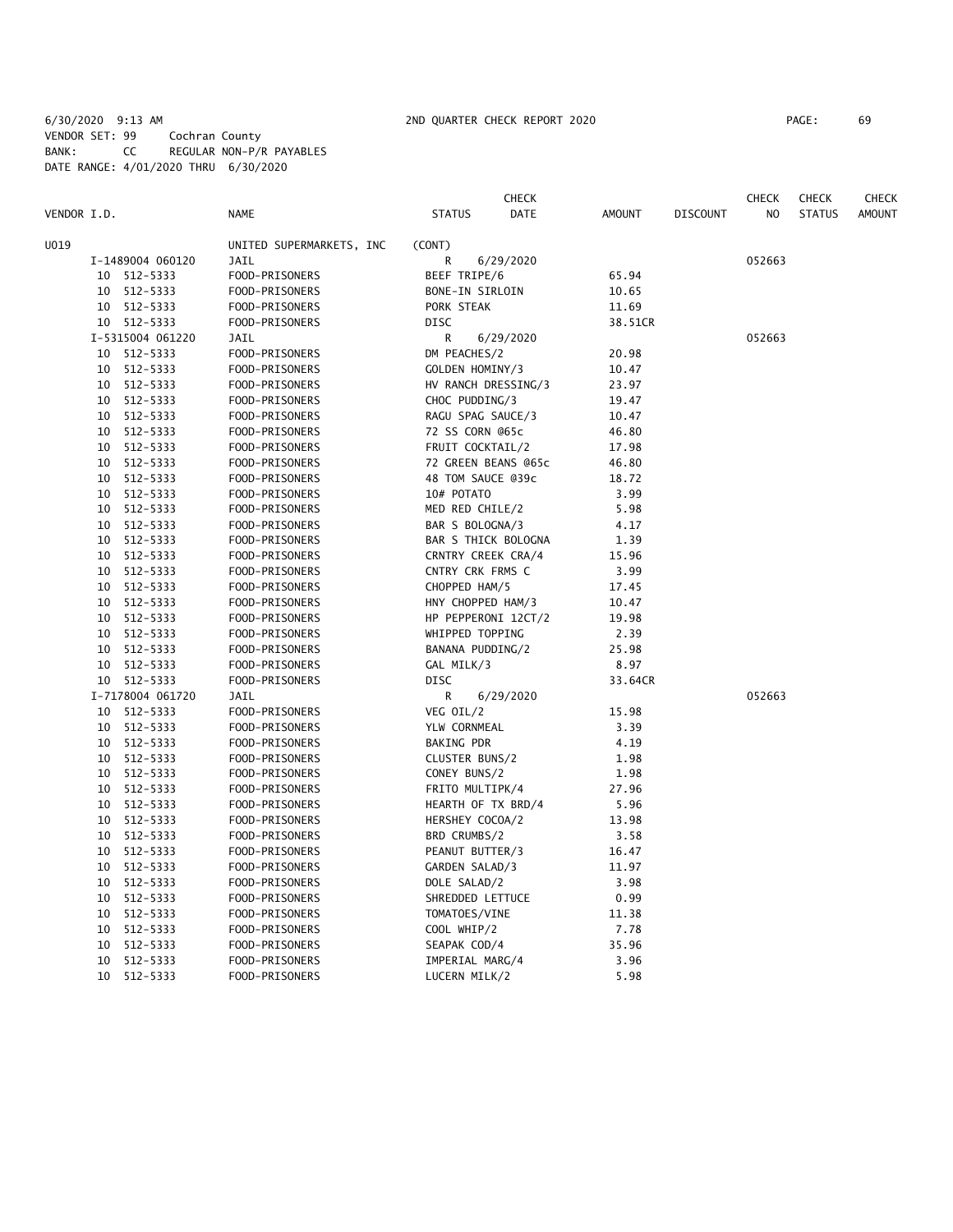6/30/2020 9:13 AM 2ND QUARTER CHECK REPORT 2020 PAGE: 70 VENDOR SET: 99 Cochran County BANK: CC REGULAR NON-P/R PAYABLES DATE RANGE: 4/01/2020 THRU 6/30/2020

|             |                    |                                |                      | <b>CHECK</b>         |               |                 | <b>CHECK</b>   | <b>CHECK</b>  | <b>CHECK</b>  |
|-------------|--------------------|--------------------------------|----------------------|----------------------|---------------|-----------------|----------------|---------------|---------------|
| VENDOR I.D. |                    | <b>NAME</b>                    | <b>STATUS</b>        | <b>DATE</b>          | <b>AMOUNT</b> | <b>DISCOUNT</b> | N <sub>O</sub> | <b>STATUS</b> | <b>AMOUNT</b> |
| U019        |                    | UNITED SUPERMARKETS, INC       | (CONT)               |                      |               |                 |                |               |               |
|             | I-7178004 061720   | JAIL                           | R                    | 6/29/2020            |               |                 | 052663         |               |               |
|             | 10 512-5333        | FOOD-PRISONERS                 | SALTED BUTTER/6      |                      | 19.74         |                 |                |               |               |
|             | 10 512-5333        | FOOD-PRISONERS                 | LG EGGS/2            |                      | 8.98          |                 |                |               |               |
|             | 10 512-5333        | FOOD-PRISONERS                 | <b>DISC</b>          |                      | 20.62CR       |                 |                |               | 834.91        |
| U036        |                    | UNIFIRST HOLDINGS, INC.        |                      |                      |               |                 |                |               |               |
|             | I-831 2505617      | JAIL/COURTHOUSE                | R                    | 6/29/2020            |               |                 | 052664         |               |               |
|             | 10 510-5332        | CUSTODIAL SUPPLIES             | 4 MATS 4x6           |                      | 12.00         |                 |                |               |               |
|             | 10 512-5392        | MISCELLANEOUS SUPPLIES         | 200 MICROFIBER TOWEL |                      | 22.00         |                 |                |               |               |
|             | 10 512-5392        | MISCELLANEOUS SUPPLIES         | DEFE CHG             |                      | 5.00          |                 |                |               |               |
|             | I-831 2508157      | JAIL/COURTHOUSE                | R                    | 6/29/2020            |               |                 | 052664         |               |               |
|             | 10 510-5332        | CUSTODIAL SUPPLIES             | 4 MATS 4x6           |                      | 12.00         |                 |                |               |               |
|             | 10 512-5392        | MISCELLANEOUS SUPPLIES         | 200 MICROFIBER TOWEL |                      | 22.00         |                 |                |               |               |
|             | 10 512-5392        | MISCELLANEOUS SUPPLIES         | DEFE CHG             |                      | 5.00          |                 |                |               | 78.00         |
| V053        |                    | VP PLUMBING INC.               |                      |                      |               |                 |                |               |               |
|             | $I - 2519$         | <b>COURTHOUSE</b>              | R                    | 6/29/2020            |               |                 | 052665         |               |               |
|             | 10 510-5451        | REPAIR                         |                      | RPR MEN'S RR; MOP SI | 2,090.00      |                 |                |               |               |
|             | 10 510-5451        | REPAIR                         | <b>PARTS</b>         |                      | 160.81        |                 |                |               | 2,250.81      |
| <b>WOO7</b> |                    | THOMSON REUTERS-WEST PAYMENT C |                      |                      |               |                 |                |               |               |
|             | I-842501917        | ATTORNEY/LAW LIBRARY           | R                    | 6/29/2020            |               |                 | 052666         |               |               |
|             | 10 475-5590        | LAW LIBRARY MTRLS/UPDATES      |                      | BOOKS & BOUND VOL 5/ | 129.52        |                 |                |               | 129.52        |
| W055        |                    | WINDSTREAM COMMUNICATIONS SW   |                      |                      |               |                 |                |               |               |
|             | I-266-5181 06/20   | ELECTIONS                      | R                    | 6/29/2020            |               |                 | 052667         |               |               |
|             | 10 490-5420        | TELECOMMUNICATIONS             | BASIC SVCS           |                      | 30.30         |                 |                |               |               |
|             | 10 490-5420        | TELECOMMUNICATIONS             | <b>FEES</b>          |                      | 20.88         |                 |                |               |               |
|             | 10 490-5420        | TELECOMMUNICATIONS             | LONG DISTANCE SVC    |                      | 9.04          |                 |                |               | 60.22         |
| W062        |                    | WAL-MART COMMUNITY             |                      |                      |               |                 |                |               |               |
|             | C-043211744 060820 | JAIL                           | R                    | 6/29/2020            |               |                 | 052668         |               |               |
|             | 10 512-5392        | MISCELLANEOUS SUPPLIES         |                      | RET CLEARSTREAM ANTE | 69.00CR       |                 |                |               |               |
|             | I-001632 060120    | JAIL                           | R                    | 6/29/2020            |               |                 | 052668         |               |               |
|             | 10 512-5392        | MISCELLANEOUS SUPPLIES         |                      | CLEARSTREAM DIGIT TV | 69.00         |                 |                |               |               |
|             | I-008556 060820    | JAIL                           | R                    | 6/29/2020            |               |                 | 052668         |               |               |
|             | 10 512-5392        | MISCELLANEOUS SUPPLIES         | 12RL PAPER TOWELS    |                      | 14.97         |                 |                |               |               |
|             | 10 512-5333        | FOOD-PRISONERS                 | 4 GAL MILK           |                      | 10.56         |                 |                |               |               |
|             | 10 512-5333        | FOOD-PRISONERS                 | PKG SALAD/2          |                      | 5.94          |                 |                |               |               |
|             | 10 512-5333        | FOOD-PRISONERS                 | PKG SALAD            |                      | 1.92          |                 |                |               |               |
|             | 10 512-5392        | MISCELLANEOUS SUPPLIES         |                      | 3 PR GLAM GLOVES/COV | 8.91          |                 |                |               |               |
|             | 10 512-5392        | MISCELLANEOUS SUPPLIES         | MR CLEAN/2           |                      | 5.88          |                 |                |               |               |
|             | 10 512-5333        | FOOD-PRISONERS                 | <b>3PK TOMATOES</b>  |                      | 1.50          |                 |                |               |               |
|             | 10 512-5392        | MISCELLANEOUS SUPPLIES         |                      | MICROBAN/2; COVID-19 | 7.88          |                 |                |               |               |
|             | 10 512-5392        | MISCELLANEOUS SUPPLIES         | DAWN ULTRA           |                      | 2.64          |                 |                |               |               |
|             | I-015383 061520    | JAIL                           | R                    | 6/29/2020            |               |                 | 052668         |               |               |
|             | 10 512-5391        | MEDICAL CARE-PRISONERS         | RX#1/PUENTE          |                      | 4.00          |                 |                |               |               |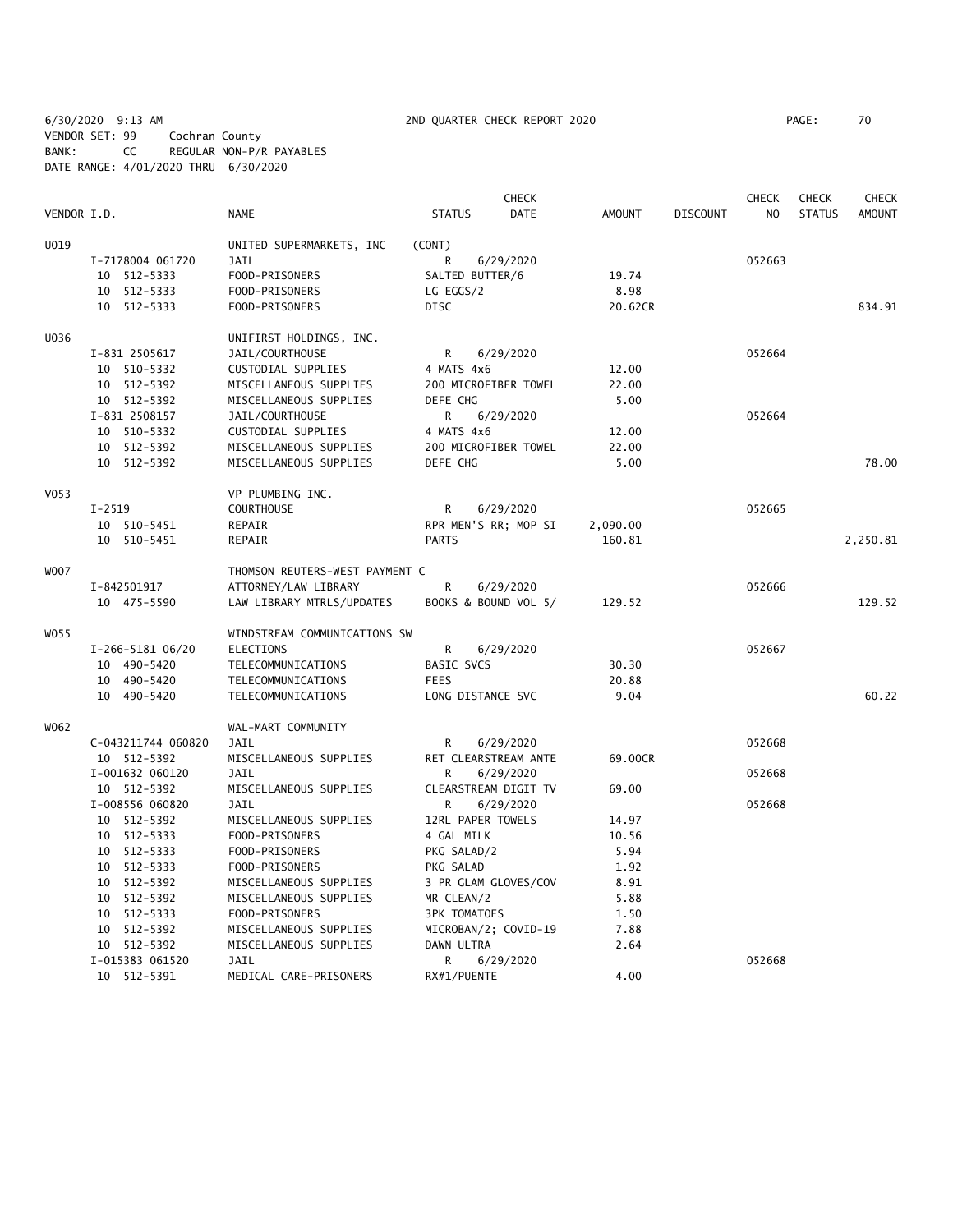6/30/2020 9:13 AM 2ND QUARTER CHECK REPORT 2020 PAGE: 71 VENDOR SET: 99 Cochran County BANK: CC REGULAR NON-P/R PAYABLES DATE RANGE: 4/01/2020 THRU 6/30/2020

|                  |                 |                                |                      | <b>CHECK</b> |               |                 | <b>CHECK</b> | <b>CHECK</b>  | <b>CHECK</b>  |
|------------------|-----------------|--------------------------------|----------------------|--------------|---------------|-----------------|--------------|---------------|---------------|
| VENDOR I.D.      |                 | <b>NAME</b>                    | <b>STATUS</b>        | <b>DATE</b>  | <b>AMOUNT</b> | <b>DISCOUNT</b> | NO           | <b>STATUS</b> | <b>AMOUNT</b> |
| W062             |                 | WAL-MART COMMUNITY<br>(CONT)   |                      |              |               |                 |              |               |               |
|                  | I-015383 061520 | <b>JAIL</b>                    | R                    | 6/29/2020    |               |                 | 052668       |               |               |
|                  | 10 512-5391     | MEDICAL CARE-PRISONERS         | RX#2/PUENTE          |              | 9.00          |                 |              |               |               |
|                  | I-028069 052820 | <b>JAIL</b>                    | R                    | 6/29/2020    |               |                 | 052668       |               |               |
|                  | 512-5392<br>10  | MISCELLANEOUS SUPPLIES         | SPOROPOLY GAME       |              | 19.97         |                 |              |               |               |
|                  | 512-5392<br>10  | MISCELLANEOUS SUPPLIES         | CONNECT 4 GAME       |              | 7.88          |                 |              |               |               |
|                  | 512-5392<br>10  | MISCELLANEOUS SUPPLIES         | SORRY GAME           |              | 7.88          |                 |              |               |               |
|                  | 10 512-5392     | MISCELLANEOUS SUPPLIES         | 12RL PAPER TOWELS/2  |              | 29.94         |                 |              |               |               |
|                  | 10 512-5333     | FOOD-PRISONERS                 | TOMATO ON VINE       |              | 9.48          |                 |              |               |               |
|                  | 10 512-5333     | FOOD-PRISONERS                 | PKG SALAD/4          |              | 11.88         |                 |              |               |               |
|                  | 10 512-5392     | MISCELLANEOUS SUPPLIES         | GR CANVAS SHOES/7    |              | 55.79         |                 |              |               |               |
|                  | 10 512-5333     | FOOD-PRISONERS                 | HAMB BUNS/3          |              | 2.64          |                 |              |               |               |
|                  | 10 512-5333     | FOOD-PRISONERS                 | HD BUNS/3            |              | 2.64          |                 |              |               | 221.30        |
| W225             |                 | WEST TEXAS PAVING, INC         |                      |              |               |                 |              |               |               |
|                  | I-7422          | PREC 1                         | R                    | 6/29/2020    |               |                 | 052669       |               |               |
|                  | 15 621-5356     | ROAD MATERIALS & SUPPLIES      | 10.08TN HMCL @ \$90  |              | 907.20        |                 |              |               | 907.20        |
| W <sub>235</sub> |                 | VANDY NELSON dba               |                      |              |               |                 |              |               |               |
|                  | $I - 3049$      | CRTHSE/ACT BLDG/LIBRARY        | R                    | 6/29/2020    |               |                 | 052670       |               |               |
|                  | 10 510-5332     | CUSTODIAL SUPPLIES             | SPRAY BUGS           |              | 70.00         |                 |              |               |               |
|                  | 10 662-5332     | CUSTODIAL SUPPLIES             | SPRAY BUGS           |              | 45.00         |                 |              |               |               |
|                  | 10 650-5332     | CUSTODIAL SUPPLIES             | SPRAY BUGS           |              | 35.00         |                 |              |               | 150.00        |
| W243             |                 | WANDA'S DESIGNS AND EMBROIDERY |                      |              |               |                 |              |               |               |
|                  | $I-18550$       | <b>JAIL</b>                    | R                    | 6/29/2020    |               |                 | 052671       |               |               |
|                  | 10 512-5205     | UNIFORMS                       | 3 SHIRT #5311/KH/ELI |              | 104.97        |                 |              |               |               |
|                  | 10 512-5205     | UNIFORMS                       | 3 PANT #5272/BK      |              | 89.97         |                 |              |               |               |
|                  | 10 512-5205     | UNIFORMS                       | 3 EMBROIDERY BASE FE |              | 60.00         |                 |              |               |               |
|                  | 10 512-5205     | UNIFORMS                       | 3 SEW ON BADGE       |              | 6.00          |                 |              |               |               |
|                  | 10 512-5205     | UNIFORMS                       | 3 EMBROIDERY BASE FE |              | 22.50         |                 |              |               |               |
|                  | $I-18563$       | SHERIFF                        | R                    | 6/29/2020    |               |                 | 052671       |               |               |
|                  | 560-5205<br>10  | UNIFORMS                       | 1 SHIRT #5312/BK/GUE |              | 39.99         |                 |              |               |               |
|                  | 560-5205<br>10  | UNIFORMS                       | 1 SHIRT #5311/BK     |              | 34.99         |                 |              |               |               |
|                  | 560-5205<br>10  | UNIFORMS                       | 1 PANT #5251/KH      |              | 29.99         |                 |              |               |               |
|                  | 560-5205<br>10  | UNIFORMS                       | 2 PANT #5251/KH      |              | 59.98         |                 |              |               |               |
|                  | 560-5205<br>10  | <b>UNIFORMS</b>                | 3 EMBROIDERY BASE FE |              | 60.00         |                 |              |               |               |
|                  | 560-5205<br>10  | UNIFORMS                       | 3 SEW ON BADGE       |              | 6.00          |                 |              |               |               |
|                  | 560-5205<br>10  | UNIFORMS                       | 3 EMBROIDERY BASE FE |              | 22.50         |                 |              |               |               |
|                  | 560-5205<br>10  | UNIFORMS                       | 3 NAMETAG/BK         |              | 30.00         |                 |              |               |               |
|                  | 560-5205<br>10  | UNIFORMS                       | 3 BADGE/BK           |              | 6.00          |                 |              |               |               |
|                  | 10 560-5205     | UNIFORMS                       | 1 SHIRT #5311/BK     |              | 34.99         |                 |              |               |               |
|                  | I-18604         | SHERIFF                        | R                    | 6/29/2020    |               |                 | 052671       |               |               |
|                  | 10 560-5205     | UNIFORMS                       | 3 PANT #5251/KH/FAIR |              | 89.97         |                 |              |               |               |
|                  | 10 560-5205     | UNIFORMS                       | 3 EMBROIDERY BASE FE |              | 22.50         |                 |              |               |               |
|                  | $I-18670$       | SHERIFF                        | R                    | 6/29/2020    |               |                 | 052671       |               |               |
|                  | 560-5334<br>10  | OTHER SUPPLIES                 | 1BX GLOVES/XS        |              | 12.00         |                 |              |               |               |
|                  | 10<br>560-5334  | OTHER SUPPLIES                 | 1BX GLOVES/S         |              | 12.00         |                 |              |               | 744.35        |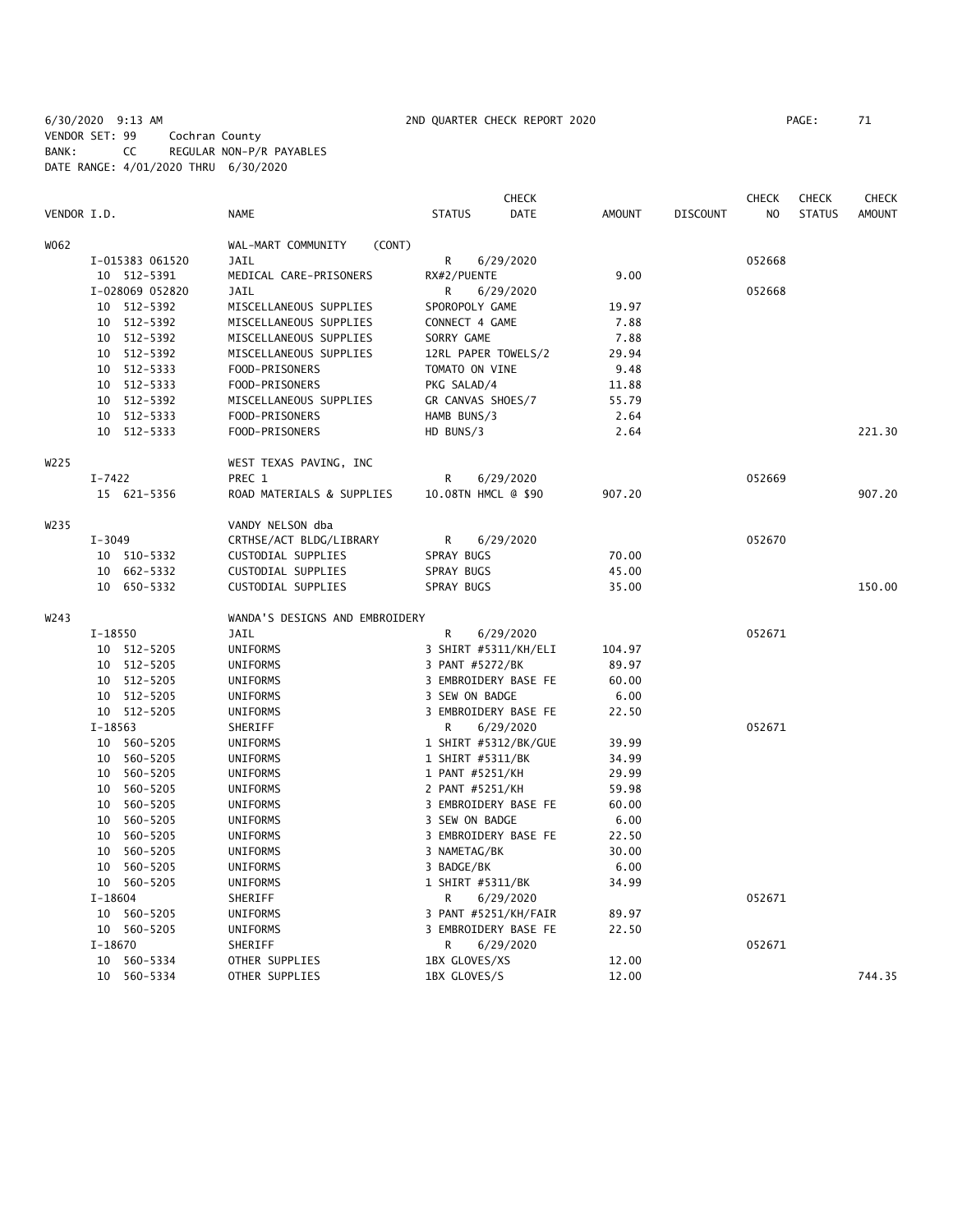6/30/2020 9:13 AM 2ND QUARTER CHECK REPORT 2020 PAGE: 72 VENDOR SET: 99 Cochran County BANK: CC REGULAR NON-P/R PAYABLES DATE RANGE: 4/01/2020 THRU 6/30/2020

|             |    |                             |                              |                   | <b>CHECK</b>          |               |                 | <b>CHECK</b>   | <b>CHECK</b>  | CHECK         |
|-------------|----|-----------------------------|------------------------------|-------------------|-----------------------|---------------|-----------------|----------------|---------------|---------------|
| VENDOR I.D. |    |                             | NAME                         | <b>STATUS</b>     | <b>DATE</b>           | <b>AMOUNT</b> | <b>DISCOUNT</b> | N <sub>O</sub> | <b>STATUS</b> | <b>AMOUNT</b> |
| X001        |    |                             | <b>XCEL ENERGY</b>           |                   |                       |               |                 |                |               |               |
|             |    | I-54-1829977-7 JUN20 PREC 2 |                              | R                 | 6/29/2020             |               |                 | 052672         |               |               |
|             |    | 15 622-5440                 | UTILITIES                    |                   | 96KWH 5/13-6/15/20    | 16.97         |                 |                |               |               |
|             |    | 15 622-5440                 | UTILITIES                    | AREA LIGHT        |                       | 13.38         |                 |                |               | 30.35         |
| <b>B198</b> |    |                             | BLAINE INDUSTRIAL SUPPLY     |                   |                       |               |                 |                |               |               |
|             |    | I-S49022245.001             | <b>COURTHOUSE</b>            | R                 | 6/29/2020             |               |                 | 052673         |               |               |
|             |    | 10 510-5332                 | CUSTODIAL SUPPLIES           |                   | 2CS URINAL SCREEN, MA | 299.53        |                 |                |               |               |
|             |    | 10 510-5332                 | CUSTODIAL SUPPLIES           |                   | 2CS URINAL SCREEN, LA | 274.55        |                 |                |               |               |
|             |    | 10 510-5332                 | CUSTODIAL SUPPLIES           | 1CS PIN-SOL       |                       | 43.01         |                 |                |               |               |
|             |    | 10 510-5332                 | CUSTODIAL SUPPLIES           |                   | 1CT ORANGE PLEDGE     | 62.00         |                 |                |               |               |
|             | 10 | 510-5332                    | CUSTODIAL SUPPLIES           |                   | 1CS CAN LINER, XHVY   | 20.13         |                 |                |               |               |
|             |    | 10 510-5332                 | CUSTODIAL SUPPLIES           |                   | 4EA MOP HANDLE/QK RE  | 77.57         |                 |                |               | 776.79        |
| W055        |    |                             | WINDSTREAM COMMUNICATIONS SW |                   |                       |               |                 |                |               |               |
|             |    | $I-266-0638$ 06/20          | <b>MUSEUM</b>                | R                 | 6/29/2020             |               |                 | 052674         |               |               |
|             |    | 10 652-5420                 | TELECOMMUNICATIONS           | SERVICES          |                       | 62.58         |                 |                |               |               |
|             |    | 10 652-5420                 | TELECOMMUNICATIONS           | <b>FEES</b>       |                       | 29.09         |                 |                |               |               |
|             |    | 10 652-5420                 | TELECOMMUNICATIONS           | LATE FEE          |                       | 32.95         |                 |                |               |               |
|             |    | 10 652-5420                 | TELECOMMUNICATIONS           | INTERNET/FIBER    |                       | 566.43        |                 |                |               |               |
|             |    | 10 652-5420                 | TELECOMMUNICATIONS           | PICC CHG          |                       | 1.16          |                 |                |               |               |
|             |    | I-266-5051 JUN20            | LIBRARY                      | R                 | 6/29/2020             |               |                 | 052674         |               |               |
|             |    | 10 650-5420                 | TELECOMMUNICATIONS           |                   | BASIC SVCS/2 LINES    | 71.13         |                 |                |               |               |
|             |    | 10 650-5420                 | TELECOMMUNICATIONS           | <b>INTERNET</b>   |                       | 54.99         |                 |                |               |               |
|             |    | 10 650-5420                 | TELECOMMUNICATIONS           | <b>FEES</b>       |                       | 39.39         |                 |                |               |               |
|             |    | 10 650-5420                 | TELECOMMUNICATIONS           |                   | LONG DISTANCE SVC     | 0.48          |                 |                |               |               |
|             |    | I-266-5074 JUN20            | ADULT PROBATION              | R                 | 6/29/2020             |               |                 | 052674         |               |               |
|             |    | 10 570-5420                 | TELECOMMUNICATIONS           | <b>BASIC SVCS</b> |                       | 37.30         |                 |                |               |               |
|             |    | 10 570-5420                 | TELECOMMUNICATIONS           | VOICEMAIL SVC     |                       | 11.95         |                 |                |               |               |
|             |    | 10 570-5420                 | TELECOMMUNICATIONS           | <b>FEES</b>       |                       | 17.33         |                 |                |               |               |
|             |    | I-266-5161 JUN20            | TREASURER                    | R                 | 6/29/2020             |               |                 | 052674         |               |               |
|             |    | 10 497-5420                 | TELECOMMUNICATIONS           | <b>BASIC SVCS</b> |                       | 37.30         |                 |                |               |               |
|             |    | 10 497-5420                 | TELECOMMUNICATIONS           | <b>FEES</b>       |                       | 17.31         |                 |                |               |               |
|             |    | 10 497-5420                 | TELECOMMUNICATIONS           |                   | LONG DISTANCE SVC     | 4.45          |                 |                |               |               |
|             |    | I-266-5171 JUN20            | TAX A/C                      | R                 | 6/29/2020             |               |                 | 052674         |               |               |
|             |    | 10 499-5420                 | TELECOMMUNICATIONS           |                   | BASIC SVCS/3 LINES    | 116.58        |                 |                |               |               |
|             |    | 10 499-5420                 | TELECOMMUNICATIONS           | INTERNET          |                       | 130.00        |                 |                |               |               |
|             |    | 10 499-5420                 | TELECOMMUNICATIONS           | <b>FEES</b>       |                       | 66.47         |                 |                |               |               |
|             |    | 10 499-5420                 | TELECOMMUNICATIONS           |                   | LONG DISTANCE SVC     | 15.47         |                 |                |               |               |
|             |    | I-266-5211 JUN20            | SHERIFF                      | R                 | 6/29/2020             |               |                 | 052674         |               |               |
|             |    | 10 560-5420                 | TELECOMMUNICATIONS           |                   | BASIC SVCS/3 LINES    | 132.94        |                 |                |               |               |
|             |    | 10 560-5420                 | TELECOMMUNICATIONS           | <b>FEES</b>       |                       | 59.12         |                 |                |               |               |
|             |    | 10 560-5420                 | TELECOMMUNICATIONS           |                   | LONG DISTANCE SVC     | 7.17          |                 |                |               |               |
|             |    | I-266-5215 JUN20            | EXTENSION SVC                | R                 | 6/29/2020             |               |                 | 052674         |               |               |
|             |    | 10 665-5420                 | TELECOMMUNICATIONS           |                   | BASIC SVCS/3 LINES    | 103.39        |                 |                |               |               |
|             |    | 10 665-5420                 | TELECOMMUNICATIONS           | INTERNET          |                       | 39.99         |                 |                |               |               |
|             |    | 10 665-5420                 | TELECOMMUNICATIONS           | <b>FEES</b>       |                       | 59.07         |                 |                |               |               |
|             |    | I-266-5302 JUN20            | JUSTICE OF PEACE             | R                 | 6/29/2020             |               |                 | 052674         |               |               |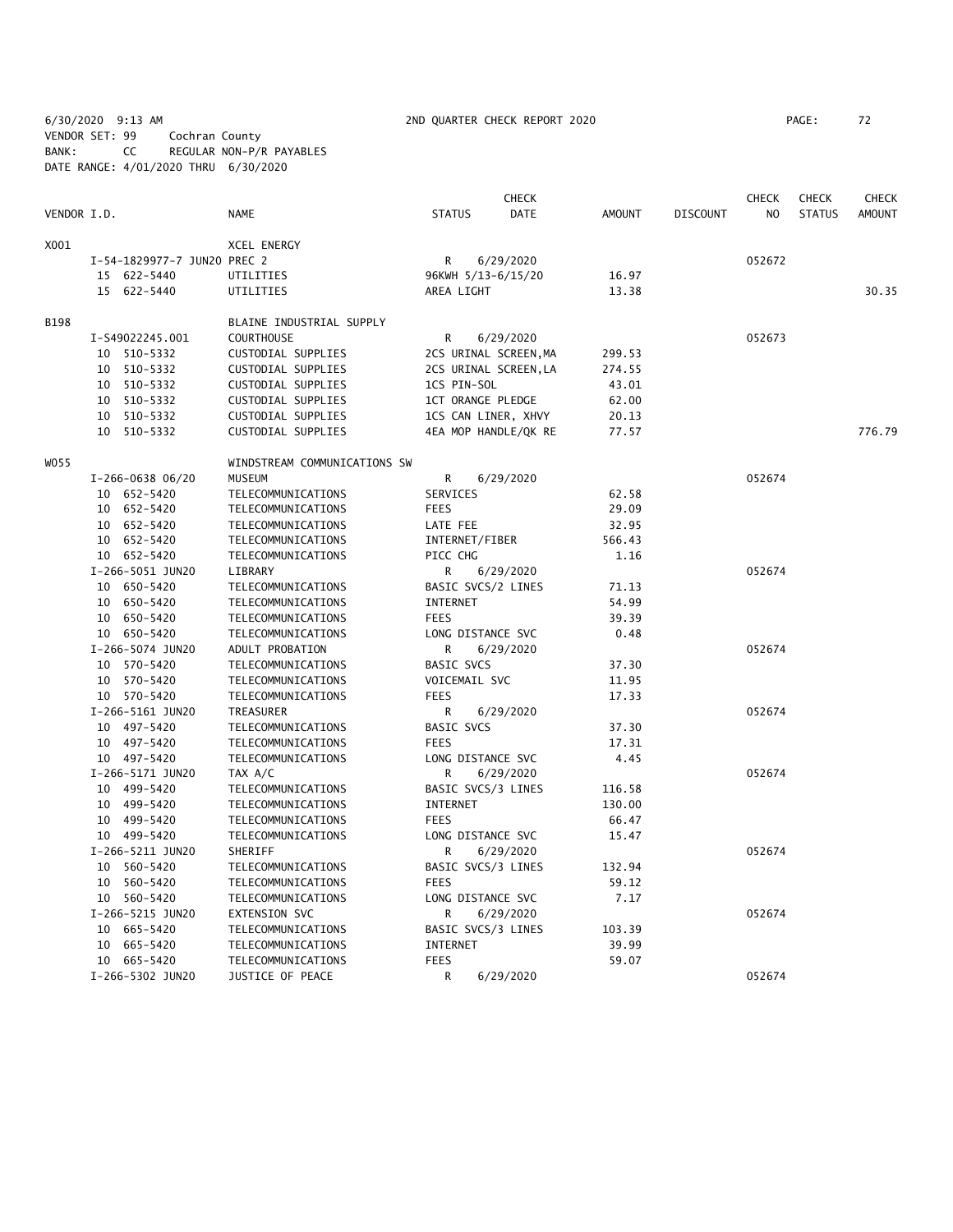6/30/2020 9:13 AM 2ND QUARTER CHECK REPORT 2020 PAGE: 73 VENDOR SET: 99 Cochran County BANK: CC REGULAR NON-P/R PAYABLES DATE RANGE: 4/01/2020 THRU 6/30/2020

|             |                  |                               |                      | <b>CHECK</b> |        |                 | <b>CHECK</b> | <b>CHECK</b>  | <b>CHECK</b>  |
|-------------|------------------|-------------------------------|----------------------|--------------|--------|-----------------|--------------|---------------|---------------|
| VENDOR I.D. |                  | <b>NAME</b>                   | <b>STATUS</b>        | <b>DATE</b>  | AMOUNT | <b>DISCOUNT</b> | NO.          | <b>STATUS</b> | <b>AMOUNT</b> |
| WO 55       |                  | WINDSTREAM COMMUNICATIONS     | (CONT)               |              |        |                 |              |               |               |
|             | I-266-5302 JUN20 | JUSTICE OF PEACE              | R                    | 6/29/2020    |        |                 | 052674       |               |               |
|             | 10 455-5420      | TELECOMMUNICATIONS            | BASIC SVCS           |              | 31.83  |                 |              |               |               |
|             | 10 455-5420      | TELECOMMUNICATIONS            | <b>FEES</b>          |              | 17.30  |                 |              |               |               |
|             | 10 455-5420      | TELECOMMUNICATIONS            | LONG DISTANCE SVC    |              | 1.74   |                 |              |               |               |
|             | I-266-5411 JUN20 | JUVENILE PROBATION            | R                    | 6/29/2020    |        |                 | 052674       |               |               |
|             | 17 573-5499      | OPERATING EXPENSES            | <b>BASIC SVCS</b>    |              | 31.83  |                 |              |               |               |
|             | 17 573-5499      | OPERATING EXPENSES            | <b>FEES</b>          |              | 17.30  |                 |              |               |               |
|             | 17 573-5499      | OPERATING EXPENSES            | LONG DISTANCE SVC    |              | 0.78   |                 |              |               |               |
|             | I-266-5412 JUN20 | NON-DEPT'L/DIST CT/CONST/ELEC | R                    | 6/29/2020    |        |                 | 052674       |               |               |
|             | 10 409-5420      | TELECOMMUNICATIONS            | INTERNET             |              | 130.00 |                 |              |               |               |
|             | 10 435-5420      | TELECOMMUNICATIONS            | SERVICES             |              | 20.89  |                 |              |               |               |
|             | 10 435-5420      | TELECOMMUNICATIONS            | INTERNET             |              | 130.00 |                 |              |               |               |
|             | 10 435-5420      | TELECOMMUNICATIONS            | <b>FEES</b>          |              | 19.80  |                 |              |               |               |
|             | 10 435-5420      | TELECOMMUNICATIONS            | PICC CHG             |              | 1.16   |                 |              |               |               |
|             | 10 550-5420      | TELECOMMUNICATIONS            | BASIC SVCS           |              | 20.89  |                 |              |               |               |
|             | 10 550-5420      | TELECOMMUNICATIONS            | <b>FEES</b>          |              | 19.81  |                 |              |               |               |
|             | 10 490-5420      | TELECOMMUNICATIONS            | LOCAL MEAS CALL 6/12 |              | 0.10   |                 |              |               |               |
|             | I-266-5450 JUN20 | <b>CLERK</b>                  | R                    | 6/29/2020    |        |                 | 052674       |               |               |
|             | 10 403-5420      | TELECOMMUNICATIONS            | BASIC SVCS/3 LINES   |              | 113.00 |                 |              |               |               |
|             | 10 403-5420      | TELECOMMUNICATIONS            | <b>FEES</b>          |              | 66.28  |                 |              |               |               |
|             | 10 403-5420      | TELECOMMUNICATIONS            | LONG DISTANCE SVC    |              | 11.29  |                 |              |               |               |
|             | I-266-5508 JUN20 | CO JUDGE/COMM'R CT            | R                    | 6/29/2020    |        |                 | 052674       |               |               |
|             | 15 610-5420      | TELECOMMUNICATIONS            | BASIC SVCS/2 LINES   |              | 64.76  |                 |              |               |               |
|             | 15 610-5420      | TELECOMMUNICATIONS            | <b>FEES</b>          |              | 54.91  |                 |              |               |               |
|             | 15 610-5420      | TELECOMMUNICATIONS            | LONG DISTANCE SVC    |              | 10.63  |                 |              |               |               |
|             | I-266-5822 JUN20 | AUDITOR/NON-DEPT'L            | R                    | 6/29/2020    |        |                 | 052674       |               |               |
|             | 10 495-5420      | TELECOMMUNICATIONS            | <b>BASIC SVCS</b>    |              | 20.89  |                 |              |               |               |
|             | 10 495-5420      | TELECOMMUNICATIONS            | INTERNET             |              | 130.00 |                 |              |               |               |
|             | 10 495-5420      | TELECOMMUNICATIONS            | <b>FEES</b>          |              | 19.95  |                 |              |               |               |
|             | 10 495-5420      | TELECOMMUNICATIONS            | LONG DISTANCE SVC    |              | 0.13   |                 |              |               |               |
|             | 10 495-5420      | TELECOMMUNICATIONS            | PICC CHG             |              | 1.16   |                 |              |               |               |
|             | 10 409-5420      | TELECOMMUNICATIONS            | COURTHOUSE INTERNET  |              | 145.00 |                 |              |               |               |
|             | 10 409-5420      | TELECOMMUNICATIONS            | FAX LINE 266-5629    |              | 20.89  |                 |              |               |               |
|             | 10 409-5420      | TELECOMMUNICATIONS            | <b>FEES</b>          |              | 19.95  |                 |              |               |               |
|             | 10 409-5420      | TELECOMMUNICATIONS            | FAX LONG DISTANCE    |              | 0.55   |                 |              |               |               |
|             | 10 409-5420      | TELECOMMUNICATIONS            | PICC CHG             |              | 1.16   |                 |              |               |               |
|             | I-266-8661 JUN20 | <b>ATTORNEY</b>               | R                    | 6/29/2020    |        |                 | 052674       |               |               |
|             | 10 475-5420      | TELECOMMUNICATIONS            | BASIC SVCS/2 LINES   |              | 75.21  |                 |              |               |               |
|             | 10 475-5420      | TELECOMMUNICATIONS            | <b>FEES</b>          |              | 39.39  |                 |              |               |               |
|             | I-266-8888 JUN20 | SHERIFF                       | R                    | 6/29/2020    |        |                 | 052674       |               |               |
|             | 10 560-5420      | TELECOMMUNICATIONS            | SERVICES/FAX LINE    |              | 32.38  |                 |              |               |               |
|             | 560-5420<br>10   | TELECOMMUNICATIONS            | <b>FEES</b>          |              | 14.01  |                 |              |               |               |
|             | 10 560-5420      | TELECOMMUNICATIONS            | LONG DISTANCE        |              | 1.67   |                 |              |               | 3,000.68      |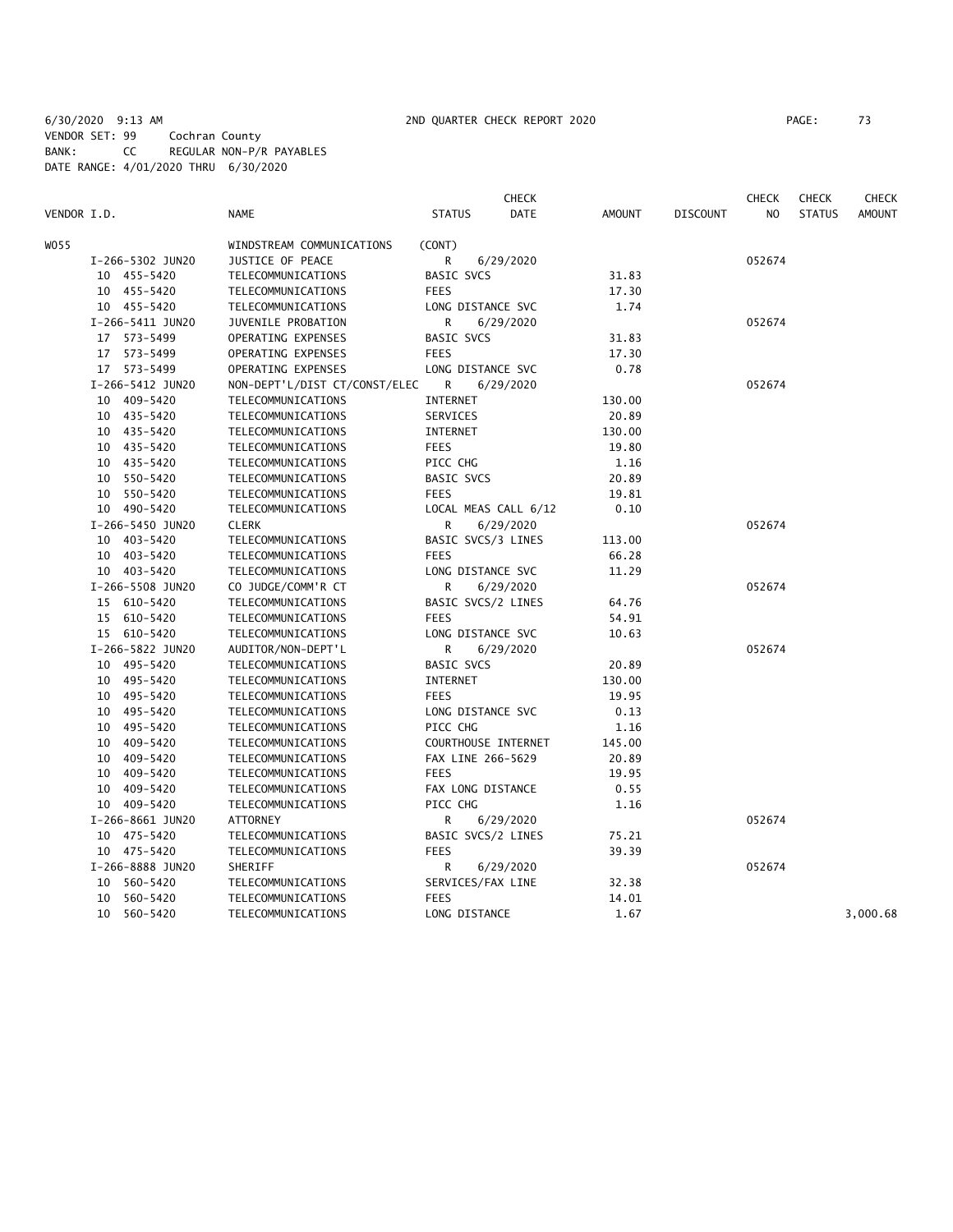6/30/2020 9:13 AM 2ND QUARTER CHECK REPORT 2020 PAGE: 74 VENDOR SET: 99 Cochran County BANK: CC REGULAR NON-P/R PAYABLES DATE RANGE: 4/01/2020 THRU 6/30/2020

|             |    |             |                                       |                    | <b>CHECK</b>         |        |          | <b>CHECK</b> | <b>CHECK</b>  | <b>CHECK</b>  |
|-------------|----|-------------|---------------------------------------|--------------------|----------------------|--------|----------|--------------|---------------|---------------|
| VENDOR I.D. |    |             | <b>NAME</b>                           | <b>STATUS</b>      | <b>DATE</b>          | AMOUNT | DISCOUNT | NO           | <b>STATUS</b> | <b>AMOUNT</b> |
| X001        |    |             | <b>XCEL ENERGY</b>                    |                    |                      |        |          |              |               |               |
|             |    |             | I-54-1324315-7 06/20 ALMOST ALL DEPTS | R.                 | 6/29/2020            |        |          | 052677       |               |               |
|             |    | 30 518-5440 | UTILITIES                             |                    | 300210167 RUNWAY LIG | 50.95  |          |              |               |               |
|             | 10 | 510-5440    | UTILITIES                             |                    | 300240736 COURTHOUSE | 916.56 |          |              |               |               |
|             | 10 | 580-5440    | UTILITIES [TOWER]                     | 300282806 TOWER    |                      | 86.39  |          |              |               |               |
|             |    | 15 621-5440 | UTILITIES                             |                    | 300294119 PREC 1 SHO | 50.56  |          |              |               |               |
|             |    | 10 650-5440 | UTILITIES                             | 300338546 LIBRARY  |                      | 172.61 |          |              |               |               |
|             | 10 | 652-5440    | UTILITIES                             | 300342232 MUSEUM   |                      | 100.30 |          |              |               |               |
|             | 10 | 662-5440    | UTILITIES                             |                    | 300390484 ACTIVITY B | 399.43 |          |              |               |               |
|             | 10 | 660-5440    | UTILITIES & IRRIGATION                | 300410370 PARK     |                      | 288.53 |          |              |               |               |
|             | 10 | 660-5440    | UTILITIES & IRRIGATION                |                    | 300457515 PARK/SHOP  | 30.01  |          |              |               |               |
|             | 10 | 516-5440    | UTILITIES                             | 300555198 CEMETERY |                      | 166.70 |          |              |               |               |
|             | 10 | 660-5440    | UTILITIES & IRRIGATION                | 300587052 SHOWBARN |                      | 174.48 |          |              |               |               |
|             | 10 | 660-5440    | UTILITIES & IRRIGATION                |                    | 300587753 RODEO GROU | 11.27  |          |              |               |               |
|             | 10 | 409-5440    | UTILITIES                             | 300588989 ANNEX    |                      | 31.67  |          |              |               |               |
|             | 10 | 516-5440    | UTILITIES                             | 300603417 CEMETERY |                      | 53.65  |          |              |               |               |
|             | 10 | 516-5440    | UTILITIES                             |                    | 300637038 CEMETERY S | 294.42 |          |              |               | 2,827.53      |

| TOTALS * *<br>* * | N <sub>O</sub> |                                                     | INVOICE AMOUNT | <b>DISCOUNTS</b> | CHECK AMOUNT |
|-------------------|----------------|-----------------------------------------------------|----------------|------------------|--------------|
| REGULAR CHECKS:   | 306            |                                                     | 467,711.33     | 0.00             | 465,869.31   |
| HAND CHECKS:      | 0              |                                                     | 0.00           | 0.00             | 0.00         |
| DRAFTS:           | 0              |                                                     | 0.00           | 0.00             | 0.00         |
| EFT:              | 0              |                                                     | 0.00           | 0.00             | 0.00         |
| NON CHECKS:       | 0              |                                                     | 0.00           | 0.00             | 0.00         |
| VOID CHECKS:      |                | 0.00<br>1 VOID DEBITS<br>VOID CREDITS<br>1,842.02CR | 1,842.02CR     | 0.00             |              |

TOTAL ERRORS: 0

|    | G/L ACCOUNT  | <b>NAME</b>                 | AMOUNT    |
|----|--------------|-----------------------------|-----------|
|    |              |                             |           |
| 10 | 000-2206.002 | COLLECTION AGENCY FEES      | 614.98    |
| 10 | 000-2206.003 | Omni Collection Fee         | 38.92     |
| 10 | 000-2500.10  | RESERVE FOR W/C, UNEMPLYMNT | 4,005.00  |
| 10 | 000-4321.601 | BLEDSOE CEMETERY-LEASE      | 12,000.00 |
| 10 | 000-4370.101 | RENT-ACTIVITY BUILDING      | 300.00    |
| 10 | 000-4380.200 | OTHER [MISCELLANEOUS]       | 375.00    |
| 10 | $400 - 5204$ | WORKERS' COMPENSATION       | 56.53     |
| 10 | 400-5206     | UNEMPLOYMENT                | 4.13      |
| 10 | 403-5204     | WORKERS' COMPENSATION       | 57.50     |
| 10 | 403-5206     | UNEMPLOYMENT                | 7.10      |
| 10 | 403-5310     | OFFICE SUPPLIES             | 1.011.03  |
|    |              |                             |           |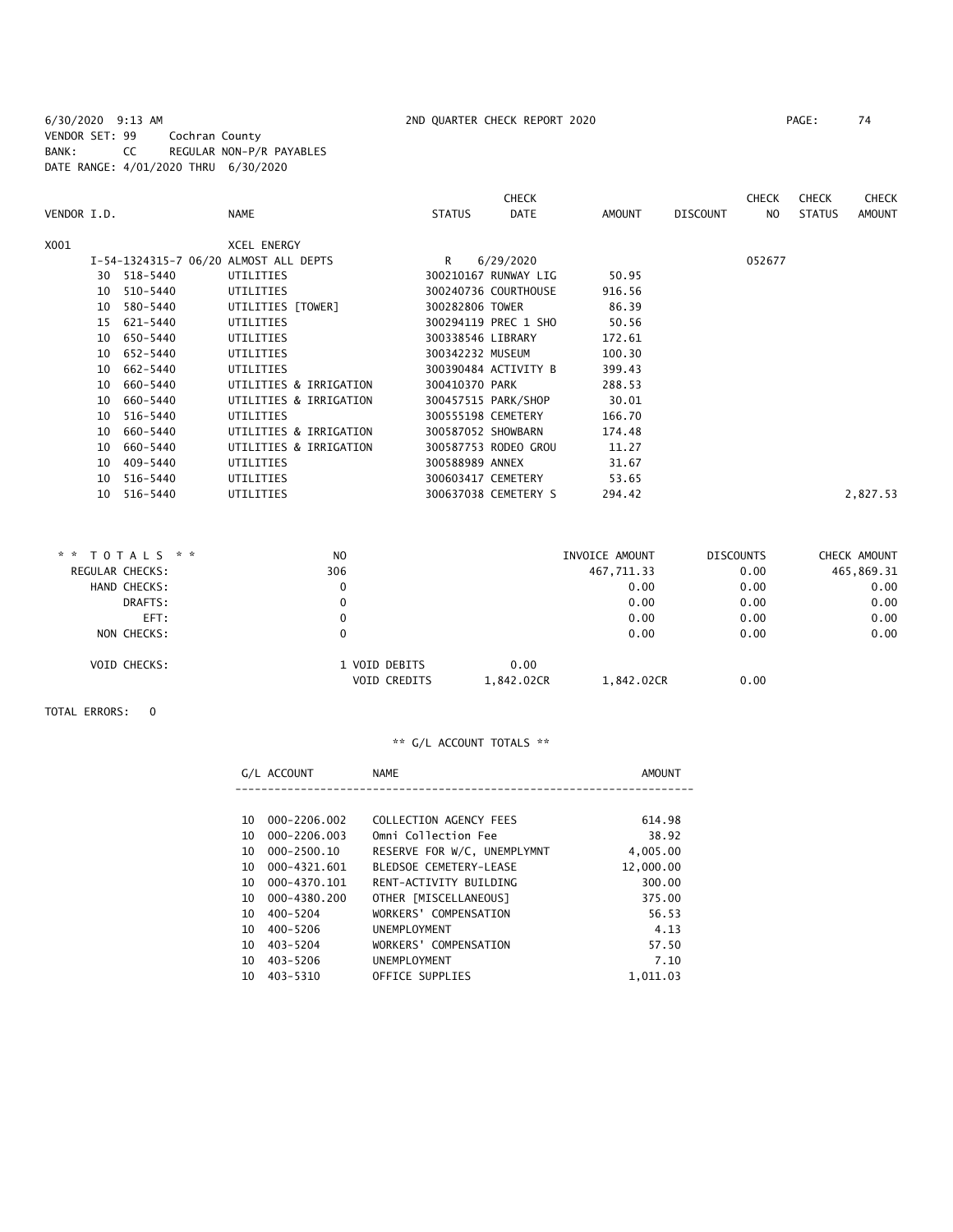6/30/2020 9:13 AM 2ND QUARTER CHECK REPORT 2020 PAGE: 75 VENDOR SET: 99 Cochran County BANK: CC REGULAR NON-P/R PAYABLES DATE RANGE: 4/01/2020 THRU 6/30/2020

|    | G/L ACCOUNT | NAME                      | AMOUNT    |
|----|-------------|---------------------------|-----------|
|    |             |                           |           |
|    | 10 403-5411 | MAINTENANCE CONTRACTS     | 54.50     |
| 10 | 403-5416    | FILMING & INDEXING        | 3,750.00  |
| 10 | 403-5420    | TELECOMMUNICATIONS        | 569.91    |
| 10 | 405-5310    | OFFICE SUPPLIES           | 24.90     |
| 10 | 405-5330    | FUEL AND OIL              | 97.00     |
| 10 | 409-5300    | COUNTY-WIDE SUPPLIES      | 259.57    |
| 10 | 409-5406    | APPRAISAL DISTRICT        | 26,543.40 |
| 10 | 409-5411    | MAINTENANCE CONTRACTS     | 15,765.83 |
| 10 | 409-5420    | TELECOMMUNICATIONS        | 3,916.67  |
| 10 | 409-5440    | UTILITIES                 | 198.10    |
| 10 | 409-5482    | PROPERTY INSURANCE        | 33,613.00 |
| 10 | 409-5498    | CLAIMS AND JUDGMENTS      | 1,843.98  |
| 10 | 409-5499    | MISCELLANEOUS             | 53.90     |
| 10 | 426-5310    | OFFICE SUPPLIES           | 77.43     |
| 10 | 426-5400    | ATTORNEY AD LITEM         | 600.00    |
| 10 | 435-5204    | WORKERS' COMPENSATION     | 11.39     |
| 10 | 435-5206    | UNEMPLOYMENT              | 1.91      |
| 10 | 435-5400    | ATTORNEY AD LITEM         | 2,750.00  |
| 10 | 435-5420    | <b>TELECOMMUNICATIONS</b> | 890.56    |
| 10 | 435-5491    | GRAND JURY                | 600.00    |
| 10 | 455-5204    | WORKERS' COMPENSATION     | 26.27     |
| 10 | 455-5310    | OFFICE SUPPLIES           | 68.49     |
| 10 | 455-5405    | <b>AUTOPSY</b>            | 4,972.50  |
| 10 | 455-5411    | MAINTENANCE CONTRACTS     | 747.00    |
| 10 | 455-5420    | TELECOMMUNICATIONS        | 155.83    |
| 10 | 455-5499    | MISCELLANEOUS             | 10.00     |
| 10 | 475-5204    | WORKERS' COMPENSATION     | 8.60      |
| 10 | 475-5206    | UNEMPLOYMENT              | 5.26      |
| 10 | 475-5310    | OFFICE SUPPLIES           | 111.90    |
| 10 | 475-5420    | TELECOMMUNICATIONS        | 343.80    |
| 10 | 475-5480    | BONDS & NOTARY FEES       | 93.00     |
| 10 | 475-5481    | DUES AND REGISTRATION     | 235.00    |
| 10 | 475-5590    | LAW LIBRARY MTRLS/UPDATES | 1,030.51  |
| 10 | 476-5204    | WORKERS' COMPENSATION     | 31.40     |
| 10 | 476-5206    | UNEMPLOYMENT              | 1.88      |
| 10 | 490-5102    | ELECTION SALARIES         | 200.00    |
| 10 | 490-5204    | WORKERS' COMPENSATION     | 3.73      |
| 10 | 490-5206    | UNEMPLOYMENT              | 0.85      |
| 10 | 490-5310    | OFFICE SUPPLIES           | 47.90     |
| 10 | 490-5420    | TELECOMMUNICATIONS        | 180.86    |
| 10 | 495-5204    | WORKERS' COMPENSATION     | 26.60     |
| 10 | 495-5206    | UNEMPLOYMENT              | 5,343.60  |
| 10 | 495-5310    | OFFICE SUPPLIES           | 120.81    |
| 10 | 495-5420    | <b>TELECOMMUNICATIONS</b> | 518.27    |
| 10 | 495-5481    | DUES AND REGISTRATION     | 220.00    |
| 10 | 497-5204    | WORKERS' COMPENSATION     | 35.10     |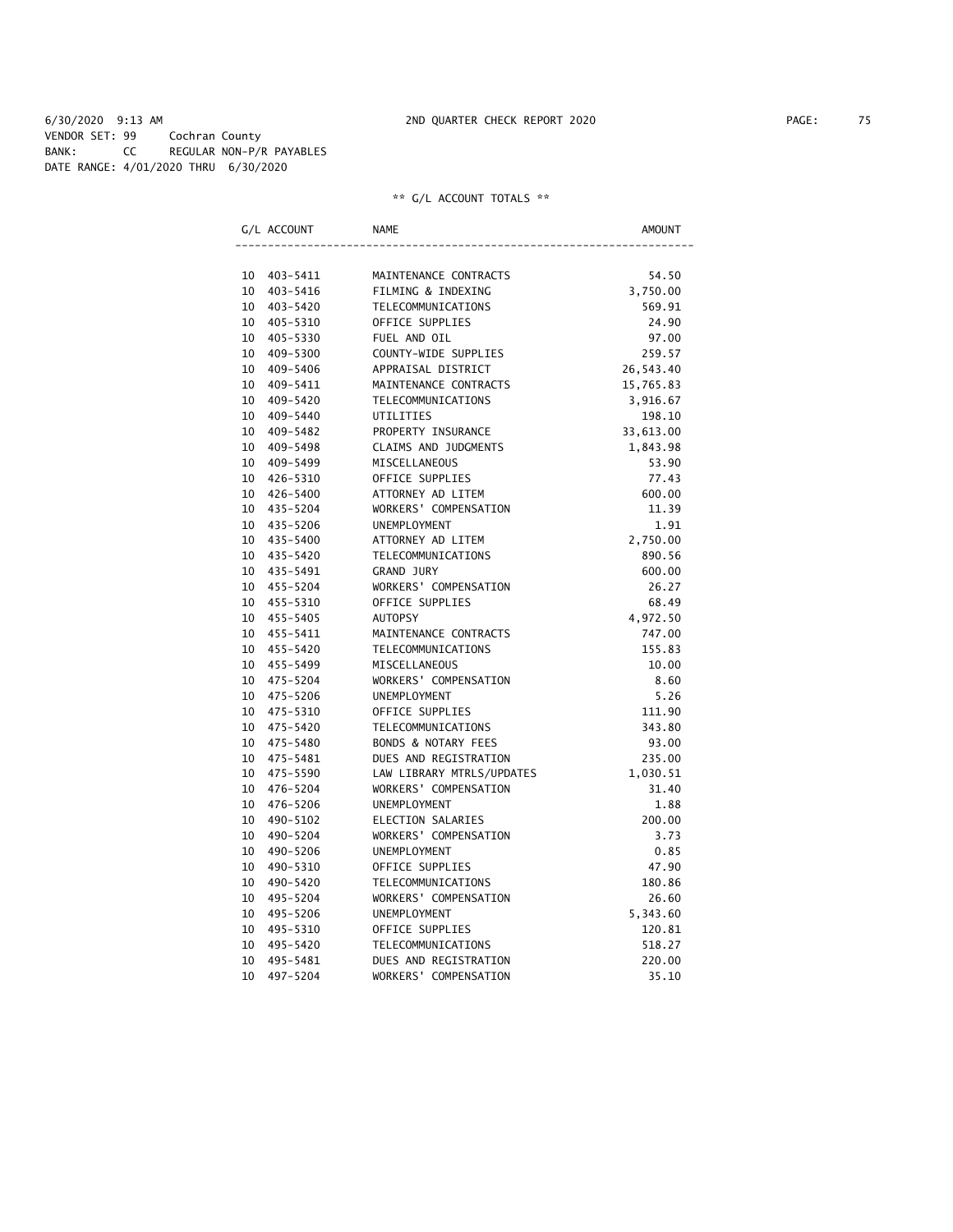6/30/2020 9:13 AM 2ND QUARTER CHECK REPORT 2020 PAGE: 76 VENDOR SET: 99 Cochran County BANK: CC REGULAR NON-P/R PAYABLES DATE RANGE: 4/01/2020 THRU 6/30/2020

|    | G/L ACCOUNT  | <b>NAME</b>                    | AMOUNT     |
|----|--------------|--------------------------------|------------|
|    |              |                                |            |
|    | 10 497-5206  | UNEMPLOYMENT                   | 1.57       |
| 10 | 497-5310     | OFFICE SUPPLIES                | 517.95     |
| 10 | 497-5311     | POSTAL EXPENSES                | 103.50     |
| 10 | 497-5420     | TELECOMMUNICATIONS             | 171.68     |
| 10 | 497-5427     | CONTINUING EDUCATION           | 375.00     |
|    | 10 497-5480  | <b>BONDS &amp; NOTARY FEES</b> | 250.00     |
| 10 | 499-5204     | WORKERS' COMPENSATION          | 67.53      |
| 10 | 499-5206     | <b>UNEMPLOYMENT</b>            | 9.34       |
| 10 | 499-5310     | OFFICE SUPPLIES                | 789.05     |
| 10 | 499-5408     | TAX ROLL                       | 1,265.64   |
| 10 | 499-5411     | MAINTENANCE CONTRACTS          | 7,945.74   |
| 10 | 499-5420     | TELECOMMUNICATIONS             | 984.20     |
| 10 | 499-5427     | CONTINUING EDUCATION           | 730.29     |
| 10 | 499-5480     | <b>BONDS &amp; NOTARY FEES</b> | 71.00      |
| 10 | 510-5204     | WORKERS' COMPENSATION          | 275.41     |
| 10 | 510-5206     | <b>UNEMPLOYMENT</b>            | 4.60       |
| 10 | 510-5332     | CUSTODIAL SUPPLIES             | 2,502.61   |
| 10 | 510-5411     | MAINTENANCE CONTRACTS          | 3,656.81   |
| 10 | 510-5440     | UTILITIES                      | 5,627.13   |
| 10 | 510-5451     | REPAIR                         | 4,164.35   |
| 10 | 510-5572     | COURTHOUSE AIR SYSTEM          | 51, 152.90 |
| 10 | 512-5204     | WORKERS' COMPENSATION          | 589.95     |
| 10 | $512 - 5205$ | <b>UNIFORMS</b>                | 283.44     |
| 10 | $512 - 5206$ | UNEMPLOYMENT                   | 18.54      |
| 10 | 512-5310     | OFFICE SUPPLIES                | 7.05       |
| 10 | 512-5333     | FOOD-PRISONERS                 | 5,995.96   |
| 10 | 512-5391     | MEDICAL CARE-PRISONERS         | 782.39     |
| 10 | 512-5392     | MISCELLANEOUS SUPPLIES         | 3,355.19   |
| 10 | 512-5451     | REPAIR                         | 5,995.77   |
| 10 | 512-5499     | MISCELLANEOUS                  | 9,600.00   |
| 10 | 516-5204     | WORKERS' COMPENSATION          | 259.60     |
| 10 | 516-5206     | <b>UNEMPLOYMENT</b>            | 5.51       |
| 10 | 516-5330     | FUEL & OIL                     | 630.44     |
| 10 | 516-5332     | CUSTODIAL SUPPLIES             | 502.04     |
| 10 | 516-5440     | UTILITIES                      | 880.18     |
| 10 | 516-5451     | <b>REPAIR</b>                  | 3,619.86   |
| 10 | 516-5486     | CONTRACT LABOR-OPEN CLOSE      | 600.00     |
| 10 | 550-5204     | WORKERS' COMPENSATION          | 139.17     |
| 10 | 550-5420     | TELECOMMUNICATIONS             | 122.09     |
| 10 | 560-5204     | WORKERS' COMPENSATION          | 1,547.72   |
| 10 | 560-5205     | <b>UNIFORMS</b>                | 735.35     |
| 10 | 560-5206     | UNEMPLOYMENT                   | 57.11      |
| 10 | 560-5310     | OFFICE SUPPLIES                | 4,030.45   |
| 10 | 560-5330     | FUEL AND OIL                   | 3,826.91   |
| 10 | 560-5334     | OTHER SUPPLIES                 | 100.86     |
| 10 | 560-5411     | MAINTENANCE CONTRACTS          | 2,003.23   |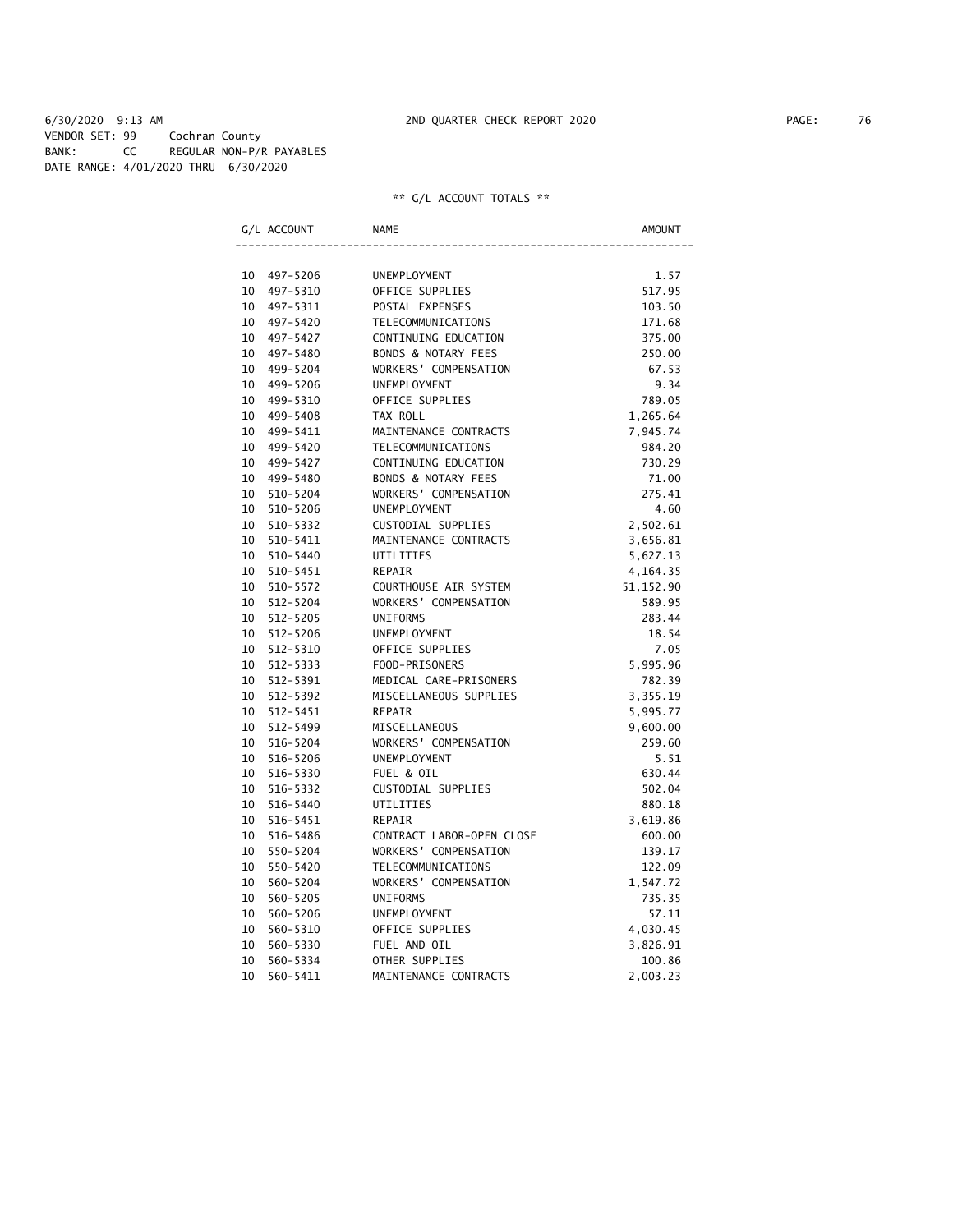6/30/2020 9:13 AM 2ND QUARTER CHECK REPORT 2020 PAGE: 77 VENDOR SET: 99 Cochran County BANK: CC REGULAR NON-P/R PAYABLES DATE RANGE: 4/01/2020 THRU 6/30/2020

|    | G/L ACCOUNT  | NAME                          | AMOUNT      |
|----|--------------|-------------------------------|-------------|
|    |              |                               |             |
|    | 10 560-5420  | TELECOMMUNICATIONS            | 1,784.70    |
| 10 | 560-5427     | CONTINUING EDUCATION          | 14.00       |
| 10 | 560-5451     | MACHINERY-NON-OFFICE REPAIR   | 1,395.70    |
| 10 | 560-5454     | <b>TIRES</b>                  | 685.52      |
| 10 | 560-5481     | DUES AND REGISTRATION         | 49.00       |
| 10 | 560-5499     | MISCELLANEOUS                 | 110.00      |
| 10 | 560-5571     | CAPITAL OUTLAY                | 56,235.09   |
| 10 | 570-5420     | TELECOMMUNICATIONS            | 199.74      |
| 10 | 571-5472     | LOCAL SUPPORT-JUV BOARD       | 12,495.00   |
| 10 | 580-5414     | FIRE PROTECTION CONTRACTS     | 14,000.00   |
| 10 | 580-5440     | UTILITIES [TOWER]             | 239.36      |
| 10 | 580-5499     | MISCELLANEOUS                 | 89.86       |
| 10 | 580-5571     | CAPITAL OUTLAY                | 14,083.00   |
| 10 | 650-5204     | WORKERS' COMPENSATION         | 38.30       |
| 10 | 650-5206     | UNEMPLOYMENT                  | 4.39        |
| 10 | 650-5310     | OFFICE SUPPLIES               | 89.27       |
| 10 | 650-5332     | CUSTODIAL SUPPLIES            | 250.09      |
| 10 | 650-5411     | MAINTENANCE CONTRACTS         | 1,208.20    |
| 10 | 650-5420     | TELECOMMUNICATIONS            | 497.45      |
| 10 | 650-5440     | UTILITIES                     | 922.98      |
|    | 10 650-5590  | <b>BOOKS</b>                  | 2,003.83    |
|    | 10 652-5204  | WORKERS' COMPENSATION         | 15.84       |
|    | 10 652-5332  | CUSTODIAL SUPPLIES            | 28.15       |
|    | 10 652-5420  | TELECOMMUNICATIONS            | 2,010.73    |
|    | 10 652-5440  | UTILITIES                     | 732.03      |
| 10 | 660-5204     | WORKERS' COMPENSATION         | 174.41      |
| 10 | 660-5206     | <b>UNEMPLOYMENT</b>           | 5.20        |
| 10 | 660-5330     | FUEL AND OIL                  | 35.54       |
| 10 | 660-5332     | CUSTODIAL SUPPLIES            | 46.61       |
| 10 | 660-5440     | UTILITIES & IRRIGATION        | 942.40      |
| 10 | 660-5451     | REPAIR                        | 5.48        |
| 10 | 662-5204     | WORKERS' COMPENSATION         | 298.52      |
| 10 | 662-5206     | UNEMPLOYMENT                  | 5.51        |
|    | 10 662-5332  | CUSTODIAL SUPPLIES            | 432.96      |
| 10 | 662-5440     | UTILITIES                     | 2,709.00    |
|    | 10 663-5418  | SENIOR CITIZENS CONTRACT      | 18,750.00   |
| 10 | 665-5204     | WORKERS' COMPENSATION         | 17.86       |
| 10 | 665-5206     | <b>UNEMPLOYMENT</b>           | 5.64        |
| 10 | 665-5310     | OFFICE SUPPLIES               | 87.85       |
| 10 | 665-5411     | MAINTENANCE CONTRACTS         | 99.00       |
| 10 | 665–5420     | TELECOMMUNICATIONS            | 607.42      |
| 10 | 665-5427     | CO AGENT-TRAVEL-OUT OF COUNTY | 22.38       |
|    |              | *** FUND TOTAL ***            | 384, 414.52 |
| 15 | 000-4380.200 | OTHER [MISCELLANEOUS]         | 75.00       |
| 15 | 610-5204     | WORKERS' COMPENSATION         | 151.90      |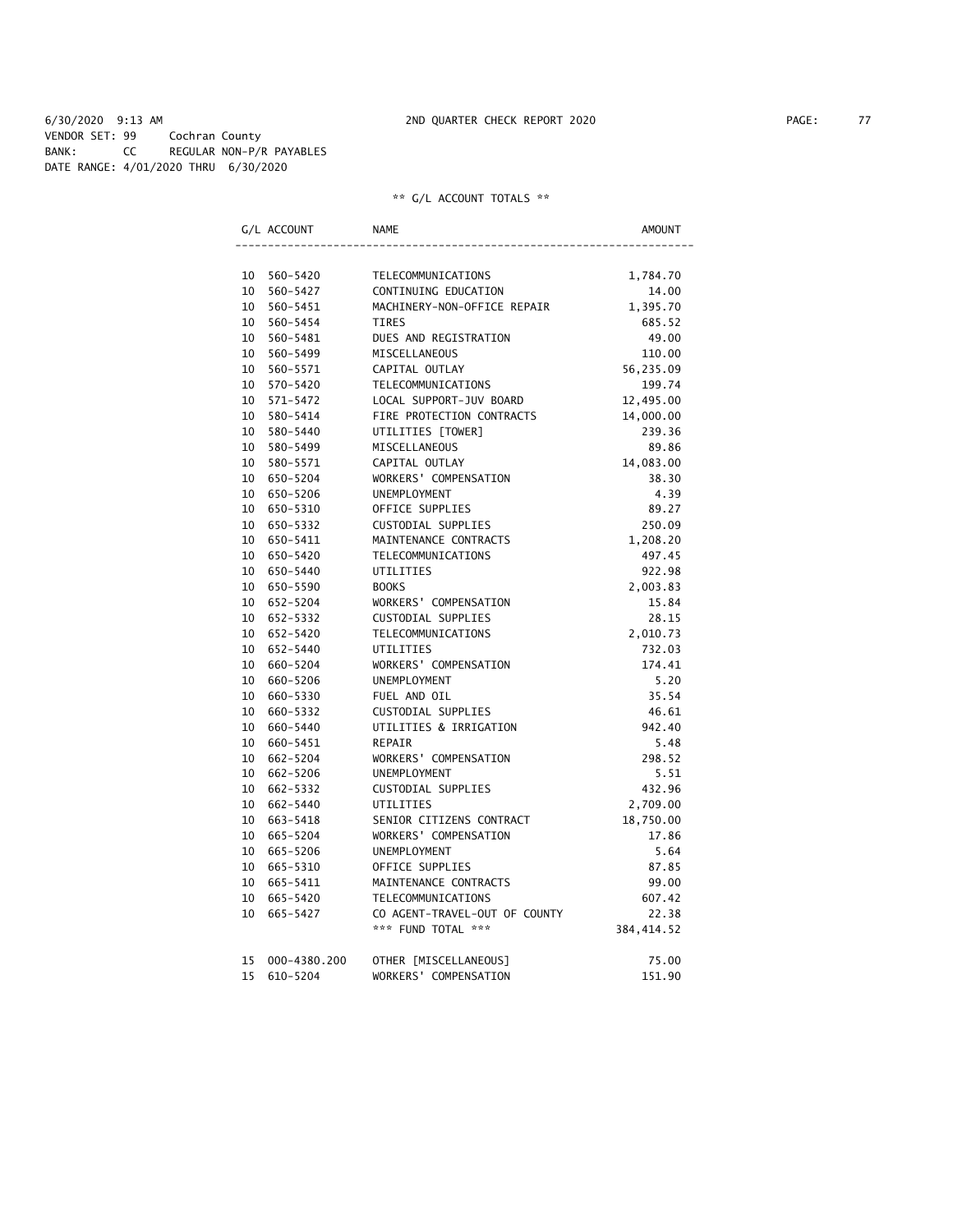6/30/2020 9:13 AM 2ND QUARTER CHECK REPORT 2020 PAGE: 78 VENDOR SET: 99 Cochran County BANK: CC REGULAR NON-P/R PAYABLES DATE RANGE: 4/01/2020 THRU 6/30/2020

|    | G/L ACCOUNT     | NAME                      | AMOUNT    |
|----|-----------------|---------------------------|-----------|
|    |                 |                           |           |
|    | 15 610-5310     | OFFICE SUPPLIES           | 74.10     |
|    | 15 610-5420     | TELECOMMUNICATIONS        | 412.09    |
|    | 15 610-5430     | LEGAL NOTICES             | 192.00    |
|    | 15 610-5499     | MISCELLANEOUS             | 103.00    |
|    | 15 621-5204     | WORKERS' COMPENSATION     | 528.32    |
|    | 15 621-5206     | <b>UNEMPLOYMENT</b>       | 10.96     |
|    | 15 621-5330     | FUEL & OIL                | 2,963.25  |
|    | 15 621-5356     | ROAD MATERIALS & SUPPLIES | 1,063.16  |
|    | 15 621-5440     | UTILITIES                 | 467.97    |
|    | 15 621-5451     | REPAIRS                   | 1,954.13  |
|    | 15 621-5454     | TIRES                     | 899.00    |
|    | 15 622-5204     | WORKERS' COMPENSATION     | 522.96    |
|    | 15 622-5206     | UNEMPLOYMENT              | 10.85     |
|    | 15 622-5330     | FUEL AND OIL              | 5,552.05  |
|    | 15 622-5356     | ROAD MATERIALS & SUPPLIES | 109.23    |
|    | 15 622-5370     | MACHINE HIRE              | 1,200.00  |
|    | 15 622-5440     | UTILITIES                 | 349.06    |
|    | 15 622-5451     | REPAIRS                   | 2,598.41  |
|    | 15 622-5454     | <b>TIRES</b>              | 2,446.94  |
|    | 15 623-5204     | WORKERS' COMPENSATION     | 569.41    |
|    | 15 623-5206     | UNEMPLOYMENT              | 11.81     |
|    | 15 623-5330     | FUEL AND OIL              | 4,444.03  |
|    | 15 623-5356     | ROAD MATERIALS & SUPPLIES | 13,030.36 |
|    | 15 623-5440     | UTILITIES                 | 501.28    |
|    | 15 623-5451     | <b>REPAIRS</b>            | 3,619.15  |
|    | 15 623-5454     | TIRES                     | 539.00    |
|    | 15 624-5204     | WORKERS' COMPENSATION     | 542.40    |
|    | 15 624-5206     | UNEMPLOYMENT              | 11.25     |
|    | 15 624-5330     | FUEL AND OIL              | 1,939.55  |
|    | 15 624-5356     | ROAD MATERIALS & SUPPLIES | 113.64    |
|    | 15 624-5420     | TELECOMMUNICATIONS        | 131.99    |
|    | 15 624-5440     | UTILITIES                 | 887.28    |
|    | 15 624-5451     | REPAIRS                   | 7,231.24  |
|    | 15 624-5454     | TIRES                     | 399.59    |
| 15 | 624-5571        | CAPITAL OUTLAY            | 270.00    |
|    |                 | *** FUND TOTAL ***        | 55,926.36 |
|    | 17 573-5204     | WORKERS' COMPENSATION     | 67.22     |
|    | 17 573-5206     | UNEMPLOYMENT INSURANCE    | 5.30      |
|    | 17 573-5413.004 | Other Placements          | 18,124.00 |
|    | 17 573-5427     | TRAVEL & TRAINING         | 150.00    |
| 17 | 573-5499        | OPERATING EXPENSES        | 635.60    |
|    |                 | *** FUND TOTAL ***        | 18,982.12 |
|    | 30 518-5204     | WORKERS' COMPENSATION     | 73.24     |
|    | 30 518-5330     | FUEL & OIL                | 36.19     |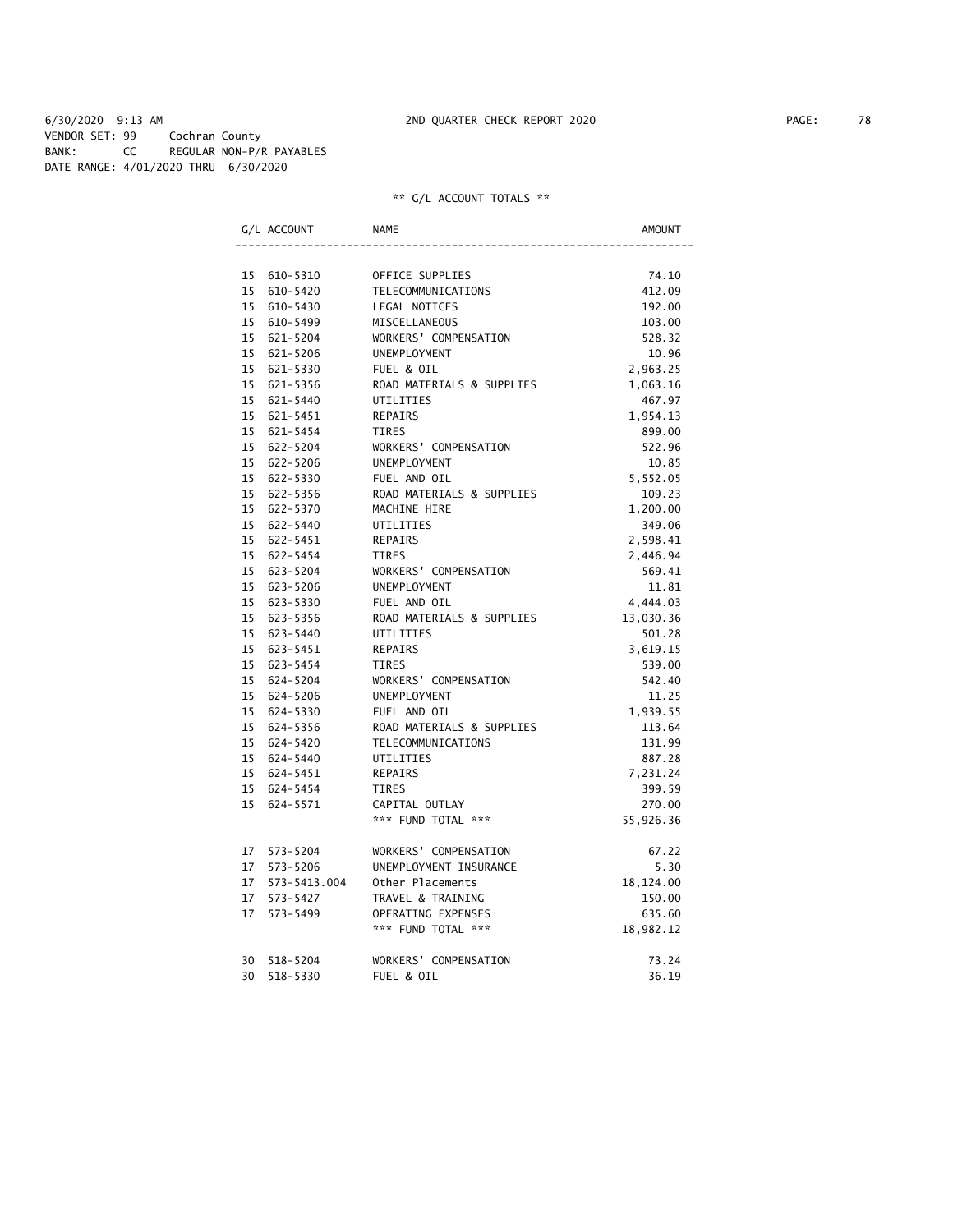6/30/2020 9:13 AM 2ND QUARTER CHECK REPORT 2020 PAGE: 79 VENDOR SET: 99 Cochran County BANK: CC REGULAR NON-P/R PAYABLES DATE RANGE: 4/01/2020 THRU 6/30/2020

|                         |         | G/L ACCOUNT     | NAME                            | AMOUNT           |                  |              |
|-------------------------|---------|-----------------|---------------------------------|------------------|------------------|--------------|
|                         |         | 30 518-5440     | UTILITIES<br>*** FUND TOTAL *** | 142.05<br>251.48 |                  |              |
|                         |         | 90 000-2342     | Arrest Fees - State Officers    | 13.29            |                  |              |
|                         |         | 90 000-2342.001 | Omni FTA                        | 87.71            |                  |              |
|                         |         | 90 000-2347     | Juvenile Probation Diversion    | 20.00            |                  |              |
|                         |         | 90 000-2347.001 | Truancy Prvtn & Diver. 102.015  | 29.92            |                  |              |
|                         |         | 90 000-2355     | MVF CCP 102.002                 | 26.75            |                  |              |
|                         |         | 90 000-2357     | 50% Overweight Fine             | 350.00           |                  |              |
|                         | 90      | 000-2358.001    | PRIOR OLD CCC 04 Forward        | 956.48           |                  |              |
|                         |         | 90 000-2358.002 | NEW CCC 2020 FORWARD            | 394.79           |                  |              |
|                         |         | 90 000-2361     | 50% of Time Payment to State    | 58.91            |                  |              |
|                         | 90      | 000-2363.002    | Other Than Divorce/Family 10B   | 200.00           |                  |              |
|                         |         | 90 000-2363.003 | Indigent Defense Fee            | 34.65            |                  |              |
|                         |         | 90 000-2363.004 | Co Filing Fee Ind Lgl Serv.     | 135.34           |                  |              |
|                         | 90 -    | 000-2363.005    | ELE. FILING FEE DIS CLK         | 180.00           |                  |              |
|                         |         | 90 000-2363.006 | ELE FILING FEE COUNTY CLERK     | 90.00            |                  |              |
|                         |         | 90 000-2363.007 | ELE FILING FEE JP               | 40.00            |                  |              |
|                         | 90 -    | 000-2367        | STF-Sub 95% C(Trans CD542.40    | 42.37            |                  |              |
|                         |         | 90 000-2367.001 | STF-SUB 96%9TRANDS CD542.40     | 651.13           |                  |              |
|                         |         | 90 000-2368     | BB Bond Fee (Gov CD 41.258)     | 240.00           |                  |              |
|                         | 90 -    | 000-2369        | EMS Trauma Sec49.02 SB1131      | 1.40             |                  |              |
|                         |         | 90 000-2372     | Birth Cert. Gov118.015          | 43.20            |                  |              |
|                         |         | 90 000-2373     | Marriage License Gov 118.011    | 120.00           |                  |              |
|                         | 90 -    | 000-2376        | Co. CrtCriminal Judicial Fund   | 120.00           |                  |              |
|                         |         | 90 000-2376.001 | CRIM ELECTRONIC EFF DIS CLK     | 4.38             |                  |              |
|                         |         | 90 000-2376.002 | CRIMINAL ELECTRONIC EFF CO.     | 32.45            |                  |              |
|                         | 90      | 000-2378        | JRF Jury Reimb Fee CCP102.0045  | 79.15            |                  |              |
|                         |         | 90 000-2379     | Judicial Support Fee/L133.105   | 406.40           |                  |              |
|                         |         | 90 000-2379.001 | Drug Court Fee CCP102.0178      | 19.49            |                  |              |
|                         | 90      | 000-2379.002    | 7th Crt of Appeal Gov't22.2081  | 15.00            |                  |              |
|                         | 90      | 000-2380.001    | CJCPT PERSONAL TRAINGSEC51.971  | 60.00            |                  |              |
|                         |         |                 | *** FUND TOTAL ***              | 4,452.81         |                  |              |
|                         | 93      | 000-4352.100    | SEIZURES PENDING DISPOSITION    | 1,598.00         |                  |              |
|                         |         | 93 000-4360.100 | INTEREST EARNINGS               | 244.02           |                  |              |
|                         |         |                 | *** FUND TOTAL ***              | 1,842.02         |                  |              |
|                         |         | NO              |                                 | INVOICE AMOUNT   | <b>DISCOUNTS</b> | CHECK AMOUNT |
| VENDOR SET: 99 BANK: CC | TOTALS: | 307             |                                 | 465,869.31       | 0.00             | 465,869.31   |
| BANK: CC<br>TOTALS:     |         | 307             |                                 | 465,869.31       | 0.00             | 465,869.31   |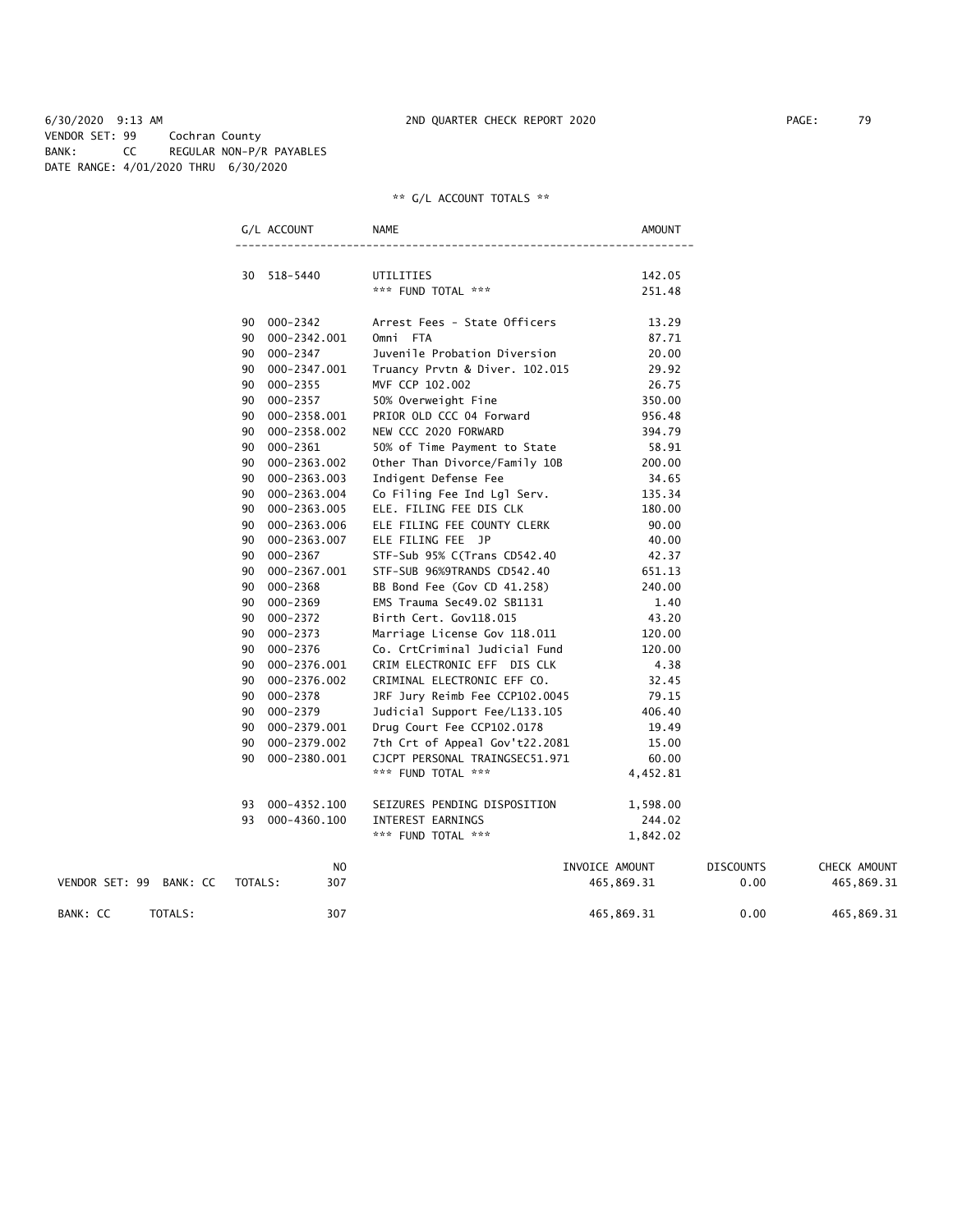6/30/2020 9:13 AM 2ND QUARTER CHECK REPORT 2020 PAGE: 80 VENDOR SET: 99 Cochran County

BANK: PR PAYROLL PAYABLES

DATE RANGE:  $\frac{4}{01/2020}$  THRU 6/30/2020

| AMERICAN FAMILY LIFE ASSURANCE<br>A067<br>R<br>I-08 202004270696<br>MONTHLY PREMIUM<br>4/30/2020<br>052361<br>$000 - 2500.4$<br>INSURANCE PAYABLE<br>MONTHLY PREMIUM<br>524.04<br>10<br>15 000-2500.4<br>INSURANCE PAYABLE<br>MONTHLY PREMIUM<br>186.52<br>30 000-2500.4<br>721.47<br>AFLAC<br>MONTHLY PREMIUM<br>10.91<br>C091<br><b>HUMANA</b><br>I-17A202004270696<br>VISION MONTHLY PREMIUM<br>R<br>4/30/2020<br>052362<br>INSURANCE PAYABLE<br>10 000-2500.4<br>VISION MONTHLY PREMI<br>32.32<br>32.32<br>C <sub>253</sub><br>COCHRAN COUNTY MONEY MKT<br>I-01 202004270696<br>RETIREMENT CONTRIBUTIONS<br>052363<br>R<br>4/30/2020<br>$000 - 2500.3$<br><b>TCDRS PAYABLE</b><br>RETIREMENT CONTRIBUT<br>10<br>9,766.06<br>10 400-5203<br>RETIREMENT<br>RETIREMENT CONTRIBUT<br>1,085.30<br>10 403-5203<br>RETIREMENT<br>RETIREMENT CONTRIBUT<br>1,133.26<br>10 435-5203<br>RETIREMENT<br>RETIREMENT CONTRIBUT<br>231.80<br>10 455-5203<br>RETIREMENT CONTRIBUT<br>520.92<br>RETIREMENT<br>475-5203<br>RETIREMENT<br>RETIREMENT CONTRIBUT<br>1,281.23<br>10<br>476-5203<br>RETIREMENT<br>RETIREMENT CONTRIBUT<br>229.20<br>10<br>490-5203.001<br>RETIREMENT CONTRIBUT<br>139.19<br>RETIREMENT<br>10<br>10 495-5203<br>RETIREMENT CONTRIBUT<br>RETIREMENT<br>526.84<br>497-5203<br>RETIREMENT CONTRIBUT<br>651.20<br>10<br>RETIREMENT<br>499-5203<br>10<br>RETIREMENT<br>RETIREMENT CONTRIBUT<br>1,350.44<br>510-5203<br>RETIREMENT CONTRIBUT<br>RETIREMENT<br>399.88<br>10<br>512-5203<br>RETIREMENT CONTRIBUT<br>10<br>RETIREMENT<br>2,402.98<br>516-5203<br>RETIREMENT CONTRIBUT<br>476.13<br>10<br>RETIREMENT<br>550-5203<br>RETIREMENT CONTRIBUT<br>10<br>RETIREMENT<br>427.84<br>560-5203<br>RETIREMENT<br>RETIREMENT CONTRIBUT<br>5,746.27<br>10<br>650-5203<br>RETIREMENT CONTRIBUT<br>403.76<br>10<br>RETIREMENT<br>652-5203<br>RETIREMENT CONTRIBUT<br>10<br>RETIREMENT<br>22.92<br>660-5203<br>RETIREMENT CONTRIBUT<br>322.49<br>10<br>RETIREMENT<br>662-5203<br>RETIREMENT<br>RETIREMENT CONTRIBUT<br>432.16<br>10<br>665-5203<br>RETIREMENT<br>RETIREMENT CONTRIBUT<br>353.17<br>10<br>$000 - 2500.3$<br>15<br><b>TCDRS PAYABLE</b><br>RETIREMENT CONTRIBUT<br>3,320.33<br>610-5203<br>RETIREMENT<br>RETIREMENT CONTRIBUT<br>2,271.12<br>15<br>621-5203<br>RETIREMENT<br>RETIREMENT CONTRIBUT<br>952.67<br>15<br>622-5203<br>RETIREMENT CONTRIBUT<br>987.82<br>15<br>RETIREMENT<br>623-5203<br>RETIREMENT<br>RETIREMENT CONTRIBUT<br>972.80<br>15<br>624-5203<br>RETIREMENT CONTRIBUT<br>981.92<br>15<br>RETIREMENT<br>$000 - 2500.3$<br><b>TCDRS PAYABLE</b><br>RETIREMENT CONTRIBUT<br>252.62<br>17<br>17<br>573-5203<br>RETIREMENT<br>RETIREMENT CONTRIBUT<br>469.15<br>$000 - 2500.3$<br><b>TCDRS</b><br>30<br>RETIREMENT CONTRIBUT<br>72.92<br>30<br>518-5203<br>RETIREMENT<br>RETIREMENT CONTRIBUT<br>135.43<br>38, 319.82 | VENDOR I.D. |  | <b>NAME</b> | <b>STATUS</b> | <b>CHECK</b><br><b>DATE</b> | <b>AMOUNT</b> | <b>DISCOUNT</b> | <b>CHECK</b><br>NO. | <b>CHECK</b><br><b>STATUS</b> | <b>CHECK</b><br><b>AMOUNT</b> |
|---------------------------------------------------------------------------------------------------------------------------------------------------------------------------------------------------------------------------------------------------------------------------------------------------------------------------------------------------------------------------------------------------------------------------------------------------------------------------------------------------------------------------------------------------------------------------------------------------------------------------------------------------------------------------------------------------------------------------------------------------------------------------------------------------------------------------------------------------------------------------------------------------------------------------------------------------------------------------------------------------------------------------------------------------------------------------------------------------------------------------------------------------------------------------------------------------------------------------------------------------------------------------------------------------------------------------------------------------------------------------------------------------------------------------------------------------------------------------------------------------------------------------------------------------------------------------------------------------------------------------------------------------------------------------------------------------------------------------------------------------------------------------------------------------------------------------------------------------------------------------------------------------------------------------------------------------------------------------------------------------------------------------------------------------------------------------------------------------------------------------------------------------------------------------------------------------------------------------------------------------------------------------------------------------------------------------------------------------------------------------------------------------------------------------------------------------------------------------------------------------------------------------------------------------------------------------------------------------------------------------------------------------------------------------------------------------------------------------------------------------------------------------------------------------------------------------------------------------|-------------|--|-------------|---------------|-----------------------------|---------------|-----------------|---------------------|-------------------------------|-------------------------------|
|                                                                                                                                                                                                                                                                                                                                                                                                                                                                                                                                                                                                                                                                                                                                                                                                                                                                                                                                                                                                                                                                                                                                                                                                                                                                                                                                                                                                                                                                                                                                                                                                                                                                                                                                                                                                                                                                                                                                                                                                                                                                                                                                                                                                                                                                                                                                                                                                                                                                                                                                                                                                                                                                                                                                                                                                                                                   |             |  |             |               |                             |               |                 |                     |                               |                               |
|                                                                                                                                                                                                                                                                                                                                                                                                                                                                                                                                                                                                                                                                                                                                                                                                                                                                                                                                                                                                                                                                                                                                                                                                                                                                                                                                                                                                                                                                                                                                                                                                                                                                                                                                                                                                                                                                                                                                                                                                                                                                                                                                                                                                                                                                                                                                                                                                                                                                                                                                                                                                                                                                                                                                                                                                                                                   |             |  |             |               |                             |               |                 |                     |                               |                               |
|                                                                                                                                                                                                                                                                                                                                                                                                                                                                                                                                                                                                                                                                                                                                                                                                                                                                                                                                                                                                                                                                                                                                                                                                                                                                                                                                                                                                                                                                                                                                                                                                                                                                                                                                                                                                                                                                                                                                                                                                                                                                                                                                                                                                                                                                                                                                                                                                                                                                                                                                                                                                                                                                                                                                                                                                                                                   |             |  |             |               |                             |               |                 |                     |                               |                               |
|                                                                                                                                                                                                                                                                                                                                                                                                                                                                                                                                                                                                                                                                                                                                                                                                                                                                                                                                                                                                                                                                                                                                                                                                                                                                                                                                                                                                                                                                                                                                                                                                                                                                                                                                                                                                                                                                                                                                                                                                                                                                                                                                                                                                                                                                                                                                                                                                                                                                                                                                                                                                                                                                                                                                                                                                                                                   |             |  |             |               |                             |               |                 |                     |                               |                               |
|                                                                                                                                                                                                                                                                                                                                                                                                                                                                                                                                                                                                                                                                                                                                                                                                                                                                                                                                                                                                                                                                                                                                                                                                                                                                                                                                                                                                                                                                                                                                                                                                                                                                                                                                                                                                                                                                                                                                                                                                                                                                                                                                                                                                                                                                                                                                                                                                                                                                                                                                                                                                                                                                                                                                                                                                                                                   |             |  |             |               |                             |               |                 |                     |                               |                               |
|                                                                                                                                                                                                                                                                                                                                                                                                                                                                                                                                                                                                                                                                                                                                                                                                                                                                                                                                                                                                                                                                                                                                                                                                                                                                                                                                                                                                                                                                                                                                                                                                                                                                                                                                                                                                                                                                                                                                                                                                                                                                                                                                                                                                                                                                                                                                                                                                                                                                                                                                                                                                                                                                                                                                                                                                                                                   |             |  |             |               |                             |               |                 |                     |                               |                               |
|                                                                                                                                                                                                                                                                                                                                                                                                                                                                                                                                                                                                                                                                                                                                                                                                                                                                                                                                                                                                                                                                                                                                                                                                                                                                                                                                                                                                                                                                                                                                                                                                                                                                                                                                                                                                                                                                                                                                                                                                                                                                                                                                                                                                                                                                                                                                                                                                                                                                                                                                                                                                                                                                                                                                                                                                                                                   |             |  |             |               |                             |               |                 |                     |                               |                               |
|                                                                                                                                                                                                                                                                                                                                                                                                                                                                                                                                                                                                                                                                                                                                                                                                                                                                                                                                                                                                                                                                                                                                                                                                                                                                                                                                                                                                                                                                                                                                                                                                                                                                                                                                                                                                                                                                                                                                                                                                                                                                                                                                                                                                                                                                                                                                                                                                                                                                                                                                                                                                                                                                                                                                                                                                                                                   |             |  |             |               |                             |               |                 |                     |                               |                               |
|                                                                                                                                                                                                                                                                                                                                                                                                                                                                                                                                                                                                                                                                                                                                                                                                                                                                                                                                                                                                                                                                                                                                                                                                                                                                                                                                                                                                                                                                                                                                                                                                                                                                                                                                                                                                                                                                                                                                                                                                                                                                                                                                                                                                                                                                                                                                                                                                                                                                                                                                                                                                                                                                                                                                                                                                                                                   |             |  |             |               |                             |               |                 |                     |                               |                               |
|                                                                                                                                                                                                                                                                                                                                                                                                                                                                                                                                                                                                                                                                                                                                                                                                                                                                                                                                                                                                                                                                                                                                                                                                                                                                                                                                                                                                                                                                                                                                                                                                                                                                                                                                                                                                                                                                                                                                                                                                                                                                                                                                                                                                                                                                                                                                                                                                                                                                                                                                                                                                                                                                                                                                                                                                                                                   |             |  |             |               |                             |               |                 |                     |                               |                               |
|                                                                                                                                                                                                                                                                                                                                                                                                                                                                                                                                                                                                                                                                                                                                                                                                                                                                                                                                                                                                                                                                                                                                                                                                                                                                                                                                                                                                                                                                                                                                                                                                                                                                                                                                                                                                                                                                                                                                                                                                                                                                                                                                                                                                                                                                                                                                                                                                                                                                                                                                                                                                                                                                                                                                                                                                                                                   |             |  |             |               |                             |               |                 |                     |                               |                               |
|                                                                                                                                                                                                                                                                                                                                                                                                                                                                                                                                                                                                                                                                                                                                                                                                                                                                                                                                                                                                                                                                                                                                                                                                                                                                                                                                                                                                                                                                                                                                                                                                                                                                                                                                                                                                                                                                                                                                                                                                                                                                                                                                                                                                                                                                                                                                                                                                                                                                                                                                                                                                                                                                                                                                                                                                                                                   |             |  |             |               |                             |               |                 |                     |                               |                               |
|                                                                                                                                                                                                                                                                                                                                                                                                                                                                                                                                                                                                                                                                                                                                                                                                                                                                                                                                                                                                                                                                                                                                                                                                                                                                                                                                                                                                                                                                                                                                                                                                                                                                                                                                                                                                                                                                                                                                                                                                                                                                                                                                                                                                                                                                                                                                                                                                                                                                                                                                                                                                                                                                                                                                                                                                                                                   |             |  |             |               |                             |               |                 |                     |                               |                               |
|                                                                                                                                                                                                                                                                                                                                                                                                                                                                                                                                                                                                                                                                                                                                                                                                                                                                                                                                                                                                                                                                                                                                                                                                                                                                                                                                                                                                                                                                                                                                                                                                                                                                                                                                                                                                                                                                                                                                                                                                                                                                                                                                                                                                                                                                                                                                                                                                                                                                                                                                                                                                                                                                                                                                                                                                                                                   |             |  |             |               |                             |               |                 |                     |                               |                               |
|                                                                                                                                                                                                                                                                                                                                                                                                                                                                                                                                                                                                                                                                                                                                                                                                                                                                                                                                                                                                                                                                                                                                                                                                                                                                                                                                                                                                                                                                                                                                                                                                                                                                                                                                                                                                                                                                                                                                                                                                                                                                                                                                                                                                                                                                                                                                                                                                                                                                                                                                                                                                                                                                                                                                                                                                                                                   |             |  |             |               |                             |               |                 |                     |                               |                               |
|                                                                                                                                                                                                                                                                                                                                                                                                                                                                                                                                                                                                                                                                                                                                                                                                                                                                                                                                                                                                                                                                                                                                                                                                                                                                                                                                                                                                                                                                                                                                                                                                                                                                                                                                                                                                                                                                                                                                                                                                                                                                                                                                                                                                                                                                                                                                                                                                                                                                                                                                                                                                                                                                                                                                                                                                                                                   |             |  |             |               |                             |               |                 |                     |                               |                               |
|                                                                                                                                                                                                                                                                                                                                                                                                                                                                                                                                                                                                                                                                                                                                                                                                                                                                                                                                                                                                                                                                                                                                                                                                                                                                                                                                                                                                                                                                                                                                                                                                                                                                                                                                                                                                                                                                                                                                                                                                                                                                                                                                                                                                                                                                                                                                                                                                                                                                                                                                                                                                                                                                                                                                                                                                                                                   |             |  |             |               |                             |               |                 |                     |                               |                               |
|                                                                                                                                                                                                                                                                                                                                                                                                                                                                                                                                                                                                                                                                                                                                                                                                                                                                                                                                                                                                                                                                                                                                                                                                                                                                                                                                                                                                                                                                                                                                                                                                                                                                                                                                                                                                                                                                                                                                                                                                                                                                                                                                                                                                                                                                                                                                                                                                                                                                                                                                                                                                                                                                                                                                                                                                                                                   |             |  |             |               |                             |               |                 |                     |                               |                               |
|                                                                                                                                                                                                                                                                                                                                                                                                                                                                                                                                                                                                                                                                                                                                                                                                                                                                                                                                                                                                                                                                                                                                                                                                                                                                                                                                                                                                                                                                                                                                                                                                                                                                                                                                                                                                                                                                                                                                                                                                                                                                                                                                                                                                                                                                                                                                                                                                                                                                                                                                                                                                                                                                                                                                                                                                                                                   |             |  |             |               |                             |               |                 |                     |                               |                               |
|                                                                                                                                                                                                                                                                                                                                                                                                                                                                                                                                                                                                                                                                                                                                                                                                                                                                                                                                                                                                                                                                                                                                                                                                                                                                                                                                                                                                                                                                                                                                                                                                                                                                                                                                                                                                                                                                                                                                                                                                                                                                                                                                                                                                                                                                                                                                                                                                                                                                                                                                                                                                                                                                                                                                                                                                                                                   |             |  |             |               |                             |               |                 |                     |                               |                               |
|                                                                                                                                                                                                                                                                                                                                                                                                                                                                                                                                                                                                                                                                                                                                                                                                                                                                                                                                                                                                                                                                                                                                                                                                                                                                                                                                                                                                                                                                                                                                                                                                                                                                                                                                                                                                                                                                                                                                                                                                                                                                                                                                                                                                                                                                                                                                                                                                                                                                                                                                                                                                                                                                                                                                                                                                                                                   |             |  |             |               |                             |               |                 |                     |                               |                               |
|                                                                                                                                                                                                                                                                                                                                                                                                                                                                                                                                                                                                                                                                                                                                                                                                                                                                                                                                                                                                                                                                                                                                                                                                                                                                                                                                                                                                                                                                                                                                                                                                                                                                                                                                                                                                                                                                                                                                                                                                                                                                                                                                                                                                                                                                                                                                                                                                                                                                                                                                                                                                                                                                                                                                                                                                                                                   |             |  |             |               |                             |               |                 |                     |                               |                               |
|                                                                                                                                                                                                                                                                                                                                                                                                                                                                                                                                                                                                                                                                                                                                                                                                                                                                                                                                                                                                                                                                                                                                                                                                                                                                                                                                                                                                                                                                                                                                                                                                                                                                                                                                                                                                                                                                                                                                                                                                                                                                                                                                                                                                                                                                                                                                                                                                                                                                                                                                                                                                                                                                                                                                                                                                                                                   |             |  |             |               |                             |               |                 |                     |                               |                               |
|                                                                                                                                                                                                                                                                                                                                                                                                                                                                                                                                                                                                                                                                                                                                                                                                                                                                                                                                                                                                                                                                                                                                                                                                                                                                                                                                                                                                                                                                                                                                                                                                                                                                                                                                                                                                                                                                                                                                                                                                                                                                                                                                                                                                                                                                                                                                                                                                                                                                                                                                                                                                                                                                                                                                                                                                                                                   |             |  |             |               |                             |               |                 |                     |                               |                               |
|                                                                                                                                                                                                                                                                                                                                                                                                                                                                                                                                                                                                                                                                                                                                                                                                                                                                                                                                                                                                                                                                                                                                                                                                                                                                                                                                                                                                                                                                                                                                                                                                                                                                                                                                                                                                                                                                                                                                                                                                                                                                                                                                                                                                                                                                                                                                                                                                                                                                                                                                                                                                                                                                                                                                                                                                                                                   |             |  |             |               |                             |               |                 |                     |                               |                               |
|                                                                                                                                                                                                                                                                                                                                                                                                                                                                                                                                                                                                                                                                                                                                                                                                                                                                                                                                                                                                                                                                                                                                                                                                                                                                                                                                                                                                                                                                                                                                                                                                                                                                                                                                                                                                                                                                                                                                                                                                                                                                                                                                                                                                                                                                                                                                                                                                                                                                                                                                                                                                                                                                                                                                                                                                                                                   |             |  |             |               |                             |               |                 |                     |                               |                               |
|                                                                                                                                                                                                                                                                                                                                                                                                                                                                                                                                                                                                                                                                                                                                                                                                                                                                                                                                                                                                                                                                                                                                                                                                                                                                                                                                                                                                                                                                                                                                                                                                                                                                                                                                                                                                                                                                                                                                                                                                                                                                                                                                                                                                                                                                                                                                                                                                                                                                                                                                                                                                                                                                                                                                                                                                                                                   |             |  |             |               |                             |               |                 |                     |                               |                               |
|                                                                                                                                                                                                                                                                                                                                                                                                                                                                                                                                                                                                                                                                                                                                                                                                                                                                                                                                                                                                                                                                                                                                                                                                                                                                                                                                                                                                                                                                                                                                                                                                                                                                                                                                                                                                                                                                                                                                                                                                                                                                                                                                                                                                                                                                                                                                                                                                                                                                                                                                                                                                                                                                                                                                                                                                                                                   |             |  |             |               |                             |               |                 |                     |                               |                               |
|                                                                                                                                                                                                                                                                                                                                                                                                                                                                                                                                                                                                                                                                                                                                                                                                                                                                                                                                                                                                                                                                                                                                                                                                                                                                                                                                                                                                                                                                                                                                                                                                                                                                                                                                                                                                                                                                                                                                                                                                                                                                                                                                                                                                                                                                                                                                                                                                                                                                                                                                                                                                                                                                                                                                                                                                                                                   |             |  |             |               |                             |               |                 |                     |                               |                               |
|                                                                                                                                                                                                                                                                                                                                                                                                                                                                                                                                                                                                                                                                                                                                                                                                                                                                                                                                                                                                                                                                                                                                                                                                                                                                                                                                                                                                                                                                                                                                                                                                                                                                                                                                                                                                                                                                                                                                                                                                                                                                                                                                                                                                                                                                                                                                                                                                                                                                                                                                                                                                                                                                                                                                                                                                                                                   |             |  |             |               |                             |               |                 |                     |                               |                               |
|                                                                                                                                                                                                                                                                                                                                                                                                                                                                                                                                                                                                                                                                                                                                                                                                                                                                                                                                                                                                                                                                                                                                                                                                                                                                                                                                                                                                                                                                                                                                                                                                                                                                                                                                                                                                                                                                                                                                                                                                                                                                                                                                                                                                                                                                                                                                                                                                                                                                                                                                                                                                                                                                                                                                                                                                                                                   |             |  |             |               |                             |               |                 |                     |                               |                               |
|                                                                                                                                                                                                                                                                                                                                                                                                                                                                                                                                                                                                                                                                                                                                                                                                                                                                                                                                                                                                                                                                                                                                                                                                                                                                                                                                                                                                                                                                                                                                                                                                                                                                                                                                                                                                                                                                                                                                                                                                                                                                                                                                                                                                                                                                                                                                                                                                                                                                                                                                                                                                                                                                                                                                                                                                                                                   |             |  |             |               |                             |               |                 |                     |                               |                               |
|                                                                                                                                                                                                                                                                                                                                                                                                                                                                                                                                                                                                                                                                                                                                                                                                                                                                                                                                                                                                                                                                                                                                                                                                                                                                                                                                                                                                                                                                                                                                                                                                                                                                                                                                                                                                                                                                                                                                                                                                                                                                                                                                                                                                                                                                                                                                                                                                                                                                                                                                                                                                                                                                                                                                                                                                                                                   |             |  |             |               |                             |               |                 |                     |                               |                               |
|                                                                                                                                                                                                                                                                                                                                                                                                                                                                                                                                                                                                                                                                                                                                                                                                                                                                                                                                                                                                                                                                                                                                                                                                                                                                                                                                                                                                                                                                                                                                                                                                                                                                                                                                                                                                                                                                                                                                                                                                                                                                                                                                                                                                                                                                                                                                                                                                                                                                                                                                                                                                                                                                                                                                                                                                                                                   |             |  |             |               |                             |               |                 |                     |                               |                               |
|                                                                                                                                                                                                                                                                                                                                                                                                                                                                                                                                                                                                                                                                                                                                                                                                                                                                                                                                                                                                                                                                                                                                                                                                                                                                                                                                                                                                                                                                                                                                                                                                                                                                                                                                                                                                                                                                                                                                                                                                                                                                                                                                                                                                                                                                                                                                                                                                                                                                                                                                                                                                                                                                                                                                                                                                                                                   |             |  |             |               |                             |               |                 |                     |                               |                               |
|                                                                                                                                                                                                                                                                                                                                                                                                                                                                                                                                                                                                                                                                                                                                                                                                                                                                                                                                                                                                                                                                                                                                                                                                                                                                                                                                                                                                                                                                                                                                                                                                                                                                                                                                                                                                                                                                                                                                                                                                                                                                                                                                                                                                                                                                                                                                                                                                                                                                                                                                                                                                                                                                                                                                                                                                                                                   |             |  |             |               |                             |               |                 |                     |                               |                               |
|                                                                                                                                                                                                                                                                                                                                                                                                                                                                                                                                                                                                                                                                                                                                                                                                                                                                                                                                                                                                                                                                                                                                                                                                                                                                                                                                                                                                                                                                                                                                                                                                                                                                                                                                                                                                                                                                                                                                                                                                                                                                                                                                                                                                                                                                                                                                                                                                                                                                                                                                                                                                                                                                                                                                                                                                                                                   |             |  |             |               |                             |               |                 |                     |                               |                               |
|                                                                                                                                                                                                                                                                                                                                                                                                                                                                                                                                                                                                                                                                                                                                                                                                                                                                                                                                                                                                                                                                                                                                                                                                                                                                                                                                                                                                                                                                                                                                                                                                                                                                                                                                                                                                                                                                                                                                                                                                                                                                                                                                                                                                                                                                                                                                                                                                                                                                                                                                                                                                                                                                                                                                                                                                                                                   |             |  |             |               |                             |               |                 |                     |                               |                               |
|                                                                                                                                                                                                                                                                                                                                                                                                                                                                                                                                                                                                                                                                                                                                                                                                                                                                                                                                                                                                                                                                                                                                                                                                                                                                                                                                                                                                                                                                                                                                                                                                                                                                                                                                                                                                                                                                                                                                                                                                                                                                                                                                                                                                                                                                                                                                                                                                                                                                                                                                                                                                                                                                                                                                                                                                                                                   |             |  |             |               |                             |               |                 |                     |                               |                               |
|                                                                                                                                                                                                                                                                                                                                                                                                                                                                                                                                                                                                                                                                                                                                                                                                                                                                                                                                                                                                                                                                                                                                                                                                                                                                                                                                                                                                                                                                                                                                                                                                                                                                                                                                                                                                                                                                                                                                                                                                                                                                                                                                                                                                                                                                                                                                                                                                                                                                                                                                                                                                                                                                                                                                                                                                                                                   |             |  |             |               |                             |               |                 |                     |                               |                               |
|                                                                                                                                                                                                                                                                                                                                                                                                                                                                                                                                                                                                                                                                                                                                                                                                                                                                                                                                                                                                                                                                                                                                                                                                                                                                                                                                                                                                                                                                                                                                                                                                                                                                                                                                                                                                                                                                                                                                                                                                                                                                                                                                                                                                                                                                                                                                                                                                                                                                                                                                                                                                                                                                                                                                                                                                                                                   |             |  |             |               |                             |               |                 |                     |                               |                               |
|                                                                                                                                                                                                                                                                                                                                                                                                                                                                                                                                                                                                                                                                                                                                                                                                                                                                                                                                                                                                                                                                                                                                                                                                                                                                                                                                                                                                                                                                                                                                                                                                                                                                                                                                                                                                                                                                                                                                                                                                                                                                                                                                                                                                                                                                                                                                                                                                                                                                                                                                                                                                                                                                                                                                                                                                                                                   |             |  |             |               |                             |               |                 |                     |                               |                               |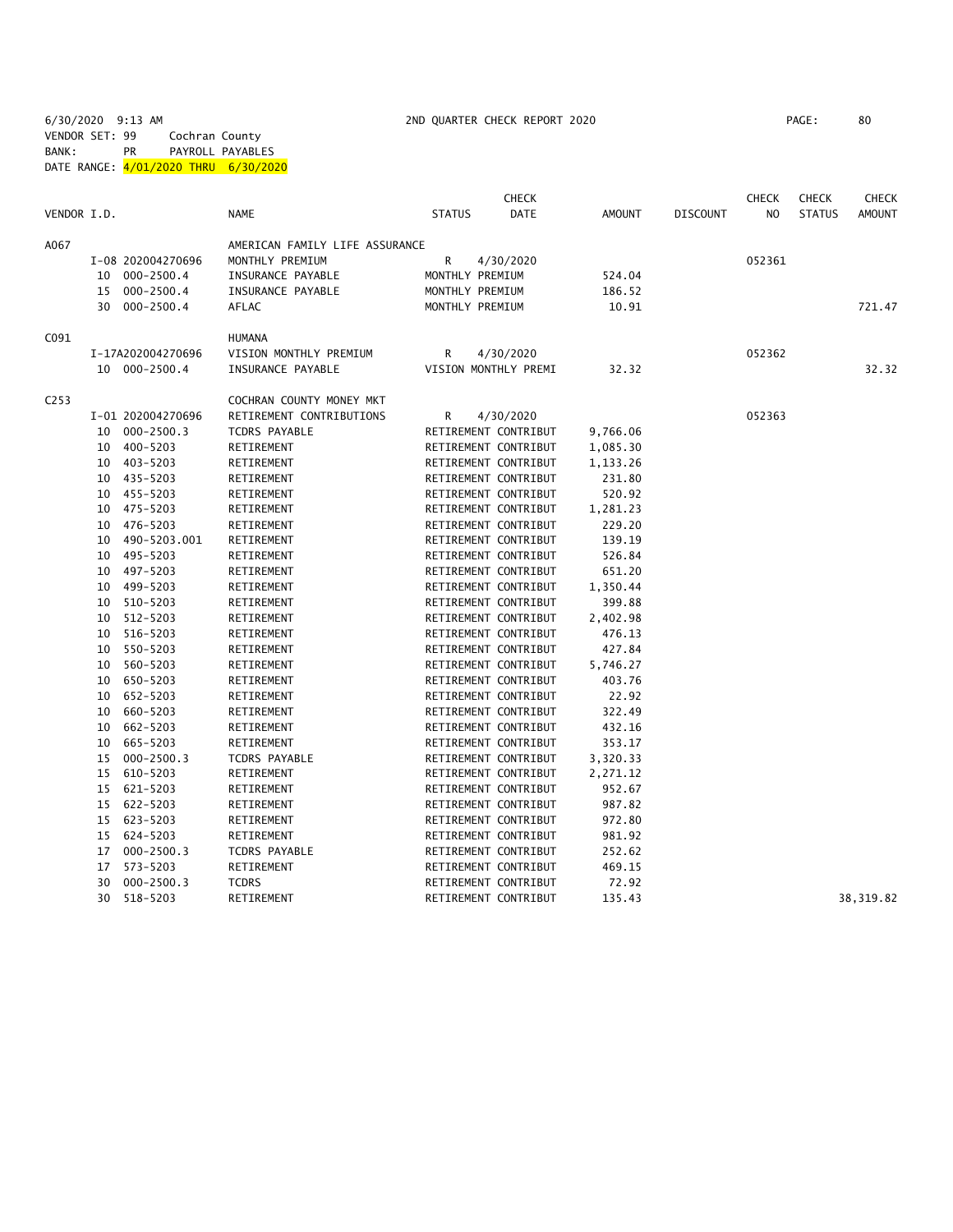6/30/2020 9:13 AM 2ND QUARTER CHECK REPORT 2020 PAGE: 81 VENDOR SET: 99 Cochran County BANK: PR PAYROLL PAYABLES DATE RANGE: 4/01/2020 THRU 6/30/2020

| VENDOR I.D.<br><b>STATUS</b><br><b>DATE</b><br><b>AMOUNT</b><br><b>NAME</b><br><b>DISCOUNT</b><br>N <sub>O</sub><br><b>STATUS</b><br>C300<br>COCHRAN COUNTY SCHOOLS FEDERAL<br>MONTHLY PREMUIM<br>R<br>4/30/2020<br>052364<br>I-18A202004270696<br>10 000-2500.4<br>INSURANCE PAYABLE<br>MONTHLY PREMUIM<br>9,986.60<br>$000 - 2500.4$<br>MONTHLY PREMUIM<br>15<br>INSURANCE PAYABLE<br>1,143.10<br>30<br>000-2500.4<br>AFLAC<br>MONTHLY PREMUIM<br>93.03<br>N017<br>NATIONAL FARM LIFE<br>I-05 202004270696<br>NFL PREMIUM<br>R<br>4/30/2020<br>052365<br>10 000-2500.4<br>40.90<br>INSURANCE PAYABLE<br>NFL PREMIUM<br>I-05A202004270696<br>AFTER TAX PREM<br>4/30/2020<br>052365<br>R<br>10 000-2500.4<br>INSURANCE PAYABLE<br>AFTER TAX PREM<br>114.21<br>15 000-2500.4<br>AFTER TAX PREM<br>INSURANCE PAYABLE<br>127.67<br>N060<br>NATIONWIDE RETIREMENT SOL<br>I-04 202004270696<br>DEFERRED COMP WITHHELD<br>R<br>4/30/2020<br>052366<br>PEBSCO DEF COMP PAYABLE<br>DEFERRED COMP WITHHE<br>10<br>000-2500.7<br>1,292.30<br>$000 - 2500.7$<br>PEBSCO DEF COMP PAYABLE<br>DEFERRED COMP WITHHE<br>251.88<br>15<br>30 000-2500.7<br>D.C.<br>DEFERRED COMP WITHHE<br>10.82<br>0029<br>OFFICE OF THE ATTORNEY GE<br>I-CDH202004270696<br>CAUSE#233-534019-13<br>R<br>4/30/2020<br>052367<br>10 000-2500.8<br>CHILD SUPPORT PAYABLE<br>CAUSE#233-534019-13<br>557.87<br>P187<br>COCHRAN COUNTY PAYROLL TA<br>052368<br>I-T1 202004270696<br>FEDERAL INCOME TAX W/H<br>R<br>4/30/2020<br>000-2500.1<br>WITHHOLDING TAX PAYABLE<br>FEDERAL INCOME TAX W<br>11,804.87<br>10<br>15 000-2500.1<br>FEDERAL INCOME TAX W<br>WITHHOLDING TAX PAYABLE<br>3,474.43<br>17 000-2500.1<br>WITHHOLDING TAX PAYABLE<br>FEDERAL INCOME TAX W<br>250.66<br>30 000-2500.1<br>FEDERAL WITHOLDING<br>FEDERAL INCOME TAX W<br>121.12<br>I-T3 202004270696<br>FICA TAX<br>4/30/2020<br>052368<br>R<br>10 000-2500.2<br>FICA PAYABLE<br>FICA TAX<br>8,643.23<br>400-5201<br>10<br>SOCIAL SECURITY<br>FICA TAX<br>517.61<br>10 403-5201<br>SOCIAL SECURITY<br>FICA TAX<br>460.74 |             |                 |          | <b>CHECK</b> |        | <b>CHECK</b> | <b>CHECK</b> | <b>CHECK</b>  |
|------------------------------------------------------------------------------------------------------------------------------------------------------------------------------------------------------------------------------------------------------------------------------------------------------------------------------------------------------------------------------------------------------------------------------------------------------------------------------------------------------------------------------------------------------------------------------------------------------------------------------------------------------------------------------------------------------------------------------------------------------------------------------------------------------------------------------------------------------------------------------------------------------------------------------------------------------------------------------------------------------------------------------------------------------------------------------------------------------------------------------------------------------------------------------------------------------------------------------------------------------------------------------------------------------------------------------------------------------------------------------------------------------------------------------------------------------------------------------------------------------------------------------------------------------------------------------------------------------------------------------------------------------------------------------------------------------------------------------------------------------------------------------------------------------------------------------------------------------------------------------------------------------------------------------------------------------------------------------------------------------------------------------------------------------------|-------------|-----------------|----------|--------------|--------|--------------|--------------|---------------|
|                                                                                                                                                                                                                                                                                                                                                                                                                                                                                                                                                                                                                                                                                                                                                                                                                                                                                                                                                                                                                                                                                                                                                                                                                                                                                                                                                                                                                                                                                                                                                                                                                                                                                                                                                                                                                                                                                                                                                                                                                                                            |             |                 |          |              |        |              |              | <b>AMOUNT</b> |
|                                                                                                                                                                                                                                                                                                                                                                                                                                                                                                                                                                                                                                                                                                                                                                                                                                                                                                                                                                                                                                                                                                                                                                                                                                                                                                                                                                                                                                                                                                                                                                                                                                                                                                                                                                                                                                                                                                                                                                                                                                                            |             |                 |          |              |        |              |              |               |
|                                                                                                                                                                                                                                                                                                                                                                                                                                                                                                                                                                                                                                                                                                                                                                                                                                                                                                                                                                                                                                                                                                                                                                                                                                                                                                                                                                                                                                                                                                                                                                                                                                                                                                                                                                                                                                                                                                                                                                                                                                                            |             |                 |          |              |        |              |              |               |
|                                                                                                                                                                                                                                                                                                                                                                                                                                                                                                                                                                                                                                                                                                                                                                                                                                                                                                                                                                                                                                                                                                                                                                                                                                                                                                                                                                                                                                                                                                                                                                                                                                                                                                                                                                                                                                                                                                                                                                                                                                                            |             |                 |          |              |        |              |              |               |
|                                                                                                                                                                                                                                                                                                                                                                                                                                                                                                                                                                                                                                                                                                                                                                                                                                                                                                                                                                                                                                                                                                                                                                                                                                                                                                                                                                                                                                                                                                                                                                                                                                                                                                                                                                                                                                                                                                                                                                                                                                                            |             |                 |          |              |        |              |              |               |
|                                                                                                                                                                                                                                                                                                                                                                                                                                                                                                                                                                                                                                                                                                                                                                                                                                                                                                                                                                                                                                                                                                                                                                                                                                                                                                                                                                                                                                                                                                                                                                                                                                                                                                                                                                                                                                                                                                                                                                                                                                                            |             |                 |          |              |        |              |              | 11,222.73     |
|                                                                                                                                                                                                                                                                                                                                                                                                                                                                                                                                                                                                                                                                                                                                                                                                                                                                                                                                                                                                                                                                                                                                                                                                                                                                                                                                                                                                                                                                                                                                                                                                                                                                                                                                                                                                                                                                                                                                                                                                                                                            |             |                 |          |              |        |              |              |               |
|                                                                                                                                                                                                                                                                                                                                                                                                                                                                                                                                                                                                                                                                                                                                                                                                                                                                                                                                                                                                                                                                                                                                                                                                                                                                                                                                                                                                                                                                                                                                                                                                                                                                                                                                                                                                                                                                                                                                                                                                                                                            |             |                 |          |              |        |              |              |               |
|                                                                                                                                                                                                                                                                                                                                                                                                                                                                                                                                                                                                                                                                                                                                                                                                                                                                                                                                                                                                                                                                                                                                                                                                                                                                                                                                                                                                                                                                                                                                                                                                                                                                                                                                                                                                                                                                                                                                                                                                                                                            |             |                 |          |              |        |              |              |               |
|                                                                                                                                                                                                                                                                                                                                                                                                                                                                                                                                                                                                                                                                                                                                                                                                                                                                                                                                                                                                                                                                                                                                                                                                                                                                                                                                                                                                                                                                                                                                                                                                                                                                                                                                                                                                                                                                                                                                                                                                                                                            |             |                 |          |              |        |              |              |               |
|                                                                                                                                                                                                                                                                                                                                                                                                                                                                                                                                                                                                                                                                                                                                                                                                                                                                                                                                                                                                                                                                                                                                                                                                                                                                                                                                                                                                                                                                                                                                                                                                                                                                                                                                                                                                                                                                                                                                                                                                                                                            |             |                 |          |              |        |              |              |               |
|                                                                                                                                                                                                                                                                                                                                                                                                                                                                                                                                                                                                                                                                                                                                                                                                                                                                                                                                                                                                                                                                                                                                                                                                                                                                                                                                                                                                                                                                                                                                                                                                                                                                                                                                                                                                                                                                                                                                                                                                                                                            |             |                 |          |              |        |              |              | 282.78        |
|                                                                                                                                                                                                                                                                                                                                                                                                                                                                                                                                                                                                                                                                                                                                                                                                                                                                                                                                                                                                                                                                                                                                                                                                                                                                                                                                                                                                                                                                                                                                                                                                                                                                                                                                                                                                                                                                                                                                                                                                                                                            |             |                 |          |              |        |              |              |               |
|                                                                                                                                                                                                                                                                                                                                                                                                                                                                                                                                                                                                                                                                                                                                                                                                                                                                                                                                                                                                                                                                                                                                                                                                                                                                                                                                                                                                                                                                                                                                                                                                                                                                                                                                                                                                                                                                                                                                                                                                                                                            |             |                 |          |              |        |              |              |               |
|                                                                                                                                                                                                                                                                                                                                                                                                                                                                                                                                                                                                                                                                                                                                                                                                                                                                                                                                                                                                                                                                                                                                                                                                                                                                                                                                                                                                                                                                                                                                                                                                                                                                                                                                                                                                                                                                                                                                                                                                                                                            |             |                 |          |              |        |              |              |               |
|                                                                                                                                                                                                                                                                                                                                                                                                                                                                                                                                                                                                                                                                                                                                                                                                                                                                                                                                                                                                                                                                                                                                                                                                                                                                                                                                                                                                                                                                                                                                                                                                                                                                                                                                                                                                                                                                                                                                                                                                                                                            |             |                 |          |              |        |              |              |               |
|                                                                                                                                                                                                                                                                                                                                                                                                                                                                                                                                                                                                                                                                                                                                                                                                                                                                                                                                                                                                                                                                                                                                                                                                                                                                                                                                                                                                                                                                                                                                                                                                                                                                                                                                                                                                                                                                                                                                                                                                                                                            |             |                 |          |              |        |              |              | 1,555.00      |
|                                                                                                                                                                                                                                                                                                                                                                                                                                                                                                                                                                                                                                                                                                                                                                                                                                                                                                                                                                                                                                                                                                                                                                                                                                                                                                                                                                                                                                                                                                                                                                                                                                                                                                                                                                                                                                                                                                                                                                                                                                                            |             |                 |          |              |        |              |              |               |
|                                                                                                                                                                                                                                                                                                                                                                                                                                                                                                                                                                                                                                                                                                                                                                                                                                                                                                                                                                                                                                                                                                                                                                                                                                                                                                                                                                                                                                                                                                                                                                                                                                                                                                                                                                                                                                                                                                                                                                                                                                                            |             |                 |          |              |        |              |              |               |
|                                                                                                                                                                                                                                                                                                                                                                                                                                                                                                                                                                                                                                                                                                                                                                                                                                                                                                                                                                                                                                                                                                                                                                                                                                                                                                                                                                                                                                                                                                                                                                                                                                                                                                                                                                                                                                                                                                                                                                                                                                                            |             |                 |          |              |        |              |              | 557.87        |
|                                                                                                                                                                                                                                                                                                                                                                                                                                                                                                                                                                                                                                                                                                                                                                                                                                                                                                                                                                                                                                                                                                                                                                                                                                                                                                                                                                                                                                                                                                                                                                                                                                                                                                                                                                                                                                                                                                                                                                                                                                                            |             |                 |          |              |        |              |              |               |
|                                                                                                                                                                                                                                                                                                                                                                                                                                                                                                                                                                                                                                                                                                                                                                                                                                                                                                                                                                                                                                                                                                                                                                                                                                                                                                                                                                                                                                                                                                                                                                                                                                                                                                                                                                                                                                                                                                                                                                                                                                                            |             |                 |          |              |        |              |              |               |
|                                                                                                                                                                                                                                                                                                                                                                                                                                                                                                                                                                                                                                                                                                                                                                                                                                                                                                                                                                                                                                                                                                                                                                                                                                                                                                                                                                                                                                                                                                                                                                                                                                                                                                                                                                                                                                                                                                                                                                                                                                                            |             |                 |          |              |        |              |              |               |
|                                                                                                                                                                                                                                                                                                                                                                                                                                                                                                                                                                                                                                                                                                                                                                                                                                                                                                                                                                                                                                                                                                                                                                                                                                                                                                                                                                                                                                                                                                                                                                                                                                                                                                                                                                                                                                                                                                                                                                                                                                                            |             |                 |          |              |        |              |              |               |
|                                                                                                                                                                                                                                                                                                                                                                                                                                                                                                                                                                                                                                                                                                                                                                                                                                                                                                                                                                                                                                                                                                                                                                                                                                                                                                                                                                                                                                                                                                                                                                                                                                                                                                                                                                                                                                                                                                                                                                                                                                                            |             |                 |          |              |        |              |              |               |
|                                                                                                                                                                                                                                                                                                                                                                                                                                                                                                                                                                                                                                                                                                                                                                                                                                                                                                                                                                                                                                                                                                                                                                                                                                                                                                                                                                                                                                                                                                                                                                                                                                                                                                                                                                                                                                                                                                                                                                                                                                                            |             |                 |          |              |        |              |              |               |
|                                                                                                                                                                                                                                                                                                                                                                                                                                                                                                                                                                                                                                                                                                                                                                                                                                                                                                                                                                                                                                                                                                                                                                                                                                                                                                                                                                                                                                                                                                                                                                                                                                                                                                                                                                                                                                                                                                                                                                                                                                                            |             |                 |          |              |        |              |              |               |
|                                                                                                                                                                                                                                                                                                                                                                                                                                                                                                                                                                                                                                                                                                                                                                                                                                                                                                                                                                                                                                                                                                                                                                                                                                                                                                                                                                                                                                                                                                                                                                                                                                                                                                                                                                                                                                                                                                                                                                                                                                                            |             |                 |          |              |        |              |              |               |
|                                                                                                                                                                                                                                                                                                                                                                                                                                                                                                                                                                                                                                                                                                                                                                                                                                                                                                                                                                                                                                                                                                                                                                                                                                                                                                                                                                                                                                                                                                                                                                                                                                                                                                                                                                                                                                                                                                                                                                                                                                                            |             |                 |          |              |        |              |              |               |
|                                                                                                                                                                                                                                                                                                                                                                                                                                                                                                                                                                                                                                                                                                                                                                                                                                                                                                                                                                                                                                                                                                                                                                                                                                                                                                                                                                                                                                                                                                                                                                                                                                                                                                                                                                                                                                                                                                                                                                                                                                                            |             |                 |          |              |        |              |              |               |
|                                                                                                                                                                                                                                                                                                                                                                                                                                                                                                                                                                                                                                                                                                                                                                                                                                                                                                                                                                                                                                                                                                                                                                                                                                                                                                                                                                                                                                                                                                                                                                                                                                                                                                                                                                                                                                                                                                                                                                                                                                                            | 10 435-5201 | SOCIAL SECURITY | FICA TAX |              | 110.55 |              |              |               |
| 455-5201<br>SOCIAL SECURITY<br>FICA TAX<br>248.44<br>10                                                                                                                                                                                                                                                                                                                                                                                                                                                                                                                                                                                                                                                                                                                                                                                                                                                                                                                                                                                                                                                                                                                                                                                                                                                                                                                                                                                                                                                                                                                                                                                                                                                                                                                                                                                                                                                                                                                                                                                                    |             |                 |          |              |        |              |              |               |
| 10 475-5201<br>SOCIAL SECURITY<br>FICA TAX<br>611.05                                                                                                                                                                                                                                                                                                                                                                                                                                                                                                                                                                                                                                                                                                                                                                                                                                                                                                                                                                                                                                                                                                                                                                                                                                                                                                                                                                                                                                                                                                                                                                                                                                                                                                                                                                                                                                                                                                                                                                                                       |             |                 |          |              |        |              |              |               |
| 476-5201<br>SOCIAL SECURITY<br>109.31<br>10<br>FICA TAX                                                                                                                                                                                                                                                                                                                                                                                                                                                                                                                                                                                                                                                                                                                                                                                                                                                                                                                                                                                                                                                                                                                                                                                                                                                                                                                                                                                                                                                                                                                                                                                                                                                                                                                                                                                                                                                                                                                                                                                                    |             |                 |          |              |        |              |              |               |
| 490-5201<br>SOCIAL SECURITY<br>FICA TAX<br>17.21<br>10                                                                                                                                                                                                                                                                                                                                                                                                                                                                                                                                                                                                                                                                                                                                                                                                                                                                                                                                                                                                                                                                                                                                                                                                                                                                                                                                                                                                                                                                                                                                                                                                                                                                                                                                                                                                                                                                                                                                                                                                     |             |                 |          |              |        |              |              |               |
| 490-5201.001<br>SOCIAL SECURITY FICA<br>FICA TAX<br>66.38<br>10                                                                                                                                                                                                                                                                                                                                                                                                                                                                                                                                                                                                                                                                                                                                                                                                                                                                                                                                                                                                                                                                                                                                                                                                                                                                                                                                                                                                                                                                                                                                                                                                                                                                                                                                                                                                                                                                                                                                                                                            |             |                 |          |              |        |              |              |               |
| 495-5201<br>SOCIAL SECURITY<br>FICA TAX<br>248.89<br>10<br>497-5201<br>SOCIAL SECURITY<br>FICA TAX<br>310.57<br>10                                                                                                                                                                                                                                                                                                                                                                                                                                                                                                                                                                                                                                                                                                                                                                                                                                                                                                                                                                                                                                                                                                                                                                                                                                                                                                                                                                                                                                                                                                                                                                                                                                                                                                                                                                                                                                                                                                                                         |             |                 |          |              |        |              |              |               |
| 499-5201<br>SOCIAL SECURITY<br>FICA TAX<br>641.24<br>10                                                                                                                                                                                                                                                                                                                                                                                                                                                                                                                                                                                                                                                                                                                                                                                                                                                                                                                                                                                                                                                                                                                                                                                                                                                                                                                                                                                                                                                                                                                                                                                                                                                                                                                                                                                                                                                                                                                                                                                                    |             |                 |          |              |        |              |              |               |
| 510-5201<br>SOCIAL SECURITY<br>10<br>FICA TAX<br>190.71                                                                                                                                                                                                                                                                                                                                                                                                                                                                                                                                                                                                                                                                                                                                                                                                                                                                                                                                                                                                                                                                                                                                                                                                                                                                                                                                                                                                                                                                                                                                                                                                                                                                                                                                                                                                                                                                                                                                                                                                    |             |                 |          |              |        |              |              |               |
| 10<br>512-5201<br>SOCIAL SECURITY<br>FICA TAX<br>1,139.01                                                                                                                                                                                                                                                                                                                                                                                                                                                                                                                                                                                                                                                                                                                                                                                                                                                                                                                                                                                                                                                                                                                                                                                                                                                                                                                                                                                                                                                                                                                                                                                                                                                                                                                                                                                                                                                                                                                                                                                                  |             |                 |          |              |        |              |              |               |
| 516-5201<br>SOCIAL SECURITY<br>FICA TAX<br>227.12<br>10                                                                                                                                                                                                                                                                                                                                                                                                                                                                                                                                                                                                                                                                                                                                                                                                                                                                                                                                                                                                                                                                                                                                                                                                                                                                                                                                                                                                                                                                                                                                                                                                                                                                                                                                                                                                                                                                                                                                                                                                    |             |                 |          |              |        |              |              |               |
| 550-5201<br>FICA TAX<br>10<br>SOCIAL SECURITY<br>204.05                                                                                                                                                                                                                                                                                                                                                                                                                                                                                                                                                                                                                                                                                                                                                                                                                                                                                                                                                                                                                                                                                                                                                                                                                                                                                                                                                                                                                                                                                                                                                                                                                                                                                                                                                                                                                                                                                                                                                                                                    |             |                 |          |              |        |              |              |               |
| 560-5201<br>10<br>SOCIAL SECURITY<br>FICA TAX<br>2,740.53                                                                                                                                                                                                                                                                                                                                                                                                                                                                                                                                                                                                                                                                                                                                                                                                                                                                                                                                                                                                                                                                                                                                                                                                                                                                                                                                                                                                                                                                                                                                                                                                                                                                                                                                                                                                                                                                                                                                                                                                  |             |                 |          |              |        |              |              |               |
| 10<br>650-5201<br><b>FICA TAX</b><br>192.56<br>SOCIAL SECURITY                                                                                                                                                                                                                                                                                                                                                                                                                                                                                                                                                                                                                                                                                                                                                                                                                                                                                                                                                                                                                                                                                                                                                                                                                                                                                                                                                                                                                                                                                                                                                                                                                                                                                                                                                                                                                                                                                                                                                                                             |             |                 |          |              |        |              |              |               |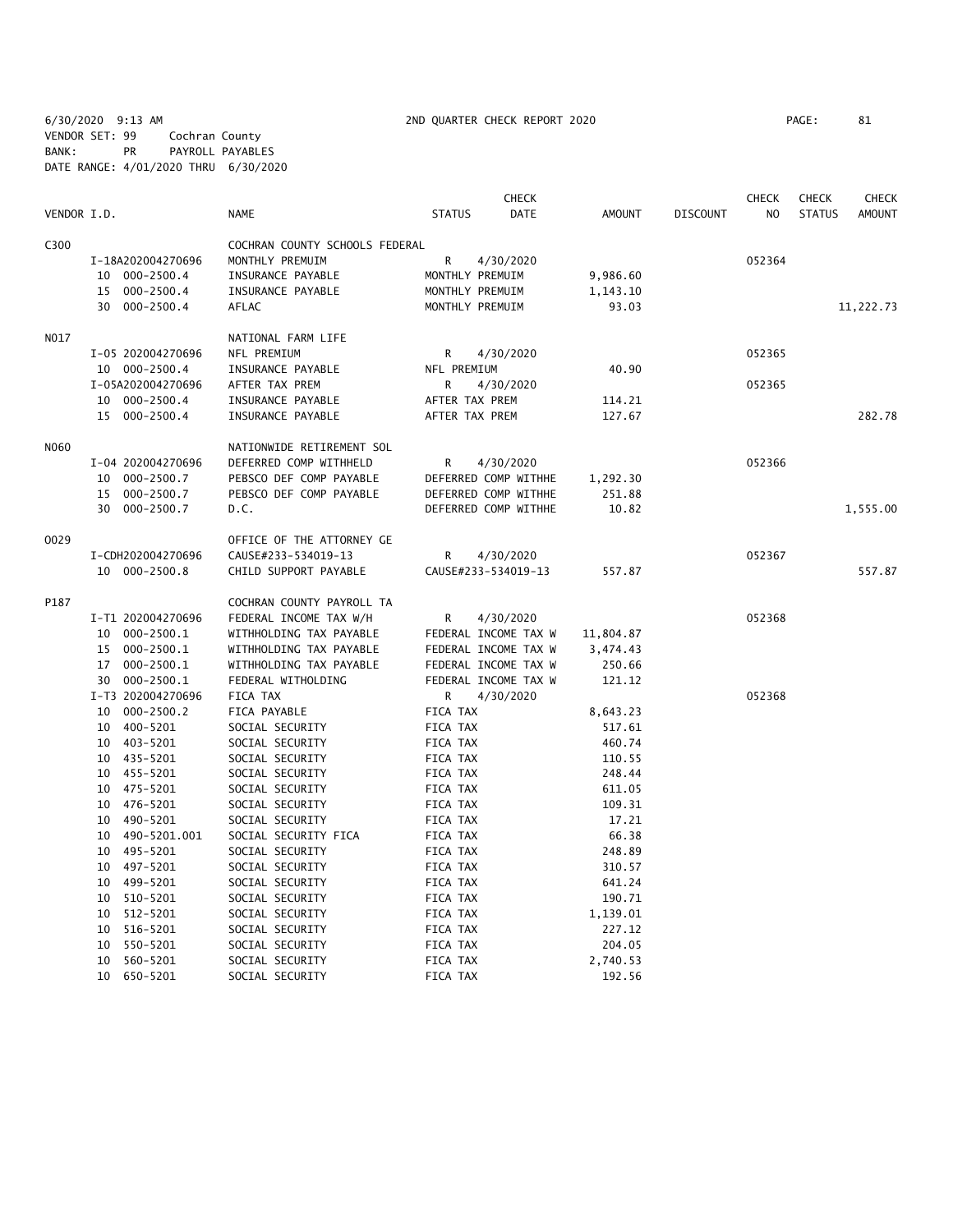|             |    |                   |                        |               | <b>CHECK</b> |               |                 | <b>CHECK</b> | <b>CHECK</b>  | CHECK         |
|-------------|----|-------------------|------------------------|---------------|--------------|---------------|-----------------|--------------|---------------|---------------|
| VENDOR I.D. |    |                   | <b>NAME</b>            | <b>STATUS</b> | DATE         | <b>AMOUNT</b> | <b>DISCOUNT</b> | NO           | <b>STATUS</b> | <b>AMOUNT</b> |
| P187        |    |                   | COCHRAN COUNTY PAYROLL | (CONT)        |              |               |                 |              |               |               |
|             |    | I-T3 202004270696 | FICA TAX               | R             | 4/30/2020    |               |                 | 052368       |               |               |
|             | 10 | 652-5201          | SOCIAL SECURITY        | FICA TAX      |              | 10.93         |                 |              |               |               |
|             | 10 | 660-5201          | SOCIAL SECURITY        | FICA TAX      |              | 153.99        |                 |              |               |               |
|             | 10 | 662-5201          | SOCIAL SECURITY        | FICA TAX      |              | 206.11        |                 |              |               |               |
|             | 10 | 665-5201          | SOCIAL SECURITY        | FICA TAX      |              | 236.24        |                 |              |               |               |
|             | 15 | $000 - 2500.2$    | FICA PAYABLE           | FICA TAX      |              | 2,929.31      |                 |              |               |               |
|             | 15 | 610-5201          | SOCIAL SECURITY        | FICA TAX      |              | 1,083.16      |                 |              |               |               |
|             | 15 | 621-5201          | SOCIAL SECURITY        | FICA TAX      |              | 450.80        |                 |              |               |               |
|             | 15 | 622-5201          | SOCIAL SECURITY        | FICA TAX      |              | 467.75        |                 |              |               |               |
|             | 15 | 623-5201          | SOCIAL SECURITY        | FICA TAX      |              | 461.13        |                 |              |               |               |
|             | 15 | 624-5201          | SOCIAL SECURITY        | FICA TAX      |              | 466.47        |                 |              |               |               |
|             | 17 | $000 - 2500.2$    | FICA PAYABLE           | FICA TAX      |              | 223.75        |                 |              |               |               |
|             | 17 | 573-5201          | SOCIAL SECURITY        | FICA TAX      |              | 223.75        |                 |              |               |               |
|             | 30 | $000 - 2500.2$    | FICA                   | FICA TAX      |              | 64.64         |                 |              |               |               |
|             | 30 | 518-5201          | SOCIAL SECURITY        | FICA TAX      |              | 64.63         |                 |              |               |               |
|             |    | I-T4 202004270696 | MEDICARE TAX           | R             | 4/30/2020    |               |                 | 052368       |               |               |
|             | 10 | $000 - 2500.2$    | FICA PAYABLE           | MEDICARE TAX  |              | 2,021.42      |                 |              |               |               |
|             | 10 | 400-5201          | SOCIAL SECURITY        | MEDICARE TAX  |              | 121.05        |                 |              |               |               |
|             | 10 | 403-5201          | SOCIAL SECURITY        | MEDICARE TAX  |              | 107.75        |                 |              |               |               |
|             | 10 | 435-5201          | SOCIAL SECURITY        | MEDICARE TAX  |              | 25.86         |                 |              |               |               |
|             | 10 | 455-5201          | SOCIAL SECURITY        | MEDICARE TAX  |              | 58.10         |                 |              |               |               |
|             | 10 | 475-5201          | SOCIAL SECURITY        | MEDICARE TAX  |              | 142.90        |                 |              |               |               |
|             | 10 | 476-5201          | SOCIAL SECURITY        | MEDICARE TAX  |              | 25.57         |                 |              |               |               |
|             | 10 | 490-5201          | SOCIAL SECURITY        | MEDICARE TAX  |              | 4.02          |                 |              |               |               |
|             | 10 | 490-5201.001      | SOCIAL SECURITY FICA   | MEDICARE TAX  |              | 15.53         |                 |              |               |               |
|             | 10 | 495-5201          | SOCIAL SECURITY        | MEDICARE TAX  |              | 58.21         |                 |              |               |               |
|             | 10 | 497-5201          | SOCIAL SECURITY        | MEDICARE TAX  |              | 72.64         |                 |              |               |               |
|             | 10 | 499-5201          | SOCIAL SECURITY        | MEDICARE TAX  |              | 149.96        |                 |              |               |               |
|             | 10 | 510-5201          | SOCIAL SECURITY        | MEDICARE TAX  |              | 44.60         |                 |              |               |               |
|             | 10 | 512-5201          | SOCIAL SECURITY        | MEDICARE TAX  |              | 266.39        |                 |              |               |               |
|             | 10 | 516-5201          | SOCIAL SECURITY        | MEDICARE TAX  |              | 53.11         |                 |              |               |               |
|             | 10 | 550-5201          | SOCIAL SECURITY        | MEDICARE TAX  |              | 47.72         |                 |              |               |               |
|             | 10 | 560-5201          | SOCIAL SECURITY        | MEDICARE TAX  |              | 640.94        |                 |              |               |               |
|             | 10 | 650-5201          | SOCIAL SECURITY        | MEDICARE TAX  |              | 45.04         |                 |              |               |               |
|             | 10 | 652-5201          | SOCIAL SECURITY        | MEDICARE TAX  |              | 2.56          |                 |              |               |               |
|             | 10 | 660-5201          | SOCIAL SECURITY        | MEDICARE TAX  |              | 36.01         |                 |              |               |               |
|             | 10 | 662-5201          | SOCIAL SECURITY        | MEDICARE TAX  |              | 48.20         |                 |              |               |               |
|             | 10 | 665-5201          | SOCIAL SECURITY        | MEDICARE TAX  |              | 55.25         |                 |              |               |               |
|             | 15 | $000 - 2500.2$    | FICA PAYABLE           | MEDICARE TAX  |              | 685.08        |                 |              |               |               |
|             | 15 | 610-5201          | SOCIAL SECURITY        | MEDICARE TAX  |              | 253.32        |                 |              |               |               |
|             | 15 | 621-5201          | SOCIAL SECURITY        | MEDICARE TAX  |              | 105.43        |                 |              |               |               |
|             | 15 | 622-5201          | SOCIAL SECURITY        | MEDICARE TAX  |              | 109.39        |                 |              |               |               |
|             | 15 | 623-5201          | SOCIAL SECURITY        | MEDICARE TAX  |              | 107.84        |                 |              |               |               |
|             | 15 | 624-5201          | SOCIAL SECURITY        | MEDICARE TAX  |              | 109.10        |                 |              |               |               |
|             | 17 | $000 - 2500.2$    | FICA PAYABLE           | MEDICARE TAX  |              | 52.33         |                 |              |               |               |
|             | 17 | 573-5201          | SOCIAL SECURITY        | MEDICARE TAX  |              | 52.33         |                 |              |               |               |
|             | 30 | $000 - 2500.2$    | FICA                   | MEDICARE TAX  |              | 15.11         |                 |              |               |               |
|             |    |                   |                        |               |              |               |                 |              |               |               |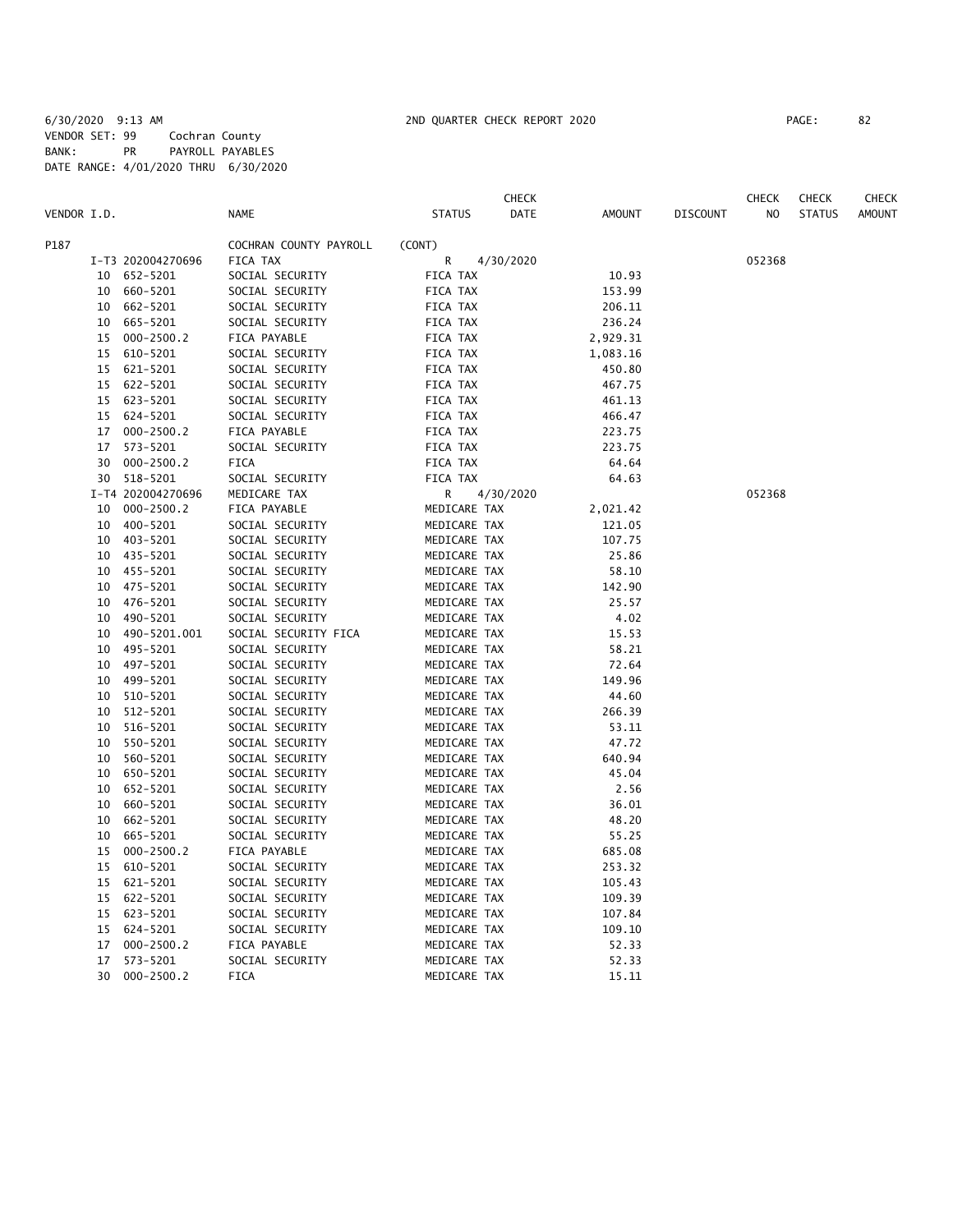6/30/2020 9:13 AM 2ND QUARTER CHECK REPORT 2020 PAGE: 83 VENDOR SET: 99 Cochran County BANK: PR PAYROLL PAYABLES DATE RANGE: 4/01/2020 THRU 6/30/2020

|             |    |                   |                         |                   | <b>CHECK</b>         |               |                 | <b>CHECK</b>   | <b>CHECK</b>  | CHECK         |
|-------------|----|-------------------|-------------------------|-------------------|----------------------|---------------|-----------------|----------------|---------------|---------------|
| VENDOR I.D. |    |                   | <b>NAME</b>             | <b>STATUS</b>     | <b>DATE</b>          | <b>AMOUNT</b> | <b>DISCOUNT</b> | N <sub>O</sub> | <b>STATUS</b> | <b>AMOUNT</b> |
| P187        |    |                   | COCHRAN COUNTY PAYROLL  | (CONT)            |                      |               |                 |                |               |               |
|             |    | I-T4 202004270696 | MEDICARE TAX            | R                 | 4/30/2020            |               |                 | 052368         |               |               |
|             |    | 30 518-5201       | SOCIAL SECURITY         | MEDICARE TAX      |                      | 15.12         |                 |                |               | 44,920.82     |
| T218        |    |                   | TEXAS ASS'N OF COUNTIES |                   |                      |               |                 |                |               |               |
|             |    | I-11 202004270696 | EMPLOYEE PREMIUMS       | $\mathsf{R}$      | 4/30/2020            |               |                 | 052369         |               |               |
|             |    | 10 400-5202       | GROUP INSURANCE         | EMPLOYEE PREMIUMS |                      | 1,666.61      |                 |                |               |               |
|             |    | 10 403-5202       | GROUP INSURANCE         | EMPLOYEE PREMIUMS |                      | 1,789.72      |                 |                |               |               |
|             |    | 10 455-5202       | GROUP INSURANCE         | EMPLOYEE PREMIUMS |                      | 894.86        |                 |                |               |               |
|             |    | 10 475-5202       | GROUP INSURANCE         | EMPLOYEE PREMIUMS |                      | 1,789.72      |                 |                |               |               |
|             |    | 10 495-5202       | GROUP INSURANCE         | EMPLOYEE PREMIUMS |                      | 894.86        |                 |                |               |               |
|             |    | 10 497-5202       | GROUP INSURANCE         | EMPLOYEE PREMIUMS |                      | 894.86        |                 |                |               |               |
|             |    | 10 499-5202       | GROUP INSURANCE         | EMPLOYEE PREMIUMS |                      | 2,684.58      |                 |                |               |               |
|             | 10 | 510-5202          | GROUP INSURANCE         | EMPLOYEE PREMIUMS |                      | 894.86        |                 |                |               |               |
|             | 10 | 512-5202          | GROUP INSURANCE         | EMPLOYEE PREMIUMS |                      | 3,579.44      |                 |                |               |               |
|             | 10 | 516-5202          | GROUP INSURANCE [50%]   | EMPLOYEE PREMIUMS |                      | 911.30        |                 |                |               |               |
|             | 10 | 550-5202          | GROUP INSURANCE         | EMPLOYEE PREMIUMS |                      | 894.86        |                 |                |               |               |
|             | 10 | 560-5202          | GROUP INSURANCE         | EMPLOYEE PREMIUMS |                      | 8,053.74      |                 |                |               |               |
|             | 10 | 650-5202          | GROUP INSURANCE         | EMPLOYEE PREMIUMS |                      | 937.78        |                 |                |               |               |
|             | 10 | 652-5202          | GROUP INSURANCE         | EMPLOYEE PREMIUMS |                      | 42.92         |                 |                |               |               |
|             | 10 | 660-5202          | GROUP INSURANCE [35%]   | EMPLOYEE PREMIUMS |                      | 618.76        |                 |                |               |               |
|             | 10 | 662-5202          | GROUP INSURANCE         | EMPLOYEE PREMIUMS |                      | 809.02        |                 |                |               |               |
|             | 10 | 665-5202          | GROUP INSURANCE         | EMPLOYEE PREMIUMS |                      | 894.86        |                 |                |               |               |
|             | 15 | 610-5202          | GROUP INSURANCE         | EMPLOYEE PREMIUMS |                      | 3,702.55      |                 |                |               |               |
|             | 15 | 621-5202          | GROUP INSURANCE         | EMPLOYEE PREMIUMS |                      | 1,789.72      |                 |                |               |               |
|             |    | 15 622-5202       | GROUP INSURANCE         | EMPLOYEE PREMIUMS |                      | 1,789.72      |                 |                |               |               |
|             | 15 | 623-5202          | GROUP INSURANCE         | EMPLOYEE PREMIUMS |                      | 1,789.72      |                 |                |               |               |
|             |    | 15 624-5202       | GROUP INSURANCE         | EMPLOYEE PREMIUMS |                      | 1,789.72      |                 |                |               |               |
|             | 17 | 573-5202          | GROUP HEALTH INSURANCE  | EMPLOYEE PREMIUMS |                      | 894.86        |                 |                |               |               |
|             | 30 | 518-5202          | GROUP INSURANCE [15%]   | EMPLOYEE PREMIUMS |                      | 259.66        |                 |                |               |               |
|             |    | I-12 202004270696 | GROUP LIFE INSURANCE    | R                 | 4/30/2020            |               |                 | 052369         |               |               |
|             |    | 10 400-5202       | GROUP INSURANCE         |                   | GROUP LIFE INSURANCE | 6.35          |                 |                |               |               |
|             |    | 10 403-5202       | GROUP INSURANCE         |                   | GROUP LIFE INSURANCE | 6.82          |                 |                |               |               |
|             |    | 10 455-5202       | GROUP INSURANCE         |                   | GROUP LIFE INSURANCE | 3.41          |                 |                |               |               |
|             |    | 10 475-5202       | GROUP INSURANCE         |                   | GROUP LIFE INSURANCE | 6.82          |                 |                |               |               |
|             | 10 | 495-5202          | GROUP INSURANCE         |                   | GROUP LIFE INSURANCE | 3.41          |                 |                |               |               |
|             | 10 | 497-5202          | GROUP INSURANCE         |                   | GROUP LIFE INSURANCE | 3.41          |                 |                |               |               |
|             |    | 10 499-5202       | GROUP INSURANCE         |                   | GROUP LIFE INSURANCE | 10.23         |                 |                |               |               |
|             |    | 10 510-5202       | GROUP INSURANCE         |                   | GROUP LIFE INSURANCE | 3.41          |                 |                |               |               |
|             |    | 10 512-5202       | GROUP INSURANCE         |                   | GROUP LIFE INSURANCE | 13.64         |                 |                |               |               |
|             | 10 | 516-5202          | GROUP INSURANCE [50%]   |                   | GROUP LIFE INSURANCE | 3.48          |                 |                |               |               |
|             | 10 | 550-5202          | GROUP INSURANCE         |                   | GROUP LIFE INSURANCE | 3.41          |                 |                |               |               |
|             | 10 | 560-5202          | GROUP INSURANCE         |                   | GROUP LIFE INSURANCE | 30.69         |                 |                |               |               |
|             | 10 | 650-5202          | GROUP INSURANCE         |                   | GROUP LIFE INSURANCE | 3.57          |                 |                |               |               |
|             | 10 | 652-5202          | GROUP INSURANCE         |                   | GROUP LIFE INSURANCE | 0.16          |                 |                |               |               |
|             | 10 | 660-5202          | GROUP INSURANCE [35%]   |                   | GROUP LIFE INSURANCE | 2.36          |                 |                |               |               |
|             | 10 | 662-5202          | GROUP INSURANCE         |                   | GROUP LIFE INSURANCE | 3.09          |                 |                |               |               |
|             | 10 | 665-5202          | GROUP INSURANCE         |                   | GROUP LIFE INSURANCE | 3.41          |                 |                |               |               |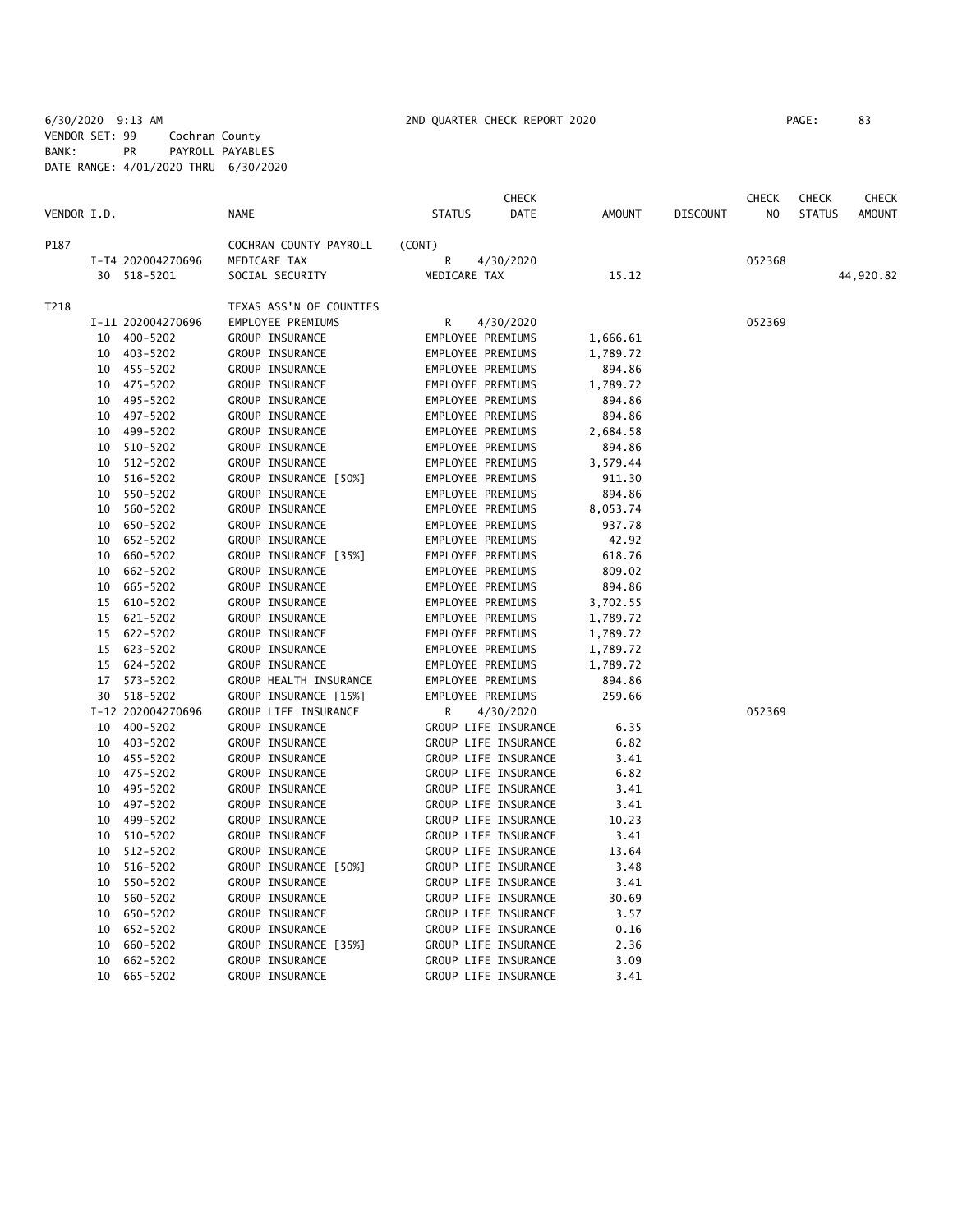6/30/2020 9:13 AM 2ND QUARTER CHECK REPORT 2020 PAGE: 84 VENDOR SET: 99 Cochran County BANK: PR PAYROLL PAYABLES DATE RANGE: 4/01/2020 THRU 6/30/2020

|                  |                      |                                | <b>CHECK</b>                 |               |                 | <b>CHECK</b>   | <b>CHECK</b>  | <b>CHECK</b>  |
|------------------|----------------------|--------------------------------|------------------------------|---------------|-----------------|----------------|---------------|---------------|
| VENDOR I.D.      |                      | <b>NAME</b>                    | <b>STATUS</b><br><b>DATE</b> | <b>AMOUNT</b> | <b>DISCOUNT</b> | N <sub>O</sub> | <b>STATUS</b> | <b>AMOUNT</b> |
| T218             |                      | TEXAS ASS'N OF COUNTIES        | (CONT)                       |               |                 |                |               |               |
|                  | I-12 202004270696    | GROUP LIFE INSURANCE           | R<br>4/30/2020               |               |                 | 052369         |               |               |
|                  | 15<br>610-5202       | GROUP INSURANCE                | GROUP LIFE INSURANCE         | 14.11         |                 |                |               |               |
|                  | 621-5202<br>15       | GROUP INSURANCE                | GROUP LIFE INSURANCE         | 6.82          |                 |                |               |               |
|                  | 622-5202<br>15       | GROUP INSURANCE                | GROUP LIFE INSURANCE         | 6.82          |                 |                |               |               |
|                  | 623-5202<br>15       | <b>GROUP INSURANCE</b>         | GROUP LIFE INSURANCE         | 6.82          |                 |                |               |               |
|                  | 624-5202<br>15       | GROUP INSURANCE                | GROUP LIFE INSURANCE         | 5.63          |                 |                |               |               |
|                  | 573-5202<br>17       | GROUP HEALTH INSURANCE         | GROUP LIFE INSURANCE         | 3.41          |                 |                |               |               |
|                  | 518-5202<br>30       | GROUP INSURANCE [15%]          | GROUP LIFE INSURANCE         | 0.98          |                 |                |               |               |
|                  | I-15 202004270696    | DEPENDENT HEALTH PREM WITHHELD | 4/30/2020<br>R               |               |                 | 052369         |               |               |
|                  | 10 000-2500.4        | INSURANCE PAYABLE              | DEPENDENT HEALTH PRE         | 984.32        |                 |                |               | 41,405.28     |
| C <sub>253</sub> |                      | COCHRAN COUNTY MONEY MKT       |                              |               |                 |                |               |               |
|                  | I-202004270697       | NON-DEPT SUPP DEATH            | R<br>4/30/2020               |               |                 | 052370         |               |               |
|                  | 10 409-5207          | SUPPLEMENTAL DEATH BENEFITS    | NON-DEPT SUPP DEATH/         | 1,130.43      |                 |                |               | 1,130.43      |
| A067             |                      | AMERICAN FAMILY LIFE ASSURANCE |                              |               |                 |                |               |               |
|                  | I-08 202005260698    | MONTHLY PREMIUM                | R<br>5/29/2020               |               |                 | 052475         |               |               |
|                  | $000 - 2500.4$<br>10 | INSURANCE PAYABLE              | MONTHLY PREMIUM              | 524.04        |                 |                |               |               |
|                  | $000 - 2500.4$<br>15 | INSURANCE PAYABLE              | MONTHLY PREMIUM              | 132.29        |                 |                |               |               |
|                  | 30<br>000-2500.4     | AFLAC                          | MONTHLY PREMIUM              | 10.91         |                 |                |               | 667.24        |
| C091             |                      | <b>HUMANA</b>                  |                              |               |                 |                |               |               |
|                  | I-17A202005260698    | VISION MONTHLY PREMIUM         | R<br>5/29/2020               |               |                 | 052476         |               |               |
|                  | 10 000-2500.4        | INSURANCE PAYABLE              | VISION MONTHLY PREMI         | 32.32         |                 |                |               | 32.32         |
| C <sub>253</sub> |                      | COCHRAN COUNTY MONEY MKT       |                              |               |                 |                |               |               |
|                  | I-01 202005260698    | RETIREMENT CONTRIBUTIONS       | R<br>5/29/2020               |               |                 | 052477         |               |               |
|                  | 10<br>$000 - 2500.3$ | <b>TCDRS PAYABLE</b>           | RETIREMENT CONTRIBUT         | 8,819.00      |                 |                |               |               |
|                  | 400-5203<br>10       | RETIREMENT                     | RETIREMENT CONTRIBUT         | 1,090.36      |                 |                |               |               |
|                  | 10 403-5203          | RETIREMENT                     | RETIREMENT CONTRIBUT         | 1,131.00      |                 |                |               |               |
|                  | 435-5203<br>10       | RETIREMENT                     | RETIREMENT CONTRIBUT         | 231.80        |                 |                |               |               |
|                  | 455-5203<br>10       | RETIREMENT                     | RETIREMENT CONTRIBUT         | 520.92        |                 |                |               |               |
|                  | 475-5203<br>10       | RETIREMENT                     | RETIREMENT CONTRIBUT         | 1,281.23      |                 |                |               |               |
|                  | 476-5203<br>10       | RETIREMENT                     | RETIREMENT CONTRIBUT         | 229.20        |                 |                |               |               |
|                  | 495-5203<br>10       | RETIREMENT                     | RETIREMENT CONTRIBUT         | 526.84        |                 |                |               |               |
|                  | 497-5203<br>10       | RETIREMENT                     | RETIREMENT CONTRIBUT         | 728.31        |                 |                |               |               |
|                  | 10<br>499-5203       | RETIREMENT                     | RETIREMENT CONTRIBUT         | 1,329.73      |                 |                |               |               |
|                  | 510-5203<br>10       | RETIREMENT                     | RETIREMENT CONTRIBUT         | 397.06        |                 |                |               |               |
|                  | 10<br>512-5203       | RETIREMENT                     | RETIREMENT CONTRIBUT         | 1,735.27      |                 |                |               |               |
|                  | 516-5203<br>10       | RETIREMENT                     | RETIREMENT CONTRIBUT         | 476.13        |                 |                |               |               |
|                  | 10<br>550-5203       | RETIREMENT                     | RETIREMENT CONTRIBUT         | 427.84        |                 |                |               |               |
|                  | 560-5203<br>10       | RETIREMENT                     | RETIREMENT CONTRIBUT         | 4,737.92      |                 |                |               |               |
|                  | 650-5203<br>10       | RETIREMENT                     | RETIREMENT CONTRIBUT         | 403.76        |                 |                |               |               |
|                  | 652-5203<br>10       | RETIREMENT                     | RETIREMENT CONTRIBUT         | 22.92         |                 |                |               |               |
|                  | 660-5203<br>10       | RETIREMENT                     | RETIREMENT CONTRIBUT         | 322.49        |                 |                |               |               |
|                  | 10<br>662-5203       | RETIREMENT                     | RETIREMENT CONTRIBUT         | 432.16        |                 |                |               |               |
|                  | 10<br>665-5203       | RETIREMENT                     | RETIREMENT CONTRIBUT         | 353.17        |                 |                |               |               |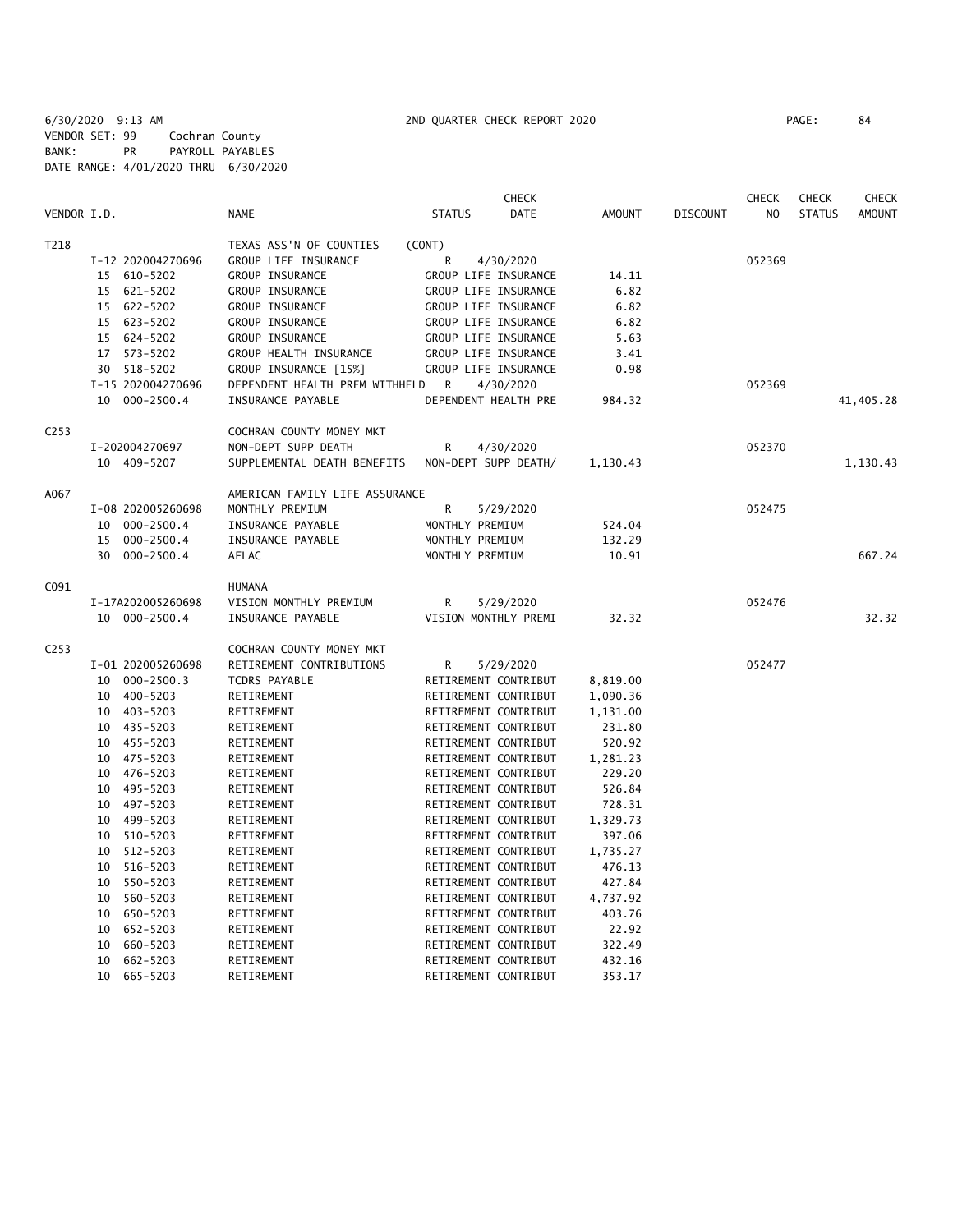6/30/2020 9:13 AM 2ND QUARTER CHECK REPORT 2020 PAGE: 85 VENDOR SET: 99 Cochran County BANK: PR PAYROLL PAYABLES DATE RANGE: 4/01/2020 THRU 6/30/2020

|                  |                      |                                | <b>CHECK</b>                 |               |                 | <b>CHECK</b>   | <b>CHECK</b>  | <b>CHECK</b>  |
|------------------|----------------------|--------------------------------|------------------------------|---------------|-----------------|----------------|---------------|---------------|
| VENDOR I.D.      |                      | <b>NAME</b>                    | <b>STATUS</b><br><b>DATE</b> | <b>AMOUNT</b> | <b>DISCOUNT</b> | N <sub>O</sub> | <b>STATUS</b> | <b>AMOUNT</b> |
| C <sub>253</sub> |                      | COCHRAN COUNTY MONEY MKT       | (CONT)                       |               |                 |                |               |               |
|                  | I-01 202005260698    | RETIREMENT CONTRIBUTIONS       | R<br>5/29/2020               |               |                 | 052477         |               |               |
|                  | 15 000-2500.3        | <b>TCDRS PAYABLE</b>           | RETIREMENT CONTRIBUT         | 3,280.58      |                 |                |               |               |
|                  | 15 610-5203          | RETIREMENT                     | RETIREMENT CONTRIBUT         | 2,271.12      |                 |                |               |               |
|                  | 15 621-5203          | RETIREMENT                     | RETIREMENT CONTRIBUT         | 949.53        |                 |                |               |               |
|                  | 15 622-5203          | RETIREMENT                     | RETIREMENT CONTRIBUT         | 917.14        |                 |                |               |               |
|                  | 15 623-5203          | RETIREMENT                     | RETIREMENT CONTRIBUT         | 972.80        |                 |                |               |               |
|                  | 624-5203<br>15       | RETIREMENT                     | RETIREMENT CONTRIBUT         | 981.92        |                 |                |               |               |
|                  | 17 000-2500.3        | <b>TCDRS PAYABLE</b>           | RETIREMENT CONTRIBUT         | 252.62        |                 |                |               |               |
|                  | 573-5203<br>17       | RETIREMENT                     | RETIREMENT CONTRIBUT         | 469.15        |                 |                |               |               |
|                  | 000-2500.3<br>30     | <b>TCDRS</b>                   | RETIREMENT CONTRIBUT         | 72.92         |                 |                |               |               |
|                  | 30 518-5203          | RETIREMENT                     | RETIREMENT CONTRIBUT         | 135.43        |                 |                |               | 35,500.32     |
| C300             |                      | COCHRAN COUNTY SCHOOLS FEDERAL |                              |               |                 |                |               |               |
|                  | I-18A202005260698    | MONTHLY PREMUIM                | R<br>5/29/2020               |               |                 | 052478         |               |               |
|                  | 10 000-2500.4        | INSURANCE PAYABLE              | MONTHLY PREMUIM              | 9,734.66      |                 |                |               |               |
|                  | 15 000-2500.4        | INSURANCE PAYABLE              | MONTHLY PREMUIM              | 1,143.10      |                 |                |               |               |
|                  | 30 000-2500.4        | AFLAC                          | MONTHLY PREMUIM              | 93.03         |                 |                |               | 10,970.79     |
| N017             |                      | NATIONAL FARM LIFE             |                              |               |                 |                |               |               |
|                  | I-05 202005260698    | NFL PREMIUM                    | R<br>5/29/2020               |               |                 | 052479         |               |               |
|                  | 10 000-2500.4        | INSURANCE PAYABLE              | NFL PREMIUM                  | 40.90         |                 |                |               |               |
|                  | I-05A202005260698    | AFTER TAX PREM                 | R<br>5/29/2020               |               |                 | 052479         |               |               |
|                  | 10 000-2500.4        | INSURANCE PAYABLE              | AFTER TAX PREM               | 114.21        |                 |                |               |               |
|                  | 15 000-2500.4        | INSURANCE PAYABLE              | AFTER TAX PREM               | 127.67        |                 |                |               | 282.78        |
| N060             |                      | NATIONWIDE RETIREMENT SOL      |                              |               |                 |                |               |               |
|                  | I-04 202005260698    | DEFERRED COMP WITHHELD         | R<br>5/29/2020               |               |                 | 052480         |               |               |
|                  | 000-2500.7<br>10     | PEBSCO DEF COMP PAYABLE        | DEFERRED COMP WITHHE         | 1,292.30      |                 |                |               |               |
|                  | $000 - 2500.7$<br>15 | PEBSCO DEF COMP PAYABLE        | DEFERRED COMP WITHHE         | 251.88        |                 |                |               |               |
|                  | 30<br>000-2500.7     | D.C.                           | DEFERRED COMP WITHHE         | 10.82         |                 |                |               | 1,555.00      |
| 0029             |                      | OFFICE OF THE ATTORNEY GE      |                              |               |                 |                |               |               |
|                  | I-CDH202005260698    | CAUSE#233-534019-13            | R<br>5/29/2020               |               |                 | 052481         |               |               |
|                  | 10 000-2500.8        | CHILD SUPPORT PAYABLE          | CAUSE#233-534019-13          | 557.87        |                 |                |               | 557.87        |
| P187             |                      | COCHRAN COUNTY PAYROLL TA      |                              |               |                 |                |               |               |
|                  | I-T1 202005260698    | FEDERAL INCOME TAX W/H         | R<br>5/29/2020               |               |                 | 052482         |               |               |
|                  | 000-2500.1<br>10     | WITHHOLDING TAX PAYABLE        | FEDERAL INCOME TAX W         | 9,890.82      |                 |                |               |               |
|                  | 000-2500.1<br>15     | WITHHOLDING TAX PAYABLE        | FEDERAL INCOME TAX W         | 3,459.34      |                 |                |               |               |
|                  | 17 000-2500.1        | WITHHOLDING TAX PAYABLE        | FEDERAL INCOME TAX W         | 250.66        |                 |                |               |               |
|                  | 30 000-2500.1        | FEDERAL WITHOLDING             | FEDERAL INCOME TAX W         | 120.92        |                 |                |               |               |
|                  | I-T3 202005260698    | FICA TAX                       | 5/29/2020<br>R               |               |                 | 052482         |               |               |
|                  | 10 000-2500.2        | FICA PAYABLE                   | FICA TAX                     | 7,721.26      |                 |                |               |               |
|                  | 10<br>400-5201       | SOCIAL SECURITY                | FICA TAX                     | 519.40        |                 |                |               |               |
|                  | 403-5201<br>10       | SOCIAL SECURITY                | FICA TAX                     | 459.65        |                 |                |               |               |
|                  | 10 435-5201          | SOCIAL SECURITY                | FICA TAX                     | 110.55        |                 |                |               |               |
|                  | 10 455-5201          | SOCIAL SECURITY                | FICA TAX                     | 248.44        |                 |                |               |               |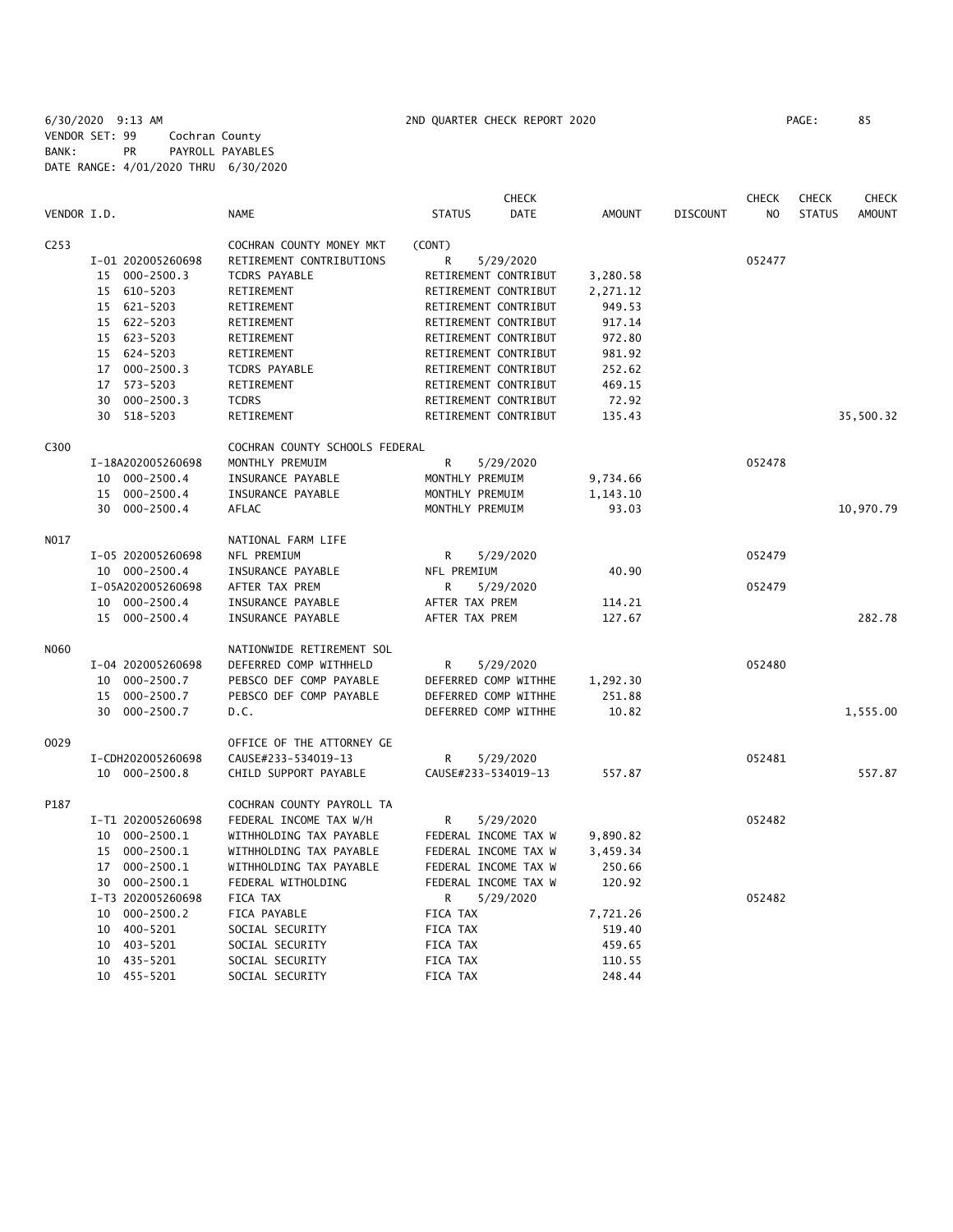|             |    |                   |                        |               | <b>CHECK</b> |               |                 | <b>CHECK</b>   | <b>CHECK</b>  | CHECK         |
|-------------|----|-------------------|------------------------|---------------|--------------|---------------|-----------------|----------------|---------------|---------------|
| VENDOR I.D. |    |                   | <b>NAME</b>            | <b>STATUS</b> | DATE         | <b>AMOUNT</b> | <b>DISCOUNT</b> | N <sub>O</sub> | <b>STATUS</b> | <b>AMOUNT</b> |
| P187        |    |                   | COCHRAN COUNTY PAYROLL | (CONT)        |              |               |                 |                |               |               |
|             |    | I-T3 202005260698 | FICA TAX               | R             | 5/29/2020    |               |                 | 052482         |               |               |
|             | 10 | 475-5201          | SOCIAL SECURITY        | FICA TAX      |              | 550.02        |                 |                |               |               |
|             | 10 | 476-5201          | SOCIAL SECURITY        | FICA TAX      |              | 109.31        |                 |                |               |               |
|             | 10 | 495-5201          | SOCIAL SECURITY        | FICA TAX      |              | 248.89        |                 |                |               |               |
|             | 10 | 497-5201          | SOCIAL SECURITY        | FICA TAX      |              | 347.35        |                 |                |               |               |
|             | 10 | 499-5201          | SOCIAL SECURITY        | FICA TAX      |              | 631.36        |                 |                |               |               |
|             | 10 | 510-5201          | SOCIAL SECURITY        | FICA TAX      |              | 189.37        |                 |                |               |               |
|             | 10 | 512-5201          | SOCIAL SECURITY        | FICA TAX      |              | 820.56        |                 |                |               |               |
|             | 10 | 516-5201          | SOCIAL SECURITY        | FICA TAX      |              | 226.70        |                 |                |               |               |
|             | 10 | 550-5201          | SOCIAL SECURITY        | FICA TAX      |              | 204.05        |                 |                |               |               |
|             | 10 | 560-5201          | SOCIAL SECURITY        | FICA TAX      |              | 2,259.00      |                 |                |               |               |
|             | 10 | 650-5201          | SOCIAL SECURITY        | FICA TAX      |              | 192.56        |                 |                |               |               |
|             | 10 | 652-5201          | SOCIAL SECURITY        | FICA TAX      |              | 10.93         |                 |                |               |               |
|             | 10 | 660-5201          | SOCIAL SECURITY        | FICA TAX      |              | 153.75        |                 |                |               |               |
|             | 10 | 662-5201          | SOCIAL SECURITY        | FICA TAX      |              | 206.11        |                 |                |               |               |
|             | 10 | 665-5201          | SOCIAL SECURITY        | FICA TAX      |              | 233.26        |                 |                |               |               |
|             | 15 | $000 - 2500.2$    | FICA PAYABLE           | FICA TAX      |              | 2,963.28      |                 |                |               |               |
|             | 15 | 610-5201          | SOCIAL SECURITY        | FICA TAX      |              | 1,083.16      |                 |                |               |               |
|             | 15 | 621-5201          | SOCIAL SECURITY        | FICA TAX      |              | 449.30        |                 |                |               |               |
|             | 15 | 622-5201          | SOCIAL SECURITY        | FICA TAX      |              | 437.40        |                 |                |               |               |
|             | 15 | 623-5201          | SOCIAL SECURITY        | FICA TAX      |              | 526.95        |                 |                |               |               |
|             | 15 | 624-5201          | SOCIAL SECURITY        | FICA TAX      |              | 466.47        |                 |                |               |               |
|             | 17 | $000 - 2500.2$    | FICA PAYABLE           | FICA TAX      |              | 223.75        |                 |                |               |               |
|             | 17 | 573-5201          | SOCIAL SECURITY        | FICA TAX      |              | 223.75        |                 |                |               |               |
|             | 30 | $000 - 2500.2$    | <b>FICA</b>            | FICA TAX      |              | 64.54         |                 |                |               |               |
|             | 30 | 518-5201          | SOCIAL SECURITY        | FICA TAX      |              | 64.54         |                 |                |               |               |
|             |    | I-T4 202005260698 | MEDICARE TAX           | R             | 5/29/2020    |               |                 | 052482         |               |               |
|             | 10 | $000 - 2500.2$    | FICA PAYABLE           | MEDICARE TAX  |              | 1,805.77      |                 |                |               |               |
|             | 10 | 400-5201          | SOCIAL SECURITY        | MEDICARE TAX  |              | 121.47        |                 |                |               |               |
|             | 10 | 403-5201          | SOCIAL SECURITY        | MEDICARE TAX  |              | 107.50        |                 |                |               |               |
|             | 10 | 435-5201          | SOCIAL SECURITY        | MEDICARE TAX  |              | 25.86         |                 |                |               |               |
|             | 10 | 455-5201          | SOCIAL SECURITY        | MEDICARE TAX  |              | 58.10         |                 |                |               |               |
|             | 10 | 475-5201          | SOCIAL SECURITY        | MEDICARE TAX  |              | 128.63        |                 |                |               |               |
|             | 10 | 476-5201          | SOCIAL SECURITY        | MEDICARE TAX  |              | 25.57         |                 |                |               |               |
|             | 10 | 495-5201          | SOCIAL SECURITY        | MEDICARE TAX  |              | 58.21         |                 |                |               |               |
|             | 10 | 497-5201          | SOCIAL SECURITY        | MEDICARE TAX  |              | 81.24         |                 |                |               |               |
|             | 10 | 499-5201          | SOCIAL SECURITY        | MEDICARE TAX  |              | 147.65        |                 |                |               |               |
|             | 10 | 510-5201          | SOCIAL SECURITY        | MEDICARE TAX  |              | 44.29         |                 |                |               |               |
|             | 10 | 512-5201          | SOCIAL SECURITY        | MEDICARE TAX  |              | 191.90        |                 |                |               |               |
|             | 10 | 516-5201          | SOCIAL SECURITY        | MEDICARE TAX  |              | 53.01         |                 |                |               |               |
|             | 10 | 550-5201          | SOCIAL SECURITY        | MEDICARE TAX  |              | 47.72         |                 |                |               |               |
|             | 10 | 560-5201          | SOCIAL SECURITY        | MEDICARE TAX  |              | 528.30        |                 |                |               |               |
|             | 10 | 650-5201          | SOCIAL SECURITY        | MEDICARE TAX  |              | 45.04         |                 |                |               |               |
|             | 10 | 652-5201          | SOCIAL SECURITY        | MEDICARE TAX  |              | 2.56          |                 |                |               |               |
|             | 10 | 660-5201          | SOCIAL SECURITY        | MEDICARE TAX  |              | 35.96         |                 |                |               |               |
|             | 10 | 662-5201          | SOCIAL SECURITY        | MEDICARE TAX  |              | 48.20         |                 |                |               |               |
|             | 10 | 665-5201          | SOCIAL SECURITY        | MEDICARE TAX  |              | 54.55         |                 |                |               |               |
|             |    |                   |                        |               |              |               |                 |                |               |               |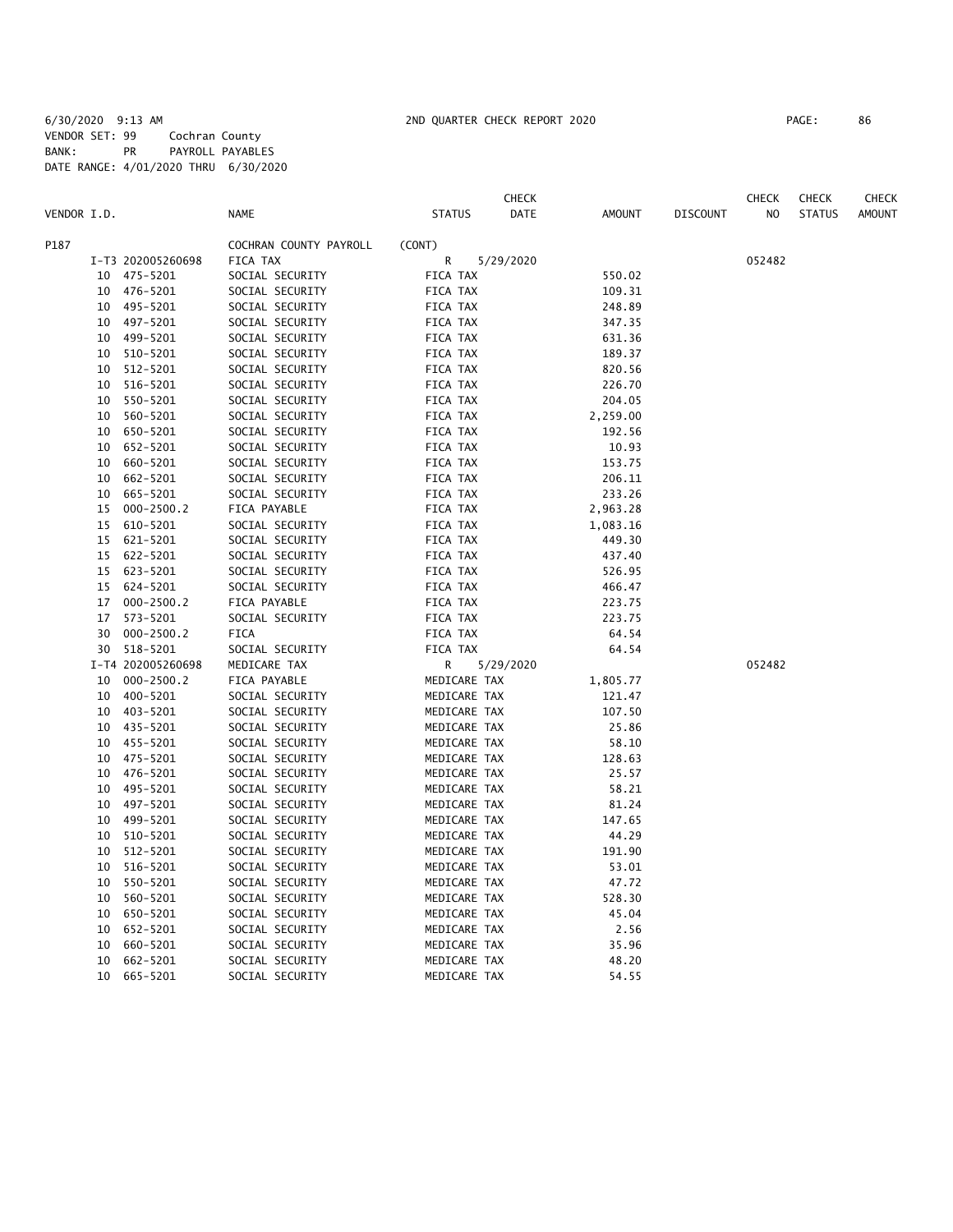6/30/2020 9:13 AM 2ND QUARTER CHECK REPORT 2020 PAGE: 87 VENDOR SET: 99 Cochran County BANK: PR PAYROLL PAYABLES DATE RANGE: 4/01/2020 THRU 6/30/2020

|             |    |                   |                         |                      | <b>CHECK</b>         |          |                 | <b>CHECK</b> | <b>CHECK</b>  | CHECK         |
|-------------|----|-------------------|-------------------------|----------------------|----------------------|----------|-----------------|--------------|---------------|---------------|
| VENDOR I.D. |    |                   | <b>NAME</b>             | <b>STATUS</b>        | DATE                 | AMOUNT   | <b>DISCOUNT</b> | NO.          | <b>STATUS</b> | <b>AMOUNT</b> |
| P187        |    |                   | COCHRAN COUNTY PAYROLL  | (CONT)               |                      |          |                 |              |               |               |
|             |    | I-T4 202005260698 | MEDICARE TAX            | R                    | 5/29/2020            |          |                 | 052482       |               |               |
|             |    | 15 000-2500.2     | FICA PAYABLE            | MEDICARE TAX         |                      | 693.01   |                 |              |               |               |
|             | 15 | 610-5201          | SOCIAL SECURITY         | MEDICARE TAX         |                      | 253.32   |                 |              |               |               |
|             |    | 15 621-5201       | SOCIAL SECURITY         | MEDICARE TAX         |                      | 105.07   |                 |              |               |               |
|             | 15 | 622-5201          | SOCIAL SECURITY         | MEDICARE TAX         |                      | 102.29   |                 |              |               |               |
|             |    | 15 623-5201       | SOCIAL SECURITY         | MEDICARE TAX         |                      | 123.23   |                 |              |               |               |
|             | 15 | 624-5201          | SOCIAL SECURITY         | MEDICARE TAX         |                      | 109.10   |                 |              |               |               |
|             | 17 | $000 - 2500.2$    | FICA PAYABLE            | MEDICARE TAX         |                      | 52.33    |                 |              |               |               |
|             | 17 | 573-5201          | SOCIAL SECURITY         | MEDICARE TAX         |                      | 52.33    |                 |              |               |               |
|             | 30 | $000 - 2500.2$    | <b>FICA</b>             | MEDICARE TAX         |                      | 15.09    |                 |              |               |               |
|             | 30 | 518-5201          | SOCIAL SECURITY         | MEDICARE TAX         |                      | 15.10    |                 |              |               | 40,799.80     |
| T218        |    |                   | TEXAS ASS'N OF COUNTIES |                      |                      |          |                 |              |               |               |
|             |    | I-11 202005260698 | EMPLOYEE PREMIUMS       | R                    | 5/29/2020            |          |                 | 052483       |               |               |
|             |    | 10 400-5202       | GROUP INSURANCE         | EMPLOYEE PREMIUMS    |                      | 1,666.61 |                 |              |               |               |
|             |    | 10 403-5202       | GROUP INSURANCE         | EMPLOYEE PREMIUMS    |                      | 1,789.72 |                 |              |               |               |
|             |    | 10 455-5202       | GROUP INSURANCE         | EMPLOYEE PREMIUMS    |                      | 894.86   |                 |              |               |               |
|             | 10 | 475-5202          | GROUP INSURANCE         | EMPLOYEE PREMIUMS    |                      | 1,789.72 |                 |              |               |               |
|             |    | 10 495-5202       | GROUP INSURANCE         | EMPLOYEE PREMIUMS    |                      | 894.86   |                 |              |               |               |
|             |    | 10 497-5202       | GROUP INSURANCE         | EMPLOYEE PREMIUMS    |                      | 894.86   |                 |              |               |               |
|             |    | 10 499-5202       | GROUP INSURANCE         | EMPLOYEE PREMIUMS    |                      | 2,684.58 |                 |              |               |               |
|             |    | 10 510-5202       | GROUP INSURANCE         | EMPLOYEE PREMIUMS    |                      | 894.86   |                 |              |               |               |
|             |    | 10 512-5202       | GROUP INSURANCE         | EMPLOYEE PREMIUMS    |                      | 3,579.44 |                 |              |               |               |
|             | 10 | 516-5202          | GROUP INSURANCE [50%]   | EMPLOYEE PREMIUMS    |                      | 911.30   |                 |              |               |               |
|             | 10 | 550-5202          | GROUP INSURANCE         | EMPLOYEE PREMIUMS    |                      | 894.86   |                 |              |               |               |
|             | 10 | 560-5202          | GROUP INSURANCE         | EMPLOYEE PREMIUMS    |                      | 8,053.74 |                 |              |               |               |
|             | 10 | 650-5202          | GROUP INSURANCE         | EMPLOYEE PREMIUMS    |                      | 937.78   |                 |              |               |               |
|             | 10 | 652-5202          | GROUP INSURANCE         | EMPLOYEE PREMIUMS    |                      | 42.92    |                 |              |               |               |
|             |    | 10 660-5202       | GROUP INSURANCE [35%]   | EMPLOYEE PREMIUMS    |                      | 618.76   |                 |              |               |               |
|             | 10 | 662-5202          | GROUP INSURANCE         | EMPLOYEE PREMIUMS    |                      | 809.02   |                 |              |               |               |
|             |    | 10 665-5202       | GROUP INSURANCE         | EMPLOYEE PREMIUMS    |                      | 894.86   |                 |              |               |               |
|             | 15 | 610-5202          | GROUP INSURANCE         | EMPLOYEE PREMIUMS    |                      | 3,702.55 |                 |              |               |               |
|             | 15 | 621-5202          | GROUP INSURANCE         | EMPLOYEE PREMIUMS    |                      | 1,789.72 |                 |              |               |               |
|             | 15 | 622-5202          | GROUP INSURANCE         | EMPLOYEE PREMIUMS    |                      | 1,789.72 |                 |              |               |               |
|             | 15 | 623-5202          | GROUP INSURANCE         | EMPLOYEE PREMIUMS    |                      | 1,789.72 |                 |              |               |               |
|             | 15 | 624-5202          | GROUP INSURANCE         | EMPLOYEE PREMIUMS    |                      | 1,789.72 |                 |              |               |               |
|             | 17 | 573-5202          | GROUP HEALTH INSURANCE  | EMPLOYEE PREMIUMS    |                      | 894.86   |                 |              |               |               |
|             |    | 30 518-5202       | GROUP INSURANCE [15%]   | EMPLOYEE PREMIUMS    |                      | 259.66   |                 |              |               |               |
|             |    | I-12 202005260698 | GROUP LIFE INSURANCE    | R                    | 5/29/2020            |          |                 | 052483       |               |               |
|             |    | 10 400-5202       | GROUP INSURANCE         |                      | GROUP LIFE INSURANCE | 6.35     |                 |              |               |               |
|             |    | 10 403-5202       | GROUP INSURANCE         | GROUP LIFE INSURANCE |                      | 6.82     |                 |              |               |               |
|             |    | 10 455-5202       | GROUP INSURANCE         | GROUP LIFE INSURANCE |                      | 3.41     |                 |              |               |               |
|             |    | 10 475-5202       | GROUP INSURANCE         | GROUP LIFE INSURANCE |                      | 6.82     |                 |              |               |               |
|             | 10 | 495-5202          | GROUP INSURANCE         | GROUP LIFE INSURANCE |                      | 3.41     |                 |              |               |               |
|             | 10 | 497-5202          | GROUP INSURANCE         |                      | GROUP LIFE INSURANCE | 3.41     |                 |              |               |               |
|             | 10 | 499-5202          | GROUP INSURANCE         |                      | GROUP LIFE INSURANCE | 10.23    |                 |              |               |               |
|             | 10 | 510-5202          | GROUP INSURANCE         |                      | GROUP LIFE INSURANCE | 3.41     |                 |              |               |               |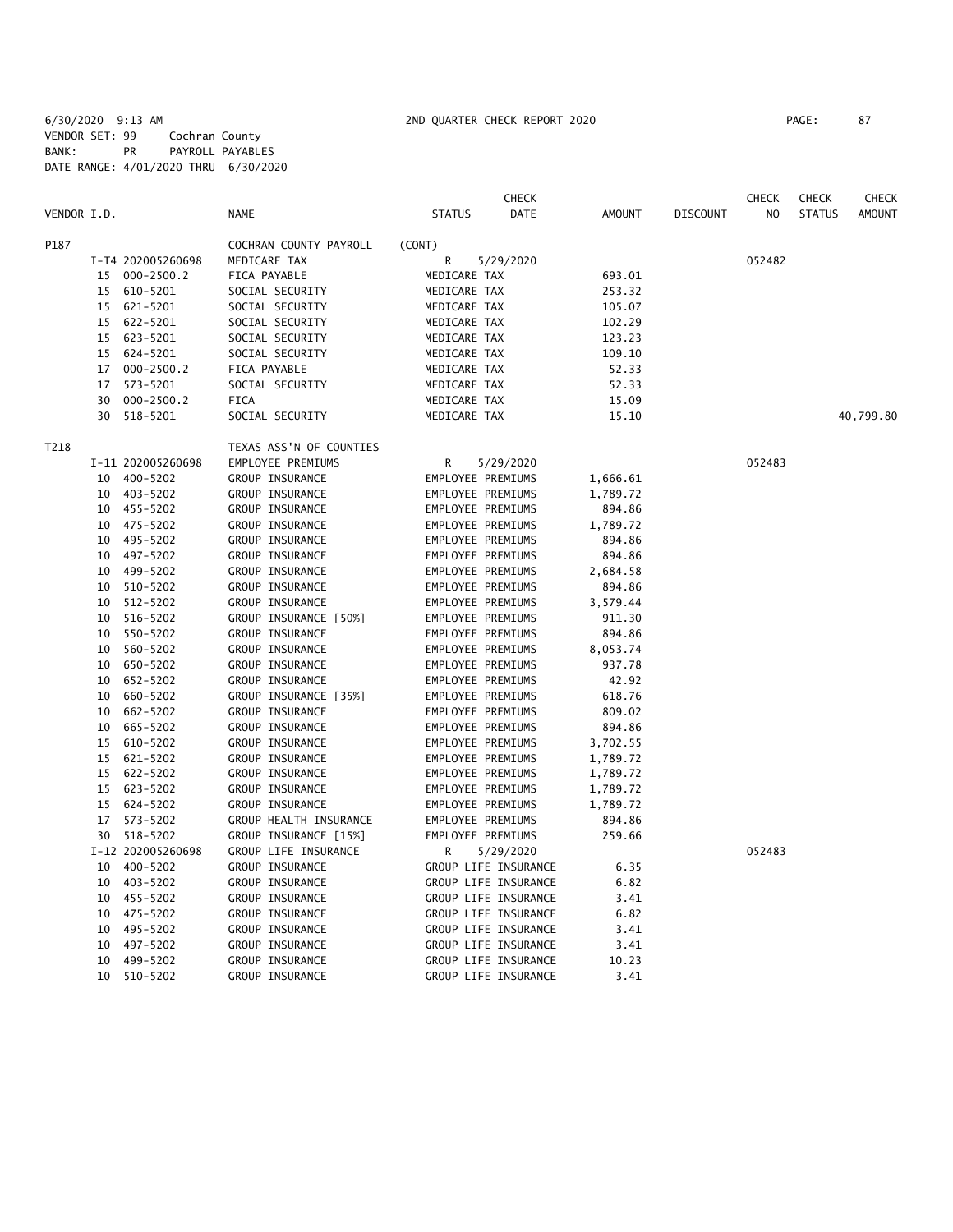6/30/2020 9:13 AM 2ND QUARTER CHECK REPORT 2020 PAGE: 88 VENDOR SET: 99 Cochran County BANK: PR PAYROLL PAYABLES DATE RANGE: 4/01/2020 THRU 6/30/2020

|                  |    |                   |                                |                     | <b>CHECK</b>         |               |                 | <b>CHECK</b>   | <b>CHECK</b>  | <b>CHECK</b>  |
|------------------|----|-------------------|--------------------------------|---------------------|----------------------|---------------|-----------------|----------------|---------------|---------------|
| VENDOR I.D.      |    |                   | <b>NAME</b>                    | <b>STATUS</b>       | <b>DATE</b>          | <b>AMOUNT</b> | <b>DISCOUNT</b> | N <sub>O</sub> | <b>STATUS</b> | <b>AMOUNT</b> |
| T218             |    |                   | TEXAS ASS'N OF COUNTIES        | (CONT)              |                      |               |                 |                |               |               |
|                  |    | I-12 202005260698 | GROUP LIFE INSURANCE           | R                   | 5/29/2020            |               |                 | 052483         |               |               |
|                  | 10 | 512-5202          | GROUP INSURANCE                |                     | GROUP LIFE INSURANCE | 13.64         |                 |                |               |               |
|                  | 10 | 516-5202          | GROUP INSURANCE [50%]          |                     | GROUP LIFE INSURANCE | 3.48          |                 |                |               |               |
|                  | 10 | 550-5202          | GROUP INSURANCE                |                     | GROUP LIFE INSURANCE | 3.41          |                 |                |               |               |
|                  | 10 | 560-5202          | GROUP INSURANCE                |                     | GROUP LIFE INSURANCE | 30.69         |                 |                |               |               |
|                  | 10 | 650-5202          | GROUP INSURANCE                |                     | GROUP LIFE INSURANCE | 3.57          |                 |                |               |               |
|                  | 10 | 652-5202          | GROUP INSURANCE                |                     | GROUP LIFE INSURANCE | 0.16          |                 |                |               |               |
|                  | 10 | 660-5202          | GROUP INSURANCE [35%]          |                     | GROUP LIFE INSURANCE | 2.36          |                 |                |               |               |
|                  | 10 | 662-5202          | GROUP INSURANCE                |                     | GROUP LIFE INSURANCE | 3.09          |                 |                |               |               |
|                  | 10 | 665-5202          | GROUP INSURANCE                |                     | GROUP LIFE INSURANCE | 3.41          |                 |                |               |               |
|                  | 15 | 610-5202          | GROUP INSURANCE                |                     | GROUP LIFE INSURANCE | 14.11         |                 |                |               |               |
|                  | 15 | 621-5202          | GROUP INSURANCE                |                     | GROUP LIFE INSURANCE | 6.82          |                 |                |               |               |
|                  |    | 15 622-5202       | GROUP INSURANCE                |                     | GROUP LIFE INSURANCE | 6.82          |                 |                |               |               |
|                  |    | 15 623-5202       | GROUP INSURANCE                |                     | GROUP LIFE INSURANCE | 6.82          |                 |                |               |               |
|                  |    | 15 624-5202       | GROUP INSURANCE                |                     | GROUP LIFE INSURANCE | 5.63          |                 |                |               |               |
|                  |    | 17 573-5202       | GROUP HEALTH INSURANCE         |                     | GROUP LIFE INSURANCE | 3.41          |                 |                |               |               |
|                  |    | 30 518-5202       | GROUP INSURANCE [15%]          |                     | GROUP LIFE INSURANCE | 0.98          |                 |                |               |               |
|                  |    | I-15 202005260698 | DEPENDENT HEALTH PREM WITHHELD | R                   | 5/29/2020            |               |                 | 052483         |               |               |
|                  | 10 | 000-2500.4        | INSURANCE PAYABLE              |                     | DEPENDENT HEALTH PRE | 1,968.64      |                 |                |               | 42,389.60     |
| C <sub>253</sub> |    |                   | COCHRAN COUNTY MONEY MKT       |                     |                      |               |                 |                |               |               |
|                  |    | I-202005260699    | NON-DEPT SUPP DEATH            | R                   | 5/29/2020            |               |                 | 052484         |               |               |
|                  |    | 10 409-5207       | SUPPLEMENTAL DEATH BENEFITS    | NON-DEPT SUPP DEATH |                      | 1,047.26      |                 |                |               | 1,047.26      |
| A067             |    |                   | AMERICAN FAMILY LIFE ASSURANCE |                     |                      |               |                 |                |               |               |
|                  |    | I-08 202006250700 | MONTHLY PREMIUM                | R                   | 6/30/2020            |               |                 | 052606         |               |               |
|                  | 10 | $000 - 2500.4$    | INSURANCE PAYABLE              | MONTHLY PREMIUM     |                      | 524.04        |                 |                |               |               |
|                  | 15 | $000 - 2500.4$    | INSURANCE PAYABLE              | MONTHLY PREMIUM     |                      | 132.29        |                 |                |               |               |
|                  |    | 30 000-2500.4     | AFLAC                          | MONTHLY PREMIUM     |                      | 10.91         |                 |                |               | 667.24        |
| C091             |    |                   | <b>HUMANA</b>                  |                     |                      |               |                 |                |               |               |
|                  |    | I-17A202006250700 | VISION MONTHLY PREMIUM         | R                   | 6/30/2020            |               |                 | 052607         |               |               |
|                  |    | 10 000-2500.4     | INSURANCE PAYABLE              |                     | VISION MONTHLY PREMI | 32.32         |                 |                |               | 32.32         |
| C <sub>253</sub> |    |                   | COCHRAN COUNTY MONEY MKT       |                     |                      |               |                 |                |               |               |
|                  |    | I-01 202006250700 | RETIREMENT CONTRIBUTIONS       | R                   | 6/30/2020            |               |                 | 052608         |               |               |
|                  |    | 10 000-2500.3     | TCDRS PAYABLE                  |                     | RETIREMENT CONTRIBUT | 8,948.98      |                 |                |               |               |
|                  | 10 | 400-5203          | RETIREMENT                     |                     | RETIREMENT CONTRIBUT | 1,090.56      |                 |                |               |               |
|                  |    | 10 403-5203       | RETIREMENT                     |                     | RETIREMENT CONTRIBUT | 1,161.98      |                 |                |               |               |
|                  | 10 | 435-5203          | RETIREMENT                     |                     | RETIREMENT CONTRIBUT | 231.80        |                 |                |               |               |
|                  | 10 | 455-5203          | RETIREMENT                     |                     | RETIREMENT CONTRIBUT | 520.92        |                 |                |               |               |
|                  | 10 | 475-5203          | RETIREMENT                     |                     | RETIREMENT CONTRIBUT | 1,276.38      |                 |                |               |               |
|                  | 10 | 476-5203          | RETIREMENT                     |                     | RETIREMENT CONTRIBUT | 229.20        |                 |                |               |               |
|                  | 10 | 490-5203.001      | RETIREMENT                     |                     | RETIREMENT CONTRIBUT | 42.41         |                 |                |               |               |
|                  | 10 | 495-5203          | RETIREMENT                     |                     | RETIREMENT CONTRIBUT | 526.84        |                 |                |               |               |
|                  | 10 | 497-5203          | RETIREMENT                     |                     | RETIREMENT CONTRIBUT | 706.01        |                 |                |               |               |
|                  | 10 | 499-5203          | RETIREMENT                     |                     | RETIREMENT CONTRIBUT | 1,330.87      |                 |                |               |               |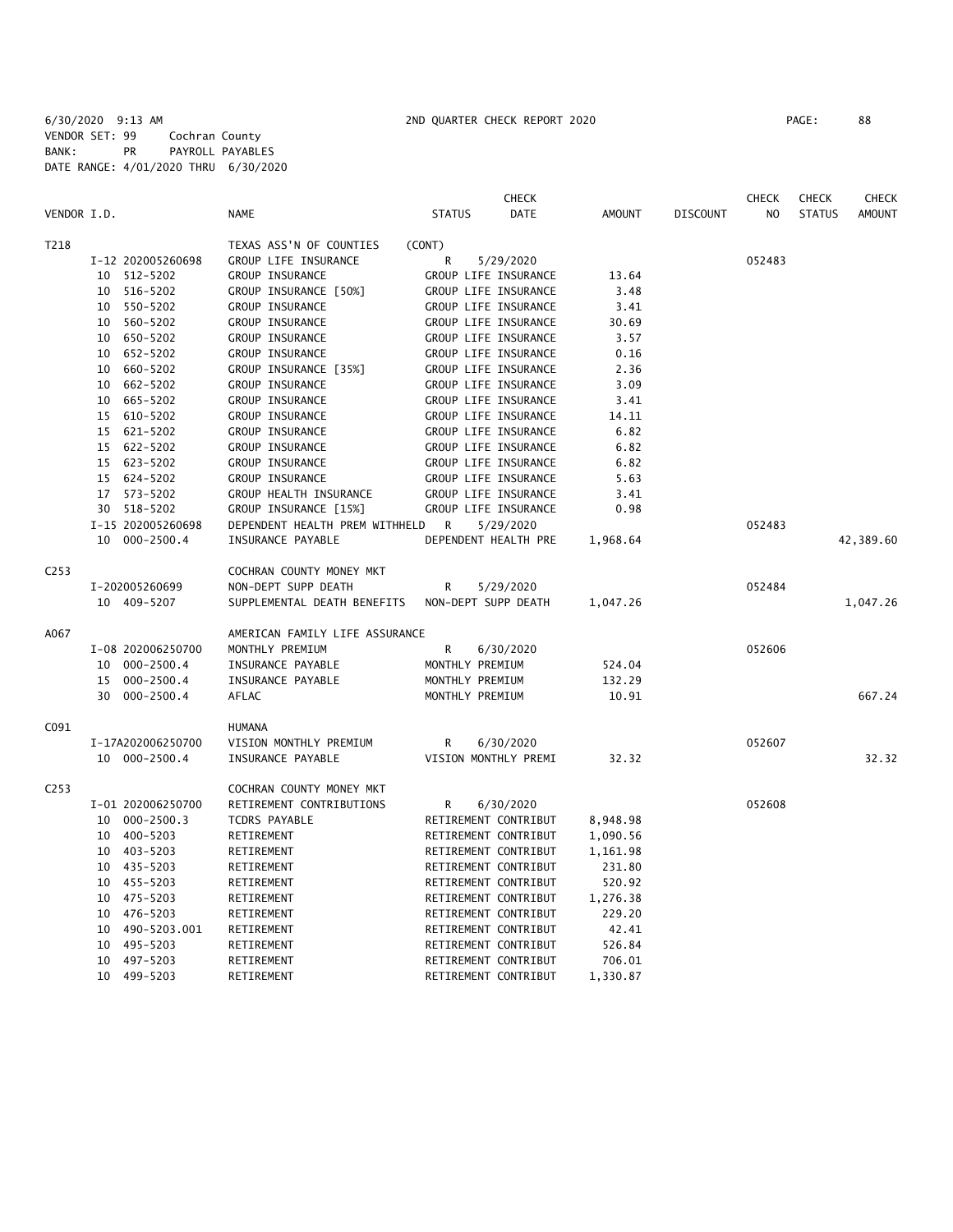|                  |                             |                                | <b>CHECK</b>                 |          |                 | <b>CHECK</b>   | <b>CHECK</b>  | <b>CHECK</b>  |
|------------------|-----------------------------|--------------------------------|------------------------------|----------|-----------------|----------------|---------------|---------------|
| VENDOR I.D.      |                             | <b>NAME</b>                    | <b>STATUS</b><br><b>DATE</b> | AMOUNT   | <b>DISCOUNT</b> | N <sub>O</sub> | <b>STATUS</b> | <b>AMOUNT</b> |
| C <sub>253</sub> |                             | COCHRAN COUNTY MONEY MKT       | (CONT)                       |          |                 |                |               |               |
|                  | I-01 202006250700           | RETIREMENT CONTRIBUTIONS       | R<br>6/30/2020               |          |                 | 052608         |               |               |
|                  | 510-5203<br>10              | RETIREMENT                     | RETIREMENT CONTRIBUT         | 398.75   |                 |                |               |               |
|                  | 512-5203<br>10              | RETIREMENT                     | RETIREMENT CONTRIBUT         | 1,857.37 |                 |                |               |               |
|                  | 516-5203<br>10              | RETIREMENT                     | RETIREMENT CONTRIBUT         | 476.13   |                 |                |               |               |
|                  | 550-5203<br>10              | RETIREMENT                     | RETIREMENT CONTRIBUT         | 427.84   |                 |                |               |               |
|                  | 10 560-5203                 | RETIREMENT                     | RETIREMENT CONTRIBUT         | 4,807.95 |                 |                |               |               |
|                  | 650-5203<br>10              | RETIREMENT                     | RETIREMENT CONTRIBUT         | 403.76   |                 |                |               |               |
|                  | 652-5203<br>10              | RETIREMENT                     | RETIREMENT CONTRIBUT         | 22.92    |                 |                |               |               |
|                  | 660-5203<br>10 <sup>°</sup> | RETIREMENT                     | RETIREMENT CONTRIBUT         | 322.49   |                 |                |               |               |
|                  | 10 662-5203                 | RETIREMENT                     | RETIREMENT CONTRIBUT         | 432.16   |                 |                |               |               |
|                  | 665-5203<br>10              | RETIREMENT                     | RETIREMENT CONTRIBUT         | 353.17   |                 |                |               |               |
|                  | 15 000-2500.3               | TCDRS PAYABLE                  | RETIREMENT CONTRIBUT         | 3,272.88 |                 |                |               |               |
|                  | 610-5203<br>15              | RETIREMENT                     | RETIREMENT CONTRIBUT         | 2,251.62 |                 |                |               |               |
|                  | 15 621-5203                 | RETIREMENT                     | RETIREMENT CONTRIBUT         | 949.53   |                 |                |               |               |
|                  | 15 622-5203                 | RETIREMENT                     | RETIREMENT CONTRIBUT         | 922.34   |                 |                |               |               |
|                  | 15 623-5203                 | RETIREMENT                     | RETIREMENT CONTRIBUT         | 972.80   |                 |                |               |               |
|                  | 624-5203<br>15              | RETIREMENT                     | RETIREMENT CONTRIBUT         | 981.92   |                 |                |               |               |
|                  | 17 000-2500.3               | <b>TCDRS PAYABLE</b>           | RETIREMENT CONTRIBUT         | 252.62   |                 |                |               |               |
|                  | 17 573-5203                 | RETIREMENT                     | RETIREMENT CONTRIBUT         | 469.15   |                 |                |               |               |
|                  | $000 - 2500.3$<br>30        | <b>TCDRS</b>                   | RETIREMENT CONTRIBUT         | 72.92    |                 |                |               |               |
|                  | 518-5203<br>30              | RETIREMENT                     | RETIREMENT CONTRIBUT         | 135.43   |                 |                |               | 35,849.70     |
|                  |                             |                                |                              |          |                 |                |               |               |
| C300             |                             | COCHRAN COUNTY SCHOOLS FEDERAL |                              |          |                 |                |               |               |
|                  | I-18A202006250700           | MONTHLY PREMUIM                | R<br>6/30/2020               |          |                 | 052609         |               |               |
|                  | 10 000-2500.4               | INSURANCE PAYABLE              | MONTHLY PREMUIM              | 9,880.16 |                 |                |               |               |
|                  | 15 000-2500.4               | INSURANCE PAYABLE              | MONTHLY PREMUIM              | 1,143.10 |                 |                |               |               |
|                  | 30<br>000-2500.4            | AFLAC                          | MONTHLY PREMUIM              | 93.03    |                 |                |               | 11, 116.29    |
|                  |                             |                                |                              |          |                 |                |               |               |
| NO17             |                             | NATIONAL FARM LIFE             |                              |          |                 |                |               |               |
|                  | I-05 202006250700           | NFL PREMIUM                    | 6/30/2020<br>R               |          |                 | 052610         |               |               |
|                  | 10 000-2500.4               | INSURANCE PAYABLE              | NFL PREMIUM                  | 40.90    |                 |                |               |               |
|                  | I-05A202006250700           | AFTER TAX PREM                 | R<br>6/30/2020               |          |                 | 052610         |               |               |
|                  | 10 000-2500.4               | INSURANCE PAYABLE              | AFTER TAX PREM               | 114.21   |                 |                |               |               |
|                  | 15 000-2500.4               | INSURANCE PAYABLE              | AFTER TAX PREM               | 127.67   |                 |                |               | 282.78        |
| N060             |                             | NATIONWIDE RETIREMENT SOL      |                              |          |                 |                |               |               |
|                  | I-04 202006250700           | DEFERRED COMP WITHHELD         | R<br>6/30/2020               |          |                 | 052611         |               |               |
|                  | 10 000-2500.7               | PEBSCO DEF COMP PAYABLE        | DEFERRED COMP WITHHE         | 1,292.30 |                 |                |               |               |
|                  | 15 000-2500.7               | PEBSCO DEF COMP PAYABLE        | DEFERRED COMP WITHHE         | 251.88   |                 |                |               |               |
|                  | 30 000-2500.7               | D.C.                           | DEFERRED COMP WITHHE         | 10.82    |                 |                |               | 1,555.00      |
| 0029             |                             | OFFICE OF THE ATTORNEY GE      |                              |          |                 |                |               |               |
|                  | I-CDH202006250700           | CAUSE#233-534019-13            | 6/30/2020<br>R               |          |                 | 052612         |               |               |
|                  | 10 000-2500.8               | CHILD SUPPORT PAYABLE          | CAUSE#233-534019-13          | 557.87   |                 |                |               | 557.87        |
|                  |                             |                                |                              |          |                 |                |               |               |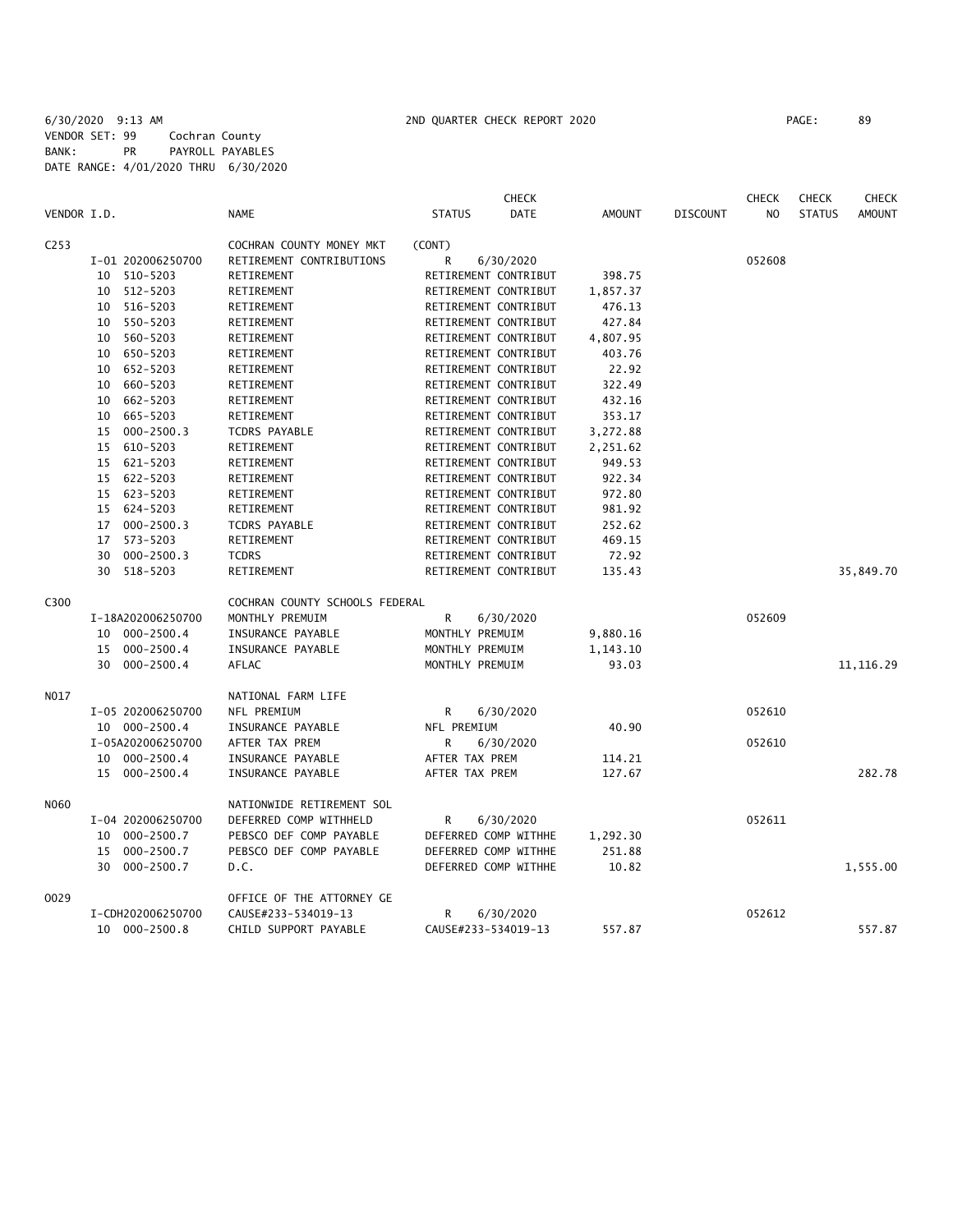|             |    |                   |                           |               | <b>CHECK</b>         |               |                 | <b>CHECK</b>   | <b>CHECK</b>  | CHECK         |
|-------------|----|-------------------|---------------------------|---------------|----------------------|---------------|-----------------|----------------|---------------|---------------|
| VENDOR I.D. |    |                   | <b>NAME</b>               | <b>STATUS</b> | DATE                 | <b>AMOUNT</b> | <b>DISCOUNT</b> | N <sub>O</sub> | <b>STATUS</b> | <b>AMOUNT</b> |
| P187        |    |                   | COCHRAN COUNTY PAYROLL TA |               |                      |               |                 |                |               |               |
|             |    | I-T1 202006250700 | FEDERAL INCOME TAX W/H    | R             | 6/30/2020            |               |                 | 052613         |               |               |
|             | 10 | $000 - 2500.1$    | WITHHOLDING TAX PAYABLE   |               | FEDERAL INCOME TAX W | 10,311.68     |                 |                |               |               |
|             | 15 | 000-2500.1        | WITHHOLDING TAX PAYABLE   |               | FEDERAL INCOME TAX W | 3,447.07      |                 |                |               |               |
|             | 17 | $000 - 2500.1$    | WITHHOLDING TAX PAYABLE   |               | FEDERAL INCOME TAX W | 250.66        |                 |                |               |               |
|             |    | 30 000-2500.1     | FEDERAL WITHOLDING        |               | FEDERAL INCOME TAX W | 120.77        |                 |                |               |               |
|             |    | I-T3 202006250700 | FICA TAX                  | R             | 6/30/2020            |               |                 | 052613         |               |               |
|             | 10 | $000 - 2500.2$    | FICA PAYABLE              | FICA TAX      |                      | 7,837.15      |                 |                |               |               |
|             | 10 | 400-5201          | SOCIAL SECURITY           | FICA TAX      |                      | 520.11        |                 |                |               |               |
|             | 10 | 403-5201          | SOCIAL SECURITY           | FICA TAX      |                      | 474.43        |                 |                |               |               |
|             | 10 | 435-5201          | SOCIAL SECURITY           | FICA TAX      |                      | 110.55        |                 |                |               |               |
|             | 10 | 455-5201          | SOCIAL SECURITY           | FICA TAX      |                      | 248.44        |                 |                |               |               |
|             | 10 | 475-5201          | SOCIAL SECURITY           | FICA TAX      |                      | 547.71        |                 |                |               |               |
|             | 10 | 476-5201          | SOCIAL SECURITY           | FICA TAX      |                      | 109.31        |                 |                |               |               |
|             | 10 | 490-5201.001      | SOCIAL SECURITY FICA      | FICA TAX      |                      | 20.23         |                 |                |               |               |
|             | 10 | 495-5201          | SOCIAL SECURITY           | FICA TAX      |                      | 248.89        |                 |                |               |               |
|             | 10 | 497-5201          | SOCIAL SECURITY           | FICA TAX      |                      | 336.71        |                 |                |               |               |
|             | 10 | 499-5201          | SOCIAL SECURITY           | FICA TAX      |                      | 631.90        |                 |                |               |               |
|             | 10 | 510-5201          | SOCIAL SECURITY           | FICA TAX      |                      | 190.17        |                 |                |               |               |
|             | 10 | 512-5201          | SOCIAL SECURITY           | FICA TAX      |                      | 878.79        |                 |                |               |               |
|             | 10 | 516-5201          | SOCIAL SECURITY           | FICA TAX      |                      | 226.41        |                 |                |               |               |
|             | 10 | 550-5201          | SOCIAL SECURITY           | FICA TAX      |                      | 204.05        |                 |                |               |               |
|             | 10 | 560-5201          | SOCIAL SECURITY           | FICA TAX      |                      | 2,293.03      |                 |                |               |               |
|             | 10 | 650-5201          | SOCIAL SECURITY           | FICA TAX      |                      | 192.56        |                 |                |               |               |
|             | 10 | 652-5201          | SOCIAL SECURITY           | FICA TAX      |                      | 10.93         |                 |                |               |               |
|             | 10 | 660-5201          | SOCIAL SECURITY           | FICA TAX      |                      | 153.56        |                 |                |               |               |
|             | 10 | 662-5201          | SOCIAL SECURITY           | FICA TAX      |                      | 206.11        |                 |                |               |               |
|             | 10 | 665-5201          | SOCIAL SECURITY           | FICA TAX      |                      | 233.26        |                 |                |               |               |
|             | 15 | $000 - 2500.2$    | FICA PAYABLE              | FICA TAX      |                      | 2,912.90      |                 |                |               |               |
|             | 15 | 610-5201          | SOCIAL SECURITY           | FICA TAX      |                      | 1,073.86      |                 |                |               |               |
|             | 15 | 621-5201          | SOCIAL SECURITY           | FICA TAX      |                      | 449.30        |                 |                |               |               |
|             | 15 | 622-5201          | SOCIAL SECURITY           | FICA TAX      |                      | 439.88        |                 |                |               |               |
|             | 15 | 623-5201          | SOCIAL SECURITY           | FICA TAX      |                      | 483.39        |                 |                |               |               |
|             | 15 | 624-5201          | SOCIAL SECURITY           | FICA TAX      |                      | 466.47        |                 |                |               |               |
|             | 17 | $000 - 2500.2$    | FICA PAYABLE              | FICA TAX      |                      | 223.75        |                 |                |               |               |
|             | 17 | 573-5201          | SOCIAL SECURITY           | FICA TAX      |                      | 223.75        |                 |                |               |               |
|             | 30 | $000 - 2500.2$    | <b>FICA</b>               | FICA TAX      |                      | 64.47         |                 |                |               |               |
|             |    | 30 518-5201       | SOCIAL SECURITY           | FICA TAX      |                      | 64.47         |                 |                |               |               |
|             |    | I-T4 202006250700 | MEDICARE TAX              | R             | 6/30/2020            |               |                 | 052613         |               |               |
|             | 10 | $000 - 2500.2$    | FICA PAYABLE              | MEDICARE TAX  |                      | 1,832.89      |                 |                |               |               |
|             | 10 | 400-5201          | SOCIAL SECURITY           | MEDICARE TAX  |                      | 121.63        |                 |                |               |               |
|             | 10 | 403-5201          | SOCIAL SECURITY           | MEDICARE TAX  |                      | 110.96        |                 |                |               |               |
|             | 10 | 435-5201          | SOCIAL SECURITY           | MEDICARE TAX  |                      | 25.86         |                 |                |               |               |
|             | 10 | 455-5201          | SOCIAL SECURITY           | MEDICARE TAX  |                      | 58.10         |                 |                |               |               |
|             | 10 | 475-5201          | SOCIAL SECURITY           | MEDICARE TAX  |                      | 128.09        |                 |                |               |               |
|             | 10 | 476-5201          | SOCIAL SECURITY           | MEDICARE TAX  |                      | 25.57         |                 |                |               |               |
|             | 10 | 490-5201.001      | SOCIAL SECURITY FICA      | MEDICARE TAX  |                      | 4.73          |                 |                |               |               |
|             | 10 | 495-5201          | SOCIAL SECURITY           | MEDICARE TAX  |                      | 58.21         |                 |                |               |               |
|             |    |                   |                           |               |                      |               |                 |                |               |               |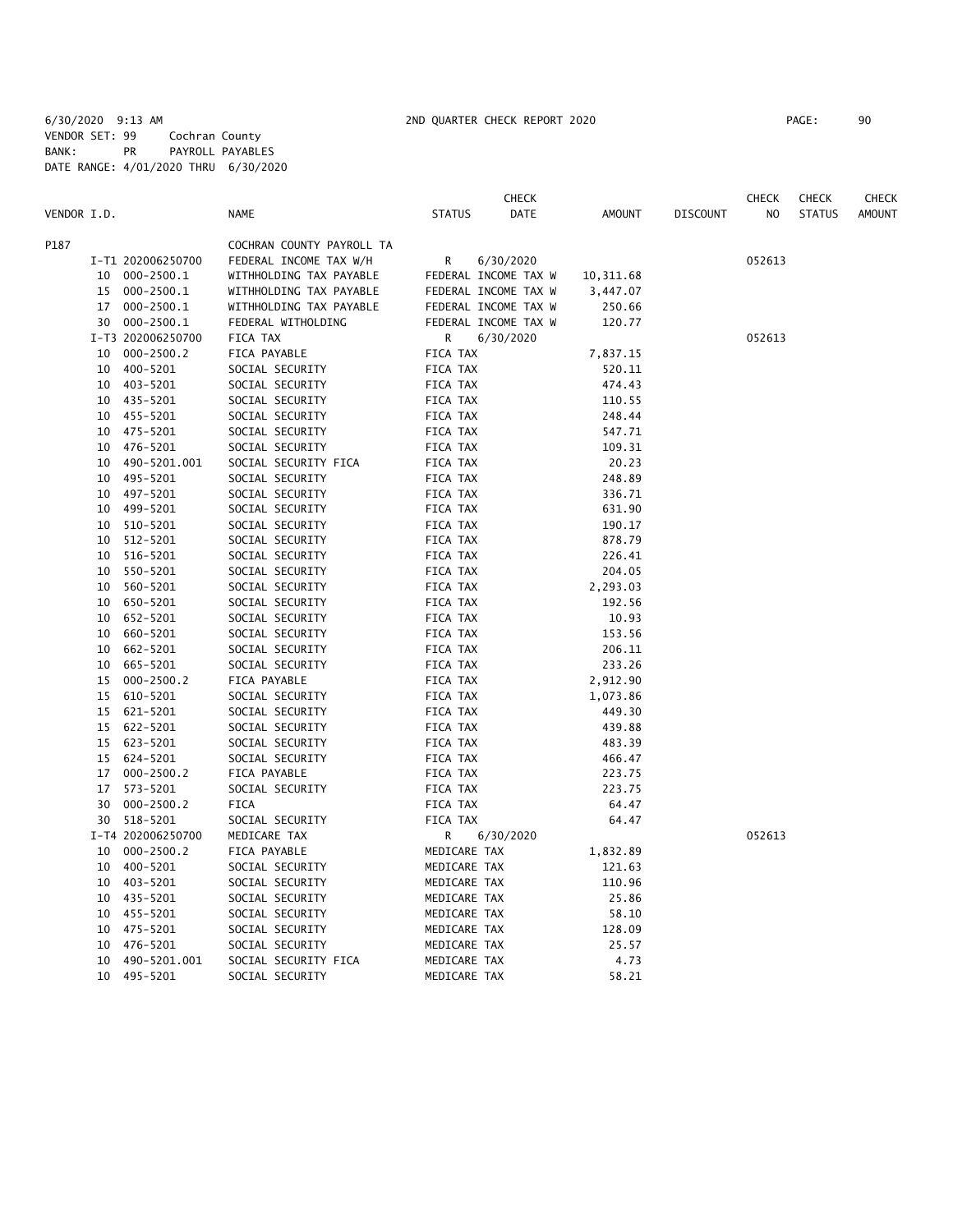6/30/2020 9:13 AM 2ND QUARTER CHECK REPORT 2020 PAGE: 91 VENDOR SET: 99 Cochran County BANK: PR PAYROLL PAYABLES DATE RANGE: 4/01/2020 THRU 6/30/2020

|             |    |                   |                         |                   | CHECK     |               |                 | <b>CHECK</b>   | <b>CHECK</b>  | <b>CHECK</b>  |
|-------------|----|-------------------|-------------------------|-------------------|-----------|---------------|-----------------|----------------|---------------|---------------|
| VENDOR I.D. |    |                   | <b>NAME</b>             | <b>STATUS</b>     | DATE      | <b>AMOUNT</b> | <b>DISCOUNT</b> | N <sub>O</sub> | <b>STATUS</b> | <b>AMOUNT</b> |
| P187        |    |                   | COCHRAN COUNTY PAYROLL  | (CONT)            |           |               |                 |                |               |               |
|             |    | I-T4 202006250700 | MEDICARE TAX            | R                 | 6/30/2020 |               |                 | 052613         |               |               |
|             | 10 | 497-5201          | SOCIAL SECURITY         | MEDICARE TAX      |           | 78.75         |                 |                |               |               |
|             | 10 | 499-5201          | SOCIAL SECURITY         | MEDICARE TAX      |           | 147.78        |                 |                |               |               |
|             | 10 | 510-5201          | SOCIAL SECURITY         | MEDICARE TAX      |           | 44.48         |                 |                |               |               |
|             | 10 | 512-5201          | SOCIAL SECURITY         | MEDICARE TAX      |           | 205.52        |                 |                |               |               |
|             | 10 | 516-5201          | SOCIAL SECURITY         | MEDICARE TAX      |           | 52.96         |                 |                |               |               |
|             | 10 | 550-5201          | SOCIAL SECURITY         | MEDICARE TAX      |           | 47.72         |                 |                |               |               |
|             | 10 | 560-5201          | SOCIAL SECURITY         | MEDICARE TAX      |           | 536.27        |                 |                |               |               |
|             | 10 | 650-5201          | SOCIAL SECURITY         | MEDICARE TAX      |           | 45.04         |                 |                |               |               |
|             | 10 | 652-5201          | SOCIAL SECURITY         | MEDICARE TAX      |           | 2.56          |                 |                |               |               |
|             | 10 | 660-5201          | SOCIAL SECURITY         | MEDICARE TAX      |           | 35.91         |                 |                |               |               |
|             | 10 | 662-5201          | SOCIAL SECURITY         | MEDICARE TAX      |           | 48.20         |                 |                |               |               |
|             | 10 | 665-5201          | SOCIAL SECURITY         | MEDICARE TAX      |           | 54.55         |                 |                |               |               |
|             | 15 | $000 - 2500.2$    | FICA PAYABLE            | MEDICARE TAX      |           | 681.24        |                 |                |               |               |
|             | 15 | 610-5201          | SOCIAL SECURITY         | MEDICARE TAX      |           | 251.15        |                 |                |               |               |
|             | 15 | 621-5201          | SOCIAL SECURITY         | MEDICARE TAX      |           | 105.07        |                 |                |               |               |
|             | 15 | 622-5201          | SOCIAL SECURITY         | MEDICARE TAX      |           | 102.87        |                 |                |               |               |
|             | 15 | 623-5201          | SOCIAL SECURITY         | MEDICARE TAX      |           | 113.05        |                 |                |               |               |
|             | 15 | 624-5201          | SOCIAL SECURITY         | MEDICARE TAX      |           | 109.10        |                 |                |               |               |
|             | 17 | $000 - 2500.2$    | FICA PAYABLE            | MEDICARE TAX      |           | 52.33         |                 |                |               |               |
|             | 17 | 573-5201          | SOCIAL SECURITY         | MEDICARE TAX      |           | 52.33         |                 |                |               |               |
|             | 30 | $000 - 2500.2$    | <b>FICA</b>             | MEDICARE TAX      |           | 15.07         |                 |                |               |               |
|             | 30 | 518-5201          | SOCIAL SECURITY         | MEDICARE TAX      |           | 15.07         |                 |                |               | 41,369.78     |
| T218        |    |                   | TEXAS ASS'N OF COUNTIES |                   |           |               |                 |                |               |               |
|             |    | I-11 202006250700 | EMPLOYEE PREMIUMS       | R                 | 6/30/2020 |               |                 | 052614         |               |               |
|             | 10 | 400-5202          | GROUP INSURANCE         | EMPLOYEE PREMIUMS |           | 1,666.61      |                 |                |               |               |
|             | 10 | 403-5202          | GROUP INSURANCE         | EMPLOYEE PREMIUMS |           | 1,789.72      |                 |                |               |               |
|             | 10 | 455-5202          | GROUP INSURANCE         | EMPLOYEE PREMIUMS |           | 894.86        |                 |                |               |               |
|             | 10 | 475-5202          | GROUP INSURANCE         | EMPLOYEE PREMIUMS |           | 1,789.72      |                 |                |               |               |
|             | 10 | 495-5202          | GROUP INSURANCE         | EMPLOYEE PREMIUMS |           | 894.86        |                 |                |               |               |
|             | 10 | 497-5202          | GROUP INSURANCE         | EMPLOYEE PREMIUMS |           | 894.86        |                 |                |               |               |
|             | 10 | 499-5202          | <b>GROUP INSURANCE</b>  | EMPLOYEE PREMIUMS |           | 2,684.58      |                 |                |               |               |
|             | 10 | 510-5202          | GROUP INSURANCE         | EMPLOYEE PREMIUMS |           | 894.86        |                 |                |               |               |
|             | 10 | 512-5202          | GROUP INSURANCE         | EMPLOYEE PREMIUMS |           | 3,579.44      |                 |                |               |               |
|             | 10 | 516-5202          | GROUP INSURANCE [50%]   | EMPLOYEE PREMIUMS |           | 911.30        |                 |                |               |               |
|             | 10 | 550-5202          | GROUP INSURANCE         | EMPLOYEE PREMIUMS |           | 894.86        |                 |                |               |               |
|             | 10 | 560-5202          | GROUP INSURANCE         | EMPLOYEE PREMIUMS |           | 8,053.74      |                 |                |               |               |
|             | 10 | 650-5202          | GROUP INSURANCE         | EMPLOYEE PREMIUMS |           | 937.78        |                 |                |               |               |
|             | 10 | 652-5202          | GROUP INSURANCE         | EMPLOYEE PREMIUMS |           | 42.92         |                 |                |               |               |
|             | 10 | 660-5202          | GROUP INSURANCE [35%]   | EMPLOYEE PREMIUMS |           | 618.76        |                 |                |               |               |
|             | 10 | 662-5202          | GROUP INSURANCE         | EMPLOYEE PREMIUMS |           | 809.02        |                 |                |               |               |
|             | 10 | 665-5202          | GROUP INSURANCE         | EMPLOYEE PREMIUMS |           | 894.86        |                 |                |               |               |
|             | 15 | 610-5202          | GROUP INSURANCE         | EMPLOYEE PREMIUMS |           | 3,702.55      |                 |                |               |               |
|             | 15 | 621-5202          | GROUP INSURANCE         | EMPLOYEE PREMIUMS |           | 1,789.72      |                 |                |               |               |
|             | 15 | 622-5202          | GROUP INSURANCE         | EMPLOYEE PREMIUMS |           | 1,789.72      |                 |                |               |               |
|             | 15 | $623 - 5202$      | GROUP INSURANCE         | EMPLOYEE PREMIUMS |           | 1,789.72      |                 |                |               |               |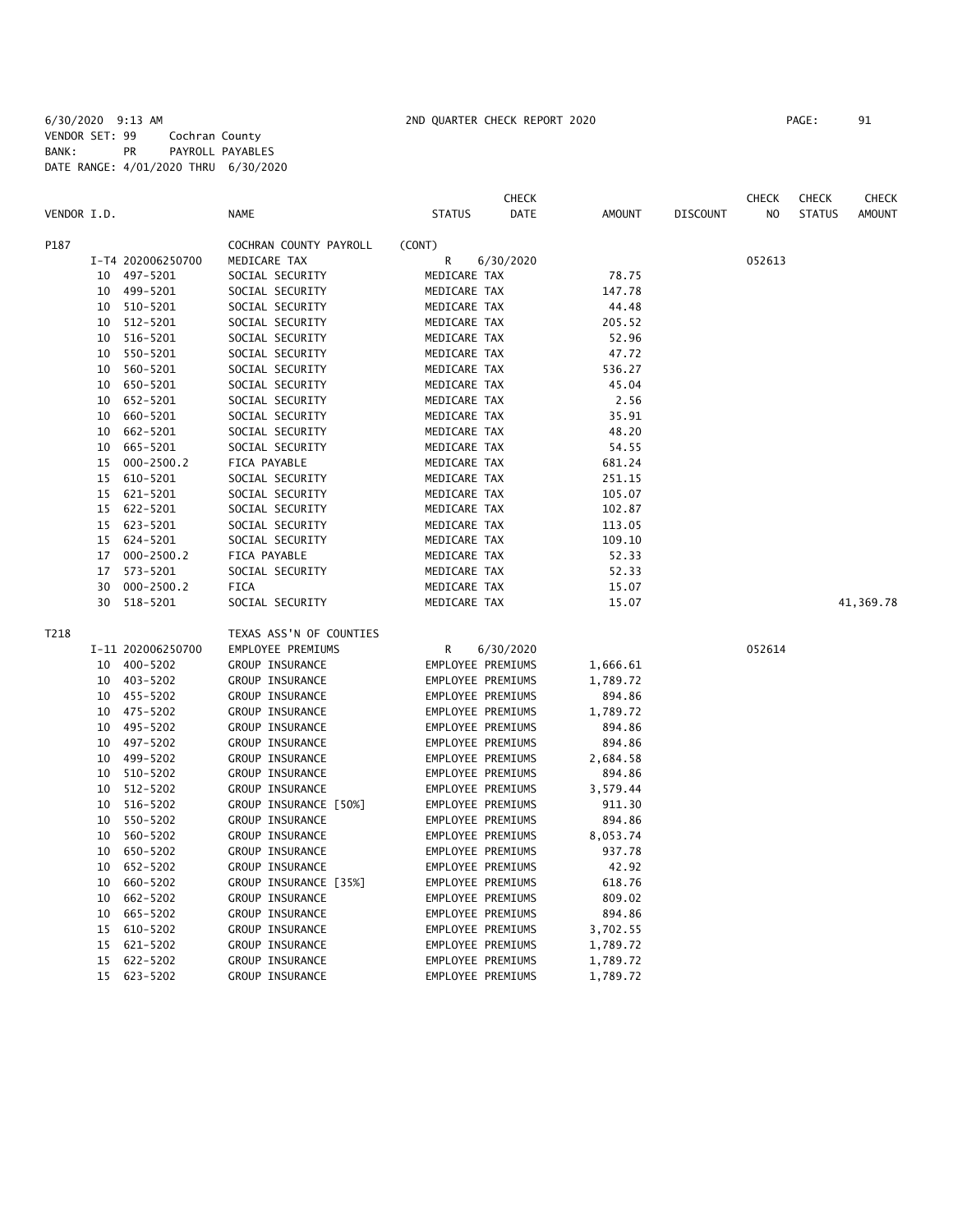|                  |    |                   |                                  |                   | <b>CHECK</b>         |          |                 | <b>CHECK</b>   | <b>CHECK</b>  | <b>CHECK</b>  |
|------------------|----|-------------------|----------------------------------|-------------------|----------------------|----------|-----------------|----------------|---------------|---------------|
| VENDOR I.D.      |    |                   | <b>NAME</b>                      | <b>STATUS</b>     | <b>DATE</b>          | AMOUNT   | <b>DISCOUNT</b> | N <sub>O</sub> | <b>STATUS</b> | <b>AMOUNT</b> |
| T218             |    |                   | TEXAS ASS'N OF COUNTIES          | (CONT)            |                      |          |                 |                |               |               |
|                  |    | I-11 202006250700 | EMPLOYEE PREMIUMS                | R                 | 6/30/2020            |          |                 | 052614         |               |               |
|                  |    | 15 624-5202       | GROUP INSURANCE                  | EMPLOYEE PREMIUMS |                      | 1,789.72 |                 |                |               |               |
|                  |    | 17 573-5202       | GROUP HEALTH INSURANCE           | EMPLOYEE PREMIUMS |                      | 894.86   |                 |                |               |               |
|                  |    | 30 518-5202       | GROUP INSURANCE [15%]            | EMPLOYEE PREMIUMS |                      | 259.66   |                 |                |               |               |
|                  |    | I-12 202006250700 | GROUP LIFE INSURANCE             | R                 | 6/30/2020            |          |                 | 052614         |               |               |
|                  | 10 | 400-5202          | GROUP INSURANCE                  |                   | GROUP LIFE INSURANCE | 6.35     |                 |                |               |               |
|                  |    | 10 403-5202       | GROUP INSURANCE                  |                   | GROUP LIFE INSURANCE | 6.82     |                 |                |               |               |
|                  |    | 10 455-5202       | GROUP INSURANCE                  |                   | GROUP LIFE INSURANCE | 3.41     |                 |                |               |               |
|                  | 10 | 475-5202          | GROUP INSURANCE                  |                   | GROUP LIFE INSURANCE | 6.82     |                 |                |               |               |
|                  | 10 | 495-5202          | GROUP INSURANCE                  |                   | GROUP LIFE INSURANCE | 3.41     |                 |                |               |               |
|                  | 10 | 497-5202          | GROUP INSURANCE                  |                   | GROUP LIFE INSURANCE | 3.41     |                 |                |               |               |
|                  | 10 | 499-5202          | GROUP INSURANCE                  |                   | GROUP LIFE INSURANCE | 10.23    |                 |                |               |               |
|                  | 10 | 510-5202          | GROUP INSURANCE                  |                   | GROUP LIFE INSURANCE | 3.41     |                 |                |               |               |
|                  | 10 | $512 - 5202$      | GROUP INSURANCE                  |                   | GROUP LIFE INSURANCE | 13.64    |                 |                |               |               |
|                  |    | 10 516-5202       | GROUP INSURANCE [50%]            |                   | GROUP LIFE INSURANCE | 3.48     |                 |                |               |               |
|                  | 10 | 550-5202          | GROUP INSURANCE                  |                   | GROUP LIFE INSURANCE | 3.41     |                 |                |               |               |
|                  | 10 | 560-5202          | GROUP INSURANCE                  |                   | GROUP LIFE INSURANCE | 30.69    |                 |                |               |               |
|                  | 10 | 650-5202          | GROUP INSURANCE                  |                   | GROUP LIFE INSURANCE | 3.57     |                 |                |               |               |
|                  | 10 | 652-5202          | GROUP INSURANCE                  |                   | GROUP LIFE INSURANCE | 0.16     |                 |                |               |               |
|                  | 10 | 660-5202          | GROUP INSURANCE [35%]            |                   | GROUP LIFE INSURANCE | 2.36     |                 |                |               |               |
|                  | 10 | 662-5202          | GROUP INSURANCE                  |                   | GROUP LIFE INSURANCE | 3.09     |                 |                |               |               |
|                  | 10 | 665-5202          | GROUP INSURANCE                  |                   | GROUP LIFE INSURANCE | 3.41     |                 |                |               |               |
|                  |    | 15 610-5202       | GROUP INSURANCE                  |                   | GROUP LIFE INSURANCE | 14.11    |                 |                |               |               |
|                  |    | 15 621-5202       | GROUP INSURANCE                  |                   | GROUP LIFE INSURANCE | 6.82     |                 |                |               |               |
|                  |    | 15 622-5202       | GROUP INSURANCE                  |                   | GROUP LIFE INSURANCE | 6.82     |                 |                |               |               |
|                  |    | 15 623-5202       | GROUP INSURANCE                  |                   | GROUP LIFE INSURANCE | 6.82     |                 |                |               |               |
|                  |    | 15 624-5202       | GROUP INSURANCE                  |                   | GROUP LIFE INSURANCE | 5.63     |                 |                |               |               |
|                  | 17 | 573-5202          | GROUP HEALTH INSURANCE           |                   | GROUP LIFE INSURANCE | 3.41     |                 |                |               |               |
|                  |    | 30 518-5202       | GROUP INSURANCE [15%]            |                   | GROUP LIFE INSURANCE | 0.98     |                 |                |               |               |
|                  |    | I-15 202006250700 | DEPENDENT HEALTH PREM WITHHELD R |                   | 6/30/2020            |          |                 | 052614         |               |               |
|                  |    | 10 000-2500.4     | INSURANCE PAYABLE                |                   | DEPENDENT HEALTH PRE | 1,968.64 |                 |                |               | 42,389.60     |
| C <sub>253</sub> |    |                   | COCHRAN COUNTY MONEY MKT         |                   |                      |          |                 |                |               |               |
|                  |    | I-202006250701    | NON-DEPT SUPP DEATH              | R                 | 6/30/2020            |          |                 | 052615         |               |               |
|                  |    | 10 409-5207       | SUPPLEMENTAL DEATH BENEFITS      |                   | NON-DEPT SUPP DEATH/ | 1,057.57 |                 |                |               | 1,057.57      |

| TOTALS * *<br>* * | N <sub>O</sub>                       | INVOICE AMOUNT       | <b>DISCOUNTS</b> | CHECK AMOUNT |
|-------------------|--------------------------------------|----------------------|------------------|--------------|
| REGULAR CHECKS:   | 30                                   | 408,829.65           | 0.00             | 408,829.65   |
| HAND CHECKS:      | 0                                    | 0.00                 | 0.00             | 0.00         |
| DRAFTS:           | 0                                    | 0.00                 | 0.00             | 0.00         |
| EFT:              | 0                                    | 0.00                 | 0.00             | 0.00         |
| NON CHECKS:       | 0                                    | 0.00                 | 0.00             | 0.00         |
| VOID CHECKS:      | 0 VOID DEBITS<br><b>VOID CREDITS</b> | 0.00<br>0.00<br>0.00 | 0.00             |              |

TOTAL ERRORS: 0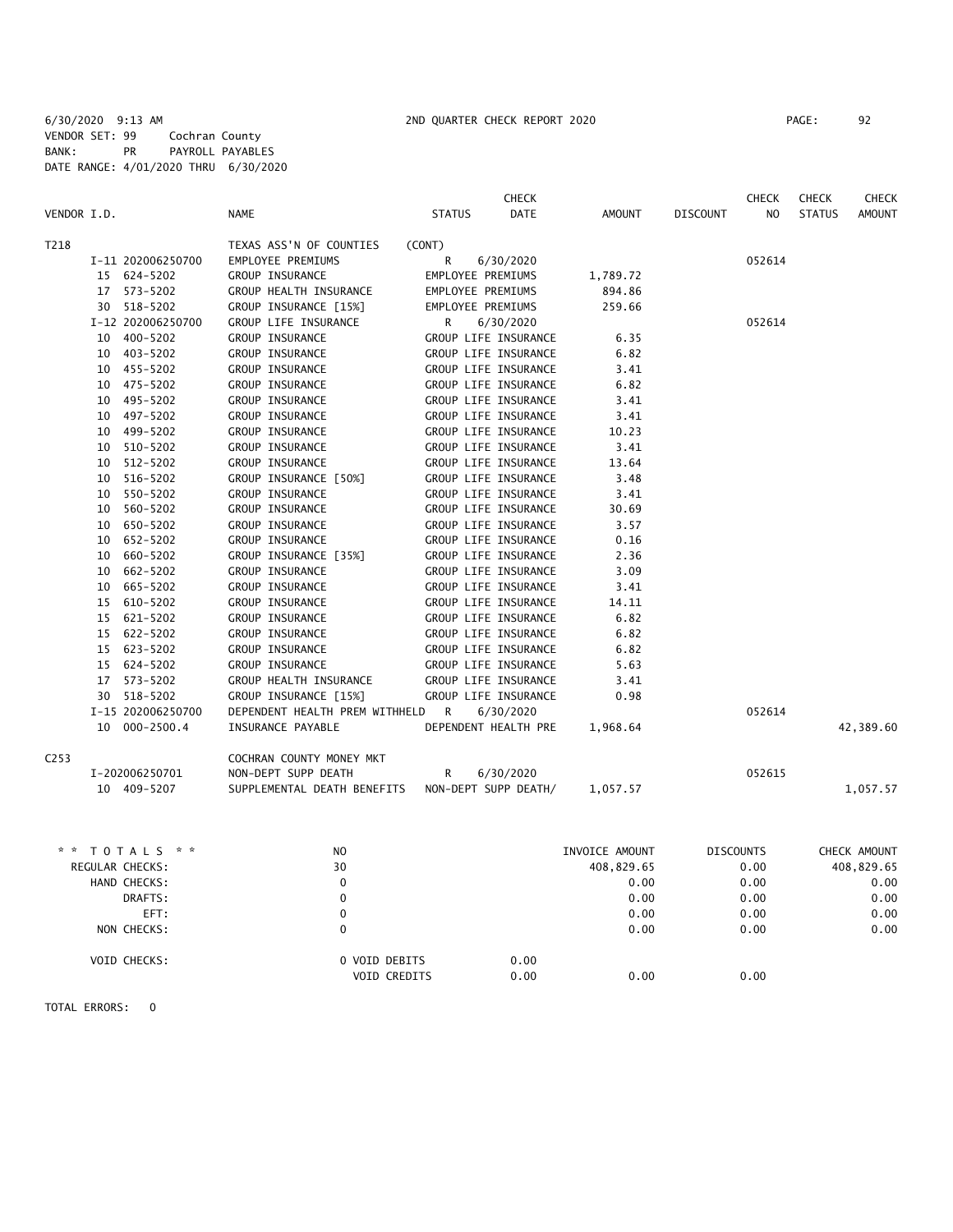6/30/2020 9:13 AM 2ND QUARTER CHECK REPORT 2020 PAGE: 93 VENDOR SET: 99 Cochran County BANK: PR PAYROLL PAYABLES DATE RANGE: 4/01/2020 THRU 6/30/2020

| G/L ACCOUNT          | NAME                        | AMOUNT    |
|----------------------|-----------------------------|-----------|
|                      |                             |           |
| 10<br>000-2500.1     | WITHHOLDING TAX PAYABLE     | 32,007.37 |
| 10<br>$000 - 2500.2$ | FICA PAYABLE                | 29,861.72 |
| 10<br>$000 - 2500.3$ | TCDRS PAYABLE               | 27,534.04 |
| 10<br>$000 - 2500.4$ | INSURANCE PAYABLE           | 36,657.43 |
| $000 - 2500.7$<br>10 | PEBSCO DEF COMP PAYABLE     | 3,876.90  |
| 10<br>$000 - 2500.8$ | CHILD SUPPORT PAYABLE       | 1,673.61  |
| 10<br>400-5201       | SOCIAL SECURITY             | 1,921.27  |
| 10<br>400-5202       | GROUP INSURANCE             | 5,018.88  |
| 10<br>400-5203       | RETIREMENT                  | 3,266.22  |
| 10<br>403-5201       | SOCIAL SECURITY             | 1,721.03  |
| 10<br>403-5202       | GROUP INSURANCE             | 5,389.62  |
| 10<br>403-5203       | RETIREMENT                  | 3,426.24  |
| 10<br>409-5207       | SUPPLEMENTAL DEATH BENEFITS | 3,235.26  |
| 10<br>435-5201       | SOCIAL SECURITY             | 409.23    |
| 10<br>435-5203       | RETIREMENT                  | 695.40    |
| 10<br>455-5201       | SOCIAL SECURITY             | 919.62    |
| 10<br>455-5202       | GROUP INSURANCE             | 2,694.81  |
| 10<br>455-5203       | RETIREMENT                  | 1,562.76  |
| 10<br>475-5201       | SOCIAL SECURITY             | 2,108.40  |
| 10<br>475-5202       | GROUP INSURANCE             | 5,389.62  |
| 10<br>475-5203       | RETIREMENT                  | 3,838.84  |
| 10<br>476-5201       | SOCIAL SECURITY             | 404.64    |
| 10<br>476-5203       | RETIREMENT                  | 687.60    |
| 10<br>490-5201       | SOCIAL SECURITY             | 21.23     |
| 10<br>490-5201.001   | SOCIAL SECURITY FICA        | 106.87    |
| 10<br>490-5203.001   | RETIREMENT                  | 181.60    |
| 10<br>495-5201       | SOCIAL SECURITY             | 921.30    |
| 10<br>495-5202       | <b>GROUP INSURANCE</b>      | 2,694.81  |
| 10<br>495-5203       | RETIREMENT                  | 1,580.52  |
| 10<br>497-5201       | SOCIAL SECURITY             | 1,227.26  |
| 10<br>497-5202       | GROUP INSURANCE             | 2,694.81  |
| 10<br>497-5203       | RETIREMENT                  | 2,085.52  |
| 10<br>499-5201       | SOCIAL SECURITY             | 2,349.89  |
| 10<br>499-5202       | GROUP INSURANCE             | 8,084.43  |
| 10<br>499-5203       | RETIREMENT                  | 4,011.04  |
| 10<br>510-5201       | SOCIAL SECURITY             | 703.62    |
| 10<br>510-5202       | GROUP INSURANCE             | 2,694.81  |
| 10<br>510-5203       | RETIREMENT                  | 1,195.69  |
| 10<br>512-5201       | SOCIAL SECURITY             | 3,502.17  |
| 10<br>512-5202       | GROUP INSURANCE             | 10,779.24 |
| 10<br>$512 - 5203$   | RETIREMENT                  | 5,995.62  |
| 10<br>516-5201       | SOCIAL SECURITY             | 839.31    |
| 10<br>516-5202       | GROUP INSURANCE [50%]       | 2,744.34  |
| 10<br>516-5203       | RETIREMENT                  | 1,428.39  |
| 10<br>550-5201       | SOCIAL SECURITY             | 755.31    |
| 10<br>550-5202       | GROUP INSURANCE             | 2,694.81  |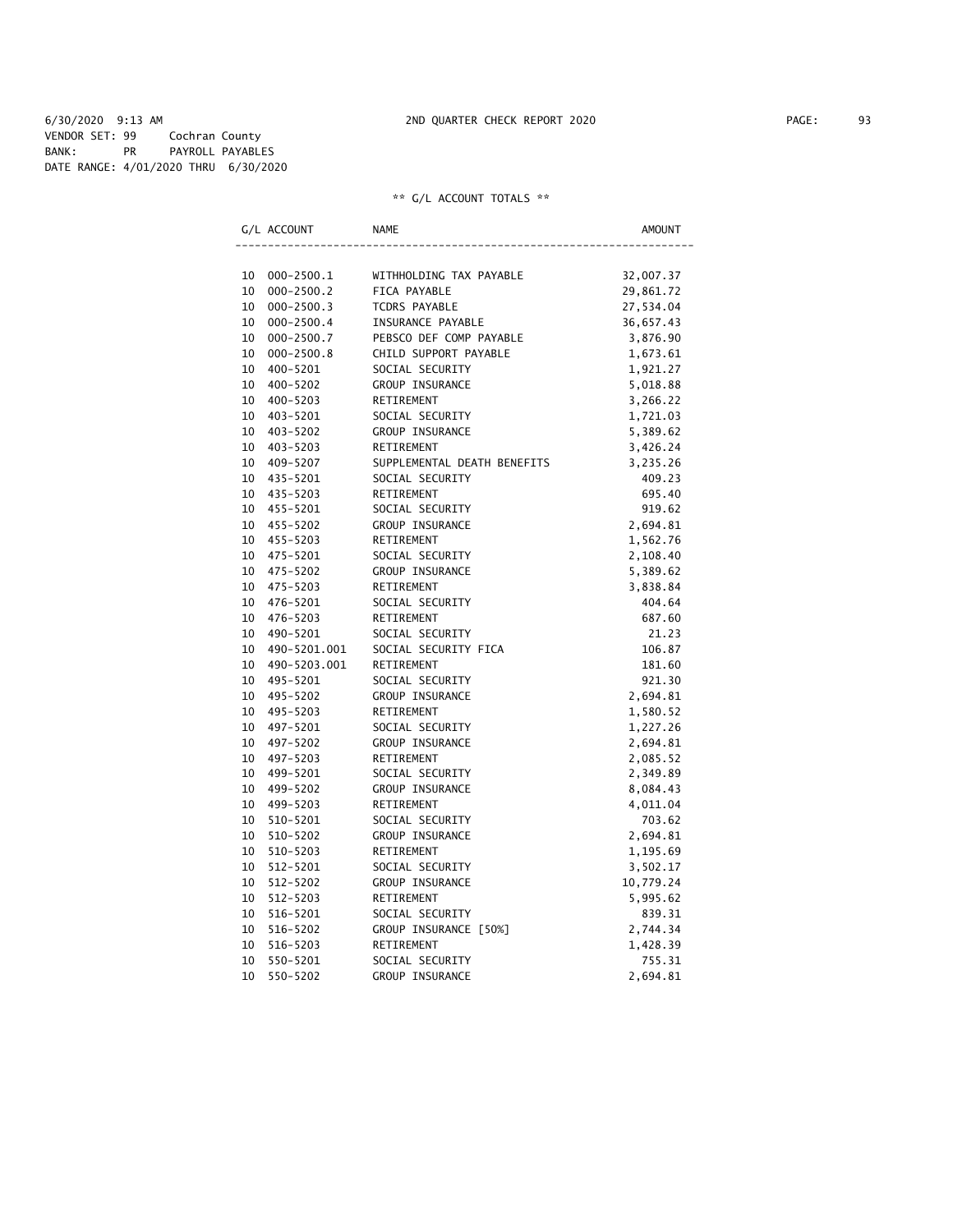6/30/2020 9:13 AM 2ND QUARTER CHECK REPORT 2020 PAGE: 94 VENDOR SET: 99 Cochran County BANK: PR PAYROLL PAYABLES DATE RANGE: 4/01/2020 THRU 6/30/2020

|    | G/L ACCOUNT    | <b>NAME</b><br>AMOUNT   |             |  |
|----|----------------|-------------------------|-------------|--|
|    |                |                         |             |  |
| 10 | 550-5203       | RETIREMENT              | 1,283.52    |  |
| 10 | 560-5201       | SOCIAL SECURITY         | 8,998.07    |  |
| 10 | 560-5202       | GROUP INSURANCE         | 24, 253. 29 |  |
| 10 | 560-5203       | RETIREMENT              | 15,292.14   |  |
| 10 | 650-5201       | SOCIAL SECURITY         | 712.80      |  |
|    | 10 650-5202    | GROUP INSURANCE         | 2,824.05    |  |
| 10 | 650-5203       | RETIREMENT              | 1,211.28    |  |
| 10 | 652-5201       | SOCIAL SECURITY         | 40.47       |  |
| 10 | 652-5202       | GROUP INSURANCE         | 129.24      |  |
| 10 | 652-5203       | RETIREMENT              | 68.76       |  |
| 10 | 660-5201       | SOCIAL SECURITY         | 569.18      |  |
| 10 | 660-5202       | GROUP INSURANCE [35%]   | 1,863.36    |  |
| 10 | 660-5203       | RETIREMENT              | 967.47      |  |
| 10 | 662-5201       | SOCIAL SECURITY         | 762.93      |  |
| 10 | 662-5202       | GROUP INSURANCE         | 2,436.33    |  |
| 10 | 662-5203       | RETIREMENT              | 1,296.48    |  |
| 10 | 665-5201       | SOCIAL SECURITY         | 867.11      |  |
| 10 | 665-5202       | GROUP INSURANCE         | 2,694.81    |  |
|    | 10 665-5203    | RETIREMENT              | 1,059.51    |  |
|    |                | *** FUND TOTAL ***      | 300,923.90  |  |
| 15 | 000-2500.1     | WITHHOLDING TAX PAYABLE | 10,380.84   |  |
| 15 | $000 - 2500.2$ | FICA PAYABLE            | 10,864.82   |  |
| 15 | $000 - 2500.3$ | TCDRS PAYABLE           | 9,873.79    |  |
| 15 | $000 - 2500.4$ | INSURANCE PAYABLE       | 4,263.41    |  |
| 15 | $000 - 2500.7$ | PEBSCO DEF COMP PAYABLE | 755.64      |  |
| 15 | 610-5201       | SOCIAL SECURITY         | 3,997.97    |  |
| 15 | 610-5202       | GROUP INSURANCE         | 11, 149.98  |  |
| 15 | 610-5203       | RETIREMENT              | 6,793.86    |  |
| 15 | 621-5201       | SOCIAL SECURITY         | 1,664.97    |  |
| 15 | 621-5202       | GROUP INSURANCE         | 5,389.62    |  |
|    | 15 621-5203    | RETIREMENT              | 2,851.73    |  |
| 15 | 622-5201       | SOCIAL SECURITY         | 1,659.58    |  |
| 15 | 622-5202       | GROUP INSURANCE         | 5,389.62    |  |
| 15 | 622-5203       | RETIREMENT              | 2,827.30    |  |
| 15 | 623-5201       | SOCIAL SECURITY         | 1,815.59    |  |
| 15 | 623-5202       | GROUP INSURANCE         | 5,389.62    |  |
| 15 | 623-5203       | RETIREMENT              | 2,918.40    |  |
| 15 | 624-5201       | SOCIAL SECURITY         | 1,726.71    |  |
| 15 | 624-5202       | GROUP INSURANCE         | 5,386.05    |  |
| 15 | 624-5203       | RETIREMENT              | 2,945.76    |  |
|    |                | *** FUND TOTAL ***      | 98,045.26   |  |
|    |                |                         |             |  |
| 17 | $000 - 2500.1$ | WITHHOLDING TAX PAYABLE | 751.98      |  |
| 17 | $000 - 2500.2$ | FICA PAYABLE            | 828.24      |  |
| 17 | $000 - 2500.3$ | <b>TCDRS PAYABLE</b>    | 757.86      |  |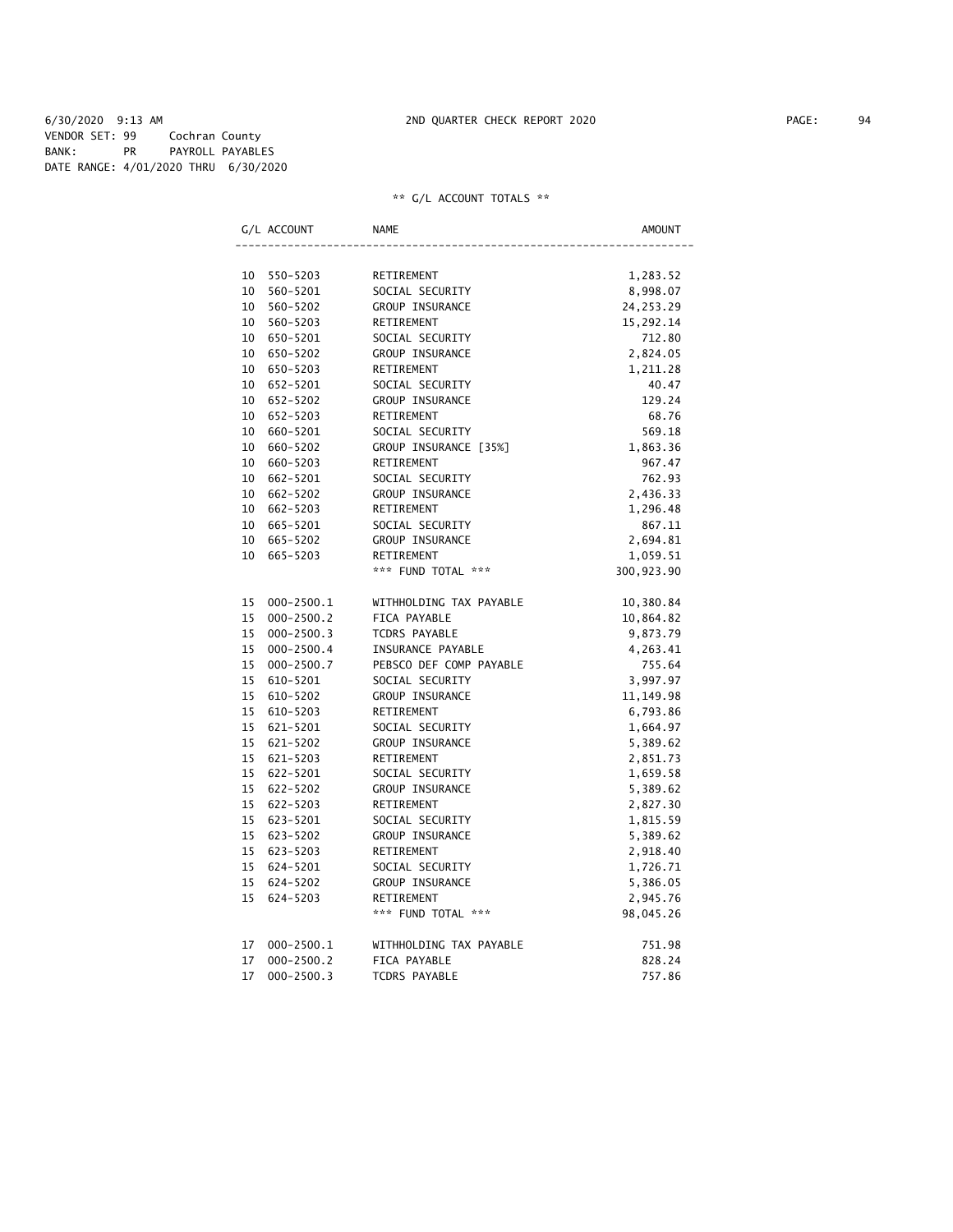6/30/2020 9:13 AM 2ND QUARTER CHECK REPORT 2020 PAGE: 95 VENDOR SET: 99 Cochran County BANK: PR PAYROLL PAYABLES DATE RANGE: 4/01/2020 THRU 6/30/2020

|                            | G/L ACCOUNT          | NAME                   | AMOUNT         |                  |              |
|----------------------------|----------------------|------------------------|----------------|------------------|--------------|
|                            | 17 573-5201          | SOCIAL SECURITY        | 828.24         |                  |              |
|                            | 573-5202<br>17       | GROUP HEALTH INSURANCE | 2,694.81       |                  |              |
|                            | 573-5203<br>17       | RETIREMENT             | 1,407.45       |                  |              |
|                            |                      | *** FUND TOTAL ***     | 7,268.58       |                  |              |
|                            | 30 000-2500.1        | FEDERAL WITHOLDING     | 362.81         |                  |              |
|                            | 000-2500.2<br>30     | FICA                   | 238.92         |                  |              |
|                            | $000 - 2500.3$<br>30 | <b>TCDRS</b>           | 218.76         |                  |              |
|                            | $000 - 2500.4$<br>30 | AFLAC                  | 311.82         |                  |              |
|                            | 000-2500.7<br>30     | D.C.                   | 32.46          |                  |              |
|                            | 518-5201<br>30       | SOCIAL SECURITY        | 238.93         |                  |              |
|                            | 518-5202<br>30       | GROUP INSURANCE [15%]  | 781.92         |                  |              |
|                            | 518-5203<br>30       | RETIREMENT             | 406.29         |                  |              |
|                            |                      | *** FUND TOTAL ***     | 2,591.91       |                  |              |
|                            | NO                   |                        | INVOICE AMOUNT | <b>DISCOUNTS</b> | CHECK AMOUNT |
| VENDOR SET: 99<br>BANK: PR | 30<br>TOTALS:        |                        | 408,829.65     | 0.00             | 408,829.65   |
| TOTALS:<br>BANK: PR        | 30                   |                        | 408,829.65     | 0.00             | 408,829.65   |
| <b>REPORT TOTALS:</b>      | 337                  |                        | 874,698.96     | 0.00             | 874,698.96   |